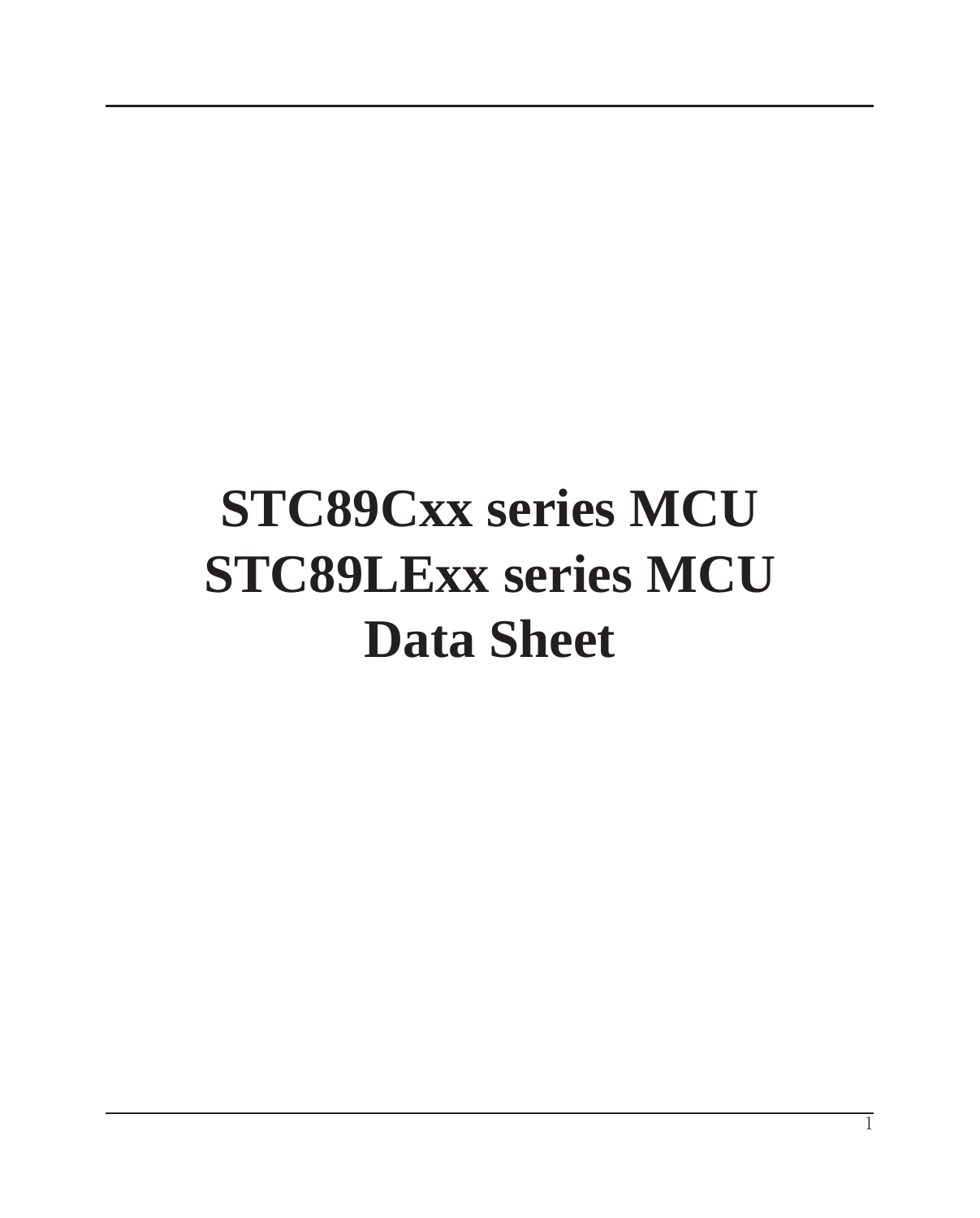# **CONTENTS**

| Chapter 2 POWER MANAGENMENT, RESET  11 |
|----------------------------------------|
|                                        |
|                                        |
|                                        |
|                                        |
|                                        |
|                                        |
|                                        |
|                                        |
|                                        |
|                                        |
|                                        |
|                                        |
|                                        |
|                                        |
|                                        |
|                                        |
|                                        |
|                                        |
|                                        |
|                                        |
|                                        |
|                                        |
|                                        |
|                                        |
|                                        |
|                                        |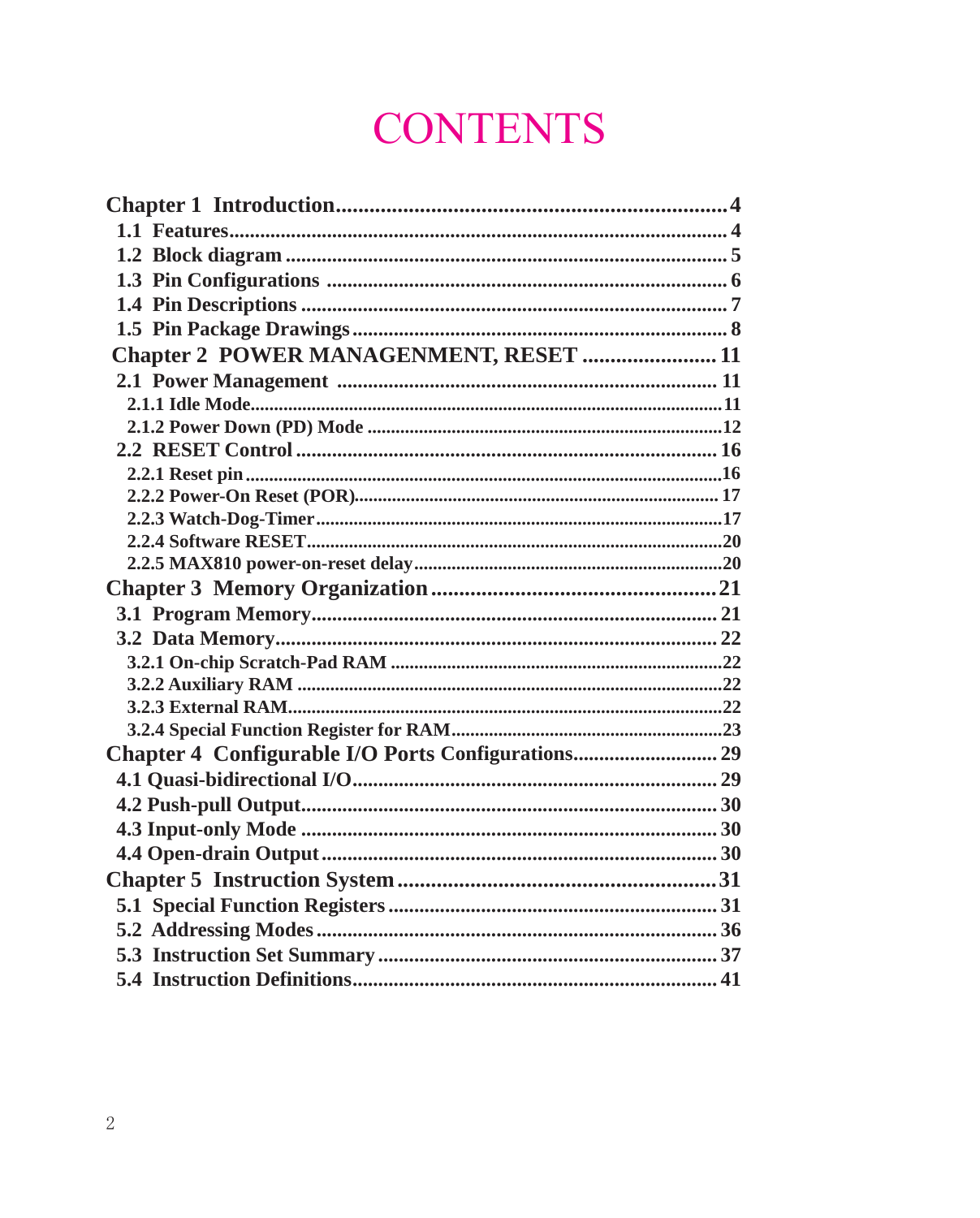| 9.2 STC89xx series internal EEPROM Selection Table  125      |  |
|--------------------------------------------------------------|--|
| 9.3 IAP/EEPROM Assembly Language Program Introduction 126    |  |
| 9.4 Operating internal EEPROM Demo by Assembly Language  128 |  |
|                                                              |  |
|                                                              |  |
| Appendix C: STC89xx series Selection Table 164               |  |
|                                                              |  |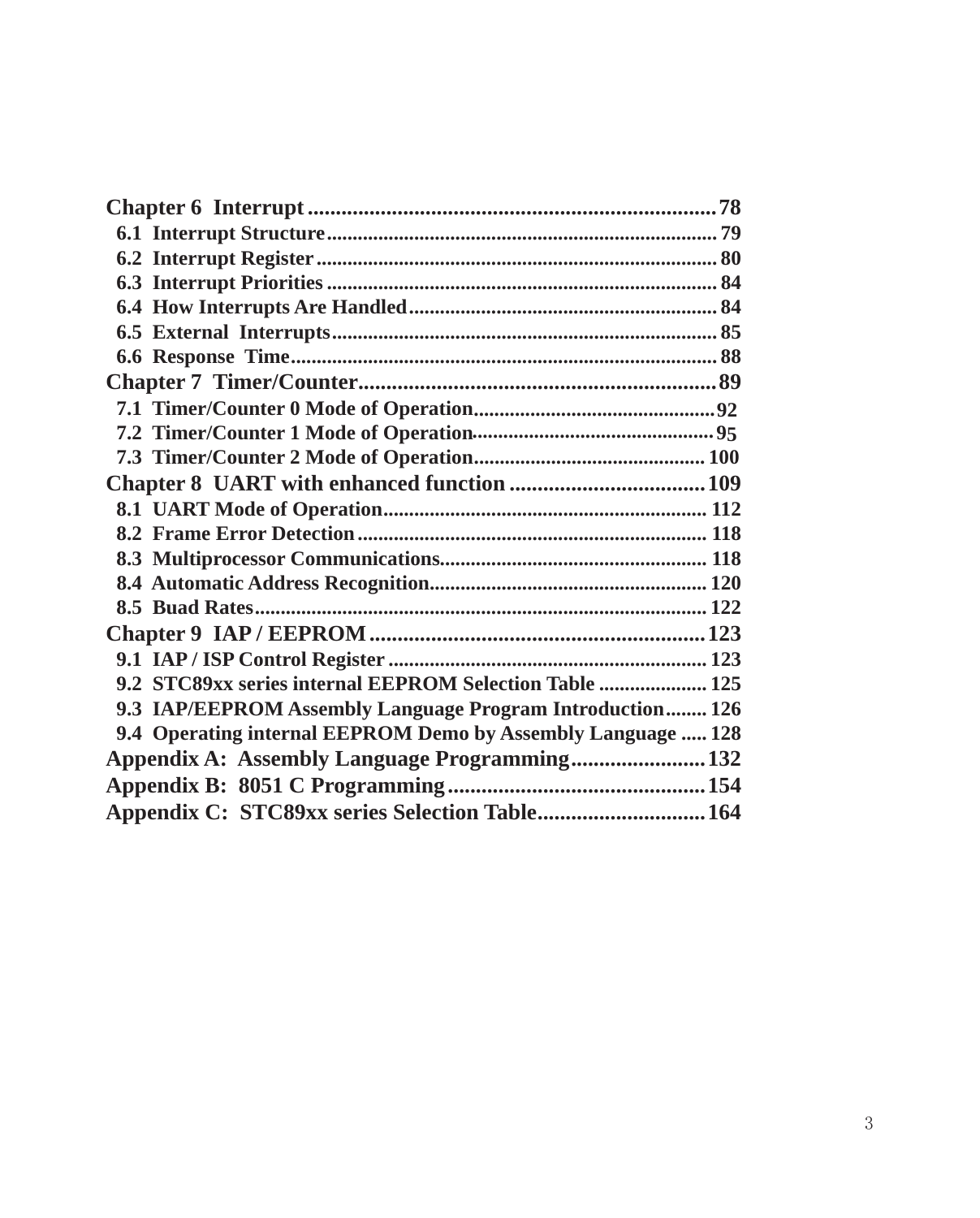# **Chapter 1 Introduction**

STC89xx series, which is produced by STC MCU Limited, is a 8-bit single-chip microcontroller with a fully compatible instruction set with industrial-standard 80C51 series microcontroller. There is 64K bytes flash memory embeded for appliaction program, which is shared with In-System-Programming code.In-System-Programming (ISP) and In-Application-Programming (IAP) support the users to upgrade the program and data in system. ISP allows the user to download new code without removing the microcontroller from the actual end product;IAP means that the device can write non-valatile data in Flash memory while the application program is running. There are 1280 bytes or 512 bytes on-chip RAM embedded that provides requirement from wide field application. The user can configure the device to run in 12 clocks per machine cycle, and to get the same performance just as he uses another standard 80C51 device that is provided by other vendor, or 6 clocks per machine cycle to achieve twice performance. The STC89xx series retain all features of the standard 80C51. In addition, the STC89xx series have a extra I/O port (P4 ), Timer 2, a 8-sources, 4-priority-level interrupt structure, on-chip crystal oscillator,and a one-time enabled Watchdog Timer.

# **1.1 Features**

- Enhanced 80C51 Central Processing Unit ,6T or 12T per machine cycle
- Operation voltage range: 5.5V~3.3V (STC89C series) or 2.0V~3.6V (STC89LE series)
- Operation frequency range: 0-48MHz@12T, or 0-24MHz@6T
- On-chip 4/8/13/16/20/32/64K FLASH program memory with flexible ISP/IAP capability
- On-chip 1280 byte / 512 byte RAM
- Be capable of addressing up to 64K byte of external RAM
- Be capable of addressing up to 64K bytes external memory
- Dual Data Pointer (DPTR) to speed up data movement
- Three 16-bit timer/counter, Timer 2 is an up/down counter with programmable clcok output on P1.0
- 8 vector-address, 4 level priority interrupt capability
- One enhanced UART with hardware address-recognition, frame-error detection function, and with self baudrate generator.
- One 15 bits Watch-Dog-Timer with 8-bit pre-scaler (one-time-enabled)
- integrate MAX810 specialized reset circuit
- Three power management modes: idle mode and power-down mode
- Low EMI: inhibit ALE emission
- Power down mode can be woken-up by INT0/P3.2 pin, INT1/P3.3 pin, T0/P3.4, T1/P3.5, RXD/P3.0 pin, INT2/P4.3, INT3/P4.2
- Maximum 39 programmable I/O ports are available
- Four 8-bit bi-directonal ports; extra four-bit additional P4 are available for PLCC-44 and LQFP-44
- Operating temperature:  $-40 \sim +85$ °C (industrial) / 0~75°C (commercial)
- package type :PQFP-44,LQFP-44,PDIP-40,PLCC-44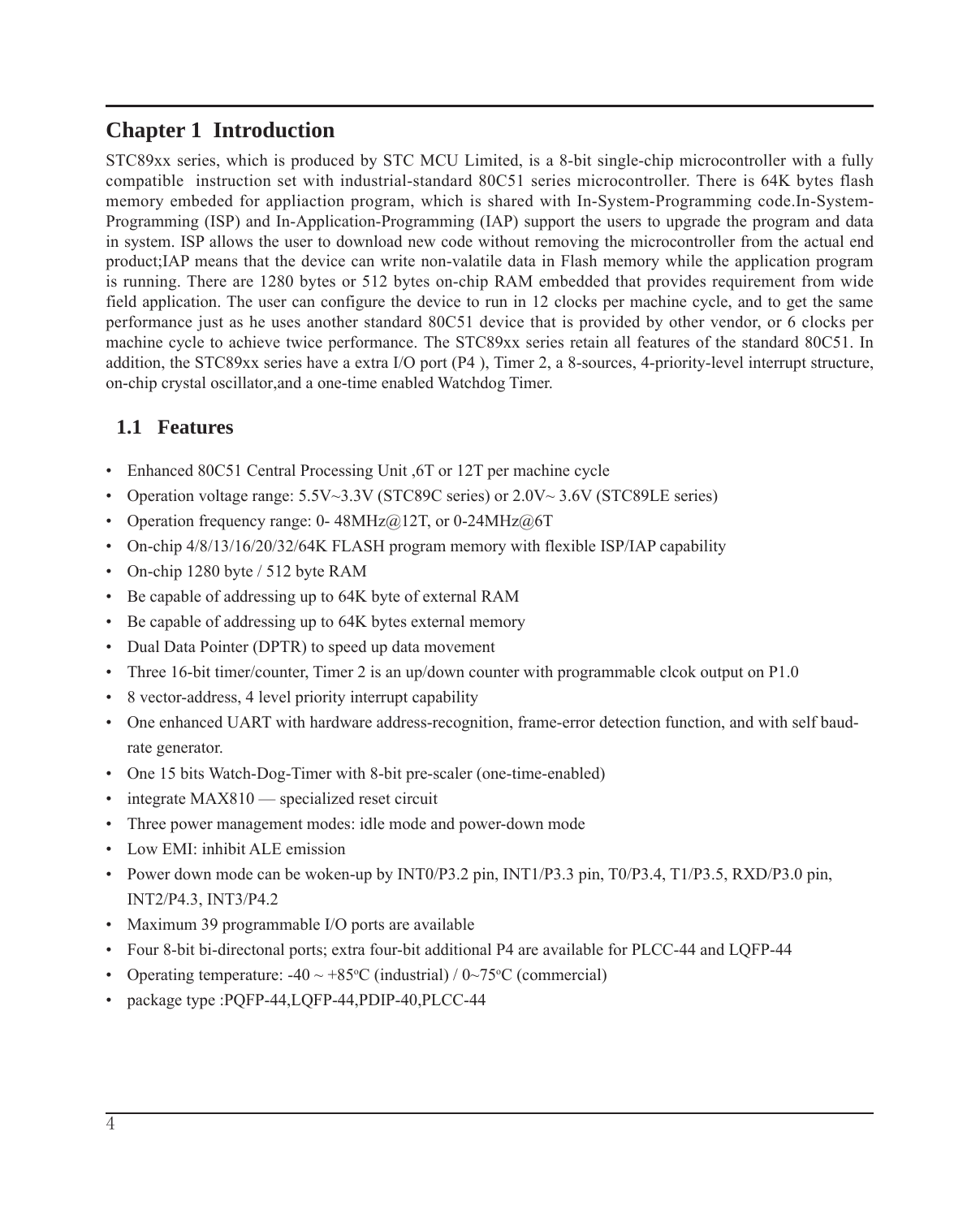## **1.2 Block diagram**

The CPU kernel of STC89xx series are fully compatible to the standard 8051 microcontroller, maintains all instruction mnemonics and binary compatibility. STC89xx series can execute the fastest instructions per 6 clock cycles or 12 clock cycles(as the same as the standard 80C51) . Improvement of individual programs depends on the actual instructions used.



STC89xx Block Diagram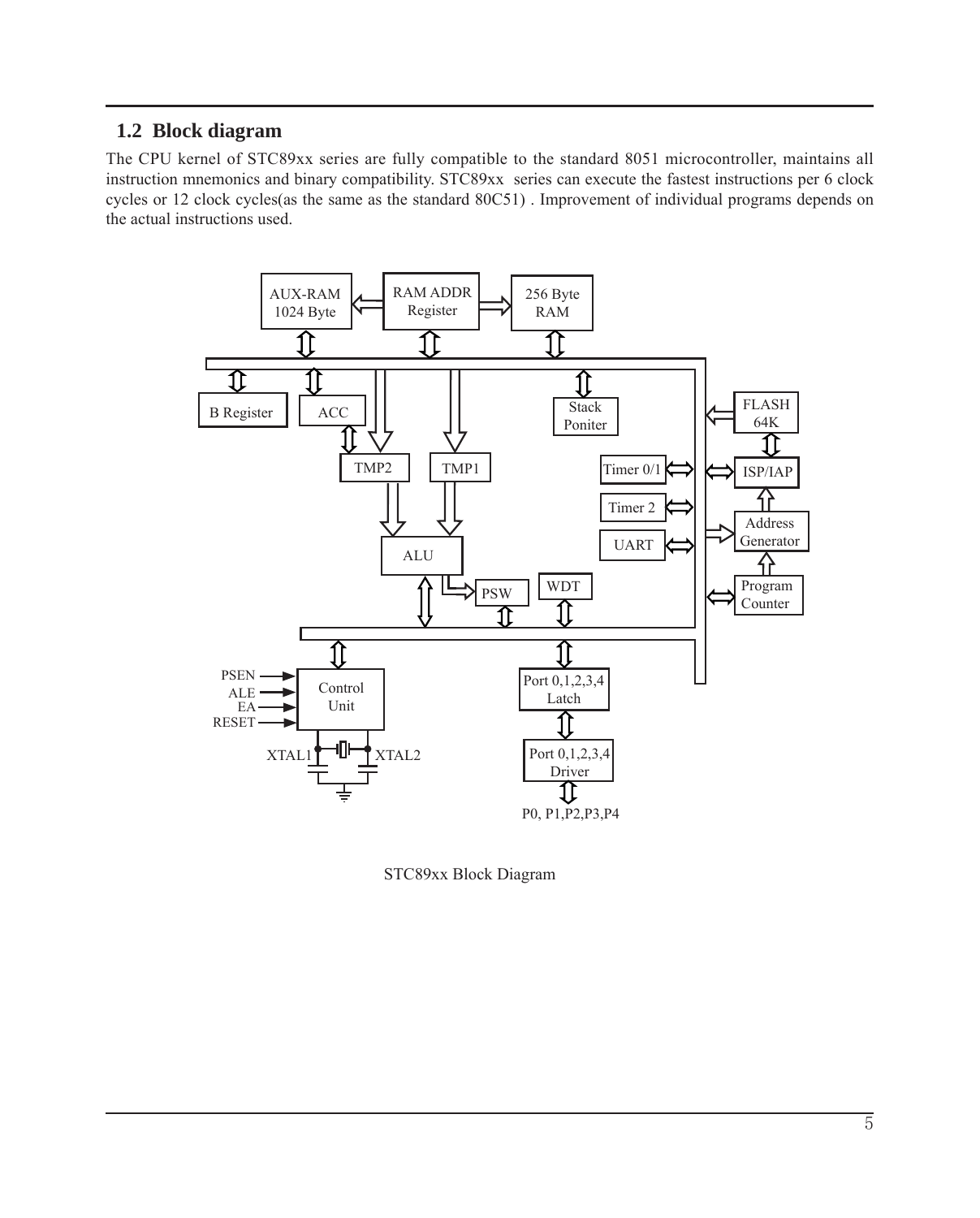# **1.3 Pin Configurations**





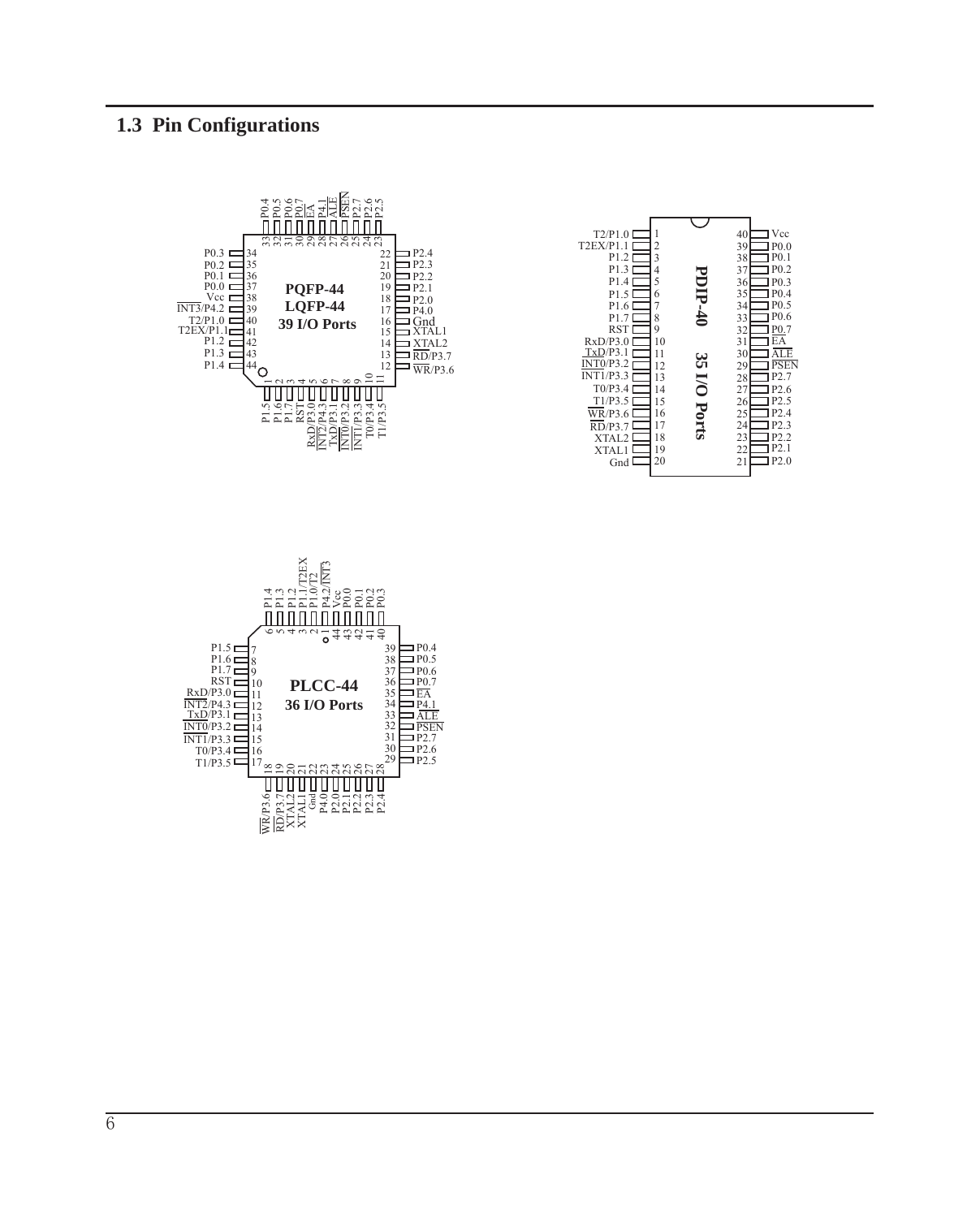# **1.4 Pin Descriptions**

| <b>MNEMONIC</b>    |                 |                     | QFP44 PDIP40 PLCC44 | <b>DESCRIPTION</b>                                                                                                                      |
|--------------------|-----------------|---------------------|---------------------|-----------------------------------------------------------------------------------------------------------------------------------------|
| $P_0.0 \sim P_0.7$ | $37 - 30$       | $39 - 32$           | $43 - 36$           | Port0 :Port0 is an 8-bit bi-directional I/O port with pull-up resistance.                                                               |
|                    |                 |                     |                     | Except being as GPIO, Port 0 is also the multiplexed low-order address                                                                  |
|                    |                 |                     |                     | and data bus during accesses to external program and data memory.                                                                       |
| $P1.0 \sim P1.7$   | $40 - 44$       | $1 - 8$             | $2 - 9$             | Port1: General-purposed I/O with weak pull-up resistance inside. When                                                                   |
|                    | $1\sim3$        |                     |                     | 1s are written into Port1, the strong output driving CMOS only turn-on                                                                  |
|                    |                 |                     |                     | two period and then the weak pull-up resistance keep the port high.                                                                     |
| P1.0/T2            | 40<br>41        | 1<br>$\mathfrak{D}$ | $\overline{2}$<br>3 | P1.0 is also used as one of event sources for timer2, or output carrier of                                                              |
| P1.1/T2EX          |                 |                     |                     | timer 2, alias T2.                                                                                                                      |
|                    |                 |                     |                     | P1.1 is also used as one of interrupt-controlling sources for time 2, alias<br>T2EX.                                                    |
| $P2.0 \sim P2.7$   | $18 - 25$       | $21 - 28$           | $\frac{24-31}{ }$   | Port2 : Port2 is an 8-bit bi-directional I/O port with pull-up resistance.                                                              |
|                    |                 |                     |                     | Except being as GPIO, Port2 emits the high-order address byte during<br>accessing to external program and data memory.                  |
| P3.0/RxD           | 5               | 10                  | 11                  | Port3 : General-purposed I/O with weak pull-up resistance inside. When                                                                  |
| P3.1/TxD           | 7               | 11                  | 13                  | 1s are written into Port1, the strong output driving CMOS only turn-on                                                                  |
| P3.2/INT0          | 8               | 12                  | 14                  | two period and then the weak pull-up resistance keep the port high. Port3                                                               |
| P3.3/INT1          | 9               | 13                  | 15                  | also serves the functions of various special features.                                                                                  |
| P3.4/T0            | 10              | 14                  | 16                  |                                                                                                                                         |
| P3.5/T1            | 11              | 15                  | 17                  | P3.0 and P3.1 act as receiver and transceiver of the data for UART func-                                                                |
| P3.6/WR            | $\overline{12}$ | $\overline{16}$     | 18                  | tion block, Alias RxD and TxD.                                                                                                          |
| P3.7/RD            | 13              | 17                  | 19                  | P3.2 and P3.3 also act as external interrupt sources, alias /INT0 and                                                                   |
|                    |                 |                     |                     | /INT1.                                                                                                                                  |
|                    |                 |                     |                     | P3.4 and P3.5 also act as event sources for timer0 and timer1 individu-                                                                 |
|                    |                 |                     |                     | ally, alias T0 and T1.                                                                                                                  |
|                    |                 |                     |                     | P3.6 also acts as write signal while access to external memory, alias /WR.                                                              |
|                    |                 |                     |                     | P3.7 also acts as read signal while access to external memory, alias /RD.                                                               |
| P4.0               | 17              |                     | $\overline{23}$     | Port4 : Port4 are extended I/O ports such like Port1. It can be available                                                               |
| P <sub>4.1</sub>   | 28              |                     | 34                  | only on LQFP-44, PLCC-44.                                                                                                               |
| P4.2/INT3          | $\overline{39}$ |                     | $\mathbf{1}$        |                                                                                                                                         |
| P4.3/INT2          | 6               |                     | 12                  | P4.2 and P4.3 also act as external interrupt sources, alias /INT3 and<br>/INT2.                                                         |
| <b>RST</b>         | $\overline{4}$  | 9                   | 10                  | RESET : A high on this pin for at least two machine cycles will reset the                                                               |
|                    |                 |                     |                     | device.                                                                                                                                 |
| /EA                | 29              | $\overline{31}$     | $\overline{35}$     | EA must be kept at low to enable the device to fetch program code from                                                                  |
|                    |                 |                     |                     | external flash memory.                                                                                                                  |
|                    |                 |                     |                     | An internal pull-up resistance has been embedded in this pin.                                                                           |
| /ALE               | 27              | 30                  | 33                  | Output pulse for latching the low byte of address during accesses to                                                                    |
|                    |                 |                     |                     | external memory.                                                                                                                        |
| /PSEN              | 26              | 29                  | 32                  | The read strobe to external program memory, low active.                                                                                 |
| XTAL1              | 15              | 19                  | $\overline{21}$     | Crystal 1: Input to the inverting oscillator amplifier. Receives the external<br>oscillator signal when an external oscillator is used. |
|                    |                 |                     |                     |                                                                                                                                         |
| XTAL <sub>2</sub>  | 14              | 18                  | 20                  | Crystal 2: Output from the inverting amplifier. This pin should be floated                                                              |
|                    |                 |                     |                     | when an external oscillator is used.                                                                                                    |
| <b>VCC</b>         | 38              | 40                  | 44                  | Power                                                                                                                                   |
| Gnd                | 16              | $\overline{20}$     | $\overline{22}$     | Ground                                                                                                                                  |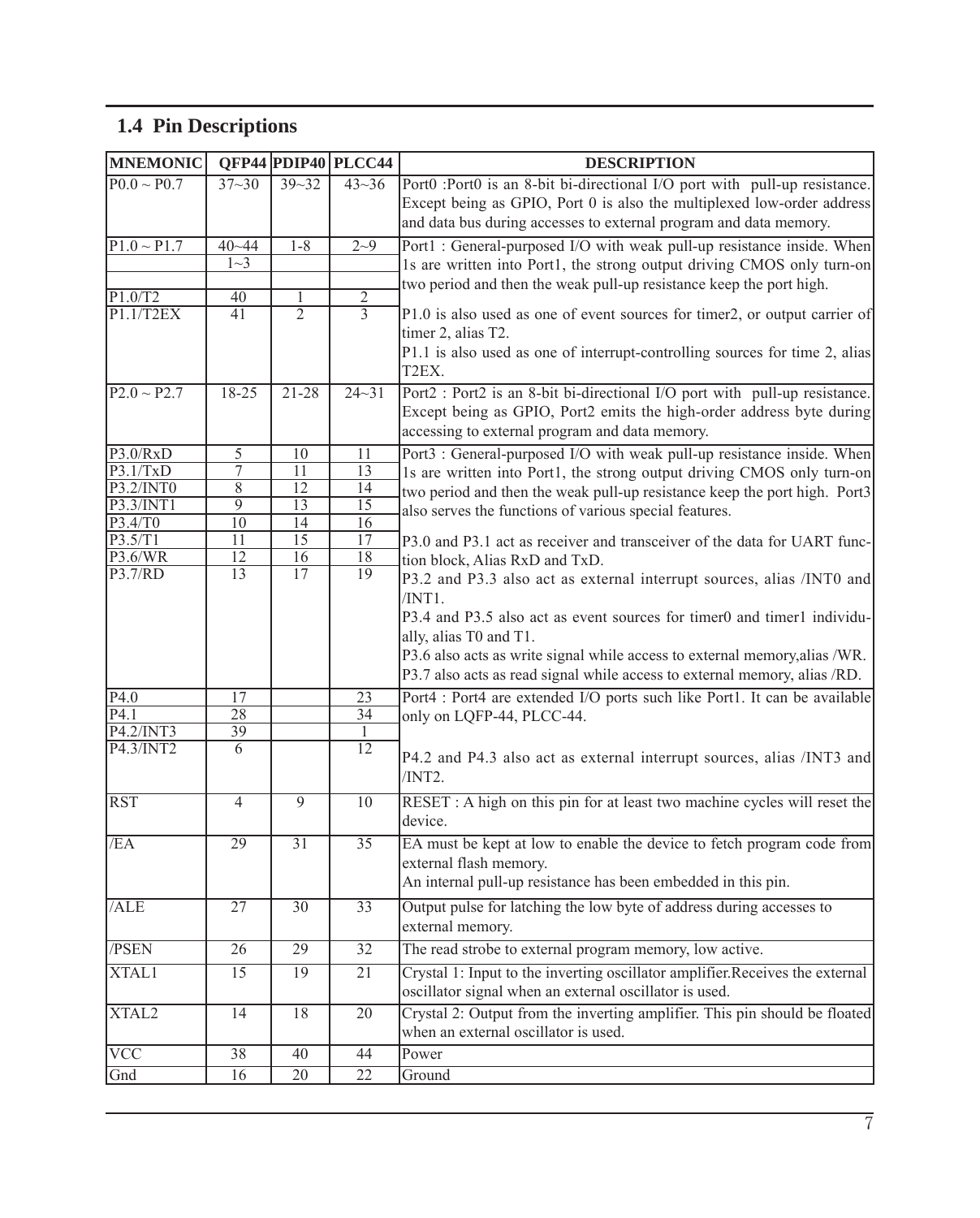# **1.5 Pin Package Drawings LQFP-44 OUTLINE PACKAGE**



#### VARIATIONS (ALL DIMENSIONS SHOWN IN MM

| <b>SYMBOLS</b>   | MIN.           | <b>NOM</b>    | MAX.           |  |
|------------------|----------------|---------------|----------------|--|
| А                |                |               | 1.60           |  |
| A <sub>1</sub>   | 0.05           |               | 0.15           |  |
| A2               | 1.35           | 1.40          | 1.45           |  |
| c1               | 0.09           |               | 0.16           |  |
| D                |                | 12.00         |                |  |
| D1               | 10.00          |               |                |  |
| E                | 12.00          |               |                |  |
| E1               |                | 10.00         |                |  |
| e                |                | 0.80          |                |  |
| $b(w/o$ plating) | 0.25           | 0.30          | 0.35           |  |
| L                | 0.45           | 0.60          | 0.75           |  |
| L1               |                | 1.00REF       |                |  |
| $\theta^0$       | 0 <sup>0</sup> | $3.5^{\circ}$ | 7 <sup>0</sup> |  |

#### NOTES:

- 1.JEDEC OUTLINE:MS-026 BSB 2.DIMENSIONS D1 AND E1 D0 NOT INCLUDE MOLD PROTRUSION. ALLOWBLE PROTRUSION IS 0.25mm PER SIDE. D1 AND E1 ARE MAXIMUM PLASTIC BODY SIZE DIMENSIONS IMCLUDING MOLD MISMATCH.
- 3.DIMENSION b DOES NOT INCLUDE DAMBAR PROTRUSION.ALLOWBLE DAMBAR PROTRUSION SHALL NOT CAUSE THE LEAD WIDTH TO EXCEED THE MAXIMUN b DIMNSION BY MORE THAN 0.08mm.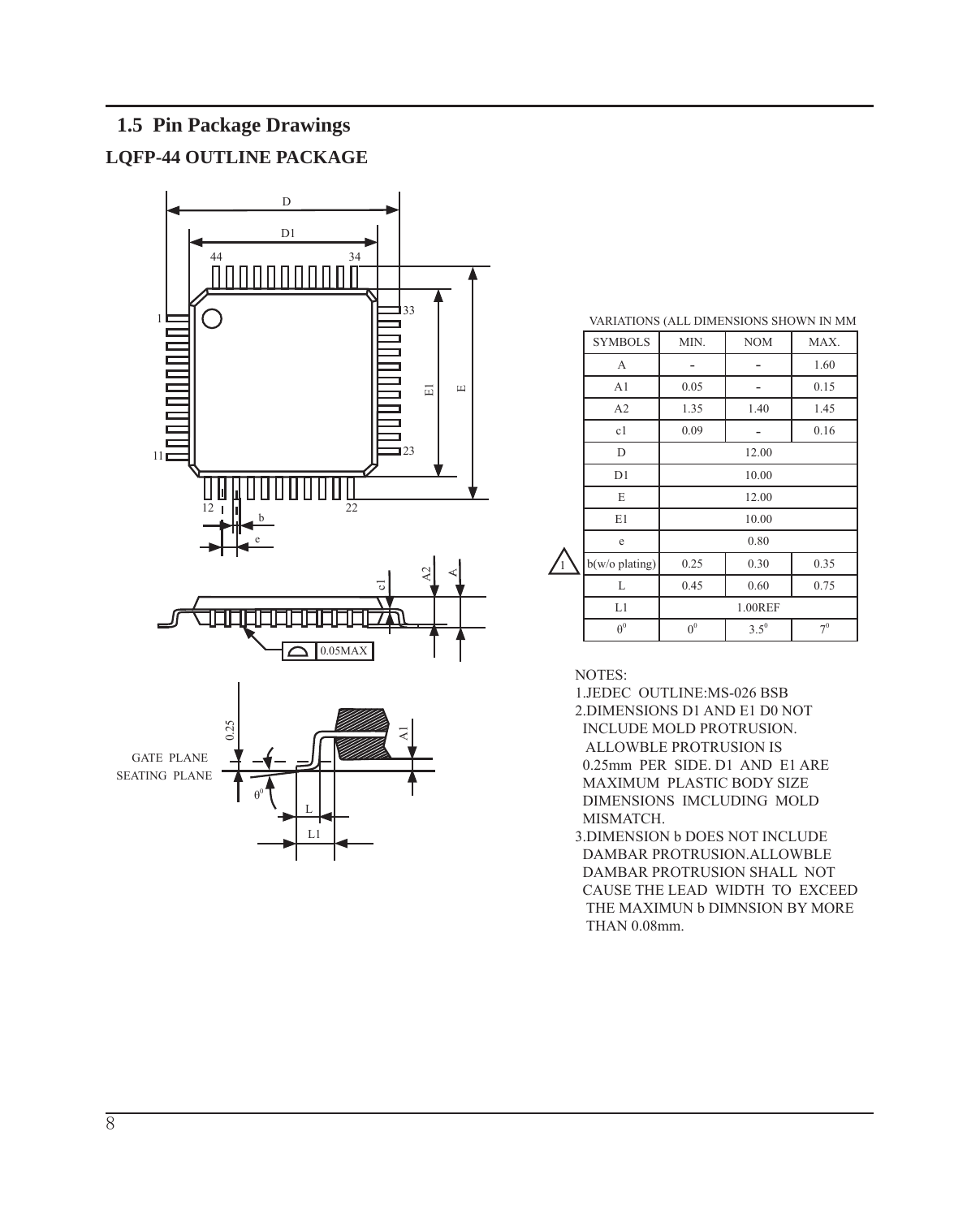#### **PDIP-40 OUTLINE PACKAGE**



NOTE: 1.JEDEC OUTLINE :MS-011 AC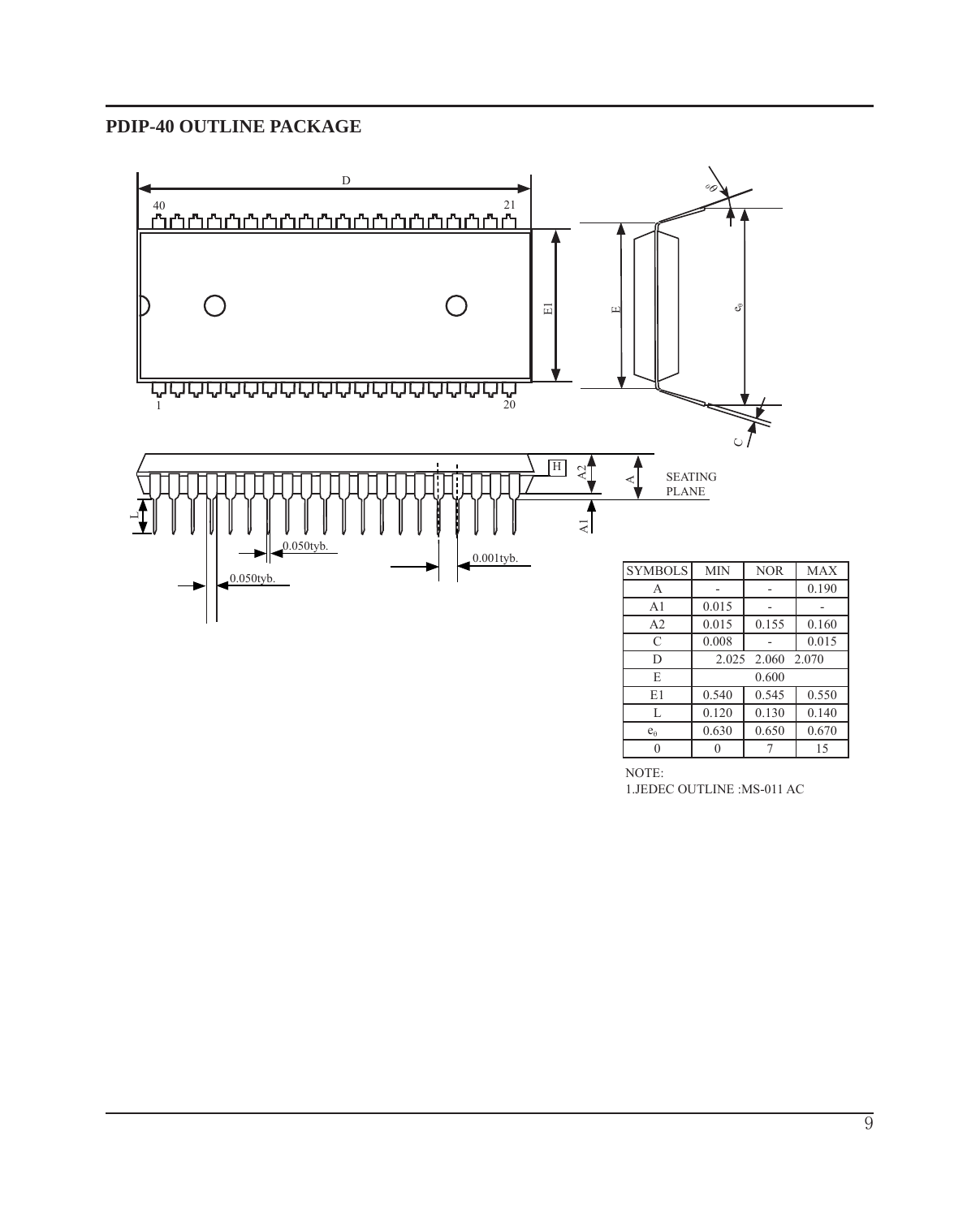#### **PLCC-44 OUTLINE PACKAGE**



3.DIMENSIONS E AND D D0 NOT INCLUDE MODE PROTRUSION. ALLOWABLE PROTRUSION IS 10 MIL PRE SIDE.DIMENSIONS E AND D D0 INCLUDE MOLD MISMATCH AND ARE DETERMINED AT DATUM PLANE H

4.DIMENSION b1 DOES NOT INCLUDE DAMBAR PROTRUSION.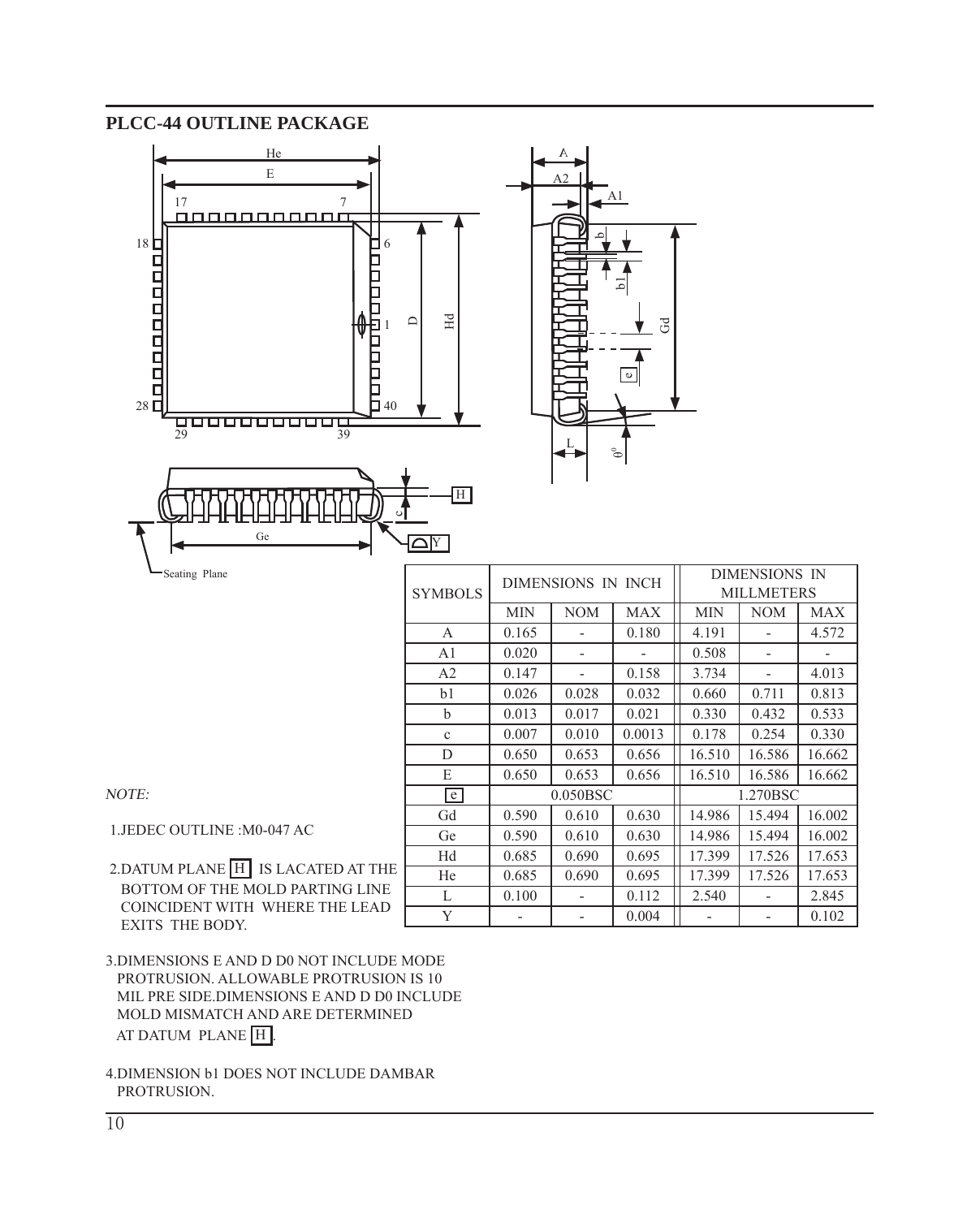# **Chapter 2 POWER MANAGENMENT, RESET**

## **2.1 Power Management**

There are two power saving modes, which are selectable to drive the STC89xx enter power-saving mode by setting the following SFR PCON.

#### **PCON register** (Power Control Register)

|      |             |       |    |     |     |     |    | LSB            |
|------|-------------|-------|----|-----|-----|-----|----|----------------|
| bit  | B7          | B6    | B5 | B4  | B3  | Β2  | B1 | B <sub>0</sub> |
| name | <b>SMOD</b> | SMOD0 | -  | POF | GF1 | GF0 | PD | IDL            |

SMOD : Double baud rate of UART interface

- 0 Keep normal baud rate when the UART is used in mode 1,2 or 3. (defaut)
- 1 Double baud rate bit when the UART is used in mode 1,2 or 3.
- SMOD0 : SM0/FE bit select for SCON.7; setting this bit will set SCON.7 as Frame Error function. Clearing it to set SCON.7 as one bit of UART mode selection bits.

B5 : Reserved

- POF : Power-On flag. It is set by power-off-on action and can only cleared by software.
- GF1 : General-purposed flag 1
- GF0 : General-purposed flag 0
- PD : Power-Down bit.
- IDL : Idle mode bit.

#### **2.1.1 Idle Mode**

An instruction that sets IDL/PCON.0 causes that to be the last instruction executed before going into the idle mode, the internal clock is gated off to the CPU but not to the interrupt, timer, WDT and serial port functions. The CPU status is preserved in its entirety: the Stack Pointer, Program Counter, Program Status Word, Accumulator, and all other registers maintain their data during Idle. The port pins hold the logical states they had at the time Idle was activated. ALE and PSEN hold at logic high levels. Idle mode leaves the peripherals running in order to allow them to wake up the CPU when an interrupt is generated. Timer 0, Timer 1, Timer 2 and UART will continue to function during Idle mode.

There are two ways to terminate the idle. Activation of any enabled interrupt will cause IDL/PCON.0 to be cleared by hardware, terminating the idle mode. The interrupt will be serviced, and following RETI, the next instruction to be executed will be the one following the instruction that put the device into idle.

The flag bits (GFO and GF1) can be used to give art indication if an interrupt occurred during normal operation or during Idle. For example, an instruction that activates Idle can also set one or both flag bits. When Idle is terminated by an interrupt, the interrupt service routine can examine the flag bits.

The other way to wake-up from idle is to pull RESET high to generate internal hardware reset.Since the clock oscillator is still running, the hardware reset neeeds to be held active for only two system clock cycles(24 system clock) to complete the reset.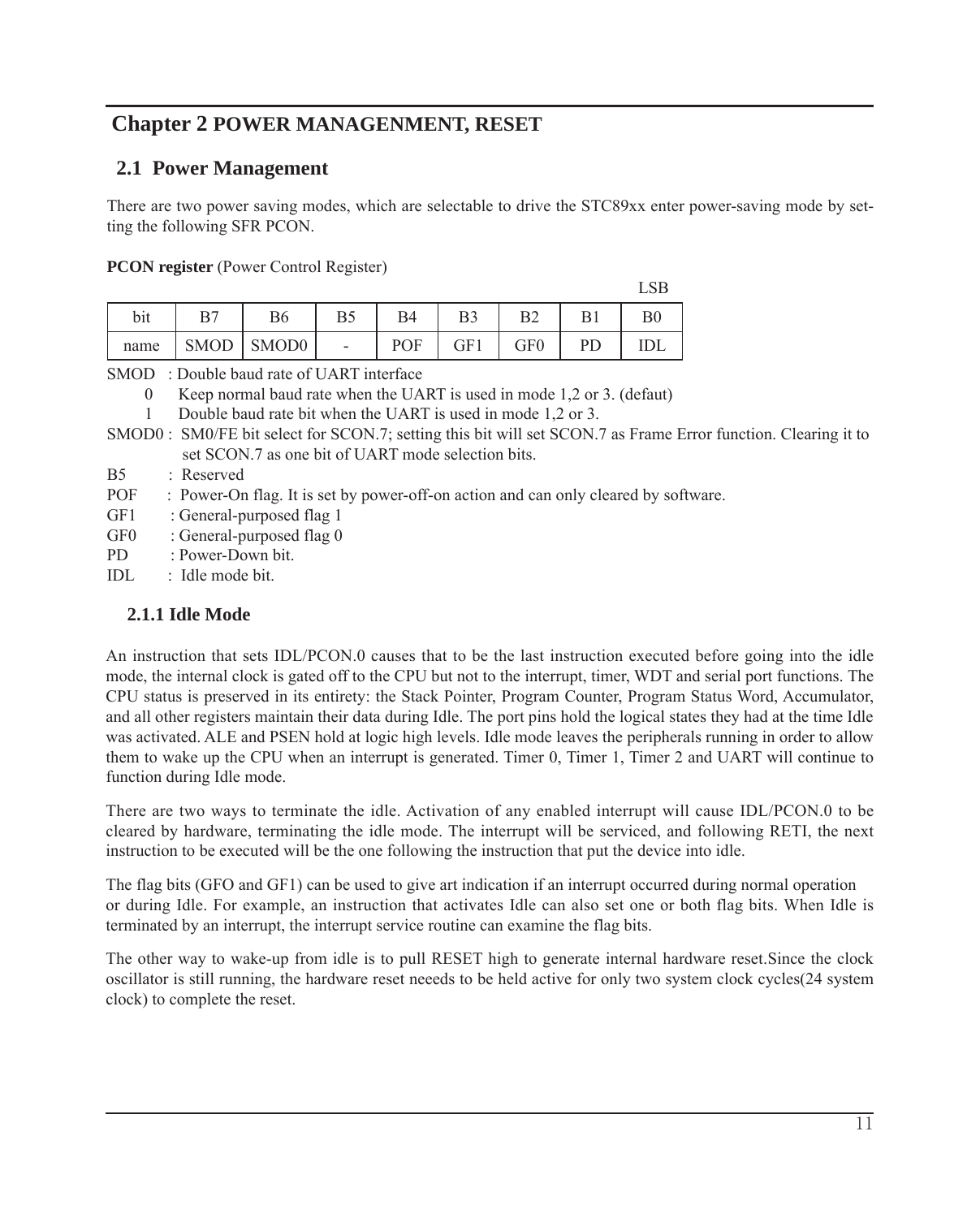#### **2.1.2 Power Down (PD) Mode**

An instruction that sets PD/PCON.1 cause that to be the last instruction executed before going into the Powerdown mode. In the Power-Down mode, the on-chip oscillator and the Flash memory are stopped in order to minimize power consumption. Only the power-on circuitry will continue to draw power during Power-Down. The contents of on-chip RAM and SFRs are maintained. The only way to wake-up from power-down mode is hardware reset. The power-down mode can be woken-up by RESET pin, external interrupt /INT0~/INT3, RXD pin, T0 pin, T1 pin. When it is woken-up by RESET, the program will execute from the address 0x0000. Be carefully to keep RESET pin active for at least 10ms in order for a stable clock. If it is woken-up from I/O, the CPU will rework through jumping to related interrupt service routine. Before the CPU rework, the clock is blocked and counted until 32768 in order for denouncing the unstable clock. To use I/O wake-up, interrupt-related registers have to be enabled and programmed accurately before power-down is entered. Pay attention to have at least one "NOP" instruction subsequent to the power-down instruction if I/O wake-up is used. When terminating Power-down by an interrupt, the wake up period is internally timed. At the negative edge on the interrupt pin, Power-Down is exited, the oscillator is restarted, and an internal timer begins counting. The internal clock will be allowed to propagate and the CPU will not resume execution until after the timer has reached internal counter full. After the timeout period, the interrupt service routine will begin. To prevent the interrupt from re-triggering, the interrupt service routine should disable the interrupt before returning. The interrupt pin should be held low until the device has timed out and begun executing. The user should not attempt to enter (or re-enter) the power-down mode for a minimum of 4 us until after one of the following conditions has occured: Start of code execution(after any type of reset), or Exit from power-down mode.

#### **The following example C program demostrates that power-down mode be woken-up by external interrupt .**

|                                                                                                                             | /* --- STC MCU International Limited ---------------------------------*/         |  |                                                                        |  |  |  |  |  |
|-----------------------------------------------------------------------------------------------------------------------------|----------------------------------------------------------------------------------|--|------------------------------------------------------------------------|--|--|--|--|--|
|                                                                                                                             | /* --- STC89xx Series MCU wake up Power-Down mode Demo ----------------------*/  |  |                                                                        |  |  |  |  |  |
|                                                                                                                             | /* If you want to use the program or the program referenced in the $\frac{*}{ }$ |  |                                                                        |  |  |  |  |  |
|                                                                                                                             | /* article, please specify in which data and procedures from STC $*$ /           |  |                                                                        |  |  |  |  |  |
|                                                                                                                             |                                                                                  |  |                                                                        |  |  |  |  |  |
|                                                                                                                             | #include $\langle \text{reg51.h} \rangle$                                        |  |                                                                        |  |  |  |  |  |
|                                                                                                                             | #include $\le$ intrins.h>                                                        |  |                                                                        |  |  |  |  |  |
| sbit                                                                                                                        | Begin LED = $P1^2$ ;                                                             |  | //Begin-LED indicator indicates system start-up                        |  |  |  |  |  |
|                                                                                                                             | unsigned char Is Power Down = 0;                                                 |  | //Set this bit before go into Power-down mode                          |  |  |  |  |  |
| sbit                                                                                                                        | Is Power Down LED INTO                                                           |  | $=$ P1^7; //Power-Down wake-up LED indicator on INT0                   |  |  |  |  |  |
| sbit                                                                                                                        | Not Power Down LED INTO                                                          |  | $=$ P1 $\textdegree$ 6; //Not Power-Down wake-up LED indicator on INT0 |  |  |  |  |  |
| sbit                                                                                                                        | Is Power Down LED INT1                                                           |  | $=$ P1^5; //Power-Down wake-up LED indicator on INT1                   |  |  |  |  |  |
| sbit                                                                                                                        | Not Power Down LED INT1                                                          |  | $=$ P1^4; //Not Power-Down wake-up LED indicator on INT1               |  |  |  |  |  |
| sbit                                                                                                                        | Power Down Wakeup Pin INT0                                                       |  | $=$ P3^2; //Power-Down wake-up pin on INT0                             |  |  |  |  |  |
| sbit                                                                                                                        | Power Down_Wakeup_Pin_INT1                                                       |  | $=$ P3^3; //Power-Down wake-up pin on INT1                             |  |  |  |  |  |
| sbit                                                                                                                        | Normal Work Flashing LED                                                         |  | $= P1^3$ ; //Normal work LED indicator                                 |  |  |  |  |  |
| void Normal Work Flashing (void);<br>void INT System init (void);<br>void INT0 Routine (void);<br>void INT1_Routine (void); |                                                                                  |  |                                                                        |  |  |  |  |  |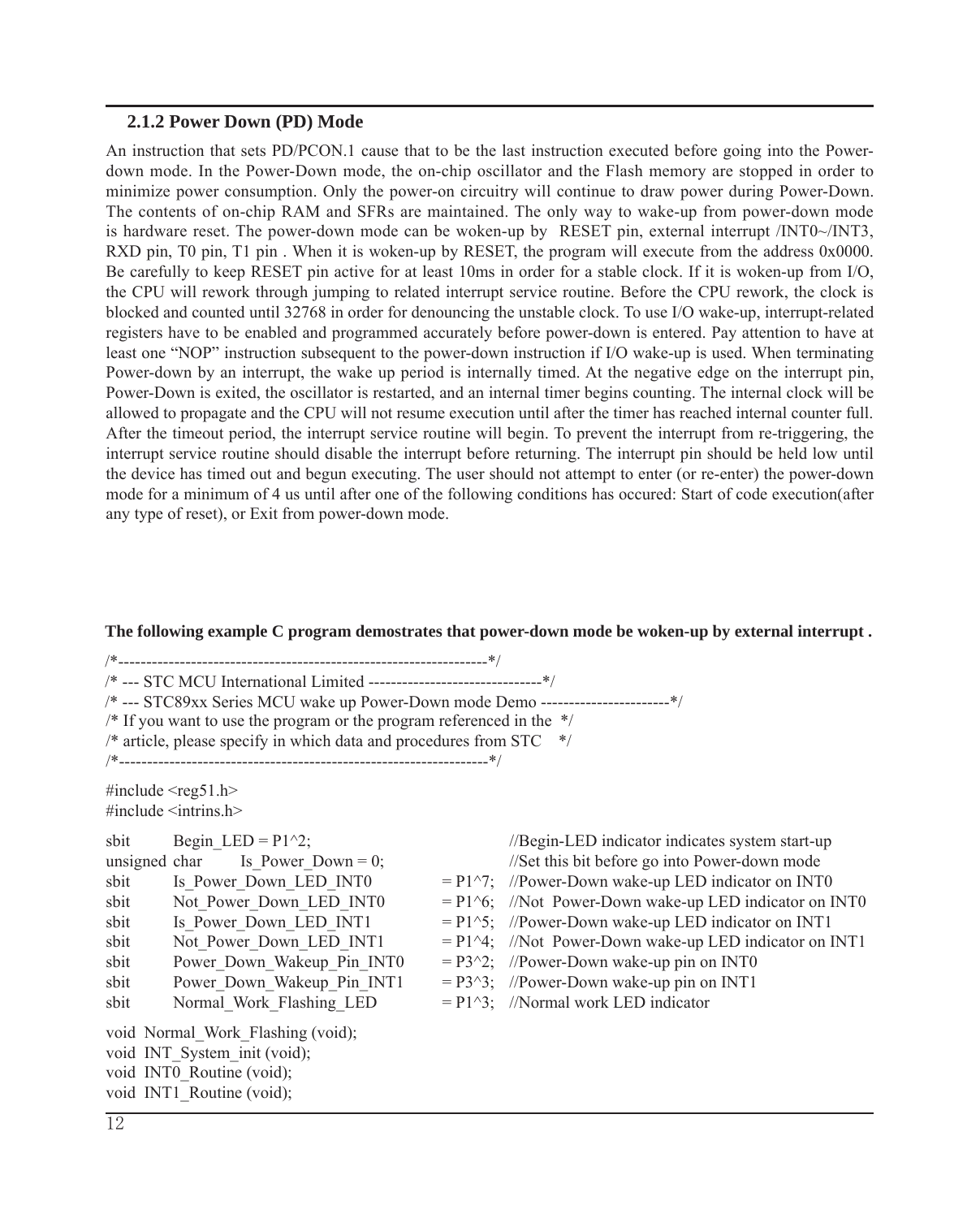```
void main (void)
{
          unsigned char i = 0;
          unsigned char wakeup counter = 0;
                                                   //clear interrupt wakeup counter variable wakeup_counter
          Begin LED = 0; //system start-up LEDINT_System_init ( ); //Interrupt system initialization
          while(1) {
                    P2 = wakeup counter;
                    wakeup_counter++;
                    for(j=0; j<2; j++)
{ }Normal_Work_Flashing( ); //System normal work
 }
                    Is Power-Down = 1; //Set this bit before go into Power-down mode<br>PCON = 0x02: //after this instruction, MCU will be in power-down mod
                                                  \theta //after this instruction, MCU will be in power-down mode
                                                   //external clock stop
                    nop ( );
                    nop ( );
                    \text{top}( );
                    \text{top}( );
           }
}
void INT_System_init (void)
{
          IT0 = 0; \frac{1}{2} = 0; \frac{1}{2} = 0; \frac{1}{2} = 0; \frac{1}{2} = 0; \frac{1}{2} = 0; \frac{1}{2} = 0; \frac{1}{2} = 0; \frac{1}{2} = 0; \frac{1}{2} = 0; \frac{1}{2} = 0; \frac{1}{2} = 0; \frac{1}{2} = 0; \frac{1}{2} = 0; \frac{1}{2} = 0; 
/ IT0 = 1; / External interrupt 0, negative edge triggered */
          EX0 = 1; / Enable external interrupt 0
          IT1 = 0; \frac{1}{2} = 0; \frac{1}{2} = 0; \frac{1}{2} = 0; \frac{1}{2} = 0; \frac{1}{2} = 0; \frac{1}{2} = 0; \frac{1}{2} = 0; \frac{1}{2} = 0; \frac{1}{2} = 0; \frac{1}{2} = 0; \frac{1}{2} = 0; \frac{1}{2} = 0; \frac{1}{2} = 0; \frac{1}{2} = 0; \/ IT1 = 1; / External interrupt 1, negative edge triggered */
          EX1 = 1; / Enable external interrupt 1
          EA = 1: /* Set Global Enable bit}
void INT0_Routine (void) interrupt 0
{
           if (Is_Power_Down)
\sim \sim \sim \sim \sim \sim//Is Power Down ==1; /* Power-Down wakeup on INT0 */
                    Is Power Down = 0;
                    Is Power Down LED INT0 = 0;
                                         /*open external interrupt 0 Power-Down wake-up LED indicator */
                    while (Power_Down_Wakeup_Pin_INT0 == 0)
{ } /* wait higher */
 }
                    Is Power Down LED INT0 = 1;
                                         /* close external interrupt 0 Power-Down wake-up LED indicator */
           }
```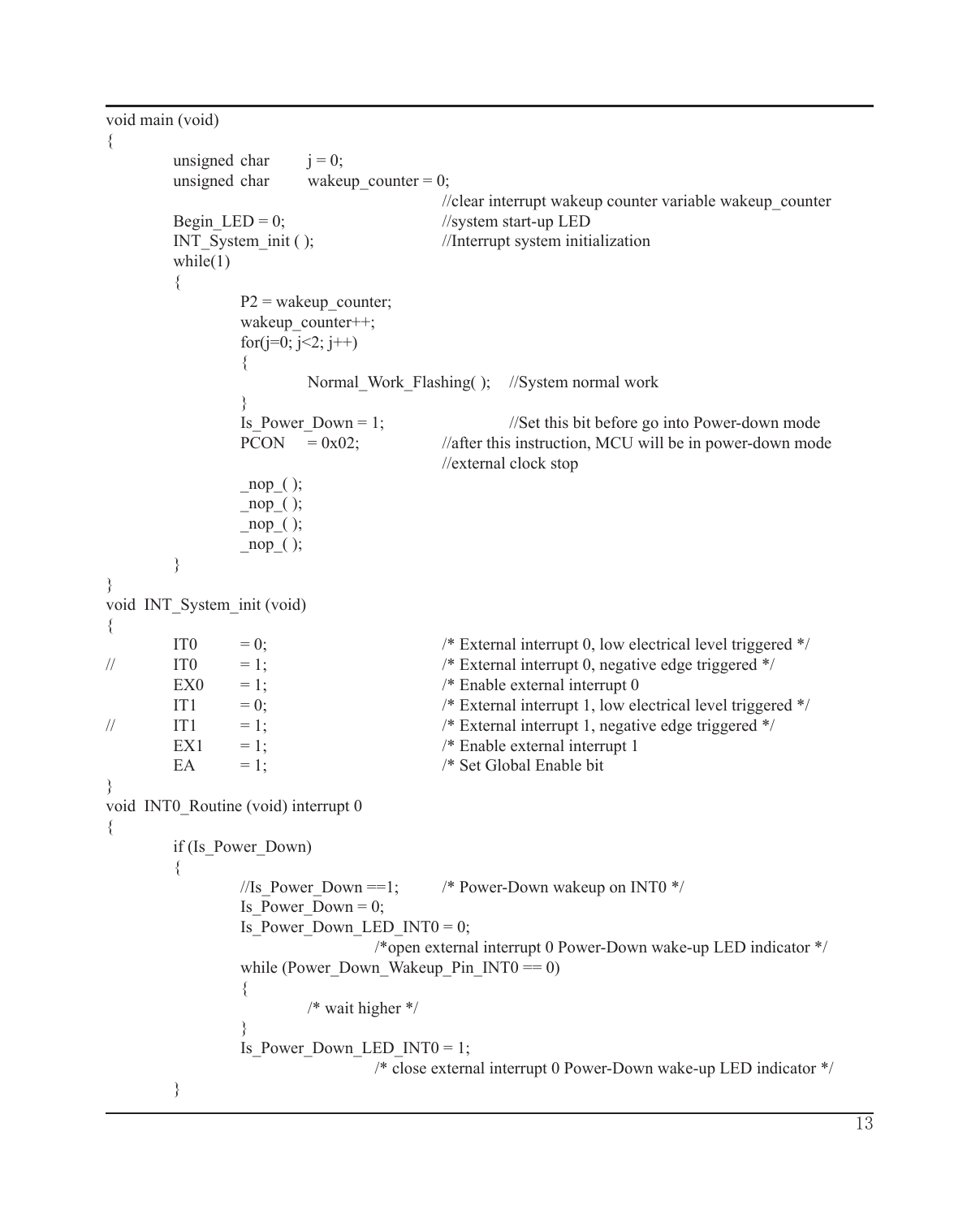```
 else
         {
                Not Power Down LED INT0 = 0; /* open external interrupt 0 normal work LED */
                while (Power_Down_Wakeup_Pin_INT0 ==0)
{ } /* wait higher */
 }
               Not Power Down LED INT0 = 1; /* close external interrupt 0 normal work LED */ }
}
void INT1 Routine (void) interrupt 2
{
         if (Is_Power_Down)
         { 
               //Is Power Down ==1; / /* Power-Down wakeup on INT1 */
                Is Power Down = 0;
                Is Power Down LED INT1= 0;
                                /*open external interrupt 1 Power-Down wake-up LED indicator */
                while (Power_Down_Wakeup_Pin_INT1 == 0)
{ } /* wait higher */
 }
                Is Power Down LED INT1 = 1;
                                /* close external interrupt 1 Power-Down wake-up LED indicator */
         }
         else
 {
                Not Power Down LED INT1 = 0; /* open external interrupt 1 normal work LED */while (Power_Down_Wakeup_Pin_INT1 ==0)
{ } /* wait higher */
 }
                Not Power Down LED INT1 = 1; /* close external interrupt 1 normal work LED */
         }
}
void delay (void)
{
        unsigned int j = 0x00;
        unsigned int k = 0x00;
        for (k=0; k<2; ++k) {
                for (j=0; j<=30000; ++j)\{nop ( );
                        \text{top}( );
                        nop ( );
                        \text{top}( );
```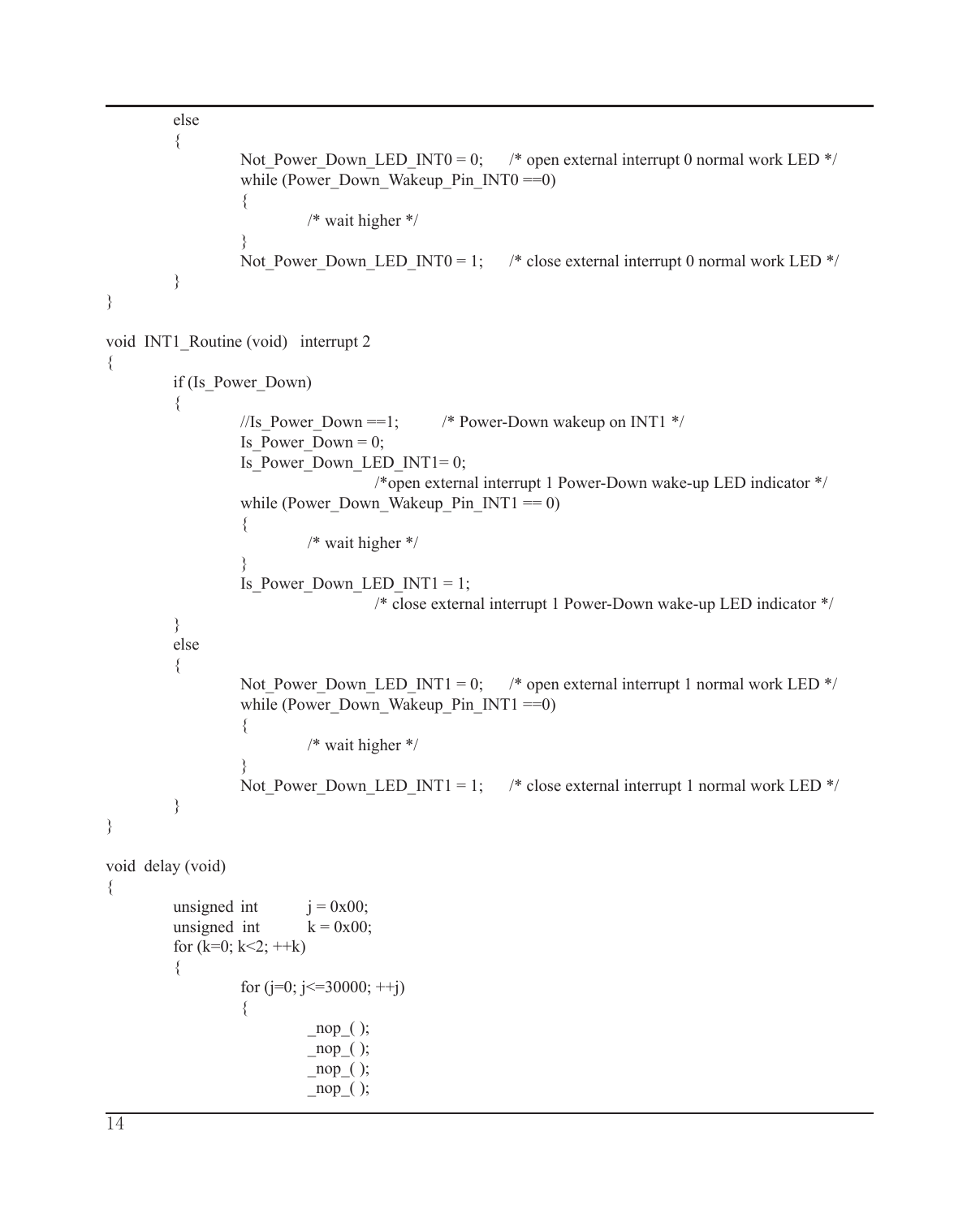```
\text{top}( );
                            \text{top}( );
                            \text{top}( );
                            \text{top}( );
 }
          }
}
void Normal_Work_Flashing (void)
{
         Normal Work Flashing LED = 0;
          delay ( );
         Normal Work Flashing LED = 1;
          delay ( );
}
```
**The following program also demostrates that power-down mode or idle mode be woken-up by external interrupt, but is written in assembly language rather than C languge.**

;\*\*\*\*\*\*\*\*\*\*\*\*\*\*\*\*\*\*\*\*\*\*\*\*\*\*\*\*\*\*\*\*\*\*\*\*\*\*\*\*\*\*\*\*\*\*\*\*\*\*\*\*\*\*\*\*\*\*\*\*\*\*

;Wake Up Idle and Wake Up Power Down ;\*\*\*\*\*\*\*\*\*\*\*\*\*\*\*\*\*\*\*\*\*\*\*\*\*\*\*\*\*\*\*\*\*\*\*\*\*\*\*\*\*\*\*\*\*\*\*\*\*\*\*\*\*\*\*\*\*\*\*\*\*\*

| $\,$<br>int0_interrupt: | <b>ORG</b><br><b>AJMP</b><br><b>ORG</b>                 | 0000H<br><b>MAIN</b><br>0003H   |              |                                                                                                            |
|-------------------------|---------------------------------------------------------|---------------------------------|--------------|------------------------------------------------------------------------------------------------------------|
|                         | <b>CLR</b><br><b>ACALL</b><br><b>CLR</b><br><b>RETI</b> | P <sub>1.7</sub><br>delay<br>EA |              | ; open P1.7 LED indicator<br>; delay in order to observe<br>; clear global enable bit, stop all interrupts |
|                         | <b>ORG</b>                                              | 0013H                           |              |                                                                                                            |
| int1 interrupt:         | <b>CLR</b><br>ACALL delay<br><b>CLR</b><br><b>RETI</b>  | P <sub>1.6</sub><br>EA          |              | ;open P1.6 LED indicator<br>;; delay in order to observe<br>; clear global enable bit, stop all interrupts |
| delay:                  | <b>ORG</b>                                              | 0100H                           |              |                                                                                                            |
|                         | <b>CLR</b>                                              | $\mathsf{A}$                    |              |                                                                                                            |
|                         | MOV                                                     | $R0$ ,                          | $\mathbf{A}$ |                                                                                                            |
|                         | <b>MOV</b>                                              | R1,                             | A            |                                                                                                            |
|                         | MOV                                                     | R2,                             | #02          |                                                                                                            |
| delay_loop:             |                                                         |                                 |              |                                                                                                            |
|                         | <b>DJNZ</b>                                             | R0                              | delay_loop   |                                                                                                            |
|                         | <b>DJNZ</b>                                             | R1,                             | delay loop   |                                                                                                            |
|                         | <b>DJNZ</b><br><b>RET</b>                               | R2                              | delay_loop   |                                                                                                            |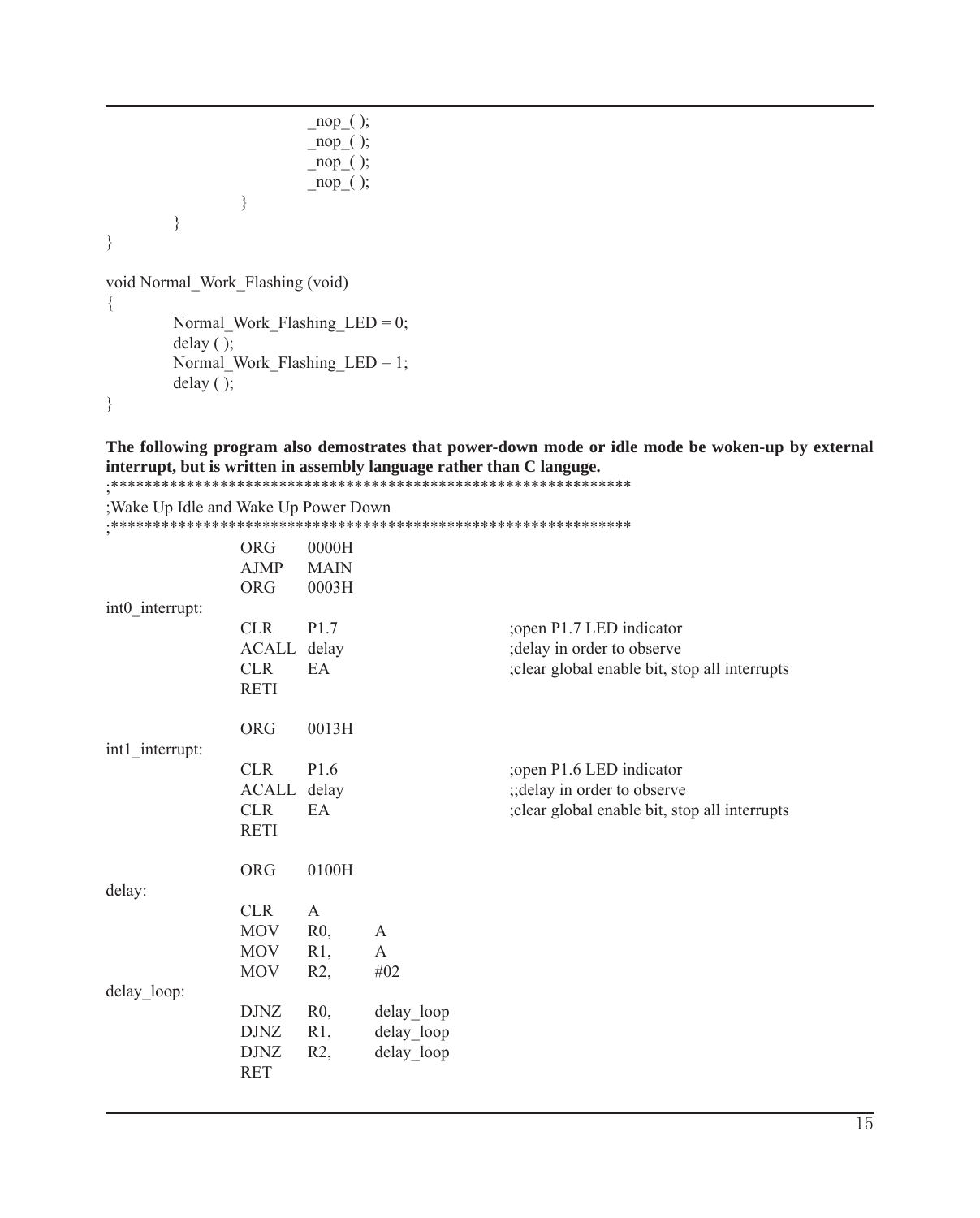| main:               |             |                 |                |                                                                                 |
|---------------------|-------------|-----------------|----------------|---------------------------------------------------------------------------------|
|                     | <b>MOV</b>  | $R3$ .          | #0             | ;P1 LED increment mode changed                                                  |
|                     |             |                 |                | ; start to run program                                                          |
| main loop:          |             |                 |                |                                                                                 |
|                     | <b>MOV</b>  | A,              | R <sub>3</sub> |                                                                                 |
|                     | <b>CPL</b>  | А               |                |                                                                                 |
|                     | MOV         | P1,             | A              |                                                                                 |
|                     | ACALL delay |                 |                |                                                                                 |
|                     | <b>INC</b>  | R <sub>3</sub>  |                |                                                                                 |
|                     | MOV         | A,              | R <sub>3</sub> |                                                                                 |
|                     | <b>SUBB</b> | A,              | #18H           |                                                                                 |
|                     | JC          | main_loop       |                |                                                                                 |
|                     | <b>MOV</b>  | P1,             | #0FFH          | ; close all LED, MCU go into power-down mode                                    |
|                     | <b>CLR</b>  | IT <sub>0</sub> |                | ; low electrical level trigger external interrupt 0                             |
| $\frac{1}{2}$       | <b>SETB</b> | IT <sub>0</sub> |                | ; negative edge trigger external interrupt 0                                    |
|                     | <b>SETB</b> | EX <sub>0</sub> |                | ; enable external interrupt 0                                                   |
|                     | <b>CLR</b>  | IT <sub>1</sub> |                | ; low electrical level trigger external interrupt 1                             |
|                     | <b>SETB</b> | IT <sub>1</sub> |                | ;negative edge trigger external interrupt 1                                     |
|                     | <b>SETB</b> | EX1             |                | ; enable external interrupt 1                                                   |
|                     | <b>SETB</b> | EA              |                | ;set the global enable                                                          |
|                     |             |                 |                | ; if don't so, power-down mode cannot be wake up                                |
|                     |             |                 |                | ;MCU will go into idle mode or power-down mode after the following instructions |
|                     | <b>MOV</b>  | PCON.           | #00000010B     | ;Set PD bit, power-down mode $(PD = PCON.1)$                                    |
| $\overline{ }$      | <b>NOP</b>  |                 |                |                                                                                 |
|                     | <b>NOP</b>  |                 |                |                                                                                 |
|                     | <b>NOP</b>  |                 |                |                                                                                 |
|                     | <b>MOV</b>  | PCON.           | #00000001B     | ;Set IDL bit, idle mode (IDL = PCON.0)                                          |
|                     | <b>MOV</b>  | $P1$ ,          | #0DFH          | ;1101,1111                                                                      |
|                     | <b>NOP</b>  |                 |                |                                                                                 |
|                     | <b>NOP</b>  |                 |                |                                                                                 |
|                     | <b>NOP</b>  |                 |                |                                                                                 |
| WAIT <sub>1</sub> : |             |                 |                |                                                                                 |
|                     | <b>SJMP</b> | WAIT1           |                | :dynamically stop                                                               |
|                     | <b>END</b>  |                 |                |                                                                                 |

### **2.2 RESET Control**

In STC89xx series, there are 5 sources to generate internal reset. They are RESET pin, On-chip power-on-reset, Watch-Dog-Timer, software reset, and On-chip MAX810 POR timing delay.

#### **2.2.1 Reset pin**

The RST pin, which is the input to Schmitt Trigger, is input pin for chip reset. A level change of RESET pin have to keep at least 24 cycles plus 10us in order for CPU internal sampling use. When this signal is brought high for at least two machine cycles plus 10 us, the internal registers are loaded with appropriate values for an orderly system start-up. For normal operation, RST is low.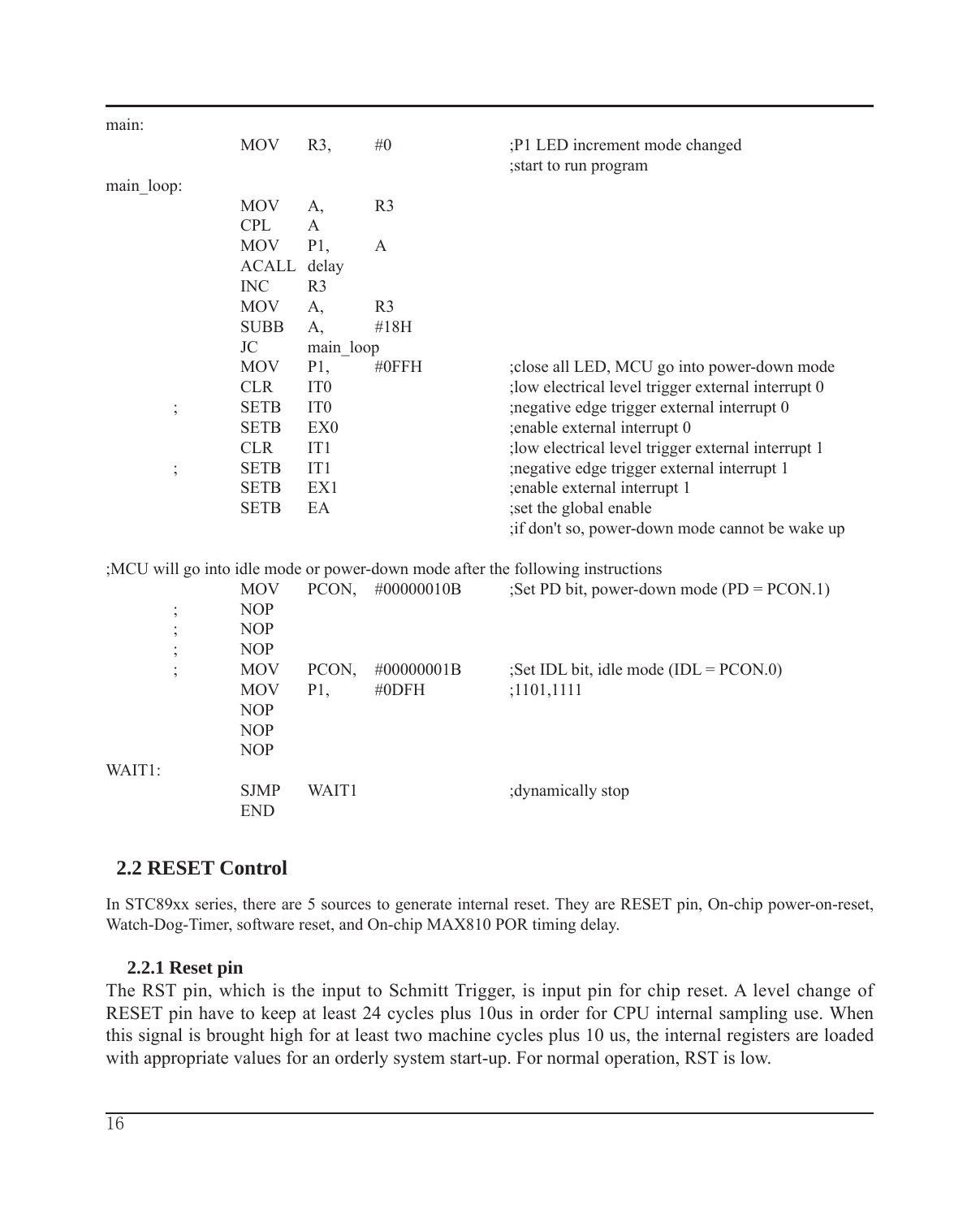#### **2.2.2 Power-On Reset (POR)**

When VCC drops below the detection threshold of POR circuit, all of the logic circuits are reset.

When VCC goes back up again, an internal reset is released automatically after a delay of 32768 clocks. The nominal POR detection threshold is around 2.0V for 3V device and 3.3V for 5V device.

The Power-On flag, POF/PCON.4, is set by hardware to denote the VCC power has ever been less than the POR voltage. And, it helps users to check if the start of running of the CPU is from power-on or from hardware reset (RST-pin reset), software reset or Watchdog Timer reset. The POF bit should be cleared by software.

**PCON register** (Power Control Register)

|      |             |       |                          |           |     |     |    | LSB |
|------|-------------|-------|--------------------------|-----------|-----|-----|----|-----|
| bit  | B7          | Β6    | B5                       | <b>B4</b> | B3  | B2  | B1 | B0  |
| name | <b>SMOD</b> | SMOD0 | $\overline{\phantom{a}}$ | POF       | GF1 | GF0 | PD | IDL |

POF : Power-On flag. It is set by power-off-on action and can only cleared by software.

#### **2.2.3 Watch-Dog-Timer**

The watch dog timer in STC89xx series MCU consists of an 8-bit pre-scaler timer and an 15-bit timer. The timer is one-time enabled by setting EN\_WDT(WDT\_CONTR.5). Clearing EN\_WDT can stop WDT counting. When the WDT is enabled, software should always reset the timer by writing 1 to CLR\_WDT bit before the WDT overflows. If STC89xx series MCU is out of control by any disturbance, that means the CPU can not run the software normally, then WDT may miss the "writting 1 to CLR\_WDT" and overflow will come. An overflow of Watch-Dog-Timer will generate a internal reset.



WDT Structure

WDT\_CONTR: Watch-Dog-Timer Control Register

| bit  |                          |      |                | B4 |                  |                 |     |
|------|--------------------------|------|----------------|----|------------------|-----------------|-----|
| name | $\overline{\phantom{0}}$ | $\,$ | WDT ICLR<br>EN |    | WDT IDLE WDT PS2 | PS <sub>1</sub> | PS0 |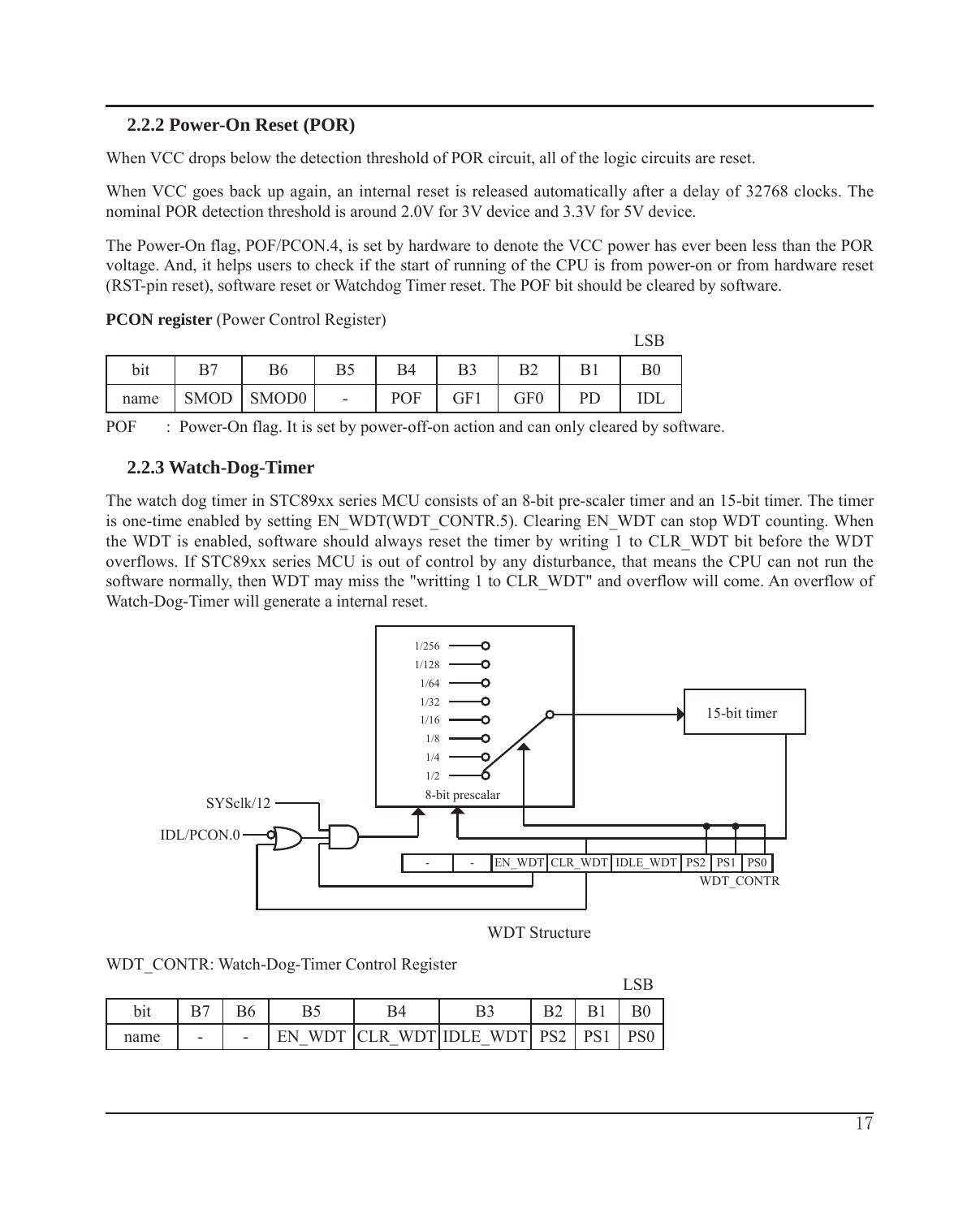EN\_WDT : Enable WDT bit. When set, WDT is started.

CLR\_WDT : WDT clear bit. When set, WDT will recount. Hardware will automatically clear this bit.

IDLE\_WDT : WDT IDLE mode bit. When set, WDT is enabled in IDLE mode. When clear, WDT is disabled in IDLE.

PS2, PS1, PS0 : WDT Pre-scale value set bit.

Pre-scale value of Watchdog timer is shown as the bellowed table :

| PS <sub>2</sub> | PS1 | PS <sub>0</sub> | Pre-scale | WDT overflow Time $(a)$ 20MHz<br>and 12T mode |
|-----------------|-----|-----------------|-----------|-----------------------------------------------|
|                 |     |                 | ◠         | $39.3 \text{ m}$ S                            |
|                 |     |                 |           | 78.6 mS                                       |
|                 |     |                 |           | $157.3 \text{ m}$ S                           |
|                 |     |                 | 16        | 314.6 mS                                      |
|                 |     |                 | 32        | 629.1 mS                                      |
|                 |     |                 | 64        | $1.25$ S                                      |
|                 |     |                 | 128       | 2.5 S                                         |
|                 |     |                 | 256       | 5 S                                           |

The WDT overflow time is determined by the following equation:

WDT overflow time =  $(N \times Pre\text{-}scale \times 32768) / SY\text{-}S$ 

When MCU in 12T mode, N=12; When MCU in 6T mode, N=6

The SYSclk=20MHz and MCU in 12T mode in the table above.

If SYSclk=12MHz and MCU in 12T mode, The WDT overflow time is :

WDT overflow time =  $(12 \times$  Pre-scale  $\times$  32768) / 12000000 = Pre-scale $\times$  393216 / 12000000

WDT overflow time is shown as the bellowed table when SYSclk=12MHz and MCU in 12T mode:

| PS <sub>2</sub> | PS <sub>1</sub> | PS <sub>0</sub> | Pre-scale | WDT overflow Time $(a)$ 12MHz<br>and 12T mode |
|-----------------|-----------------|-----------------|-----------|-----------------------------------------------|
|                 |                 |                 | ∍         | 65.5 mS                                       |
|                 |                 |                 |           | 131.0 mS                                      |
|                 |                 |                 |           | $262.1 \text{ m}$ S                           |
|                 |                 |                 | 16        | 524.2 mS                                      |
|                 |                 |                 | 32        | 1.0485 S                                      |
|                 |                 |                 | 64        | 2.0971 S                                      |
|                 |                 |                 | 128       | 4.1943 S                                      |
|                 |                 |                 | 256       | 8.3886 S                                      |

WDT overflow time is shown as the bellowed table when SYSclk=11.0592MHz and MCU in 12T mode:

| PS <sub>2</sub> | PS1 | PS <sub>0</sub> | Pre-scale      | WDT overflow Time $(a)$ 11.0592MHz |  |  |  |  |  |
|-----------------|-----|-----------------|----------------|------------------------------------|--|--|--|--|--|
|                 |     |                 |                | and 12T mode                       |  |  |  |  |  |
|                 |     |                 | $\overline{c}$ | $71.1 \text{ mS}$                  |  |  |  |  |  |
|                 |     |                 |                | 142.2 mS                           |  |  |  |  |  |
|                 |     |                 |                | 284.4 mS                           |  |  |  |  |  |
|                 |     |                 | 16             | 568.8 mS                           |  |  |  |  |  |
|                 |     |                 | 32             | 1.1377 S                           |  |  |  |  |  |
|                 |     |                 | 64             | 2.2755 S                           |  |  |  |  |  |
|                 |     |                 | 128            | 4.5511 S                           |  |  |  |  |  |
| 256             |     |                 |                | 9.1022 S                           |  |  |  |  |  |
|                 |     |                 |                |                                    |  |  |  |  |  |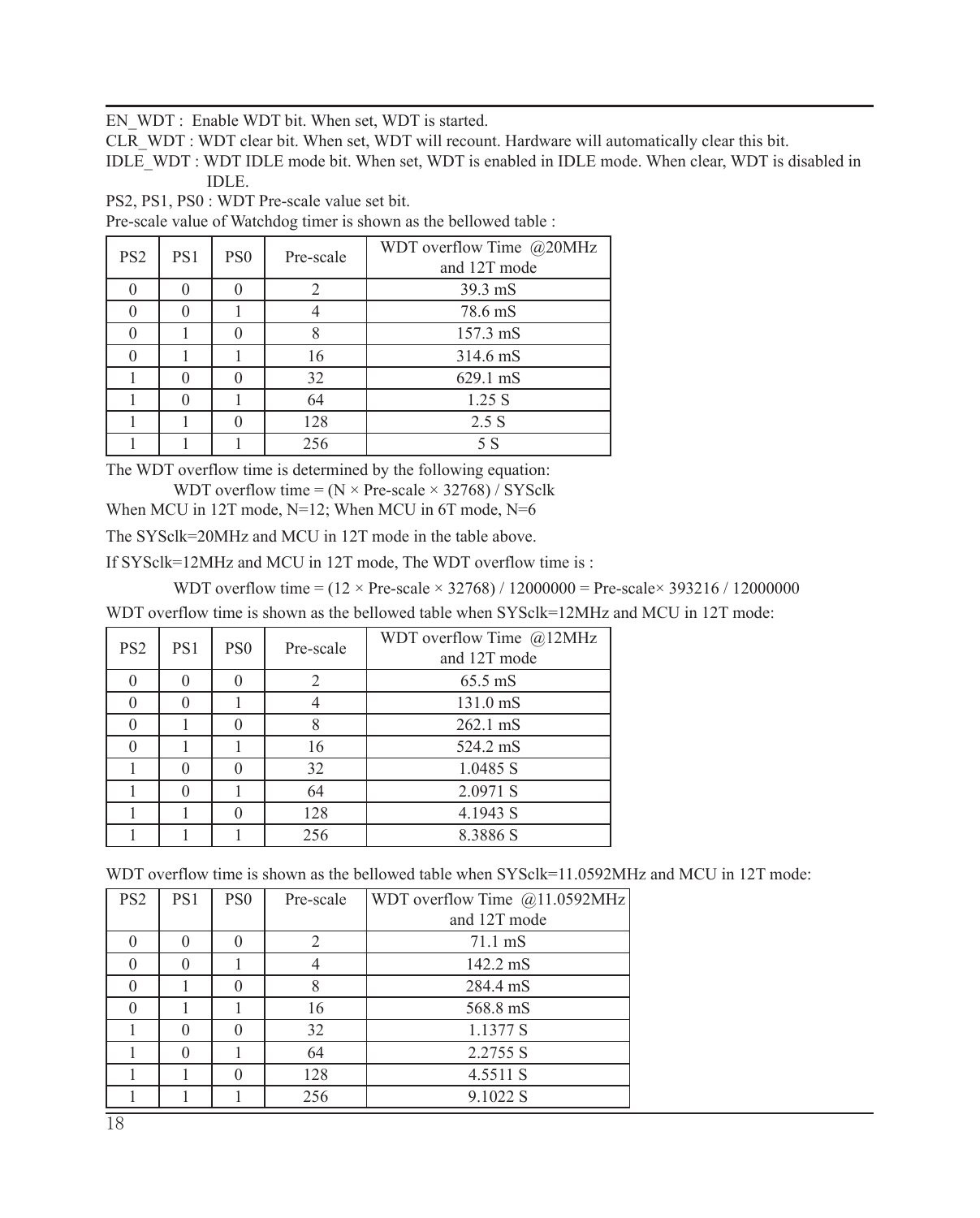**The following example is a assembly language program that demostrates STC89xx Series MCU WDT.**

;/\*------------------------------------------------------------------\*/ ;/\* --- STC MCU International Limited -------------------------------\*/ ;/\* --- STC89xx Series MCU WDT Demo -----------------------\*/ ;/\* If you want to use the program or the program referenced in the \*/  $\mathcal{L}^*$  article, please specify in which data and procedures from STC  $*$ / ;/\*------------------------------------------------------------------\*/ ; WDT overflow time =  $(N \times Pre-scale \times 32768) / SYSclk$ ;When MCU in 12T mode, N=12. When MCU in 6T mode, N=6 WDT\_CONTR EOU 0E1H :WDT address LED EQU P1.5 ;WDT overflow time LED on P1.5 ;The WDT overflow time may be measured by the LED light time Pre\_scale\_Word EQU 0x35 ;Start up WDT, Pre-scale value is 64 ;SYSclk=18.432, MCU in 12T mode ,WDT overflow time=(12 x 64 x 32768)/18432000 = 1.36 S ORG 0000H AJMP MAIN ORG 0100H MAIN: CLR LED ;turn LED indicator on ACALL Delay  $;$  delay about 1s MOV WDT\_CONTR, #Pre\_scale\_Word ;Start up WDT SETB LED :turn off LED WAIT: SJMP WAIT :wait WDT overflow reset ;LED will be turned on again after reset Delay:  $MOV$  R<sub>0</sub>, #0  $MOV$  R1,  $\#0$  MOV R2, #15 Delay Loop: DJNZ R0, Delay\_Loop DJNZ R1, Delay\_Loop DJNZ R2, Delay\_Loop RET END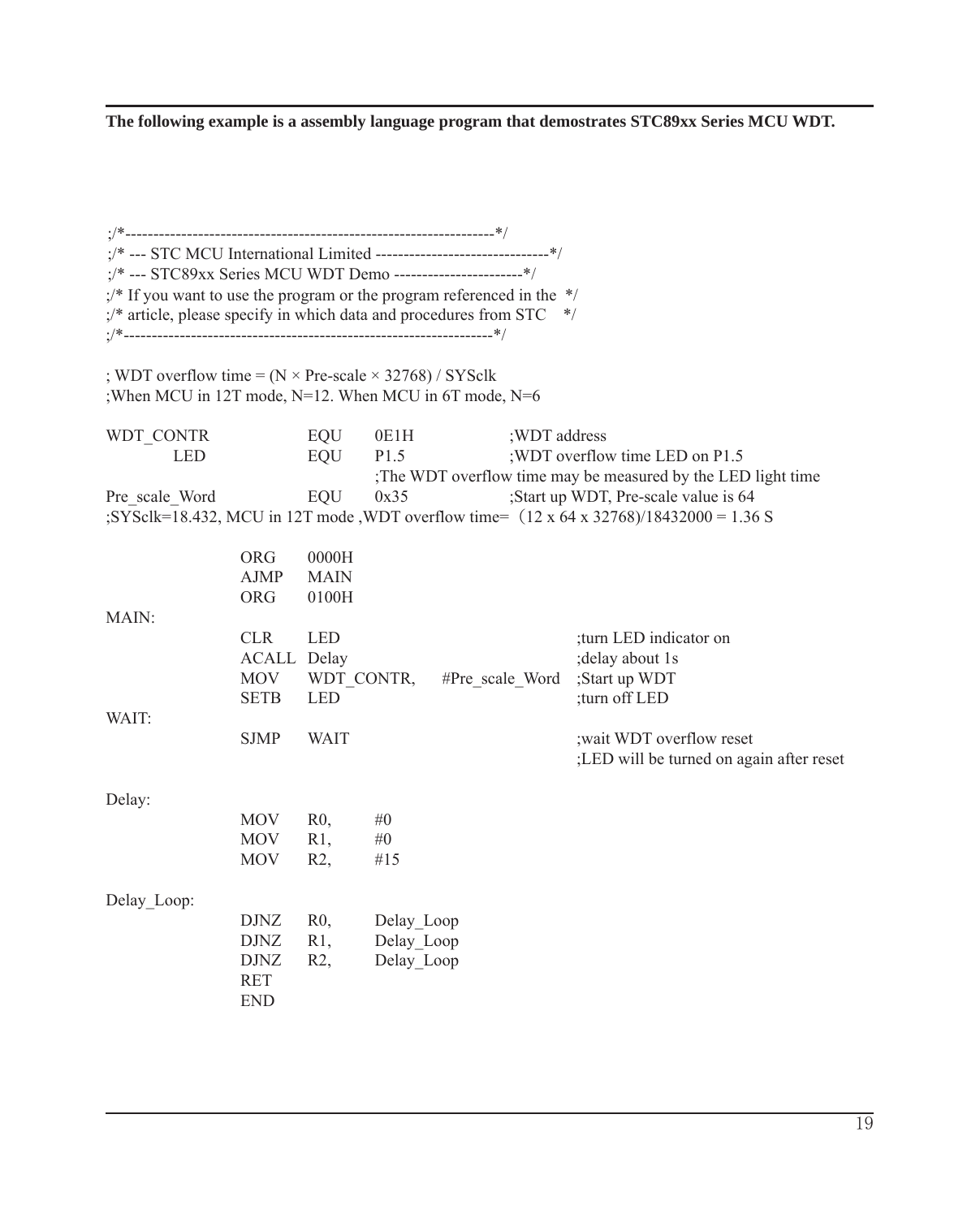#### **2.2.4 Software RESET**

Writing an "1" to SWRST bit in ISP\_CONTR register will generate a internal reset.

ISP\_CONTR: ISP/IAP Control Register

| bit  |              | Β6          | B5    | B4                       | B3 | B <sub>2</sub> | B1 | B <sub>0</sub>  |
|------|--------------|-------------|-------|--------------------------|----|----------------|----|-----------------|
| name | <b>ISPEN</b> | <b>SWBS</b> | SWRST | $\overline{\phantom{0}}$ | -  |                |    | WT2   WT1   WT0 |

ISPEN : ISP/IAP operation enable.

0 : Global disable all ISP/IAP program/erase/read function.

1 : Enable ISP/IAP program/erase/read function.

SWBS: software boot selection control.

0 : Boot from main-memory after reset.

- 1 : Boot from ISP memory after reset.
- SWRST: software reset trigger control.

0 : No operation

1 : Generate software system reset. It will be cleared by hardware automatically.

 $B4 \sim B3$ : Reserved.

WT2~WT0 : ISP/IAP waiting time selection while flash is busy.

#### **2.2.5 MAX810 power-on-reset delay**

There is another on-chip POR delay circuit is integrated on STC89xx. This circuit is MAX810—sepcial reset circuit and is controlled by configuring flash Option Register. Very long POR delay time – around 400ms will be generated by this circuit once it is enabled.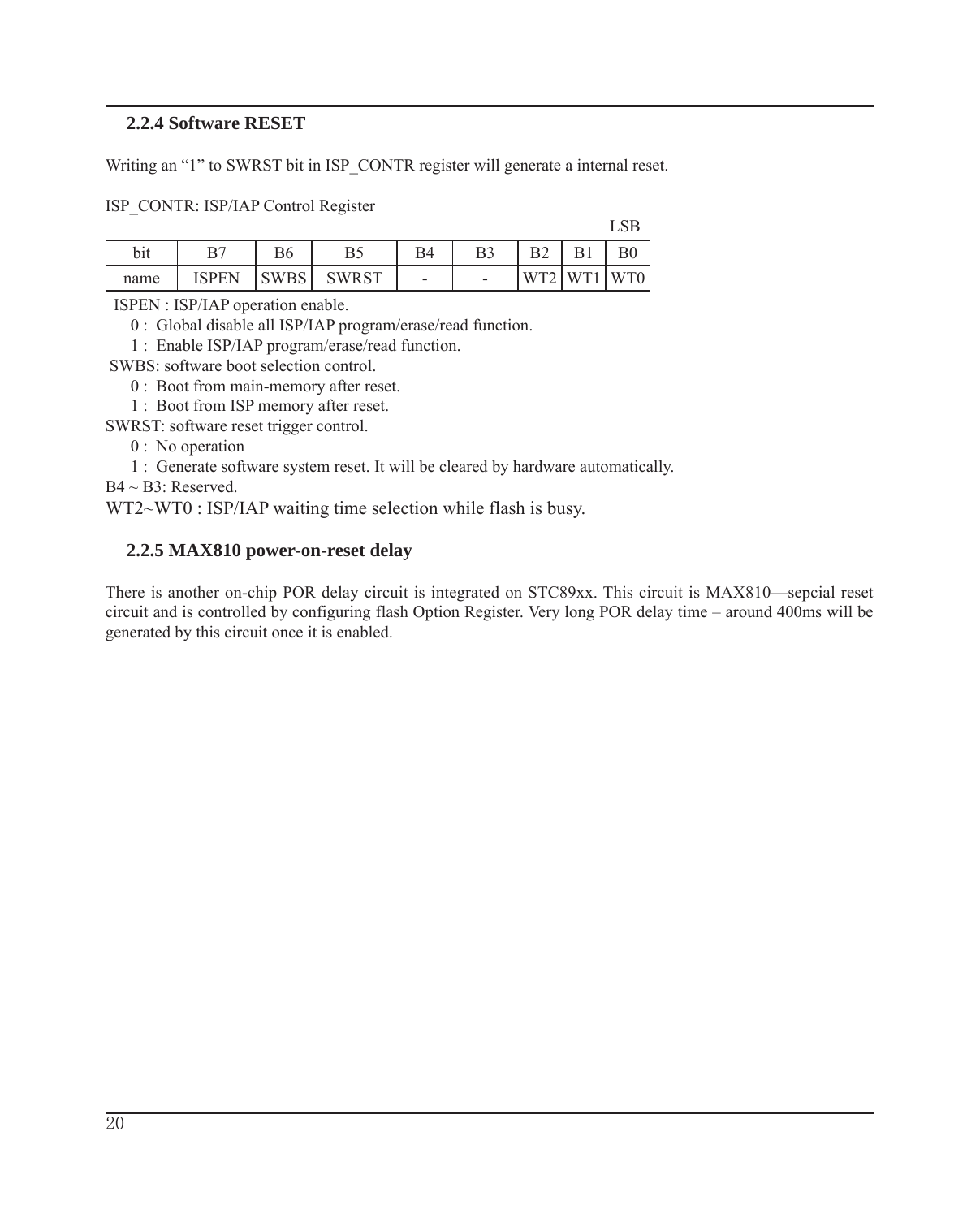# **Chapter 3 Memory Organization**

# **3.1 Program Memory**

The STC89xx series MCU has separate address space for Program Memory and Data Memory. Program memory is the memory which stores the program codes for the CPU to execute. There is up to 64K-bytes long of flash memory for program and data storage in the STC89xx series MCU. The lower 4K for the STC89C51RC(8K for the STC89C52RC,16K for STC89C54RC, etc.) may reside on chip. The design allows users to configure it as like there are three individual partition banks inside. They are called AP(application program) region, IAP(In-Application-Program) region and ISP(In-System-Program) boot region. AP region is the space that user program is resided. IAP(In-Application-Program) region is the nonvolatile data storage space that may be used to save important parameters by AP program. In other words, the IAP capability of STC89xx series provide the user to read/write the user-defined on-chip data flash region to save the needing in use of external EEPROM device. ISP boot region is the space that allows a specific program we calls "ISP program" is resided. Inside the ISP region, the user can also enable read/write access to a small memory space to store parameters for specific purposes. Generally, the purpose of ISP program is to fulfill AP program upgrade without the need to remove the device from system. STC89xx series hardware catches the configuration information since power-up duration and performs out-of-space hardware-protection depending on pre-determined criteria. The criteria is AP region can be accessed by ISP program only, IAP region can be accessed by ISP program and AP program, and ISP region is prohibited access from AP program and ISP program itself. But if the "ISP data flash is enabled", ISP program can read/write this space. When wrong settings on ISP-IAP SFRs are done, The "out-of-space" happens and STC89xx series follow the criteria above, ignore the trigger command.

After reset, the CPU begins execution from the location 0000H of Program Memory, where should be the starting of the user's application code. To service the interrupts, the interrupt service locations (called interrupt vectors) should be located in the program memory. Each interrupt is assigned a fixed location in the program memory. The interrupt causes the CPU to jump to that location, where it commences execution of the service routine. External Interrupt 0, for example, is assigned to location 0003H. If External Interrupt 0 is going to be used, its service routine must begin at location 0003H. If the interrupt is not going to be used, its service location is available as general purpose program memory.

The interrupt service locations are spaced at an interval of 8 bytes: 0003H for External Interrupt 0, 000BH for Timer 0, 0013H for External Interrupt 1, 001BH for Timer 1, etc. If an interrupt service routine is short enough (as is often the case in control applications), it can reside entirely within that 8-byte interval. Longer service routines can use a jump instruction to skip over subsequent interrupt locations, if other interrupts are in use.





STC89C52RC Program Memory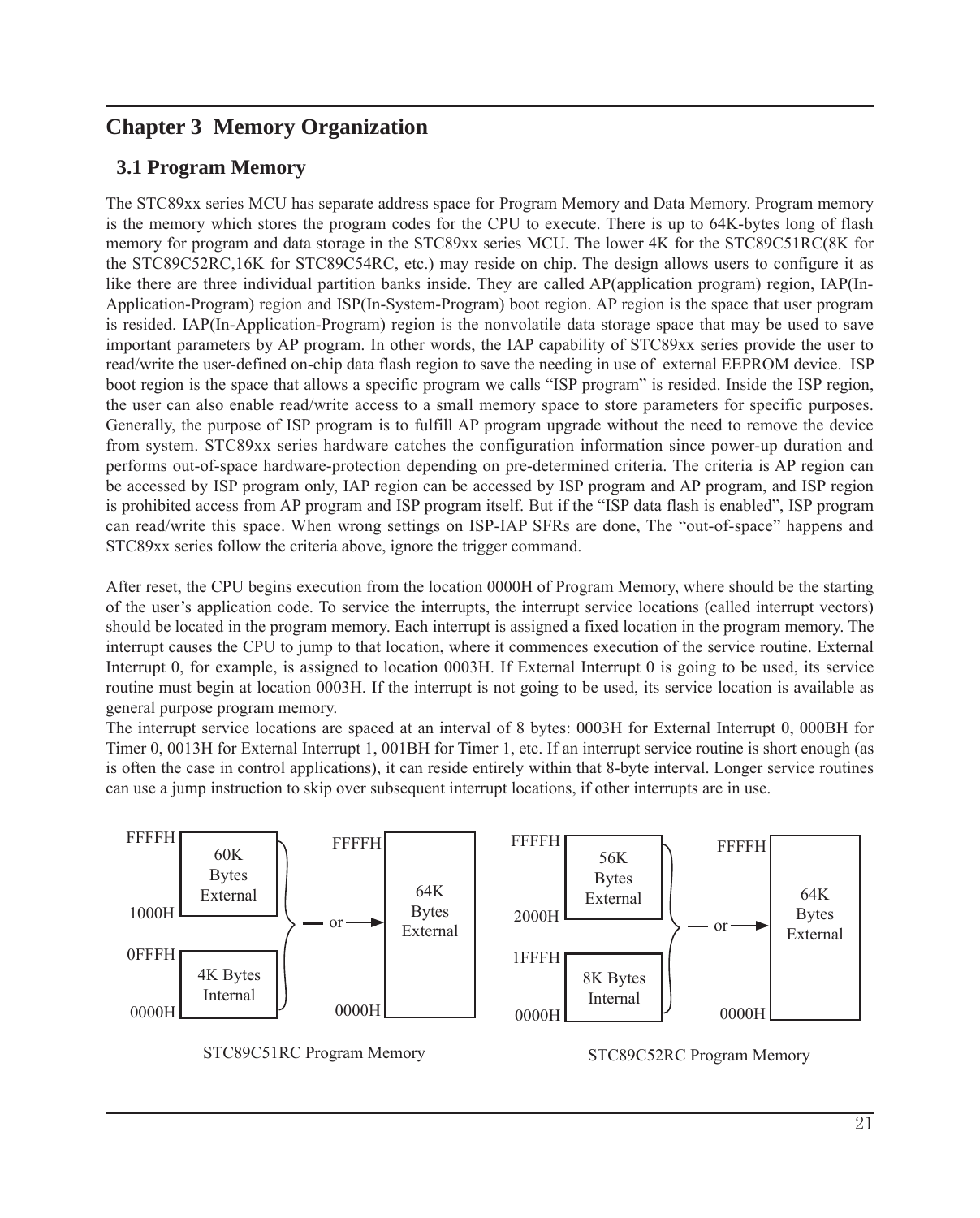## **3.2 Data Memory**

#### **3.2.1 On-chip Scratch-Pad RAM**

Just the same as the conventional 8051 micro-controller, there are 256 bytes of SRAM data memory including 128 bytes of SFR space available on the STC89xx series. The lower 128 bytes of data memory may be accessed through both direct and indirect addressing. The upper 128 bytes of data memory and the 128 bytes of SFR space share the same address space. The upper 128 bytes of data memory may only be accessed using indirect addressing. The 128 bytes of SFR can only be accessed through direct addressing. The lowest 32 bytes (00H~1FH) of data memory are grouped into 4 banks of 8 registers each. Program instructions call out these registers as R0 through R7. The RS0 and RS1 bits in PSW register(refer to section 3.2.4) select which register bank is in use. Instructions using register addressing will only access the currently specified bank.This allows more efficient use of code space, since register instructions are shorter than instructions that use direct addressing. The next 16 bytes (20H~2FH) above the register banks form a block of bit-addressable memory space. The 80C51 instruction set includes a wide selection of single-bit instructions, and the 128 bits in this area can be directly addressed by these instructions. The bit addresses in this area are 00H through 7FH.

All of the bytes in the Lower 128 can be accessed by either direct or indirect addressing while the Upper 128 can only be accessed by indirect addressing. SFRs include the Port latches, timers, peripheral controls, etc. These registers can only be accessed by direct addressing. Sixteen addresses in SFR space are both byte- and bitaddressable. The bit-addressable SFRs are those whose address ends in 0H or 8H.

#### **3.2.2 Auxiliary RAM**

There are 1024 bytes of additional data RAM available on STC89C54RD+ series (while 256 bytes of additional data RAM are available on STC89C51RC). They may be accessed by the instructions MOVX @Ri or MOVX @DPTR. A control bit – EXTRAM located in AUXR.1 register (refer to section 3.2.4) is to control access of auxiliary RAM. When set, disable the access of auxiliary RAM. When clear (EXTRAM=0), this auxiliary RAM is the default target for the address range from 0x0000 to 0x03FF and can be indirectly accessed by move external instruction, "MOVX @Ri" and "MOVX @DPTR". If EXTRAM=0 and the target address is over 0x03FF, switches to access external RAM automatically. When EXTRAM=0, the content in DPH is ignored when the instruction MOVX @Ri is executed.

For KEIL-C51 compiler, to assign the variables to be located at Auxiliary RAM, the "pdata" or "xdata" definition should be used. After being compiled, the variables declared by "pdata" and "xdata" will become the memories accessed by "MOVX @Ri" and "MOVX @DPTR", respectively. Thus the STC89xx series MCU hardware can access them correctly.

#### **3.2.3 External RAM**

There is 64K-byte addressing space available for STC89xx series to access external data RAM. Just the same as the design in the conventional 8051, the port – P2, P0, ALE, P3.6 and P3.7 have alterative function for external data RAM access. To access the external data memory, the EXTRAM bit should be set to 1. Accesses to external data memory can use either a 16-bit address (using 'MOVX @DPTR') or an 8-bit address (using 'MOVX @Ri'). 8-bit addresses are often used in conjunction with one or more other I/O lines to page the RAM. If an 8-bit address is being used, the contents of the Port 2 SFR remain at the Port 2 pins throughout the external memory cycle. This will facilitate paging access. 16-bit addresses are often used to access up to 64K bytes of external data memory.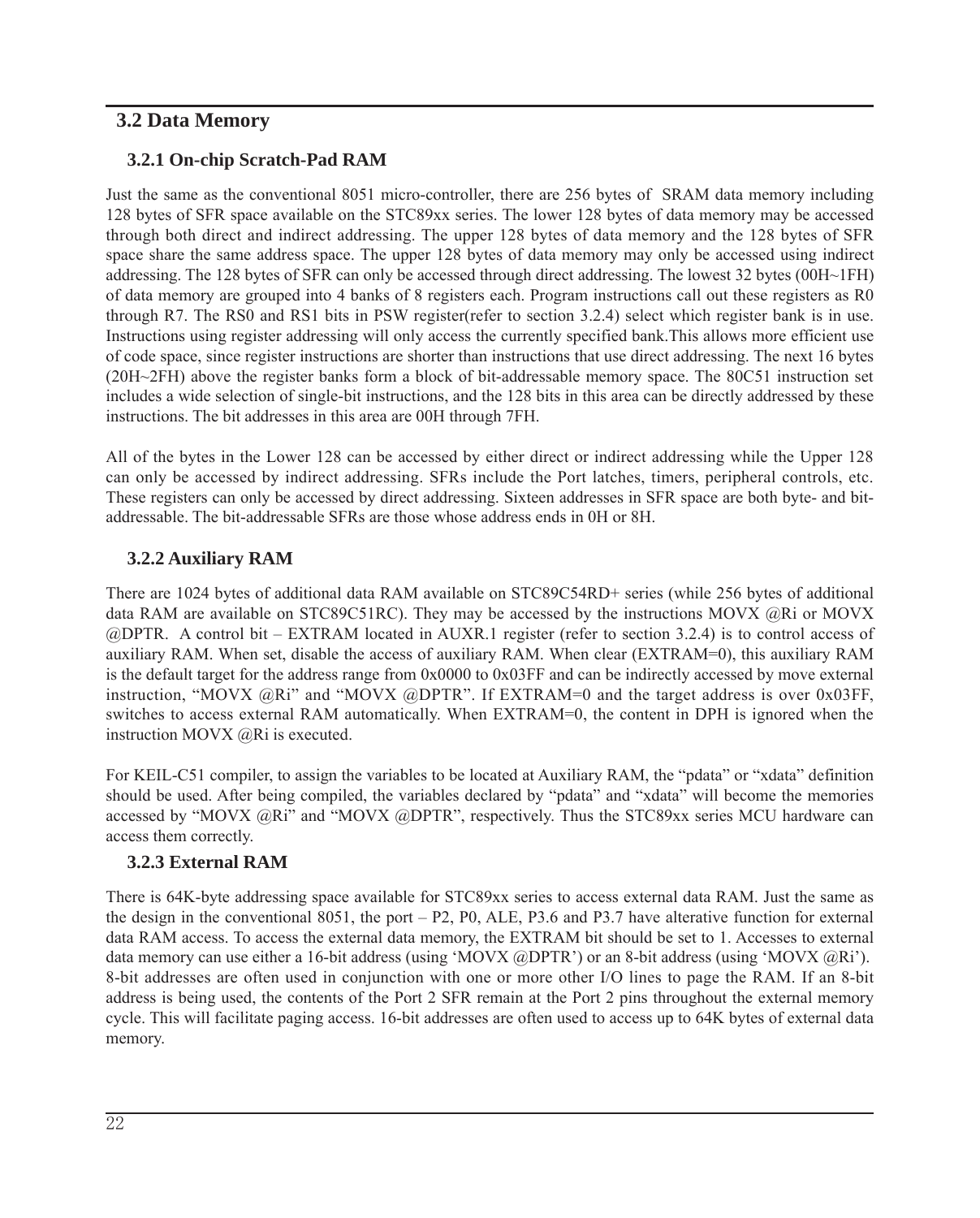

#### **3.2.4 Special Function Register for RAM**

Some SFRs related to RAM are shown as follow.

For fast data movement, STC89xx series support two data pointers. They share the same SFR address and are switched by the register bit – DPS/AUXR1.0.

#### **PSW register**

| bit  | B6      | вэ | B4         | B3                               | B2 | B1 | B0 |
|------|---------|----|------------|----------------------------------|----|----|----|
| name | $A\cup$ | F0 | D<br>172 T | D C O<br><b>R</b> <sub>D</sub> U | ◡  |    |    |

CY : Carry flag.

AC : Auxilliary Carry Flag.(For BCD operations)

F0 : Flag 0.(Available to the user for general purposes)

RS1: Register bank select control bit 1.

RS0: Register bank select control bit 0.

OV : Overflow flag.

- F1 : Flag 1. User-defined flag.
- P : Parity flag.

07H 0FH 17H 1FH

2FH

7FH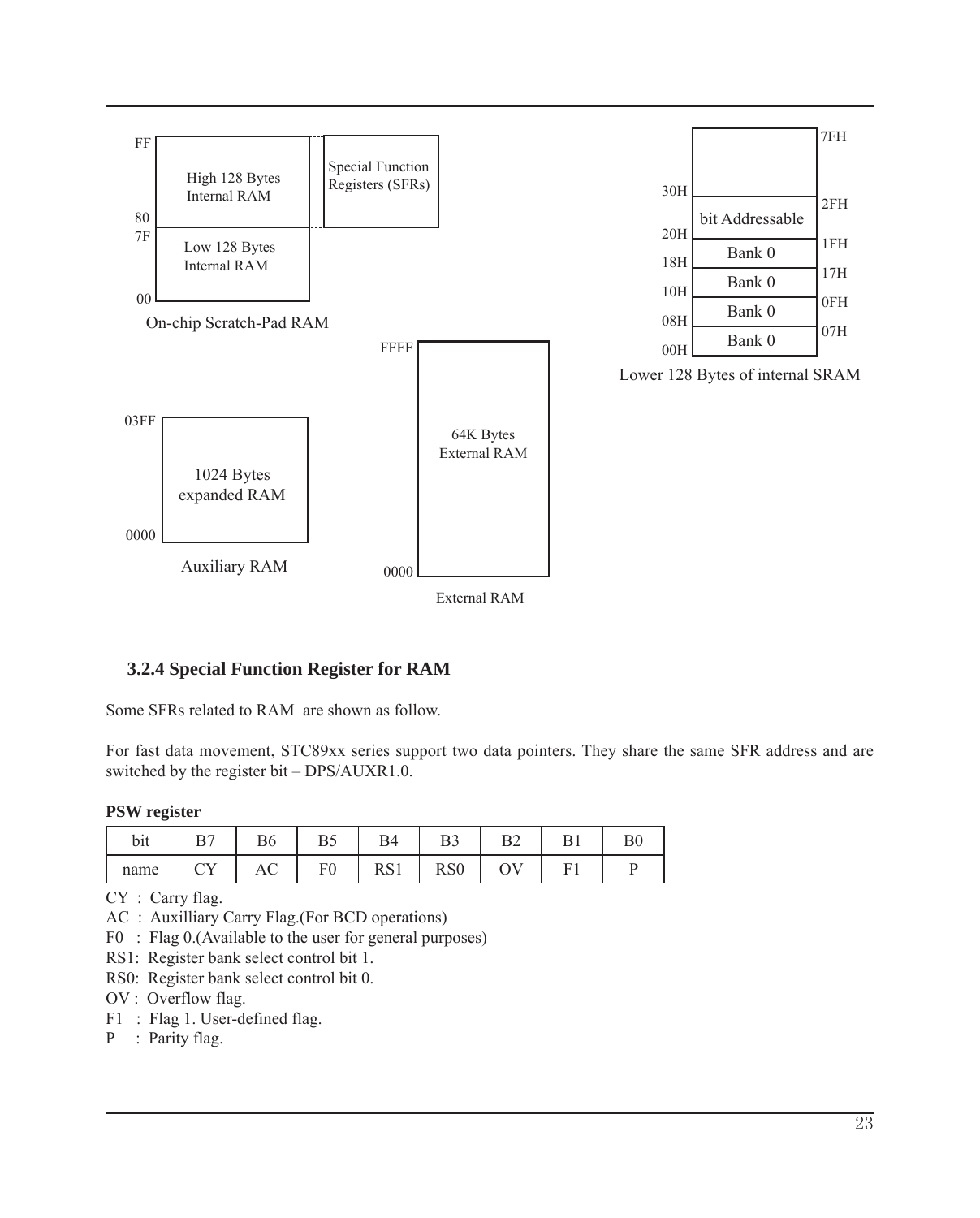#### **AUXR register**

| bit  | n - |   |                          |                          |                          |                          |       |
|------|-----|---|--------------------------|--------------------------|--------------------------|--------------------------|-------|
| name |     | - | $\overline{\phantom{a}}$ | $\overline{\phantom{a}}$ | $\overline{\phantom{a}}$ | $\overline{\phantom{0}}$ | <br>∼ |

 $B7 \sim B3$ : resevered.

EXTRAM : Internal/External RAM access

- 0 : For RD+ series, on-chip auxiliary RAM is enabled and located at the address 0x0000 to 0x03FF. And if address over 0x03FF, off-chip external RAM becomes the target automatically. For RC seires, on-chip auxiliary RAM is enabled and located at the address 00H to FFH. And if address over FFH, off-chip external RAM becomes the target automatically.
- 
- 1 : On-chip auxiliary RAM is always disabled.

ALEOFF : Disable/Enable ALE

- 0 : ALE is emitted at a constant rate of 1/3 the system clock in 6T mode, 1/6 SYSclk in 12T mode.
- 1 : ALE is active only during a MOVX or MOVC instruction.



#### **AUXR1 register**

| bit  |                          |   |    |  |  |
|------|--------------------------|---|----|--|--|
| name | $\overline{\phantom{a}}$ | - | -- |  |  |

GF2 : General purpose user-defined Flag. It can be used by software.

DPS : DPTR registers select bit.

0 : DPTR0 is selected(Default).

1 : The secondary DPTR(DPTR 1) is switched to use.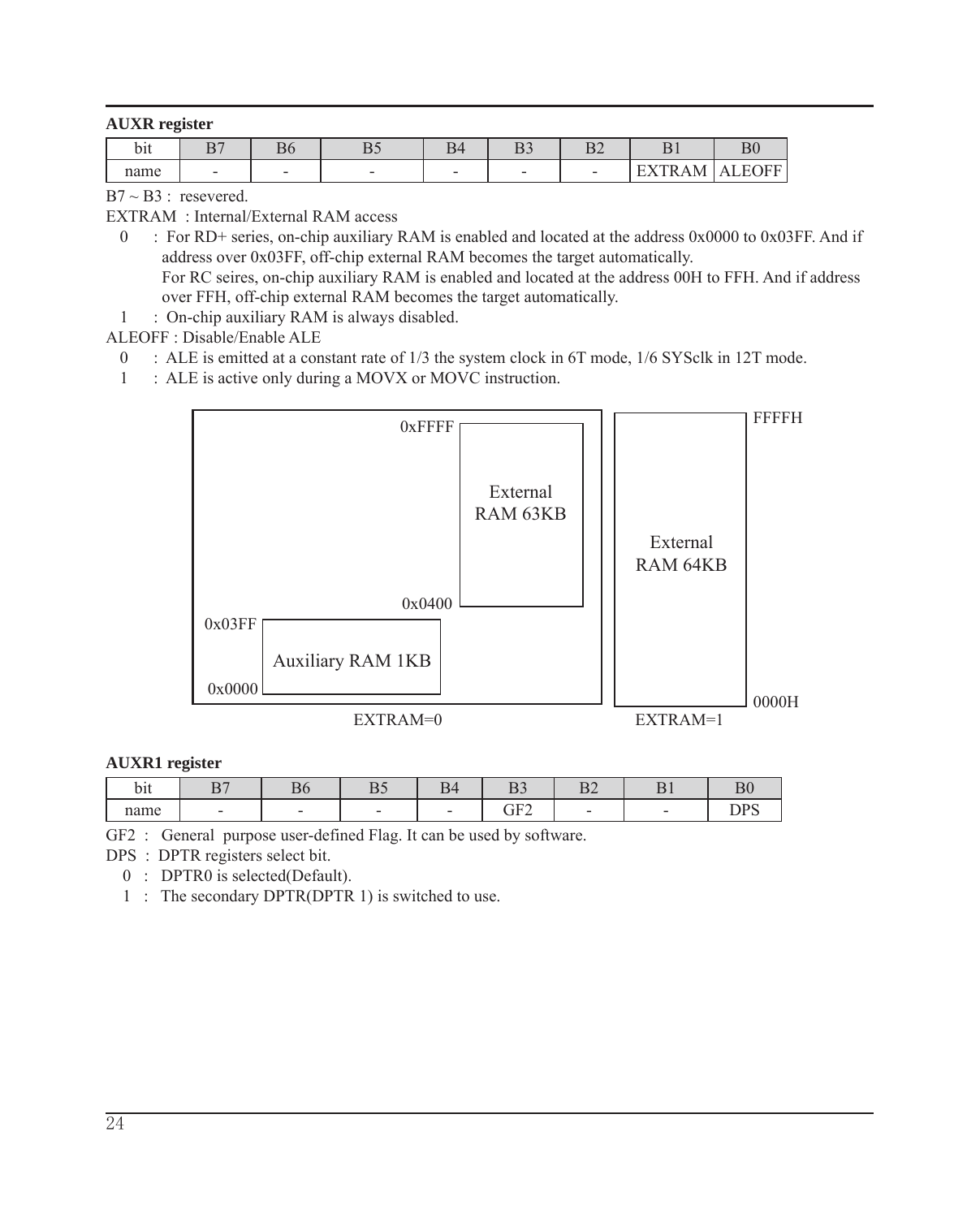```
;/*------------------------------------------------------------------*/
;/* --- STC MCU International Limited -------------------------------*/
;/* --- STC89xx Series MCU internal expanded RAM Demo -----------------------*/
\cdot \cdot \cdot \cdot If you want to use the program or the program referenced in the \cdot \cdot /
\mathbb{R}^* article, please specify in which data and procedures from STC */
;/*------------------------------------------------------------------*/
#include<reg52.h>
#include<intrins.h> /* use nop ( ) function */
sfr AUXR = 0x8e;
sfr \t AUXR1 = 0xa2;sfr P4 = 0xe8;
sfr XICON = 0xc0;
sfr = IPH = 0xb7;
sfr WDT CONTR = 0xe1;
sfr ISP DATA = 0xe2;
sfr ISP ADDRH = 0xe3;
sfr ISP ADDRL = 0xe4;
sfr ISP CMD = 0xe5;
sfr ISP TRIG = 0xe6;
sfr ISP CONTR = 0xe7;
sbit ERROM LED = P1^5;
sbit OK LED = P1^2;
void main ( )
{
       unsigned int array point = 0;
       /*Test-array: Test_array_one[512], Test_array_two[512] */
       unsigned char xdata Test array one[512] =
 {
0x00, 0x01 0x02, 0x03, 0x04 0x05, 0x06, 0x07,
 0x08, 0x09, 0x0a, 0x0b, 0x0c, 0x0d, 0x0e, 0x0f,
0x10, 0x11, 0x12, 0x13, 0x14, 0x15, 0x16, 0x17,
 0x18, 0x19, 0x1a, 0x1b, 0x1c, 0x1d, 0x1e, 0x1f,
0x20, 0x21, 0x22, 0x23, 0x24, 0x25, 0x26, 0x27,
 0x28, 0x29, 0x2a, 0x2b, 0x2c, 0x2d, 0x2e, 0x2f,
0x30, 0x31, 0x32, 0x33, 0x34, 0x35, 0x36, 0x37,
 0x38, 0x39, 0x3a, 0x3b, 0x3c, 0x3d, 0x3e, 0x3f
```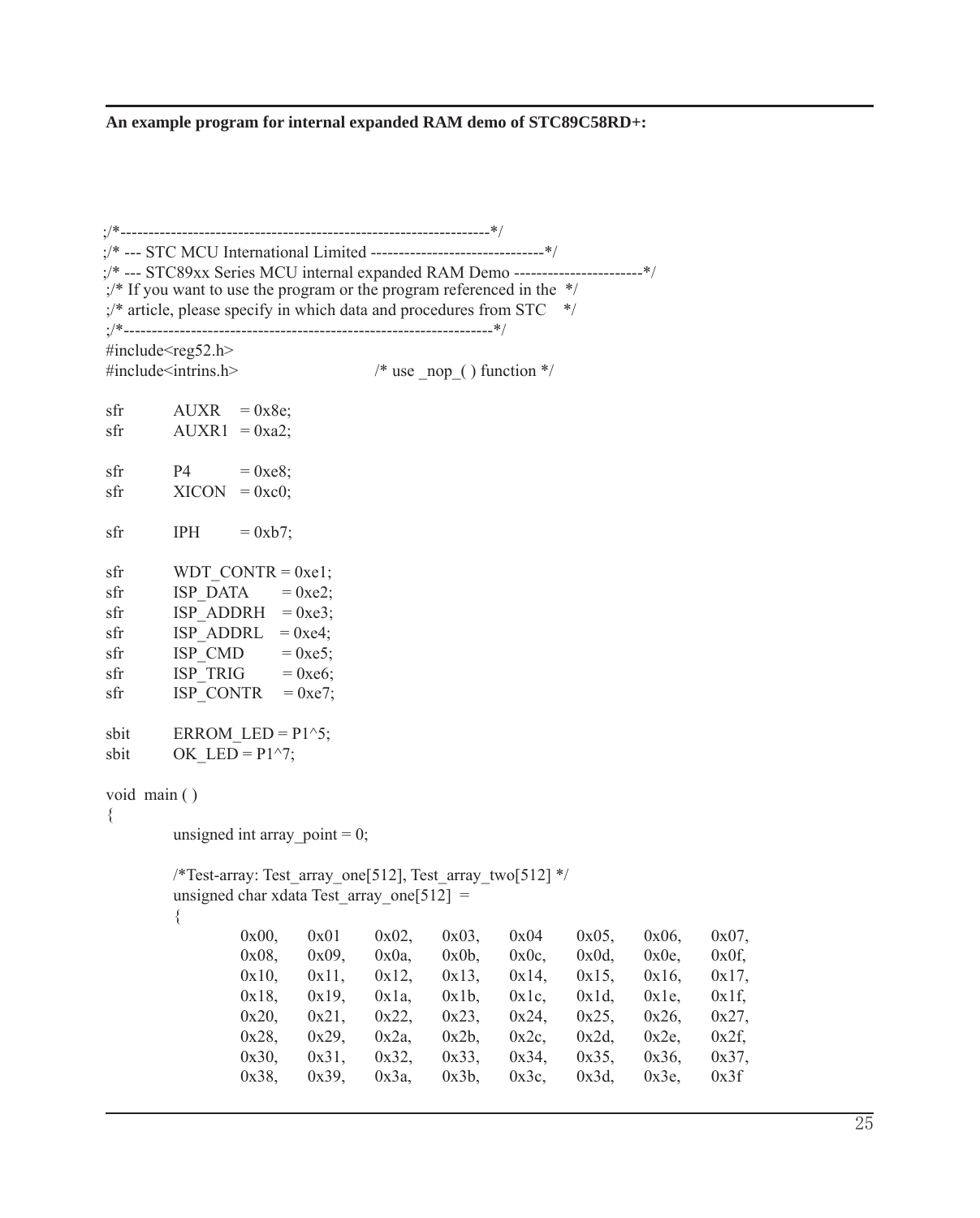| 0x40,    | 0x41,           | 0x42,            | 0x43,           | 0x44,           | 0x45,                  | 0x46,           | 0x47,    |
|----------|-----------------|------------------|-----------------|-----------------|------------------------|-----------------|----------|
| 0x48,    | 0x49,           | $0x4a$ ,         | $0x4b$ ,        | $0x4c$ ,        | 0x4d,                  | $0x4e$ ,        | 0x4f,    |
| $0x50$ , | 0x51,           | 0x52,            | $0x53$ ,        | 0x54,           | $0x55$ ,               | $0x56$ ,        | 0x57,    |
| $0x58$ , | $0x59$ ,        | $0x5a$ ,         | $0x5b$ ,        | $0x5c$ ,        | $0x5d$ ,               | $0x5e$ ,        | $0x5f$ , |
| $0x60$ , | $0x61$ ,        | $0x62$ ,         | $0x63$ ,        | 0x64,           | $0x65$ ,               | 0x66,           | 0x67,    |
| 0x68,    | 0x69,           | $0x6a$ ,         | $0x6b$ ,        | $0x6c$ ,        | $0x6d$ ,               | $0x6e$ ,        | $0x6f$ , |
| 0x70,    | 0x71,           | 0x72,            | 0x73,           | 0x74,           | 0x75,                  | 0x76,           | 0x77,    |
| $0x78$ , | 0x79,           | $0x7a$ ,         | $0x7b$ ,        | $0x7c$ ,        | $0x7d$ ,               | $0x7e$ ,        | $0x7f$ , |
| 0x80,    | 0x81,           | 0x82,            | $0x83$ ,        | 0x84,           | 0x85,                  | $0x86$ ,        | 0x87,    |
| 0x88.    | 0x89,           | $0x8a$ ,         | $0x8b$ ,        | $0x8c$ ,        | 0x8d,                  | $0x8e$ ,        | $0x8f$ , |
| 0x90,    | 0x91,           | 0x92             | 0x93,           | 0x94,           | 0x95,                  | 0x96,           | 0x97.    |
| 0x98.    | 0x99,           | $0x9a$ ,         | 0x9b,           | 0x9c,           | $0x9d$ .               | $0x9e$ ,        | 0x9f,    |
| 0xa0,    | $0xa1$ ,        | 0xa2,            | $0xa3$ ,        | 0xa4,           | $0xa5$ ,               | $0xa6$ ,        | 0xa7,    |
| $0xa8$ , | $0xa9$ ,        | $0xaa$ ,         | $0$ xab,        | $0$ xac,        | $0xad$ ,               | $0$ xae,        | $0xaf$ , |
| 0xb0,    | $0xb1$ ,        | $0xb2$ ,         | $0xb3$ ,        | 0x b4,          | $0xb5$ ,               | $0xb6$ ,        | 0xb7     |
| $0xb8$ , | 0xb9,           | $0$ xba,         | $0$ xbb,        | $0$ xbc,        | 0xbd,                  | $0xbe$ ,        | 0xbf     |
| $0xc0$ , | 0xc1,           | $0xc2$ ,         | $0xc3$ ,        | $0xc4$ ,        | $0xc5$ ,               | $0xc6$ ,        | $0xc7$ , |
| $0xc8$ , | $0xc9$ ,        | 0xca,            | $0 \times cb$   | $,0 \times c$   | $0 \times c \cdot d$ , | $0 \times ce$ , | 0xcf,    |
| 0xd0,    | $0xd1$ ,        | 0xd2,            | 0xd3,           | 0xd4,           | $0xd5$ ,               | $0xd6$ ,        | 0xd7     |
| $0xd8$ , | $0xd9$ ,        | 0xda,            | 0xdb,           | $0 \times dc$ , | 0xdd,                  | 0xde,           | 0xdf,    |
| 0xe0,    | $0xe1$ ,        | $0xe2$ ,         | $0xe3$ ,        | $0xe4$ ,        | $0xe5$ ,               | 0xe6,           | $0xe7$ , |
| $0xe8$ . | 0xe9,           | $0$ xea,         | $0$ xeb,        | $0 \times$ ec,  | $0 \times$ ed,         | $0$ xee,        | 0xef,    |
| $0xf0$ , | 0xf1,           | $0xf2$ ,         | $0xf3$ ,        | 0xf4,           | 0xf5,                  | $0xf6$ ,        | 0xf7,    |
| $0xf8$ . | $0xf9$ ,        | $0xfa$ ,         | $0xfb$ ,        | $0$ xfc,        | $0xfd$ ,               | $0$ xfe,        | $0xff$ , |
| 0xff,    | $0$ xfe,        | $0xfd$ ,         | $0$ xfc,        | $0xfb$ ,        | $0xfa$ ,               | $0xf9$ ,        | $0xf8$ , |
| $0xf7$ , | $0xf6$ ,        | $0xf5$ ,         | $0xf4$ ,        | $0xf3$ ,        | $0xf2$ ,               | $0xf1$ ,        | $0xf0$ , |
| 0xef,    | 0xee,           | $0 \times$ ed,   | $0 \times c$ ,  | 0xeb,           | $0$ xea,               | $0xe9$ ,        | $0xe8$ , |
| $0xe7$ , | 0xe6,           | $0xe5$ ,         | 0xe4,           | 0xe3,           | $0xe2$ ,               | $0xe1$ ,        | 0xe0,    |
| 0xdf,    | $0xde$ ,        | 0xdd,            | $0 \times dc$ , | 0xdb,           | 0xda,                  | 0xd9,           | $0xd8$ , |
| $0xd7$ , | $0xd6$ ,        | 0xd5,            | 0xd4,           | $0xd3$ ,        | $0xd2$ ,               | 0xd1,           | $0xd0$ , |
| 0xcf,    | $0 \times ce$ , | $0 \times c d$ , | $0 \times cc$ , | $0 \times cb$ , | $0xca$ ,               | $0xc9$ ,        | $0xc8$ , |
| $0xc7$ , | $0xc6$ ,        | $0xc5$ ,         | 0xc4,           | $0xc3$ ,        | $0xc2$ ,               | $0xc1$ ,        | $0xc0$ , |
| 0xbf     | $0$ xbe,        | 0xbd,            | $0$ xbc,        | $0$ x $bb$ ,    | $0$ xba,               | $0xb9$ ,        | $0xb8$ , |
| $0xb7$ , | 0xb6,           | 0xb5,            | $0x b4$ ,       | $0xb3$ ,        | $0xb2$ ,               | $0xb1$ ,        | 0xb0,    |
| $0xaf$ , | $0$ xae,        | $0xad$ ,         | $0$ xac,        | $0$ xab,        | $0$ xaa,               | $0xa9$ ,        | $0xa8$ , |
| $0xa7$ , | $0xa6$ ,        | $0xa5$ ,         | $0xa4$ ,        | $0xa3$ ,        | $0xa2$ ,               | $0xal$ ,        | $0xa0$ , |
| 0x9f     | 0x9e,           | 0x9d,            | $0x9c$ ,        | 0x9b,           | $0x9a$ ,               | 0x99,           | 0x98,    |
| 0x97,    | 0x96,           | 0x95,            | 0x94,           | 0x93,           | 0x92,                  | $0x91$ ,        | 0x90,    |
| $0x8f$ , | $0x8e$ ,        | $0x8d$ ,         | 0x8c,           | $0x8b$ ,        | $0x8a$ ,               | 0x89,           | 0x88,    |
| 0x87,    | 0x86,           | 0x85,            | 0x84,           | 0x83,           | 0x82,                  | 0x81,           | 0x80,    |
| 0x7f     | 0x7e            | 0x7d             | 0x7c            | $0x7b$ ,        | $0x7a$ ,               | 0x79,           | 0x78,    |
| 0x77,    | 0x76,           | 0x75,            | 0x74,           | 0x73,           | 0x72,                  | 0x71,           | 0x70,    |
| 0x6f,    | 0x6e,           | 0x6d,            | $0x6c$ ,        | 0x6b,           | 0x6a,                  | 0x69,           | 0x68,    |
| 0x67,    | 0x66,           | 0x65,            | 0x64,           | 0x63,           | 0x62,                  | 0x61,           | 0x60,    |
| 0x5f,    | 0x5e,           | 0x5d,            | 0x5c,           | $0x5b$ ,        | $0x5a$ ,               | 0x59,           | 0x58,    |
| 0x57,    | 0x56,           | 0x55,            | 0x54,           | 0x53,           | 0x52,                  | 0x51,           | 0x50,    |
| 0x4f,    | 0x4e,           | 0x4d,            | $0x4c$ ,        | 0x4b,           | $0x4a$ ,               | 0x49,           | 0x48,    |
| 0x47,    | 0x46,           | 0x45,            | 0x44,           | 0x43,           | 0x42,                  | 0x41,           | $0x40$ , |
|          |                 |                  |                 |                 |                        |                 |          |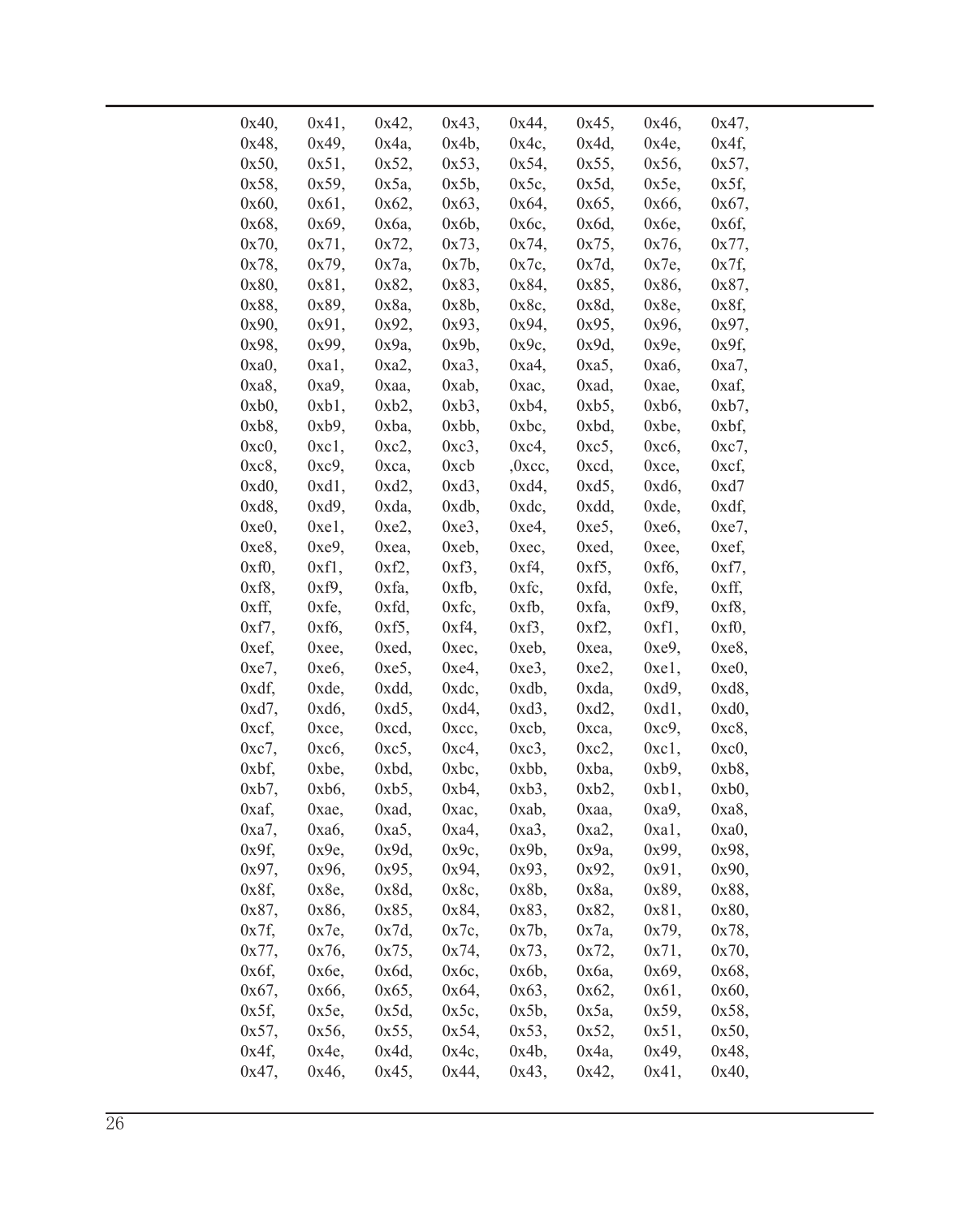| $0x3f$ . | $0x3e$ . | $0x3d$ . | $0x3c$ , | $0x3b$ . | $0x3a$ . | 0x39.    | $0x38$ , |
|----------|----------|----------|----------|----------|----------|----------|----------|
| 0x37.    | 0x36.    | 0x35.    | 0x34.    | 0x33.    | 0x32.    | 0x31.    | $0x30$ , |
| $0x2f$ . | $0x2e$ . | $0x2d$ . | 0x2c     | $0x2b$ . | $0x2a$ . | 0x29.    | $0x28$ , |
| 0x27.    | 0x26.    | 0x25.    | 0x24.    | 0x23.    | 0x22.    | $0x21$ . | $0x20$ , |
| $0x1f$ . | $0x1e$ . | $0x1d$ . | 0x1c     | $0x1b$ . | 0x1a     | $0x19$ , | $0x18$ , |
| 0x17.    | 0x16.    | $0x15$ . | $0x14$ . | 0x13.    | $0x12$ . | $0x11$ . | $0x10$ , |
| $0x0f$ . | $0x0e$ . | $0x0d$ . | $0x0c$ . | $0x0b$ . | $0x0a$ . | 0x09.    | 0x08     |
| $0x07$ . | 0x06.    | $0x05$ . | 0x04.    | $0x03$ , | 0x02     | $0x01$ , |          |

};

unsigned char xdata Test\_array\_two[512] = {

| ί |          |          |          |                |                 |                |          |          |
|---|----------|----------|----------|----------------|-----------------|----------------|----------|----------|
|   | 0x00,    | 0x01     | $0x02$ , | $0x03$ ,       | 0x04            | $0x05$ ,       | $0x06$ , | $0x07$ , |
|   | 0x08,    | 0x09,    | $0x0a$ , | 0x0b,          | $0x0c$ ,        | 0x0d,          | 0x0e,    | 0x0f,    |
|   | 0x10,    | 0x11,    | 0x12,    | 0x13,          | 0x14,           | 0x15,          | 0x16,    | 0x17,    |
|   | 0x18,    | 0x19,    | $0x1a$ , | $0x1b$ ,       | $0x1c$ ,        | 0x1d,          | 0x1e,    | 0x1f,    |
|   | $0x20$ , | $0x21$ , | $0x22$ , | $0x23$ ,       | $0x24$ ,        | 0x25,          | 0x26,    | 0x27,    |
|   | 0x28,    | $0x29$ , | $0x2a$ , | $0x2b$ ,       | $0x2c$ ,        | $0x2d$ ,       | 0x2e,    | 0x2f,    |
|   | 0x30,    | 0x31,    | 0x32,    | 0x33,          | 0x34,           | 0x35,          | 0x36,    | 0x37,    |
|   | 0x38,    | 0x39,    | $0x3a$ , | $0x3b$ ,       | 0x3c,           | 0x3d,          | 0x3e,    | 0x3f     |
|   | $0x40$ , | $0x41$ , | $0x42$ , | $0x43$ ,       | $0x44$ ,        | $0x45$ ,       | $0x46$ , | 0x47,    |
|   | 0x48     | $0x49$ , | $0x4a$ , | $0x4b$ ,       | $0x4c$ ,        | $0x4d$ .       | 0x4e,    | 0x4f,    |
|   | 0x50,    | 0x51,    | 0x52,    | $0x53$ ,       | 0x54,           | 0x55,          | 0x56,    | 0x57,    |
|   | 0x58,    | $0x59$ , | $0x5a$ , | $0x5b$ ,       | $0x5c$ ,        | 0x5d,          | $0x5e$ , | 0x5f,    |
|   | 0x60,    | $0x61$ , | $0x62$ , | $0x63$ ,       | 0x64,           | $0x65$ ,       | 0x66,    | 0x67,    |
|   | 0x68,    | $0x69$ , | 0x6a,    | 0x6b,          | $0x6c$ ,        | $0x6d$ ,       | $0x6e$ , | $0x6f$ , |
|   | $0x70$ , | 0x71,    | 0x72,    | $0x73$ ,       | $0x74$ ,        | $0x75$ ,       | 0x76.    | 0x77,    |
|   | 0x78,    | 0x79,    | $0x7a$ , | 0x7b,          | $0x7c$ ,        | 0x7d,          | 0x7e,    | 0x7f,    |
|   | 0x80,    | 0x81,    | 0x82,    | 0x83,          | 0x84,           | 0x85,          | 0x86,    | 0x87,    |
|   | 0x88,    | 0x89,    | $0x8a$ , | 0x8b,          | $0x8c$ ,        | 0x8d,          | $0x8e$ , | $0x8f$ , |
|   | $0x90$ , | 0x91,    | 0x92,    | $0x93$ ,       | 0x94,           | $0x95$ ,       | 0x96.    | 0x97,    |
|   | 0x98,    | 0x99,    | $0x9a$ , | 0x9b,          | 0x9c,           | 0x9d,          | 0x9e,    | 0x9f,    |
|   | 0xa0,    | 0xa1,    | 0xa2,    | 0xa3,          | 0xa4,           | 0xa5,          | 0xa6,    | 0xa7,    |
|   | $0xa8$ , | $0xa9$ , | $0xaa$ , | $0$ xab,       | $0$ xac,        | $0xad$ ,       | 0xae,    | $0xaf$ , |
|   | $0xb0$ , | 0xb1,    | $0xb2$ , | $0xb3$ ,       | $0x b4$ ,       | $0xb5$ ,       | $0xb6$ , | 0xb7,    |
|   | 0xb8,    | 0xb9,    | $0$ xba, | $0$ x $bb$ ,   | $0$ xbc,        | 0xbd,          | 0xbe,    | 0xbf,    |
|   | $0xc0$ , | 0xc1,    | $0xc2$ , | $0xc3$ ,       | 0xc4,           | $0xc5$ ,       | $0xc6$ , | 0xc7,    |
|   | $0xc8$ , | $0xc9$ , | 0xca,    | $0 \times cb$  | $,0 \times c$   | 0xcd,          | 0xce,    | 0xcf,    |
|   | 0xd0,    | $0xd1$ , | $0xd2$ , | $0xd3$ ,       | $0xd4$ ,        | 0xd5,          | $0xd6$ , | 0xd7     |
|   | 0xd8,    | 0xd9,    | $0xda$ , | 0xdb,          | $0 \times dc$ , | 0xdd,          | 0xde,    | 0xdf,    |
|   | 0xe0,    | 0xe1,    | 0xe2,    | 0xe3,          | 0xe4,           | 0xe5,          | 0xe6,    | 0xe7,    |
|   | 0xe8,    | 0xe9,    | 0xea,    | $0$ xeb,       | $0 \times$ ec,  | $0 \times d$ , | 0xee,    | 0xef,    |
|   | $0xf0$ , | $0xf1$ , | $0xf2$ , | $0xf3$ ,       | $0xf4$ ,        | 0xf5,          | 0xf6,    | 0xf7,    |
|   | $0xf8$ , | $0xf9$ , | $0xfa$ , | $0xfb$ ,       | $0$ xfc,        | 0xfd,          | 0xfe,    | $0xff$ , |
|   | $0xff$ , | $0$ xfe, | 0xfd,    | $0$ xfc,       | $0xfb$ ,        | 0xfa,          | $0xf9$ , | $0xf8$ , |
|   | 0xf7,    | $0xf6$ , | 0xf5,    | 0xf4,          | $0xf3$ ,        | $0xf2$ ,       | 0xf1,    | 0xf0,    |
|   | 0xef     | $0$ xee, | 0xed,    | $0 \times$ ec, | $0$ xeb,        | 0xea,          | 0xe9,    | 0xe8,    |
|   | $0xe7$ . | 0xe6,    | $0xe5$ , | $0xe4$ ,       | $0xe3$ ,        | $0xe2$ ,       | $0xe1$ , | 0xe0,    |
|   |          |          |          |                |                 |                |          |          |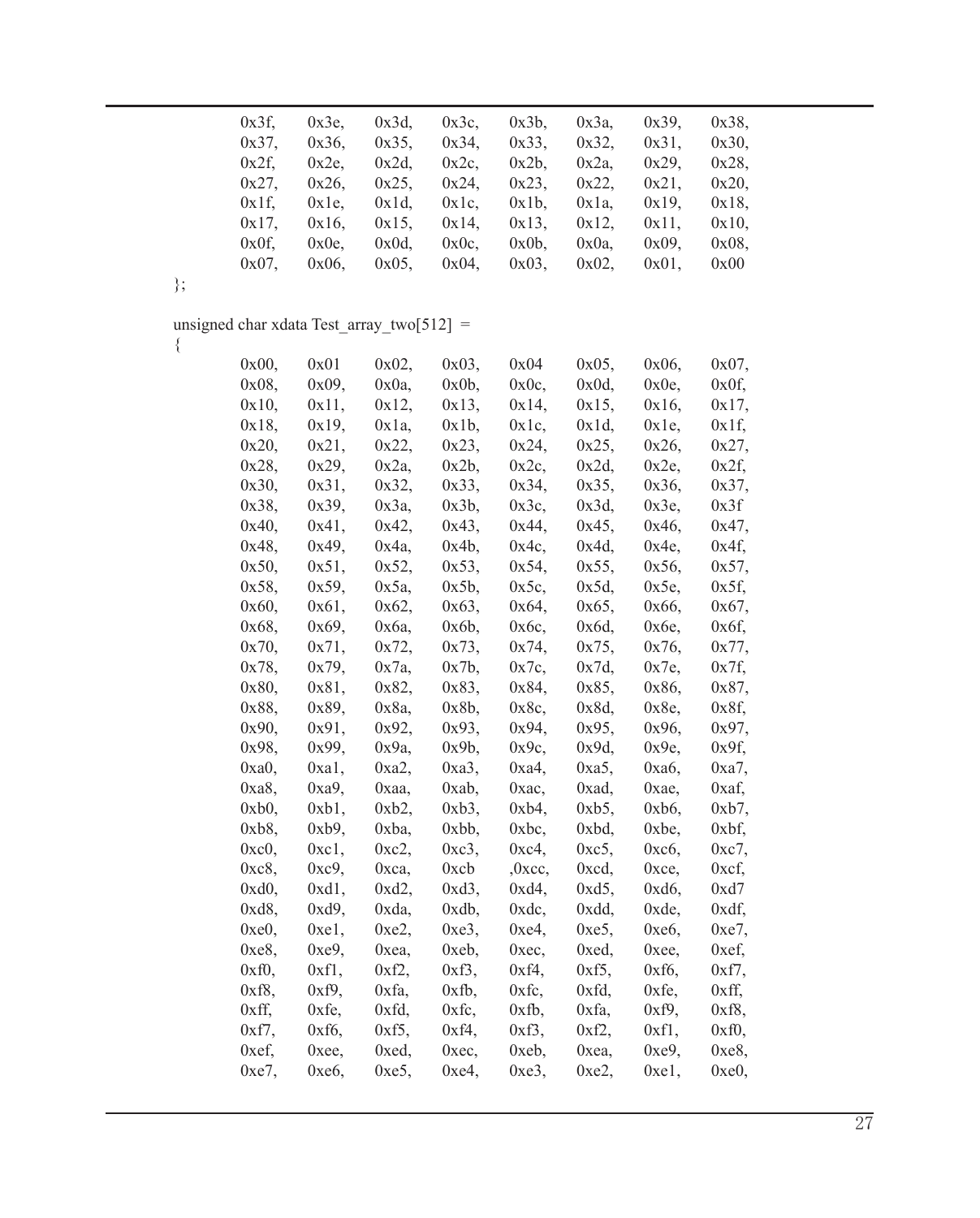0xdf, 0xde, 0xdd, 0xdc, 0xdb, 0xda, 0xd9, 0xd8, 0xd7, 0xd6, 0xd5, 0xd4, 0xd3, 0xd2, 0xd1, 0xd0, 0xcf, 0xce, 0xcd, 0xcc, 0xcb, 0xca, 0xc9, 0xc8, 0xc7, 0xc6, 0xc5, 0xc4, 0xc3, 0xc2, 0xc1, 0xc0, 0xbf, 0xbe, 0xbd, 0xbc, 0xbb, 0xba, 0xb9, 0xb8, 0xb7, 0xb6, 0xb5, 0xb4, 0xb3, 0xb2, 0xb1, 0xb0, 0xaf, 0xae, 0xad, 0xac, 0xab, 0xaa, 0xa9, 0xa8, 0xa7, 0xa6, 0xa5, 0xa4, 0xa3, 0xa2, 0xa1, 0xa0, 0x9f, 0x9e, 0x9d, 0x9c, 0x9b, 0x9a, 0x99, 0x98, 0x97, 0x96, 0x95, 0x94, 0x93, 0x92, 0x91, 0x90, 0x8f, 0x8e, 0x8d, 0x8c, 0x8b, 0x8a, 0x89, 0x88, 0x87, 0x86, 0x85, 0x84, 0x83, 0x82, 0x81, 0x80, 0x7f, 0x7e, 0x7d, 0x7c, 0x7b, 0x7a, 0x79, 0x78, 0x77, 0x76, 0x75, 0x74, 0x73, 0x72, 0x71, 0x70, 0x6f, 0x6e, 0x6d, 0x6c, 0x6b, 0x6a, 0x69, 0x68, 0x67, 0x66, 0x65, 0x64, 0x63, 0x62, 0x61, 0x60, 0x5f, 0x5e, 0x5d, 0x5c, 0x5b, 0x5a, 0x59, 0x58, 0x57, 0x56, 0x55, 0x54, 0x53, 0x52, 0x51, 0x50, 0x4f, 0x4e, 0x4d, 0x4c, 0x4b, 0x4a, 0x49, 0x48, 0x47, 0x46, 0x45, 0x44, 0x43, 0x42, 0x41, 0x40, 0x3f, 0x3e, 0x3d, 0x3c, 0x3b, 0x3a, 0x39, 0x38, 0x37, 0x36, 0x35, 0x34, 0x33, 0x32, 0x31, 0x30, 0x2f, 0x2e, 0x2d, 0x2c, 0x2b, 0x2a, 0x29, 0x28, 0x27, 0x26, 0x25, 0x24, 0x23, 0x22, 0x21, 0x20, 0x1f, 0x1e, 0x1d, 0x1c, 0x1b, 0x1a, 0x19, 0x18, 0x17, 0x16, 0x15, 0x14, 0x13, 0x12, 0x11, 0x10, 0x0f, 0x0e, 0x0d, 0x0c, 0x0b, 0x0a, 0x09, 0x08, 0x07, 0x06, 0x05, 0x04, 0x03, 0x02, 0x01, 0x00 }; ERROR LED = 1; OK LED = 1; for (array point = 0; array point  $\leq 512$ ; array point ++)  $\sim$   $\sim$   $\sim$   $\sim$   $\sim$   $\sim$   $\sim$ if (Test array one [array point]  $! =$  Test array two [array point])  $\{$ ERROR LED =  $0$ ; OK LED = 1; break; } else{ OK LED =  $0$ ; ERROR LED = 1; } } while  $(1)$ ;

}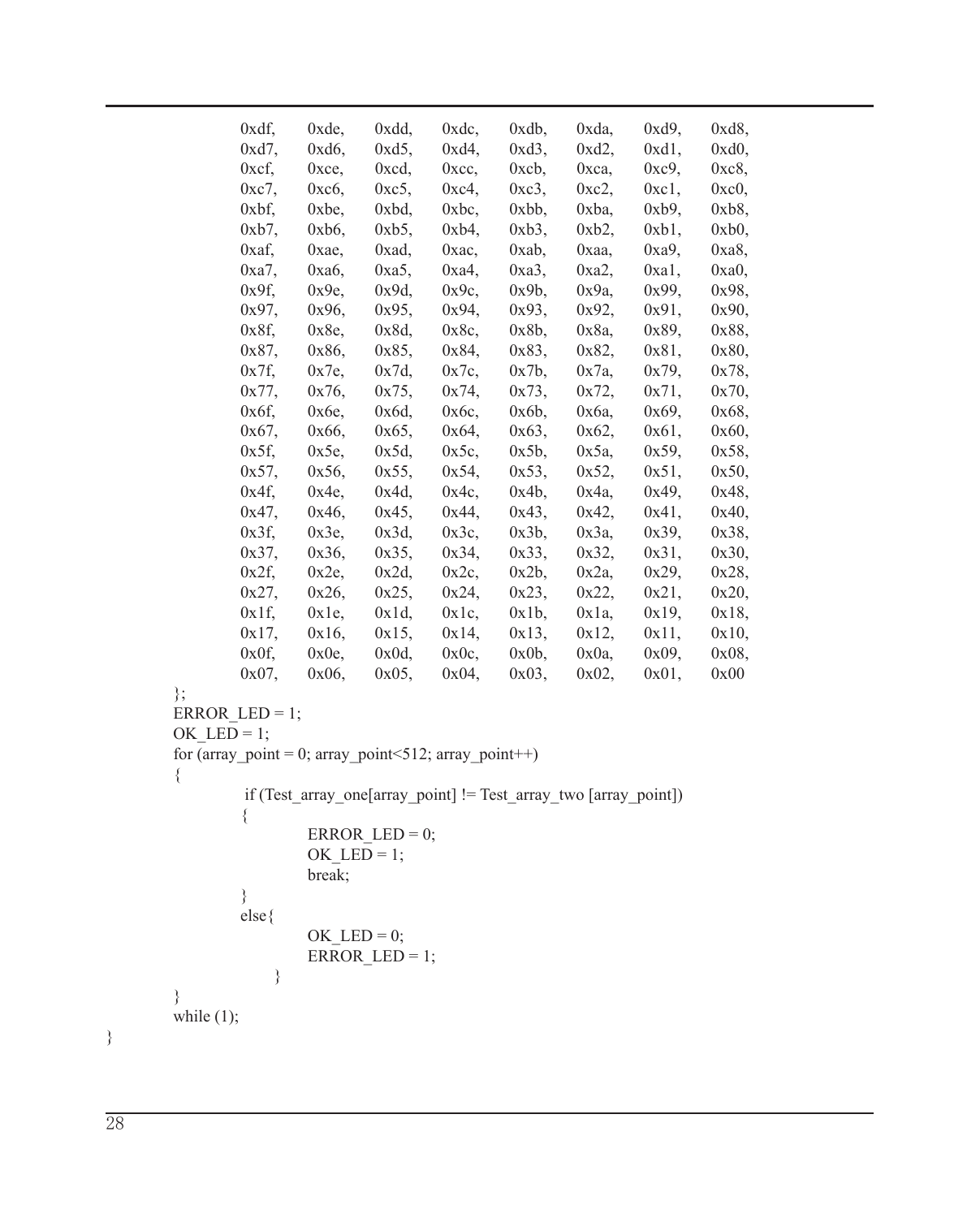# **Chapter 4 Configurable I/O Ports Configurations**

The STC89xx series MCU has following I/O ports: P0.0~P0.7, P1.0~P1.7, P2.0~P2.7, P3.0~P3.7, P4.0~P4.3(only be available to LQFP44 and PLCC44). All port pins on STC89xx series may be independently configured to one of four modes : quasi-bidirectional (standard 8051 port output), push-pull output, input-only or open-drain output .All port pins default to quasi-bidirectional after reset. Each one has a Schmitt-triggered input for improved input noise rejection.

# **4.1 Quasi-bidirectional I/O**

Port pins in quasi-bidirectional output mode function similar to the standard 8051 port pins. A quasi-bidirectional port can be used as an input and output without the need to reconfigure the port. This is possible because when the port outputs a logic high, it is weakly driven, allowing an external device to pull the pin low. When the pin outputs low, it is driven strongly and able to sink a large current. There are three pull-up transistors in the quasibidirectional output that serve different purposes.

One of these pull-ups, called the "very weak" pull-up, is turned on whenever the port register for the pin contains a logic "1". This very weak pull-up sources a very small current that will pull the pin high if it is left floating.

A second pull-up, called the "weak" pull-up, is turned on when the port register for the pin contains a logic "1" and the pin itself is also at a logic "1" level. This pull-up provides the primary source current for a quasibidirectional pin that is outputting a 1. If this pin is pulled low by the external device, this weak pull-up turns off, and only the very weak pull-up remains on. In order to pull the pin low under these conditions, the external device has to sink enough current to over-power the weak pull-up and pull the port pin below its input threshold voltage.

The third pull-up is referred to as the "strong" pull-up. This pull-up is used to speed up low-to-high transitions on a quasi-bidirectional port pin when the port register changes from a logic "0" to a logic "1". When this occurs, the strong pull-up turns on for two CPU clocks, quickly pulling the port pin high.



Quasi-bidirectional output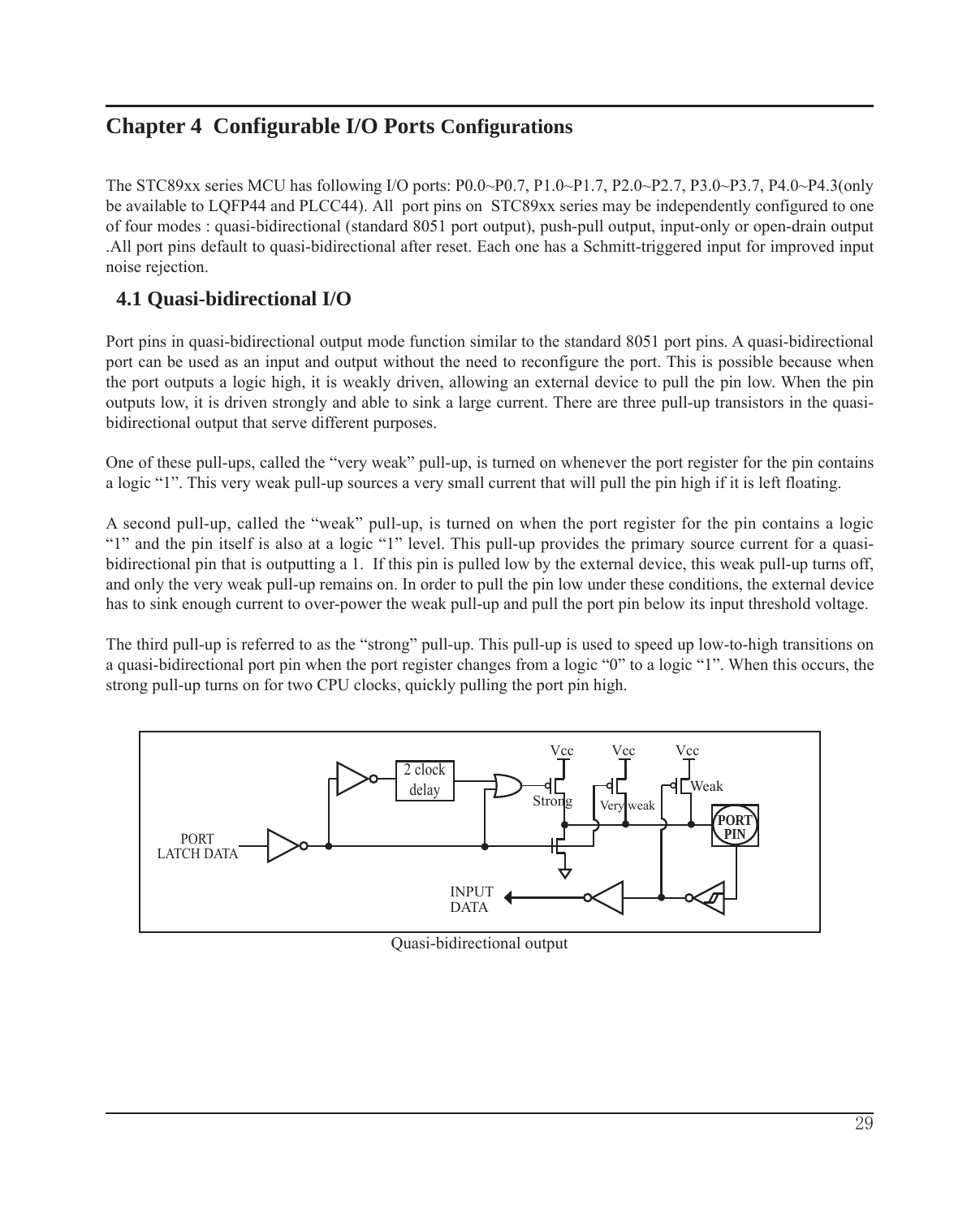# **4.2 Push-pull Output**

The push-pull output configuration has the same pull-down structure as both the open-drain and the quasibidirectional output modes, but provides a continuous strong pull-up when the port register conatins a logic "1". The push-pull mode may be used when more source current is needed from a port output. In addition, input path of the port pin in this configuration is also the same as quasi-bidirectional mode.



Push-pull output

# **4.3 Input-only Mode**

The input-only configuration is a Schmitt-triggered input without any pull-up resistors on the pin.



Input-only Mode

# **4.4 Open-drain Output**

The open-drain output configuration turns off all pull-ups and only drives the pull-down transistor of the port pin when the port register contains a logic "0". To use this configuration in application, a port pin must have an external pull-up, typically tied to VCC. The pull-down for this mode is the same as for the quasi-bidirectional mode. The input path of the port pin in this configuration is the same as quasibidirection mode.

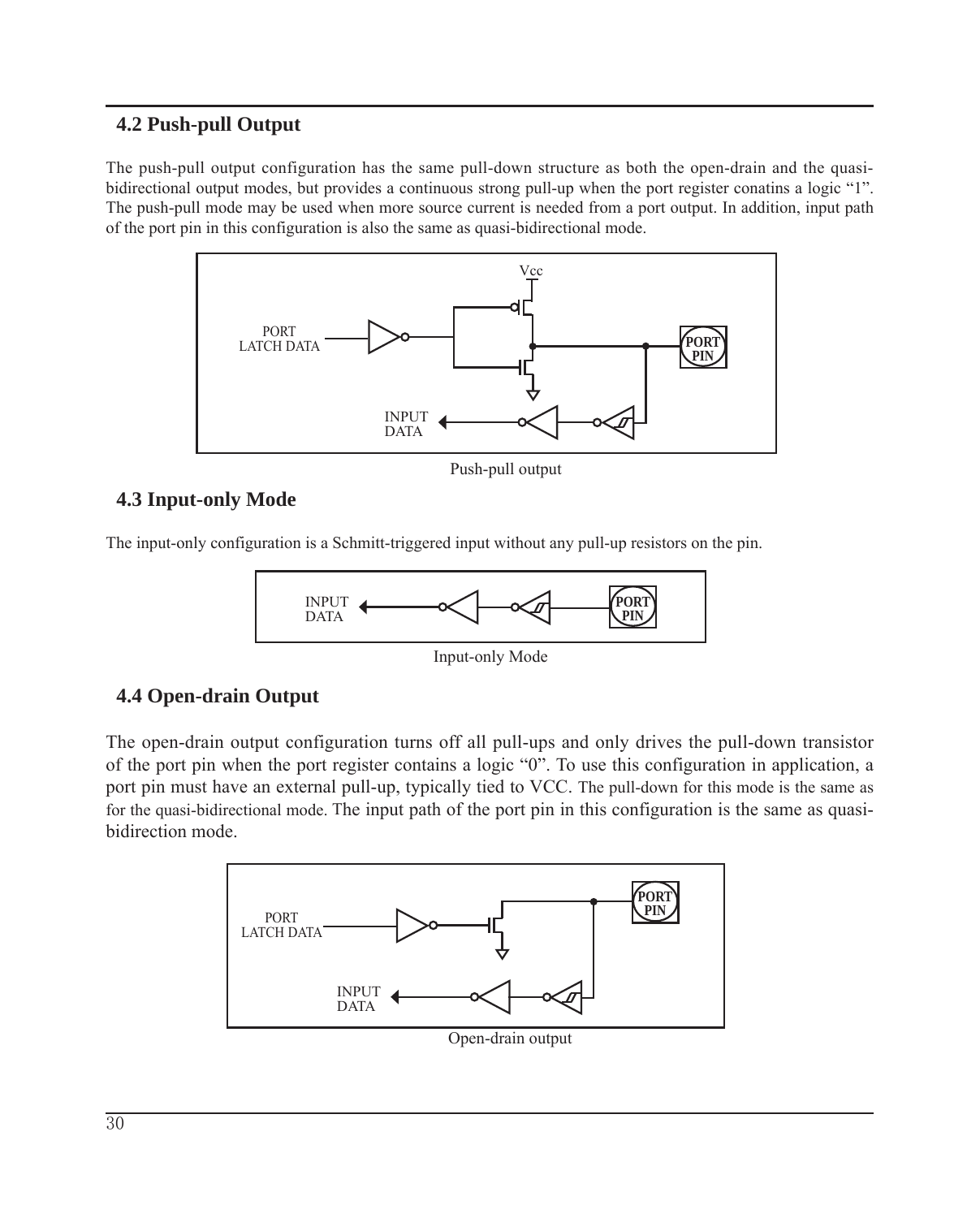# **Chapter 5 Instruction System**

# **5.1 Special Function Registers**

|      | 0/8                             | 1/9                            | 2/A                     | 3/B                         | 4/C                          | 5/D                           | 6/E         | 7/F         |         |
|------|---------------------------------|--------------------------------|-------------------------|-----------------------------|------------------------------|-------------------------------|-------------|-------------|---------|
| 0F8H |                                 |                                |                         |                             |                              |                               |             |             | 0FFH    |
| 0F0H | $\overline{B}$<br>0000,0000     |                                |                         |                             |                              |                               |             |             | 0F7H    |
| 0E8H | <b>P4</b><br>xxxx,1111          |                                |                         |                             |                              |                               |             |             | 0EFH    |
| 0E0H | <b>ACC</b>                      |                                |                         | WDT_CONR ISP_DATA ISP_ADDRH | ISP_ADDRL                    | ISP CMD                       | ISP TRIG    | ISP CONTR   | 0E7H    |
| 0D8H | 0000,0000                       | xx00,0000                      | 1111,1111               | 0000,0000                   | 0000,0000                    | $\overline{\text{XXX,X}}$ 000 | XXXX, XXXX  | 000x, x000  | 0DFH    |
| 0D0H | <b>PSW</b><br>0000,0000         |                                |                         |                             |                              |                               |             |             | 0D7H    |
| 0C8H | T <sub>2</sub> CON<br>0000,0000 | T <sub>2</sub> MOD<br>xxxxxx00 | RCAP2L<br>0000,0000     | RCAP2H<br>0000,0000         | TL <sub>2</sub><br>0000,0000 | TH <sub>2</sub><br>0000,0000  |             |             | $0$ CFH |
| 0COH | <b>XICON</b><br>0000,0000       |                                |                         |                             |                              |                               |             |             | 0C7H    |
| 0B8H | IP                              | <b>SADEN</b>                   |                         |                             |                              |                               |             |             | 0BFH    |
| 0B0H | x0x0,0000<br>P <sub>3</sub>     | 0000,0000                      |                         |                             |                              |                               |             | <b>IPH</b>  | 0B7H    |
| 0A8H | 1111,1111<br><b>IE</b>          | <b>SADDR</b>                   |                         |                             |                              |                               |             | 0000,0000   | 0AFH    |
| 0A0H | 0000,0000<br>P <sub>2</sub>     | 0000,0000                      | AUXR1                   |                             |                              |                               |             | Don't use   | 0A7H    |
| 098H | 1111,1111<br><b>SCON</b>        | <b>SBUF</b>                    | xxxx,0xx0               |                             |                              |                               |             |             | 09FH    |
| 090H | 0000,0000<br>P <sub>1</sub>     | XXXX, XXXX                     |                         |                             |                              |                               |             |             | 097H    |
| 088H | 1111,1111<br><b>TCON</b>        | <b>TMOD</b>                    | TL <sub>0</sub>         | TL1                         | TH <sub>0</sub>              | TH1                           | <b>AUXR</b> |             | 08FH    |
| 080H | 0000,0000<br>P <sub>0</sub>     | 0000,0000<br><b>SP</b>         | 0000,0000<br><b>DPL</b> | 0000,0000<br><b>DPH</b>     | 0000,0000                    | 0000,0000                     | xxxx,xx00   | <b>PCON</b> | 087H    |
|      | 1111,1111                       | 0000,0111                      | 0000,0000               | 0000,0000                   |                              |                               |             | 00x1,0000   |         |
|      | 0/8                             | 1/9                            | 2/A                     | 3/B                         | 4/C                          | 5/D                           | 6/E         | 7/F         |         |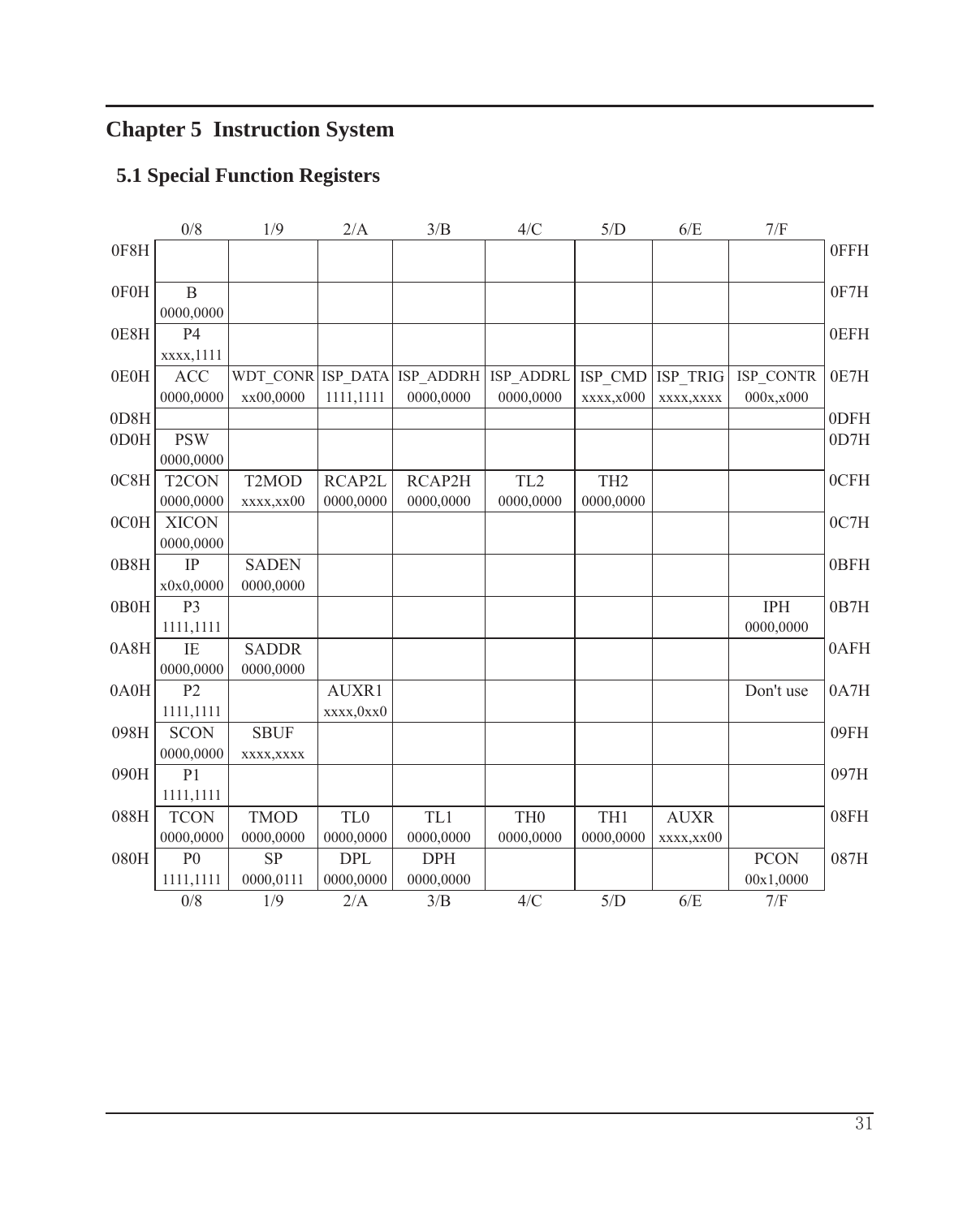| <b>Symbol</b>      |            | <b>Description</b>                            | <b>Address</b> | Bit Address and Symbol<br><b>MSB</b><br><b>LSB</b>                                                                                                           | Value after<br>Power-on or<br>Reset |
|--------------------|------------|-----------------------------------------------|----------------|--------------------------------------------------------------------------------------------------------------------------------------------------------------|-------------------------------------|
| P <sub>0</sub>     |            | Port 0                                        | 80H            | P <sub>0.6</sub><br>P <sub>0.5</sub><br>P <sub>0.4</sub><br>P <sub>0.3</sub><br>P <sub>0.1</sub><br>P <sub>0.7</sub><br>P <sub>0.2</sub><br>P <sub>0.0</sub> | 1111 1111B                          |
| <b>SP</b>          |            | <b>Stack Pointer</b>                          | 81H            |                                                                                                                                                              | 0000 0111B                          |
|                    | <b>DPL</b> | Data Pointer Low                              | 82H            |                                                                                                                                                              | 0000 0000B                          |
| <b>DPTR</b>        | <b>DPH</b> | Data Pointer High                             | 83H            |                                                                                                                                                              | 0000 0000B                          |
| <b>PCON</b>        |            | Power Control                                 | 87H            | <b>SMOD</b><br>SMOD0<br>POF<br>GF1<br>GF <sub>0</sub><br>PD<br>IDL                                                                                           | 00x1 0000B                          |
| <b>TCON</b>        |            | Timer/Counter 0<br>and 1 Control              | 88H            | TF1<br>TR1<br>TF <sub>0</sub><br>TR <sub>0</sub><br>IE1<br>IT1<br>IE <sub>0</sub><br>IT <sub>0</sub>                                                         | 0000 0000B                          |
| <b>TMOD</b>        |            | Timer/Counter 0<br>and 1 Modes                | 89H            | $C/\overline{T}$<br><b>GATE</b><br><b>GATE</b><br>$C/\overline{T}$<br>M1<br>M <sub>0</sub><br>M1<br>M <sub>0</sub>                                           | 0000 0000B                          |
| TL <sub>0</sub>    |            | Timer/Counter 0<br>Low Byte                   | 8AH            |                                                                                                                                                              | 0000 0000B                          |
| TL1                |            | Timer/Counter 1<br>Low Byte                   | 8BH            |                                                                                                                                                              | 0000 0000B                          |
| TH <sub>0</sub>    |            | Timer/Counter 0<br>High Byte                  | 8CH            |                                                                                                                                                              | 0000 0000B                          |
| TH1                |            | Timer/Counter 1<br>High Byte                  | 8DH            |                                                                                                                                                              | 0000 0000B                          |
| <b>AUXR</b>        |            | Auxiliary register 0                          | 8EH            | <b>EXTRAM</b><br><b>ALEOFF</b><br>$\mathbf{r}$                                                                                                               | xxxx xx00B                          |
| P <sub>1</sub>     |            | Port 1                                        | 90H            | P1.6<br>P1.5<br>P1.4<br>P1.3<br>P1.2<br>P1.7<br>P1.1<br>P1.0                                                                                                 | 1111 1111B                          |
| <b>SCON</b>        |            | Serial Control                                | 98H            | $\vert$ SM1 $\vert$ SM2<br><b>REN</b><br>TB8<br>SM0/FE<br>RB <sub>8</sub><br>TI<br>RI                                                                        | 0000 0000B                          |
| <b>SBUF</b>        |            | Serial Buffer                                 | 99H            |                                                                                                                                                              | xxxx xxxxB                          |
| P <sub>2</sub>     |            | Port 2                                        | A0H            | P <sub>2.3</sub><br>P <sub>2.1</sub><br>P <sub>2.7</sub><br>P <sub>2.6</sub><br>P <sub>2.5</sub><br>P <sub>2.4</sub><br>P <sub>2.2</sub><br>P2.0             | 1111 1111B                          |
| AUXR1              |            | Auxiliary register1                           | A2H            | <b>DPS</b><br>GF <sub>2</sub><br>$\overline{a}$                                                                                                              | 0xxx 0xx0B                          |
| IE                 |            | Interrupt Enable                              | A8H            | ES<br>EX1<br>EA<br>ET <sub>2</sub><br>ET1<br>ET <sub>0</sub><br>EX <sub>0</sub><br>L                                                                         | 0000 0000B                          |
| <b>SADDR</b>       |            | <b>Slave Address</b>                          | A9H            |                                                                                                                                                              | 0000 0000B                          |
| P <sub>3</sub>     |            | Port 3                                        | BOH            | P3.5<br>P3.4<br>P3.3<br>P3.2<br>P3.1<br>P3.7<br>P3.6<br>P3.0                                                                                                 | 1111 1111B                          |
| <b>IPH</b>         |            | <b>Interrupt Priority</b><br>High             | B7H            | PX2H<br>PSH<br>PT1H<br><b>PX1H</b><br><b>PT0H</b><br>PX3H<br>PT2H<br><b>PX0H</b>                                                                             | 0000 0000B                          |
| IP                 |            | <b>Interrupt Priority</b><br>Low              | B8H            | PT <sub>2</sub><br><b>PS</b><br>PT1<br>PX1<br>PT <sub>0</sub><br>PX <sub>0</sub><br>÷,                                                                       | xx00 0000B                          |
| <b>SADEN</b>       |            | <b>Slave Address</b><br>Mask                  | B9H            |                                                                                                                                                              | 0000 0000B                          |
| <b>XICON</b>       |            | Auxiliary Interrupt<br>Control                | COH            | PX2<br>PX3<br>EX3<br>IE3<br>IT3<br>EX2<br>IE <sub>2</sub><br>IT <sub>2</sub>                                                                                 | 0000 0000B                          |
| T <sub>2</sub> CON |            | Timer/Counter 2<br>Control                    | C8H            | TF2 EXF2 RCLK TCLK EXEN2 TR2 C/T2<br>CP/RL2                                                                                                                  | $0000\ 0000\mathrm{B}$              |
| T <sub>2</sub> MOD |            | Timer/Counter 2<br>Mode                       | C9H            | T <sub>2</sub> OE<br><b>DCEN</b><br>$\overline{a}$<br>$\overline{a}$                                                                                         | xxxx xx00B                          |
| RCAP2L             |            | Timer/Counter 2<br>Reload/Capture<br>Low Byte | CAH            |                                                                                                                                                              | $0000\ 0000\mathrm{B}$              |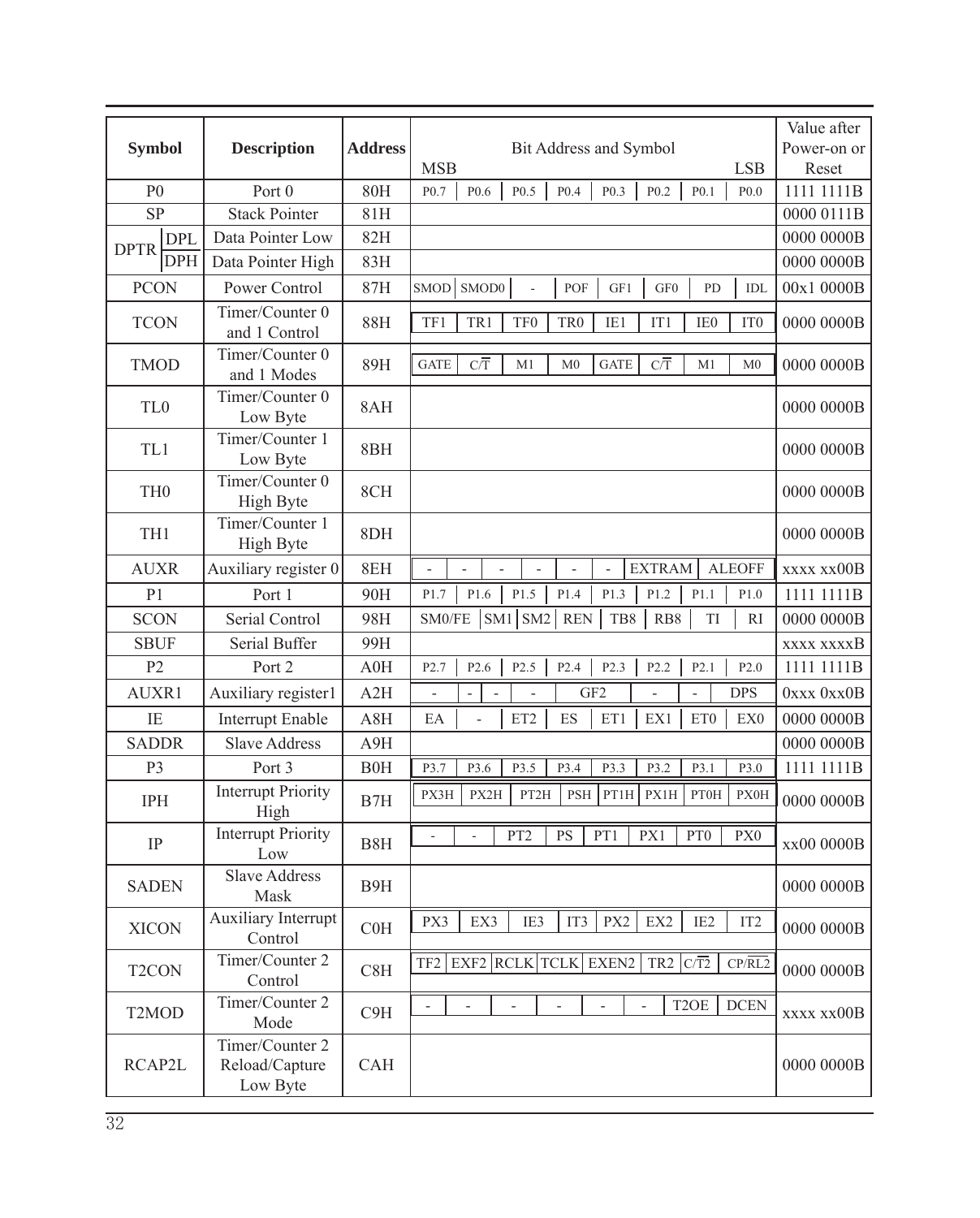| <b>Symbol</b>   | <b>Description</b>                             | <b>Address</b>   | Bit Address and Symbol<br><b>MSB</b><br><b>LSB</b>                                                | Value after<br>Power-on or<br>Reset |
|-----------------|------------------------------------------------|------------------|---------------------------------------------------------------------------------------------------|-------------------------------------|
| RCAP2H          | Timer/Counter 2<br>Reload/Capture<br>High Byte | <b>CBH</b>       |                                                                                                   | 0000 0000B                          |
| TL <sub>2</sub> | Timer/Counter Low<br><b>B</b> yte              | <b>CCH</b>       |                                                                                                   | 0000 0000B                          |
| TH <sub>2</sub> | Timer/Counter High<br><b>Byte</b>              | <b>CDH</b>       |                                                                                                   | 0000 0000B                          |
| <b>PSW</b>      | Program Status<br>Word                         | DOH              | RS1<br>RS <sub>0</sub><br>$O\overline{V}$<br><b>CY</b><br>AC<br>${\rm F0}$<br>F <sub>1</sub><br>P | 0000 0000B                          |
| <b>ACC</b>      | Accumulator                                    | <b>E0H</b>       |                                                                                                   | 0000 0000B-                         |
| WDT_CONTR       | Watch-Dog-Timer<br>Control Register            | E1H              | CLR WDT<br><b>IDLE WDT</b><br>EN WDT<br>PS1<br>PS <sub>2</sub><br>PS <sub>0</sub>                 | xx00 0000B                          |
| ISP DATA        | ISP/IAP Flash Data<br>Register                 | E <sub>2</sub> H |                                                                                                   | 1111 1111B                          |
| ISP ADDRH       | <b>ISP/IAP Flash</b><br>Address High           | E3H              |                                                                                                   | 0000 0000B                          |
| ISP ADDRL       | <b>ISP/IAP Flash</b><br><b>Address Low</b>     | E4H              |                                                                                                   | 0000 0000B                          |
| ISP_CMD         | ISP/IAP Flash<br>Command Register              | E5H              | MS <sub>2</sub><br>MS1<br>MS <sub>0</sub>                                                         | xxxx x000B                          |
| ISP_TRIG        | <b>ISP/IAP Flash</b><br>Command Trigger        | E6H              |                                                                                                   | xxxx xxxxB                          |
| ISP_CONTR       | ISP/IAP Control<br>Register                    | E7H              | <b>SWBS</b><br><b>SWRST</b><br><b>ISPEN</b><br>WT <sub>2</sub><br>WT1<br>WT0<br>÷,                | $000x$ $x000B$                      |
| <b>P4</b>       | Port 4                                         | E8H              | P4.5<br>P4.7<br>P4.6<br>P4.4<br>P4.3<br>P4.2<br>P4.1<br>P4.0                                      | 1111 1111B                          |
| B               | <b>B</b> Register                              | F0H              |                                                                                                   | 0000 0000B                          |

#### **Accumulator**

ACC is the Accumulator register. The mnemonics for accumulator-specific instructions, however, refer to the accumulator simply as A.

#### **B-Register**

The B register is used during multiply and divide operations. For other instructions it can be treated as another scratch pad register.

#### **Stack Pointer**

The Stack Pointer register is 8 bits wide. It is incrementde before data is stored during PUSH and CALL executions. While the stack may reside anywhee in on-chip RAM, the Stack Pointer is initialized to 07H after a reset. This causes the stack to begin at location 08H.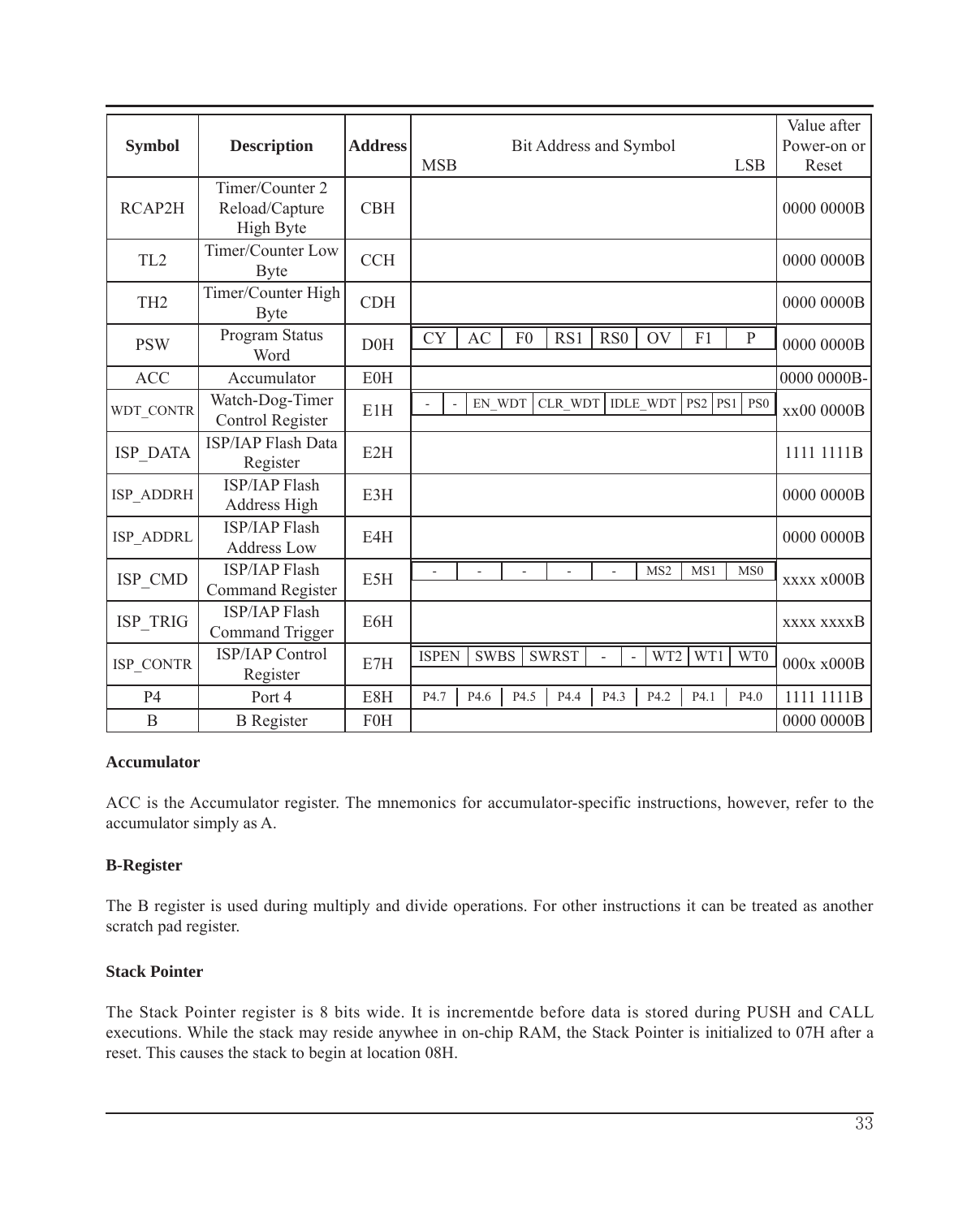#### **Program Status Word(PSW)**

The program status word(PSW) contains several status bits that reflect the current state of the CPU. The PSW, shown below, resides in the SFR space. It contains the Carry bit, the Auxiliary Carry(for BCD operation), the two register bank select bits, the Overflow flag, a Parity bit and two user-definable status flags.

The Carry bit, other than serving the function of a Carry bit in arithmetic operations, also serves as the "Accumulator" for a number of Boolean operations.

The bits RS0 and RS1 are used to select one of the four register banks shown in the previous page. A number of instructions refer to these RAM locations as R0 through R7.

The Parity bit reflects the number of 1s in the Accumulator. P=1 if the Accumulator contains an odd number of 1s and otherwise P=0.

#### **PSW register**

| DIL  |    |    |       |            |   |  |
|------|----|----|-------|------------|---|--|
| name | AC | EΩ | 1 U U | <b>TTO</b> | ີ |  |

CY : Carry flag.

- F0 : Flag 0.(Available to the user for general purposes)
- RS1: Register bank select control bit 1.
- RS0: Register bank select control bit 0.
- OV : Overflow flag.
- F1 : Flag 1. User-defined flag.
- P : Parity flag.

#### **Data Pointer**

The Data Pointer (DPTR) consists of a high byte (DPH) and a low byte (DPL). Its intended function is to hold a 16-bit address. It may be manipulated as a 16-bit register or as two independent 8-bit registers.

For fast data movement, STC89xx series support two data pointers. They share the same SFR address and are switched by the register bit – DPS/AUXR1.0.

#### **AUXR1 register**

|      |                          |                          |                          |                          |                 |                          |                          | <b>T CD</b><br>டல் |
|------|--------------------------|--------------------------|--------------------------|--------------------------|-----------------|--------------------------|--------------------------|--------------------|
| bit  |                          | <b>B6</b>                | ມຸ                       | B4                       |                 | ◡∠                       |                          | B0                 |
| name | $\overline{\phantom{0}}$ | $\overline{\phantom{0}}$ | $\overline{\phantom{0}}$ | $\overline{\phantom{0}}$ | GF <sub>2</sub> | $\overline{\phantom{0}}$ | $\overline{\phantom{0}}$ | <b>DPS</b>         |

GF2 : General purpose user defined flag. It can be used by software.

#### DPS : DPTR registers select bit.

- 0 : DPTR0 is selected(Default).
- 1 : The secondary DPTR(DPTR 1) is switched to use.

AC : Auxilliary Carry Flag.(For BCD operations)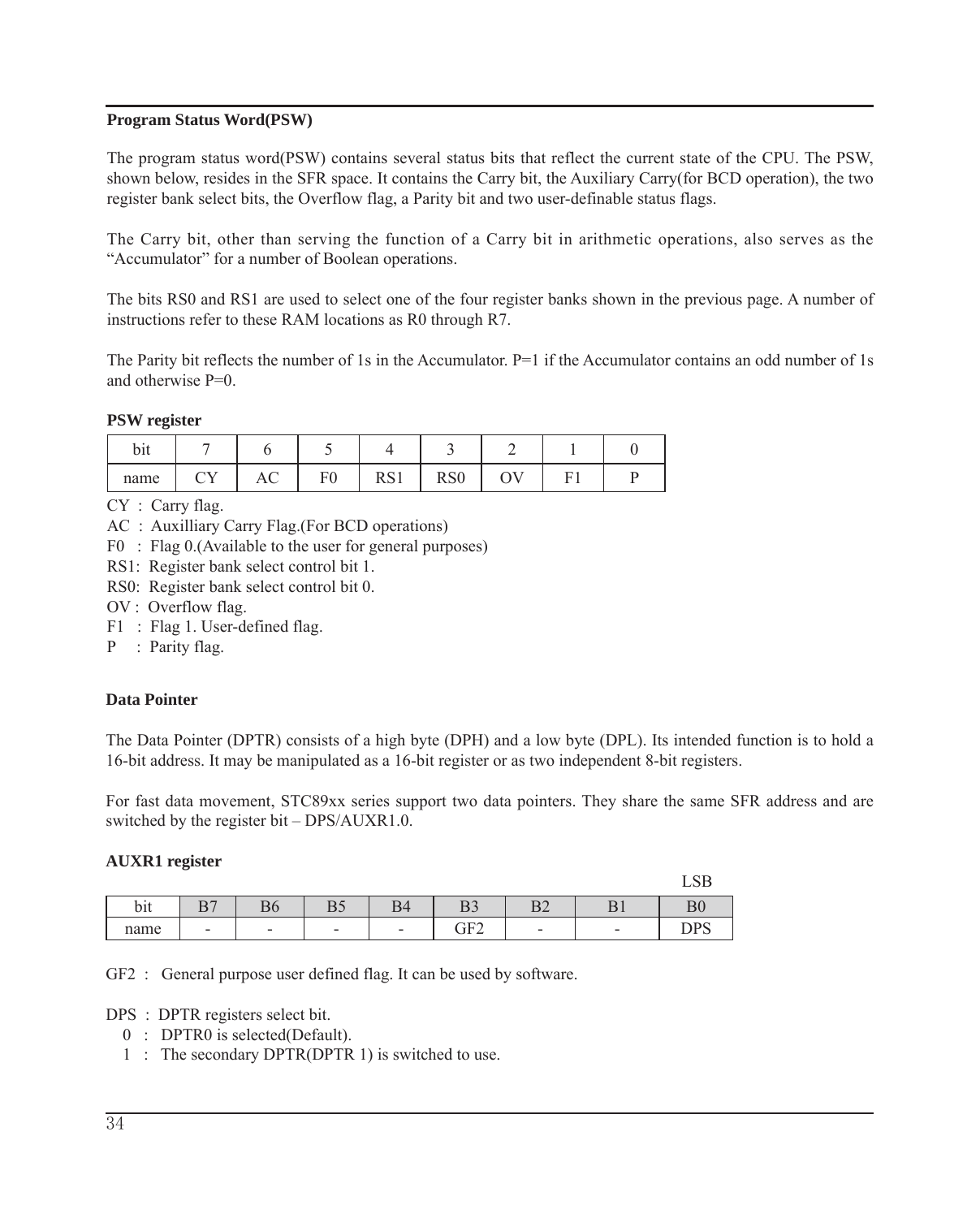| AUXR1<br><b>MOV</b>      | DATA<br>AUXR1, #0 | 0A2H                 | ;Define special function register AUXR1<br>;DPS=0, select DPTR0 |
|--------------------------|-------------------|----------------------|-----------------------------------------------------------------|
| <b>MOV</b><br><b>MOV</b> | DPTR,<br>A.       | $\#1$ FFH<br>#55H    | ;Set DPTR0 for 1FFH                                             |
| <b>MOVX</b>              | @DPTR, A          |                      | load the value 55H in the 1FFH unit                             |
| <b>MOV</b><br><b>MOV</b> | DPTR,<br>A,       | $#2$ FFH<br>$\#0AAH$ | :Set DPTR0 for 2FFH                                             |
| <b>MOVX</b>              | @DPTR, A          |                      | ; load the value 0AAH in the 2FFH unit                          |
| <b>INC</b>               | <b>AUXR1</b>      |                      | :DPS=1, DPTR1 is selected                                       |
| MOV                      | DPTR,             | $#1$ FFH             | ;Set DPTR1 for 1FFH                                             |
| <b>MOVX</b>              | A,                | @DPTR                | ;Get the content of 1FFH unit                                   |
|                          |                   |                      | ; which is pointed by DPTR1,                                    |
|                          |                   |                      | ;the content of Accumulator has changed for 55H                 |
| <b>INC</b>               | AUXR1             |                      | ;DPS=0, DPTR0 is selected                                       |
| <b>MOVX</b>              | A,                | @DPTR                | ;Get the content of 2FFH unit                                   |
|                          |                   |                      | ; which is pointed by DPTR0,                                    |
|                          |                   |                      | ;the content of Accumulator has changed for 0AAH                |
| <b>INC</b>               | AUXR1             |                      | ;DPS=1, DPTR1 is selected                                       |
| <b>MOVX</b>              | A,                | @DPTR                | :Get the content of 1FFH unit                                   |
|                          |                   |                      | ; which is pointed by DPTR1,                                    |
|                          |                   |                      | ;the content of Accumulator has changed for 55H                 |
| <b>INC</b>               | AUXR1             |                      | ;DPS=0, DPTR0 is selected                                       |
| <b>MOVX</b>              | A,                | @DPTR                | ;Get the content of 2FFH unit                                   |
|                          |                   |                      | ; which is pointed by DPTR0,                                    |
|                          |                   |                      | the content of Accumulator has changed for 0AAH                 |

**The following program is an assembly program that demostrates how the dual data pointer be used.**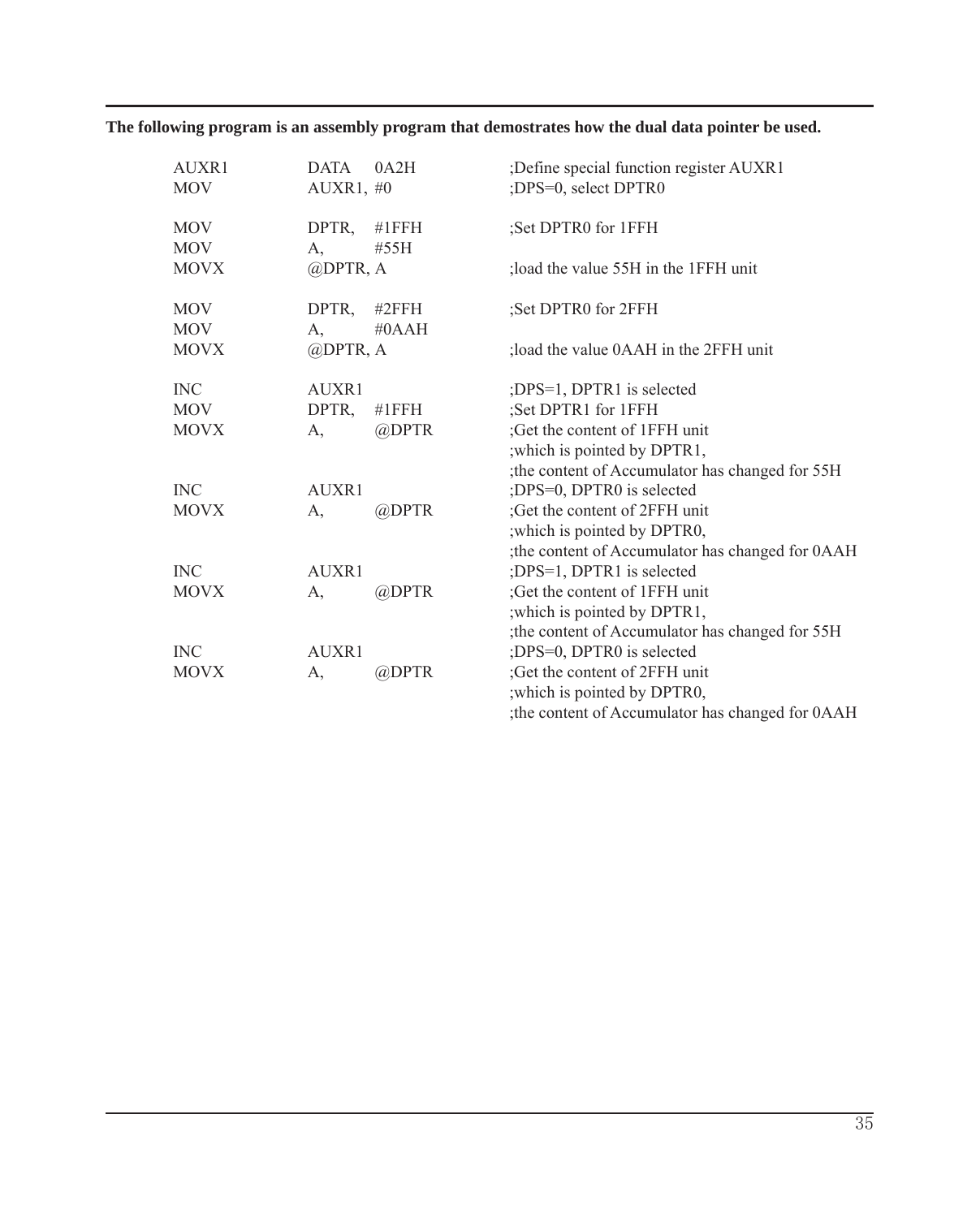# **5.2 Addressing Modes**

Addressing modes are an integral part of each computer's instruction set. They allow specifyng the source or destination of data in different ways, depending on the programming situation. There eight modes available:

- Register
- Direct
- Indirect
- Immediate
- Relative
- Absolute
- Long
- Indexed

#### **Direct Addressing(DIR)**

In direct addressing the operand is specified by an 8-bit address field in the instruction. Only internal data RAM and SFRs can be direct addressed.

#### **Indirect Addressing(IND)**

In indirect addressing the instruction specified a register which contains the address of the operand. Both internal and external RAM can be indirectly addressed.

The address register for 8-bit addresses can be R0 or R1 of the selected bank, or the Stack Pointer. The address register for 16-bit addresses can only be the 16-bit data pointer register – DPTR.

#### **Register Instruction(REG)**

The register banks, containing registers R0 through R7, can be accessed by certain instructions which carry a 3-bit register specification within the opcode of the instruction. Instructions that access the registers this way are code efficient because this mode eliminates the need of an extra address byte. When such instruction is executed, one of the eight registers in the selected bank is accessed.

#### **Register-Specific Instruction**

Some instructions are specific to a certain register. For example, some instructions always operate on the accumulator or data pointer,etc. No address byte is needed for such instructions. The opcode itself does it.

#### **Immediate Constant(IMM)**

The value of a constant can follow the opcode in the program memory.

#### **Index Addressing**

Only program memory can be accessed with indexed addressing and it can only be read. This addressing mode is intended for reading look-up tables in program memory. A 16-bit base register(either DPTR or PC) points to the base of the table, and the accumulator is set up with the table entry number. Another type of indexed addressing is used in the conditional jump instruction.

In conditional jump, the destination address is computed as the sum of the base pointer and the accumulator.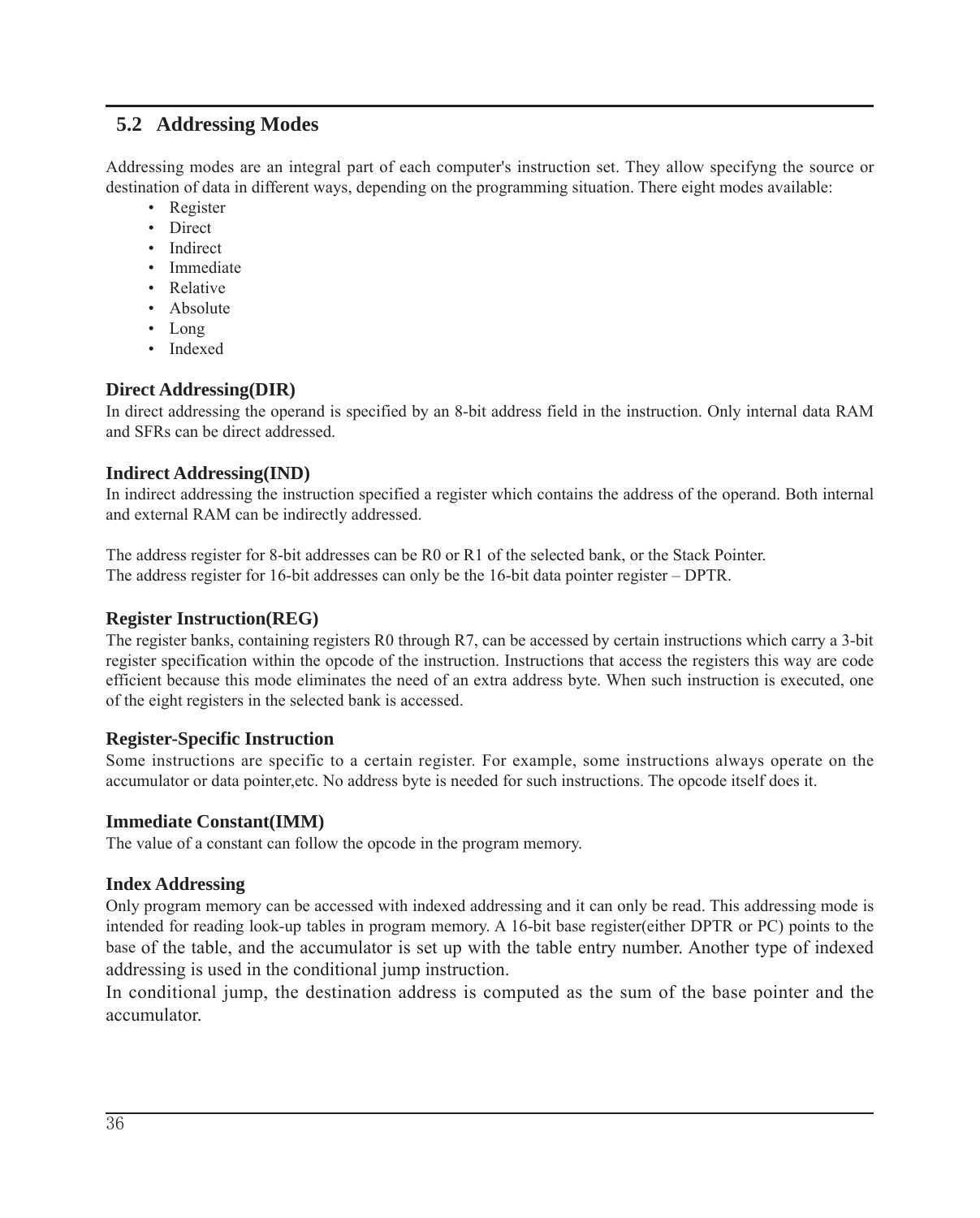## **5.3 Instruction Set Summary**

The STC MCU instructions are fully compatible with the standard 8051's,which are divided among five functional groups:

- Arithmetic
- Logical
- Data transfer •
- Boolean variable
- Program branching

 The following tables provides a quick reference chart showing all the 8051 instructions. Once you are familiar with the instruction set, this chart should prove a handy and quick source of reference.

| <b>Mnemonic</b> |                              | <b>Description</b>                            | <b>Byte</b>    | Execution clocks of<br><b>STC 12T MCU</b> | <b>Execution</b> clocks of<br><b>STC 6T MCU</b> |
|-----------------|------------------------------|-----------------------------------------------|----------------|-------------------------------------------|-------------------------------------------------|
|                 | <b>ARITHMETIC OPERATIONS</b> |                                               |                |                                           |                                                 |
| <b>ADD</b>      | A, Rn                        | Add register to Accumulator                   | 1              | 12                                        | 6                                               |
| <b>ADD</b>      | A, direct                    | Add ditect byte to Accumulator                | $\overline{2}$ | 12                                        | 6                                               |
| <b>ADD</b>      | A, @Ri                       | Add indirect RAM to Accumulator               | 1              | 12                                        | 6                                               |
| <b>ADD</b>      | A, #data                     | Add immediate data to Accumulator             | $\overline{2}$ | 12                                        | 6                                               |
| <b>ADDC</b>     | A, Rn                        | Add register to Accumulator with Carry        | 1              | 12                                        | 6                                               |
| <b>ADDC</b>     | A, direct                    | Add direct byte to Accumulator with Carry     | $\overline{2}$ | 12                                        | 6                                               |
| <b>ADDC</b>     | A, @Ri                       | Add indirect RAM to Accumulator with Carry    | $\mathbf{1}$   | 12                                        | 6                                               |
| <b>ADDC</b>     | A, #data                     | Add immediate data to Acc with Carry          | $\overline{2}$ | 12                                        | 6                                               |
| <b>SUBB</b>     | A, Rn                        | Subtract Register from Acc wih borrow         | 1              | 12                                        | 6                                               |
| <b>SUBB</b>     | A, direct                    | Subtract direct byte from Acc with borrow     | $\mathfrak{D}$ | 12                                        | 6                                               |
| <b>SUBB</b>     | A, @Ri                       | Subtract indirect RAM from ACC with borrow    | 1              | 12                                        | 6                                               |
| <b>SUBB</b>     | A, #data                     | Substract immediate data from ACC with borrow | $\overline{2}$ | 12                                        | 6                                               |
| <b>INC</b>      | $\mathsf{A}$                 | Increment Accumulator                         | 1              | 12                                        | 6                                               |
| <b>INC</b>      | Rn                           | Increment register                            | 1              | 12                                        | 6                                               |
| <b>INC</b>      | direct                       | Increment direct byte                         | $\overline{2}$ | 12                                        | 6                                               |
| <b>INC</b>      | @Ri                          | Increment direct RAM                          | 1              | 12                                        | 6                                               |
| <b>DEC</b>      | A                            | Decrement Accumulator                         | 1              | 12                                        | 6                                               |
| <b>DEC</b>      | Rn                           | Decrement Register                            | 1              | 12                                        | 6                                               |
| <b>DEC</b>      | direct                       | Decrement direct byte                         | $\overline{2}$ | 12                                        | 6                                               |
| <b>DEC</b>      | @Ri                          | Decrement indirect RAM                        | 1              | 12                                        | 6                                               |
| <b>INC</b>      | <b>DPTR</b>                  | <b>Increment Data Pointer</b>                 | 1              | 24                                        | 12                                              |
| <b>MUL</b>      | AB                           | Multiply A & B                                | 1              | 48                                        | 24                                              |
| DIV             | AB                           | Divde A by B                                  | 1              | 48                                        | 24                                              |
| DA              | $\mathsf{A}$                 | Decimal Adjust Accumulator                    | 1              | 12                                        | 6                                               |

All arithmetic instructions execute one machine cycle except the INC DPTR instruction (two machine cycles) and the MUL AB and DIV AB instructions (four machine cycles). Note that a machine cycle contains 12 clocks and takes 1us if MCU is operating in 12T mode and from a 12MHz clock.While MCU is operating in 6T mode, a machine cycle contains 6 clocks.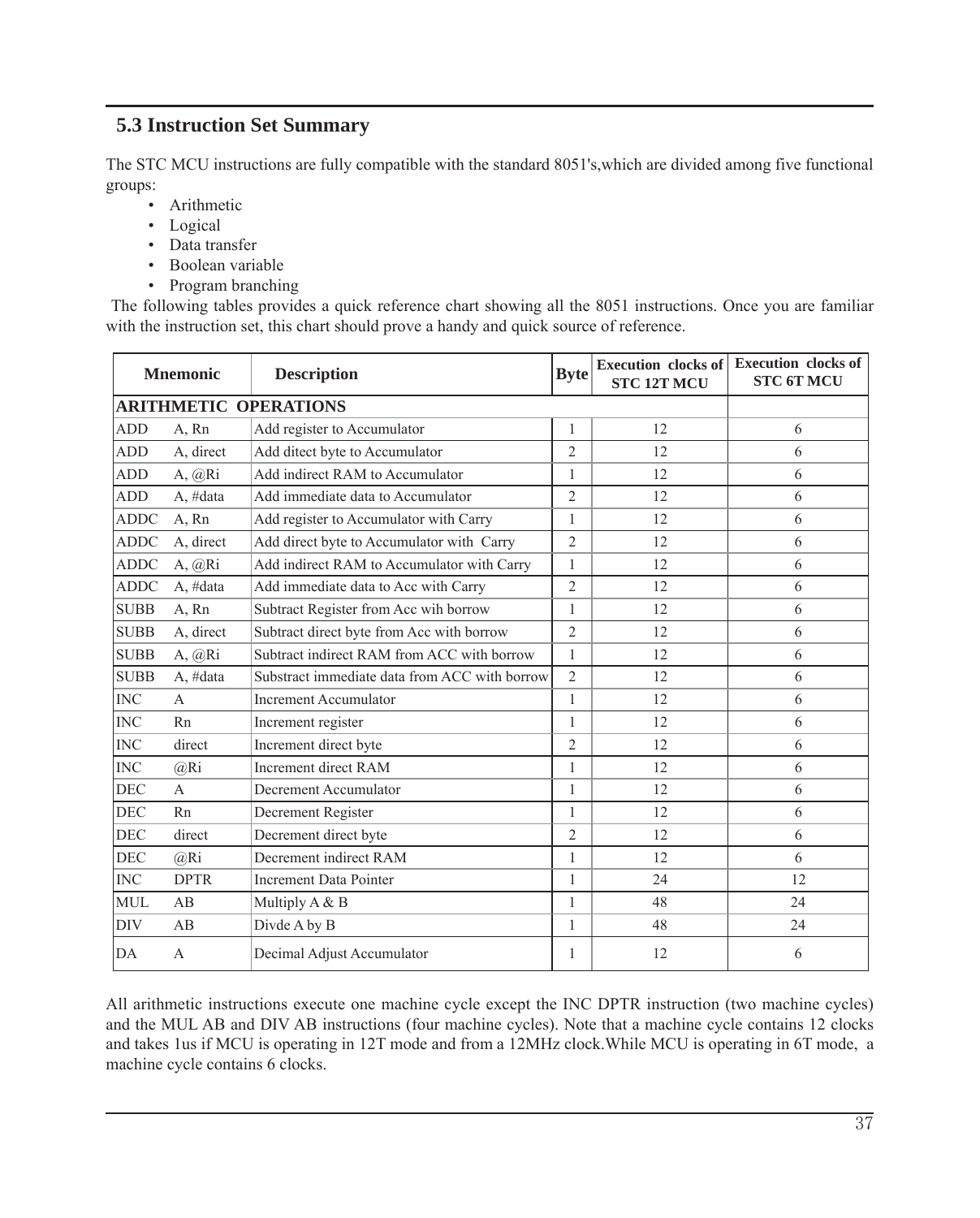|               | <b>Mnemonic</b>           | <b>Description</b>                            | <b>Byte</b>    | <b>Execution clocks</b><br>STC of 12T MCU | <b>Execution</b> clocks of<br><b>STC 6T MCU</b> |
|---------------|---------------------------|-----------------------------------------------|----------------|-------------------------------------------|-------------------------------------------------|
|               | <b>LOGICAL OPERATIONS</b> |                                               |                |                                           |                                                 |
| <b>ANL</b>    | A, Rn                     | AND Register to Accumulator                   | 1              | 12                                        | 6                                               |
| ANL           | A, direct                 | AND direct btye to Accumulator                | $\overline{2}$ | 12                                        | 6                                               |
| <b>ANL</b>    | A, @Ri                    | AND indirect RAM to Accumulator               | $\mathbf{1}$   | 12                                        | 6                                               |
| <b>ANL</b>    | A, #data                  | AND immediate data to Accumulator             | $\overline{2}$ | 12                                        | 6                                               |
| <b>ANL</b>    | direct, A                 | AND Accumulator to direct byte                | $\overline{c}$ | 12                                        | 6                                               |
| <b>ANL</b>    | direct,#data              | AND immediate data to direct byte             | $\overline{3}$ | 24                                        | 12                                              |
| ORL           | A, Rn                     | OR register to Accumulator                    | 1              | 12                                        | 6                                               |
| ORL           | A, direct                 | OR direct byte to Accumulator                 | $\overline{c}$ | 12                                        | 6                                               |
| <b>ORL</b>    | $A, (\partial R)$         | OR indirect RAM to Accumulator                | $\mathbf{1}$   | 12                                        | 6                                               |
| ORL           | A, #data                  | OR immediate data to Accumulator              | $\mathfrak{D}$ | 12                                        | 6                                               |
| ORL           | direct, A                 | OR Accumulator to direct byte                 | $\overline{2}$ | 12                                        | 6                                               |
| ORL           | direct,#data              | OR immediate data to direct byte              | 3              | 24                                        | 12                                              |
| <b>XRL</b>    | A, Rn                     | Exclusive-OR register to Accumulator          | 1              | 12                                        | 6                                               |
| <b>XRL</b>    | A, direct                 | Exclusive-OR direct byte to Accumulator       | $\overline{c}$ | 12                                        | 6                                               |
| <b>XRL</b>    | $A, (\partial R)$         | Exclusive-OR indirect RAM to<br>Accumulator   | $\mathbf{1}$   | 12                                        | 6                                               |
| <b>XRL</b>    | A, #data                  | Exclusive-OR immediate data to<br>Accumulator | $\mathcal{L}$  | 12                                        | 6                                               |
| <b>XRL</b>    | direct, A                 | Exclusive-OR Accumulator to direct byte       | $\overline{2}$ | 12                                        | 6                                               |
| <b>XRL</b>    | direct,#data              | Exclusive-OR immediate data to direct<br>byte | 3              | 24                                        | 12                                              |
| <b>CLR</b>    | A                         | Clear Accumulator                             | $\mathbf{1}$   | 12                                        | 6                                               |
| <b>CPL</b>    | A                         | Complement Accumulator                        | 1              | 12                                        | 6                                               |
| $\mathbf{RL}$ | A                         | Rotate Accumulator Left                       | $\mathbf{1}$   | 12                                        | 6                                               |
| <b>RLC</b>    | A                         | Rotate Accumulator Left through the<br>Carry  | $\mathbf{1}$   | 12                                        | 6                                               |
| RR            | A                         | Rotate Accumulator Right                      | $\mathbf{1}$   | 12                                        | 6                                               |
| <b>RRC</b>    | A                         | Rotate Accumulator Right through the<br>Carry | $\mathbf{1}$   | 12                                        | 6                                               |
| <b>SWAP</b>   | A                         | Swap nibbles within the Accumulator           | 1              | 12                                        | 6                                               |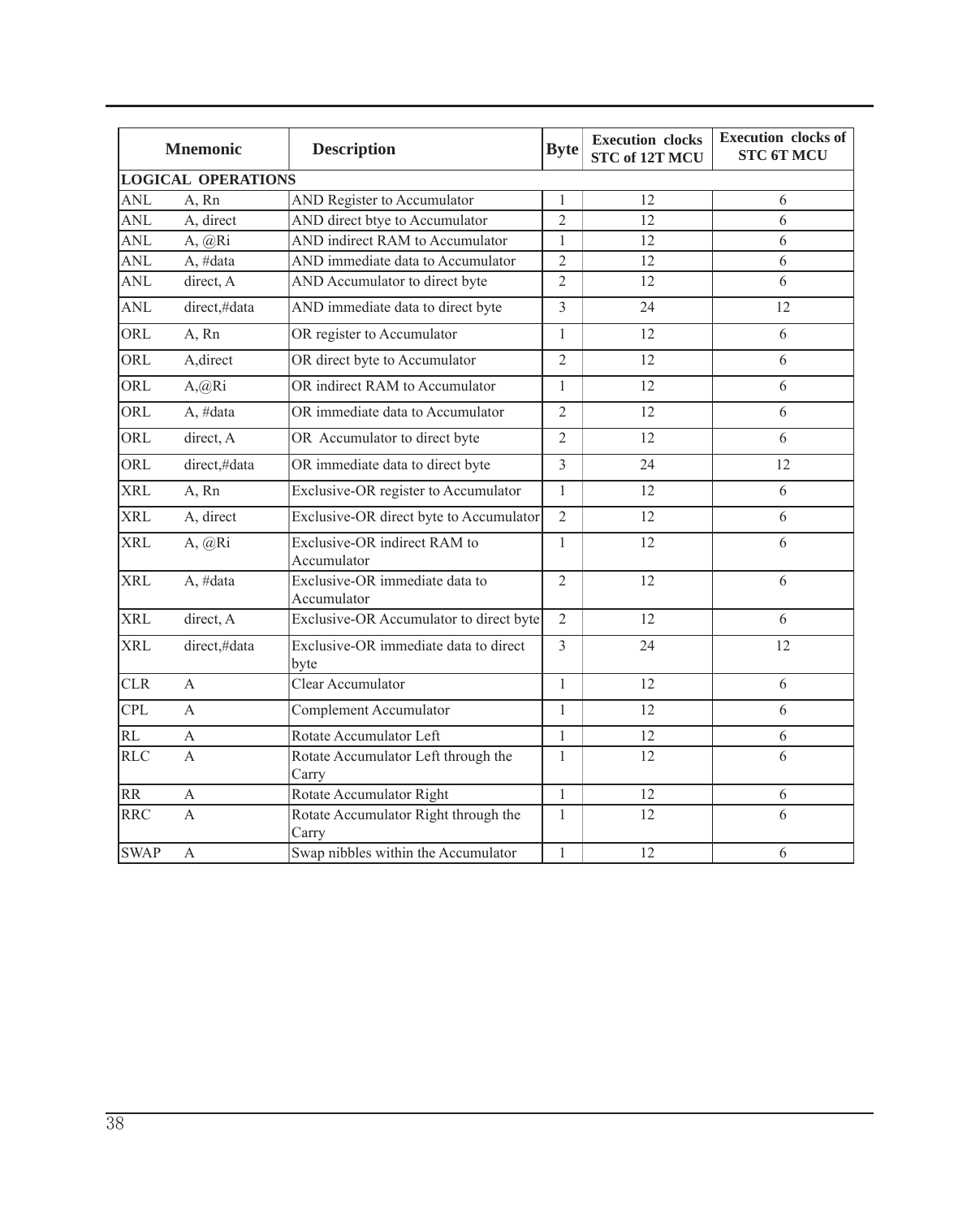|             | <b>Mnemonic</b>      | <b>Description</b>                                | <b>Byte</b>    | <b>STC 12T MCU</b> | <b>Execution clocks of Execution clocks of</b><br><b>STC 6T MCU</b> |
|-------------|----------------------|---------------------------------------------------|----------------|--------------------|---------------------------------------------------------------------|
|             | <b>DATA TRANSFER</b> |                                                   |                |                    |                                                                     |
| <b>MOV</b>  | A, Rn                | Move register to Accumulator                      | $\mathbf{1}$   | 12                 | 6                                                                   |
| <b>MOV</b>  | A, direct            | Move direct byte to Accumulator                   | $\overline{2}$ | 12                 | 6                                                                   |
| <b>MOV</b>  | $A, (\partial R)$    | Move indirect RAM to                              | $\mathbf{1}$   | 12                 | 6                                                                   |
| <b>MOV</b>  | A, #data             | Move immediate data to Accumulator                | $\overline{2}$ | 12                 | 6                                                                   |
| <b>MOV</b>  | Rn, A                | Move Accumulator to register                      | $\mathbf{1}$   | 12                 | 6                                                                   |
| <b>MOV</b>  | Rn, direct           | Move direct byte to register                      | $\overline{2}$ | 24                 | 12                                                                  |
| <b>MOV</b>  | Rn, #data            | Move immediate data to register                   | $\overline{2}$ | 12                 | 6                                                                   |
| <b>MOV</b>  | direct, A            | Move Accumulator to direct byte                   | $\overline{2}$ | 12                 | 6                                                                   |
| <b>MOV</b>  | direct, Rn           | Move register to direct byte                      | $\overline{2}$ | 24                 | 12                                                                  |
| <b>MOV</b>  | direct, direct       | Move direct byte to direct                        | 3              | 24                 | 12                                                                  |
| <b>MOV</b>  | direct, @Ri          | Move indirect RAM to direct byte                  | $\overline{2}$ | 24                 | 12                                                                  |
| <b>MOV</b>  | direct,#data         | Move immediate data to direct byte                | 3              | 24                 | 12                                                                  |
| <b>MOV</b>  | @Ri, A               | Move Accumulator to indirect RAM                  | 1              | 12                 | 6                                                                   |
| <b>MOV</b>  | @Ri, direct          | Move direct byte to indirect RAM                  | $\overline{2}$ | 24                 | 12                                                                  |
| <b>MOV</b>  | @Ri, #data           | Move immediate data to indirect RAM               | $\overline{2}$ | 12                 | 6                                                                   |
| <b>MOV</b>  | DPTR,#data16         | Move immdiate data to indirect RAM                | $\overline{2}$ | 12                 | 6                                                                   |
| <b>MOVC</b> | $A, (a)A+DPTR$       | Move Code byte relative to DPTR to Acc            | $\mathbf{1}$   | 24                 | 12                                                                  |
| <b>MOVC</b> | $A, @A+PC$           | Move Code byte relative to PC to Acc              | $\mathbf{1}$   | 24                 | 12                                                                  |
| <b>MOVX</b> | $A, (\partial R)$    | Move External RAM(16-bit addr) to Acc             | 1              | 24                 | 12                                                                  |
| <b>MOVX</b> | A, @DPTR             | Move External RAM(16-bit addr) to Acc             | $\mathbf{1}$   | 24                 | 12                                                                  |
| <b>MOVX</b> | @Ri, A               | Move Acc to External RAM(8-bit addr)              | $\mathbf{1}$   | 24                 | 12                                                                  |
| <b>MOVX</b> | @DPTR,A              | Move Acc to External RAM (16-bit addr)            | $\mathbf{1}$   | 24                 | 12                                                                  |
| <b>PUSH</b> | direct               | Push direct byte onto stack                       | $\overline{c}$ | 24                 | 12                                                                  |
| POP         | direct               | POP direct byte from stack                        | $\overline{c}$ | 24                 | 12                                                                  |
| <b>XCH</b>  | A.Rn                 | Exchange register with Accumulator                | $\mathbf{1}$   | 12                 | 6                                                                   |
| <b>XCH</b>  | A, direct            | Exchange direct byte with Accumulator             | $\overline{2}$ | 12                 | 6                                                                   |
| <b>XCH</b>  | $A, (\partial R)$    | Exchange indirect RAM with Accumulator            | $\mathbf{1}$   | 12                 | 6                                                                   |
| <b>XCHD</b> | A, @Ri               | Exchange low-order Digit indirect RAM<br>with Acc | $\mathbf{1}$   | 12                 | 6                                                                   |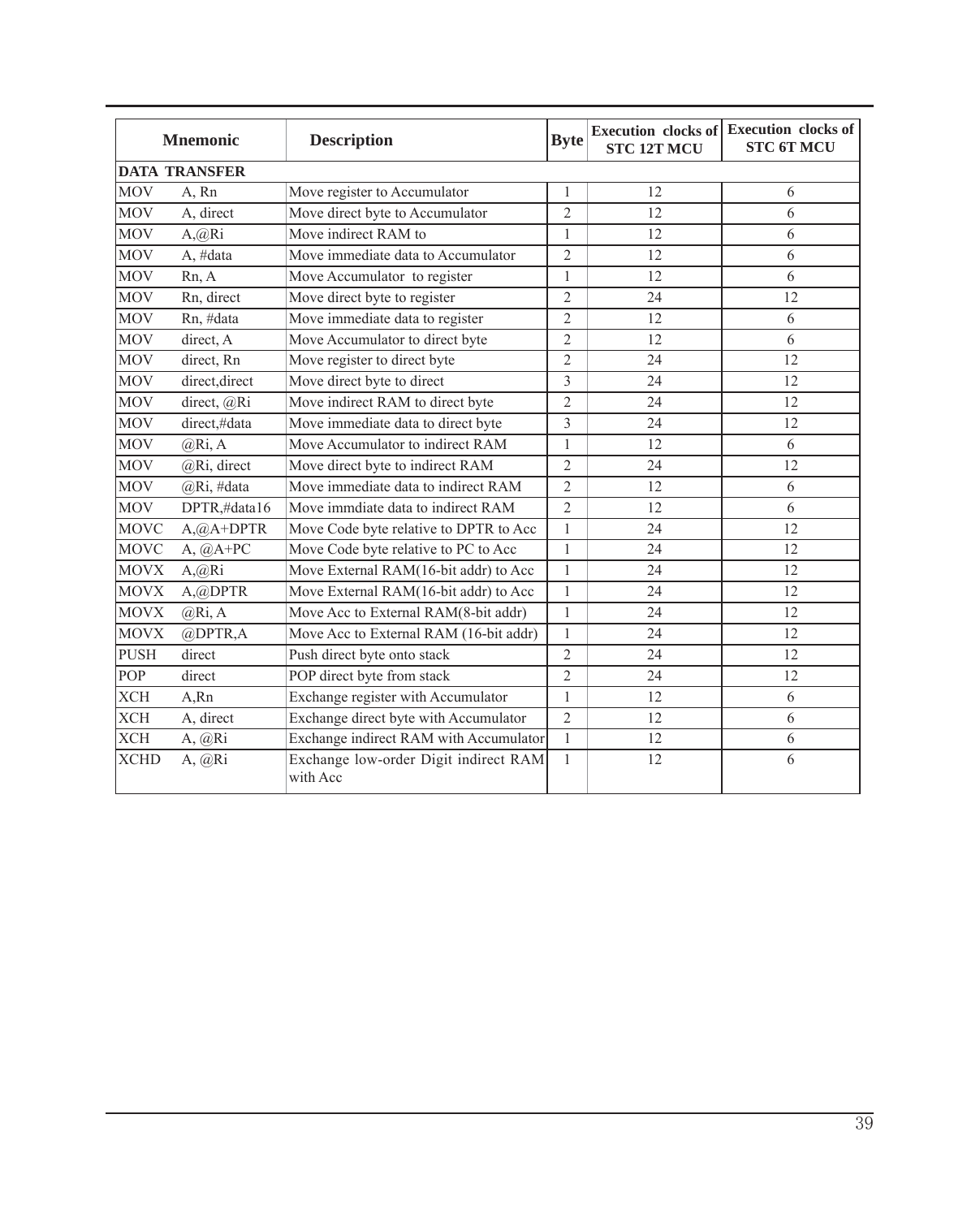|              | <b>Mnemonic</b>   | <b>Description</b>                                     | <b>Byte</b>             | <b>STC 12T MCU</b> | Execution clocks of Execution clocks of<br><b>STC 6T MCU</b> |
|--------------|-------------------|--------------------------------------------------------|-------------------------|--------------------|--------------------------------------------------------------|
|              |                   | <b>BOOLEAN VARIABLE MANIPULATION</b>                   |                         |                    |                                                              |
| <b>CLR</b>   | $\mathcal{C}$     | Clear Carry                                            | 1                       | 12                 | 6                                                            |
| <b>CLR</b>   | bit               | Clear direct bit                                       | $\overline{2}$          | 12                 | 6                                                            |
| <b>SETB</b>  | $\mathcal{C}$     | Set Carry                                              | $\mathbf{1}$            | 12                 | 6                                                            |
| <b>SETB</b>  | bit               | Set direct bit                                         | $\overline{2}$          | 12                 | 6                                                            |
| <b>CPL</b>   | $\mathcal{C}$     | Complement Carry                                       | $\mathbf{1}$            | 12                 | 6                                                            |
| <b>CPL</b>   | bit               | Complement direct bit                                  | $\overline{2}$          | 12                 | 6                                                            |
| ANL          | C, bit            | AND direct bit to Carry                                | $\overline{2}$          | 24                 | 12                                                           |
| ANL          | C, /bit           | AND complement of direct bit to Carry                  | $\overline{2}$          | 24                 | 12                                                           |
| ORL          | C, bit            | OR direct bit to Carry                                 | $\overline{2}$          | 24                 | 12                                                           |
| ORL          | C. /bit           | OR complement of direct bit to Carry                   | $\overline{2}$          | 24                 | 12                                                           |
| <b>MOV</b>   | C, bit            | Move direct bit to Carry                               | $\overline{2}$          | 12                 | 6                                                            |
| <b>MOV</b>   | bit, C            | Move Carry to direct bit                               | $\overline{2}$          | 24                 | 12                                                           |
| JC           | rel               | Jump if Carry is set                                   | $\overline{2}$          | 24                 | 12                                                           |
| <b>JNC</b>   | rel               | Jump if Carry not set                                  | $\sqrt{2}$              | 24                 | 12                                                           |
| JB           | bit, rel          | Jump if direct bit is set                              | 3                       | 24                 | 12                                                           |
| <b>JNB</b>   | bit,rel           | Jump if direct bit is not set                          | $\overline{\mathbf{3}}$ | 24                 | 12                                                           |
| <b>JBC</b>   | bit, rel          | Jump if direct bit is set & clear bit                  | $\overline{3}$          | 24                 | 12                                                           |
|              | PROGRAM BRANCHING |                                                        |                         |                    |                                                              |
| <b>ACALL</b> | addr11            | Absolute Subroutine Call                               | $\overline{2}$          | 24                 | 12                                                           |
| <b>LCALL</b> | addr16            | Long Subroutine Call                                   | 3                       | 24                 | 12                                                           |
| <b>RET</b>   |                   | Return from Subroutine                                 | $\mathbf{1}$            | 24                 | 12                                                           |
| <b>RETI</b>  |                   | Return from interrupt                                  | $\mathbf{1}$            | 24                 | 12                                                           |
| AJMP         | addr11            | Absolute Jump                                          | $\overline{c}$          | 24                 | 12                                                           |
| <b>LJMP</b>  | addr16            | Long Jump                                              | 3                       | 24                 | 12                                                           |
| <b>SJMP</b>  | rel               | Short Jump (relative addr)                             | $\overline{2}$          | 24                 | 12                                                           |
| <b>JMP</b>   | $@A+DPTR$         | Jump indirect relative to the DPTR                     | $\mathbf{1}$            | 24                 | 12                                                           |
| JZ           | rel               | Jump if Accumulator is Zero                            | $\overline{2}$          | 24                 | 12                                                           |
| JNZ          | rel               | Jump if Accumulator is not Zero                        | $\overline{2}$          | 24                 | 12                                                           |
| <b>CJNE</b>  | A,direct,rel      | Compare direct byte to Acc and jump if<br>not equal    | 3                       | 24                 | 12                                                           |
| CJNE         | A,#data,rel       | Compare immediate to Acc and Jump if<br>not equal      | 3                       | 24                 | 12                                                           |
| CJNE         | Rn,#data,rel      | Compare immediate to register and Jump<br>if not equal | 3                       | 24                 | 12                                                           |
| <b>CJNE</b>  | @Ri,#data,rel     | Compare immediate to indirect and jump<br>if not equal | 3                       | 24                 | 12                                                           |
| <b>DJNZ</b>  | Rn, rel           | Decrement register and jump if not Zero                | $\overline{2}$          | 24                 | 12                                                           |
| <b>DJNZ</b>  | direct, rel       | Decrement direct byte and Jump if not<br>Zero          | 3                       | 24                 | 12                                                           |
| <b>NOP</b>   |                   | No Operation                                           | 1                       | 12                 | 6                                                            |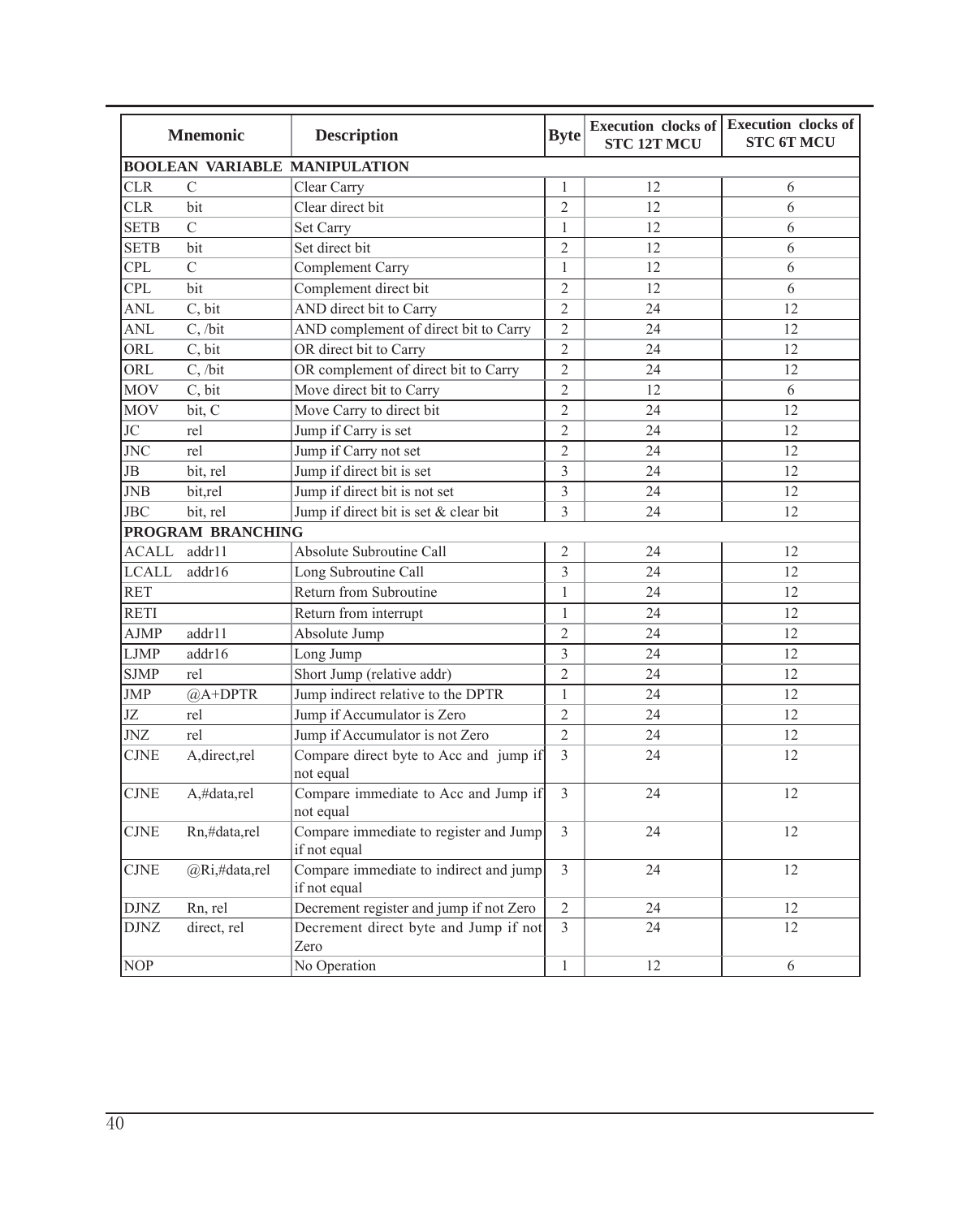# **5.4 Instruction Definitions**

### **ACALL addr 11**

| Absolute Call                                                                                                                                                                                                                                                                                                                                                                                                                                                                                                                                                                                                                                        |
|------------------------------------------------------------------------------------------------------------------------------------------------------------------------------------------------------------------------------------------------------------------------------------------------------------------------------------------------------------------------------------------------------------------------------------------------------------------------------------------------------------------------------------------------------------------------------------------------------------------------------------------------------|
| ACALL unconditionally calls a subroutine located at the indicated address. The instruction<br>increments the PC twice to obtain the address of the following instruction, then pushes the<br>16-bit result onto the stack (low-order byte first) and increments the Stack Pointer twice.<br>The destination address is obtained by succesively concatenating the five high-order bits of<br>the incremented PC opcode bits 7-5, and the second byte of the instruction. The subroutine<br>called must therefore start within the same 2K block of the program memory as the first<br>byte of the instruction following ACALL. No flags are affected. |
| Initially SP equals 07H. The label "SUBRTN" is at program memory location 0345H. After<br>executing the instruction.                                                                                                                                                                                                                                                                                                                                                                                                                                                                                                                                 |
| <b>ACALL SUBRTN</b>                                                                                                                                                                                                                                                                                                                                                                                                                                                                                                                                                                                                                                  |
| at location 0123H, SP will contain 09H, internal RAM locations 08H and 09H will contain<br>25H and 01H, respectively, and the PC will contain 0345H.                                                                                                                                                                                                                                                                                                                                                                                                                                                                                                 |
| 2                                                                                                                                                                                                                                                                                                                                                                                                                                                                                                                                                                                                                                                    |
| 2                                                                                                                                                                                                                                                                                                                                                                                                                                                                                                                                                                                                                                                    |
| a10 a9 a8 1<br>$0 \t0 \t1 \t0$<br>a7 a6 a5 a4<br>a3 a2 a1 a0                                                                                                                                                                                                                                                                                                                                                                                                                                                                                                                                                                                         |
| <b>ACALL</b>                                                                                                                                                                                                                                                                                                                                                                                                                                                                                                                                                                                                                                         |
| $(PC) \leftarrow (PC) + 2$                                                                                                                                                                                                                                                                                                                                                                                                                                                                                                                                                                                                                           |
| $(SP) \leftarrow (SP) + 1$                                                                                                                                                                                                                                                                                                                                                                                                                                                                                                                                                                                                                           |
| $((sP)) \leftarrow (PC_{7.0})$                                                                                                                                                                                                                                                                                                                                                                                                                                                                                                                                                                                                                       |
| $(SP) \leftarrow (SP) + 1$                                                                                                                                                                                                                                                                                                                                                                                                                                                                                                                                                                                                                           |
| $((SP))\leftarrow (PC_{15-8})$                                                                                                                                                                                                                                                                                                                                                                                                                                                                                                                                                                                                                       |
| $(PC_{10-0}) \leftarrow$ page address                                                                                                                                                                                                                                                                                                                                                                                                                                                                                                                                                                                                                |
|                                                                                                                                                                                                                                                                                                                                                                                                                                                                                                                                                                                                                                                      |

# **ADD A,<src-byte>**

| <b>Function:</b> | Add                                                                                                                                                                                                                                                                                                                   |
|------------------|-----------------------------------------------------------------------------------------------------------------------------------------------------------------------------------------------------------------------------------------------------------------------------------------------------------------------|
| Description:     | ADD adds the byte variable indicated to the Accumulator, leaving the result in the<br>Accumulator. The carry and auxiliary-carry flags are set, respectively, if there is a carry-<br>out from bit 7 or bit 3, and cleared otherwise. When adding unsigned integers, the carry flag<br>indicates an overflow occured. |
|                  | OV is set if there is a carry-out of bit 6 but not out of bit 7, or a carry-out of bit 7 but not bit<br>6; otherwise OV is cleared. When adding signed integers, OV indicates a negative number<br>produced as the sum of two positive operands, or a positive sum from two negative operands.                        |
|                  | Four source operand addressing modes are allowed: register, direct register-indirect, or<br>immediate.                                                                                                                                                                                                                |
| <b>Example:</b>  | The Accumulator holds 0C3H(11000011B) and register 0 holds 0AAH (10101010B). The<br>instruction.                                                                                                                                                                                                                      |
|                  | ADD A,R0                                                                                                                                                                                                                                                                                                              |
|                  | will leave 6DH (01101101B) in the Accumulator with the AC flag cleared and both the carry<br>flag and OV set to 1.                                                                                                                                                                                                    |
|                  |                                                                                                                                                                                                                                                                                                                       |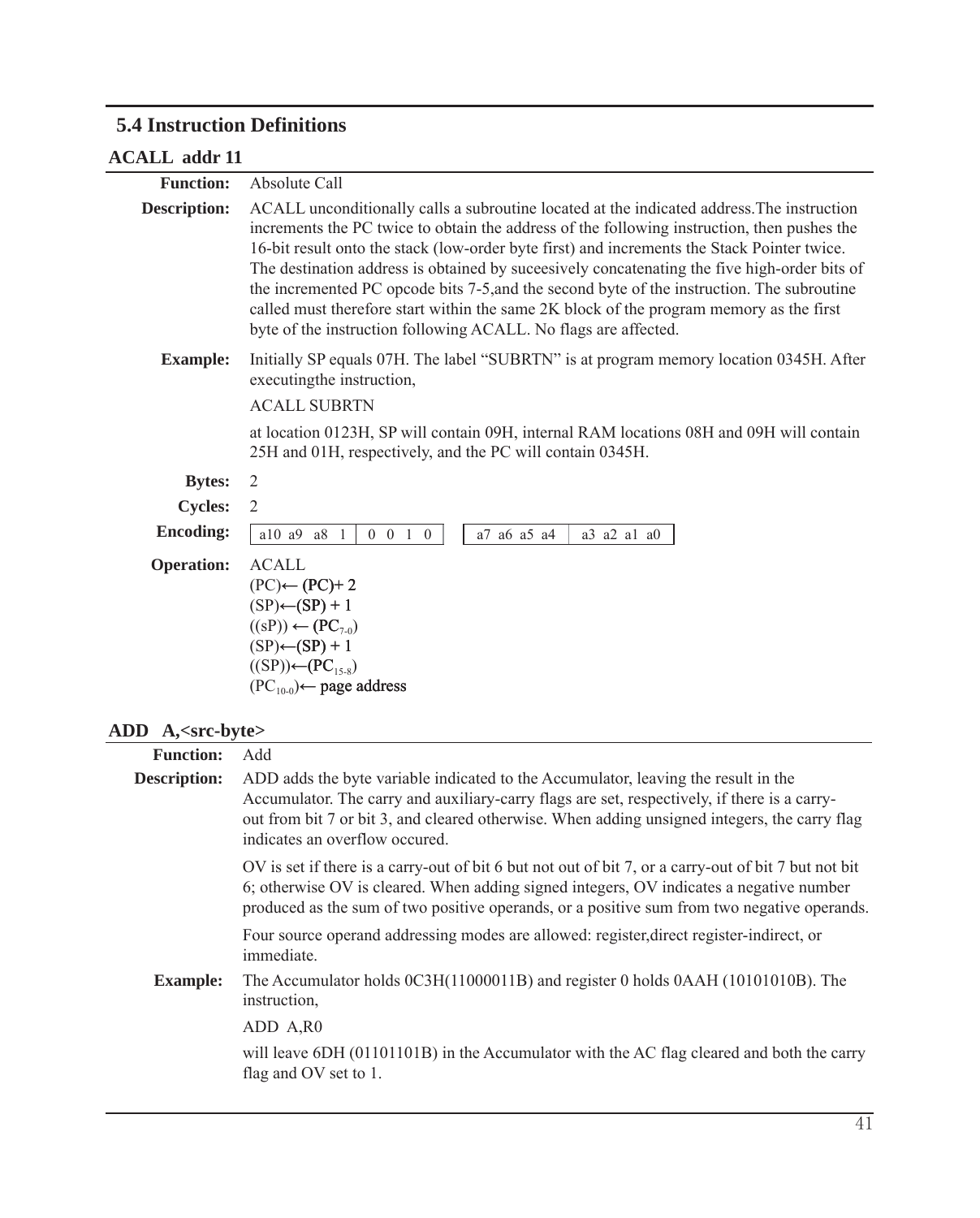| ADD A,Rn                                |                                                                                                                                              |
|-----------------------------------------|----------------------------------------------------------------------------------------------------------------------------------------------|
| <b>Bytes:</b>                           | $\mathbf{1}$                                                                                                                                 |
| <b>Cycles:</b>                          | 1                                                                                                                                            |
| <b>Encoding:</b>                        | $\overline{0}$<br>$\overline{0}$<br>$\mathbf{1}$<br>1<br>$\theta$<br>$r$ $r$ $r$                                                             |
| <b>Operation:</b>                       | <b>ADD</b>                                                                                                                                   |
|                                         | $(A) \leftarrow (A) + (Rn)$                                                                                                                  |
| ADD A, direct                           |                                                                                                                                              |
| <b>Bytes:</b>                           | 2                                                                                                                                            |
| <b>Cycles:</b>                          | 1                                                                                                                                            |
| <b>Encoding:</b>                        | $\theta$<br>$\mathbf{1}$<br>$\mathbf{0}$<br>$\mathbf{1}$<br>direct address<br>$\overline{0}$<br>$\mathbf{0}$<br>$\mathbf{0}$<br>$\mathbf{1}$ |
| <b>Operation:</b>                       | <b>ADD</b>                                                                                                                                   |
|                                         | $(A) \leftarrow (A) + (direct)$                                                                                                              |
| ADD A,@Ri                               |                                                                                                                                              |
| <b>Bytes:</b>                           | 1                                                                                                                                            |
| <b>Cycles:</b>                          | 1                                                                                                                                            |
| <b>Encoding:</b>                        | $\boldsymbol{0}$<br>$\mathbf{0}$<br>$\boldsymbol{0}$<br>$\mathbf{1}$<br>$\mathbf{i}$<br>1<br>$\boldsymbol{0}$<br>1                           |
| <b>Operation:</b>                       | <b>ADD</b>                                                                                                                                   |
|                                         | $(A) \leftarrow (A) + ((Ri))$                                                                                                                |
| <b>ADD</b><br>$A$ ,#data                |                                                                                                                                              |
| <b>Bytes:</b>                           | $\overline{2}$                                                                                                                               |
| <b>Cycles:</b>                          | $\mathbf{1}$                                                                                                                                 |
| <b>Encoding:</b>                        | immediate data<br>$\boldsymbol{0}$<br>$\overline{0}$<br>$\mathbf{0}$<br>$\mathbf{0}$<br>$\mathbf{1}$<br>$\boldsymbol{0}$<br>1<br>$\theta$    |
| <b>Operation:</b>                       | <b>ADD</b>                                                                                                                                   |
|                                         | $(A) \leftarrow (A) + #data$                                                                                                                 |
| <b>ADDC</b><br>A, <src-byte></src-byte> |                                                                                                                                              |
| <b>Function:</b>                        | Add with Carry                                                                                                                               |
| <b>Description:</b>                     | ADDC simultaneously adds the byte variable indicated                                                                                         |
|                                         | leaving the result in the Accumulator. The carry and aut                                                                                     |

**d**, the Carry flag and the Accumulator,  $\alpha$  is a result in the  $\alpha$  respectively,  $\alpha$ if there is a carry-out from bit 7 or bit 3, and cleared otherwise. When adding unsigned integers, the carry flag indicates an overflow occured. OV is set if there is a carry-out of bit 6 but not out of bit 7, or a carry-out of bit 7 but not

out of bit 6; otherwise OV is cleared. When adding signed integers, OV indicates a negative number produced as the sum of two positive operands or a positive sum from two negative operands.

Four source operand addressing modes are allowed: register, direct, register-indirect, or immediate.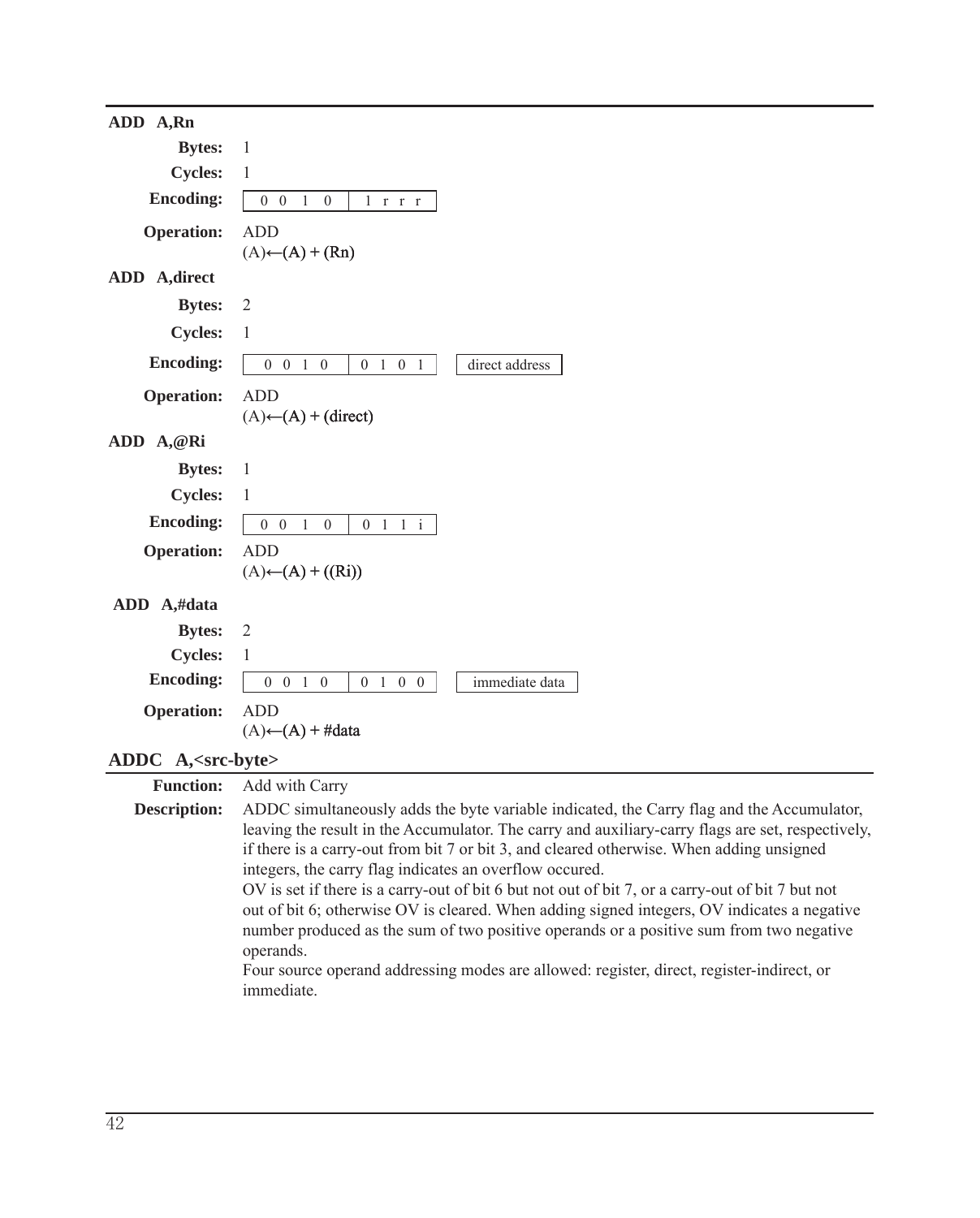| ADDC A,Rn           |                                                                                                                                                                                              |
|---------------------|----------------------------------------------------------------------------------------------------------------------------------------------------------------------------------------------|
| <b>Bytes:</b>       | $\mathbf{1}$                                                                                                                                                                                 |
| <b>Cycles:</b>      | $\mathbf{1}$                                                                                                                                                                                 |
| <b>Encoding:</b>    | $0\quad 0$<br>-1<br>1<br>l r r r                                                                                                                                                             |
| <b>Operation:</b>   | <b>ADDC</b>                                                                                                                                                                                  |
|                     | $(A) \leftarrow (A) + (C) + (Rn)$                                                                                                                                                            |
| ADDC A, direct      |                                                                                                                                                                                              |
| <b>Bytes:</b>       | $\overline{c}$                                                                                                                                                                               |
| <b>Cycles:</b>      | 1                                                                                                                                                                                            |
| <b>Encoding:</b>    | $0 \t 0 \t 1 \t 1$<br>$0 \quad 1 \quad 0$<br>direct address<br>-1                                                                                                                            |
| <b>Operation:</b>   | <b>ADDC</b>                                                                                                                                                                                  |
|                     | $(A) \leftarrow (A) + (C) + (direct)$                                                                                                                                                        |
| ADDC A,@Ri          |                                                                                                                                                                                              |
| <b>Bytes:</b>       | $\mathbf{1}$                                                                                                                                                                                 |
| <b>Cycles:</b>      | $\mathbf{1}$                                                                                                                                                                                 |
| <b>Encoding:</b>    | $1\quad1$<br>$0$ 1 1 i<br>$0\quad 0$                                                                                                                                                         |
| <b>Operation:</b>   | <b>ADDC</b>                                                                                                                                                                                  |
|                     | $(A) \leftarrow (A) + (C) + ((Ri))$                                                                                                                                                          |
| ADDC A,#data        |                                                                                                                                                                                              |
| <b>Bytes:</b>       | $\overline{c}$                                                                                                                                                                               |
| <b>Cycles:</b>      | 1                                                                                                                                                                                            |
| <b>Encoding:</b>    | $0 \t0 \t1 \t1$<br>0 1 0 0<br>immediate data                                                                                                                                                 |
| <b>Operation:</b>   | <b>ADDC</b>                                                                                                                                                                                  |
|                     | $(A) \leftarrow (A) + (C) + \text{\#data}$                                                                                                                                                   |
| AJMP addr 11        |                                                                                                                                                                                              |
| <b>Function:</b>    | Absolute Jump                                                                                                                                                                                |
| <b>Description:</b> | AJMP transfers program execution to the indicated address, which is formed at run-time by                                                                                                    |
|                     | concatenating the high-order five bits of the PC (after incrementing the PC twice), opcode<br>bits 7-5, and the second byte of the instruction. The destination must therefore be within the |
|                     | same 2K block of program memory as the first byte of the instruction following AJMP.                                                                                                         |
| <b>Example:</b>     | The label "JMPADR" is at program memory location 0123H. The instruction,                                                                                                                     |
|                     | <b>AJMP JMPADR</b>                                                                                                                                                                           |
|                     | is at location 0345H and will load the PC with 0123H.                                                                                                                                        |
| <b>Bytes:</b>       | $\overline{2}$                                                                                                                                                                               |
| <b>Cycles:</b>      | $\overline{2}$                                                                                                                                                                               |
| <b>Encoding:</b>    | a10 a9 a8 0<br>$0\quad 0\quad 0\quad 1$<br>a7 a6 a5 a4<br>a3 a2 a1 a0                                                                                                                        |
| <b>Operation:</b>   | <b>AJMP</b>                                                                                                                                                                                  |
|                     | $(PC) \leftarrow (PC) + 2$                                                                                                                                                                   |
|                     | $(PC_{10-0}) \leftarrow$ page address                                                                                                                                                        |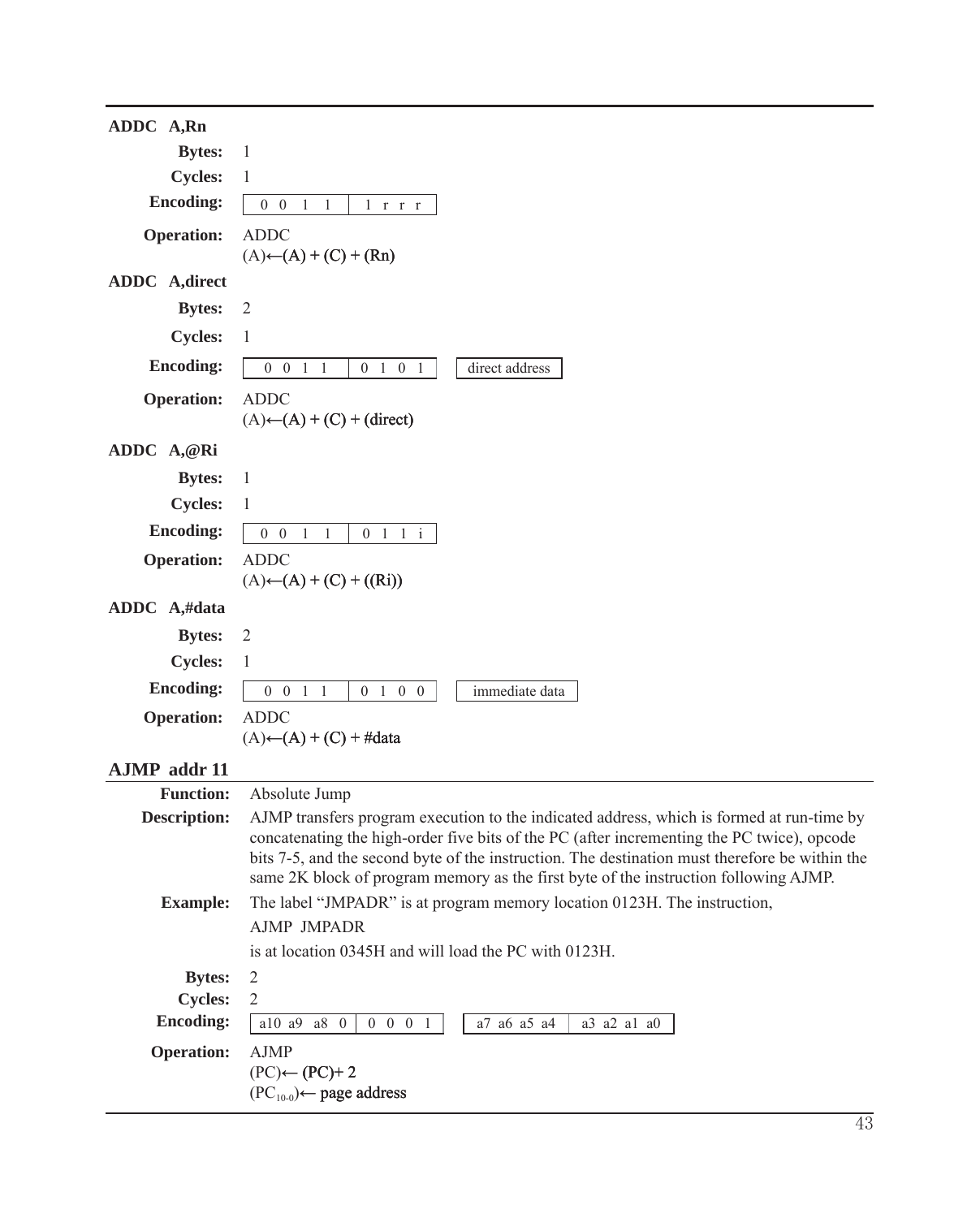| ANL <dest-byte>, <src-byte></src-byte></dest-byte> |                                                                                                                                                                                                                                                                                                                                                 |
|----------------------------------------------------|-------------------------------------------------------------------------------------------------------------------------------------------------------------------------------------------------------------------------------------------------------------------------------------------------------------------------------------------------|
| <b>Function:</b>                                   | Logical-AND for byte variables                                                                                                                                                                                                                                                                                                                  |
| <b>Description:</b>                                | ANL performs the bitwise logical-AND operation between the variables indicated and stores<br>the results in the destination variable. No flags are affected.                                                                                                                                                                                    |
|                                                    | The two operands allow six addressing mode combinations. When the destination is the<br>Accumulator, the source can use register, direct, register-indirect, or immediate addressing;<br>when the destination is a direct address, the source can be the Accumulator or immediate<br>data.                                                      |
|                                                    | <i>Note:</i> When this instruction is used to modify an output port, the value used as the original<br>port data will be read from the output data latch not the input pins.                                                                                                                                                                    |
| <b>Example:</b>                                    | If the Accumulator holds $0C3H(11000011B)$ and register 0 holds 55H (01010101B) then the<br>instruction,                                                                                                                                                                                                                                        |
|                                                    | ANL A,R0                                                                                                                                                                                                                                                                                                                                        |
|                                                    | will leave 41H (01000001B) in the Accumulator.                                                                                                                                                                                                                                                                                                  |
|                                                    | When the destination is a directly addressed byte, this instruction will clear combinations of<br>bits in any RAM location or hardware register. The mask byte determining the pattern of bits<br>to be cleared would either be a constant contained in the instruction or a value computed in<br>the Accumulator at run-time. The instruction, |
|                                                    | ANL Pl, #01110011B                                                                                                                                                                                                                                                                                                                              |
|                                                    | will clear bits 7, 3, and 2 of output port 1.                                                                                                                                                                                                                                                                                                   |
| ANL A,Rn                                           |                                                                                                                                                                                                                                                                                                                                                 |
| <b>Bytes:</b>                                      | $\mathbf{1}$                                                                                                                                                                                                                                                                                                                                    |
| <b>Cycles:</b>                                     | $\mathbf{1}$                                                                                                                                                                                                                                                                                                                                    |
| <b>Encoding:</b>                                   | 0 <sub>1</sub><br>$\mathbf{0}$<br>1<br>$1$ r r r                                                                                                                                                                                                                                                                                                |
| <b>Operation:</b>                                  | <b>ANL</b><br>$(A) \leftarrow (A) \land (Rn)$                                                                                                                                                                                                                                                                                                   |
| <b>ANL</b> A, direct                               |                                                                                                                                                                                                                                                                                                                                                 |
| <b>Bytes:</b>                                      | 2                                                                                                                                                                                                                                                                                                                                               |
| <b>Cycles:</b>                                     | 1                                                                                                                                                                                                                                                                                                                                               |
| <b>Encoding:</b>                                   | $\overline{0}$<br>$\mathbf{1}$<br>$\overline{0}$<br>$\mathbf{1}$<br>0 <sub>1</sub><br>$\overline{0}$<br>direct address<br>-1                                                                                                                                                                                                                    |
| <b>Operation:</b>                                  | ANL<br>$(A) \leftarrow (A) \wedge (direct)$                                                                                                                                                                                                                                                                                                     |
| ANL A,@Ri                                          |                                                                                                                                                                                                                                                                                                                                                 |
| <b>Bytes:</b>                                      | $\mathbf{1}$                                                                                                                                                                                                                                                                                                                                    |
| <b>Cycles:</b>                                     | $\mathbf{1}$                                                                                                                                                                                                                                                                                                                                    |
| <b>Encoding:</b>                                   | $\overline{0}$<br>$\boldsymbol{0}$<br>1<br>1<br>$\boldsymbol{0}$<br>1<br>1<br>$\mathbf{i}$                                                                                                                                                                                                                                                      |
| <b>Operation:</b>                                  | ANL                                                                                                                                                                                                                                                                                                                                             |
|                                                    | $(A) \leftarrow (A) \wedge ((Ri))$                                                                                                                                                                                                                                                                                                              |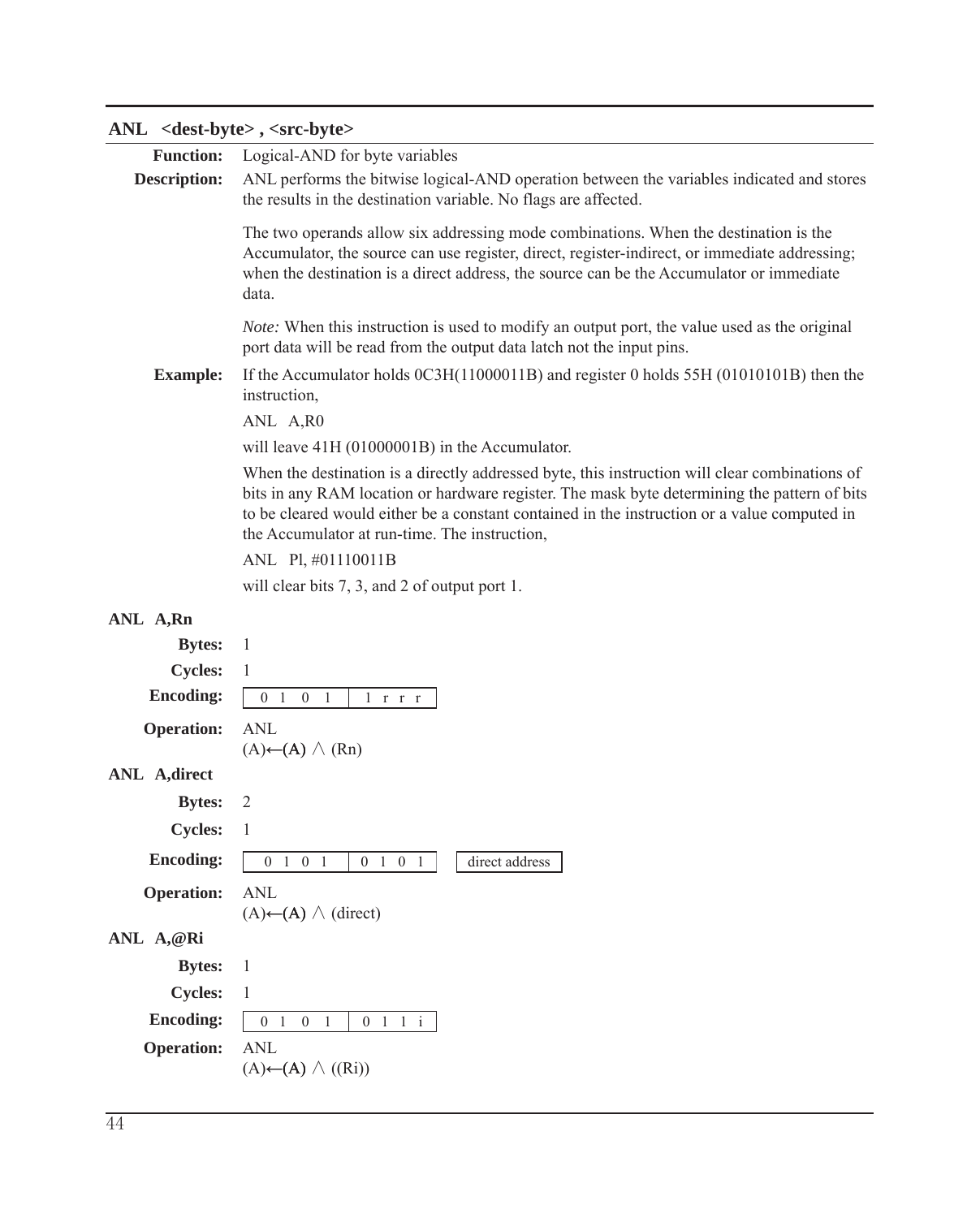| ANL A,#data                      |                                                                                                                                                                                                                                                                                                                                                                             |
|----------------------------------|-----------------------------------------------------------------------------------------------------------------------------------------------------------------------------------------------------------------------------------------------------------------------------------------------------------------------------------------------------------------------------|
| <b>Bytes:</b>                    | 2                                                                                                                                                                                                                                                                                                                                                                           |
| <b>Cycles:</b>                   | $\mathbf{1}$                                                                                                                                                                                                                                                                                                                                                                |
| <b>Encoding:</b>                 | $\overline{0}$<br>-1<br>0 <sub>1</sub><br>0 1 0 0<br>immediate data                                                                                                                                                                                                                                                                                                         |
| Operation:                       | <b>ANL</b><br>$(A) \leftarrow (A) \wedge #data$                                                                                                                                                                                                                                                                                                                             |
| ANL direct, A                    |                                                                                                                                                                                                                                                                                                                                                                             |
| <b>Bytes:</b>                    | 2                                                                                                                                                                                                                                                                                                                                                                           |
| <b>Cycles:</b>                   | $\mathbf{1}$                                                                                                                                                                                                                                                                                                                                                                |
| <b>Encoding:</b>                 | $0 \t1 \t0 \t1$<br>direct address<br>$0 \t0 \t1$<br>$\overline{0}$                                                                                                                                                                                                                                                                                                          |
| <b>Operation:</b>                | <b>ANL</b><br>(direct) $\leftarrow$ (direct) $\wedge$ (A)                                                                                                                                                                                                                                                                                                                   |
| ANL direct,#data                 |                                                                                                                                                                                                                                                                                                                                                                             |
| <b>Bytes:</b>                    | 3                                                                                                                                                                                                                                                                                                                                                                           |
| <b>Cycles:</b>                   | 2                                                                                                                                                                                                                                                                                                                                                                           |
| <b>Encoding:</b>                 | direct address<br>$0 \t1 \t0 \t1$<br>$0 \t 0 \t 1 \t 1$<br>immediate data                                                                                                                                                                                                                                                                                                   |
| Operation:                       | ANL<br>(direct) $\leftarrow$ (direct) $\wedge$ #data                                                                                                                                                                                                                                                                                                                        |
| ANL<br>$C$ , <src-bit></src-bit> |                                                                                                                                                                                                                                                                                                                                                                             |
| <b>Function:</b>                 | Logical-AND for bit variables                                                                                                                                                                                                                                                                                                                                               |
| Description:                     | If the Boolean value of the source bit is a logical 0 then clear the carry flag; otherwise<br>leave the carry flag in its current state. A slash ("/") preceding the operand in the assembly<br>language indicates that the logical complement of the addressed bit is used as the source<br>value, but the source bit itself is not affceted. No other flsgs are affected. |
|                                  | Only direct addressing is allowed for the source operand.                                                                                                                                                                                                                                                                                                                   |
| <b>Example:</b>                  | Set the carry flag if, and only if, $P1.0 = 1$ , ACC. $7 = 1$ , and $OV = 0$ .                                                                                                                                                                                                                                                                                              |
|                                  | ;LOAD CARRY WITH INPUT PIN STATE<br>MOV $C, P1.0$                                                                                                                                                                                                                                                                                                                           |
|                                  | ANL C, ACC.7<br>;AND CARRY WITH ACCUM. BIT.7                                                                                                                                                                                                                                                                                                                                |
|                                  | ANL C, /OV<br>;AND WITH INVERSE OF OVERFLOW FLAG                                                                                                                                                                                                                                                                                                                            |
| ANL C, bit                       |                                                                                                                                                                                                                                                                                                                                                                             |
| <b>Bytes:</b>                    | $\overline{2}$                                                                                                                                                                                                                                                                                                                                                              |
| <b>Cycles:</b>                   | 2                                                                                                                                                                                                                                                                                                                                                                           |
| <b>Encoding:</b>                 | $0\quad 0\quad 0$<br>$0 \t0 \t1$<br>$\mathbf{1}$<br>$\overline{0}$<br>bit address                                                                                                                                                                                                                                                                                           |
|                                  |                                                                                                                                                                                                                                                                                                                                                                             |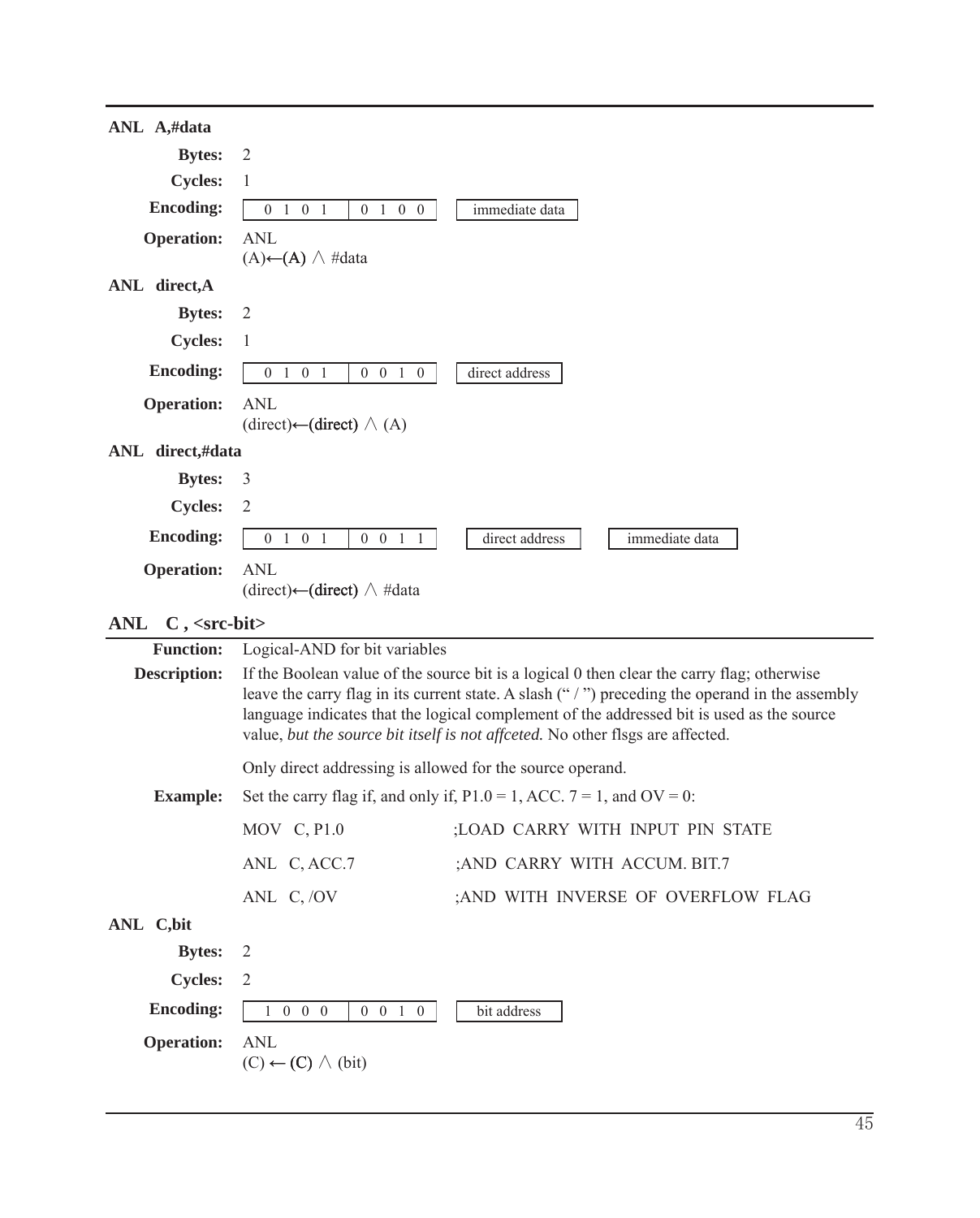| ANL C, /bit         |                                                                                                                                                                                                 |
|---------------------|-------------------------------------------------------------------------------------------------------------------------------------------------------------------------------------------------|
| <b>Bytes:</b>       | $\overline{2}$                                                                                                                                                                                  |
| <b>Cycles:</b>      | $\overline{2}$                                                                                                                                                                                  |
| <b>Encoding:</b>    | bit address<br>$1 \t0 \t1 \t1$<br>$0\quad 0\quad 0\quad 0\quad$                                                                                                                                 |
| <b>Operation:</b>   | <b>ADD</b>                                                                                                                                                                                      |
|                     | $(C) \leftarrow (C) \wedge (bit)$                                                                                                                                                               |
|                     | CJNE <dest-byte>, <src-byte>, rel</src-byte></dest-byte>                                                                                                                                        |
| <b>Function:</b>    | Compare and Jump if Not Equal                                                                                                                                                                   |
| Description:        | CJNE compares the magnitudes of the first two operands, and branches if their values are not                                                                                                    |
|                     | equal. The branch destination is computed by adding the signed relative-displacement in the<br>last instruction byte to the PC, after incrementing the PC to the start of the next instruction. |
|                     | The carry flag is set if the unsigned integer value of <dest-byte> is less than the unsigned</dest-byte>                                                                                        |
|                     | integer value of <src-byte>; otherwise, the carry is cleared. Neither operand is affected.</src-byte>                                                                                           |
|                     | The first two operands allow four addressing mode combinations: the Accumulator may<br>be compared with any directly addressed byte or immediate data, and any indirect RAM                     |
|                     | location or working register can be compared with an immediate constant.                                                                                                                        |
| <b>Example:</b>     | The Accumulator contains 34H. Register 7 contains 56H. The first instruction in the sequence                                                                                                    |
|                     | <b>CJNE</b><br>R7,#60H, NOT-EQ                                                                                                                                                                  |
|                     | ; $R7 = 60H$ .<br>.<br>.<br>; IF R7 < 60H.<br>NOT EQ:<br>JC<br><b>REQ_LOW</b>                                                                                                                   |
|                     | ; $R7 > 60H$ .                                                                                                                                                                                  |
|                     | sets the carry flag and branches to the instruction at label NOT-EQ. By testing the carry flag,<br>this instruction determines whether R7 is greater or less than 60H.                          |
|                     | If the data being presented to Port 1 is also 34H, then the instruction,                                                                                                                        |
|                     | WAIT: CJNE A, P1, WAIT                                                                                                                                                                          |
|                     | clears the carry flag and continues with the next instruction in sequence, since the                                                                                                            |
|                     | Accumulator does equal the data read from P1. (If some other value was being input on Pl,<br>the program will loop at this point until the P1 data changes to 34H.)                             |
| CJNE A, direct, rel |                                                                                                                                                                                                 |
| <b>Bytes:</b>       | 3                                                                                                                                                                                               |
| <b>Cycles:</b>      | $\mathfrak{2}$                                                                                                                                                                                  |
| <b>Encoding:</b>    | direct address<br>0 1 0 1<br>rel. address<br>1<br>$\overline{0}$<br>-1<br>-1                                                                                                                    |
| <b>Operation:</b>   | $(PC) \leftarrow (PC) + 3$                                                                                                                                                                      |
|                     | IF $(A) \leq \geq (direct)$                                                                                                                                                                     |
|                     | THEN                                                                                                                                                                                            |

(PC) ← (PC) + *relative offset*

IF  $(A)$  < *(direct)* 

 $(C) \leftarrow 1$ 

 $(C) \leftarrow 0$ 

THEN

ELSE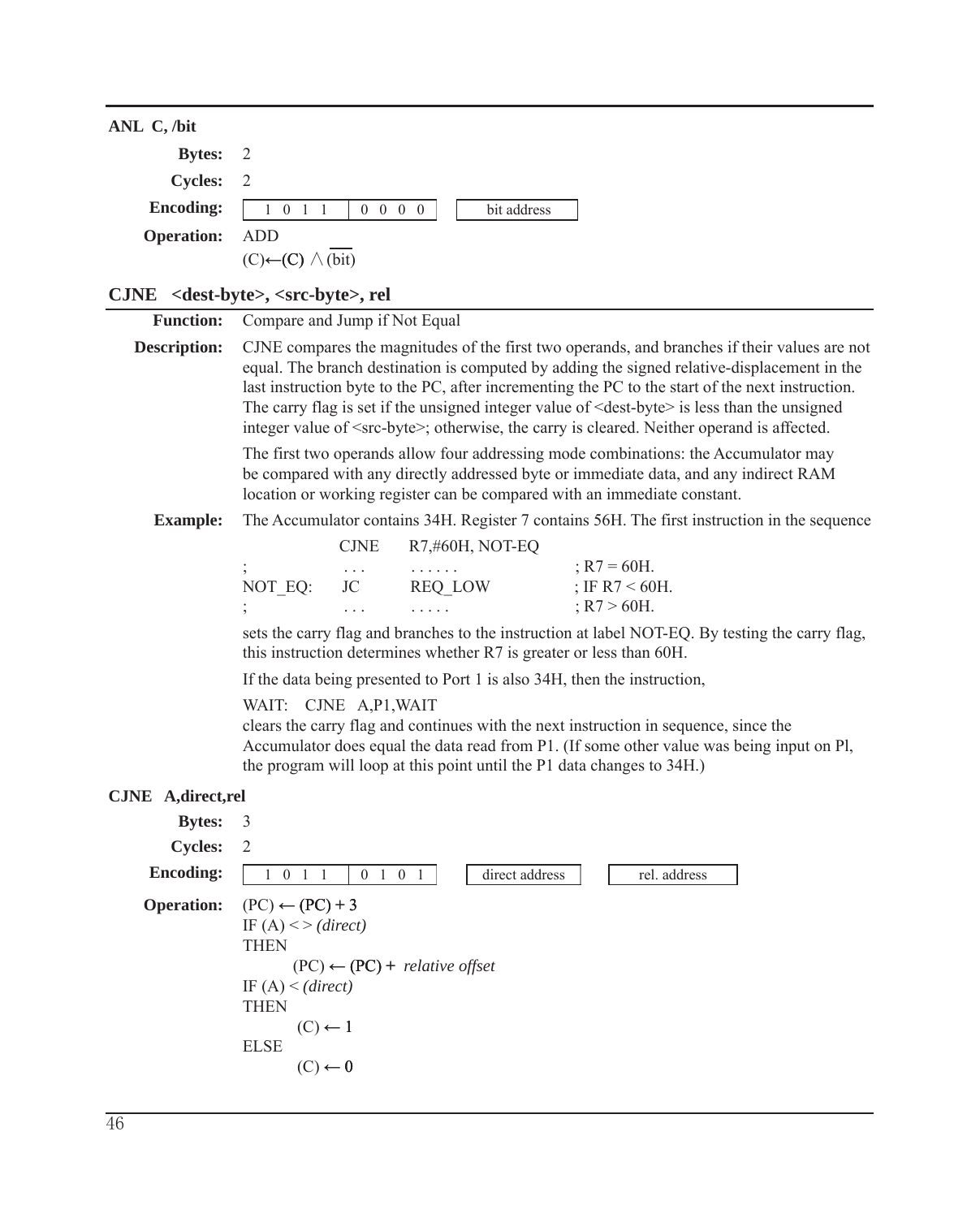| CJNE A,#data,rel             |                                                                                                               |
|------------------------------|---------------------------------------------------------------------------------------------------------------|
| <b>Bytes:</b>                | 3                                                                                                             |
| <b>Cycles:</b>               | $\sqrt{2}$                                                                                                    |
| <b>Encoding:</b>             | immediata data<br>$\mathbf{1}$<br>$\overline{0}$<br>$\mathbf{1}$<br>$\mathbf{1}$<br>0 1 0 1<br>rel. address   |
| <b>Operation:</b>            | $(PC) \leftarrow (PC) + 3$                                                                                    |
|                              | IF $(A) \leq > (data)$<br>THEN                                                                                |
|                              | $(PC) \leftarrow (PC) +$ relative offset                                                                      |
|                              | IF $(A)$ < $(data)$                                                                                           |
|                              | <b>THEN</b><br>$(C) \leftarrow 1$                                                                             |
|                              | <b>ELSE</b>                                                                                                   |
|                              | $(C) \leftarrow 0$                                                                                            |
| CJNE Rn,#data,rel            |                                                                                                               |
| <b>Bytes:</b>                | 3                                                                                                             |
| <b>Cycles:</b>               | $\sqrt{2}$                                                                                                    |
| <b>Encoding:</b>             | immediata data<br>rel. address<br>$\mathbf{1}$<br>$\overline{0}$<br>$\mathbf{1}$<br>$\mathbf{1}$<br>$1$ r r r |
| <b>Operation:</b>            | $(PC) \leftarrow (PC) + 3$                                                                                    |
|                              | IF $(Rn) \leq \text{}(data)$                                                                                  |
|                              | <b>THEN</b><br>$(PC) \leftarrow (PC) +$ relative offset                                                       |
|                              | IF $(Rn) < (data)$                                                                                            |
|                              | <b>THEN</b>                                                                                                   |
|                              | $(C) \leftarrow 1$<br><b>ELSE</b>                                                                             |
|                              | $(C) \leftarrow 0$                                                                                            |
| @Ri,#data,rel<br><b>CJNE</b> |                                                                                                               |
| <b>Bytes:</b>                | 3                                                                                                             |
| <b>Cycles:</b>               | $\mathfrak{2}$                                                                                                |
| <b>Encoding:</b>             | immediate data<br>rel. address<br>$1 \t0 \t1 \t1$<br>$0 \t1 \t1$ i                                            |
| <b>Operation:</b>            | $(PC) \leftarrow (PC) + 3$                                                                                    |
|                              | IF $((Ri)) \leq > (data)$                                                                                     |
|                              | THEN<br>$(PC) \leftarrow (PC) +$ relative offset                                                              |
|                              | IF $((Ri)) < (data)$                                                                                          |
|                              | <b>THEN</b>                                                                                                   |
|                              | $(C) \leftarrow 1$                                                                                            |
|                              | <b>ELSE</b><br>$(C) \leftarrow 0$                                                                             |
|                              |                                                                                                               |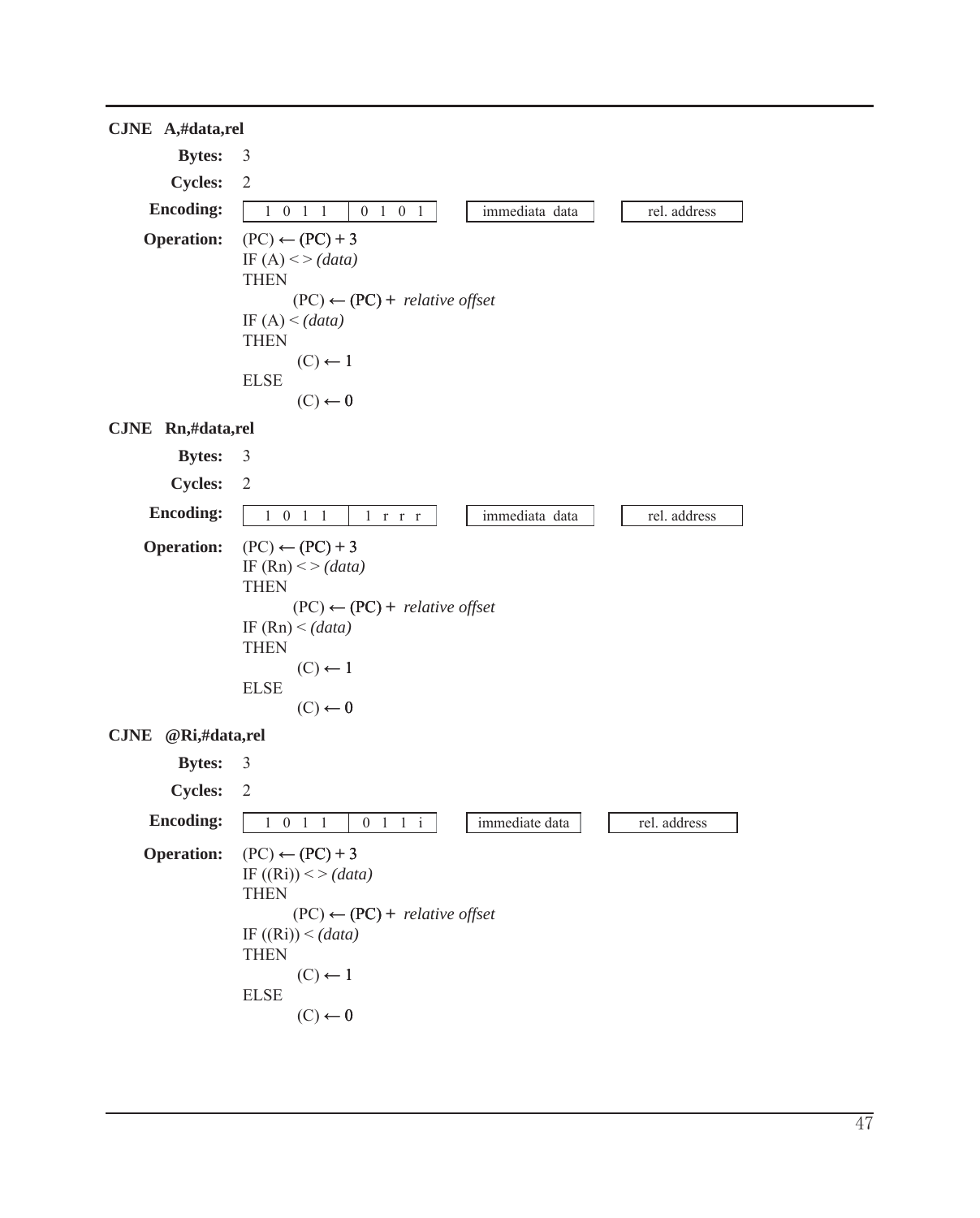| <b>CLR A</b>        |                                                                                                                                                  |
|---------------------|--------------------------------------------------------------------------------------------------------------------------------------------------|
| <b>Function:</b>    | Clear Accumulator                                                                                                                                |
| <b>Description:</b> | The Aecunmlator is cleared (all bits set on zero). No flags are affected.                                                                        |
| <b>Example:</b>     | The Accumulator contains 5CH (01011100B). The instruction,                                                                                       |
|                     | CLR A                                                                                                                                            |
|                     | will leave the Accumulator set to 00H (00000000B).                                                                                               |
| <b>Bytes:</b>       | 1                                                                                                                                                |
| <b>Cycles:</b>      | 1                                                                                                                                                |
| <b>Encoding:</b>    | $1 \t1 \t1 \t0$<br>0 1 0 0                                                                                                                       |
| <b>Operation:</b>   | <b>CLR</b><br>$(A) \leftarrow 0$                                                                                                                 |
| CLR bit             |                                                                                                                                                  |
| <b>Function:</b>    | Clear bit                                                                                                                                        |
| <b>Description:</b> | The indicated bit is cleared (reset to zero). No other flags are affected. CLR can operate on<br>the carry flag or any directly addressable bit. |
| <b>Example:</b>     | Port 1 has previously been written with 5DH (01011101B). The instruction,                                                                        |
|                     | $CLR$ $P1.2$                                                                                                                                     |
|                     | will leave the port set to $59H (01011001B)$ .                                                                                                   |
| $CLR$ $C$           |                                                                                                                                                  |

#### **CLR C**

| <b>Bytes:</b> $1$     |                                                         |
|-----------------------|---------------------------------------------------------|
| Cycles: 1             |                                                         |
| Encoding:             | $1\quad1\quad0\quad0$<br>$0 \t 0 \t 1 \t 1$             |
| <b>Operation:</b> CLR | $(C) \leftarrow 0$                                      |
| CLR bit               |                                                         |
| <b>Bytes:</b> $2$     |                                                         |
| Cycles: 1             |                                                         |
| Encoding:             | $1\quad1\quad0\quad0$<br>$0 \t0 \t1 \t0$<br>bit address |
| <b>Operation:</b>     | <b>CLR</b><br>$(bit) \leftarrow 0$                      |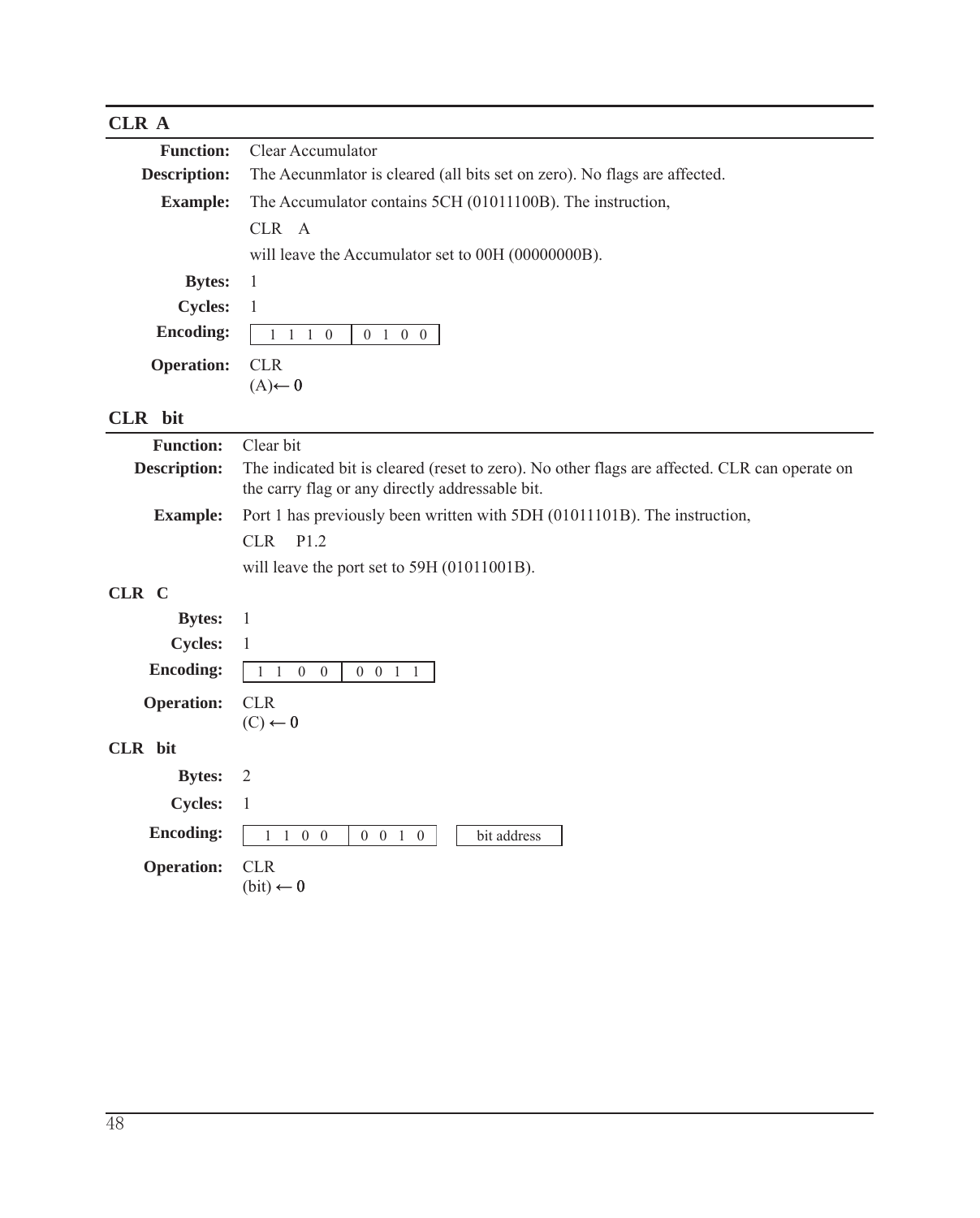| <b>CPL A</b>                                        |                                                                                                                                                                                                                                                                        |
|-----------------------------------------------------|------------------------------------------------------------------------------------------------------------------------------------------------------------------------------------------------------------------------------------------------------------------------|
| <b>Function:</b><br>Description:<br><b>Example:</b> | Complement Accumulator<br>Each bit of the Accumulator is logically complemented (one's complement). Bits which<br>previously contained a one are changed to a zero and vice-versa. No flags are affected.<br>The Accumulator contains 5CH(01011100B). The instruction, |
|                                                     | CPL A                                                                                                                                                                                                                                                                  |
|                                                     | will leave the Accumulator set to 0A3H (101000011B).                                                                                                                                                                                                                   |
| <b>Bytes:</b>                                       | $\mathbf{1}$                                                                                                                                                                                                                                                           |
| <b>Cycles:</b>                                      | $\mathbf{1}$                                                                                                                                                                                                                                                           |
| <b>Encoding:</b>                                    | $1 \t1 \t1 \t1$<br>$0 \t1 \t0 \t0$                                                                                                                                                                                                                                     |
| <b>Operation:</b>                                   | <b>CPL</b>                                                                                                                                                                                                                                                             |
|                                                     | $(A) \leftarrow \overline{(A)}$                                                                                                                                                                                                                                        |
| CPL bit                                             |                                                                                                                                                                                                                                                                        |
| <b>Function:</b>                                    | Complement bit                                                                                                                                                                                                                                                         |
| <b>Description:</b>                                 | The bit variable specified is complemented. A bit which had been a one is changed to zero<br>and vice-versa. No other flags are affected. CLR can operate on the carry or any directly<br>addressable bit.                                                             |
| <b>Example:</b>                                     | Note: When this instruction is used to modify an output pin, the value used as the original<br>data will be read from the output data latch, not the input pin.<br>Port 1 has previously been written with 5DH (01011101B). The instruction,                           |
|                                                     | <b>CLR</b><br>P <sub>1.1</sub>                                                                                                                                                                                                                                         |
|                                                     | <b>CLR</b><br>P1.2                                                                                                                                                                                                                                                     |
|                                                     | will leave the port set to 59H (01011001B).                                                                                                                                                                                                                            |
| CPL C                                               |                                                                                                                                                                                                                                                                        |
| <b>Bytes:</b>                                       | $\mathbf{1}$                                                                                                                                                                                                                                                           |
| <b>Cycles:</b>                                      | $\mathbf{1}$                                                                                                                                                                                                                                                           |
| <b>Encoding:</b>                                    | $1\quad 0$<br>$0 \t 0 \t 1 \t 1$<br>1<br>1                                                                                                                                                                                                                             |
| <b>Operation:</b>                                   | <b>CPL</b>                                                                                                                                                                                                                                                             |
|                                                     | $(C) \leftarrow (C)$                                                                                                                                                                                                                                                   |
| CPL bit                                             |                                                                                                                                                                                                                                                                        |
| <b>Bytes:</b>                                       | 2                                                                                                                                                                                                                                                                      |
| <b>Cycles:</b>                                      | -1                                                                                                                                                                                                                                                                     |
| <b>Encoding:</b>                                    | $1 \t0 \t1 \t1$<br>$0$ 0 1 0<br>bit address                                                                                                                                                                                                                            |
| <b>Operation:</b>                                   | <b>CPL</b>                                                                                                                                                                                                                                                             |
|                                                     | $(bit) \leftarrow (bit)$                                                                                                                                                                                                                                               |
|                                                     |                                                                                                                                                                                                                                                                        |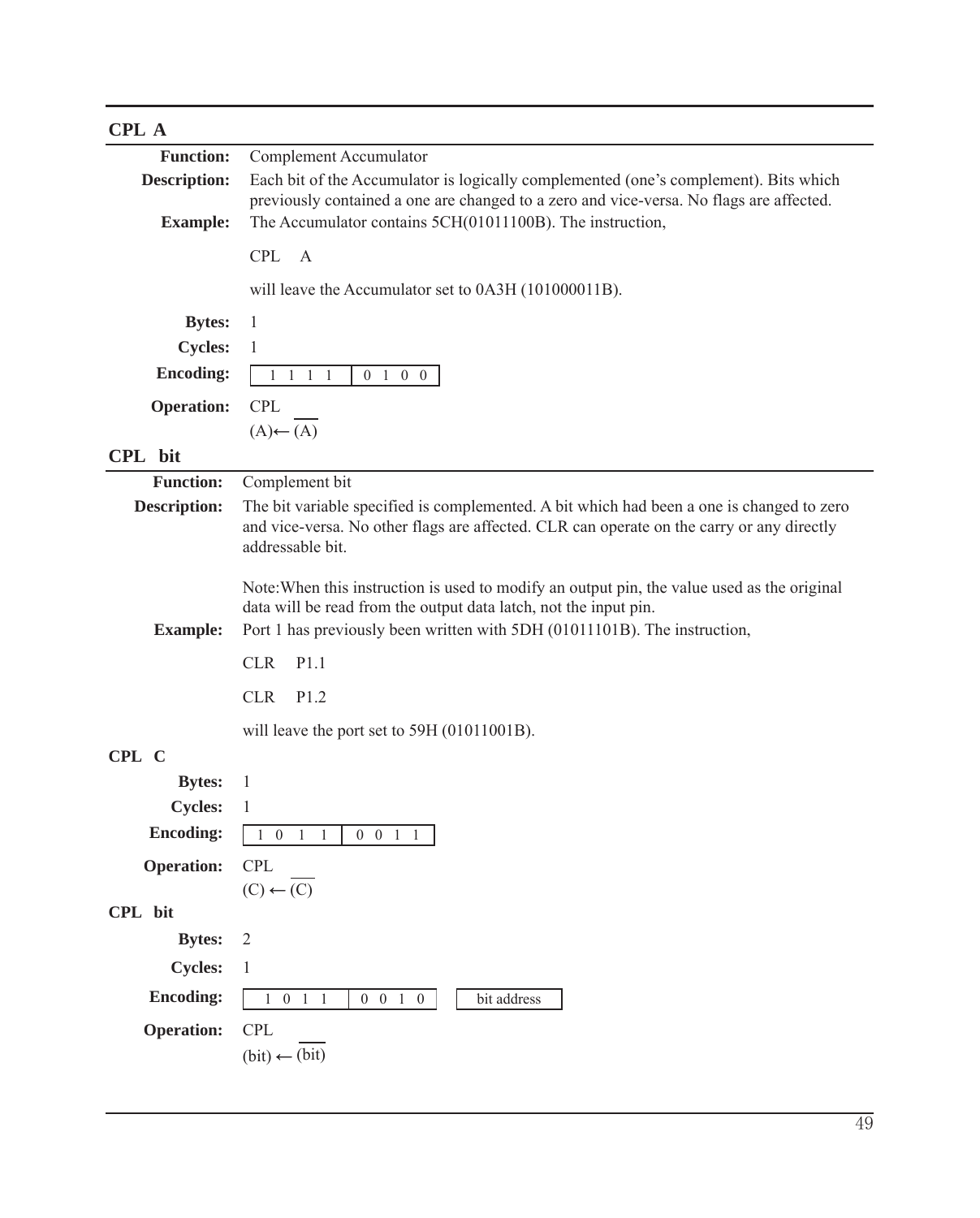| DA<br>A          |                                                                                                                                                                                                                                                                                                                                                                                                                                                                                                             |
|------------------|-------------------------------------------------------------------------------------------------------------------------------------------------------------------------------------------------------------------------------------------------------------------------------------------------------------------------------------------------------------------------------------------------------------------------------------------------------------------------------------------------------------|
| <b>Function:</b> | Decimal-adjust Accumulator for Addition                                                                                                                                                                                                                                                                                                                                                                                                                                                                     |
| Description:     | DA A adjusts the eight-bit value in the Accumulator resulting from the earlier addition of<br>two variables (each in packed-BCD format), producing two four-bit digits. Any ADD or<br>ADDC instruction may have been used to perform the addition.                                                                                                                                                                                                                                                          |
|                  | If Accumulator bits 3-0 are greater than nine (xxxx1010-xxxx1111), or if the AC flag is one,<br>six is added to the Accumulator producing the proper BCD digit in the low-order nibble.<br>This internal addition would set the carry flag if a carry-out of the low-order four-bit field<br>propagated through all high-order bits, but it would not clear the carry flag otherwise.                                                                                                                       |
|                  | If the carry flag is now set or if the four high-order bits now exceed nine(1010xxxx-<br>111xxxx), these high-order bits are incremented by six, producing the proper BCD digit<br>in the high-order nibble. Again, this would set the carry flag if there was a carry-out of the<br>high-order bits, but wouldn't clear the carry. The carry flag thus indicates if the sum of<br>the original two BCD variables is greater than 100, allowing multiple precision decimal<br>addition. OV is not affected. |
|                  | All of this occurs during the one instruction cycle. Essentially, this instruction performs the<br>decimal conversion by adding 00H, 06H, 60H, or 66H to the Accumulator, depending on<br>initial Accumulator and PSW conditions.                                                                                                                                                                                                                                                                           |
|                  | Note: DA A cannot simply convert a hexadecimal number in the Accumulator to BCD<br>notation, nor does DA A apply to decimal subtraction.                                                                                                                                                                                                                                                                                                                                                                    |
| <b>Example:</b>  | The Accumulator holds the value $56H(01010110B)$ representing the packed BCD digits of<br>the decimal number 56. Register 3 contains the value 67H (01100111B) representing the<br>packed BCD digits of the decimal number 67. The carry flag is set. The instruction sequence.                                                                                                                                                                                                                             |
|                  | ADDC A,R3<br>DA.<br>$\mathsf{A}$                                                                                                                                                                                                                                                                                                                                                                                                                                                                            |
|                  | will first perform a standard twos-complement binary addition, resulting in the value 0BEH<br>(10111110) in the Accumulator. The carry and auxiliary carry flags will be cleared.                                                                                                                                                                                                                                                                                                                           |
|                  | The Decimal Adjust instruction will then alter the Accumulator to the value 24H<br>(00100100B), indicating the packed BCD digits of the decimal number 24, the low-order<br>two digits of the decimal sum of 56,67, and the carry-in. The carry flag will be set by the<br>Decimal Adjust instruction, indicating that a decimal overflow occurred. The true sum 56,<br>67, and 1 is 124.                                                                                                                   |
|                  | BCD variables can be incremented or decremented by adding 01H or 99H. If the Accumula-<br>tor initially holds 30H (representing the digits of 30 decimal), then the instruction sequence,                                                                                                                                                                                                                                                                                                                   |
|                  | ADD<br>A,#99H<br>DA<br>A                                                                                                                                                                                                                                                                                                                                                                                                                                                                                    |
|                  | will leave the carry set and 29H in the Accumulator, since $30+99=129$ . The low-order byte<br>of the sum can be interpreted to mean $30 - 1 = 29$ .                                                                                                                                                                                                                                                                                                                                                        |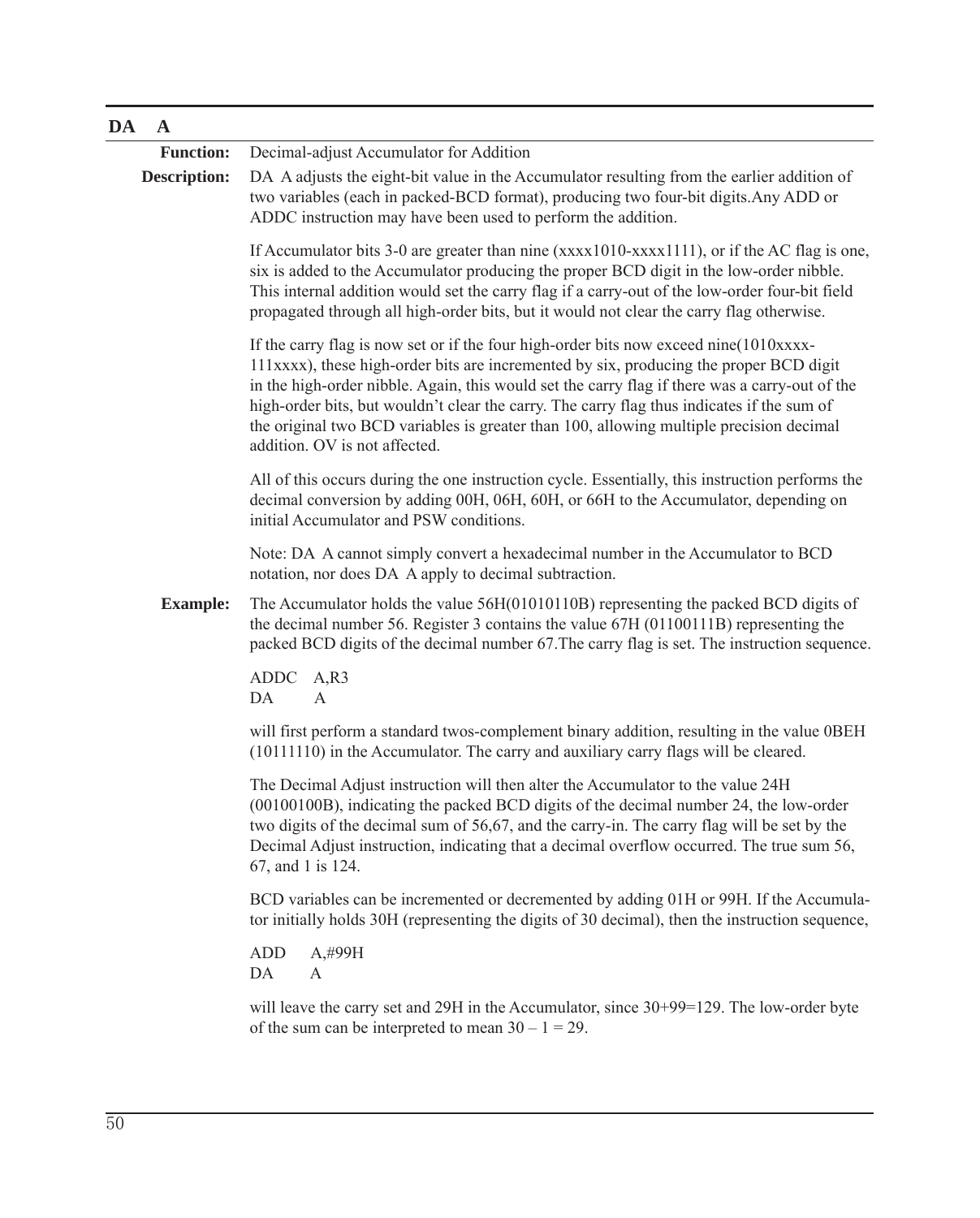| <b>Bytes:</b> 1   |                                                                                                                                                                                                                                |
|-------------------|--------------------------------------------------------------------------------------------------------------------------------------------------------------------------------------------------------------------------------|
| Cycles: 1         |                                                                                                                                                                                                                                |
| <b>Encoding:</b>  | 1 1 0 1<br>0 <sub>1</sub><br>$\theta$                                                                                                                                                                                          |
| <b>Operation:</b> | DA<br>-contents of Accumulator are BCD<br>$[(A_{3.0}) > 9] V [(AC) = 1]$<br>IF.<br>THEN(A <sub>3-0</sub> ) ← (A <sub>3-0</sub> ) + 6<br>AND<br>$[(A_{74}) > 9] V [(C) = 1]$<br>IF<br>THEN $(A_{7,4}) \leftarrow (A_{7,4}) + 6$ |

# **DEC byte**

| <b>Function:</b>           | Decrement                                                                                                                                                                                                                                                                                                                                                                                                     |
|----------------------------|---------------------------------------------------------------------------------------------------------------------------------------------------------------------------------------------------------------------------------------------------------------------------------------------------------------------------------------------------------------------------------------------------------------|
| <b>Description:</b>        | The variable indicated is decremented by 1. An original value of 00H will underflow to<br>OFFH.<br>No flags are affected. Four operand addressing modes are allowed: accumulator, register,<br>direct, or register-indirect.<br><i>Note:</i> When this instruction is used to modify an output port, the value used as the original<br>port data will be read from the output data latch, not the input pins. |
| <b>Example:</b>            | Register 0 contains 7FH (01111111B). Internal RAM locations 7EH and 7FH contain 00H<br>and 40H, respectively. The instruction sequence,                                                                                                                                                                                                                                                                       |
|                            | <b>DEC</b><br>@R0                                                                                                                                                                                                                                                                                                                                                                                             |
|                            | <b>DEC</b><br>R <sub>0</sub>                                                                                                                                                                                                                                                                                                                                                                                  |
|                            | @R0<br><b>DEC</b>                                                                                                                                                                                                                                                                                                                                                                                             |
|                            | will leave register 0 set to 7EH and internal RAM locations 7EH and 7FH set to 0FFH and<br>3FH.                                                                                                                                                                                                                                                                                                               |
| <b>DEC</b><br>$\mathbf{A}$ |                                                                                                                                                                                                                                                                                                                                                                                                               |
| <b>Bytes:</b>              | 1                                                                                                                                                                                                                                                                                                                                                                                                             |
| <b>Cycles:</b>             | 1                                                                                                                                                                                                                                                                                                                                                                                                             |
| <b>Encoding:</b>           | $0 \t1 \t0 \t0$<br>$0 \t 0 \t 0 \t 1$                                                                                                                                                                                                                                                                                                                                                                         |
| <b>Operation:</b>          | <b>DEC</b><br>$(A) \leftarrow (A) - 1$                                                                                                                                                                                                                                                                                                                                                                        |
| <b>DEC</b><br>Rn           |                                                                                                                                                                                                                                                                                                                                                                                                               |
| <b>Bytes:</b>              | -1                                                                                                                                                                                                                                                                                                                                                                                                            |
| <b>Cycles:</b>             | 1                                                                                                                                                                                                                                                                                                                                                                                                             |
| <b>Encoding:</b>           | $0 \t0 \t0 \t1$<br>$1$ r r r                                                                                                                                                                                                                                                                                                                                                                                  |

**Operation:** DEC

 $(Rn)$  ←  $(Rn)$  - 1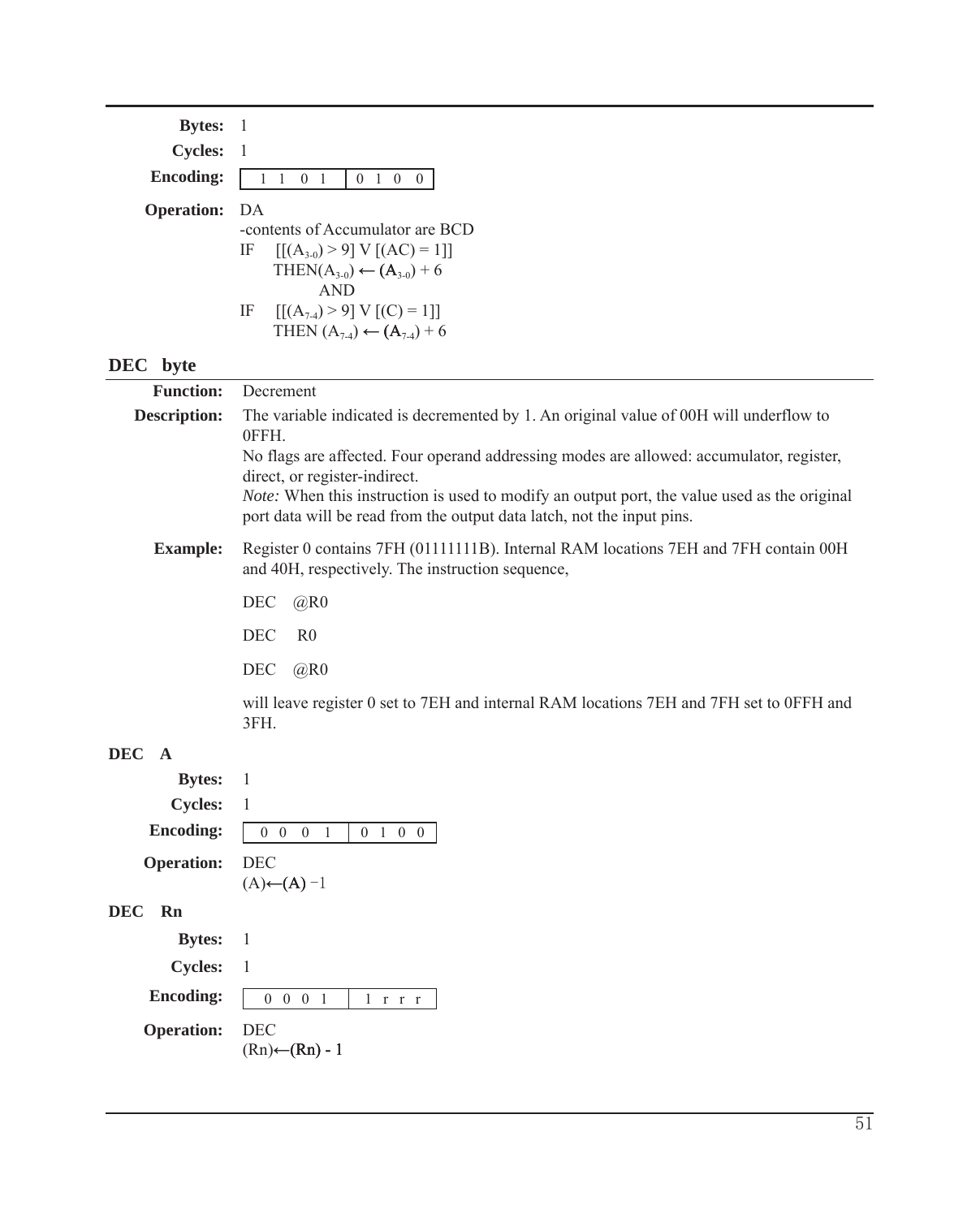| <b>DEC</b> | direct                           |                                                                                                                                                                                                                                                                                 |
|------------|----------------------------------|---------------------------------------------------------------------------------------------------------------------------------------------------------------------------------------------------------------------------------------------------------------------------------|
|            | <b>Bytes:</b>                    | $\overline{2}$                                                                                                                                                                                                                                                                  |
|            | <b>Cycles:</b>                   | $\mathbf{1}$                                                                                                                                                                                                                                                                    |
|            | <b>Encoding:</b>                 | $0 \t 0 \t 0 \t 1$<br>$0 \t1 \t0 \t1$<br>direct address                                                                                                                                                                                                                         |
|            | <b>Operation:</b>                | <b>DEC</b><br>$(direct) \leftarrow (direct) - 1$                                                                                                                                                                                                                                |
| <b>DEC</b> | @Ri                              |                                                                                                                                                                                                                                                                                 |
|            | <b>Bytes:</b>                    | 1                                                                                                                                                                                                                                                                               |
|            | <b>Cycles:</b>                   | $\mathbf{1}$                                                                                                                                                                                                                                                                    |
|            | <b>Encoding:</b>                 | $0 \t0 \t0 \t1$<br>$0 \t1 \t1$ i                                                                                                                                                                                                                                                |
|            | Operation:                       | DEC<br>$((Ri))\leftarrow ((Ri)) - 1$                                                                                                                                                                                                                                            |
| DIV AB     |                                  |                                                                                                                                                                                                                                                                                 |
|            | <b>Function:</b><br>Description: | Divide<br>DIV AB divides the unsigned eight-bit integer in the Accumulator by the unsigned eight-bit<br>integer in register B. The Accumulator receives the integer part of the quotient; register B<br>receives the integer remainder. The carry and OV flags will be cleared. |
|            |                                  | <i>Exception:</i> if B had originally contained 00H, the values returned in the Accumulator and<br>B-register will be undefined and the overflow flag will be set. The carry flag is cleared in any<br>case.                                                                    |
|            | <b>Example:</b>                  | The Accumulator contains 251(OFBH or 11111011B) and B contains 18(12H or 00010010B).<br>The instruction,                                                                                                                                                                        |
|            |                                  | <b>DIV</b><br>AB                                                                                                                                                                                                                                                                |
|            |                                  | will leave 13 in the Accumulator (0DH or $00001101B$ ) and the value 17 (11H or $00010010B$ )<br>in B, since $251 = (13 \times 18) + 17$ . Carry and OV will both be cleared.                                                                                                   |
|            | <b>Bytes:</b>                    | 1                                                                                                                                                                                                                                                                               |
|            | <b>Cycles:</b>                   | $\overline{4}$                                                                                                                                                                                                                                                                  |
|            | <b>Encoding:</b>                 | $\theta$<br>$\overline{0}$<br>$\mathbf{1}$<br>$\mathbf{0}$<br>$0\quad 1\quad 0\quad 0\quad$                                                                                                                                                                                     |
|            | <b>Operation:</b>                | <b>DIV</b>                                                                                                                                                                                                                                                                      |
|            |                                  | $(A)_{15\cdot 8} \leftarrow (A)/(B)$                                                                                                                                                                                                                                            |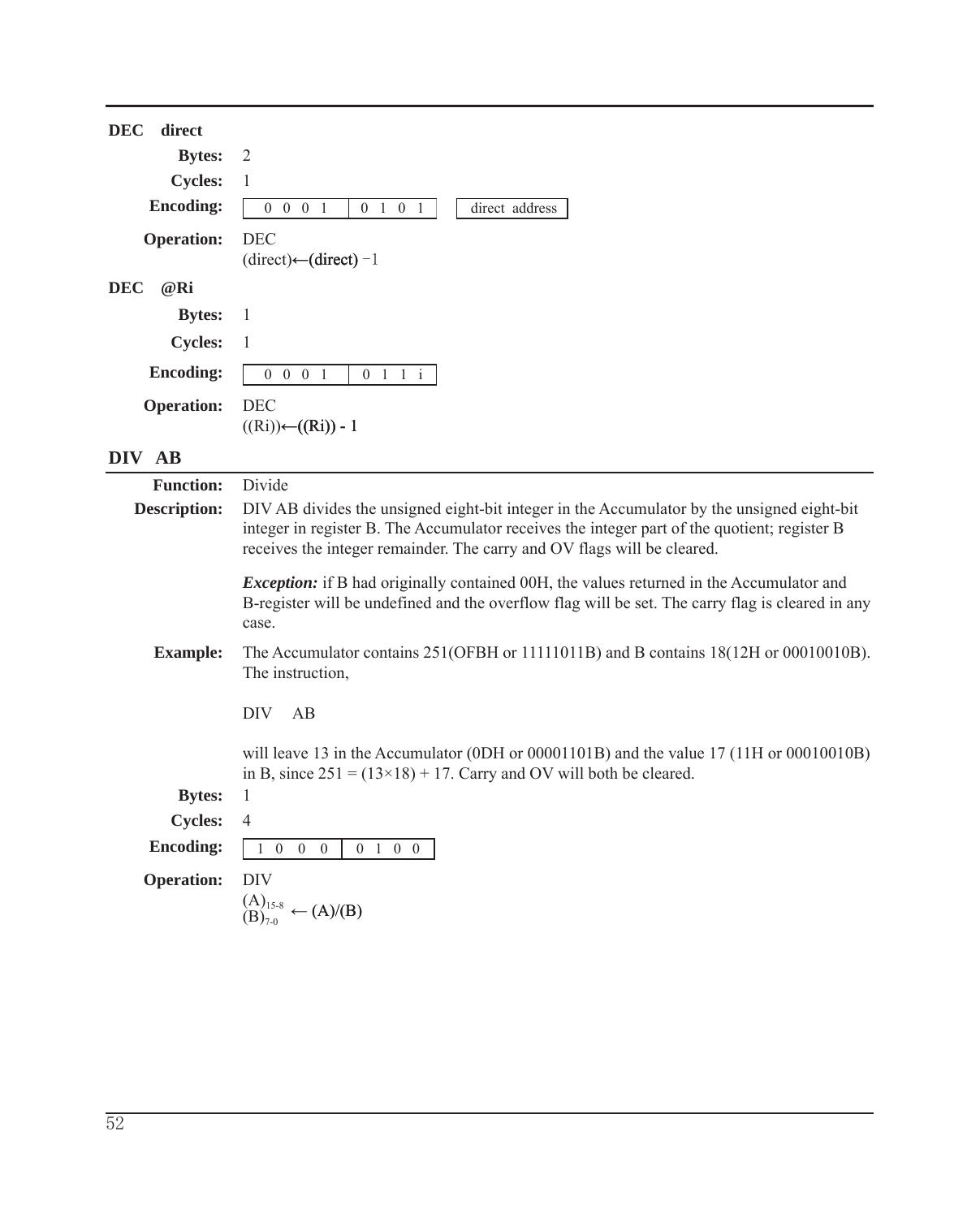#### **DJNZ <byte>, <rel-addr>**

| <b>Function:</b>           | Decrement and Jump if Not Zero                                                                                                                                                                                                                                                                                                                                                                                                              |
|----------------------------|---------------------------------------------------------------------------------------------------------------------------------------------------------------------------------------------------------------------------------------------------------------------------------------------------------------------------------------------------------------------------------------------------------------------------------------------|
| <b>Description:</b>        | DJNZ decrements the location indicated by 1, and branches to the address indicated by the<br>second operand if the resulting value is not zero. An original value of 00H will underflow to<br>0FFH. No flags are afected. The branch destination would be computed by adding the signed<br>relative-displacement value in the last instruction byte to the PC, after incrementing the PC<br>to the first byte of the following instruction. |
|                            | The location decremented may be a register or directly addressed byte.                                                                                                                                                                                                                                                                                                                                                                      |
|                            | Note: When this instruction is used to modify an output port, the value used as the original<br>port data will be read from the output data latch, not the input pins.                                                                                                                                                                                                                                                                      |
| <b>Example:</b>            | Internal RAM locations 40H, 50H, and 60H contain the values 01H, 70H, and 15H,<br>respectively. The instruction sequence,<br>DJNZ 40H, LABEL 1<br>DJNZ<br>50H, LABEL 2                                                                                                                                                                                                                                                                      |
|                            | 60H, LABEL 3<br>DJNZ                                                                                                                                                                                                                                                                                                                                                                                                                        |
|                            | will cause a jump to the instruction at label LABEL 2 with the values 00H, 6FH, and 15H in<br>the three RAM locations. The first jump was not taken because the result was zero.                                                                                                                                                                                                                                                            |
|                            | This instruction provides a simple way of executing a program loop a given number of times,<br>or for adding a moderate time delay (from 2 to 512 machine cycles) with a single instruction<br>The instruction sequence,                                                                                                                                                                                                                    |
|                            | MOV<br>R2,#8<br><b>CPL</b><br>P1.7<br>TOOOLE:<br><b>DJNZ</b><br>R <sub>2</sub> , TOOGLE                                                                                                                                                                                                                                                                                                                                                     |
|                            | will toggle P1.7 eight times, causing four output pulses to appear at bit 7 of output Port 1.<br>Each pulse will last three machine cycles; two for DJNZ and one to alter the pin.                                                                                                                                                                                                                                                          |
| <b>DJNZ</b><br>Rn,rel      |                                                                                                                                                                                                                                                                                                                                                                                                                                             |
| <b>Bytes:</b>              | $\sqrt{2}$                                                                                                                                                                                                                                                                                                                                                                                                                                  |
| <b>Cycles:</b>             | 2                                                                                                                                                                                                                                                                                                                                                                                                                                           |
| <b>Encoding:</b>           | 0 <sub>1</sub><br>rel. address<br>1<br>$\mathbf{1}$<br>$1$ r r r                                                                                                                                                                                                                                                                                                                                                                            |
| <b>Operation:</b>          | <b>DJNZ</b><br>$(PC) \leftarrow (PC) + 2$                                                                                                                                                                                                                                                                                                                                                                                                   |
|                            | $(Rn) \leftarrow (Rn) - 1$                                                                                                                                                                                                                                                                                                                                                                                                                  |
|                            | IF $(Rn) > 0$ or $(Rn) < 0$                                                                                                                                                                                                                                                                                                                                                                                                                 |
|                            | THEN                                                                                                                                                                                                                                                                                                                                                                                                                                        |
|                            | $(PC) \leftarrow (PC) + rel$                                                                                                                                                                                                                                                                                                                                                                                                                |
| <b>DJNZ</b><br>direct, rel |                                                                                                                                                                                                                                                                                                                                                                                                                                             |
| <b>Bytes:</b>              | 3                                                                                                                                                                                                                                                                                                                                                                                                                                           |
| <b>Cycles:</b>             | 2                                                                                                                                                                                                                                                                                                                                                                                                                                           |
| <b>Encoding:</b>           | direct address<br>rel. address<br>$1\quad0$<br>-1<br>$\boldsymbol{0}$<br>$\overline{0}$<br>-1<br>1<br>-1                                                                                                                                                                                                                                                                                                                                    |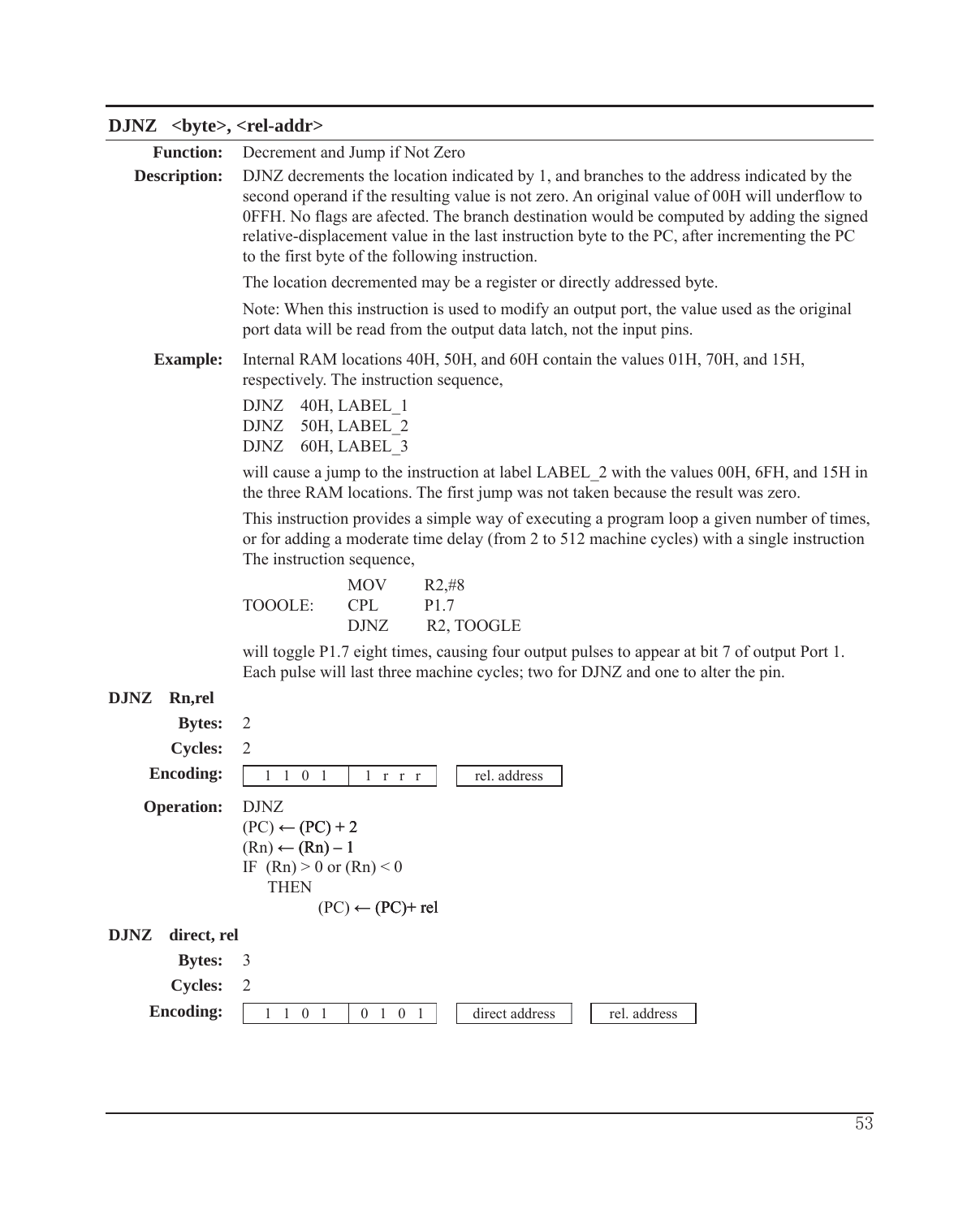**Operation:** DJNZ

 $(PC) \leftarrow (PC) + 2$  $(direct) \leftarrow (direct) - 1$ IF (direct)  $> 0$  or (direct)  $< 0$ **THEN**  $(PC) \leftarrow (PC) + rel$ 

INC <br/>  $$ 

| ∸<br>$\sim$ $\mu$       |                                                                                                                                                                                                      |
|-------------------------|------------------------------------------------------------------------------------------------------------------------------------------------------------------------------------------------------|
| <b>Function:</b>        | Increment                                                                                                                                                                                            |
| Description:            | INC increments the indicated variable by 1. An original value of 0FFH will overflow to<br>00H.No flags are affected. Three addressing modes are allowed: register, direct, or register-<br>indirect. |
|                         | Note: When this instruction is used to modify an output port, the value used as the original<br>port data will be read from the output data latch, not the input pins.                               |
| <b>Example:</b>         | Register 0 contains 7EH (011111110B). Internal RAM locations 7EH and 7FH contain 0FFH<br>and 40H, respectively. The instruction sequence,                                                            |
|                         | <b>INC</b><br>@R0<br>${\rm R0}$<br><b>INC</b><br><b>INC</b><br>@R0                                                                                                                                   |
|                         | will leave register 0 set to 7FH and internal RAM locations 7EH and 7FH holding<br>(respectively) 00H and 41H.                                                                                       |
| <b>INC</b><br>A         |                                                                                                                                                                                                      |
| <b>Bytes:</b>           | $\mathbf{1}$                                                                                                                                                                                         |
| <b>Cycles:</b>          | 1                                                                                                                                                                                                    |
| <b>Encoding:</b>        | $0\quad 0\quad 0\quad 0$<br>$0 \t1 \t0 \t0$                                                                                                                                                          |
| <b>Operation:</b>       | <b>INC</b><br>$(A) \leftarrow (A)+1$                                                                                                                                                                 |
| <b>INC</b><br><b>Rn</b> |                                                                                                                                                                                                      |
| <b>Bytes:</b>           | 1                                                                                                                                                                                                    |
| <b>Cycles:</b>          | 1                                                                                                                                                                                                    |
| <b>Encoding:</b>        | $0\quad 0\quad 0$<br>$\overline{0}$<br>$1\,$ r $\,$ r $\,$ r $\,$                                                                                                                                    |
| <b>Operation:</b>       | <b>INC</b><br>$(Rn) \leftarrow (Rn)+1$                                                                                                                                                               |
| <b>INC</b><br>direct    |                                                                                                                                                                                                      |
| <b>Bytes:</b>           | $\overline{c}$                                                                                                                                                                                       |
| <b>Cycles:</b>          | $\mathbf{1}$                                                                                                                                                                                         |
| <b>Encoding:</b>        | $0\ 0\ 0\ 0$<br>$0 \t1 \t0 \t1$<br>direct address                                                                                                                                                    |
| <b>Operation:</b>       | <b>INC</b><br>$(direct) \leftarrow (direct) + 1$                                                                                                                                                     |
|                         |                                                                                                                                                                                                      |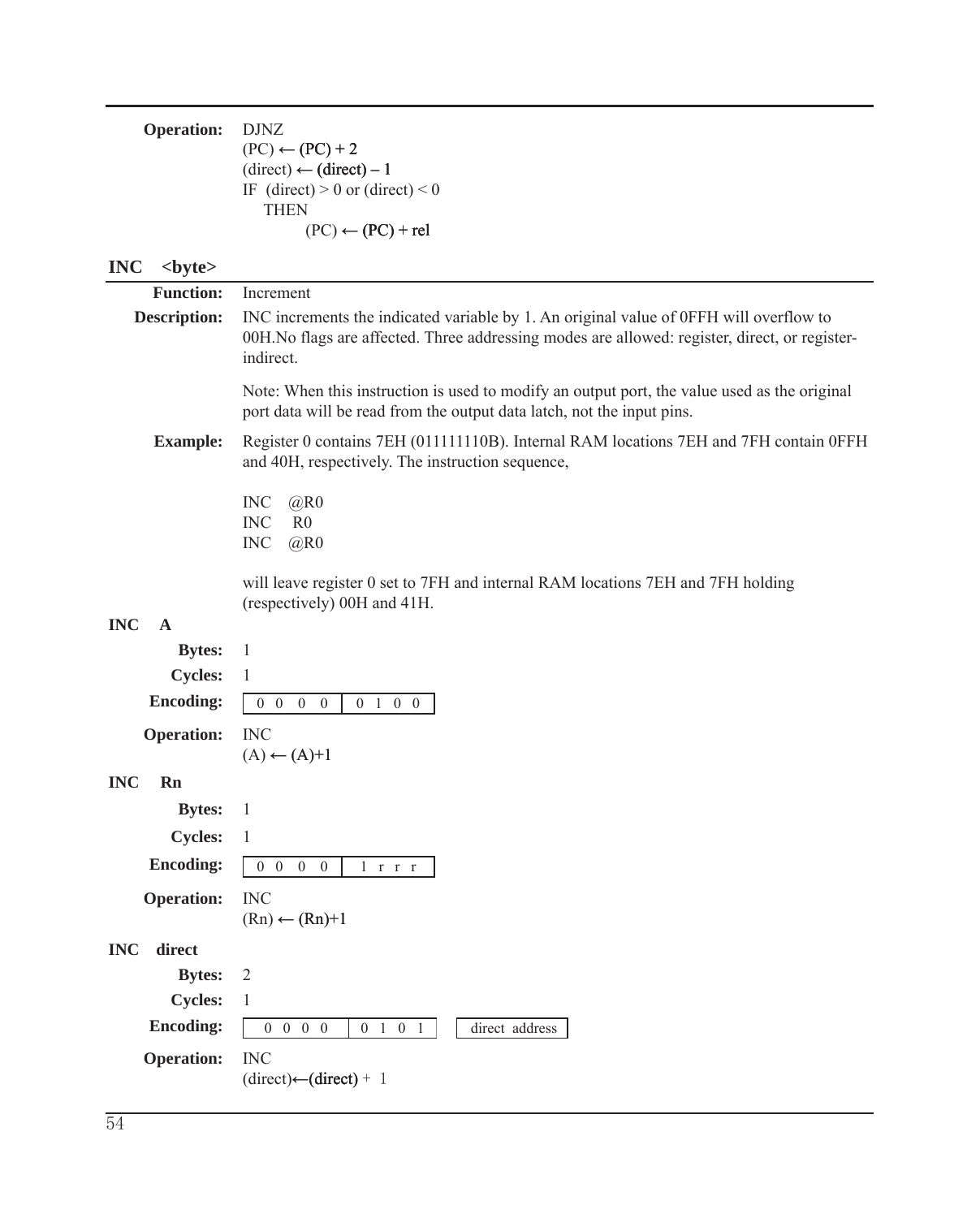| <b>INC</b><br>@Ri         |                                                                                                                                                                                                                                                                                                                                                                        |
|---------------------------|------------------------------------------------------------------------------------------------------------------------------------------------------------------------------------------------------------------------------------------------------------------------------------------------------------------------------------------------------------------------|
| <b>Bytes:</b>             | 1                                                                                                                                                                                                                                                                                                                                                                      |
| <b>Cycles:</b>            | 1                                                                                                                                                                                                                                                                                                                                                                      |
| <b>Encoding:</b>          | $0\quad 0\quad 0\quad 0\quad$<br>$0 \t1 \t1$ i                                                                                                                                                                                                                                                                                                                         |
| <b>Operation:</b>         | <b>INC</b><br>$((Ri))\leftarrow ((Ri)) + 1$                                                                                                                                                                                                                                                                                                                            |
| <b>INC</b><br><b>DPTR</b> |                                                                                                                                                                                                                                                                                                                                                                        |
| <b>Function:</b>          | Increment Data Pointer                                                                                                                                                                                                                                                                                                                                                 |
| <b>Description:</b>       | Increment the 16-bit data pointer by 1. A 16-bit increment (modulo $2^{16}$ ) is performed; an<br>overflow of the low-order byte of the data pointer (DPL) from 0FFH to 00H will increment<br>the high-order-byte (DPH). No flags are affected.<br>This is the only 16-bit register which can be incremented.                                                          |
| <b>Example:</b>           | Register DPH and DPL contains 12H and 0FEH, respectively. The instruction sequence,<br>INC.<br><b>DPTR</b><br>INC.<br><b>DPTR</b><br>INC DPTR<br>will change DPH and DPL to 13H and 01H.                                                                                                                                                                               |
| <b>Bytes:</b>             | 1                                                                                                                                                                                                                                                                                                                                                                      |
| <b>Cycles:</b>            | $\mathfrak{2}$                                                                                                                                                                                                                                                                                                                                                         |
| <b>Encoding:</b>          | $1\quad 0$<br>-1<br>$\overline{0}$<br>$0 \t 0 \t 1 \t 1$                                                                                                                                                                                                                                                                                                               |
| <b>Operation:</b>         | <b>INC</b><br>$(DPTR) \leftarrow (DPTR) + 1$                                                                                                                                                                                                                                                                                                                           |
| bit, rel<br>JВ            |                                                                                                                                                                                                                                                                                                                                                                        |
| <b>Function:</b>          | Jump if Bit set                                                                                                                                                                                                                                                                                                                                                        |
| <b>Description:</b>       | If the indicated bit is a one, jump to the address indicated; otherwise proceed with the next<br>instruction. The branch destination is computed by adding the signed relative-displacement<br>in the third instruction byte to the PC, after incrementing the PC to the first byte of the next<br>instruction. The bit tested is not modified. No flags are affected. |
| <b>Example:</b>           | The data present at input port 1 is 11001010B. The Accumulator holds 56 (01010110B). The<br>instruction sequence,<br>P1.2, LABEL1<br>JB<br>JB<br>ACC.2, LABEL2<br>will cause program execution to branch to the instruction at label LABEL2.                                                                                                                           |
| <b>Bytes:</b>             | 3                                                                                                                                                                                                                                                                                                                                                                      |
| <b>Cycles:</b>            | $\overline{2}$                                                                                                                                                                                                                                                                                                                                                         |
| <b>Encoding:</b>          | $0 \t0 \t1 \t0$<br>$0\;\; 0\;\; 0\;\; 0$<br>bit address<br>rel. address                                                                                                                                                                                                                                                                                                |
| <b>Operation:</b>         | JB<br>$(PC) \leftarrow (PC) + 3$<br>IF $(bit) = 1$<br><b>THEN</b><br>$(PC) \leftarrow (PC) + rel$                                                                                                                                                                                                                                                                      |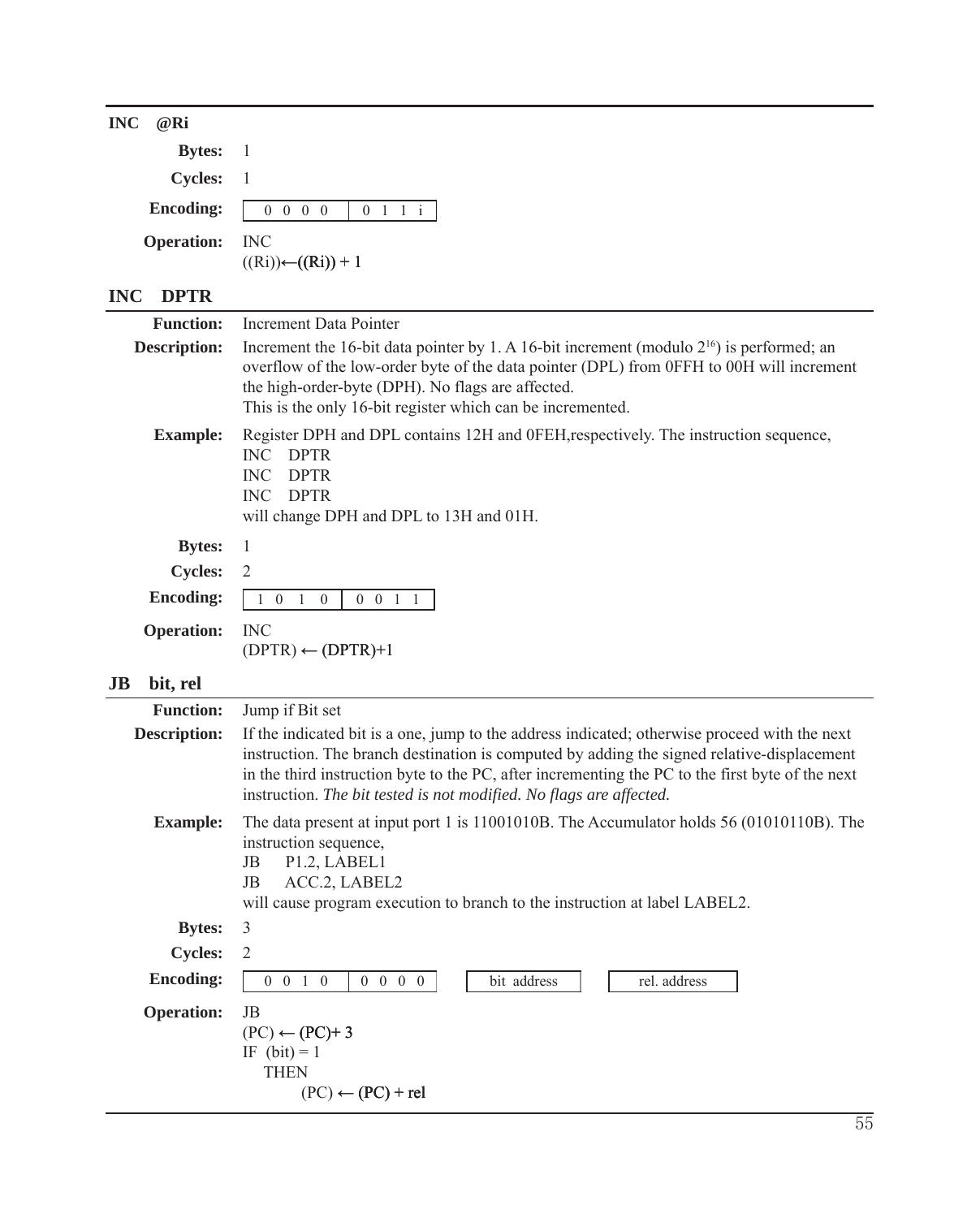| $_{\rm JBC}$ | bit, rel          |                                                                                                                                                                                                                                                                                                                                                                                             |
|--------------|-------------------|---------------------------------------------------------------------------------------------------------------------------------------------------------------------------------------------------------------------------------------------------------------------------------------------------------------------------------------------------------------------------------------------|
|              | <b>Function:</b>  | Jump if Bit is set and Clear bit                                                                                                                                                                                                                                                                                                                                                            |
|              | Description:      | If the indicated bit is one, branch to the address indicated; otherwise proceed with the next<br>instruction. The bit wili not be cleared if it is already a zero. The branch destination is<br>computed by adding the signed relative-displacement in the third instruction byte to the PC,<br>after incrementing the PC to the first byte of the next instruction. No flags are affected. |
|              |                   | Note: When this instruction is used to test an output pin, the value used as the original data<br>will be read from the output data latch, not the input pin.                                                                                                                                                                                                                               |
|              | <b>Example:</b>   | The Accumulator holds 56H (01010110B). The instruction sequence,                                                                                                                                                                                                                                                                                                                            |
|              |                   | JBC<br>ACC.3, LABEL1<br><b>JBC</b><br>ACC.2, LABEL2                                                                                                                                                                                                                                                                                                                                         |
|              |                   | will cause program execution to continue at the instruction identified by the label LABEL2,<br>with the Accumulator modified to 52H (01010010B).                                                                                                                                                                                                                                            |
|              | <b>Bytes:</b>     | 3                                                                                                                                                                                                                                                                                                                                                                                           |
|              | <b>Cycles:</b>    | $\mathfrak{2}$                                                                                                                                                                                                                                                                                                                                                                              |
|              | <b>Encoding:</b>  | $0 \t0 \t0 \t1$<br>bit address<br>$0\ 0\ 0\ 0$<br>rel. address                                                                                                                                                                                                                                                                                                                              |
|              | <b>Operation:</b> | <b>JBC</b>                                                                                                                                                                                                                                                                                                                                                                                  |
|              |                   | $(PC) \leftarrow (PC) + 3$                                                                                                                                                                                                                                                                                                                                                                  |
|              |                   | IF $(bit) = 1$<br><b>THEN</b>                                                                                                                                                                                                                                                                                                                                                               |
|              |                   | $(bit) \leftarrow 0$<br>$(PC) \leftarrow (PC) + rel$                                                                                                                                                                                                                                                                                                                                        |
| $\bf JC$     | rel               |                                                                                                                                                                                                                                                                                                                                                                                             |
|              | <b>Function:</b>  | Jump if Carry is set                                                                                                                                                                                                                                                                                                                                                                        |
|              | Description:      | If the carry flag is set, branch to the address indicated; otherwise proceed with the next<br>instruction. The branch destination is computed by adding the signed relative-displacement in<br>the second instruction byte to the PC, after incrementing the PC twice. No flags are affected.                                                                                               |
|              | <b>Example:</b>   | The carry flag is cleared. The instruction sequence,                                                                                                                                                                                                                                                                                                                                        |
|              |                   | JC<br>LABEL1<br>CPL<br>$\mathcal{C}$<br>JC<br>LABEL2s                                                                                                                                                                                                                                                                                                                                       |
|              |                   | will set the carry and cause program execution to continue at the instruction identified by the<br>label LABEL2.                                                                                                                                                                                                                                                                            |
|              | <b>Bytes:</b>     | $\overline{c}$                                                                                                                                                                                                                                                                                                                                                                              |
|              | <b>Cycles:</b>    | $\mathfrak{2}$                                                                                                                                                                                                                                                                                                                                                                              |
|              | <b>Encoding:</b>  | $\overline{0}$<br>$0\quad 0$<br>rel. address<br>1<br>$0\;\; 0\;\; 0\;\; 0$                                                                                                                                                                                                                                                                                                                  |
|              | <b>Operation:</b> | JC<br>$(PC) \leftarrow (PC) + 2$<br>IF $(C) = 1$<br><b>THEN</b>                                                                                                                                                                                                                                                                                                                             |
|              |                   | $(PC) \leftarrow (PC) + rel$                                                                                                                                                                                                                                                                                                                                                                |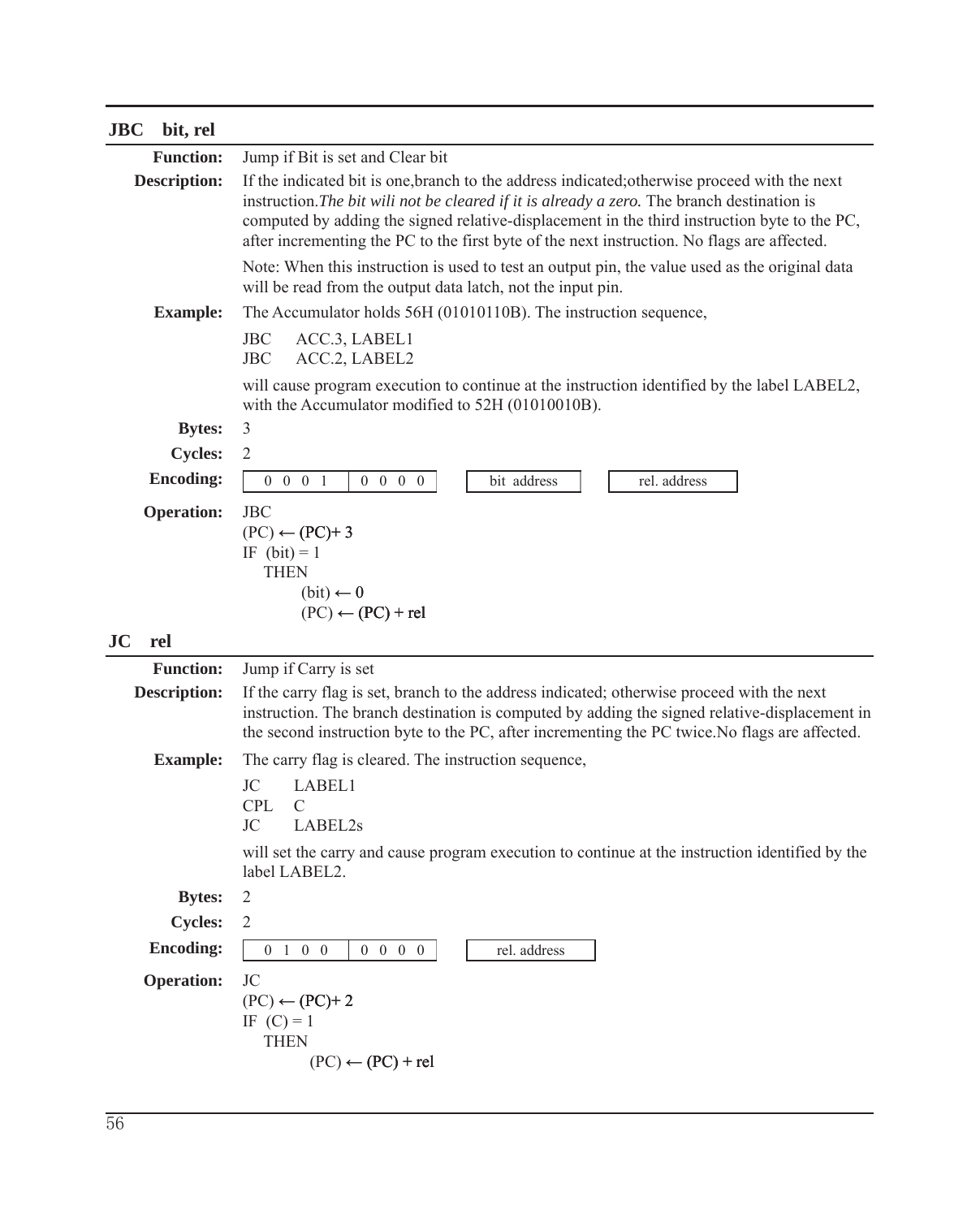## **JMP @A+DPTR Function:** Jump indirect **Description:** Add the eight-bit unsigned contents of the Accumulator with the sixteen-bit data pointer, and load the resulting sum to the program counter. This will be the address for subsequent instruction fetches. Sixteen-bit addition is performed (modulo  $2^{16}$ ): a carry-out from the loworder eight bits propagates through the higher-order bits. Neither the Accumulator nor the Data Pointer is altered. No flags are affected. **Example:** An even number from 0 to 6 is in the Accumulator. The following sequence of instructions will branch to one of four AJMP instructions in a jump table starting at JMP\_TBL: MOV DPTR, #JMP\_TBL JMP @A+DPTR JMP-TBL: AJMP LABEL0 AJMP LABEL1 AJMP LABEL2 AJMP LABEL3 If the Accumulator equals 04H when starting this sequence, execution will jump to label LABEL2. Remember that AJMP is a two-byte instruction, so the jump instructions start at every other address. **Bytes:** 1 **Cycles:** 2 **Encoding:** 0 1 1 1 0 0 1 1 **Operation:** JMP  $(PC) \leftarrow (A) + (DPTR)$ **JNB bit, rel Function:** Jump if Bit is not set **Description:** If the indicated bit is a zero, branch to the indicated address; otherwise proceed with the next instruction. The branch destination is computed by adding the signed relative-displacement in the third instruction byte to the PC, after incrementing the PC to the first byte of the next instruction. *The bit tested is not modified.* No flags are affected. **Example:** The data present at input port 1 is 11001010B. The Accumulator holds 56H (01010110B). The instruction sequence, JNB P1.3, LABEL1 JNB ACC.3, LABEL2 will cause program execution to continue at the instruction at label LABEL2

**Encoding:** 0 0 1 1 0 0 0 0 bit address rel. address

**Bytes:** 3 **Cycles:** 2

**Operation:** JNB

 $(PC) \leftarrow (PC) + 3$ IF  $(bit) = 0$ 

THEN  $(PC) \leftarrow (PC) + rel$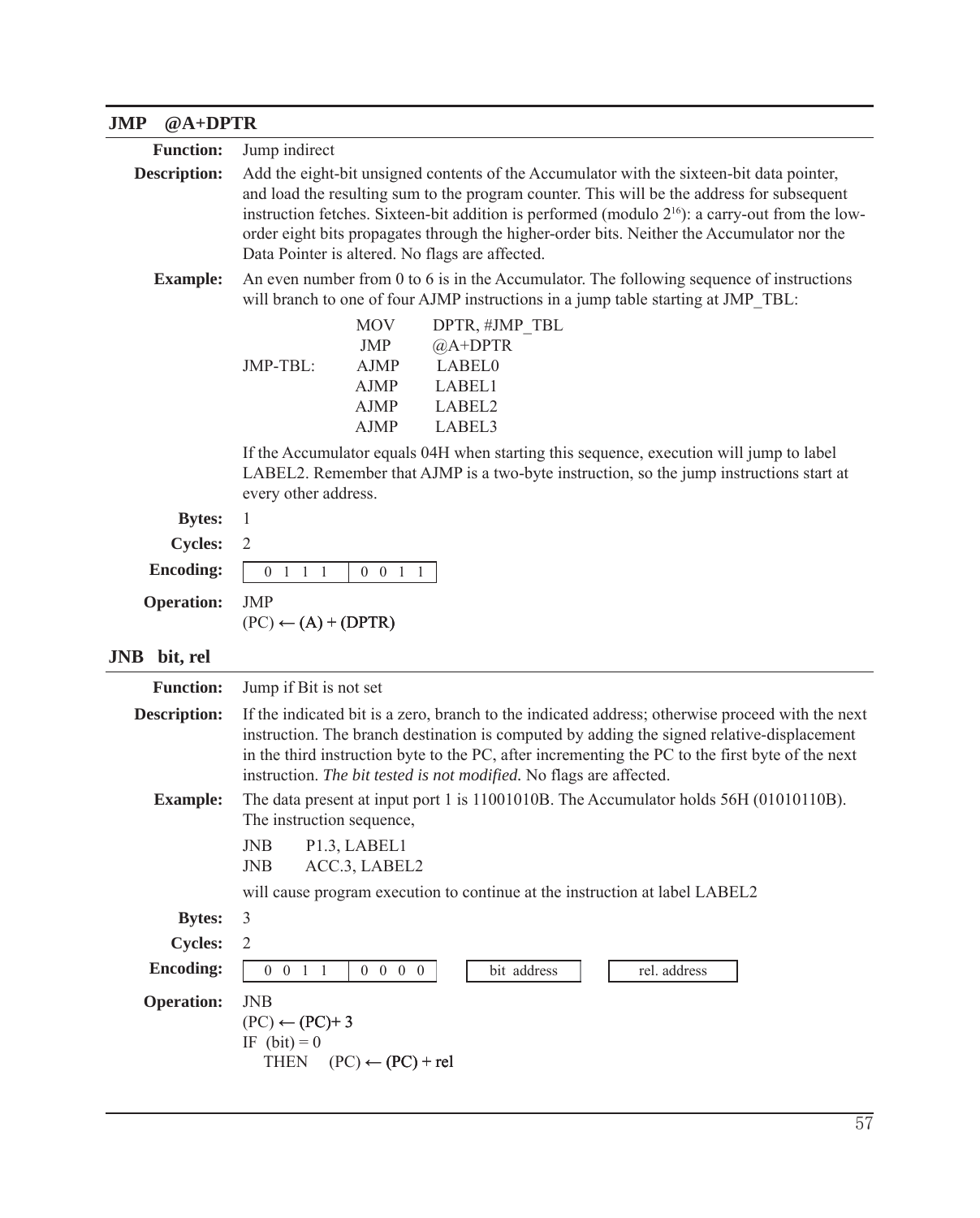| <b>JNC</b><br>rel   |                                                                                                                                                                                                                                                                                                                                                  |
|---------------------|--------------------------------------------------------------------------------------------------------------------------------------------------------------------------------------------------------------------------------------------------------------------------------------------------------------------------------------------------|
| <b>Function:</b>    | Jump if Carry not set                                                                                                                                                                                                                                                                                                                            |
| <b>Description:</b> | If the carry flag is a zero, branch to the address indicated; otherwise proceed with the next<br>instruction. The branch destination is computed by adding the signed relative-displacement<br>in the second instruction byte to the PC, after incrementing the PC twice to point to the next<br>instruction. The carry flag is not modified     |
| <b>Example:</b>     | The carry flag is set. The instruction sequence,                                                                                                                                                                                                                                                                                                 |
|                     | LABEL1<br>JNC<br>CPL<br>$\mathcal{C}$<br>JNC LABEL2                                                                                                                                                                                                                                                                                              |
|                     | will clear the carry and cause program execution to continue at the instruction identified by<br>the label LABEL2.                                                                                                                                                                                                                               |
| <b>Bytes:</b>       | 2                                                                                                                                                                                                                                                                                                                                                |
| <b>Cycles:</b>      | $\overline{c}$                                                                                                                                                                                                                                                                                                                                   |
| <b>Encoding:</b>    | 0 1 0 1<br>$0\ 0\ 0\ 0$<br>rel. address                                                                                                                                                                                                                                                                                                          |
| <b>Operation:</b>   | <b>JNC</b><br>$(PC) \leftarrow (PC) + 2$<br>IF $(C) = 0$<br>THEN<br>$(PC) \leftarrow (PC) + rel$                                                                                                                                                                                                                                                 |
| JNZ<br>rel          |                                                                                                                                                                                                                                                                                                                                                  |
| <b>Function:</b>    | Jump if Accumulator Not Zero                                                                                                                                                                                                                                                                                                                     |
| <b>Description:</b> | If any bit of the Accumulator is a one, branch to the indicated address; otherwise proceed<br>with the next instruction. The branch destination is computed by adding the signed relative-<br>displacement in the second instruction byte to the PC, after incrementing the PC twice. The<br>Accumulator is not modified. No flags are affected. |
| <b>Example:</b>     | The Accumulator originally holds 00H. The instruction sequence,                                                                                                                                                                                                                                                                                  |
|                     | JNZ<br>LABEL1<br><b>INC</b><br>A<br>LAEEL2<br>JNZ                                                                                                                                                                                                                                                                                                |
|                     | will set the Accumulator to 01H and continue at label LABEL2.                                                                                                                                                                                                                                                                                    |
| <b>Bytes:</b>       | 2                                                                                                                                                                                                                                                                                                                                                |
| <b>Cycles:</b>      | $\overline{c}$                                                                                                                                                                                                                                                                                                                                   |
| <b>Encoding:</b>    | $1 \; 1 \; 1$<br>$\overline{0}$<br>$0\ 0\ 0\ 0$<br>rel. address                                                                                                                                                                                                                                                                                  |
| <b>Operation:</b>   | <b>JNZ</b><br>$(PC) \leftarrow (PC) + 2$<br>IF $(A) \neq 0$<br>$(PC) \leftarrow (PC) + rel$<br>THEN                                                                                                                                                                                                                                              |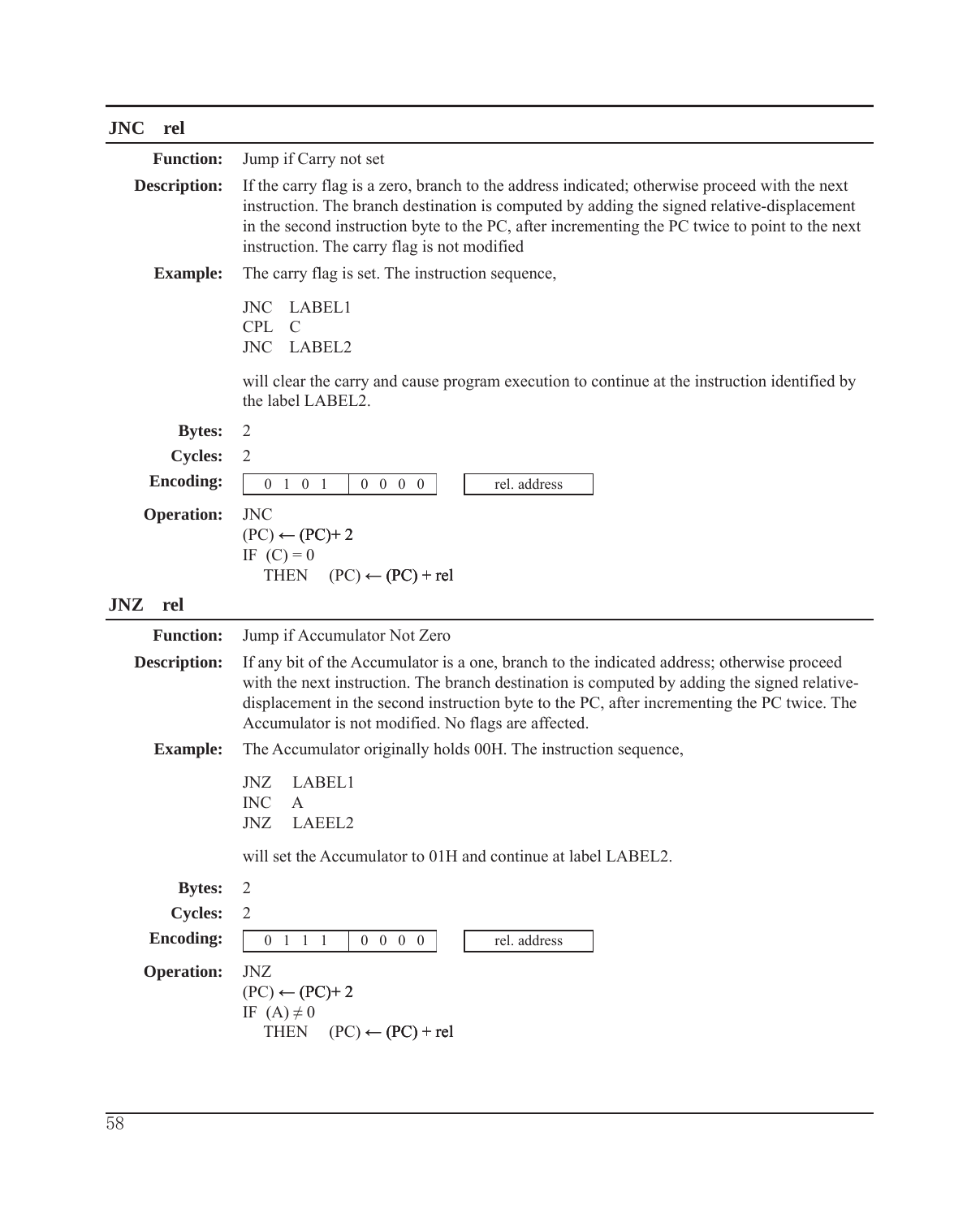| JZ<br>rel           |                                                                                                                                                                                                                                                                                                                                                                                                                                                                                                                                                                                                                       |  |
|---------------------|-----------------------------------------------------------------------------------------------------------------------------------------------------------------------------------------------------------------------------------------------------------------------------------------------------------------------------------------------------------------------------------------------------------------------------------------------------------------------------------------------------------------------------------------------------------------------------------------------------------------------|--|
| <b>Function:</b>    | Jump if Accumulator Zero                                                                                                                                                                                                                                                                                                                                                                                                                                                                                                                                                                                              |  |
| Description:        | If all bits of the Accumulator are zero, branch to the address indicated; otherwise proceed<br>with the next instruction. The branch destination is computed by adding the signed relative-<br>displacement in the second instruction byte to the PC, after incrementing the PC twice. The<br>Accumulator is not modified. No flags are affected.                                                                                                                                                                                                                                                                     |  |
| <b>Example:</b>     | The Accumulator originally contains 01H. The instruction sequence,<br>JZ<br>LABEL1<br><b>DEC</b><br>$\mathbf{A}$<br>JZ.<br>LAEEL2<br>will change the Accumulator to 00H and cause program execution to continue at the<br>instruction identified by the label LABEL2.                                                                                                                                                                                                                                                                                                                                                 |  |
| <b>Bytes:</b>       | $\overline{2}$                                                                                                                                                                                                                                                                                                                                                                                                                                                                                                                                                                                                        |  |
| <b>Cycles:</b>      | $\overline{2}$                                                                                                                                                                                                                                                                                                                                                                                                                                                                                                                                                                                                        |  |
| <b>Encoding:</b>    | $0 \t1 \t1 \t0$<br>$0\quad 0\quad 0\quad 0$<br>rel. address                                                                                                                                                                                                                                                                                                                                                                                                                                                                                                                                                           |  |
| <b>Operation:</b>   | JZ                                                                                                                                                                                                                                                                                                                                                                                                                                                                                                                                                                                                                    |  |
|                     | $(PC) \leftarrow (PC) + 2$                                                                                                                                                                                                                                                                                                                                                                                                                                                                                                                                                                                            |  |
|                     | IF $(A) = 0$                                                                                                                                                                                                                                                                                                                                                                                                                                                                                                                                                                                                          |  |
|                     | <b>THEN</b><br>$(PC) \leftarrow (PC) + rel$                                                                                                                                                                                                                                                                                                                                                                                                                                                                                                                                                                           |  |
| LCALL addr16        |                                                                                                                                                                                                                                                                                                                                                                                                                                                                                                                                                                                                                       |  |
| <b>Function:</b>    | Long call                                                                                                                                                                                                                                                                                                                                                                                                                                                                                                                                                                                                             |  |
| <b>Description:</b> | LCALL calls a subroutine loated at the indicated address. The instruction adds three to the<br>program counter to generate the address of the next instruction and then pushes the 16-bit<br>result onto the stack (low byte first), incrementing the Stack Pointer by two. The high-order<br>and low-order bytes of the PC are then loaded, respectively, with the second and third bytes<br>of the LCALL instruction. Program execution continues with the instruction at this address.<br>The subroutine may therefore begin anywhere in the full 64K-byte program memory address<br>space. No flags are affected. |  |
| <b>Example:</b>     | Initially the Stack Pointer equals 07H. The label "SUBRTN" is assigned to program memory<br>location 1234H. After executing the instruction,                                                                                                                                                                                                                                                                                                                                                                                                                                                                          |  |
|                     | LCALL SUBRTN                                                                                                                                                                                                                                                                                                                                                                                                                                                                                                                                                                                                          |  |
|                     | at location 0123H, the Stack Pointer will contain 09H, internal RAM locations 08H and 09H<br>will contain 26H and 01H, and the PC will contain 1234H.                                                                                                                                                                                                                                                                                                                                                                                                                                                                 |  |
| <b>Bytes:</b>       | 3                                                                                                                                                                                                                                                                                                                                                                                                                                                                                                                                                                                                                     |  |
| <b>Cycles:</b>      | $\mathfrak{2}$                                                                                                                                                                                                                                                                                                                                                                                                                                                                                                                                                                                                        |  |
| <b>Encoding:</b>    | addr15-addr8<br>$0 \t 0 \t 0 \t 1$<br>addr7-addr0<br>$0 \t0 \t1 \t0$                                                                                                                                                                                                                                                                                                                                                                                                                                                                                                                                                  |  |
| <b>Operation:</b>   | <b>LCALL</b>                                                                                                                                                                                                                                                                                                                                                                                                                                                                                                                                                                                                          |  |

 $(PC) \leftarrow (PC) + 3$  $(SP) \leftarrow (SP) + 1$  $((SP)) \leftarrow (PC_{7-0})$  $(SP) \leftarrow (SP) + 1$  $((SP)) \leftarrow (PC_{15-8})$  $(PC) \leftarrow addr_{15-0}$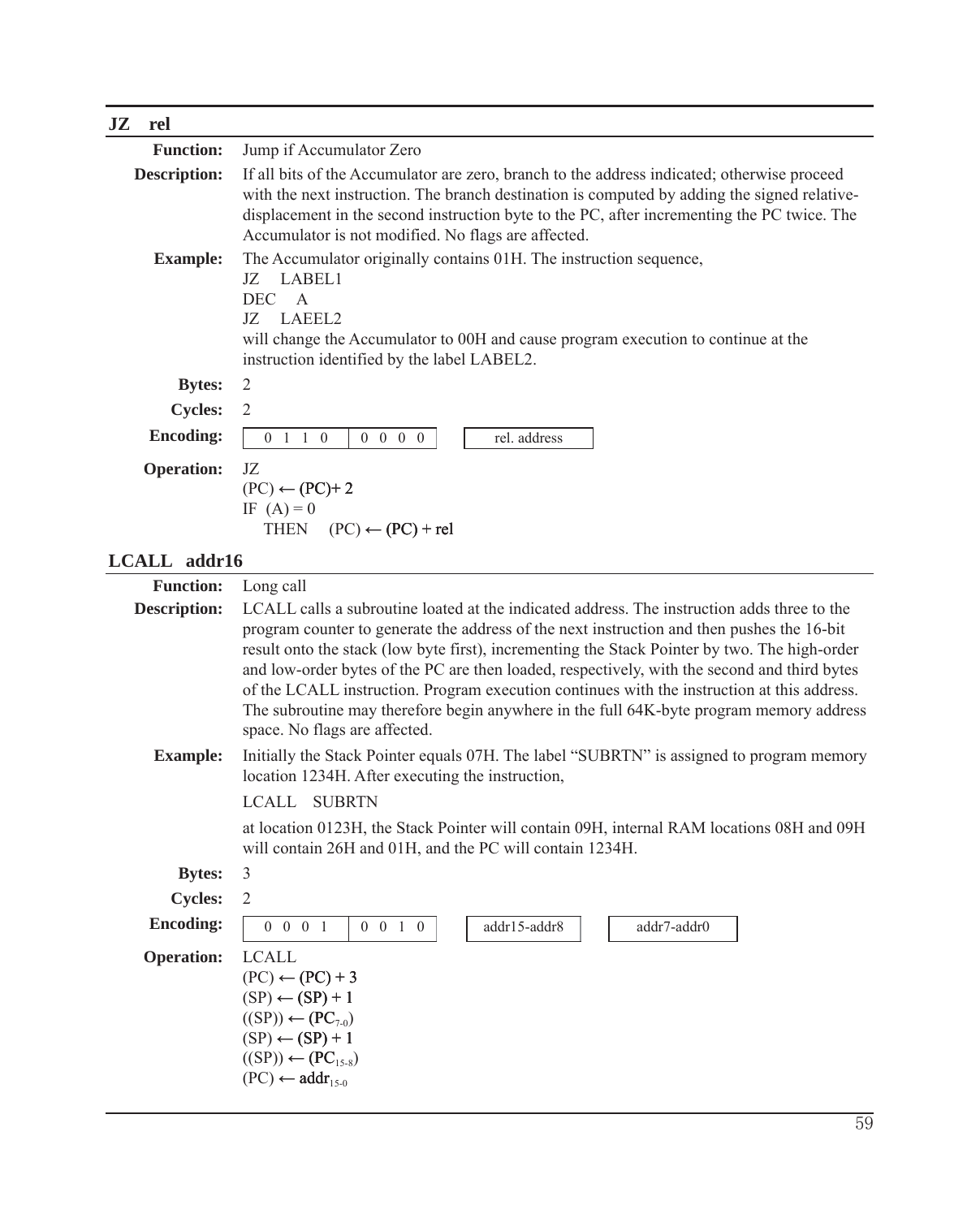| LJMP addr16         |                                                                                                                                                                                                                                                                                                                                                                                                                                           |  |
|---------------------|-------------------------------------------------------------------------------------------------------------------------------------------------------------------------------------------------------------------------------------------------------------------------------------------------------------------------------------------------------------------------------------------------------------------------------------------|--|
| <b>Function:</b>    | Long Jump                                                                                                                                                                                                                                                                                                                                                                                                                                 |  |
| Description:        | LJMP causes an unconditional branch to the indicated address, by loading the high-order<br>and low-order bytes of the PC (respectively) with the second and third instruction bytes. The<br>destination may therefore be anywhere in the full 64K program memory address space. No<br>flags are affected.                                                                                                                                 |  |
| <b>Example:</b>     | The label "JMPADR" is assigned to the instruction at program memory location 1234H. The<br>instruction.                                                                                                                                                                                                                                                                                                                                   |  |
|                     | <b>LJMP</b><br><b>JMPADR</b>                                                                                                                                                                                                                                                                                                                                                                                                              |  |
|                     | at location 0123H will load the program counter with 1234H.                                                                                                                                                                                                                                                                                                                                                                               |  |
| <b>Bytes:</b>       | 3                                                                                                                                                                                                                                                                                                                                                                                                                                         |  |
| <b>Cycles:</b>      | $\overline{2}$                                                                                                                                                                                                                                                                                                                                                                                                                            |  |
| <b>Encoding:</b>    | $0\ 0\ 0\ 0$<br>$0 \t0 \t1 \t0$<br>addr15-addr8<br>addr7-addr0                                                                                                                                                                                                                                                                                                                                                                            |  |
| <b>Operation:</b>   | <b>LJMP</b><br>$(PC) \leftarrow addr_{15-0}$                                                                                                                                                                                                                                                                                                                                                                                              |  |
| <b>MOV</b>          | <dest-byte>, <src-byte></src-byte></dest-byte>                                                                                                                                                                                                                                                                                                                                                                                            |  |
| <b>Function:</b>    | Move byte variable                                                                                                                                                                                                                                                                                                                                                                                                                        |  |
| <b>Description:</b> | The byte variable indicated by the second operand is copied into the location specified by the<br>first operand. The source byte is not affected. No other register or flag is affected.                                                                                                                                                                                                                                                  |  |
|                     | This is by far the most flexible operation. Fifteen combinations of source and destination<br>addressing modes are allowed.                                                                                                                                                                                                                                                                                                               |  |
| <b>Example:</b>     | Internal RAM location 30H holds 40H. The value of RAM location 40H is 10H. The data<br>present at input port 1 is 11001010B (0CAH).                                                                                                                                                                                                                                                                                                       |  |
|                     | <b>MOV</b><br>R0, #30H<br>;R0<0.30H<br><b>MOV</b><br>A, $@R0$<br>; A < 40H<br>R1, A<br>MOV<br>$;R1 \le 40H$<br><b>MOV</b><br>B, @R1<br>$B \le 10H$<br>MOV<br>@Rl, Pl<br>; RAM $(40H) \le 0CAH$<br>P <sub>2</sub> , P <sub>1</sub><br><b>MOV</b><br>$;P2 \#0CAH$<br>leaves the value 30H in register 0,40H in both the Accumulator and register 1,10H in register<br>B, and 0CAH(11001010B) both in RAM location 40H and output on port 2. |  |
| MOV A,Rn            |                                                                                                                                                                                                                                                                                                                                                                                                                                           |  |
| <b>Bytes:</b>       | $\mathbf{1}$                                                                                                                                                                                                                                                                                                                                                                                                                              |  |
| <b>Cycles:</b>      | $\mathbf{1}$                                                                                                                                                                                                                                                                                                                                                                                                                              |  |
| <b>Encoding:</b>    | $\theta$<br>$\mathbf{1}$<br>1<br>$\mathbf{1}$<br>$1$ r r r                                                                                                                                                                                                                                                                                                                                                                                |  |
| <b>Operation:</b>   | <b>MOV</b><br>$(A) \leftarrow (Rn)$                                                                                                                                                                                                                                                                                                                                                                                                       |  |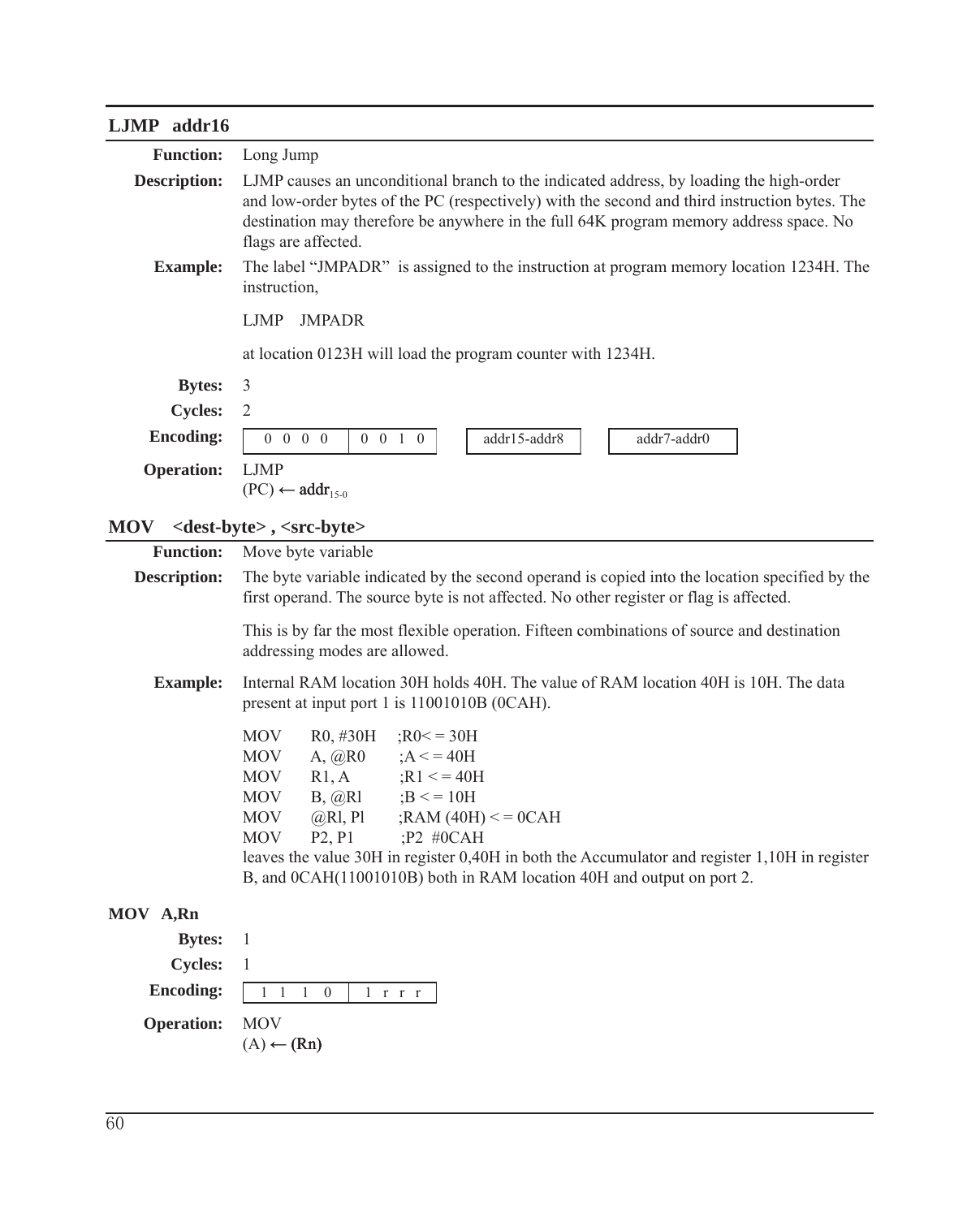| *MOV A, direct          |                                                                                                                  |                |
|-------------------------|------------------------------------------------------------------------------------------------------------------|----------------|
| <b>Bytes:</b>           | $\overline{2}$                                                                                                   |                |
| <b>Cycles:</b>          | 1                                                                                                                |                |
| <b>Encoding:</b>        | $\mathbf{1}$<br>1<br>$\mathbf{1}$<br>$\boldsymbol{0}$<br>$\overline{0}$<br>1<br>$\boldsymbol{0}$<br>$\mathbf{1}$ | direct address |
| <b>Operation:</b>       | <b>MOV</b>                                                                                                       |                |
|                         | $(A) \leftarrow (direct)$                                                                                        |                |
|                         | *MOV A, ACC is not a valid instruction                                                                           |                |
| MOV A,@Ri               |                                                                                                                  |                |
| <b>Bytes:</b>           | 1                                                                                                                |                |
| <b>Cycles:</b>          | 1                                                                                                                |                |
| <b>Encoding:</b>        | 1<br>$\mathbf{1}$<br>1<br>$\mathbf{0}$<br>$\mathbf{1}$<br>i<br>0<br>1                                            |                |
| <b>Operation:</b>       | <b>MOV</b>                                                                                                       |                |
|                         | $(A) \leftarrow ((Ri))$                                                                                          |                |
| MOV A,#data             |                                                                                                                  |                |
| <b>Bytes:</b>           | $\mathfrak{2}$                                                                                                   |                |
| <b>Cycles:</b>          | 1                                                                                                                |                |
| <b>Encoding:</b>        | $\boldsymbol{0}$<br>1<br>1<br>1<br>1<br>$\boldsymbol{0}$<br>$\boldsymbol{0}$<br>$\boldsymbol{0}$                 | immediate data |
| <b>Operation:</b>       | <b>MOV</b>                                                                                                       |                |
|                         | $(A) \leftarrow \text{#data}$                                                                                    |                |
| MOV Rn, A               |                                                                                                                  |                |
| <b>Bytes:</b>           | 1                                                                                                                |                |
| <b>Cycles:</b>          | $\mathbf{1}$                                                                                                     |                |
| <b>Encoding:</b>        | $\,1$<br>$\,1$<br>1<br>$\mathbf{1}$<br>1<br>$r$ $r$ $r$                                                          |                |
|                         |                                                                                                                  |                |
| <b>Operation:</b>       | <b>MOV</b>                                                                                                       |                |
|                         | $(Rn) \leftarrow (A)$                                                                                            |                |
| <b>MOV</b><br>Rn,direct |                                                                                                                  |                |
| <b>Bytes:</b>           | 2                                                                                                                |                |
| <b>Cycles:</b>          | $\overline{2}$                                                                                                   |                |
| <b>Encoding:</b>        | $\boldsymbol{0}$<br>1<br>1<br>1<br>$\boldsymbol{0}$<br>$\Gamma$<br>$\Gamma$<br>r                                 | direct addr.   |
| <b>Operation:</b>       | <b>MOV</b><br>$(Rn) \leftarrow (direct)$                                                                         |                |
| MOV Rn,#data            |                                                                                                                  |                |
| <b>Bytes:</b>           | 2                                                                                                                |                |
| <b>Cycles:</b>          | $\mathbf{1}$                                                                                                     |                |
| <b>Encoding:</b>        | $\boldsymbol{0}$<br>-1<br>1<br>$\mathbf{1}$<br>1<br>r<br>r r                                                     | immediate data |
| <b>Operation:</b>       | <b>MOV</b><br>$(Rn) \leftarrow #data$                                                                            |                |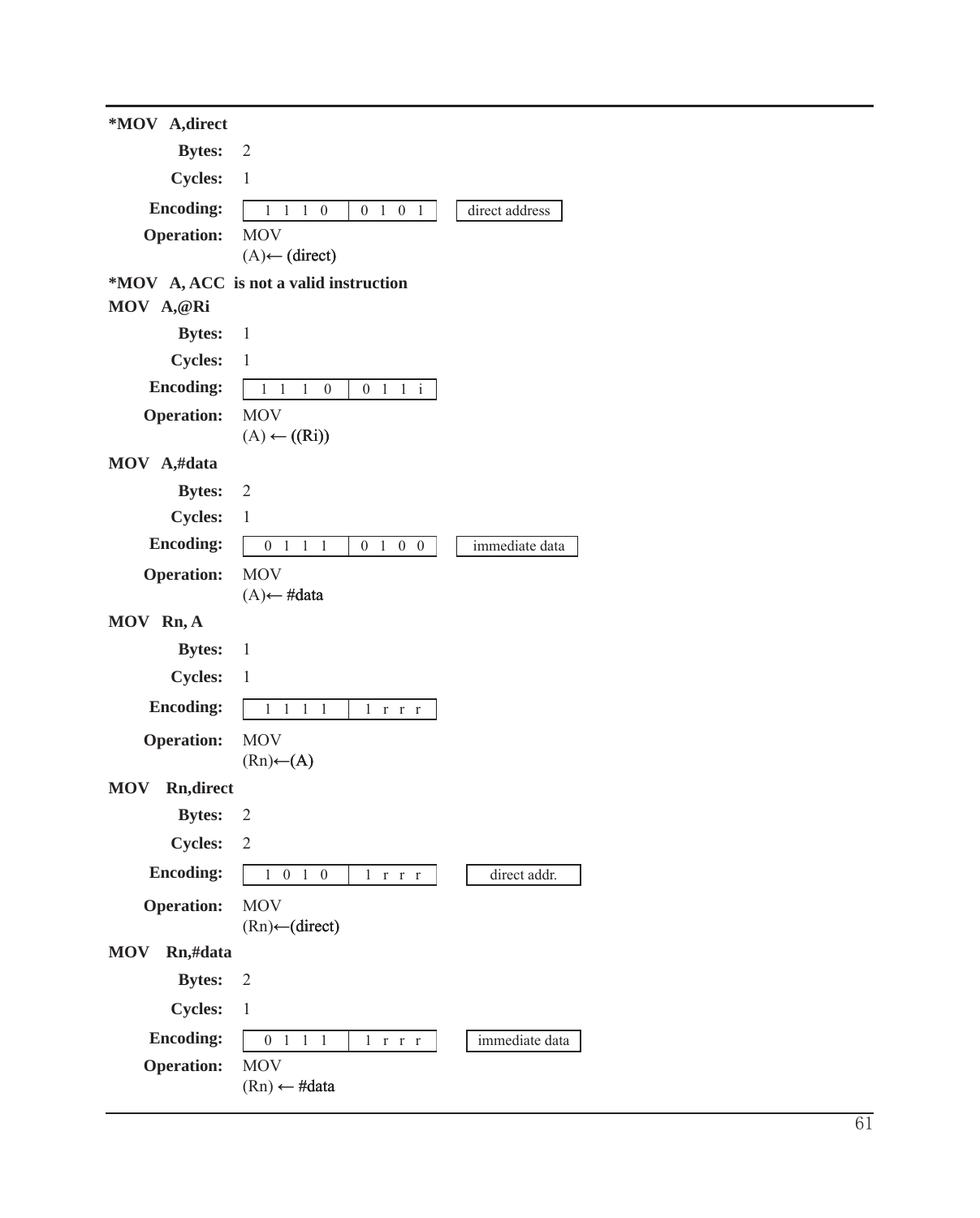| <b>MOV</b><br>direct, A    |                                                                                                                                   |
|----------------------------|-----------------------------------------------------------------------------------------------------------------------------------|
| <b>Bytes:</b>              | 2                                                                                                                                 |
| <b>Cycles:</b>             | 1                                                                                                                                 |
| <b>Encoding:</b>           | 1<br>1<br>1<br>$\mathbf{1}$<br>$\mathbf{0}$<br>$\mathbf{1}$<br>$\mathbf{0}$<br>-1<br>direct address                               |
| <b>Operation:</b>          | <b>MOV</b>                                                                                                                        |
|                            | $(direct) \leftarrow (A)$                                                                                                         |
| <b>MOV</b><br>direct, Rn   |                                                                                                                                   |
| <b>Bytes:</b>              | 2                                                                                                                                 |
| <b>Cycles:</b>             | $\overline{2}$                                                                                                                    |
| <b>Encoding:</b>           | $\mathbf{1}$<br>direct address<br>$\mathbf{0}$<br>0<br>$\boldsymbol{0}$<br>1<br>$\Gamma$<br>r<br>$\Gamma$                         |
| <b>Operation:</b>          | <b>MOV</b>                                                                                                                        |
|                            | $(direct) \leftarrow (Rn)$                                                                                                        |
| MOV direct, direct         |                                                                                                                                   |
| <b>Bytes:</b>              | 3                                                                                                                                 |
| <b>Cycles:</b>             | 2                                                                                                                                 |
| <b>Encoding:</b>           | $\mathbf{1}$<br>$\mathbf{0}$<br>1<br>dir.addr. (src)<br>0<br>$\boldsymbol{0}$<br>$\theta$<br>$\boldsymbol{0}$<br>1                |
| <b>Operation:</b>          | <b>MOV</b><br>$(direct) \leftarrow (direct)$                                                                                      |
| MOV direct, @Ri            |                                                                                                                                   |
| <b>Bytes:</b>              | 2                                                                                                                                 |
| <b>Cycles:</b>             | $\overline{2}$                                                                                                                    |
| <b>Encoding:</b>           | $\mathbf{1}$<br>$\boldsymbol{0}$<br>$\boldsymbol{0}$<br>$\boldsymbol{0}$<br>$\boldsymbol{0}$<br>$\mathbf{1}$<br>1<br>$\mathbf{i}$ |
|                            | direct addr.                                                                                                                      |
| <b>Operation:</b>          | <b>MOV</b><br>$(direct) \leftarrow ((Ri))$                                                                                        |
| direct,#data<br><b>MOV</b> |                                                                                                                                   |
| <b>Bytes:</b>              | 3                                                                                                                                 |
| <b>Cycles:</b>             |                                                                                                                                   |
|                            |                                                                                                                                   |
|                            | $\overline{2}$                                                                                                                    |
| <b>Encoding:</b>           | direct address<br>0<br>1<br>1<br>1<br>0<br>1<br>$\boldsymbol{0}$<br>1                                                             |
| <b>Operation:</b>          | <b>MOV</b>                                                                                                                        |
|                            | $(direct) \leftarrow \text{#data}$                                                                                                |
| <b>MOV</b><br>@Ri, A       |                                                                                                                                   |
| <b>Bytes:</b>              | 1                                                                                                                                 |
| <b>Cycles:</b>             | $\mathbf{1}$                                                                                                                      |
| <b>Encoding:</b>           | $\,1$<br>$\boldsymbol{0}$<br>$\,1$<br>1<br>1<br>1<br>1<br>$\mathbf{i}$                                                            |
| <b>Operation:</b>          | <b>MOV</b><br>$((Ri)) \leftarrow (A)$                                                                                             |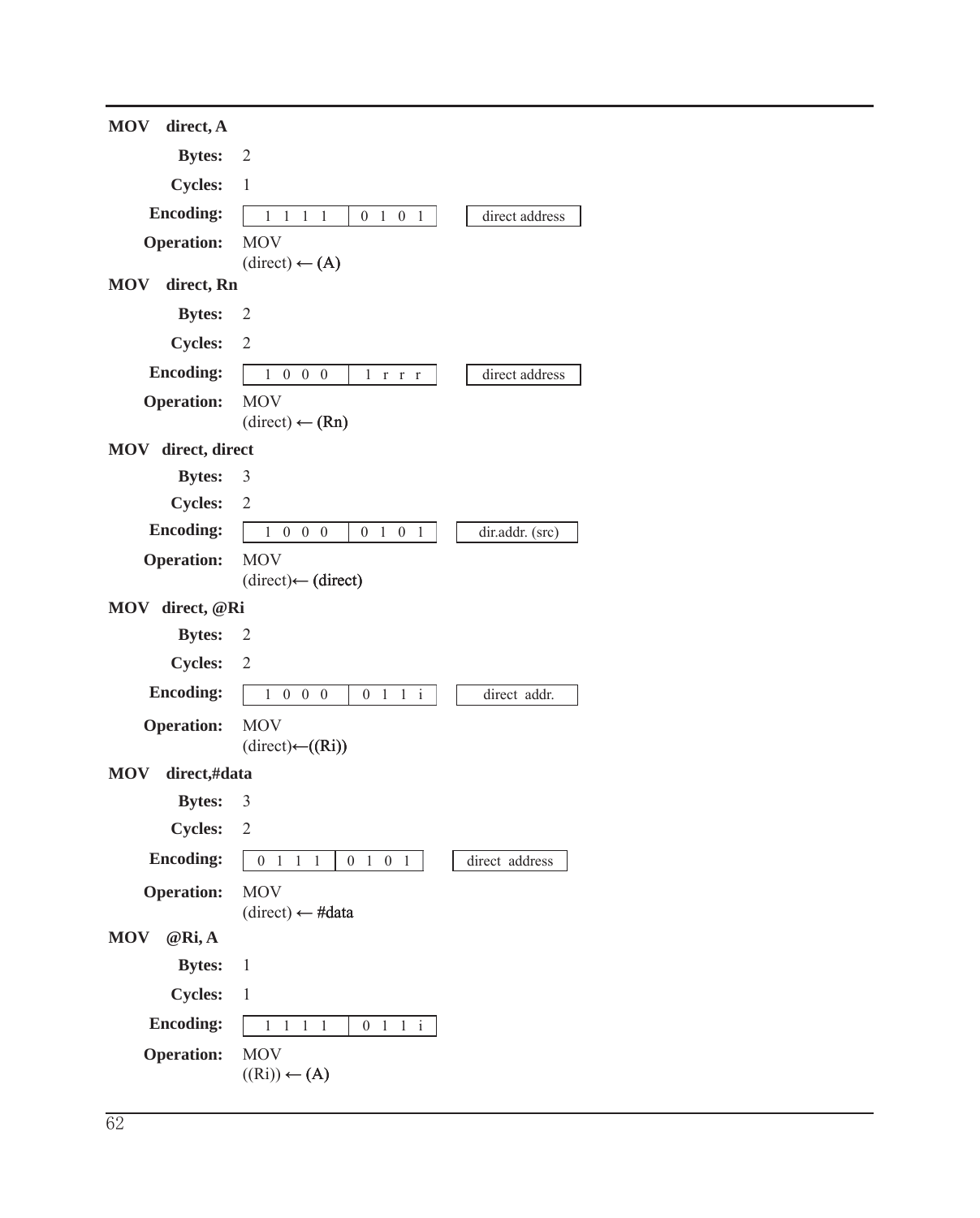| <b>MOV</b> | @Ri, direct       |                                                                                                 |
|------------|-------------------|-------------------------------------------------------------------------------------------------|
|            | <b>Bytes:</b>     | 2                                                                                               |
|            | <b>Cycles:</b>    | 2                                                                                               |
|            | <b>Encoding:</b>  | $\theta$<br>$\theta$<br>$\mathbf{0}$<br>$1$ i<br>direct addr.<br>$\mathbf{1}$<br>$\overline{1}$ |
|            | <b>Operation:</b> | <b>MOV</b><br>$((\mathrm{Ri})) \leftarrow (\text{direct})$                                      |
| <b>MOV</b> | @Ri, #data        |                                                                                                 |
|            | <b>Bytes:</b>     | 2                                                                                               |
|            | <b>Cycles:</b>    | -1                                                                                              |
|            | <b>Encoding:</b>  | $0 \t1 \t1$ i<br>immediate data<br>$\Omega$                                                     |
|            | <b>Operation:</b> | <b>MOV</b><br>$((Ri)) \leftarrow #data$                                                         |
| <b>MOV</b> |                   | <dest-bit>, <src-bit></src-bit></dest-bit>                                                      |
|            | <b>Function:</b>  | Move bit data                                                                                   |

- **Description:** The Boolean variable indicated by the second operand is copied into the location specified by the first operand. One of the operands must be the carry flag; the other may be any directly addressable bit. No other register or flag is affected.
	- **Example:** The carry flag is originally set. The data present at input Port 3 is 11000101B. The data previously written to output Port 1 is 35H (00110101B).
		- MOV P1.3, C<br>MOV C. P3.3 C, P3.3 MOV P1.2, C

will leave the carry cleared and change Port 1 to 39H (00111001B).

#### **MOV C,bit**

| <b>Bytes:</b> 2     |                                                                                                                          |
|---------------------|--------------------------------------------------------------------------------------------------------------------------|
| Cycles: 1           |                                                                                                                          |
| <b>Encoding:</b>    | $\mathbf{0}$<br>$\overline{1}$<br>$\overline{0}$<br>$\overline{0}$<br>$\overline{1}$<br>bit address<br>$\overline{0}$    |
| <b>Operation:</b>   | <b>MOV</b><br>$(C) \leftarrow (bit)$                                                                                     |
| <b>MOV</b><br>bit,C |                                                                                                                          |
| <b>Bytes:</b> 2     |                                                                                                                          |
| Cycles: 2           |                                                                                                                          |
| <b>Encoding:</b>    | $\overline{0}$<br>$\mathbf{0}$<br>1<br>$\overline{0}$<br>$\mathbf{0}$<br>bit address<br>$\overline{1}$<br>$\overline{0}$ |
| <b>Operation:</b>   | <b>MOV</b><br>$(bit) \leftarrow (C)$                                                                                     |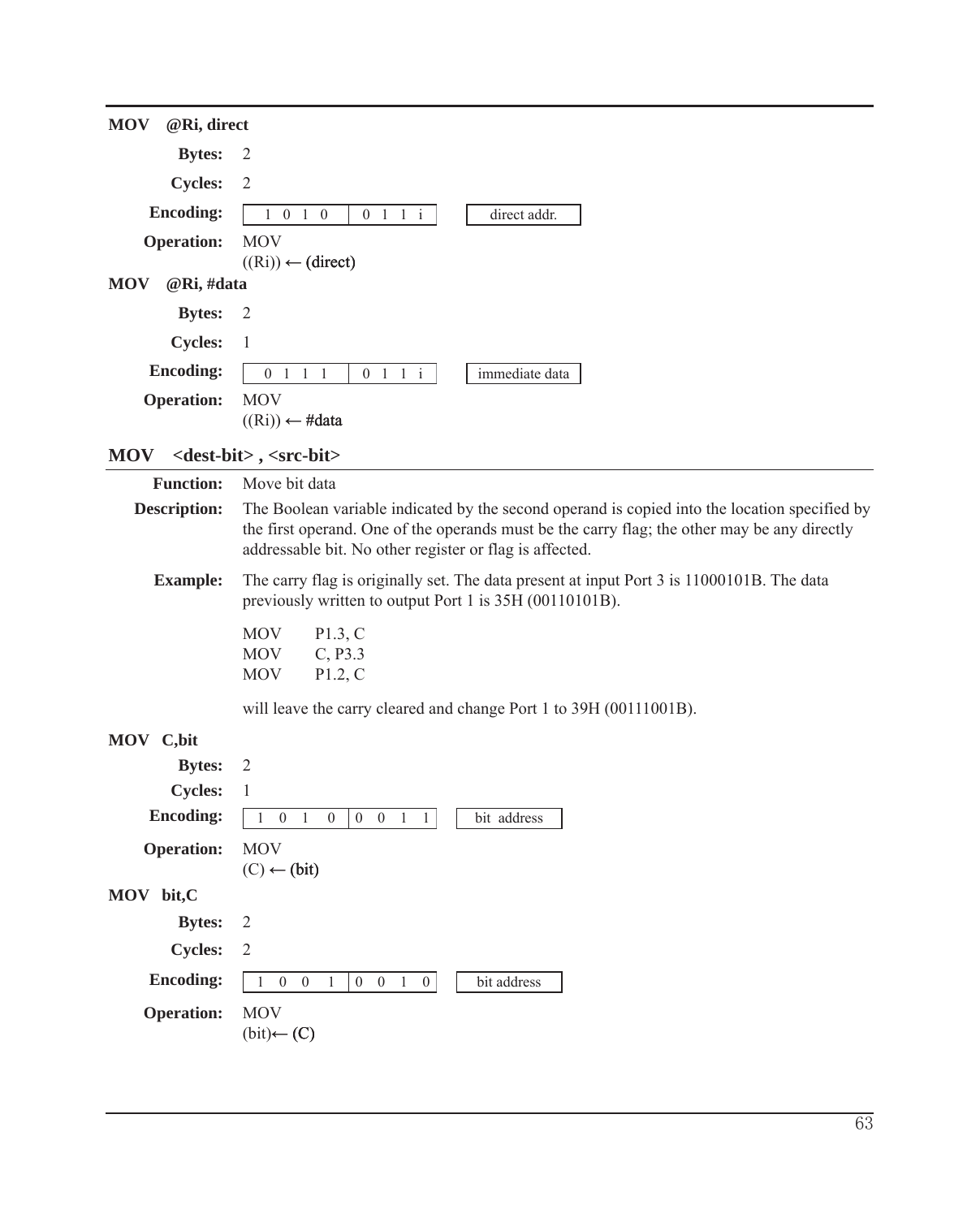#### **MOV DPTR , #data 16**

| <b>Function:</b>  | Load Data Pointer with a 16-bit constant                                                                                                                                                                                                                                                                                                              |  |
|-------------------|-------------------------------------------------------------------------------------------------------------------------------------------------------------------------------------------------------------------------------------------------------------------------------------------------------------------------------------------------------|--|
| Description:      | The Data Pointer is loaded with the 16-bit constant indicated. The 16-bit constant is loaded<br>into the second and third bytes of the instruction. The second byte (DPH) is the high-order<br>byte, while the third byte (DPL) holds the low-order byte. No flags are affected.<br>This is the only instruction which moves 16 bits of data at once. |  |
| <b>Example:</b>   | The instruction.<br>MOV<br>DPTR, #1234H<br>will load the value 1234H into the Data Pointer: DPH will hold 12H and DPL will hold 34H.                                                                                                                                                                                                                  |  |
| <b>Bytes:</b>     | 3                                                                                                                                                                                                                                                                                                                                                     |  |
| <b>Cycles:</b>    | 2                                                                                                                                                                                                                                                                                                                                                     |  |
| Encoding:         | immediate data 15-8<br>$\Omega$<br>$\Omega$<br>$\Omega$<br>$\Omega$<br>$\theta$<br>$\Omega$                                                                                                                                                                                                                                                           |  |
| <b>Operation:</b> | <b>MOV</b><br>$(DPTR) \leftarrow \text{#data}_{15,0}$<br>DPH DPL $\leftarrow$ #data <sub>15 s</sub> #data <sub>2.0</sub>                                                                                                                                                                                                                              |  |

**MOVC A , @A+ <base-reg>**

**Function:** Move Code byte

| The MOVC instructions load the Accumulator with a code byte, or constant from program          |
|------------------------------------------------------------------------------------------------|
| memory. The address of the byte fetched is the sum of the original unsigned eight-bit.         |
| Accumulator contents and the contents of a sixteen-bit base register, which may be either      |
| the Data Pointer or the PC. In the latter case, the PC is incremented to the address of the    |
| following instruction before being added with the Accumulator; otherwise the base register     |
| is not altered. Sixteen-bit addition is performed so a carry-out from the low-order eight bits |
| may propagate through higher-order bits. No flags are affected.                                |
|                                                                                                |

**Example:** A value between 0 and 3 is in the Accumulator. The following instructions will translate the value in the Accumulator to one of four values defimed by the DB (define byte) directive. REL-PC: INC A

| 1922 1 C. 11 P. |            | $\sqrt{1}$      |
|-----------------|------------|-----------------|
|                 |            | MOVC A, $@A+PC$ |
|                 | <b>RET</b> |                 |
|                 | DB         | 66H             |
|                 | DB         | 77H             |
|                 | DB         | 88H             |
|                 | DB         | 99H             |

If the subroutine is called with the Accumulator equal to 01H, it will return with 77H in the Accumulator. The INC A before the MOVC instruction is needed to "get around" the RET instruction above the table. If several bytes of code separated the MOVC from the table, the corresponding number would be added to the Accumulator instead.

#### **MOVC A,@A+DPTR**

| <b>Bytes:</b>          |                                 |  |
|------------------------|---------------------------------|--|
| Cycles: 2              |                                 |  |
| <b>Encoding:</b>       | 1 0 0 1<br>$0 \t 0 \t 1$        |  |
| <b>Operation:</b> MOVC | $(A) \leftarrow ((A) + (DPTR))$ |  |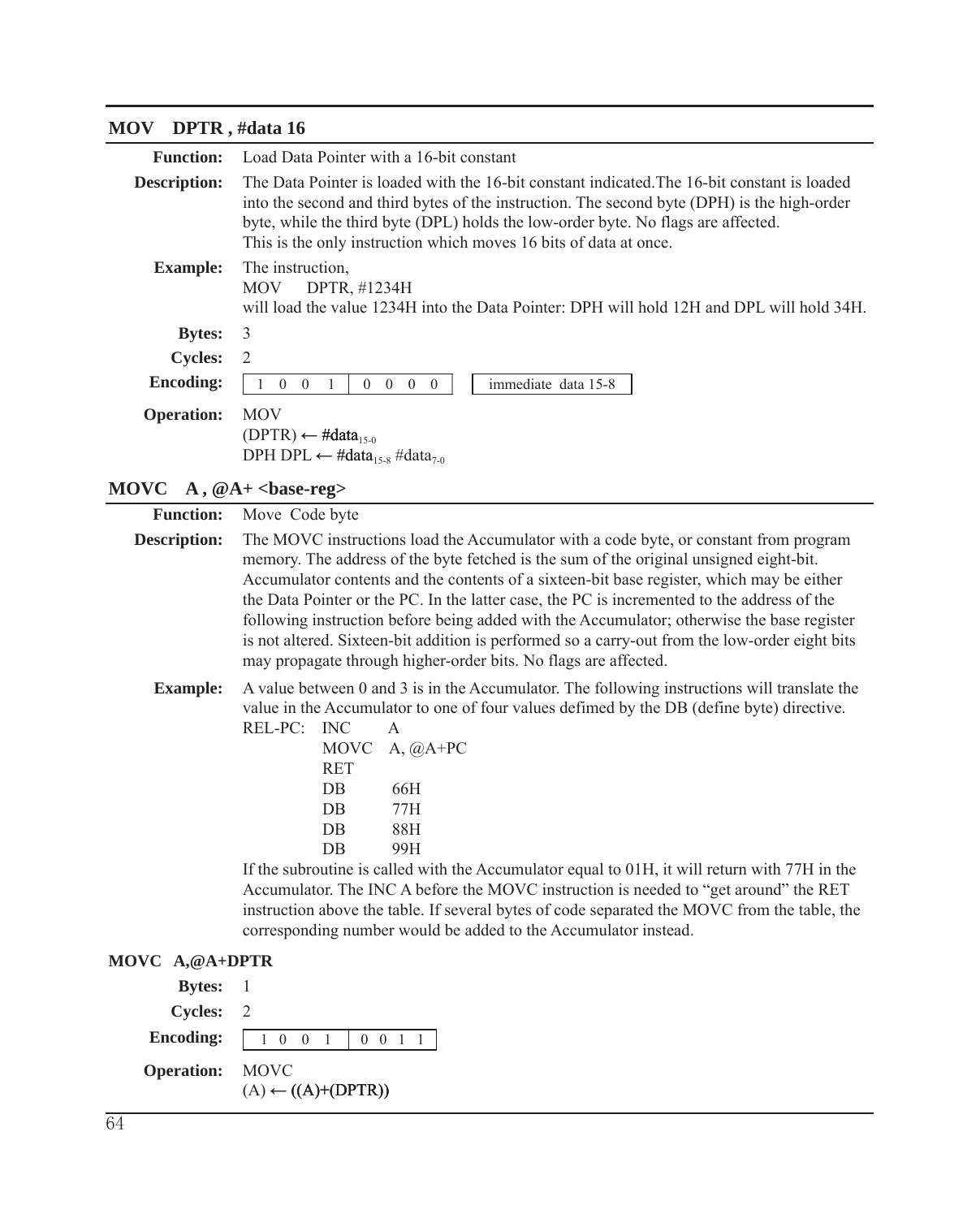| MOVC $A, @A+PC$                                                                                                                                                                                                                                                                                                                                                                                                                 |                                                                                                                                                                                                                                                                                                                                                                                                                                                                                                                                                 |  |  |
|---------------------------------------------------------------------------------------------------------------------------------------------------------------------------------------------------------------------------------------------------------------------------------------------------------------------------------------------------------------------------------------------------------------------------------|-------------------------------------------------------------------------------------------------------------------------------------------------------------------------------------------------------------------------------------------------------------------------------------------------------------------------------------------------------------------------------------------------------------------------------------------------------------------------------------------------------------------------------------------------|--|--|
| <b>Bytes:</b>                                                                                                                                                                                                                                                                                                                                                                                                                   | 1                                                                                                                                                                                                                                                                                                                                                                                                                                                                                                                                               |  |  |
| <b>Cycles:</b>                                                                                                                                                                                                                                                                                                                                                                                                                  | $\overline{2}$                                                                                                                                                                                                                                                                                                                                                                                                                                                                                                                                  |  |  |
| <b>Encoding:</b>                                                                                                                                                                                                                                                                                                                                                                                                                | $1\quad 0\quad 0\quad 0$<br>$0 \t0 \t1 \t1$                                                                                                                                                                                                                                                                                                                                                                                                                                                                                                     |  |  |
| <b>Operation:</b>                                                                                                                                                                                                                                                                                                                                                                                                               | <b>MOVC</b><br>$(PC) \leftarrow (PC)+1$<br>$(A) \leftarrow ((A)+ (PC))$                                                                                                                                                                                                                                                                                                                                                                                                                                                                         |  |  |
| <b>MOVX</b>                                                                                                                                                                                                                                                                                                                                                                                                                     | <dest-byte>, <src-byte></src-byte></dest-byte>                                                                                                                                                                                                                                                                                                                                                                                                                                                                                                  |  |  |
| <b>Function:</b>                                                                                                                                                                                                                                                                                                                                                                                                                | Move External                                                                                                                                                                                                                                                                                                                                                                                                                                                                                                                                   |  |  |
| Description:<br>The MOVX instructions transfer data between the Accumulator and a byte of external data<br>memory, hence the "X" appended to MOV. There are two types of instructions, differing in<br>whether they provide an eight-bit or sixteen-bit indirect address to the external data RAM.                                                                                                                              |                                                                                                                                                                                                                                                                                                                                                                                                                                                                                                                                                 |  |  |
| In the first type, the contents of R0 or R1 in the current register bank provide an eight-bit<br>address multiplexed with data on P0. Eight bits are sufficient for external I/O expansion<br>decoding or for a relatively small RAM array. For somewhat larger arrays, any output port<br>pins can be used to output higher-order address bits. These pins would be controlled by an<br>output instruction preceding the MOVX. |                                                                                                                                                                                                                                                                                                                                                                                                                                                                                                                                                 |  |  |
|                                                                                                                                                                                                                                                                                                                                                                                                                                 | In the second type of MOVX instruction, the Data Pointer generates a sixteen-bit address.<br>P2 outputs the high-order eight address bits (the contents of DPH) while P0 multiplexes the<br>low-order eight bits (DPL) with data. The P2 Special Function Register retains its previous<br>contents while the P2 output buffers are emitting the contents of DPH. This form is faster and<br>more efficient when accessing very large data arrays (up to 64K bytes), since no additional<br>instructions are needed to set up the output ports. |  |  |
|                                                                                                                                                                                                                                                                                                                                                                                                                                 | It is possible in some situations to mix the two MOVX types. A large RAM array with its<br>high-order address lines driven by P2 can be addressed via the Data Pointer, or with code to<br>output high-order address bits to P2 followed by a MOVX instruction using R0 or R1.                                                                                                                                                                                                                                                                  |  |  |
| <b>Example:</b>                                                                                                                                                                                                                                                                                                                                                                                                                 | An external 256 byte RAM using multiplexed address/data lines (e.g., an Intel 8155 RAM/<br>I/O/Timer) is connected to the 8051 Port 0. Port 3 provides control lines for the external<br>RAM. Ports 1 and 2 are used for normal I/O. Registers 0 and 1 contain 12H and 34H.<br>Location 34H of the external RAM holds the value 56H. The instruction sequence,                                                                                                                                                                                  |  |  |
|                                                                                                                                                                                                                                                                                                                                                                                                                                 | <b>MOVX</b><br>A, @R1<br><b>MOVX</b><br>@R0, A                                                                                                                                                                                                                                                                                                                                                                                                                                                                                                  |  |  |
|                                                                                                                                                                                                                                                                                                                                                                                                                                 | copies the value 56H into both the Accumulator and external RAM location 12H.                                                                                                                                                                                                                                                                                                                                                                                                                                                                   |  |  |
| MOVX A,@Ri                                                                                                                                                                                                                                                                                                                                                                                                                      |                                                                                                                                                                                                                                                                                                                                                                                                                                                                                                                                                 |  |  |
| <b>Bytes:</b>                                                                                                                                                                                                                                                                                                                                                                                                                   | $\mathbf{1}$                                                                                                                                                                                                                                                                                                                                                                                                                                                                                                                                    |  |  |
| <b>Cycles:</b>                                                                                                                                                                                                                                                                                                                                                                                                                  | 2                                                                                                                                                                                                                                                                                                                                                                                                                                                                                                                                               |  |  |
| <b>Encoding:</b>                                                                                                                                                                                                                                                                                                                                                                                                                | $\mathbf{0}$<br>1<br>1<br>$0\quad 0$<br>-1<br>$\mathbf{i}$<br>1                                                                                                                                                                                                                                                                                                                                                                                                                                                                                 |  |  |
| <b>Operation:</b>                                                                                                                                                                                                                                                                                                                                                                                                               | <b>MOVX</b><br>$(A) \leftarrow ((Ri))$                                                                                                                                                                                                                                                                                                                                                                                                                                                                                                          |  |  |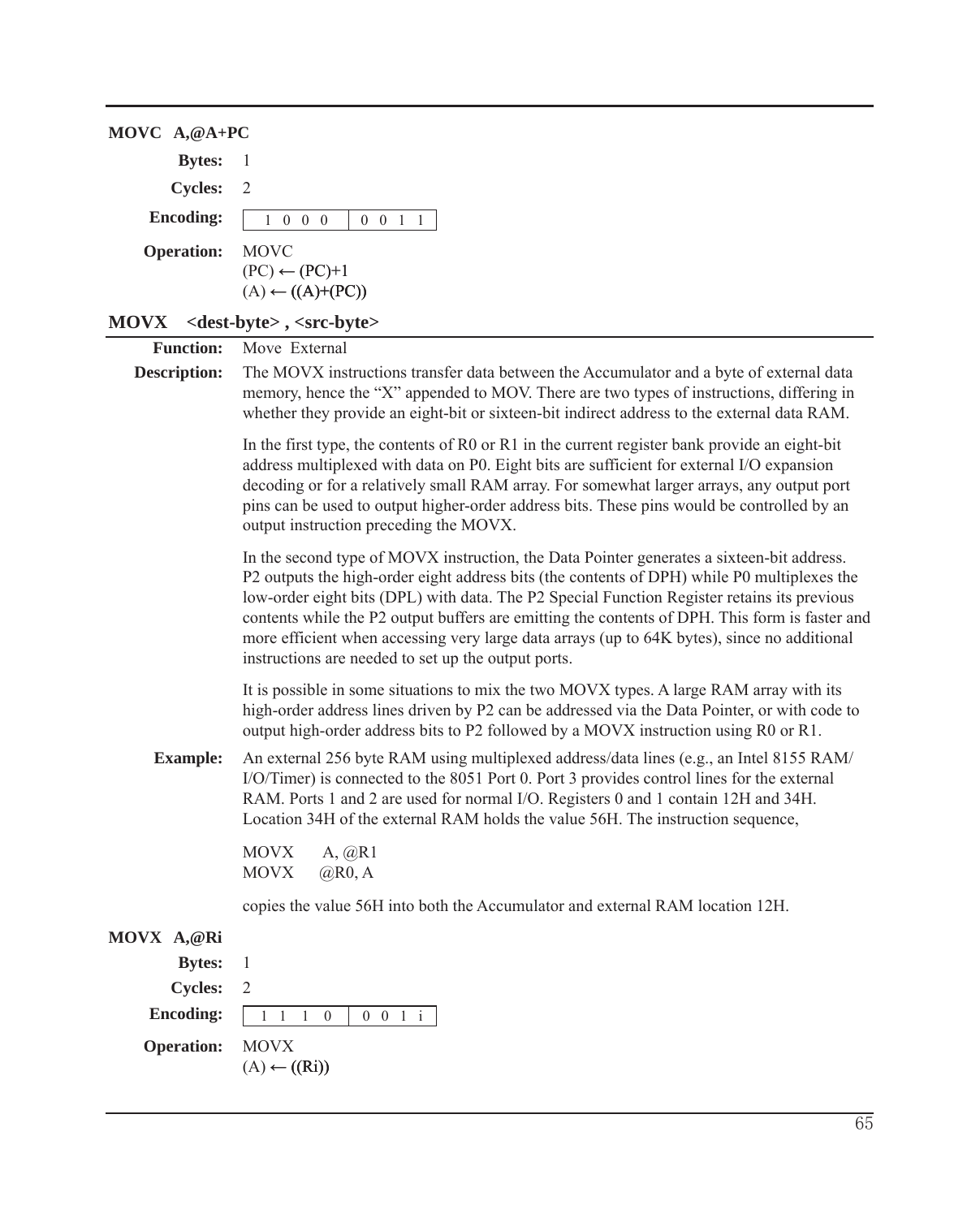| MOVX A,@DPTR            |                                                                                                                                                                                                                                                                                                                                    |
|-------------------------|------------------------------------------------------------------------------------------------------------------------------------------------------------------------------------------------------------------------------------------------------------------------------------------------------------------------------------|
| <b>Bytes:</b>           | 1                                                                                                                                                                                                                                                                                                                                  |
| <b>Cycles:</b>          | 2                                                                                                                                                                                                                                                                                                                                  |
| <b>Encoding:</b>        | $\mathbf{1}$<br>$\mathbf{1}$<br>$\mathbf{0}$<br>$0\quad 0\quad 0\quad 0\quad$<br>$\mathbf{1}$                                                                                                                                                                                                                                      |
| <b>Operation:</b>       | <b>MOVX</b><br>$(A) \leftarrow ((DPTR))$                                                                                                                                                                                                                                                                                           |
| <b>MOVX</b><br>@Ri, A   |                                                                                                                                                                                                                                                                                                                                    |
| <b>Bytes:</b>           | $\mathbf{1}$                                                                                                                                                                                                                                                                                                                       |
| <b>Cycles:</b>          | 2                                                                                                                                                                                                                                                                                                                                  |
| <b>Encoding:</b>        | $0 \t 0 \t 1 \t i$<br>1<br>$1\quad1$<br>-1                                                                                                                                                                                                                                                                                         |
| <b>Operation:</b>       | <b>MOVX</b><br>$((Ri))\leftarrow (A)$                                                                                                                                                                                                                                                                                              |
| <b>MOVX</b><br>@DPTR, A |                                                                                                                                                                                                                                                                                                                                    |
| <b>Bytes:</b>           | 1                                                                                                                                                                                                                                                                                                                                  |
| <b>Cycles:</b>          | $\overline{c}$                                                                                                                                                                                                                                                                                                                     |
| <b>Encoding:</b>        | $1 \; 1 \; 1$<br>$0\quad 0\quad 0\quad 0$<br>$\mathbf{1}$                                                                                                                                                                                                                                                                          |
| <b>Operation:</b>       | <b>MOVX</b><br>$(DPTR) \leftarrow (A)$                                                                                                                                                                                                                                                                                             |
| MUL AB                  |                                                                                                                                                                                                                                                                                                                                    |
| <b>Function:</b>        | Multiply                                                                                                                                                                                                                                                                                                                           |
| Description:            | MULAB multiplies the unsigned eight-bit integers in the Accumulator and register B. The<br>low-order byte of the sixteen-bit product is left in the Accumulator, and the high-order byte<br>in B. If the product is greater than 255 (0FFH) the overflow flag is set; otherwise it is cleared.<br>The carry flag is always cleared |
| <b>Example:</b>         | Originally the Accumulator holds the value 80 (50H). Register B holds the value 160<br>(0A0H). The instruction,                                                                                                                                                                                                                    |
|                         | MUL AB                                                                                                                                                                                                                                                                                                                             |
|                         | will give the product 12,800 (3200H), so B is changed to 32H (00110010B) and the<br>Accumulator is cleared. The overflow flag is set, carry is cleared.                                                                                                                                                                            |
| <b>Bytes:</b>           | $\mathbf{1}$                                                                                                                                                                                                                                                                                                                       |
| <b>Cycles:</b>          | 4                                                                                                                                                                                                                                                                                                                                  |
| <b>Encoding:</b>        | $\mathbf{1}$<br>$\mathbf{0}$<br>$\boldsymbol{0}$<br>$\boldsymbol{0}$<br>$\overline{1}$<br>$\overline{0}$<br>$\mathbf{1}$<br>$\overline{0}$                                                                                                                                                                                         |
| <b>Operation:</b>       | <b>MUL</b><br>$(A)_{7-0} \leftarrow (A) \times (B)$<br>$(B)_{15-8}$                                                                                                                                                                                                                                                                |
|                         |                                                                                                                                                                                                                                                                                                                                    |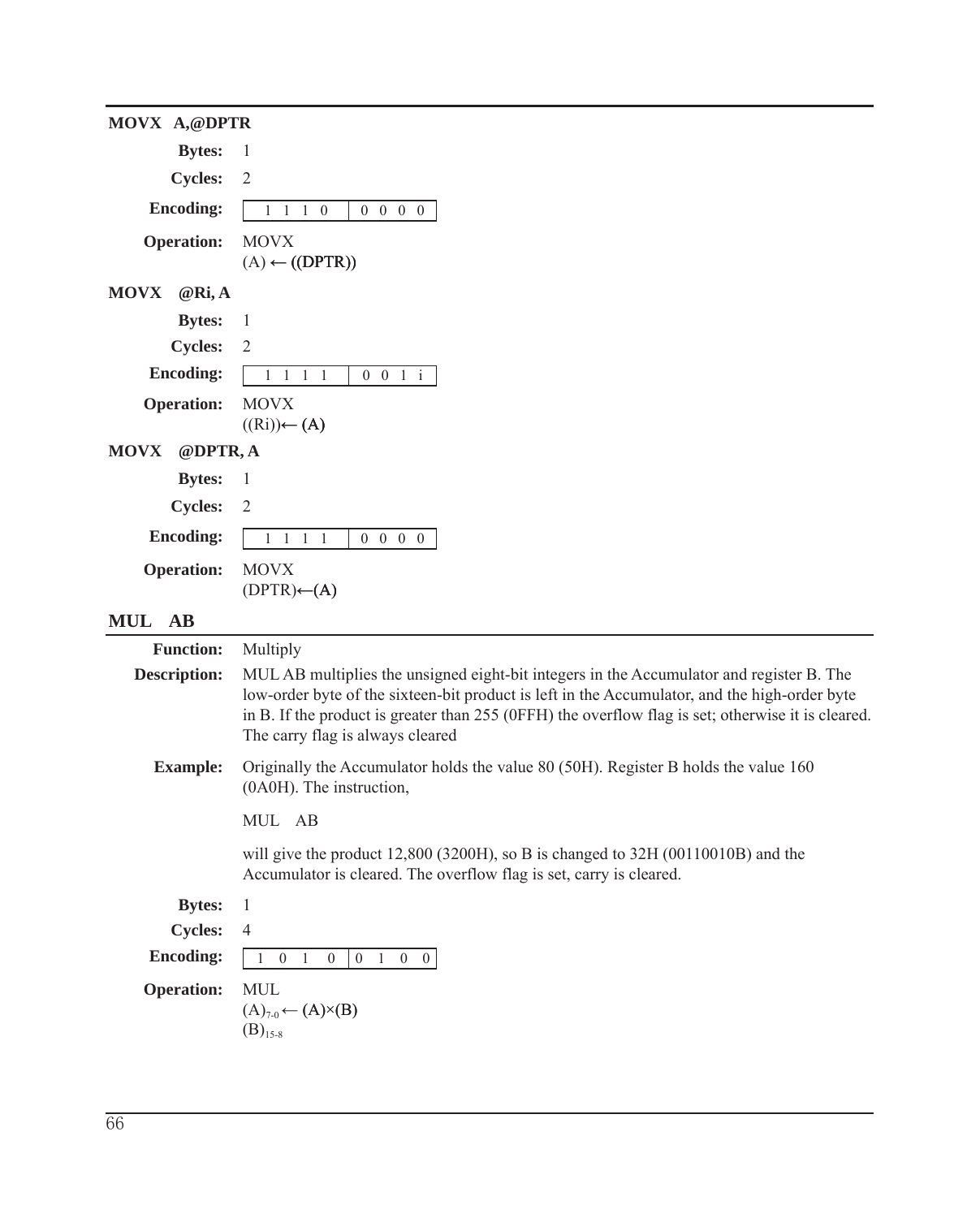| <b>NOP</b>                                         |                                                                                                                                                                                                                                                                                                       |  |
|----------------------------------------------------|-------------------------------------------------------------------------------------------------------------------------------------------------------------------------------------------------------------------------------------------------------------------------------------------------------|--|
| <b>Function:</b>                                   | No Operation                                                                                                                                                                                                                                                                                          |  |
| Description:                                       | Execution continues at the following instruction. Other than the PC, no registers or flags are<br>affected.                                                                                                                                                                                           |  |
| <b>Example:</b>                                    | It is desired to produce a low-going output pulse on bit 7 of Port 2 lasting exactly 5 cycles. A<br>simple SETB/CLR sequence would generate a one-cycle pulse, so four additional cycles<br>must be inserted. This may be done (assuming no interrupts are enabled) with the instruction<br>sequence. |  |
|                                                    | CLR.<br>P <sub>2.7</sub><br><b>NOP</b><br><b>NOP</b><br><b>NOP</b><br><b>NOP</b><br><b>SETB</b><br>P <sub>2.7</sub>                                                                                                                                                                                   |  |
| <b>Bytes:</b>                                      | 1                                                                                                                                                                                                                                                                                                     |  |
| <b>Cycles:</b>                                     | 1                                                                                                                                                                                                                                                                                                     |  |
| <b>Encoding:</b>                                   | $0\quad 0\quad 0\quad 0$<br>$0 \quad 0$<br>$\overline{0}$<br>$\theta$                                                                                                                                                                                                                                 |  |
| <b>Operation:</b>                                  | <b>NOP</b><br>$(PC) \leftarrow (PC)+1$                                                                                                                                                                                                                                                                |  |
| ORL <dest-byte>, <src-byte></src-byte></dest-byte> |                                                                                                                                                                                                                                                                                                       |  |
| <b>Function:</b>                                   | Logical-OR for byte variables                                                                                                                                                                                                                                                                         |  |
| Description:                                       | ORL performs the bitwise logical-OR operation between the indicated variables, storing the                                                                                                                                                                                                            |  |

results in the destination byte. No flags are affected.

The two operands allow six addressing mode combinations. When the destination is the Accumulator, the source can use register, direct, register-indirect, or immediate addressing; when the destination is a direct address, the source can be the Accumulator or immediate data.

Note: When this instruction is used to modify an output port, the value used as the original port data will be read from the output data latch, not the input pins.

**Example:** If the Accumulator holds 0C3H (11000011B) and R0 holds 55H (01010101B) then the instruction,

ORL A, R0

will leave the Accumulator holding the value 0D7H (11010111B). When the destination is a directly addressed byte, the instruction can set combinations of bits in any RAM location or hardware register. The pattern of bits to be set is determined by a mask byte, which may be either a constant data value in the instruction or a variable computed in the Accumulator at run-time.The instruction,

ORL P1, #00110010B

will set bits 5,4, and 1of output Port 1.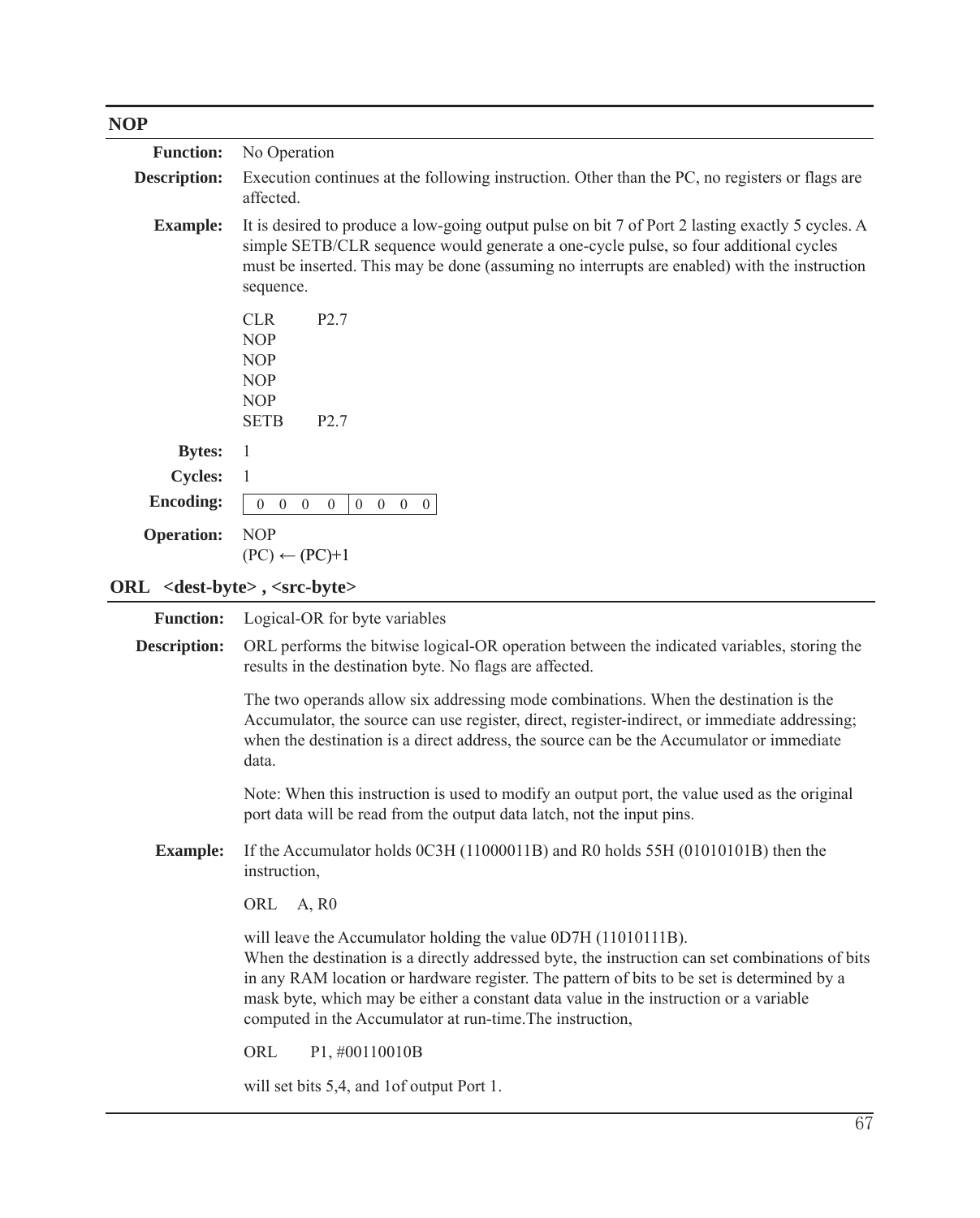| ORL A,Rn                    |                                                                                                                                                                       |
|-----------------------------|-----------------------------------------------------------------------------------------------------------------------------------------------------------------------|
| <b>Bytes:</b>               | $\mathbf{1}$                                                                                                                                                          |
| <b>Cycles:</b>              | $\mathbf{1}$                                                                                                                                                          |
| <b>Encoding:</b>            | $\boldsymbol{0}$<br>$\mathbf{1}$<br>$\boldsymbol{0}$<br>$\boldsymbol{0}$<br>1<br>r<br>r<br>r                                                                          |
| <b>Operation:</b>           | ORL                                                                                                                                                                   |
|                             | $(A) \leftarrow (A) \vee (Rn)$                                                                                                                                        |
| ORL A, direct               |                                                                                                                                                                       |
| <b>Bytes:</b>               | 2                                                                                                                                                                     |
| <b>Cycles:</b>              | $\mathbf{1}$                                                                                                                                                          |
| <b>Encoding:</b>            | $\boldsymbol{0}$<br>$\mathbf{1}$<br>$\boldsymbol{0}$<br>$\boldsymbol{0}$<br>$\boldsymbol{0}$<br>direct address<br>$\mathbf{1}$<br>$\boldsymbol{0}$<br>$\mathbf{1}$    |
| <b>Operation:</b>           | ORL                                                                                                                                                                   |
|                             | $(A) \leftarrow (A) \vee (direct)$                                                                                                                                    |
| ORL A,@Ri                   |                                                                                                                                                                       |
| <b>Bytes:</b>               | $\mathbf{1}$                                                                                                                                                          |
| <b>Cycles:</b>              | $\mathbf{1}$                                                                                                                                                          |
| <b>Encoding:</b>            | $\boldsymbol{0}$<br>$\boldsymbol{0}$<br>$\mathbf{1}$<br>1<br>$\boldsymbol{0}$<br>$\boldsymbol{0}$<br>1<br>$\mathbf{i}$                                                |
| <b>Operation:</b>           | ORL                                                                                                                                                                   |
|                             | $(A) \leftarrow (A) \vee ((Ri))$                                                                                                                                      |
| ORL A,#data                 |                                                                                                                                                                       |
| <b>Bytes:</b>               | 2                                                                                                                                                                     |
| <b>Cycles:</b>              | 1                                                                                                                                                                     |
| <b>Encoding:</b>            | $\boldsymbol{0}$<br>immediate data<br>$\mathbf{1}$<br>$\boldsymbol{0}$<br>$\boldsymbol{0}$<br>$\mathbf{0}$<br>1<br>$\boldsymbol{0}$<br>$\boldsymbol{0}$               |
| <b>Operation:</b>           | ORL                                                                                                                                                                   |
|                             | $(A) \leftarrow (A) \vee \#data$                                                                                                                                      |
| ORL<br>direct, A            |                                                                                                                                                                       |
| <b>Bytes:</b>               | $\overline{2}$                                                                                                                                                        |
| <b>Cycles:</b>              | 1                                                                                                                                                                     |
| <b>Encoding:</b>            | $\boldsymbol{0}$<br>$\mathbf{1}$<br>$\boldsymbol{0}$<br>$\boldsymbol{0}$<br>$\boldsymbol{0}$<br>direct address<br>$\boldsymbol{0}$<br>$\mathbf{1}$<br>$\vert 0 \vert$ |
| <b>Operation:</b>           | ORL<br>$(direct) \leftarrow (direct) \vee (A)$                                                                                                                        |
| <b>ORL</b><br>direct, #data |                                                                                                                                                                       |
| <b>Bytes:</b>               | 3                                                                                                                                                                     |
| <b>Cycles:</b>              | $\overline{2}$                                                                                                                                                        |
| <b>Encoding:</b>            | $\boldsymbol{0}$<br>direct address<br>immediate data<br>1<br>$\boldsymbol{0}$<br>$\boldsymbol{0}$<br>$\boldsymbol{0}$<br>$\boldsymbol{0}$<br>$\mathbf{1}$<br>1        |
| <b>Operation:</b>           | ORL                                                                                                                                                                   |
|                             | $(direct) \leftarrow (direct) \vee #data$                                                                                                                             |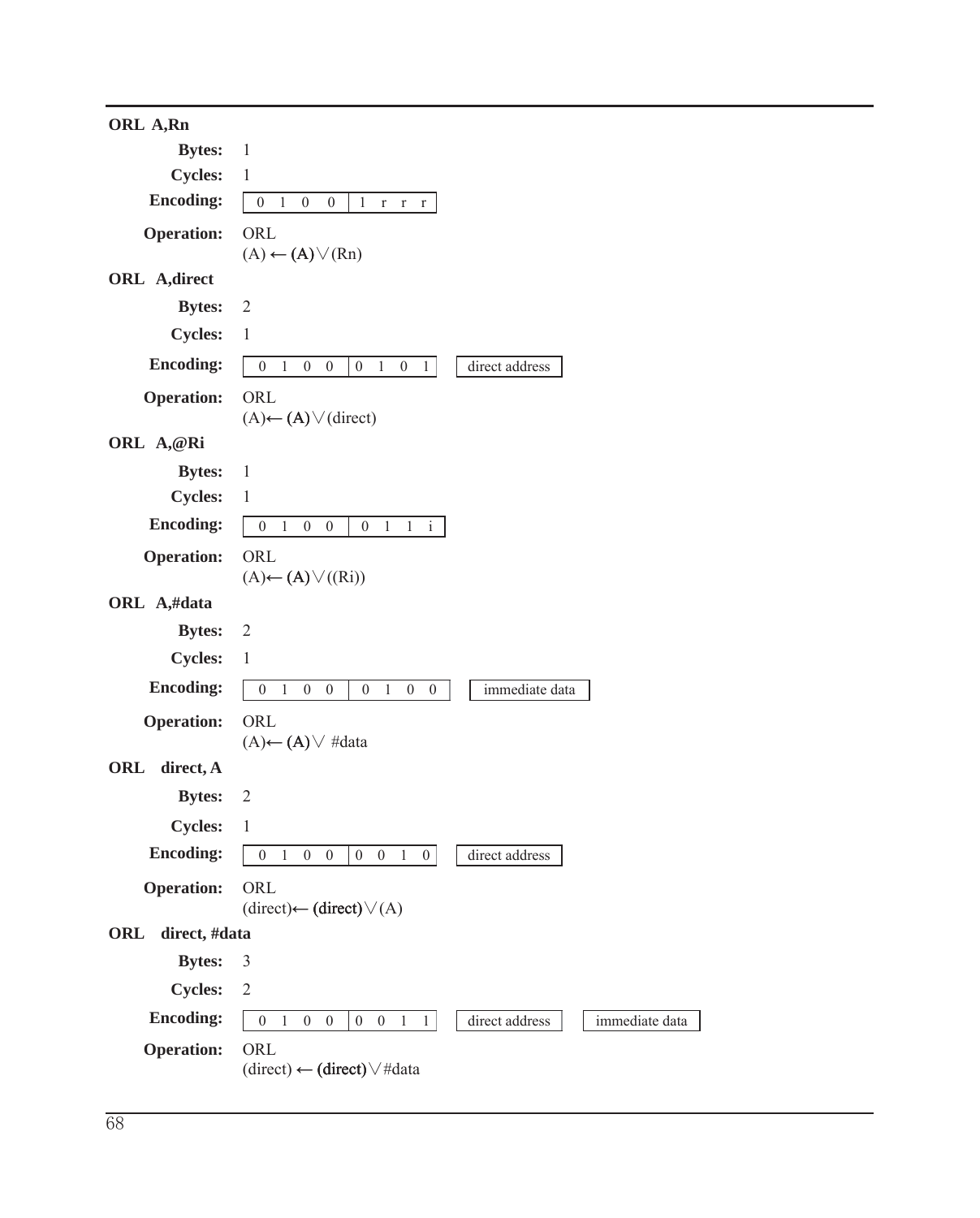# **ORL C, <src-bit>**

| <b>UIND</b><br>$\sim$ - $\sim$ $\sim$ |                                                                                                                                                                                                                                                                                                                                               |
|---------------------------------------|-----------------------------------------------------------------------------------------------------------------------------------------------------------------------------------------------------------------------------------------------------------------------------------------------------------------------------------------------|
| <b>Function:</b>                      | Logical-OR for bit variables                                                                                                                                                                                                                                                                                                                  |
| Description:                          | Set the carry flag if the Boolean value is a logical 1; leave the carry in its current state<br>otherwise. A slash ("/") preceding the operand in the assembly language indicates that the<br>logical complement of the addressed bit is used as the source value, but the source bit itself is<br>not affected. No other flags are affected. |
| <b>Example:</b>                       | Set the carry flag if and only if $P1.0 = 1$ , ACC. $7 = 1$ , or $OV = 0$ :<br>C, P1.0<br>:LOAD CARRY WITH INPUT PIN P10<br>MOV<br>C, ACC.7<br>ORL<br>OR CARRY WITH THE ACC.BIT 7<br>C, /OV<br>ORL<br>;OR CARRY WITH THE INVERSE OF OV                                                                                                        |
| ORL C, bit                            |                                                                                                                                                                                                                                                                                                                                               |
| <b>Bytes:</b>                         | 2                                                                                                                                                                                                                                                                                                                                             |
| <b>Cycles:</b>                        | $\overline{2}$                                                                                                                                                                                                                                                                                                                                |
| <b>Encoding:</b>                      | $\boldsymbol{0}$<br>$\mathbf{1}$<br>$\boldsymbol{0}$<br>$\overline{0}$<br>bit address<br>$\mathbf{1}$<br>1<br>$\mathbf{1}$<br>0 <sup>1</sup>                                                                                                                                                                                                  |
| <b>Operation:</b>                     | ORL<br>$(C) \leftarrow (C) \vee (bit)$                                                                                                                                                                                                                                                                                                        |
| ORL C, /bit                           |                                                                                                                                                                                                                                                                                                                                               |
| <b>Bytes:</b>                         | $\overline{c}$                                                                                                                                                                                                                                                                                                                                |
| <b>Cycles:</b>                        | $\overline{2}$                                                                                                                                                                                                                                                                                                                                |
| <b>Encoding:</b>                      | $\mathbf{0}$<br>$\mathbf{1}$<br>$\overline{0}$<br>$\overline{0}$<br>$\mathbf{0}$<br>$\overline{0}$<br>bit address<br>1<br>$\mathbf{0}$                                                                                                                                                                                                        |
| <b>Operation:</b>                     | ORL                                                                                                                                                                                                                                                                                                                                           |
|                                       | $(C) \leftarrow (C) \vee (bit)$                                                                                                                                                                                                                                                                                                               |
| <b>POP</b> direct                     |                                                                                                                                                                                                                                                                                                                                               |
| <b>Function:</b>                      | Pop from stack                                                                                                                                                                                                                                                                                                                                |
| Description:                          | The contents of the internal RAM location addressed by the Stack Pointer is read, and the<br>Stack Pointer is decremented by one. The value read is then transferred to the directly<br>addressed byte indicated. No flags are affected.                                                                                                      |
| <b>Example:</b>                       | The Stack Pointer originally contains the value 32H, and internal RAM locations 30H<br>through 32H contain the values 20H, 23H, and 01H, respectively. The instruction sequence,<br>DPH<br>POP<br>POP<br><b>DPL</b>                                                                                                                           |
|                                       | will leave the Stack Pointer equal to the value 30H and the Data Pointer set to 0123H. At this<br>point the instruction,<br>POP<br><b>SP</b>                                                                                                                                                                                                  |
|                                       | will leave the Stack Pointer set to 20H. Note that in this special case the Stack Pointer was<br>decremented to 2FH before being loaded with the value popped (20H).                                                                                                                                                                          |
| <b>Bytes:</b>                         | $\overline{c}$                                                                                                                                                                                                                                                                                                                                |
| <b>Cycles:</b>                        | $\overline{2}$                                                                                                                                                                                                                                                                                                                                |
| <b>Encoding:</b>                      | 0 <sub>1</sub><br>$\overline{0}$<br>$\vert 0 \vert$<br>direct address<br>$\mathbf{1}$<br>$\mathbf{1}$<br>$\overline{0}$<br>$\boldsymbol{0}$                                                                                                                                                                                                   |
| <b>Operation:</b>                     | POP                                                                                                                                                                                                                                                                                                                                           |
|                                       | $(diect) \leftarrow ((SP))$<br>$(SP) \leftarrow (SP) - 1$                                                                                                                                                                                                                                                                                     |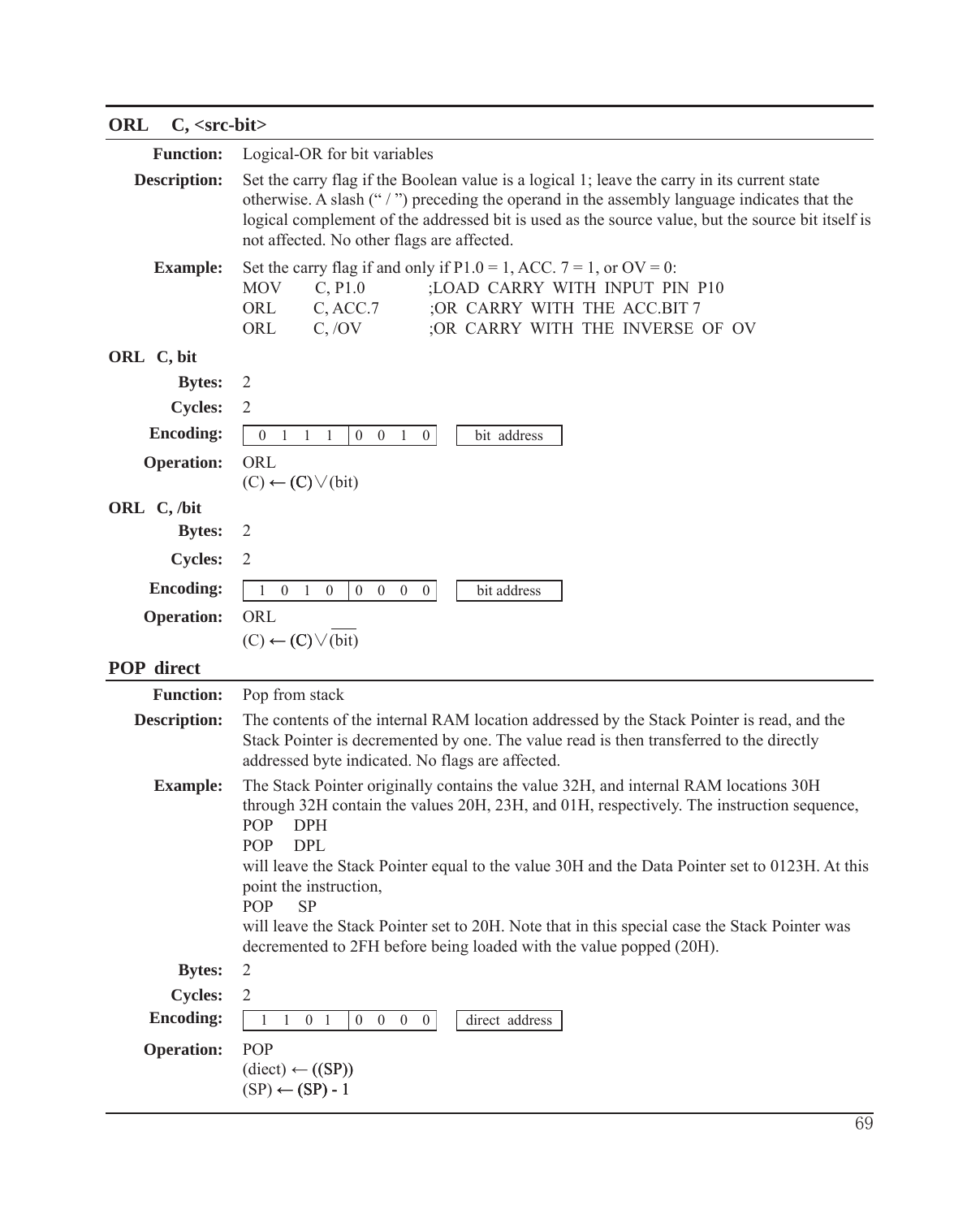| <b>PUSH</b> direct  |                                                                                                                                                                                                                                                                           |
|---------------------|---------------------------------------------------------------------------------------------------------------------------------------------------------------------------------------------------------------------------------------------------------------------------|
| <b>Function:</b>    | Push onto stack                                                                                                                                                                                                                                                           |
| <b>Description:</b> | The Stack Pointer is incremented by one. The contents of the indicated variableis then copied<br>into the internal RAM location addressed by the Stack Pointer. Otherwise no flags are<br>affected.                                                                       |
| <b>Example:</b>     | On entering interrupt routine the Stack Pointer contains 09H. The Data Pointer holds the<br>value 0123H. The instruction sequence,                                                                                                                                        |
|                     | <b>PUSH</b><br><b>DPL</b><br><b>PUSH</b><br><b>DPH</b>                                                                                                                                                                                                                    |
|                     | will leave the Stack Pointer set to 0BH and store 23H and 01H in internal RAM locations<br>0AH and 0BH, respectively.                                                                                                                                                     |
| <b>Bytes:</b>       | $\overline{c}$                                                                                                                                                                                                                                                            |
| <b>Cycles:</b>      | $\mathfrak{2}$                                                                                                                                                                                                                                                            |
| <b>Encoding:</b>    | $\mathbf{1}$<br>$\mathbf{1}$<br>$0\quad 0$<br>$\overline{0}$<br>direct address<br>$\overline{0}$<br>$\overline{0}$<br>$\overline{0}$                                                                                                                                      |
| <b>Operation:</b>   | <b>PUSH</b><br>$(SP) \leftarrow (SP) + 1$<br>$((SP)) \leftarrow (direct)$                                                                                                                                                                                                 |
| <b>RET</b>          |                                                                                                                                                                                                                                                                           |
| <b>Function:</b>    | Return from subroutine                                                                                                                                                                                                                                                    |
| <b>Description:</b> | RET pops the high-and low-order bytes of the PC successively from the stack, decrementing<br>the Stack Pointer by two. Program execution continues at the resulting address, generally the<br>instruction immediately following an ACALL or LCALL. No flags are affected. |
| <b>Example:</b>     | The Stack Pointer originally contains the value 0BH. Internal RAM locations 0AH and 0BH<br>contain the values 23H and 01H, respectively. The instruction,                                                                                                                 |
|                     | <b>RET</b>                                                                                                                                                                                                                                                                |
|                     | will leave the Stack Pointer equal to the value 09H. Program execution will continue at<br>location 0123H.                                                                                                                                                                |
| <b>Bytes:</b>       | $\mathbf{1}$                                                                                                                                                                                                                                                              |
| <b>Cycles:</b>      | $\mathfrak{2}$                                                                                                                                                                                                                                                            |
| <b>Encoding:</b>    | $\overline{0}$<br>$1\quad 0$<br>$\overline{0}$<br>$\overline{0}$<br>$\overline{0}$<br>$\overline{0}$<br>-1                                                                                                                                                                |
| <b>Operation:</b>   | <b>RET</b><br>$(PC15-8) \leftarrow ((SP))$<br>$(SP) \leftarrow (SP) -1$<br>$(PC_{7-0}) \leftarrow ((SP))$<br>$(SP) \leftarrow (SP) -1$                                                                                                                                    |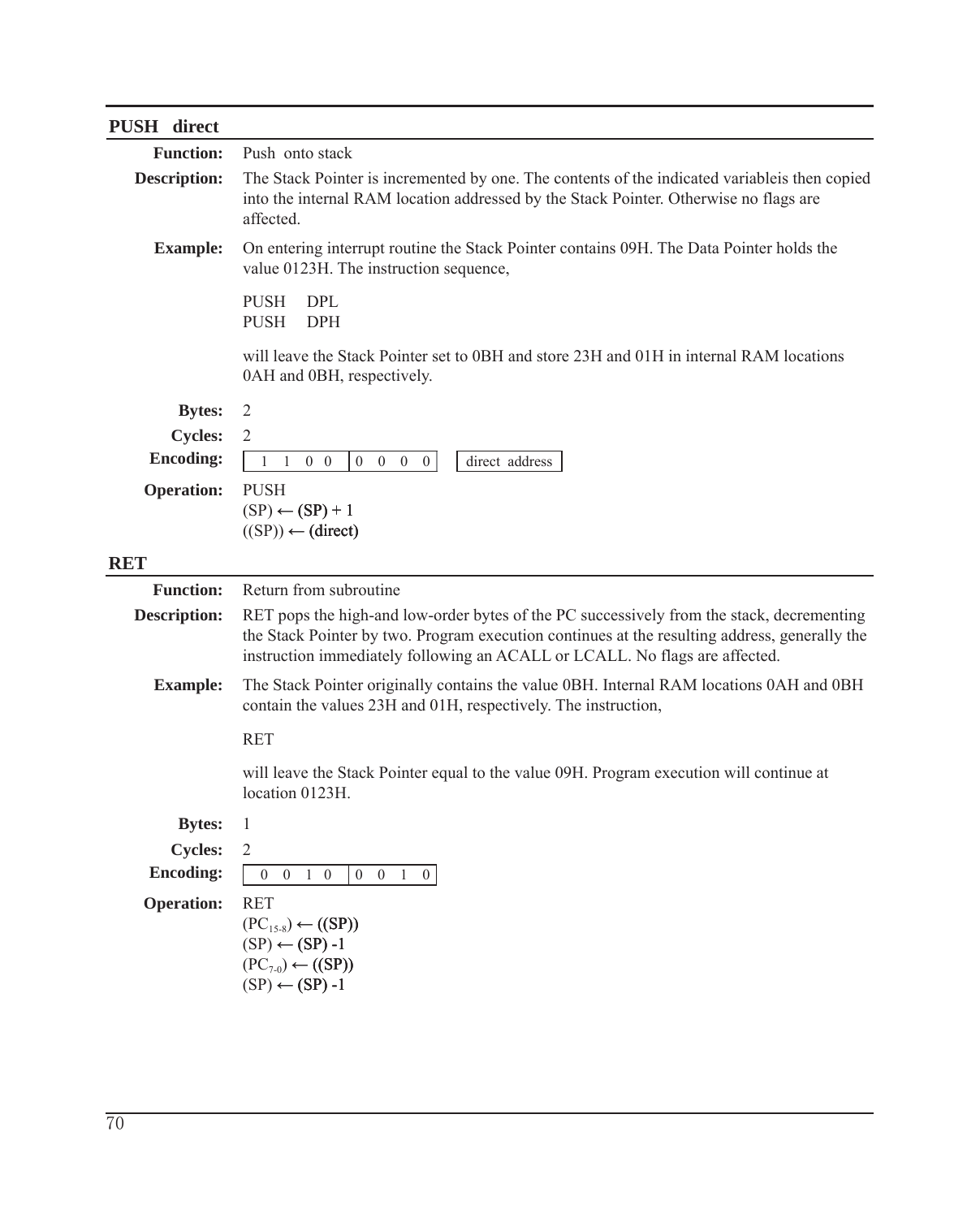| <b>RETI</b>         |                                                                                                                                                                                                                                                                                                                                                                                                                                                                                                                                                                                                                                                                                                                             |
|---------------------|-----------------------------------------------------------------------------------------------------------------------------------------------------------------------------------------------------------------------------------------------------------------------------------------------------------------------------------------------------------------------------------------------------------------------------------------------------------------------------------------------------------------------------------------------------------------------------------------------------------------------------------------------------------------------------------------------------------------------------|
| <b>Function:</b>    | Return from interrupt                                                                                                                                                                                                                                                                                                                                                                                                                                                                                                                                                                                                                                                                                                       |
| Description:        | RETI pops the high- and low-order bytes of the PC successively from the stack, and restores<br>the interrupt logic to accept additional interrupts at the same priority level as the one just<br>processed. The Stack Pointer is left decremented by two. No other registers are affected; the<br>PSW is not automatically restored to its pre-interrupt status. Program execution continues at<br>the resulting address, which is generally the instruction immediately after the point at which<br>the interrupt request was detected. If a lower- or same-level interrupt had been pending when<br>the RETI instruction is executed, that one instruction will be executed before the pending<br>interrupt is processed. |
| <b>Example:</b>     | The Stack Pointer originally contains the value 0BH. An interrupt was detected during the<br>instruction ending at location 0122H. Internal RAM locations 0AH and 0BH contain the<br>values 23H and 01H, respectively. The instruction,<br><b>RETI</b>                                                                                                                                                                                                                                                                                                                                                                                                                                                                      |
|                     | will leave the Stack Pointer equal to 09H and return program execution to location 0123H.                                                                                                                                                                                                                                                                                                                                                                                                                                                                                                                                                                                                                                   |
|                     |                                                                                                                                                                                                                                                                                                                                                                                                                                                                                                                                                                                                                                                                                                                             |
| <b>Bytes:</b>       | $\mathbf{1}$                                                                                                                                                                                                                                                                                                                                                                                                                                                                                                                                                                                                                                                                                                                |
| <b>Cycles:</b>      | $\mathfrak{2}$                                                                                                                                                                                                                                                                                                                                                                                                                                                                                                                                                                                                                                                                                                              |
| <b>Encoding:</b>    | $\mathbf{0}$<br>$\overline{0}$<br>-1<br>$\overline{0}$<br>$\overline{0}$<br>-1<br>- 1<br>$\overline{0}$                                                                                                                                                                                                                                                                                                                                                                                                                                                                                                                                                                                                                     |
| <b>Operation:</b>   | <b>RETI</b><br>$(PC15-8) \leftarrow ((SP))$<br>$(SP) \leftarrow (SP) -1$<br>$(PC_{7-0}) \leftarrow ((SP))$<br>$(SP) \leftarrow (SP) -1$                                                                                                                                                                                                                                                                                                                                                                                                                                                                                                                                                                                     |
| RL A                |                                                                                                                                                                                                                                                                                                                                                                                                                                                                                                                                                                                                                                                                                                                             |
| <b>Function:</b>    | Rotate Accumulator Left                                                                                                                                                                                                                                                                                                                                                                                                                                                                                                                                                                                                                                                                                                     |
| <b>Description:</b> | The eight bits in the Accumulator are rotated one bit to the left. Bit 7 is rotated into the bit 0<br>position. No flags are affected.                                                                                                                                                                                                                                                                                                                                                                                                                                                                                                                                                                                      |
| <b>Example:</b>     | The Accumulator holds the value 0C5H (11000101B). The instruction,                                                                                                                                                                                                                                                                                                                                                                                                                                                                                                                                                                                                                                                          |
|                     | RL<br>$\overline{A}$                                                                                                                                                                                                                                                                                                                                                                                                                                                                                                                                                                                                                                                                                                        |
|                     | leaves the Accumulator holding the value 8BH (10001011B) with the carry unaffected.                                                                                                                                                                                                                                                                                                                                                                                                                                                                                                                                                                                                                                         |
|                     |                                                                                                                                                                                                                                                                                                                                                                                                                                                                                                                                                                                                                                                                                                                             |
| <b>Bytes:</b>       | $\mathbf{1}$                                                                                                                                                                                                                                                                                                                                                                                                                                                                                                                                                                                                                                                                                                                |
| <b>Cycles:</b>      | $\mathbf{1}$                                                                                                                                                                                                                                                                                                                                                                                                                                                                                                                                                                                                                                                                                                                |
| <b>Encoding:</b>    | $\boldsymbol{0}$<br>$0 \quad 1$<br>$\boldsymbol{0}$<br>$\boldsymbol{0}$<br>$0\quad1$<br>1                                                                                                                                                                                                                                                                                                                                                                                                                                                                                                                                                                                                                                   |
| <b>Operation:</b>   | RL                                                                                                                                                                                                                                                                                                                                                                                                                                                                                                                                                                                                                                                                                                                          |

 $(An+1) \leftarrow (An)$  n = 0-6  $(A0) \leftarrow (A7)$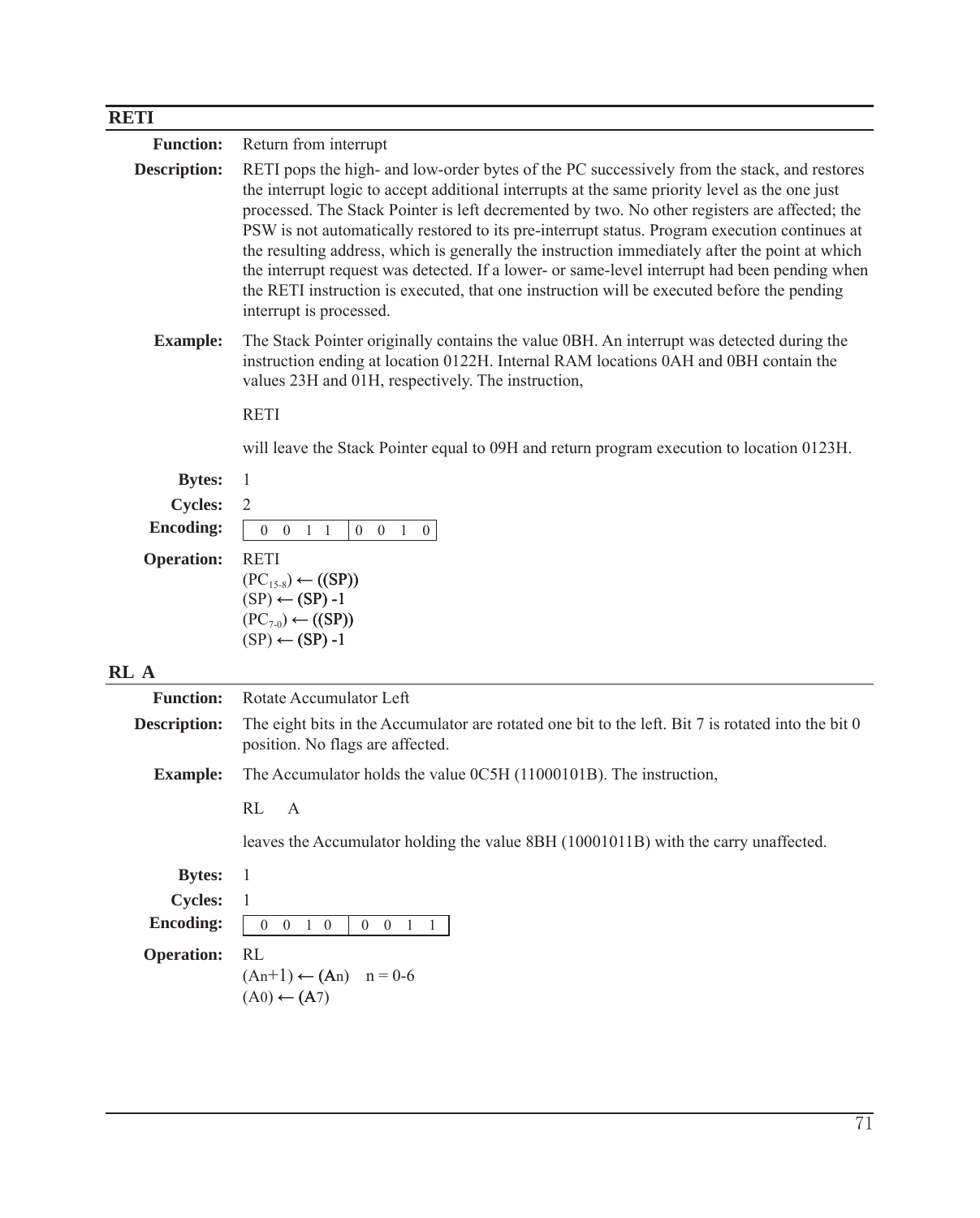| RLC A               |                                                                                                                                                                                                                                         |
|---------------------|-----------------------------------------------------------------------------------------------------------------------------------------------------------------------------------------------------------------------------------------|
| <b>Function:</b>    | Rotate Accumulator Left through the Carry flag                                                                                                                                                                                          |
| <b>Description:</b> | The eight bits in the Accumulator and the carry flag are together rotated one bit to the left. Bit<br>7 moves into the carry flag; the original state of the carry flag moves into the bit 0 position.<br>No other flags are affected.  |
| <b>Example:</b>     | The Accumulator holds the value 0C5H (11000101B), and the carry is zero. The instruction,<br><b>RLC</b><br>$\mathbf{A}$<br>leaves the Accumulator holding the value 8BH (10001011B) with the carry set.                                 |
| <b>Bytes:</b>       | 1                                                                                                                                                                                                                                       |
| <b>Cycles:</b>      | $\mathbf{1}$                                                                                                                                                                                                                            |
| <b>Encoding:</b>    | $0 \t 0 \t 1 \t 1$<br>$0 \t 0 \t 1 \t 1$                                                                                                                                                                                                |
| <b>Operation:</b>   | <b>RLC</b>                                                                                                                                                                                                                              |
|                     | $(An+1) \leftarrow (An)$ $n = 0-6$                                                                                                                                                                                                      |
|                     | $(A0) \leftarrow (C)$                                                                                                                                                                                                                   |
|                     | $(C) \leftarrow (A7)$                                                                                                                                                                                                                   |
| <b>RR</b> A         |                                                                                                                                                                                                                                         |
| <b>Function:</b>    | Rotate Accumulator Right                                                                                                                                                                                                                |
| <b>Description:</b> | The eight bits in the Accumulator are rotated one bit to the right. Bit $0$ is rotated into the bit $7$<br>position. No flags are affected.                                                                                             |
| <b>Example:</b>     | The Accumulator holds the value 0C5H (11000101B). The instruction,<br><b>RR</b><br>A                                                                                                                                                    |
|                     | leaves the Accumulator holding the value 0E2H (11100010B) with the carry unaffected.                                                                                                                                                    |
| <b>Bytes:</b>       | $\mathbf{1}$                                                                                                                                                                                                                            |
| <b>Cycles:</b>      | 1                                                                                                                                                                                                                                       |
| <b>Encoding:</b>    | $\boldsymbol{0}$<br>$\overline{0}$<br>$0\quad 0$<br>$\overline{0}$<br>$\overline{0}$<br>-1<br>- 1                                                                                                                                       |
| <b>Operation:</b>   | <b>RR</b>                                                                                                                                                                                                                               |
|                     | $(An) \leftarrow (An+1)$ $n = 0 - 6$                                                                                                                                                                                                    |
|                     | $(A7) \leftarrow (A0)$                                                                                                                                                                                                                  |
| RRC A               |                                                                                                                                                                                                                                         |
| <b>Function:</b>    | Rotate Accumulator Right through the Carry flag                                                                                                                                                                                         |
| <b>Description:</b> | The eight bits in the Accumulator and the carry flag are together rotated one bit to the right.<br>Bit 0 moves into the carry flag; the original value of the carry flag moves into the bit 7<br>position. No other flags are affected. |
| <b>Example:</b>     | The Accumulator holds the value 0C5H (11000101B), and the carry is zero. The instruction,<br><b>RRC</b><br>$\mathsf{A}$                                                                                                                 |
|                     | leaves the Accumulator holding the value 62H (01100010B) with the carry set.                                                                                                                                                            |
| <b>Bytes:</b>       | 1                                                                                                                                                                                                                                       |
| <b>Cycles:</b>      | 1                                                                                                                                                                                                                                       |
| <b>Encoding:</b>    | $\,0\,$<br>0 <sub>1</sub><br>$0\quad 0\quad 1$<br>$\boldsymbol{0}$<br>- 1                                                                                                                                                               |
| <b>Operation:</b>   | <b>RRC</b>                                                                                                                                                                                                                              |
|                     | $(An+1) \leftarrow (An)$<br>$n = 0-6$                                                                                                                                                                                                   |
|                     | $(A7) \leftarrow (C)$                                                                                                                                                                                                                   |
|                     | $(C) \leftarrow (A0)$                                                                                                                                                                                                                   |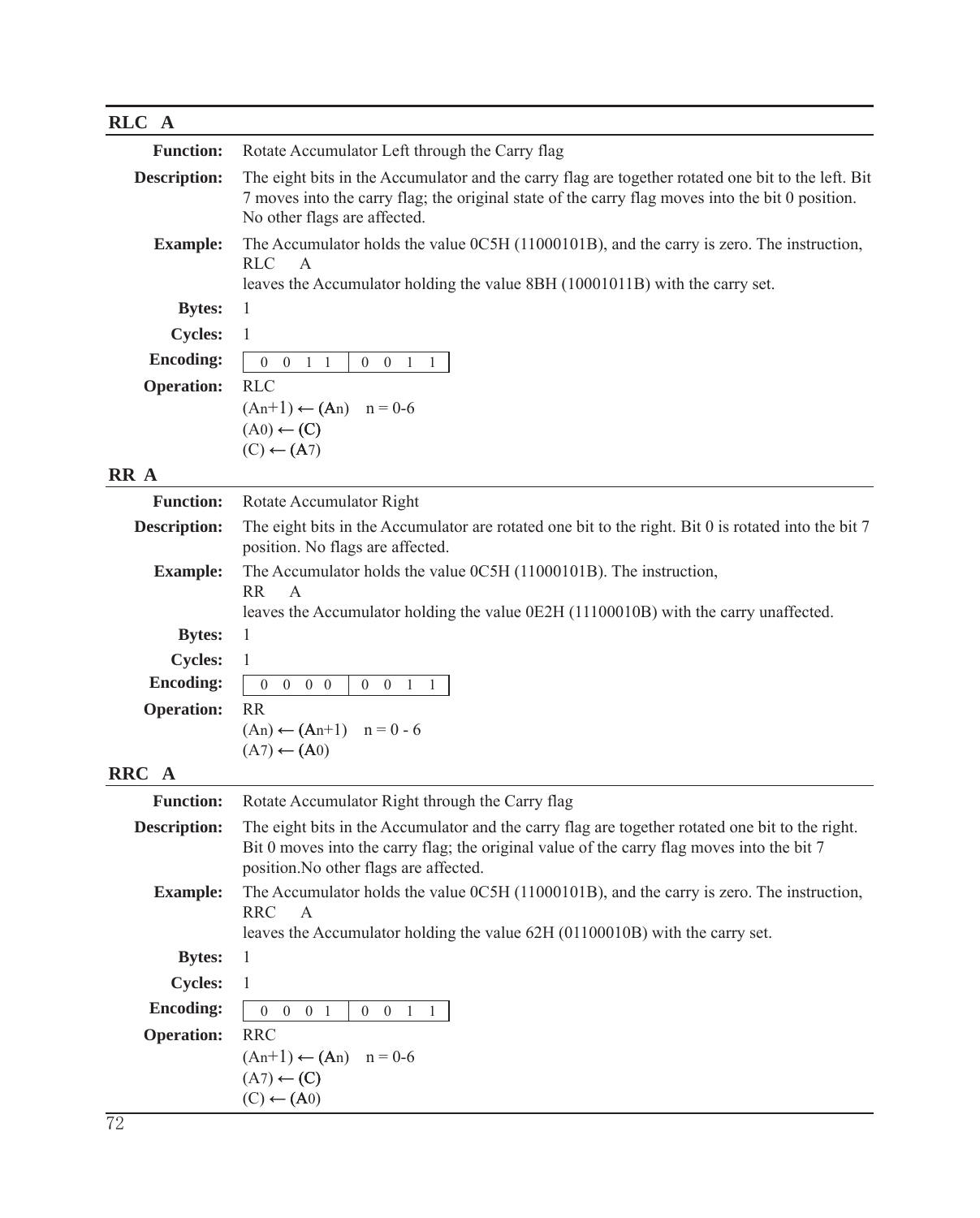| <b>SETB</b> | $bit$               |                                                                                                                                                                                                                                                                                                                                                                                                                                                                                                                                                                 |
|-------------|---------------------|-----------------------------------------------------------------------------------------------------------------------------------------------------------------------------------------------------------------------------------------------------------------------------------------------------------------------------------------------------------------------------------------------------------------------------------------------------------------------------------------------------------------------------------------------------------------|
|             | <b>Function:</b>    | Set bit                                                                                                                                                                                                                                                                                                                                                                                                                                                                                                                                                         |
|             | <b>Description:</b> | SETB sets the indicated bit to one. SETB can operate on the carry flag or any directly<br>addressable bit. No other flags are affected                                                                                                                                                                                                                                                                                                                                                                                                                          |
|             | <b>Example:</b>     | The carry flag is cleared. Output Port 1 has been written with the value 34H (00110100B).<br>The instructions,<br><b>SETB</b><br>C<br><b>SETB</b><br>P1.0<br>will leave the carry flag set to 1 and change the data output on Port 1 to 35H (00110101B).                                                                                                                                                                                                                                                                                                        |
| <b>SETB</b> | C                   |                                                                                                                                                                                                                                                                                                                                                                                                                                                                                                                                                                 |
|             | <b>Bytes:</b>       | 1                                                                                                                                                                                                                                                                                                                                                                                                                                                                                                                                                               |
|             | <b>Cycles:</b>      | 1                                                                                                                                                                                                                                                                                                                                                                                                                                                                                                                                                               |
|             | <b>Encoding:</b>    | $\mathbf{1}$<br>0 <sub>1</sub><br>$\overline{0}$<br>$\overline{0}$<br>1<br>$\overline{1}$<br>$\mathbf{1}$                                                                                                                                                                                                                                                                                                                                                                                                                                                       |
|             | <b>Operation:</b>   | <b>SETB</b><br>$(C) \leftarrow 1$                                                                                                                                                                                                                                                                                                                                                                                                                                                                                                                               |
| <b>SETB</b> | bit                 |                                                                                                                                                                                                                                                                                                                                                                                                                                                                                                                                                                 |
|             | <b>Bytes:</b>       | 2                                                                                                                                                                                                                                                                                                                                                                                                                                                                                                                                                               |
|             | <b>Cycles:</b>      | 1                                                                                                                                                                                                                                                                                                                                                                                                                                                                                                                                                               |
|             | <b>Encoding:</b>    | bit address<br>1<br>$\mathbf{0}$<br>$\mathbf{0}$<br>$\overline{0}$<br>$\overline{0}$<br>1<br>1<br>-1                                                                                                                                                                                                                                                                                                                                                                                                                                                            |
|             | <b>Operation:</b>   | <b>SETB</b><br>$(bit) \leftarrow 1$                                                                                                                                                                                                                                                                                                                                                                                                                                                                                                                             |
| SJMP rel    |                     |                                                                                                                                                                                                                                                                                                                                                                                                                                                                                                                                                                 |
|             | <b>Function:</b>    | Short Jump                                                                                                                                                                                                                                                                                                                                                                                                                                                                                                                                                      |
|             | <b>Description:</b> | Program control branches unconditionally to the address indicated. The branch destination is<br>computed by adding the signed displacement in the second instruction byte to the PC, after<br>incrementing the PC twice. Therefore, the range of destinations allowed is from 128bytes<br>preceding this instruction to 127 bytes following it.                                                                                                                                                                                                                 |
|             | <b>Example:</b>     | The label "RELADR" is assigned to an instruction at program memory location 0123H. The<br>instruction,<br><b>SJMP</b><br><b>RELADR</b><br>will assemble into location 0100H. After the instruction is executed, the PC will contain the<br>value 0123H.<br>(Note: Under the above conditions the instruction following SJMP will be at 102H.Therefore,<br>the displacement byte of the instruction will be the relative offset $(0123H - 0102H) = 21H$ .<br>Put another way, an SJMP with a displacement of 0FEH would be an one-instruction infinite<br>loop). |
|             | <b>Bytes:</b>       | $\overline{c}$                                                                                                                                                                                                                                                                                                                                                                                                                                                                                                                                                  |
|             | <b>Cycles:</b>      | $\overline{\mathbf{c}}$                                                                                                                                                                                                                                                                                                                                                                                                                                                                                                                                         |
|             | <b>Encoding:</b>    | rel. address<br>$0\quad 0\quad 0$<br>$\overline{0}$<br>$0\quad 0$<br> 0 <br>$\mathbf{1}$                                                                                                                                                                                                                                                                                                                                                                                                                                                                        |
|             | <b>Operation:</b>   | <b>SJMP</b>                                                                                                                                                                                                                                                                                                                                                                                                                                                                                                                                                     |
|             |                     | $(PC) \leftarrow (PC)+2$                                                                                                                                                                                                                                                                                                                                                                                                                                                                                                                                        |
|             |                     | $(PC) \leftarrow (PC) + rel$                                                                                                                                                                                                                                                                                                                                                                                                                                                                                                                                    |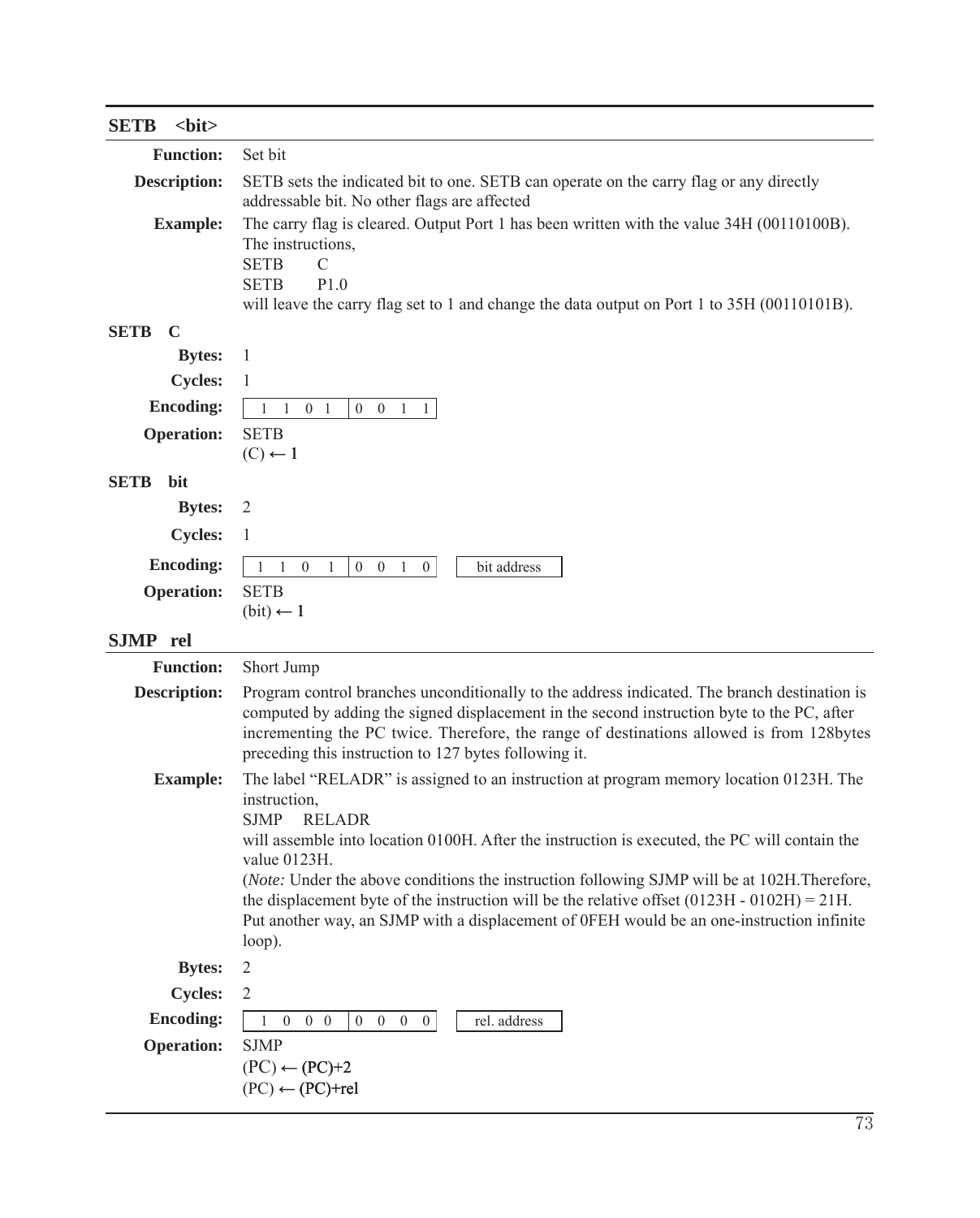| <b>SUBB</b><br>$A,$ <src-byte></src-byte> |                                                                                                                                                                                                                                                                                                                                                                                                                                                                                                                                                                                                                                                  |  |  |  |  |  |  |  |  |  |  |
|-------------------------------------------|--------------------------------------------------------------------------------------------------------------------------------------------------------------------------------------------------------------------------------------------------------------------------------------------------------------------------------------------------------------------------------------------------------------------------------------------------------------------------------------------------------------------------------------------------------------------------------------------------------------------------------------------------|--|--|--|--|--|--|--|--|--|--|
| <b>Function:</b>                          | Subtract with borrow                                                                                                                                                                                                                                                                                                                                                                                                                                                                                                                                                                                                                             |  |  |  |  |  |  |  |  |  |  |
| <b>Description:</b>                       | SUBB subtracts the indicated variable and the carry flag together from the Accumulator,<br>leaving the result in the Accumulator. SUBB sets the carry (borrow) flag if a borrow is needed<br>for bit 7, and clears C otherwise.(If C was set before executing a SUBB instruction, this<br>indicates that a borrow was needed for the previous step in a multiple precision subtraction,<br>so the carry is subtracted from the Accumulator along with the source operand). AC is set if a<br>borrow is needed for bit 3, and cleared otherwise. OV is set if a borrow is needed into bit 6,<br>but not into bit 7, or into bit 7, but not bit 6. |  |  |  |  |  |  |  |  |  |  |
|                                           | When subtracting signed integers OV indicates a negative number produced when a negative<br>value is subtracted from a positive value, or a positive result when a positive number is<br>subtracted from a negative number.                                                                                                                                                                                                                                                                                                                                                                                                                      |  |  |  |  |  |  |  |  |  |  |
|                                           | The source operand allows four addressing modes: register, direct, register-indirect, or<br>immediate.                                                                                                                                                                                                                                                                                                                                                                                                                                                                                                                                           |  |  |  |  |  |  |  |  |  |  |
| <b>Example:</b>                           | The Accumulator holds 0C9H (11001001B), register 2 holds 54H (01010100B), and the<br>carry flag is set. The instruction,                                                                                                                                                                                                                                                                                                                                                                                                                                                                                                                         |  |  |  |  |  |  |  |  |  |  |
|                                           | SUBB<br>A, R2                                                                                                                                                                                                                                                                                                                                                                                                                                                                                                                                                                                                                                    |  |  |  |  |  |  |  |  |  |  |
|                                           | will leave the value 74H (01110100B) in the accumulator, with the carry flag and AC cleared<br>but OV set.                                                                                                                                                                                                                                                                                                                                                                                                                                                                                                                                       |  |  |  |  |  |  |  |  |  |  |
|                                           | Notice that 0C9H minus 54H is 75H. The difference between this and the above result is due<br>to the carry (borrow) flag being set before the operation. If the state of the carry is not known<br>before starting a single or multiple-precision subtraction, it should be explicitly cleared by a<br>CLR C instruction.                                                                                                                                                                                                                                                                                                                        |  |  |  |  |  |  |  |  |  |  |
| SUBB A, Rn                                |                                                                                                                                                                                                                                                                                                                                                                                                                                                                                                                                                                                                                                                  |  |  |  |  |  |  |  |  |  |  |
| <b>Bytes:</b>                             | 1                                                                                                                                                                                                                                                                                                                                                                                                                                                                                                                                                                                                                                                |  |  |  |  |  |  |  |  |  |  |
| <b>Cycles:</b>                            | 1                                                                                                                                                                                                                                                                                                                                                                                                                                                                                                                                                                                                                                                |  |  |  |  |  |  |  |  |  |  |
| <b>Encoding:</b>                          | $1 \t0 \t0 \t1$<br>$1$ r r r                                                                                                                                                                                                                                                                                                                                                                                                                                                                                                                                                                                                                     |  |  |  |  |  |  |  |  |  |  |
| Operation:                                | <b>SUBB</b>                                                                                                                                                                                                                                                                                                                                                                                                                                                                                                                                                                                                                                      |  |  |  |  |  |  |  |  |  |  |
|                                           | $(A) \leftarrow (A) - (C) - (Rn)$                                                                                                                                                                                                                                                                                                                                                                                                                                                                                                                                                                                                                |  |  |  |  |  |  |  |  |  |  |
| SUBB A, direct                            |                                                                                                                                                                                                                                                                                                                                                                                                                                                                                                                                                                                                                                                  |  |  |  |  |  |  |  |  |  |  |
| <b>Bytes:</b>                             | $\overline{2}$                                                                                                                                                                                                                                                                                                                                                                                                                                                                                                                                                                                                                                   |  |  |  |  |  |  |  |  |  |  |
| <b>Cycles:</b>                            | 1                                                                                                                                                                                                                                                                                                                                                                                                                                                                                                                                                                                                                                                |  |  |  |  |  |  |  |  |  |  |
| <b>Encoding:</b>                          | $\mathbf{1}$<br>$\boldsymbol{0}$<br>$\boldsymbol{0}$<br>$\mathbf{1}$<br>$\overline{0}$<br>$\mathbf{1}$<br>$\overline{0}$<br>direct address<br>$\mathbf{1}$                                                                                                                                                                                                                                                                                                                                                                                                                                                                                       |  |  |  |  |  |  |  |  |  |  |
| <b>Operation:</b>                         | <b>SUBB</b><br>$(A) \leftarrow (A) - (C) - (direct)$                                                                                                                                                                                                                                                                                                                                                                                                                                                                                                                                                                                             |  |  |  |  |  |  |  |  |  |  |
| SUBB A, @Ri                               |                                                                                                                                                                                                                                                                                                                                                                                                                                                                                                                                                                                                                                                  |  |  |  |  |  |  |  |  |  |  |
| <b>Bytes:</b>                             | $\mathbf{1}$                                                                                                                                                                                                                                                                                                                                                                                                                                                                                                                                                                                                                                     |  |  |  |  |  |  |  |  |  |  |
| <b>Cycles:</b>                            | 1                                                                                                                                                                                                                                                                                                                                                                                                                                                                                                                                                                                                                                                |  |  |  |  |  |  |  |  |  |  |
| <b>Encoding:</b>                          | $\overline{0}$<br>$0 \quad 1 \quad 1 \quad i$<br>$\boldsymbol{0}$<br>1<br>$\mathbf{1}$                                                                                                                                                                                                                                                                                                                                                                                                                                                                                                                                                           |  |  |  |  |  |  |  |  |  |  |
| <b>Operation:</b>                         | <b>SUBB</b><br>$(A) \leftarrow (A) - (C) - ((Ri))$                                                                                                                                                                                                                                                                                                                                                                                                                                                                                                                                                                                               |  |  |  |  |  |  |  |  |  |  |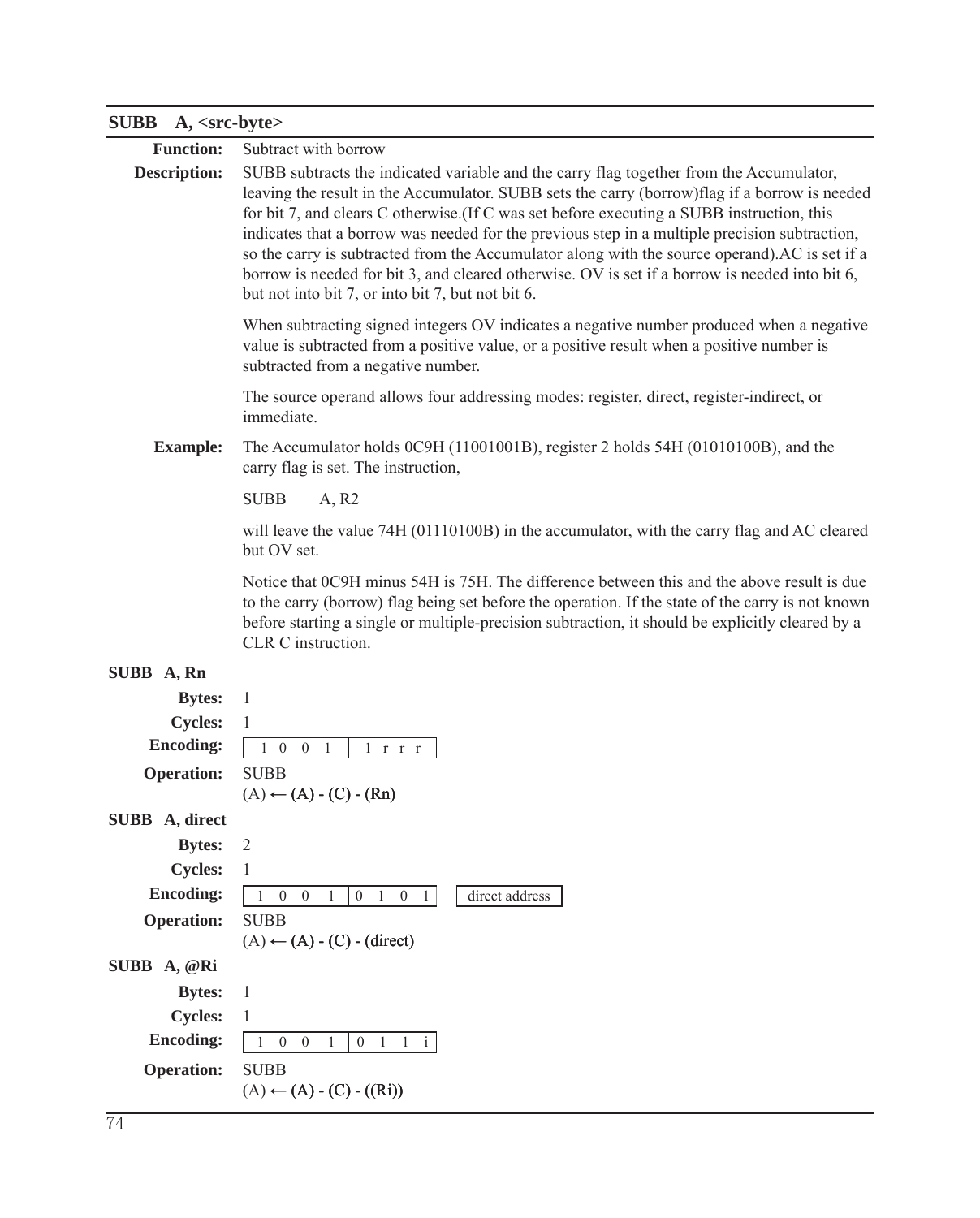| SUBB A, #data       |                                                                                                                                                                                                                                                              |
|---------------------|--------------------------------------------------------------------------------------------------------------------------------------------------------------------------------------------------------------------------------------------------------------|
| <b>Bytes:</b>       | 2                                                                                                                                                                                                                                                            |
| <b>Cycles:</b>      | $\mathbf{1}$                                                                                                                                                                                                                                                 |
| <b>Encoding:</b>    | $\mathbf{1}$<br>$\overline{0}$<br>$\mathbf{0}$<br>$\overline{0}$<br>$\overline{0}$<br>immediate data<br>1<br>1 0                                                                                                                                             |
| <b>Operation:</b>   | <b>SUBB</b>                                                                                                                                                                                                                                                  |
|                     | $(A) \leftarrow (A) - (C) - #data$                                                                                                                                                                                                                           |
| SWAP A              |                                                                                                                                                                                                                                                              |
| <b>Function:</b>    | Swap nibbles within the Accumulator                                                                                                                                                                                                                          |
| <b>Description:</b> | SWAP A interchanges the low- and high-order nibbles (four-bit fields) of the Accumulator<br>(bits 3-0 and bits 7-4). The operation can also be thought of as a four-bit rotate instruction.<br>No flags are affected.                                        |
| <b>Example:</b>     | The Accumulator holds the value 0C5H (11000101B). The instruction,                                                                                                                                                                                           |
|                     | <b>SWAP</b><br>$\mathsf{A}$                                                                                                                                                                                                                                  |
|                     | leaves the Accumulator holding the value 5CH (01011100B).                                                                                                                                                                                                    |
| <b>Bytes:</b>       | 1                                                                                                                                                                                                                                                            |
| <b>Cycles:</b>      | 1                                                                                                                                                                                                                                                            |
| <b>Encoding:</b>    | $0\quad 0$<br>$\mathbf{1}$<br>$\overline{1}$<br>$\overline{0}$<br>$\mathbf{1}$<br>$0 \quad 0$                                                                                                                                                                |
| <b>Operation:</b>   | <b>SWAP</b>                                                                                                                                                                                                                                                  |
|                     | $(A_{3-0}) \rightleftharpoons (A_{7-4})$                                                                                                                                                                                                                     |
| $XCH$ A,<br>byte>   |                                                                                                                                                                                                                                                              |
| <b>Function:</b>    | Exchange Accumulator with byte variable                                                                                                                                                                                                                      |
| <b>Description:</b> | XCH loads the Accumulator with the contents of the indicated variable, at the same time<br>writing the original Accumulator contents to the indicated variable. The source/destination<br>operand can use register, direct, or register-indirect addressing. |
| <b>Example:</b>     | R0 contains the address 20H. The Accumulator holds the value 3FH (00111111B). Internal<br>RAM location 20H holds the value 75H (01110101B). The instruction,                                                                                                 |
|                     | <b>XCH</b><br>$A, (\partial R)$                                                                                                                                                                                                                              |
|                     | will leave RAM location 20H holding the values 3FH (00111111B) and 75H (01110101B) in<br>the accumulator.                                                                                                                                                    |
| XCH A, Rn           |                                                                                                                                                                                                                                                              |
| <b>Bytes:</b>       | $\mathbf{1}$                                                                                                                                                                                                                                                 |
| <b>Cycles:</b>      | 1                                                                                                                                                                                                                                                            |
| <b>Encoding:</b>    | 1<br>-1<br>$\overline{0}$<br>$\mathbf{0}$<br>$1$ r r r                                                                                                                                                                                                       |
| <b>Operation:</b>   | <b>XCH</b>                                                                                                                                                                                                                                                   |
| XCH A, direct       | $(A) \rightleftarrows (Rn)$                                                                                                                                                                                                                                  |
| <b>Bytes:</b>       | $\overline{c}$                                                                                                                                                                                                                                               |
| <b>Cycles:</b>      | 1                                                                                                                                                                                                                                                            |
| <b>Encoding:</b>    | direct address<br>$1 \quad 0 \quad 0$<br>$0\quad 1\quad 0\quad 1$                                                                                                                                                                                            |
| <b>Operation:</b>   | <b>XCH</b>                                                                                                                                                                                                                                                   |
|                     | $(A) \rightleftarrows$ (direct)                                                                                                                                                                                                                              |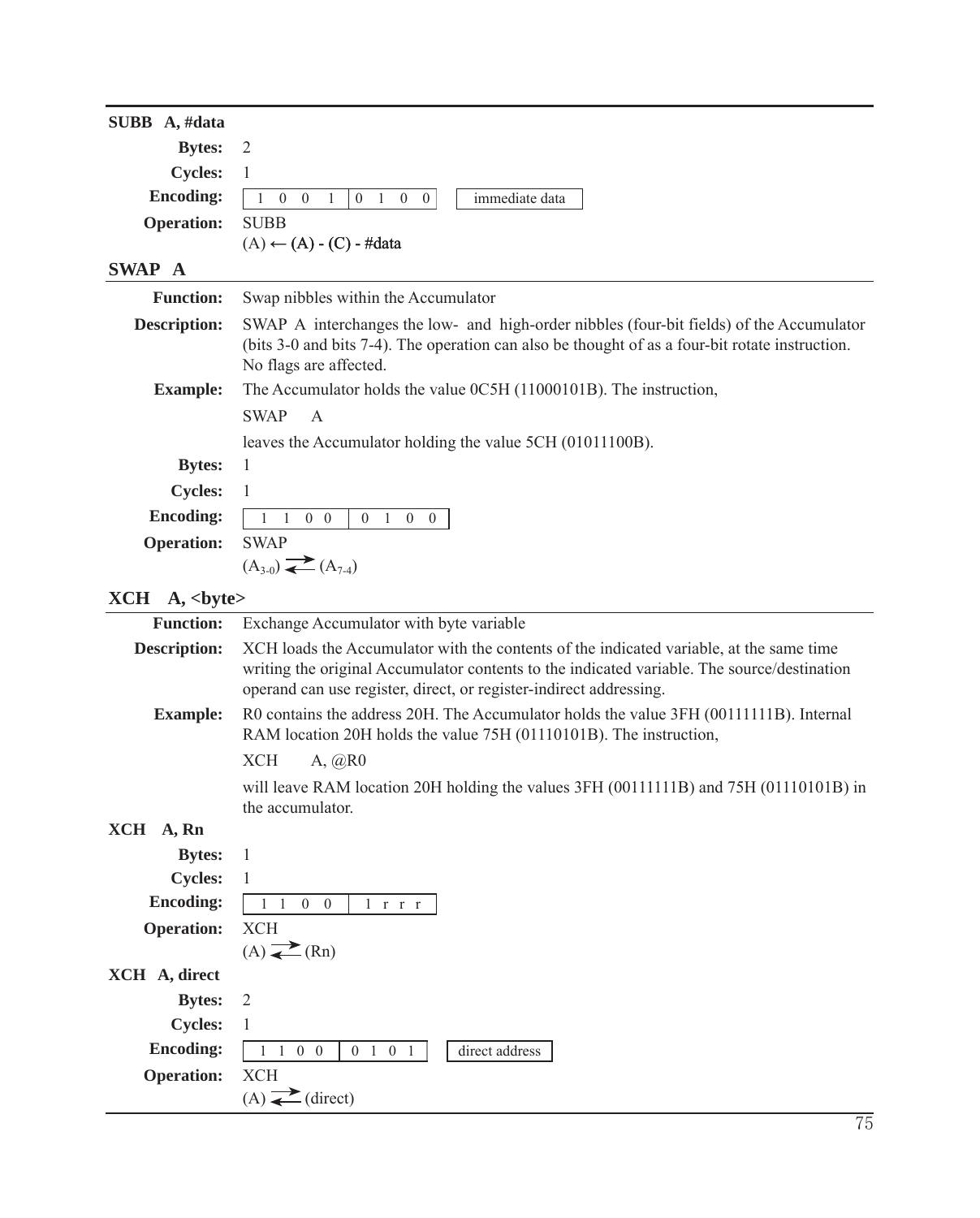| XCH A, @Ri            |                                                                                                                                                                                                                                                                                                                                                               |
|-----------------------|---------------------------------------------------------------------------------------------------------------------------------------------------------------------------------------------------------------------------------------------------------------------------------------------------------------------------------------------------------------|
| <b>Bytes:</b>         | 1                                                                                                                                                                                                                                                                                                                                                             |
| <b>Cycles:</b>        | 1                                                                                                                                                                                                                                                                                                                                                             |
| <b>Encoding:</b>      | 1 1 0 0<br>$0 \t1 \t1$<br>$\mathbf{i}$                                                                                                                                                                                                                                                                                                                        |
| <b>Operation:</b>     | <b>XCH</b>                                                                                                                                                                                                                                                                                                                                                    |
|                       | $(A) \rightleftarrows (Ri)$                                                                                                                                                                                                                                                                                                                                   |
| <b>XCHD</b><br>A, @Ri |                                                                                                                                                                                                                                                                                                                                                               |
| <b>Function:</b>      | Exchange Digit                                                                                                                                                                                                                                                                                                                                                |
| <b>Description:</b>   | XCHD exchanges the low-order nibble of the Accumulator (bits 3-0), generally representing<br>a hexadecimal or BCD digit, with that of the internal RAM location indirectly addressed by<br>the specified register. The high-order nibbles (bits 7-4) of each register are not affected. No<br>flags are affected.                                             |
| <b>Example:</b>       | R0 contains the address 20H. The Accumulator holds the value 36H (00110110B). Internal<br>RAM location 20H holds the value 75H (01110101B). The instruction,                                                                                                                                                                                                  |
|                       | <b>XCHD</b><br>A, @R0<br>will leave RAM location 20H holding the value 76H (01110110B) and 35H (00110101B) in<br>the accumulator.                                                                                                                                                                                                                             |
| <b>Bytes:</b>         | 1                                                                                                                                                                                                                                                                                                                                                             |
| <b>Cycles:</b>        | 1                                                                                                                                                                                                                                                                                                                                                             |
| <b>Encoding:</b>      | $1 \t1 \t0 \t1$<br>$0 \t1 \t1$ i                                                                                                                                                                                                                                                                                                                              |
| Operation:            | <b>XCHD</b>                                                                                                                                                                                                                                                                                                                                                   |
|                       | $(A_{3-0}) \rightleftharpoons (Ri_{3-0})$                                                                                                                                                                                                                                                                                                                     |
| XRL                   | <dest-byte>, <src-byte></src-byte></dest-byte>                                                                                                                                                                                                                                                                                                                |
| <b>Function:</b>      | Logical Exclusive-OR for byte variables                                                                                                                                                                                                                                                                                                                       |
| <b>Description:</b>   | XRL performs the bitwise logical Exclusive-OR operation between the indicated variables,<br>storing the results in the destination. No flags are affected.                                                                                                                                                                                                    |
|                       | The two operands allow six addressing mode combinations. When the destination is the<br>Accumulator, the source can use register, direct, register-indirect, or immediate addressing;<br>when the destination is a direct address, the source can be the Accumulator or immediate data.                                                                       |
|                       | (Note: When this instruction is used to modify an output port, the value used as the original<br>port data will be read from the output data latch, not the input pins.)                                                                                                                                                                                      |
| <b>Example:</b>       | If the Accumulator holds 0C3H (11000011B) and register 0 holds 0AAH (10101010B) then<br>the instruction,                                                                                                                                                                                                                                                      |
|                       | XRL<br>A, R0                                                                                                                                                                                                                                                                                                                                                  |
|                       | will leave the Accumulator holding the vatue 69H (01101001B).                                                                                                                                                                                                                                                                                                 |
|                       | When the destination is a directly addressed byte, this instruction can complement combinna-<br>tion of bits in any RAM location or hardware register. The pattern of bits to be complemented<br>is then determined by a mask byte, either a constant contained in the instruction or a variable<br>computed in the Accumulator at run-time. The instruction, |
|                       | <b>XRL</b><br>P1, #00110001B                                                                                                                                                                                                                                                                                                                                  |
|                       | will complement bits 5,4 and 0 of outpue Port 1.                                                                                                                                                                                                                                                                                                              |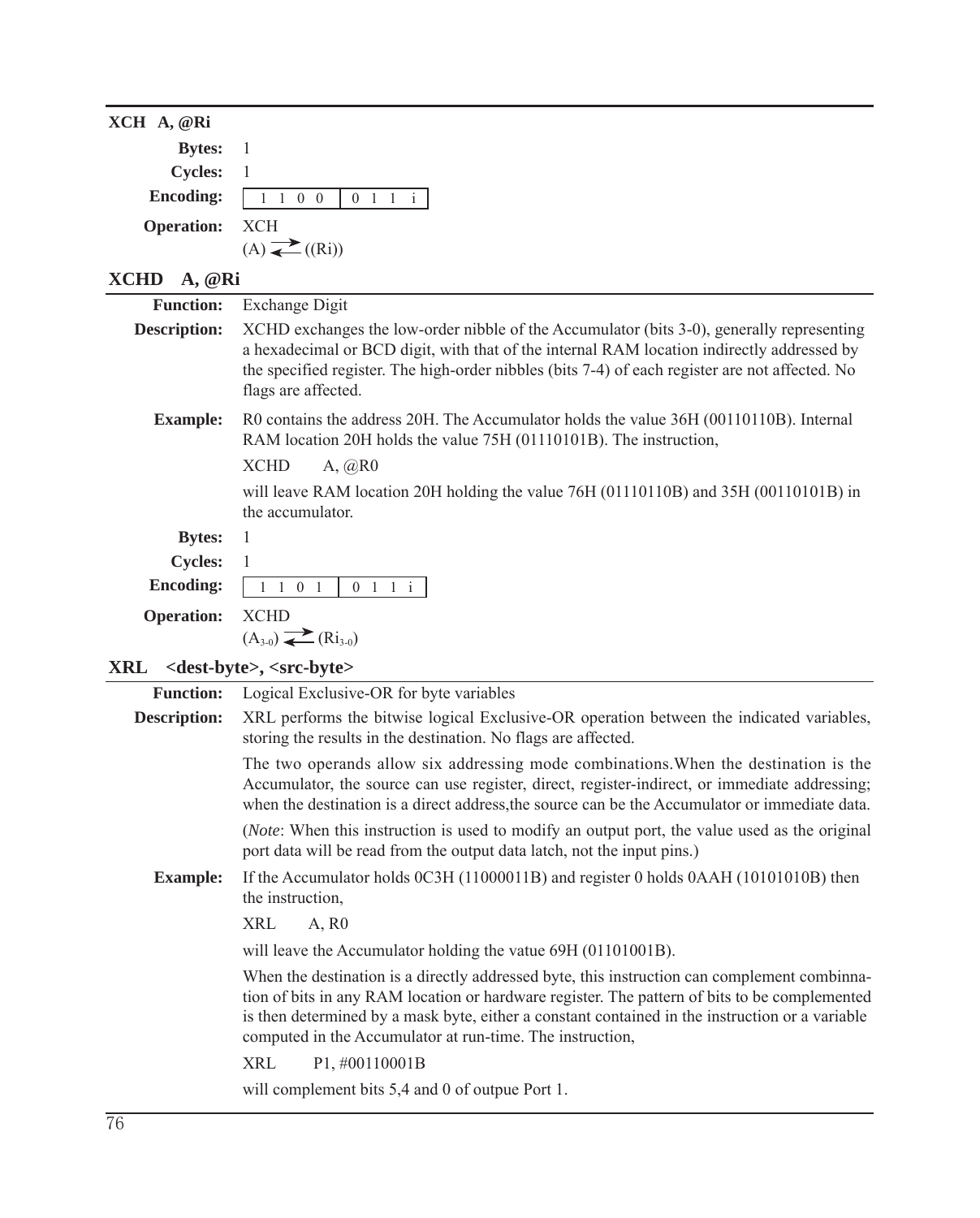| <b>XRL</b><br>A, Rn   |                                                                                                                                                                         |
|-----------------------|-------------------------------------------------------------------------------------------------------------------------------------------------------------------------|
| <b>Bytes:</b>         | $\mathbf{1}$                                                                                                                                                            |
| <b>Cycles:</b>        | $\mathbf{1}$                                                                                                                                                            |
| <b>Encoding:</b>      | $\boldsymbol{0}$<br>$\boldsymbol{0}$<br>$\overline{1}$<br>$\mathbf{1}$<br>$\mathbf{1}$<br>$\mathbf{r}\quad \mathbf{r}\quad \mathbf{r}$                                  |
| <b>Operation:</b>     | <b>XRL</b>                                                                                                                                                              |
|                       | $(A) \leftarrow (A) \nrightarrow (Rn)$                                                                                                                                  |
| XRL<br>A, direct      |                                                                                                                                                                         |
| <b>Bytes:</b>         | 2                                                                                                                                                                       |
| <b>Cycles:</b>        | $\mathbf{1}$                                                                                                                                                            |
| <b>Encoding:</b>      | $\boldsymbol{0}$<br>direct address<br>$\boldsymbol{0}$<br>$\boldsymbol{0}$<br>1<br>1<br>1<br>$\boldsymbol{0}$<br>$\mathbf{1}$                                           |
| Operation:            | <b>XRL</b><br>$(A) \leftarrow (A) \bigwedge$ (direct)                                                                                                                   |
| XRL<br>A, @Ri         |                                                                                                                                                                         |
| <b>Bytes:</b>         | $\mathbf{1}$                                                                                                                                                            |
| <b>Cycles:</b>        | $\mathbf{1}$                                                                                                                                                            |
| <b>Encoding:</b>      | $\boldsymbol{0}$<br>$\mathbf{1}$<br>$\mathbf{1}$<br>$\boldsymbol{0}$<br>$0 \t1 \t1$ i                                                                                   |
| Operation:            | <b>XRL</b>                                                                                                                                                              |
|                       | $(A) \leftarrow (A) \bigoplus (Ri))$                                                                                                                                    |
| XRL<br>A, #data       |                                                                                                                                                                         |
| <b>Bytes:</b>         | 2                                                                                                                                                                       |
| <b>Cycles:</b>        | $\mathbf{1}$                                                                                                                                                            |
| <b>Encoding:</b>      | $\overline{0}$<br>immediate data<br>$\boldsymbol{0}$<br>-1<br>1<br>$\boldsymbol{0}$<br>$\mathbf{1}$<br>$0\quad 0$                                                       |
| Operation:            | <b>XRL</b>                                                                                                                                                              |
|                       | $(A) \leftarrow (A) \nleftrightarrow #data$                                                                                                                             |
| XRL<br>direct, A      |                                                                                                                                                                         |
| <b>Bytes:</b>         | 2                                                                                                                                                                       |
| <b>Cycles:</b>        | $\mathbf{1}$                                                                                                                                                            |
| <b>Encoding:</b>      | $\boldsymbol{0}$<br>direct address<br>$\mathbf{1}$<br>1<br>$\boldsymbol{0}$<br>$\overline{0}$<br>$\boldsymbol{0}$<br>1<br>$\boldsymbol{0}$                              |
| Operation:            | <b>XRL</b>                                                                                                                                                              |
|                       | $(direct) \leftarrow (direct) \nrightarrow (A)$                                                                                                                         |
| XRL<br>direct, #dataw |                                                                                                                                                                         |
| <b>Bytes:</b>         | 3                                                                                                                                                                       |
| <b>Cycles:</b>        | $\sqrt{2}$                                                                                                                                                              |
| <b>Encoding:</b>      | $\boldsymbol{0}$<br>$\,1$<br>$\mathbf{1}$<br>$\boldsymbol{0}$<br>$\boldsymbol{0}$<br>direct address<br>$\overline{0}$<br>$\mathbf{1}$<br>$\mathbf{1}$<br>immediate data |
| Operation:            | XRL<br>(direct) ← (direct) $\rightarrow$ # data                                                                                                                         |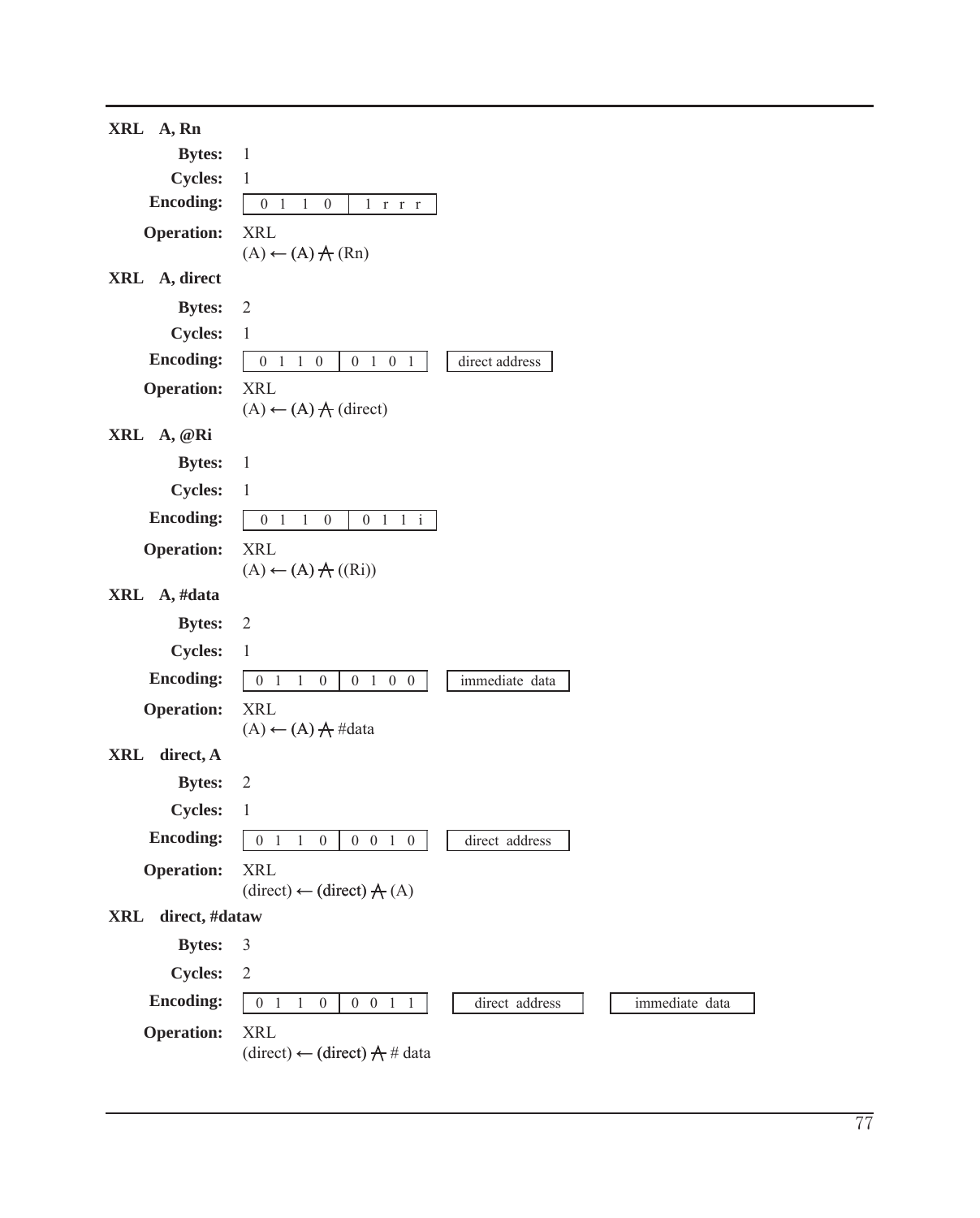# **Chapter 6 Interrupt**

There are 8 interrupt vector addresses available in STC89xx series. Associating with each interrupt vector, each interrupt source can be individually enabled or disabled by setting or clearing a bit in the registers IE and XICON. The register also contains a global disable bit(EA), which can be cleared to disable all interrupts at once.

Each interrupt source has two corresponding bits to represent its priority. One is located in SFR named IPH and the other in IP or XICON register. Higher-priority interrupt will be not interrupted by lower-priority interrupt request. If two interrupt requests of different priority levels are received simultaneously, the request of higher priority is serviced. If interrupt requests of the same priority level are received simultaneously, an internal polling sequence determine which request is serviced. The following table shows the internal polling sequence in the same priority level and the interrupt vector address.

| Interrupt Source                     | Vector<br>address | Polling<br>Sequence | Interrupt<br>Priority setting<br>(IP/XICON.IPH) | (lowest) |     | $\overline{2}$ | (highest) | Priority 0 Priority Priority Priority 3 Interrupt<br>Request | Interrupt<br>Enable<br>Control Bit |
|--------------------------------------|-------------------|---------------------|-------------------------------------------------|----------|-----|----------------|-----------|--------------------------------------------------------------|------------------------------------|
| /INT0<br>$(External$ interrupt $0$ ) | 0003H             | $ 0$ (highest)      | PX0H, PX0                                       | 0.0      | 0,1 | 1,0            | 1,1       | IE <sub>0</sub>                                              | EX0/EA                             |
| Timer <sub>0</sub>                   | 000BH             |                     | PT0H,PT0                                        | 0.0      | 0,1 | 1,0            | 1,1       | TF <sub>0</sub>                                              | ET0/EA                             |
| /INT1<br>$ $ (External interrupt 1)  | 0013H             | 2                   | PX1H, PX1                                       | 0,0      | 0,1 | 1,0            | 1,1       | IE1                                                          | EX1/EA                             |
| Timer1                               | 001BH             | 3                   | PT1H,PT1                                        | 0.0      | 0,1 | 1,0            | 1,1       | TF1                                                          | ET1/EA                             |
| <b>UART</b><br>(Serial Interface)    | 0023H             | 4                   | PSH,PS                                          | 0.0      | 0,1 | 1,0            | 1,1       | $RI+TI$                                                      | ES/EA                              |
| Timer 2                              | 002BH             | 5                   | PT2H,PT2                                        | 0.0      | 0,1 | 1,0            | 1,1       | TF2+EXF2                                                     | ET2/EA                             |
| /INT2                                | 0033H             | 6                   | PX2H, PX2                                       | 0.0      | 0,1 | 1,0            | 1,1       | IE <sub>2</sub>                                              | EX2/EA                             |
| /INT3                                | 003BH             | 7(lowest)           | PX3H.PX3                                        | 0.0      | 0,1 | 1,0            | 1,1       | IE3                                                          | EX3/EA                             |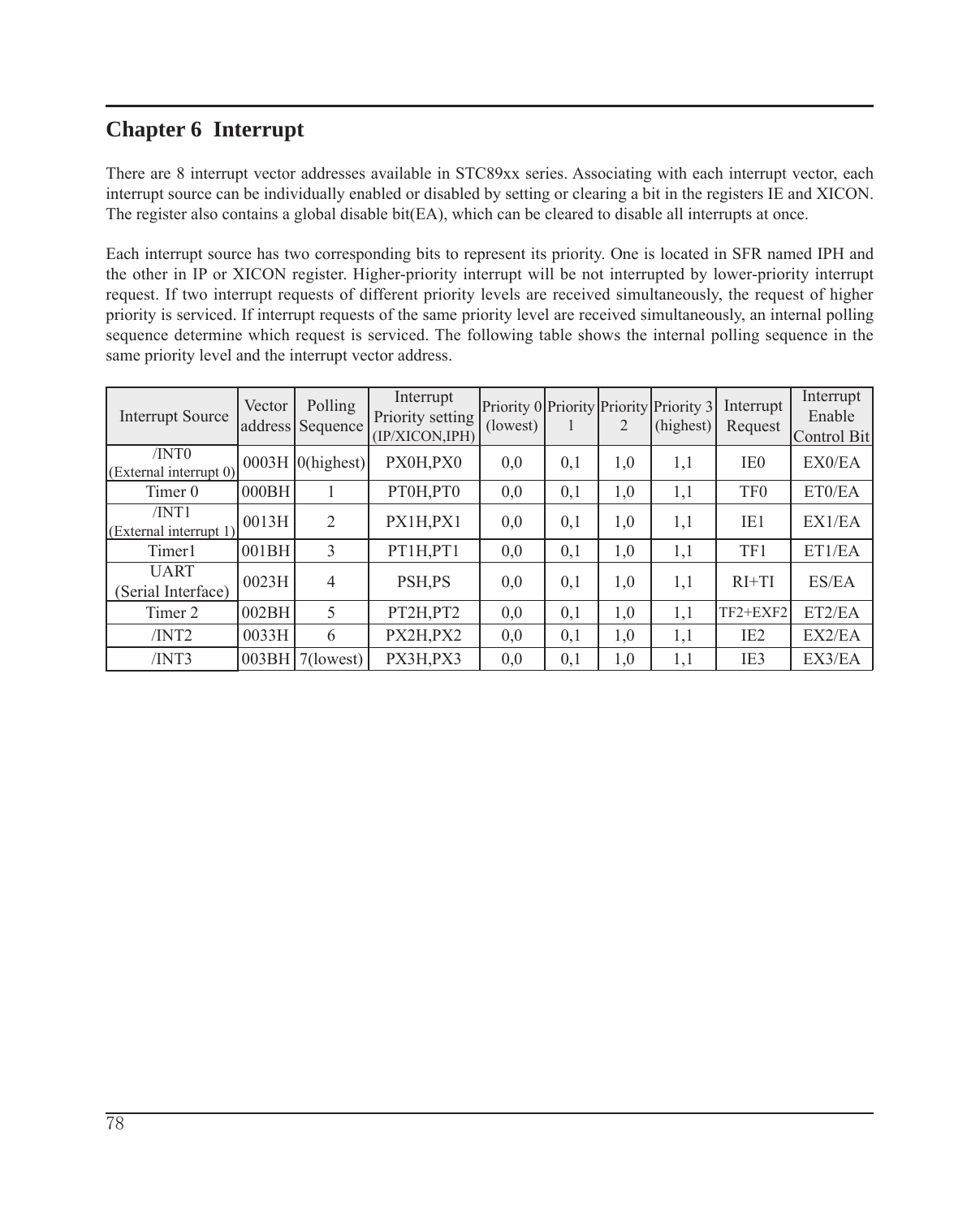# **6.1 Interrupt Structure**



Interrupt system diagram of STC89xx series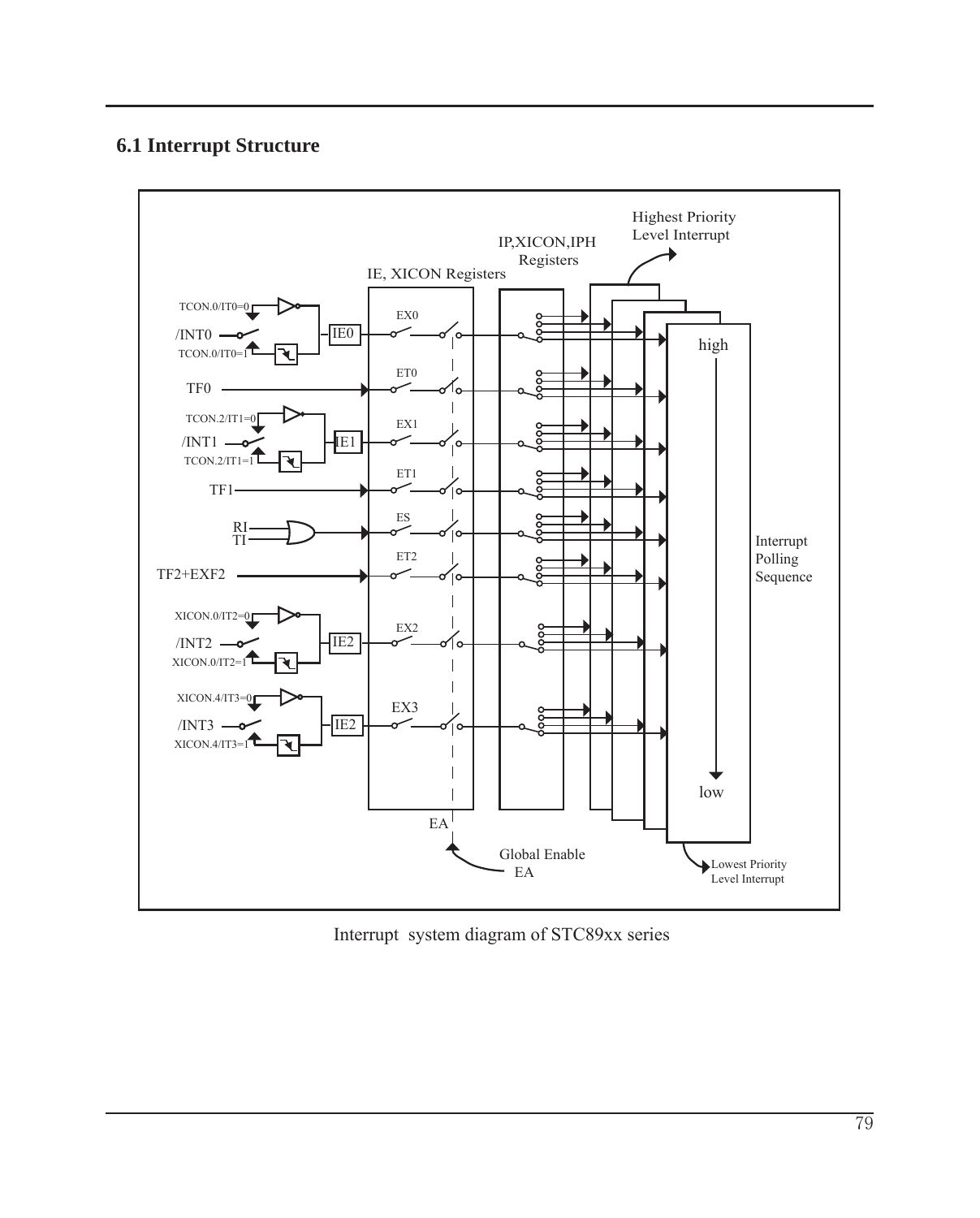The External Interrupts  $\overline{INT0}$ ,  $\overline{INT1}$ ,  $\overline{INT2}$  and  $\overline{INT3}$  can each be either level-activated or transition-activated, depending on bits IT0 and IT1 in Register TCON, IT2 and IT3 in SFR XICON. The flags that actually generate these interrupts are bits IE0 and IE1 in TCON, IE2 and IE3 in XICON. When an external interrupt is generated, the flag that generated it is cleared by the hardware when the service routine is vectored to if and only if the interrupt was transition –activated, otherwise the external requesting source is what controls the request flag, rather than the on-chip hardware.

The Timer 0 and Timer1 Interrupts are generated by TF0 and TF1, which are set by a rollover in their respective Timer/Counter registers in most cases. When a timer interrupt is generated, the flag that generated it is cleared by the on-chip hardware when the service routine is vectored to.

The Serial Port Interrupt is generated by the logical OR of RI and TI. Neither of these flags is cleared by hardware when the service routine is vectored to. In fact, the service routine will normally have to determine whether it was RI and TI that generated the interrupt, and the bit will have to be cleared by software.

The Timer 2 Interrupt is generates by the logical OR of TF2 and EXF2. Just the same as serial port, neither of these flags is cleared by hardware when the service routine is vectored to.

All of the bits that generate interrupts can be set or cleared by software, with the same result as though it had been set or cleared by hardware. In other words, interrupts can be generated or pending interrupts can be canceled in software.

|                    |                            |                |                                                                                                      | Value after         |
|--------------------|----------------------------|----------------|------------------------------------------------------------------------------------------------------|---------------------|
| <b>Symbol</b>      | <b>Description</b>         | <b>Address</b> | Bit Address and Symbol                                                                               | Power-on or         |
|                    |                            |                | <b>MSB</b><br><b>LSB</b>                                                                             | Reset               |
| IE                 | Interrupt Enable           | A8H            | ES<br>EA<br>ET <sub>2</sub><br>ET1<br>ET <sub>0</sub><br>EX <sub>0</sub><br>EX1                      | 00000000B           |
| IP                 | Interrupt Priority Low     | B8H            | PT <sub>2</sub><br><b>PS</b><br>PT1<br>PX <sub>0</sub><br>PX1<br>PT <sub>0</sub>                     | xx000000B           |
| <b>IPH</b>         | <b>Interrupt Priority</b>  | B7H            | PX3H<br>PX2H<br>PT <sub>2</sub> H<br><b>PSH</b><br>PT1H<br>PX1H<br>PT0H<br><b>PX0H</b>               | 0000.0000B          |
|                    | High                       |                |                                                                                                      |                     |
| <b>TCON</b>        | Timer/Counter 0 and        | 88H            | TF1<br>TR <sub>0</sub><br>IT <sub>0</sub><br>TR <sub>1</sub><br>TF0<br>IE1<br>IT1<br>IE <sub>0</sub> | 00000000B           |
|                    | 1 Control                  |                |                                                                                                      |                     |
| <b>SCON</b>        | Serial Control             | 98H            | SM0/FE<br>SM2<br>TI<br>SM1<br><b>REN</b><br>TB8<br>RB <sub>8</sub><br>RI                             | 00000000B           |
|                    |                            |                |                                                                                                      |                     |
| T <sub>2</sub> CON | Timer/Counter 2<br>Control | C8H            | C/T2<br>TF <sub>2</sub><br>EXF2<br><b>RCLK</b><br><b>TCLK</b><br>EXEN2<br>TR <sub>2</sub>            | $CP/RL2$ 0000 0000B |
|                    | <b>Auxiliary Interupt</b>  |                |                                                                                                      |                     |
| <b>XICON</b>       | Control                    | COH            | PX3<br>IE3<br>IT3<br>IE <sub>2</sub><br>IT1<br>EX3<br>PX <sub>2</sub><br>EX2                         | 0000 0000B          |

# **6.2 Interrupt Register**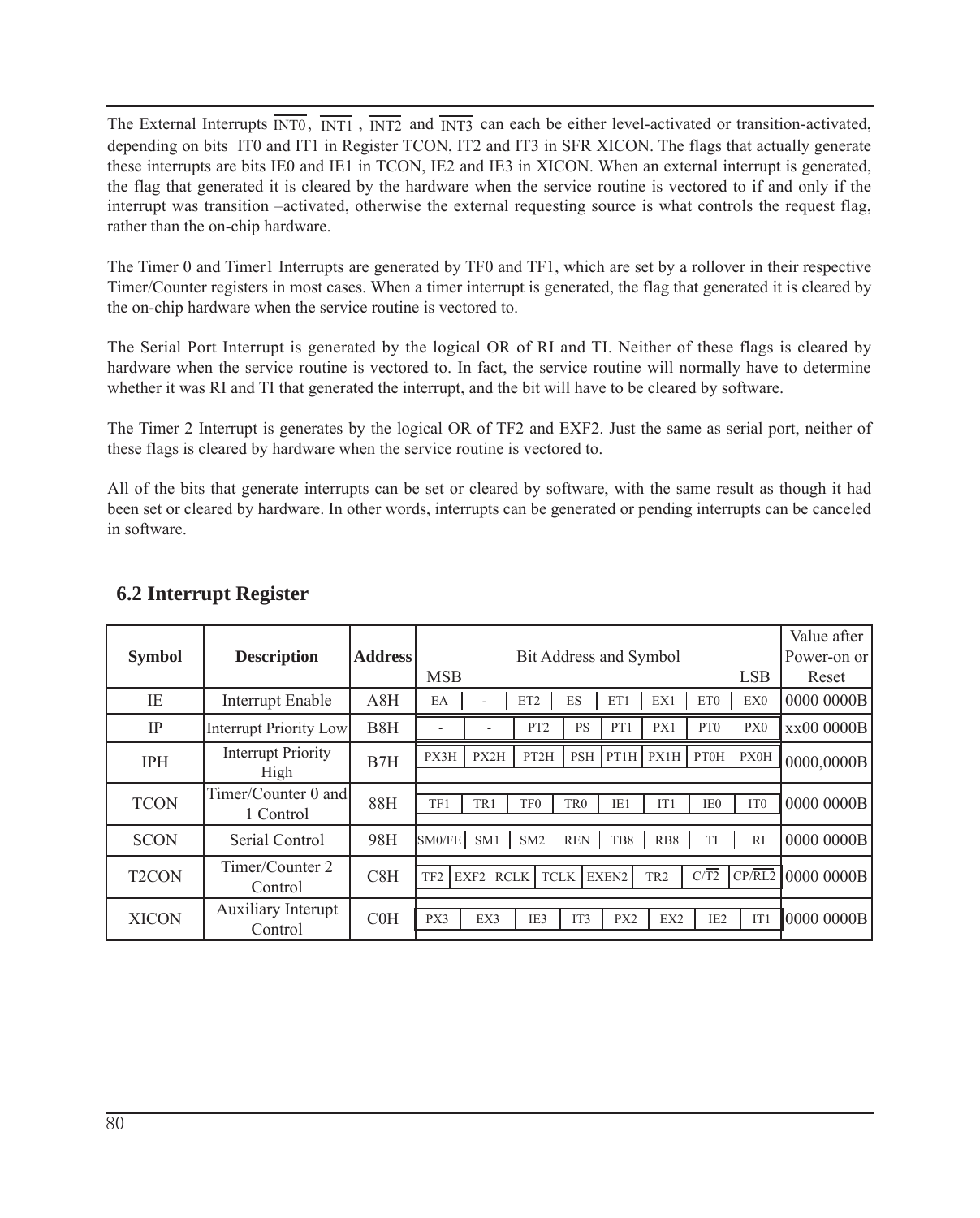## **IE: Interrupt Enable Rsgister**

|                 | (MSB)           |                                                                          |    |     |     |                 | (LSB)           |                                                                                                                                                         |
|-----------------|-----------------|--------------------------------------------------------------------------|----|-----|-----|-----------------|-----------------|---------------------------------------------------------------------------------------------------------------------------------------------------------|
|                 | EA              | ET <sub>2</sub>                                                          | ES | ET1 | EX1 | ET <sub>0</sub> | EX <sub>0</sub> |                                                                                                                                                         |
|                 |                 | Enable Bit $= 1$ enables the interrupt.<br>Enable $Bit = 0$ disables it. |    |     |     |                 |                 |                                                                                                                                                         |
| <b>Symbol</b>   | <b>Position</b> | <b>Function</b>                                                          |    |     |     |                 |                 |                                                                                                                                                         |
| EA              | IE.7            | setting or clearing its enable bit.                                      |    |     |     |                 |                 | disables all interrupts. if $EA = 0$ , no interrupt will be acknowledged. if<br>$EA = 1$ , each interrupt source is individually enabled or disabled by |
| ET <sub>2</sub> | IE.5            | Timer 2 interrupt enable bit                                             |    |     |     |                 |                 |                                                                                                                                                         |
| ES              | IE.4            | Serial Port interrupt enable bit                                         |    |     |     |                 |                 |                                                                                                                                                         |
| ET1             | IE.3            | Timer 1 interrupt enable bit                                             |    |     |     |                 |                 |                                                                                                                                                         |
| EX1             | IE.2            | External interrupt 1 enable bit                                          |    |     |     |                 |                 |                                                                                                                                                         |
| ET <sub>0</sub> | IE.1            | Timer 0 interrupt enable bit                                             |    |     |     |                 |                 |                                                                                                                                                         |
| EX <sub>0</sub> | IE.0            | External interrupt 0 enable bit                                          |    |     |     |                 |                 |                                                                                                                                                         |

### **IP: Interrupt Priority Low Register**

| MSB)                     |                          |                      |           |                       | T2B             |
|--------------------------|--------------------------|----------------------|-----------|-----------------------|-----------------|
| $\overline{\phantom{0}}$ | $\overline{\phantom{a}}$ | PT <sub>2</sub><br>∸ | <b>PS</b> | $PT1$   $PX1$   $PT0$ | PX <sub>0</sub> |

Priority  $bit = 1$  assigns high priority. Priority bit  $= 0$  assigns low priority.

| <b>Symbol</b>   | <b>Position</b> | <b>Function</b>                     |
|-----------------|-----------------|-------------------------------------|
| PT <sub>2</sub> | IP.5            | Timer 2 interrupt priority bit.     |
| <b>PS</b>       | IP.4            | Serial Port interrupt priority bit. |
| PT <sub>1</sub> | IP <sub>3</sub> | Timer 1 interrupt priority bit      |
| PX1             | IP <sub>2</sub> | External interrupt 1 priority bit   |
| PT <sub>0</sub> | IP.1            | Timer 0 interrupt priority bit      |
| PX0             | IP.0            | External interrupt 0 priority bit   |

# **IPH: Interrupt Priority High Register**

|      |               |      |      |                 |                    |         |      | C <sub>1</sub><br>ലാന |
|------|---------------|------|------|-----------------|--------------------|---------|------|-----------------------|
| υn   |               | B6   | ມມ   | D<br>D4         | $\mathbf{D}$<br>ມມ | רמ<br>◡ |      |                       |
| name | DYII<br>77711 | DY2H | PT2H | DCLI<br>1 D.I.I | PT1H               |         | PT0H | PX0H                  |

PX3H : If set, Set priority for external interrupt 3 highest

PX2H : If set, Set priority for external interrupt 2 highest

PT2H : If set, Set for Timer 2 interrupt highest

PSH : If set, Set priority for serial port highest

PT1H : If set, Set priority for Timer 1 interrupt highest

PX1H : If set, Set priority for external interrupt 1 highest

PT0H : If set, Set priority for Timer 0 interrupt highest

PX0H : If set, Set priority for external interrupt 0 highest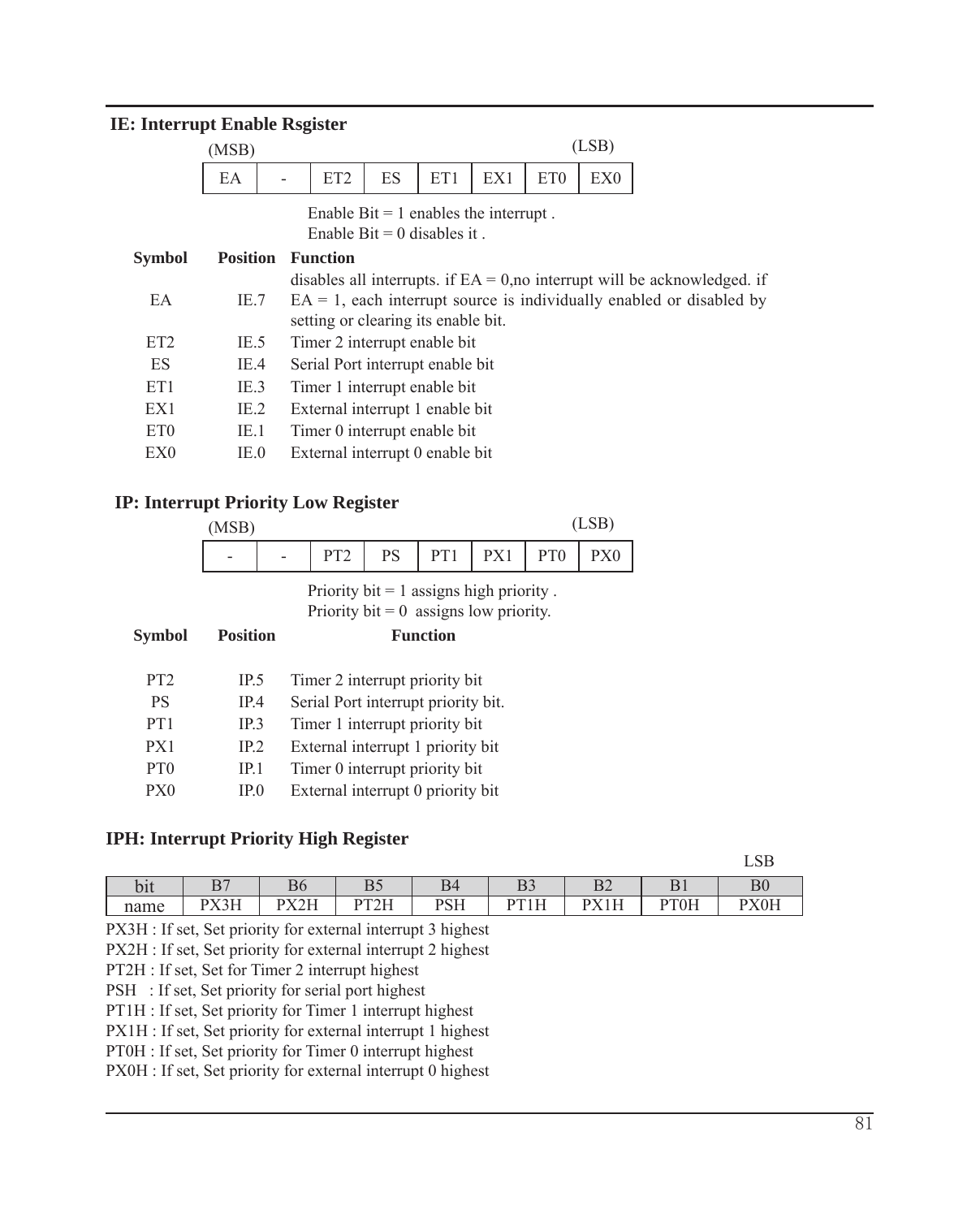|                 |                                      | (MSB) |     |                                                                                                                     |                                     |     |                 |                        | (LSB                 |                                                                            |                                  |
|-----------------|--------------------------------------|-------|-----|---------------------------------------------------------------------------------------------------------------------|-------------------------------------|-----|-----------------|------------------------|----------------------|----------------------------------------------------------------------------|----------------------------------|
|                 |                                      | TF1   | TR1 | TF <sub>0</sub>                                                                                                     | TR <sub>0</sub>                     | IE1 | IT <sub>1</sub> | IE <sub>0</sub>        | IT <sub>0</sub>      |                                                                            |                                  |
|                 |                                      |       |     |                                                                                                                     |                                     |     |                 |                        |                      |                                                                            |                                  |
| <b>Symbol</b>   | <b>Position</b>                      |       |     | Name and Significance                                                                                               |                                     |     |                 | <b>Symbol Position</b> |                      | Name and Significance                                                      |                                  |
| TF1             | TCON.7 Timer 1 overflow Flag. Set by |       |     | cleared by hardware when processor<br>vectors to interrupt routine.                                                 | hardware on Timer/Counter overflow. |     | IE1             |                        | interrupt processed. | TCON.3 Interrupt 1 Edge flag. Set by<br>edge detected.Cleared when         | hardware when external interrupt |
| TR <sub>1</sub> | TCON.6                               |       |     | Timer 1 Run control bit. Set/cleared<br>$l_{\text{max}} = \Omega_{\text{max}} + 1$ from The $m/\Omega_{\text{max}}$ |                                     |     | IT1             |                        |                      | TCON.2 Intenupt 1 Type control bit. Set/<br>cleared by software to specify |                                  |

#### **TCON register: Timer/Counter Control Register**

|                 |                   | by software to turn Timer/Counter<br>on/off.                                                                      |
|-----------------|-------------------|-------------------------------------------------------------------------------------------------------------------|
| TF0             |                   | TCON.5 Timer 0 overflow Flag. Set by<br>hardware on Timer/Counter overflow.<br>cleared by hardware when processor |
| TR <sub>0</sub> | TCON <sub>4</sub> | vectors to interrupt routine.<br>Timer 0 Run control bit. Set/cleared<br>by software to turn Timer/Counter        |

on/off.

#### external interrupts. IE0 TCON.1 Interrupt 0 Edge flag. Set by hardware when external interrupt edge detected.Cleared when interrupt processed.

falling edge/low level triggered

**LSB** 

IT0 TCON.0 Intenupt 0 Type control bit. Set/ cleared by software to specify falling edge/low level triggered external interrupts.

# **SCON register**

|      |                                       |              |             |                  |     |                                  |         | ---- |
|------|---------------------------------------|--------------|-------------|------------------|-----|----------------------------------|---------|------|
| UIL  |                                       |              |             |                  |     |                                  |         |      |
| name | -----<br>$\sim$<br>ى $\mathrm{M}0$ /ب | C3.51<br>SMI | SMO<br>⊾۷۱۷ | T<br><b>ILLI</b> | TB8 | $P^{\mathcal{D}}$<br><b>IVDO</b> | ---<br> | 171  |

FE: Framing Error bit. The SMOD0 bit must be set to enable access to the FE bit

0: The FE bit is not cleared by valid frames but should be cleared by software.

1: This bit set by the receiver when an invalid stop bit id detected.

SM0,SM1 : Serial Port Mode Bit 0/1.

| SM <sub>0</sub> | SM <sub>1</sub> | Description          | Baud rate                      |
|-----------------|-----------------|----------------------|--------------------------------|
|                 |                 | 8-bit shift register | SYSclk/12                      |
|                 |                 | 8-bit UART           | variable                       |
|                 |                 | 9-bit UART           | SYSclk/64 or SYSclk/32(SMOD=1) |
|                 |                 | 9-bit UART           | variable                       |

SM2 : Enable the automatic address recognition feature in mode 2 and 3. If SM2=1, RI will not be set unless the received 9th data bit is 1, indicating an address, and the received byte is a Given or Broadcast address. In mode1, if SM2=1 then RI will not be set unless a valid stop Bit was received, and the received byte is a Given or Broadcast address. In mode 0, SM2 should be 0.

- REN : When set enables serial reception.
- TB8 : The 9th data bit which will be transmitted in mode 2 and 3.
- RB8 : In mode 2 and 3, the received 9th data bit will go into this bit.
	- TI : Transmit interrupt flag.
	- RI : Receive interrupt flag.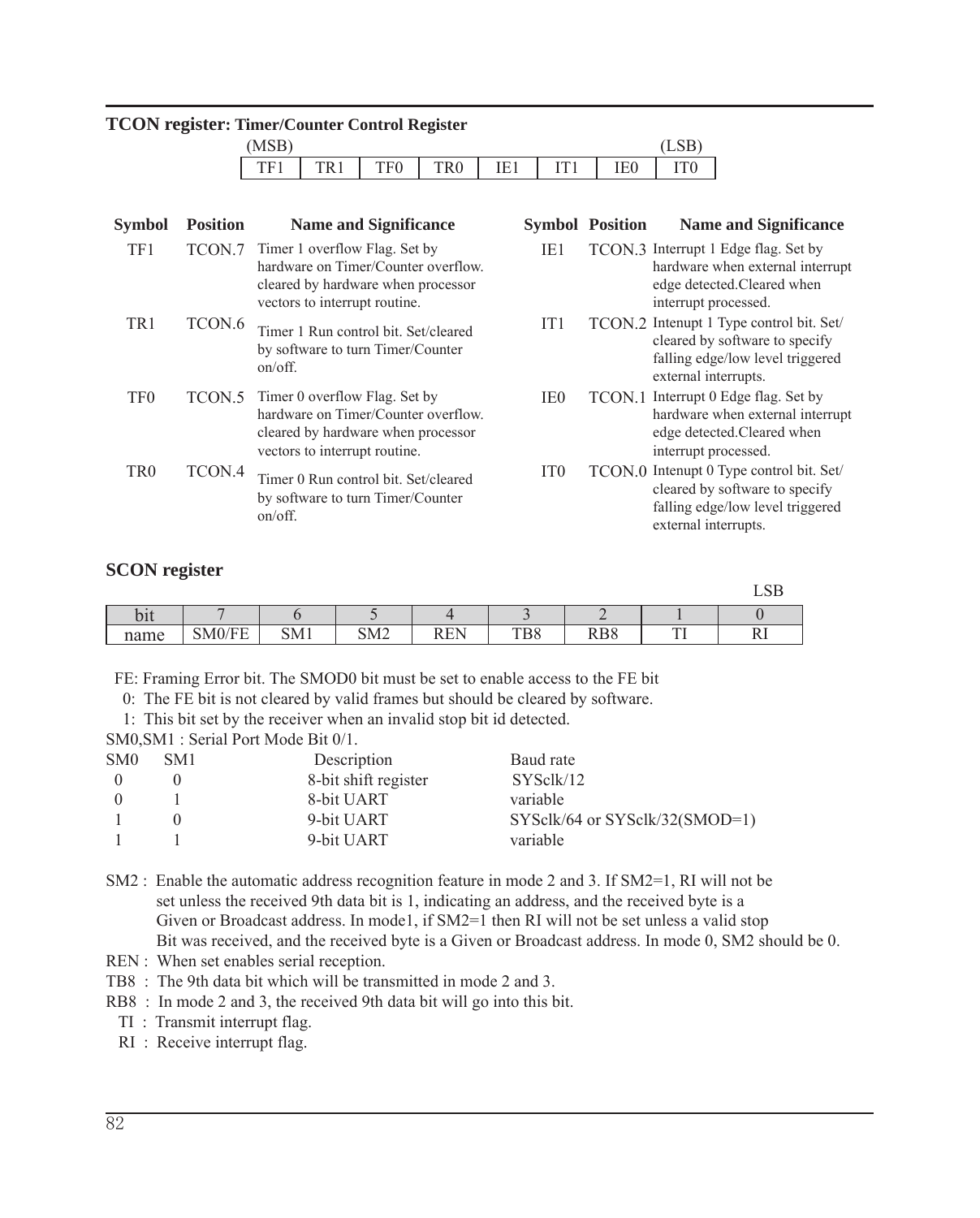## **T2CON: Timer/Counter 2 Control register**

|                  |                              |          |               |                             |                   |                      |                                   | <b>LSB</b> |
|------------------|------------------------------|----------|---------------|-----------------------------|-------------------|----------------------|-----------------------------------|------------|
| $\bullet$<br>UIt | $\mathbf{D}$ $\mathbf{\tau}$ | B6       |               | $\mathbf{D}$ $\Lambda$      | $\mathbf{D}$<br>ມ | D <sub>2</sub><br>ມ∠ |                                   | Dſ         |
| name             | TTT2<br>.                    | ы<br>⊷™∸ | <b>ITCEIZ</b> | $\tau$ $\nu$<br><b>CEIV</b> | EXEN2             | TR <sub>2</sub>      | $\sqrt{2}$<br>$\overline{1}$<br>ั | CP/RL2     |

 TF2 : Timer 2 overflow flag. TF2 is set by a Timer 2 overflow happens and must be cleared by software. TF2 will not be set when either RCLK=1 or TCLK=1.

- EXF2 : Timer 2 external flag. Timer 2 external flag set when either a capture or reload is caused by a negative transition on  $T2EX(P1.1)$  pin and  $EXEN2=1$ . When Timer 2 interrupt is enabled,  $EXF2=1$  will cause the CPU to vector the Timer 2 interrupt routine. EXF2 must be cleared by software.EXF2 does not cause an interrupt in up/down mode(DCEN=1).
- RCLK : Receive clock flag. When set, cause the serial port to use Timer 2 overflow pulses for its receive clock in modes 1 and 3. When cleared, cause Timer 1 overflow to be used for the receive clock.
- TCLK : Transmit clock flag.When set, cause the serial port to use Timer 2 overflow pulses for its transmit clock in modes 1 and 3. When cleared, cause Timer 1 overflows to be used for the transmit clock.
- EXEN2 : Timer 2 external enable flag. When set, allows a capture or reload to occur as a result of a negative transition on T2EX(P1.1) pin if Timer 2 is not being used to clock the serial port. When cleared, cause Timer 2 to ignore events at T2EX(P1.1) pin.

TR2 : Timer 2 Run control bit.When set, start the Timer 2. When cleared, stop the Timer 2.

C/T2: Timer or counter selector.

0: Select Timer 2 as internal timer function.

- 1: Select Timer 2 as external event counter (falling edge triggered).
- CP/RL2: Capture/Reload flag.

0 : Auto-reloads will occur either with Timer 2 overflows or negative transitions at T2EX pin when EXEN2=1.

1 : Captures will occur on negative transitions at T2EX pin if EXEN2=1.

# **XICON: Auxiliary Interrupt Control register**

| bit  | B <sub>7</sub> | <b>B6</b> | B <sub>5</sub> | B <sub>4</sub> | B <sub>3</sub> | B <sub>2</sub> | B1              | $_{\rm B0}$ |
|------|----------------|-----------|----------------|----------------|----------------|----------------|-----------------|-------------|
| name | FЛJ            | EX3       | IE3            | IT3            | PX2            | EX2            | IE <sub>2</sub> |             |

PX3 : If set, Set priority for external interrupt 3 higher

EX3 : If set, Enables external interrupt 3.

- IE3 : External Interrupt 3 Edge flag. Sets by hardware when external interrupt edge detected.Cleared by hardware when interrupt is starting to be serviced.
- IT3 : External Interrupt 3 type control bit. Set/Cleared by software to specified falling edge/low level triggered interrupt.
- PX2 : If set, Set priority for external interrupt 3 higher
- EX2 : If set, enables external interrupt 2.
- IE2 : External Interrupt 2 Edge flag. Sets by hardware when external interrupt edge detected. Cleared when interrupt is starting to be serviced.
- IT2 : Interrupt 2 types control bit. Set/Cleared by software to specify falling edge/low level triggered interrupt.

IP (or XICON) and IPH are combined to form 4-level priority interrupt as the following table.

| {IPH.x, IP.x/XICON.x}   Priority Level |                |
|----------------------------------------|----------------|
|                                        | $ 0$ (highest) |
|                                        |                |
|                                        |                |
| 0.0                                    |                |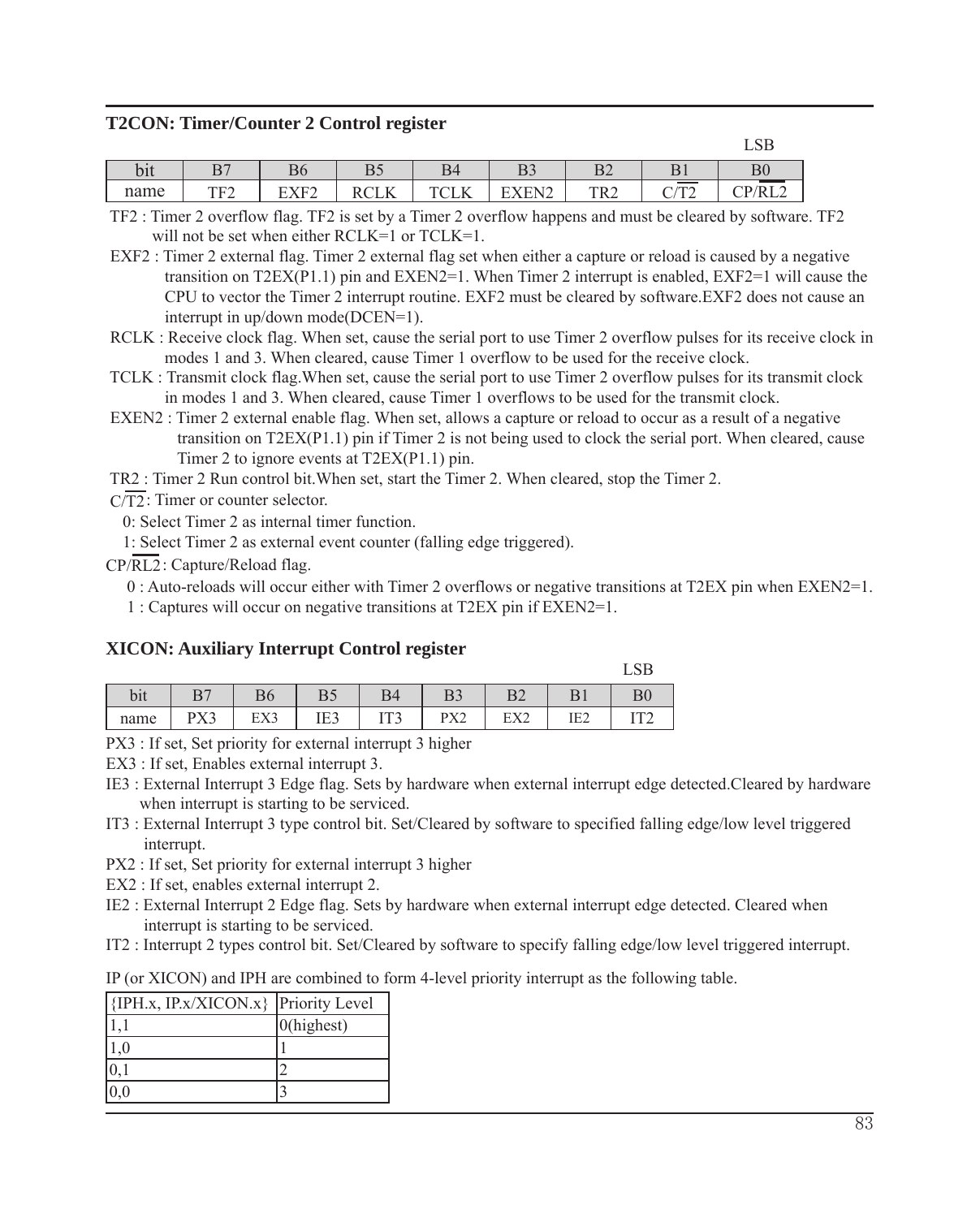# **6.3 Interrupt Priorities**

Each interrupt source can also be individually programmed to one of four priority levels by setting or clearing a bit in Special Function Registers IP or XICON and IPH . A low-priority interrupt can itself be interrupted by a high-pority interrupt, but not by another low-priority interrupt. A high-priority interrupt can't be interrupted by any other interrupt source.

If two requests of different priority levels are received simultaneously, the request of higher priority level is serviced. If requests of the same priority level are received simultaneously, an internal polling sequence determines which request is serviced. Thus within each priority level there is a second priority structure determined by the polling sequence,as follows:

| <b>Source</b> |                 | <b>Priority Within Level</b> |
|---------------|-----------------|------------------------------|
| $\Omega$ .    | IE <sub>0</sub> | $0$ (highest)                |
| 1.            | TF <sub>0</sub> |                              |
| 2.            | IE1             | 2                            |
| 3.            | TF1             | $\mathcal{E}$                |
| 4.            | $RI + T1$       |                              |
| 5.            | TF2+EXF2        |                              |
| 6.            | IE <sub>2</sub> |                              |
|               | IE <sub>3</sub> |                              |

Note that the "priority within level" structure is only used to resolve *simultaneous requests of the same prionty level.*

# **6.4 How Interrupts Are Handled**

Each interrupt flag is sampled at every system clock cycle. The samples are polled during the next system clock. If one of the flags was in a set condition at first cycle, the second cycle(polling cycle) will find it and the interrupt system will generate an hardware LCALL to the appropriate service routine as long as it is not blocked by any of the following conditions.

#### **Block conditions :**

- An interrupt of equal or higher priority level is already in progress. •
- The current cycle(polling cycle) is not the final cycle in the execution of the instruction in progress. •
- The instruction in progress is RETI or any write to the IE or IP registers. •
- The ISP/IAP activity is in progress. •

Any of these four conditions will block the generation of the hardware LCALL to the interrupt service routine. Condition 2 ensures that the instruction in progress will be completed before vectoring into any service routine. Condition 3 ensures that if the instruction in progress is RETI or any access to IE or IP, then at least one or more instruction will be executed before any interrupt is vectored to.

The polling cycle is repeated with the last clock cycle of each instruction cycle. Note that if an interrupt flag is active but not being responded to for one of the above conditions, if the flag is not still active when the blocking condition is removed, the denied interrupt will not be serviced. In other words, the fact that the interrupt flag was once active but not being responded to for one of the above conditions, if the flag is not still active when the blocking condition is removed, the denied interrupt will not be serviced. The interrupt flag was once active but not serviced is not kept in memory. Every polling cycle is new.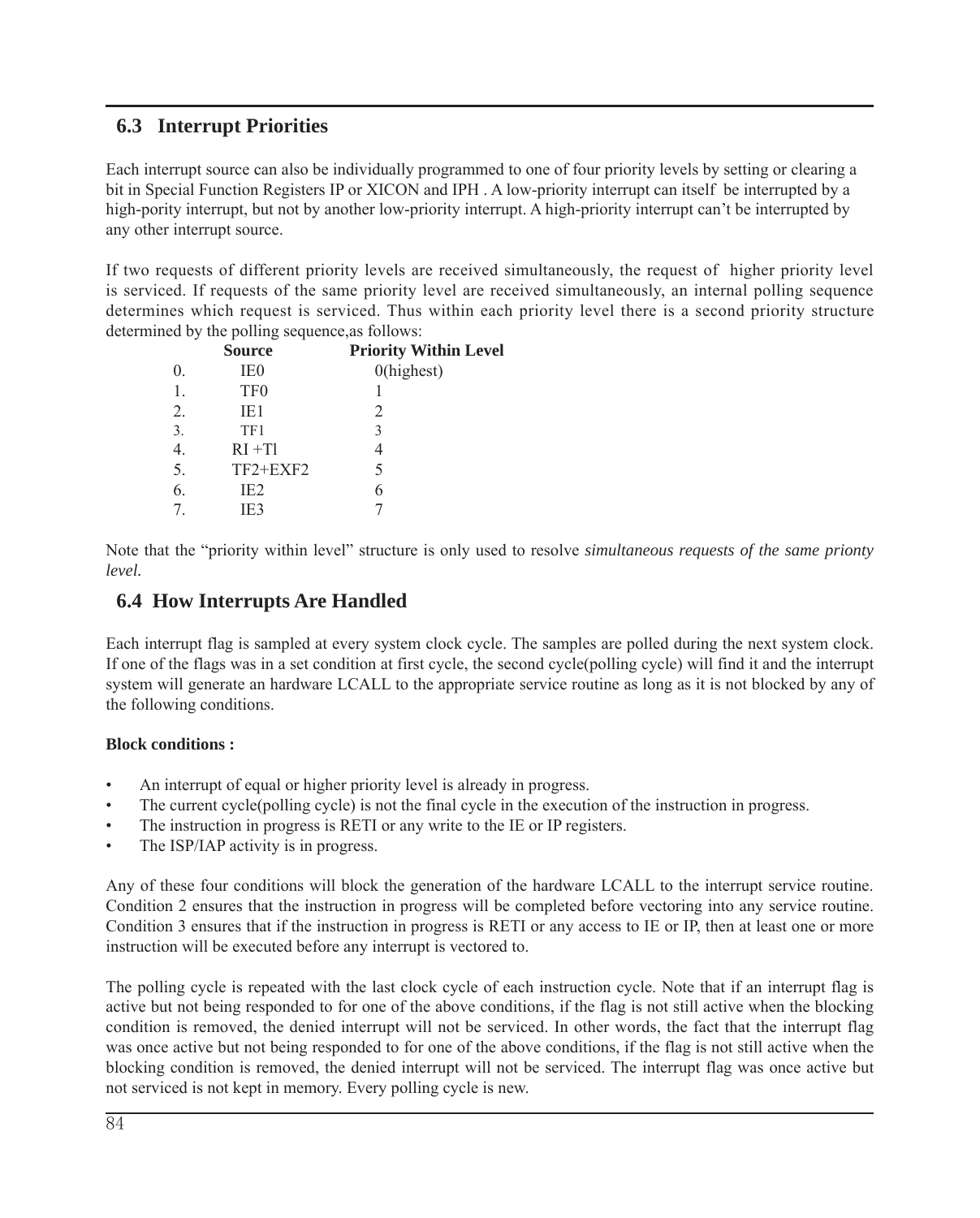Note that if an interrupt of higher priority level goes active prior to rising edge of the third machine cycle, then in accordance with the above rules it will be vectored to during the fifth and sixth machine cycle, without any instruction of the lower priority routine having been executed.

Thus the processor acknowledges an interrupt request by executing a hardware-generated LCALL to the appropriate servicing routine. In some cases it also clears the flag that generated the interrupt, and in other cases it doesn't. It never clears the Serial Port flags. This has to be done in the user's software. It clears an external interrupt flag (IE0 or IE1) only if it was transition-activated. The hardware-generated LCALL pushes the contents of the Program Counter onto the stack (but it does not save the PSW) and reloads the PC with an address that depends on the source of the interrupt being vectored to, as shown be low.

| Source          | <b>Vector Address</b> |
|-----------------|-----------------------|
| IE <sub>0</sub> | 0003H                 |
| TF <sub>0</sub> | 000BH                 |
| IE1             | 0013H                 |
| TF1             | 001BH                 |
| $R1+TI$         | 0023H                 |
| TF2+EXF2        | 002BH                 |
| IE <sub>2</sub> | 0033H                 |
| IE3             | 003BH                 |

Execution proceeds from that location until the RETI instruction is encountered. The RETI instruction informs the processor that this interrupt routine is no longer in progress, then pops the top two bytes from the stack and reloads the Program Counter. Execution of the interrupted program continues from where it left off.

Note that a simple RET instruction would also have returned execution to the interrupted program, but it would have left the interrupt control system thinking an interrupt was still in progress.

# **6.5 External Interrupts**

There are four external interrupt sources in STC89xx MCU. The external sources can be programmed to be levelactivated or transition-activated by clearing or setting bits IT0, IT1, IT2 or IT3 in Registers TCON or XICON. If ITx=0, external interrupt x is triggered by a detected low at the  $\overline{INTx}$  pin. If ITx=1, external interrupt x is edgetriggered. In this mode if successive samples of the  $\overline{INTx}$  pin show a high in one cycle and a low in the next cycle, interrupt request flag IEx in TCON is set. Flag bit IEx then requests the interrupt.

Since the external interrupt pins are sampled once each machine cycle, an input high or low should hold for at least 12 system clocks to ensure sampling. If the external interrupt is transition-activated, the external source has to hold the request pin high for at least one machine cycle, and then hold it low for at least one machine cycle to ensure that the transition is seen so that interrupt request flag IEx will be set. IEx will be automatically cleared by the CPU when the service routine is called.

If the external interrupt is level-activated, the external source has to hold the request active until the requested interrupt is actually generated. Then it has to deactivate the request before the interrupt service routine is completed, or else another interrupt will be generated.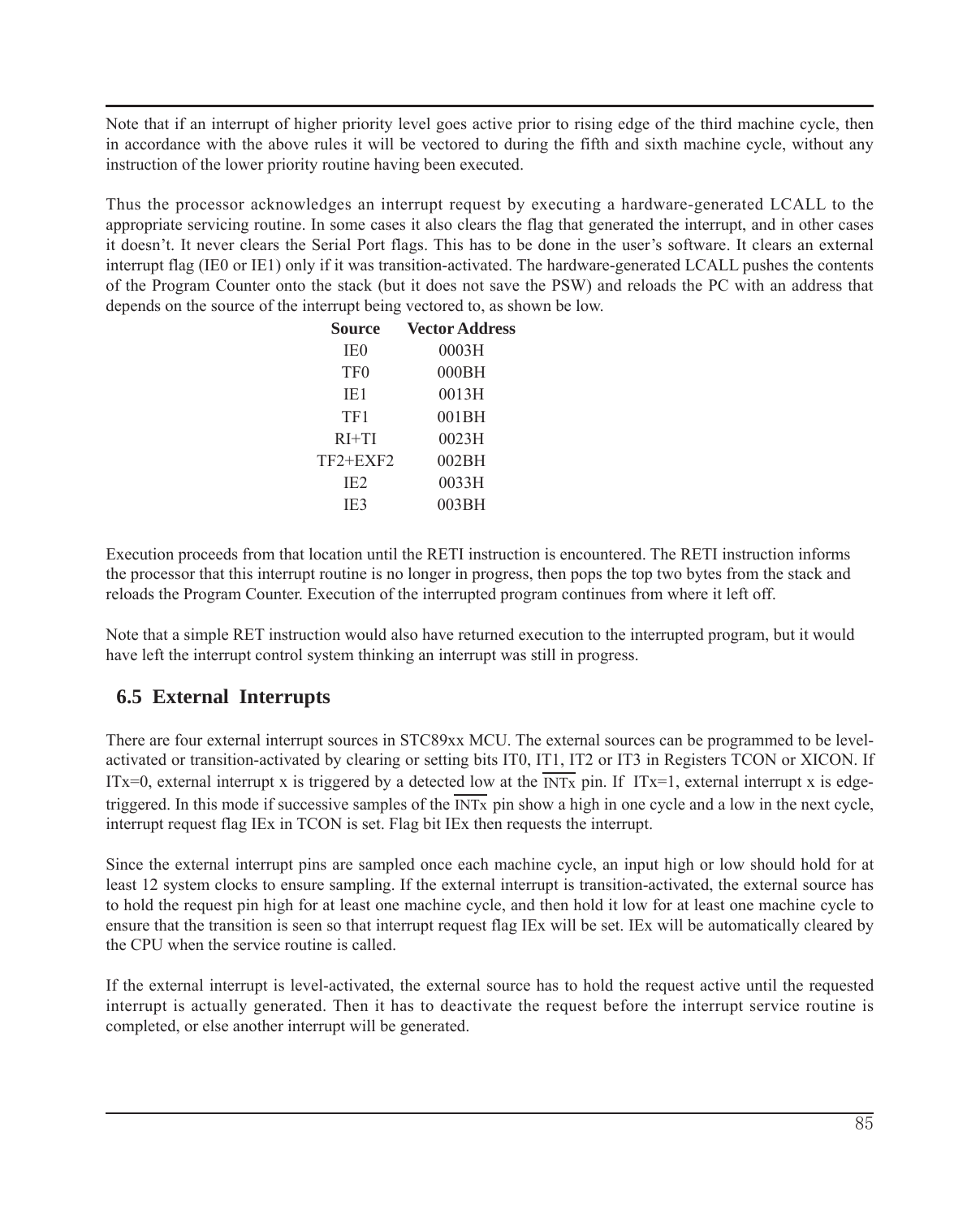*Example***:** Design an intrusion warning system using interrupts that sounds a 400Hz tone for 1 second (using a loudspeaker connected to P1.7) whenever a door sensor connected to  $\overline{\text{INT0}}$  makes a high-to-low transition.

Assembly Language Solution

|                 | <b>ORG</b>                | 0                 |                |                           |
|-----------------|---------------------------|-------------------|----------------|---------------------------|
|                 | <b>LJMP</b>               | MAIN              |                | ;3-byte instruction       |
|                 | <b>LJMP</b>               | <b>INTOINT</b>    |                | ;EXT 0 vector address     |
|                 | <b>ORG</b>                | 000BH             |                | ;Timer 0 vector           |
|                 | <b>LJMP</b>               | <b>T0INT</b>      |                |                           |
|                 | <b>ORG</b>                | 001BH             |                | ;Timer 1 vector           |
|                 | <b>LJMP</b>               | T1INT             |                |                           |
|                 | <b>ORG</b>                | 0030H             |                |                           |
| MAIN:           |                           |                   |                |                           |
|                 | <b>SETB</b>               | IT <sub>0</sub>   |                | ; negative edge activated |
|                 | MOV                       | TMOD,             | #11H           | ;16-bit timer mode        |
|                 | MOV                       | IE,               | #81H           | ;enable EXT 0 only        |
|                 | <b>SJMP</b>               | \$                |                | ;now relax                |
|                 |                           |                   |                |                           |
| <b>INTOINT:</b> |                           |                   |                |                           |
|                 | <b>MOV</b>                | R7,               | #20            | ;20 ' 5000 us = 1 second  |
|                 | <b>SETB</b>               | TF <sub>0</sub>   |                | ; force timer 0 interrupt |
|                 | <b>SETB</b>               | TF1               |                | ; force timer 1 interrupt |
|                 | <b>SETB</b>               | ET <sub>0</sub>   |                | ;begin tone for 1 second  |
|                 | <b>SETB</b>               | ET1               |                | ; enable timer interrupts |
|                 | <b>RETI</b>               |                   |                |                           |
|                 |                           |                   |                |                           |
| TOINT:          |                           |                   |                |                           |
|                 | <b>CLR</b>                | TR <sub>0</sub>   |                | ;stop timer               |
|                 | <b>DJNZ</b>               | R7,               | <b>SKIP</b>    | ;if not 20th time, exit   |
|                 | <b>CLR</b>                | ET <sub>0</sub>   |                | ;if 20th, disable tone    |
|                 | <b>CLR</b>                | ET1               |                | ;disable itself           |
|                 | <b>LJMP</b>               | EXIT              |                |                           |
| SKIP:           |                           |                   |                |                           |
|                 | <b>MOV</b>                | TH <sub>0</sub>   | #HIGH (-50000) | ;0.05sec. delay           |
|                 | <b>MOV</b>                | TL <sub>0</sub> , | #LOW (-5000)   |                           |
|                 | <b>SETB</b>               | TR <sub>0</sub>   |                |                           |
| EXIT:           |                           |                   |                |                           |
|                 | <b>RETI</b>               |                   |                |                           |
|                 |                           |                   |                |                           |
| T1INT:          |                           |                   |                |                           |
|                 | <b>CLR</b>                | TR1               |                |                           |
|                 | MOV                       | TH <sub>1</sub>   | #HIGH (-1250)  | ; count for 400Hz         |
|                 | <b>MOV</b>                | TL1,              | $#LOW (-1250)$ |                           |
|                 | <b>CPL</b>                | P1.7              |                | ; music maestro!          |
|                 | <b>SETB</b>               | TR1               |                |                           |
|                 | <b>RETI</b><br><b>END</b> |                   |                |                           |
|                 |                           |                   |                |                           |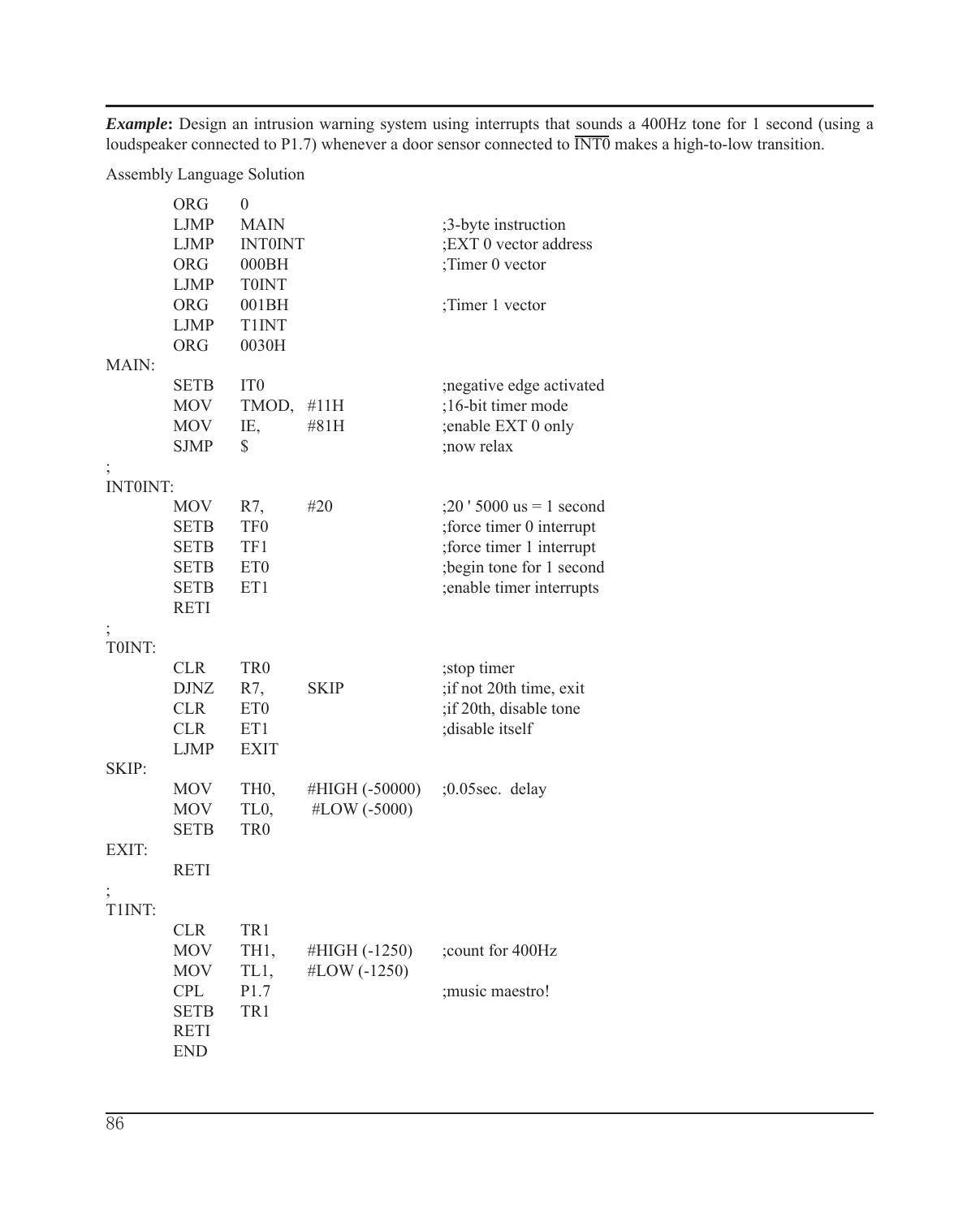C Language Solution

```
 #include <REG51.H> /* SFR declarations */
       sbit outbit = P1^7; \frac{1}{2} /* use variable outbit to refer to P1.7 */
       unsigned char R7; \frac{R7}{3} /* use 8-bit variable to represent R7 */
        main( )
        {
               IT0 = 1; /* negative edge activated */
               TMOD = 0x11; \frac{1}{2} 16-bit timer mode */
               IE = 0x81; \qquad \qquad /* enable EXT 0 only */
               while(1);
 }
       void INT0INT(void) interrupt 0
 {
               R7 = 20; \frac{\text{R}}{20 \text{ x}} 5000 \text{ us} = 1 \text{ second}*/
               TF0 = 1; \frac{4}{5} /* force timer 0 interrupt */
               TF1 = 1; \angle /* force timer 1 interrupt */
               ET0 = 1; \angle /* begin tone for 1 second */
               ET1 = 1; \frac{1}{2} /* enable timer 1 interrupts */
                                               /* timer interrupts will do the work */
 }
        void T0INT(void) interrupt 1
\sim \sim \sim \sim \sim \simTR0 = 0; /* stop timer */
               R7 = R7-1; /* decrement R7 */
               if (R7 == 0) /* if 20<sup>th</sup> time, */
{ }ET0 = 0; \frac{\text{#} \times \text{#}}{\text{#}} /* disable itself */
                      ET1 = 0;
 }
                else
{ }TH0 = 0x3C; \frac{\cancel{0.05}}{0.05} sec. delay */
                      TL0 = 0xB0;
 }
 }
        void T1INT (void) interrupt 3
\sim \sim \sim \sim \sim \simTR0 = 0;
               TH1 = 0xFB; \frac{\text{F}}{\text{F}} /* count for 400Hz */
               TL1 = 0x1E;
               \text{output} = \text{loubit}; /* music maestro! */
               TR1 = 1; }
```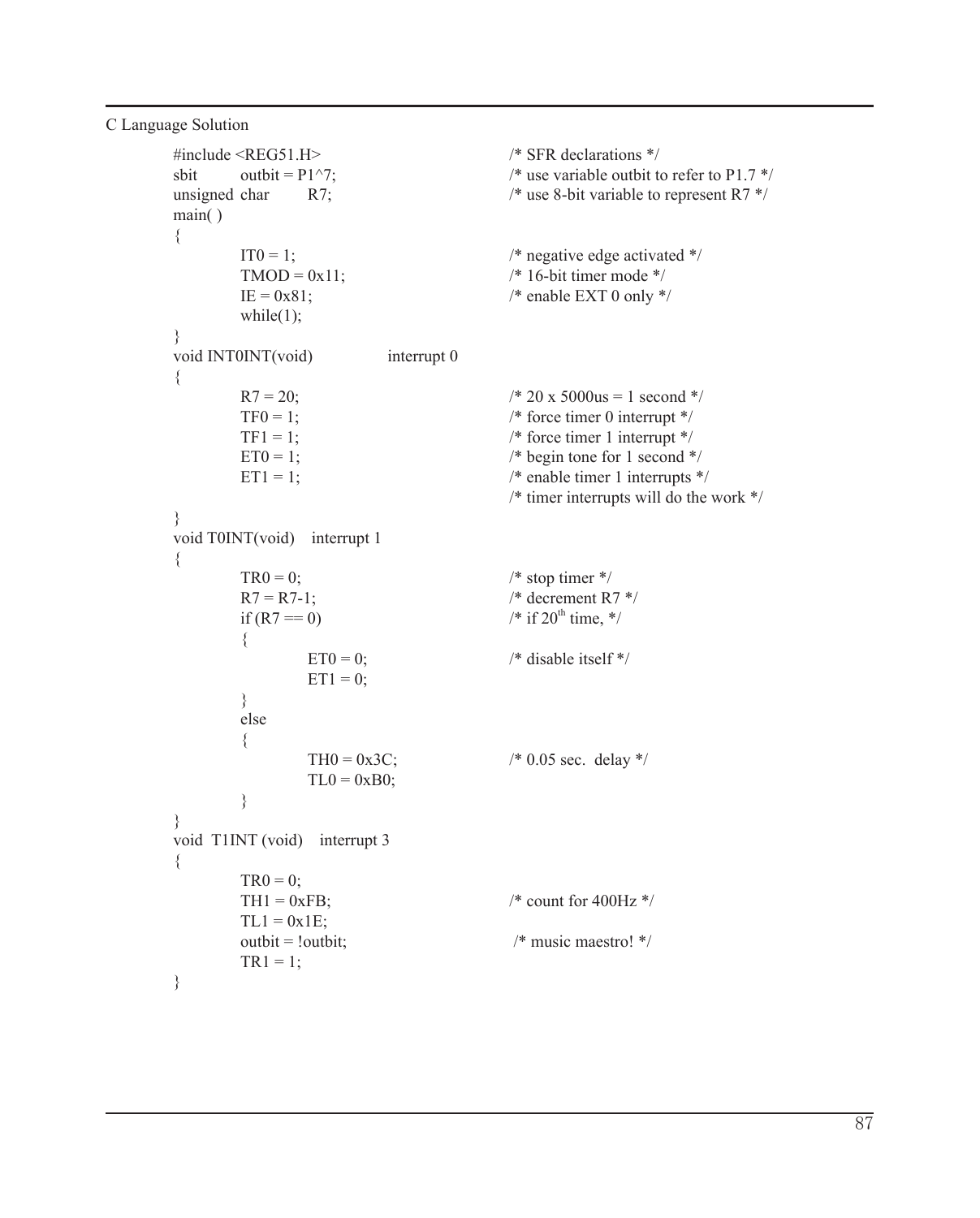In the above assembly language solution, five distinct sections are the interrupt vector loactions, the main program, and the three interrupt service routines. All vector loacations contain LJMP instructions to the respective routines. The main program, starting at code address 0030H, contains only four instructions. SETB IT0 configures the door sensing interrupt input as negative-edge triggered. MOV TMOD, #11H configures both timers for mode 1, 16-bit timer mode. Only the external 0 interrupt is enabled initially (MOV IE,#81H), so a "door-open" condition is needed before any interrupt is accepted. Finally, SJMP \$ puts the main program in a do-nothing loop.

When a door-open condition is sensed (by a high-to-low transition of INT0), an external 0 interrupt is generated, INT0INT begins by putting the constant 20 in R7, then sets the overflow flags for both timers to force timer interrupts to occur.

 Timer interrupt will only occur, however, if the respective bits are enabled in the IE register. The next two instructions (SETB ET0 and SETB ET1) enable timer interrupts. Finally, INT0INT terminates with a RETI to the main program.

 Timer 0 creates the 1 second timeout, and Timer 1 creates the 400Hz tone. After INT0INT returns to the main program, timer interrupt are immediately generated (and accepted after one excution of SJMP \$). Because of the fixed polling sequence, the Timer 0 interrupt is serviced first. A 1 second timeout is created by programming 20 repetitions of a 50,000 us timeout. R7 serves as the counter. Nineteen times out of 20, T0INT operates as follows. First, Timer 0 is turned off and R7 is decremented. Then, TH0/TL is reload with -50,000, the timer is turned back on, and the interrupt is terminated. On the 20th Timer 0 interrupt, R7 is decremented to 0 (1 second has elapsed). Both timer interrupts are disabled(CLR ET0, CLR ET1)and the interrupt is terminated. No further timer interrupts will be generated until the next "door-open" condition is sensed.

The 400Hz tone is programmed using Timer 1 interrupts, 400Hz requires a period of  $1/400 = 2,500$  us or 1,250 high-time and 1,250 us low-time. Each timer 1 ISR simply puts -1250 in TH1/TL1, complements the port bit driving the loudspeaker, then terminates.

## **6.6 Response Time**

The INT0, INT1, INT2 and INT3 levels are inverted and latched into the interrupt flags IE0, IE1, IE2 and IE3 at rising edge of every syetem clock cycle.

The Timer 0 and Timer 1 flags, TF0 and TF1, are set after which the timers overflow. The values are then polled by the circuitry at rising edge of the next system clock cycle.

If a request is active and conditions are right for it to be acknowledged, a hardware subroutine call to the requested service routine will be the next instruction to be executed. The call itself takes six system clock cycles. Thus, a minimum of seven complete system clock cycles elapse between activation of an external interrupt request and the beginning of execution of the first instruction of the service routine.

A longer response time would result if the request is blocked by one of the four previously listed conditions. If an interrupt of equal or higher priority level is already in progress, the additional wait time obviously depends on the nature of the other interrupt's service routine. If the instruction in progress is not in its final cycle, the additional wait time cannot be more than 3 cycles, since the longest instructions (LCALL) are only 6 cycles long, and if the instruction in progress is RETI or an access to IE or IP, the additional wait time cannot be more than 5 cycles (a maximum of one more cycle to complete the instruction in progress, plus 6 cycles to complete the next instruction if the instruction is LCALL).

Thus, in a single-interrupt system, the response time is always more than 7 cycles and less than 12 cycles.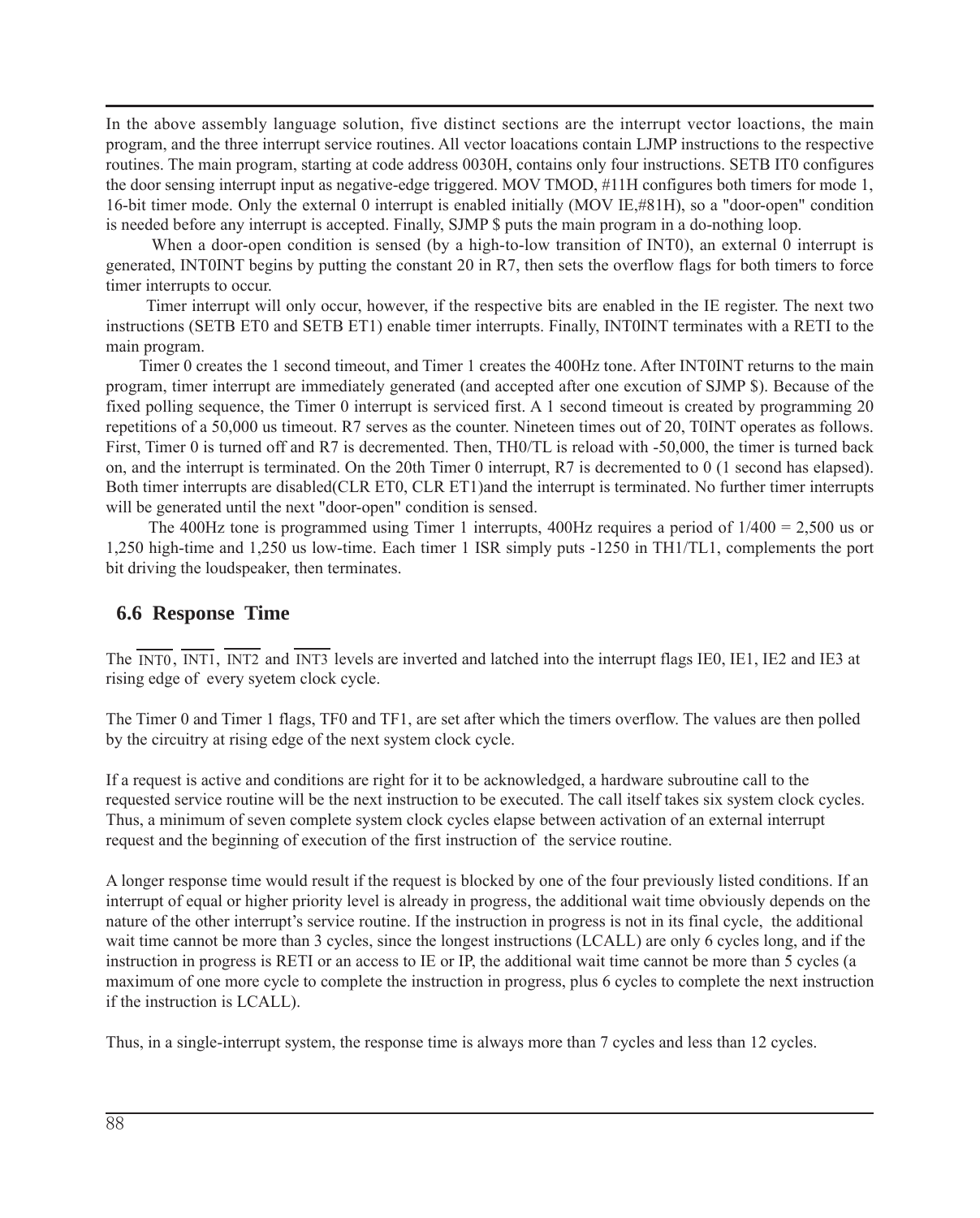# **Chapter 7 Timer/Counter**

STC89xx has three 16-bit timers, and they are named T0, T1 and T2. Each of them can also be individually configured as timers or event counters.

In the "Timer" function, the register is incremented every 12 system clocks or 6 system clocks depending on 12T mode or 6T mode that the user configured this device.

In the "Counter" function, the register is incremented in response to a 1-to-0 transition at its corresponding external input pin, T0,T1 or T2. In this function, the external input is sampled once at the positive edge of every clock cycle. When the samples show a high in one cycle and a low in the next cycle, the count is incremented. The new count value appears in the register at the end of the cycle following the one in which the transition was detected. Since it takes 2 machine cycles(24 system clocks) to recognize a l-to-0 transition, the maximum count rate is 1/24 of the system clock. There are no restrictions on the duty cycle of the external input signal, but to ensure that a given level is sampled at least once before it changes, it should be held for at least one full machine cycle.

The "Timer" or "Counter" function of Timer 0 and Timer 1 is selected by control bits  $C/T$  in the Speciai Function Register TMOD. And the "Timer" or "Counter" function of Timer 2 is selected by control bit  $\overline{CT2}$  in the Speciai Function Register T2CON.

There are two SFR designed to configure timers T0 and T1. They are TMOD, TCON. There are extra two SFR designed to configure timer T2. They are T2MOD, T2CON.

| <b>Symbol</b>                  | <b>Description</b>                           | <b>Address</b> | <b>MSB</b>      |             |                 | Bit Address and Symbol |             |                          |                   | <b>LSB</b>      | Value after<br>Power-on or<br>Reset |
|--------------------------------|----------------------------------------------|----------------|-----------------|-------------|-----------------|------------------------|-------------|--------------------------|-------------------|-----------------|-------------------------------------|
| <b>TCON</b>                    | <b>Timer Control</b>                         | 88H            | TF1             | TR1         | TF <sub>0</sub> | TR <sub>0</sub>        | IE1         | IT1                      | IE <sub>0</sub>   | IT <sub>0</sub> | 0000 0000B                          |
| TMOD                           | Timer Mode                                   | 89H            | <b>GATE</b>     | $C\sqrt{T}$ | M1              | M <sub>0</sub>         | <b>GATE</b> | $C/\overline{T}$         | M1                | M <sub>0</sub>  | 0000 0000B                          |
| TL <sub>0</sub>                | Timer Low 0                                  | 8AH            |                 |             |                 |                        |             |                          |                   |                 | 0000 0000B                          |
| TL1                            | Timer Low 1                                  | 8BH            |                 |             |                 |                        |             |                          |                   |                 | 0000 0000B                          |
| TH <sub>0</sub>                | Timer High 0                                 | 8CH            |                 |             |                 |                        |             |                          |                   |                 | 0000 0000B                          |
| TH1                            | Timer High 1                                 | 8DH            |                 |             |                 |                        |             |                          |                   | 0000 0000B      |                                     |
| T <sub>2</sub> CON             | Timer/Counter 2 control                      | C8H            | TF <sub>2</sub> | EXF2        | <b>RCLK</b>     | <b>TCLK</b>            | EXEN2       | TR <sub>2</sub>          | $C/\overline{T2}$ | CP/RL2          | 0000 0000B                          |
| T <sub>2</sub> MO <sub>D</sub> | Timer/Counter 2 mode                         | C9H            | ٠               |             | ÷               |                        |             | $\overline{\phantom{a}}$ | T <sub>2</sub> OE | DCEN            | xxxx xx00B                          |
| RCAP2L                         | Timer/Counter 2 Reload/<br>Capture High Byte | <b>CAH</b>     |                 |             |                 |                        |             |                          |                   |                 | 0000 0000B                          |
| RCAP2H                         | Timer/Counter 2 Reload/<br>Capture High Byte | <b>CBH</b>     |                 |             |                 |                        |             |                          |                   |                 | 0000 0000B                          |
| TL <sub>2</sub>                | Timer/Counter 2 Low<br>Byte                  | <b>CCH</b>     |                 |             |                 |                        |             |                          |                   |                 | 0000 0000B                          |
| TH <sub>2</sub>                | Timer/Counter 2 High<br><b>Byte</b>          | CDH            |                 |             |                 |                        |             |                          |                   |                 | 0000 0000B                          |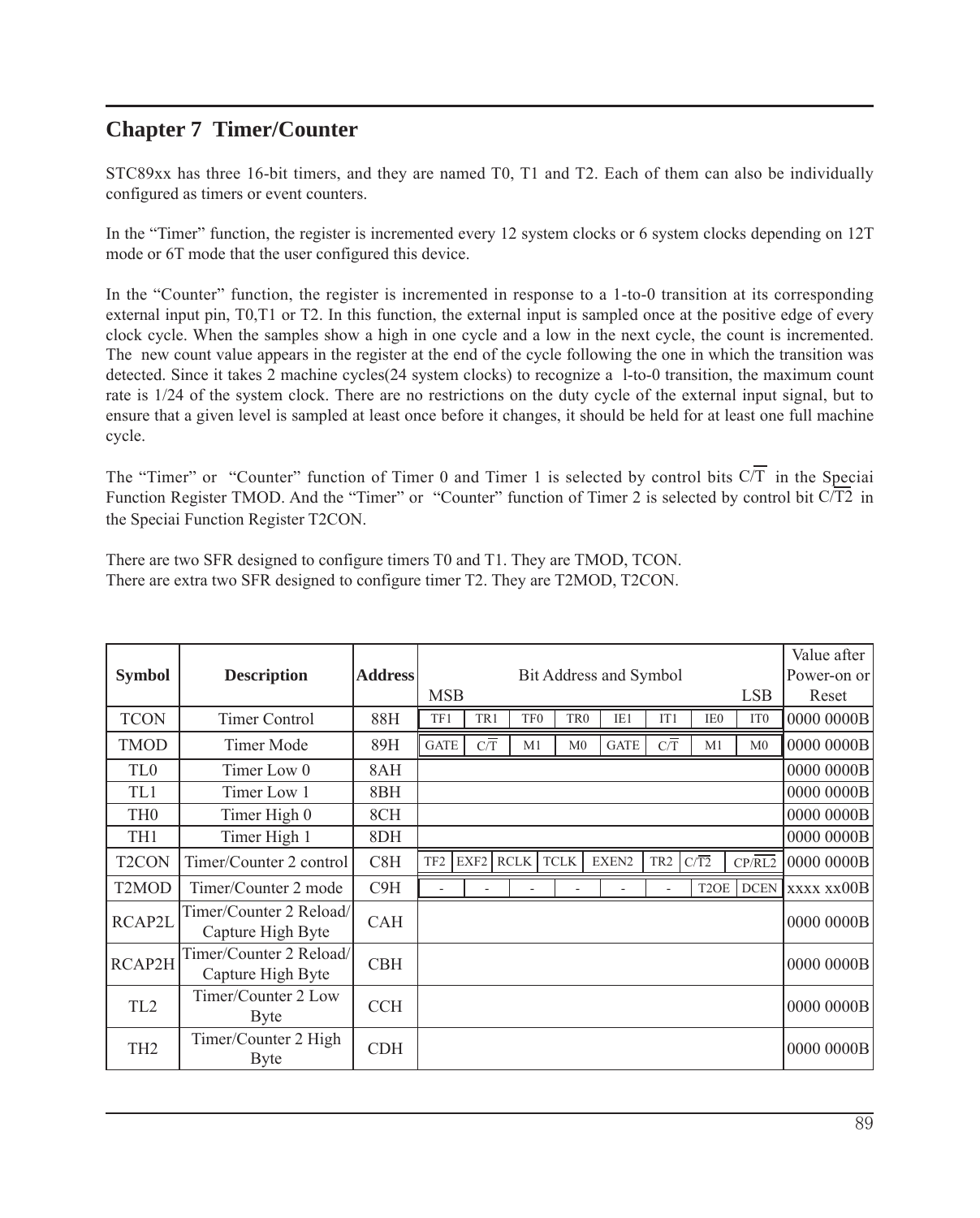|                 | <b>TCON register: Timer/Counter Control Register</b><br>(MSB)<br>(LSB)<br>TR <sub>1</sub><br>TF <sub>0</sub><br>TR <sub>0</sub><br>TF1<br>IE1<br>IT1<br>IE <sub>0</sub><br>IT <sub>0</sub> |                                                                                                                                             |                 |                                                                                                                                        |  |  |  |  |  |  |  |  |
|-----------------|--------------------------------------------------------------------------------------------------------------------------------------------------------------------------------------------|---------------------------------------------------------------------------------------------------------------------------------------------|-----------------|----------------------------------------------------------------------------------------------------------------------------------------|--|--|--|--|--|--|--|--|
| <b>Symbol</b>   | <b>Position</b>                                                                                                                                                                            | <b>Name and Significance</b>                                                                                                                |                 | <b>Symbol Position</b><br><b>Name and Significance</b>                                                                                 |  |  |  |  |  |  |  |  |
| TF1             | TCON.7                                                                                                                                                                                     | Timer 1 overflow Flag. Set by<br>hardware on Timer/Counter overflow.<br>cleared by hardware when processor<br>vectors to interrupt routine. | IE1             | TCON.3 Interrupt 1 Edge flag. Set by<br>hardware when external interrupt<br>edge detected.Cleared when<br>interrupt processed.         |  |  |  |  |  |  |  |  |
| TR1             | TCON.6                                                                                                                                                                                     | Timer 1 Run control bit. Set/cleared<br>by software to turn Timer/Counter<br>on/off.                                                        | IT <sub>1</sub> | TCON.2 Intenupt 1 Type control bit. Set/<br>cleared by software to specify<br>falling edge/low level triggered<br>external interrupts. |  |  |  |  |  |  |  |  |
| TF <sub>0</sub> | TCON.5                                                                                                                                                                                     | Timer 0 overflow Flag. Set by<br>hardware on Timer/Counter overflow.<br>cleared by hardware when processor<br>vectors to interrupt routine. | IE0             | TCON.1 Interrupt 0 Edge flag. Set by<br>hardware when external interrupt<br>edge detected.Cleared when<br>interrupt processed.         |  |  |  |  |  |  |  |  |
| TR <sub>0</sub> | TCON.4                                                                                                                                                                                     | Timer 0 Run control bit. Set/cleared<br>by software to turn Timer/Counter<br>on/off.                                                        | IT <sub>0</sub> | TCON.0 Intenupt 0 Type control bit. Set/<br>cleared by software to specify<br>falling edge/low level triggered<br>external interrupts. |  |  |  |  |  |  |  |  |

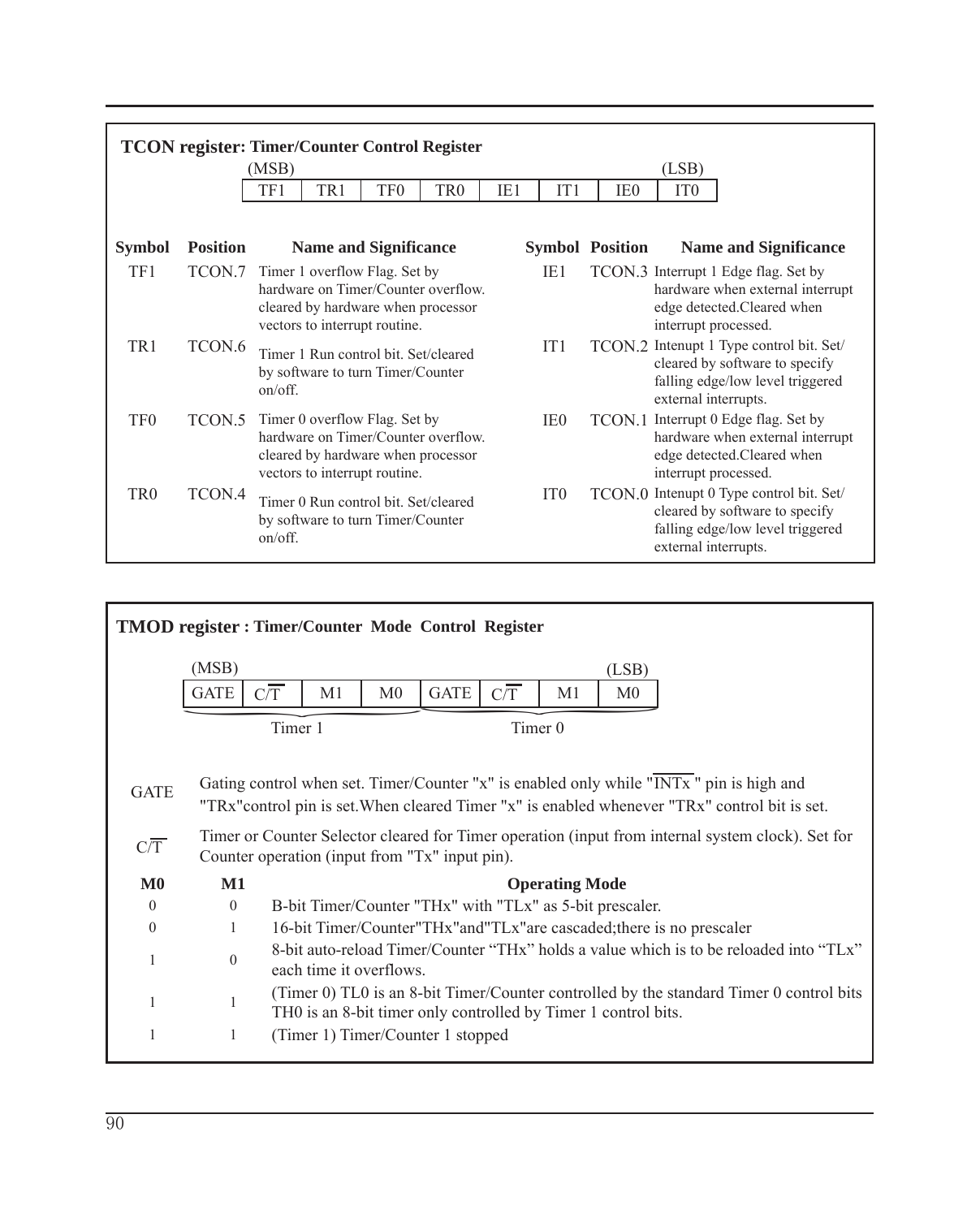#### **T2CON: Timer/Counter 2 Control register**

|      |                             |                 |                           |                                                   |       |                 |                             | ലാല                                        |
|------|-----------------------------|-----------------|---------------------------|---------------------------------------------------|-------|-----------------|-----------------------------|--------------------------------------------|
| UIt  |                             | Bр              | ມຸ                        | B4                                                | ມ     | ◡               |                             |                                            |
| name | TF <sub>2</sub><br>$\cdots$ | $\Gamma$<br>⊷™∸ | $P\cap V$<br><b>VALIZ</b> | TCTV<br>$\sim$ $\sim$ $\sim$ $\sim$ $\sim$ $\sim$ | EXEN2 | TR <sub>2</sub> | $1 - 4$<br>--<br>$\tilde{}$ | $\mathbf{P}/\mathbf{R}$<br>$\sim$ + $\sim$ |

 TF2 : Timer 2 overflow flag. TF2 is set by a Timer 2 overflow happens and must be cleared by software. TF2 will not be set when either RCLK=1 or TCLK=1.

- EXF2 : Timer 2 external flag. Timer 2 external flag set when either a capture or reload is caused by a negative transition on  $T2EX(P1.1)$  pin and  $EXEN2=1$ . When Timer 2 interrupt is enabled,  $EXF2=1$  will cause the CPU to vector the Timer 2 interrupt routine. EXF2 must be cleared by software.EXF2 does not cause an interrupt in up/down mode(DCEN=1).
- RCLK : Receive clock flag. When set, cause the serial port to use Timer 2 overflow pulses for its receive clock in modes 1 and 3. When cleared, cause Timer 1 overflow to be used for the receive clock.
- TCLK : Transmit clock flag.When set, cause the serial port to use Timer 2 overflow pulses for its transmit clock in modes 1 and 3. When cleared, cause Timer 1 overflows to be used for the transmit clock.
- EXEN2 : Timer 2 external enable flag. When set, allows a capture or reload to occur as a result of a negative transition on T2EX(P1.1) pin if Timer 2 is not being used to clock the serial port. When cleared, cause Timer 2 to ignore events at T2EX(P1.1) pin.

TR2 : Timer 2 Run control bit.When set, start the Timer 2. When cleared, stop the Timer 2.

C/T2: Timer or counter selector.

0: Select Timer 2 as internal timer function.

1: Select Timer 2 as external event counter (falling edge triggered).

CP/RL2: Capture/Reload flag.

0 : Auto-reloads will occur either with Timer 2 overflows or negative transitions at T2EX pin when EXEN2=1.

1 : Captures will occur on negative transitions at T2EX pin if EXEN2=1.

#### **T2MOD: Timer/Counter 2 Mode register**

|      |                          |                          |                          |                          |      |                          |                        | $\sim$ $\sim$<br><b>LUD</b>      |
|------|--------------------------|--------------------------|--------------------------|--------------------------|------|--------------------------|------------------------|----------------------------------|
| υn   |                          | ◡                        |                          |                          |      | ້ີ                       |                        |                                  |
| name | $\overline{\phantom{0}}$ | $\overline{\phantom{0}}$ | $\overline{\phantom{0}}$ | $\overline{\phantom{0}}$ | $\,$ | $\overline{\phantom{0}}$ | T <sub>0</sub><br>120E | $\sim$ $\sim$ $\sim$ $\sim$<br>້ |

T2OE : Timer 2 Output Enable bit. It enables Timer 2 overflow rate to toggle P1.0.

DCEN: Down Count Enable bit. When set, this allows Timer 2 to be configured as down counter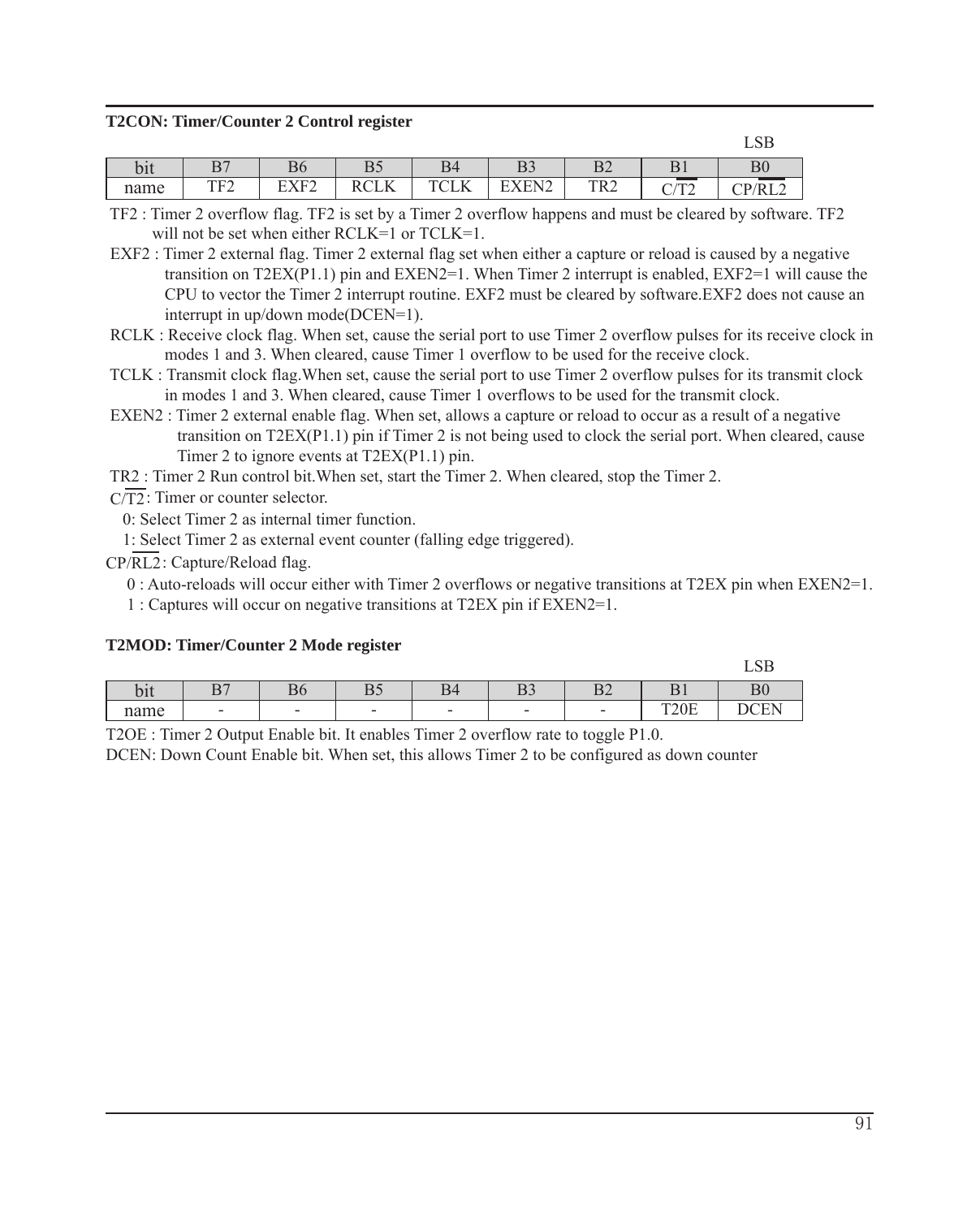# **7.1 Timer/Counter 0 Mode of Operation**

## **Mode 0**

In this mode, the timer register is configured as a 13-bit register. As the count rolls over from all 1s to all 0s, it sets the timer interrupt flag TF0. The counted input is enabled to the timer when TR0 = 1 and either GATE=0 or  $\overline{INTO} = 1$ . (Setting GATE = 1 allows the Timer to be controlled by external input  $\overline{INTO}$ , to facilitate pulse width measurements.) TR0 is a control bit in the Special Function Register TCON. GATE is in TMOD.

The 13-Bit register consists of all 8 bits of TH0 and the lower 5 bits of TL0. The upper 3 bits of TL0 are indeterminate and should be ignored. Setting the run flag (TR0) does not clear the registers.

There are two different GATE bits. one for Timer 1 (TMOD.7) and one for Timer 0 (TMOD.3).



Timer/Counter 0 Mode 0: 13-Bit Counter

### **Mode 1**

In this mode, the timer register is configured as a 16-bit register. As the count rolls over from all 1s to all 0s, it sets the timer interrupt flag TF0. The counted input is enabled to the timer when TR0 = 1 and either GATE=0 or  $\overline{INT0} = 1$ . (Setting GATE = 1 allows the Timer to be controlled by external input  $\overline{INT0}$ , to facilitate pulse width measurements.) TR0 is a control bit in the Special Function Register TCON. GATE is in TMOD.

The 16-Bit register consists of all 8 bits of TH0 and the lower 8 bits of TL0. Setting the run flag (TR0) does not clear the registers.

Mode 1 is the same as Mode 0, except that the timer register is being run with all 16 bits.



Timer/Counter 0 Mode 1 : 16-Bit Counter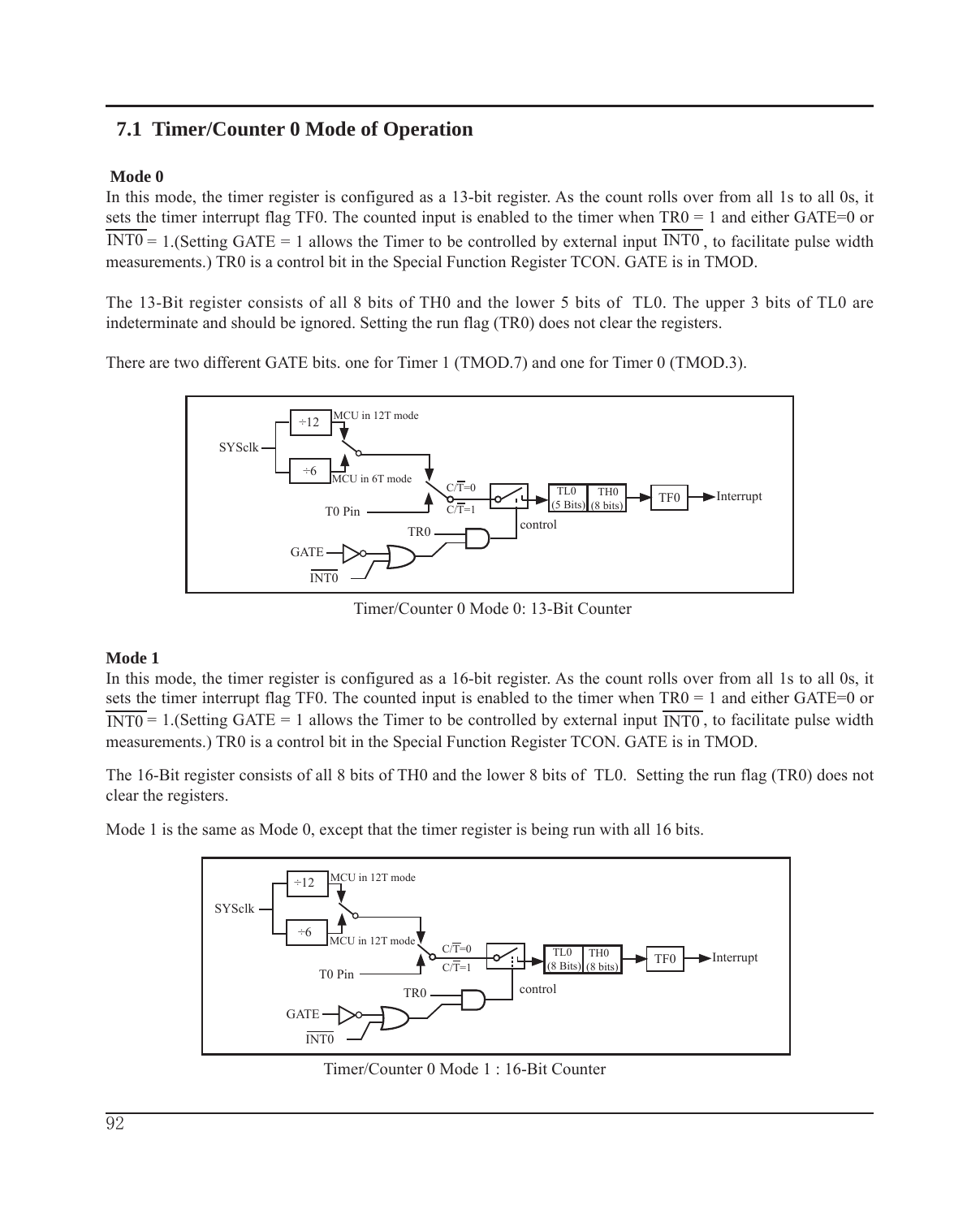## **Mode 2**

Mode 2 configures the timer register as an 8-bit counter(TL0) with automatic reload. Overflow from TL0 not only set TF0, but also reload TL0 with the content of TH0, which is preset by software. The reload leaves TH0 unchanged. Mode 2 operation is the same for Timer 0 and Timer 1.



Timer/Counter 0 Mode 2: 8-Bit Auto-Reload

### **Mode 3**

Timer 1 in Mode 3 simply holds its count, the effect is the same as setting TR1 = 0. Timer 0 in Mode 3 established TL0 and TH0 as two separate 8-bit counters. TL0 use the Timer 0 control bits:  $\overline{CT}$ , GATE, TR0,  $\overline{INT0}$  and TF0. TH0 is locked into a timer function (counting machine cycles) and takes over the use of TR1 from Tmer 1. Thus, TH0 now controls the "Timer 1" interrupt.

Mode 3 is provided for applications requiring an extra 8-bit timer or counter. When Timer 0 is in Mode 3, Timer 1 can be turned on and off by switching it out of and into its own Mode 3, or can still be used by the serial port as a baud rate generator, or in fact, in any application not requiring an interrupt.



Timer/Counter 0 Mode 3: Two 8-Bit Counters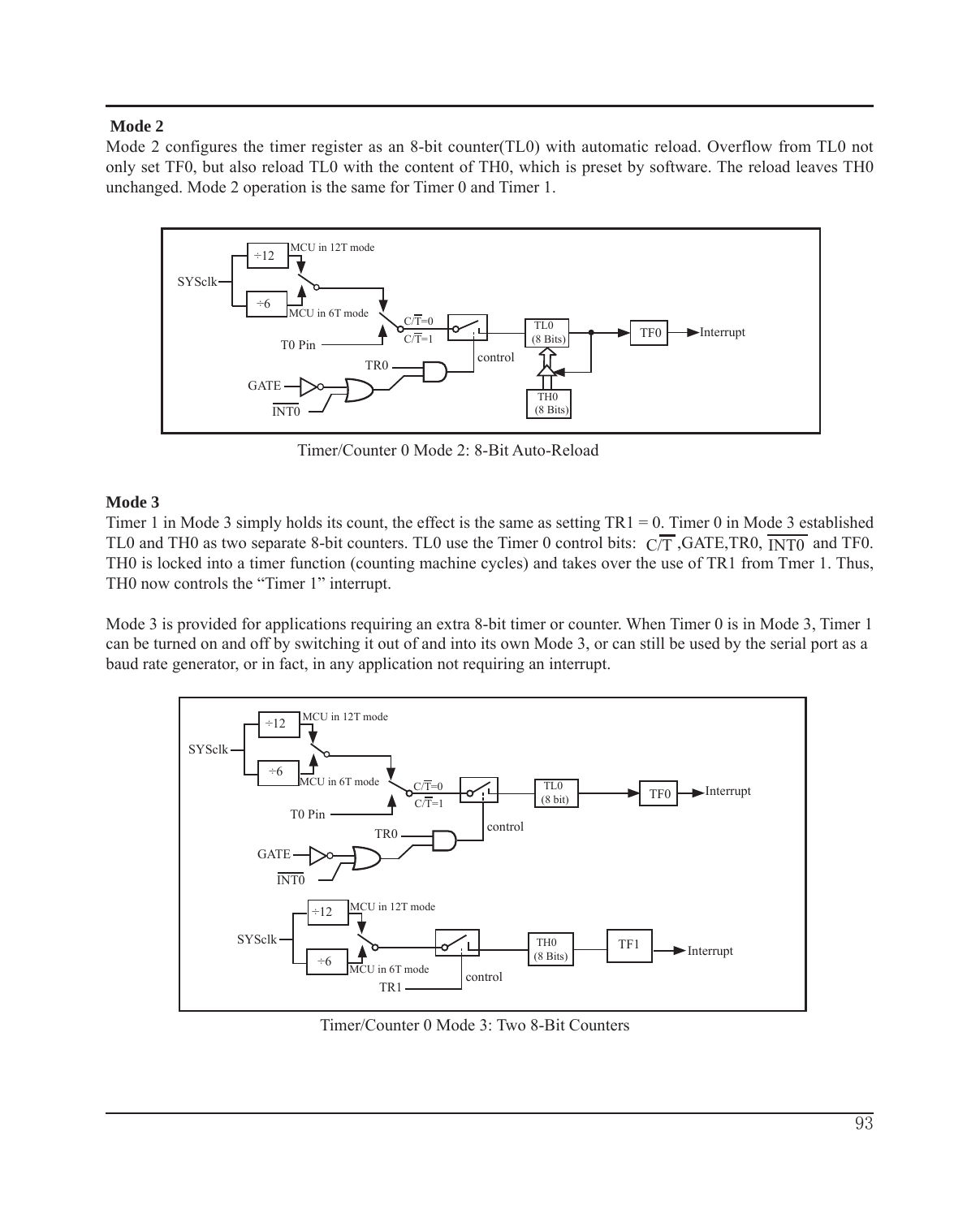**Example:** write a program using Timer 0 to create a 5KHz square wave on P1.0. *Assembly Language Solution*:

```
 ORG 0030H
       MOV TMOD, #20H ;8-bit auto-reload mode
       MOV TL0, #9CH :initialize TL0
       MOV TH0, #9CH ; -100 reload value in TH0
       SETB TRO :Start Tmier 0
LOOP: JNB TF0, LOOP ;Wait for overflow
       CLR TF0 ;Clear Timer overflow flag
       CPL P1.0 ;Toggle port bit
       SJMP LOOP ;Repeat
        END
C Language Solution using Timer Interrupt :
        #include <REG51.H> /* SFR declarations */
       sbit portbit = P1^0; \frac{\text{#}}{\text{4}} /* Use variable portbit to refer to P1.0 */
        main( )
        {
               TMOD = 0x02; \frac{\text{# time 0, mode 2} \cdot \text{#}}{\text{#}}TH0 = 9CH; / 100us delay */TR0 = 1: /* Start timer */
               IE = 0x82 /* Enable timer 0 interrupt */
               while(1); \sqrt{\frac{2}{\pi}} repeat forever \frac{2}{\pi} }
        void T0INT(void) interrupt 1
        {
               portbit = !portbit; \frac{\text{exp}(1.0 \cdot \text{m/s})}{\text{exp}(1.0 \cdot \text{m/s})} }
```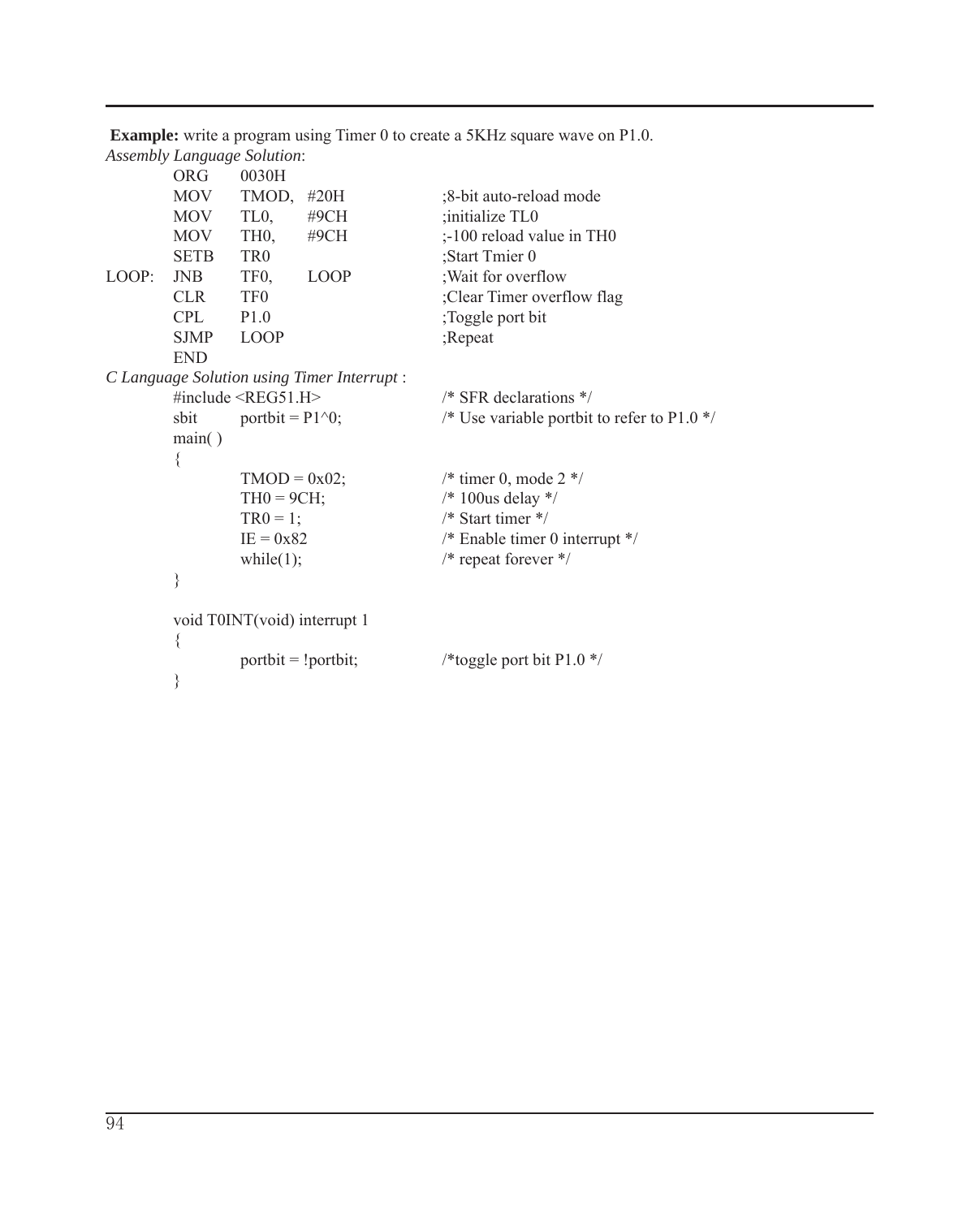# **7.2 Timer/Counter 1 Mode of Operation**

#### **Mode 0**

 In this mode, the timer register is configured as a 13-bit register. As the count rolls over from all 1s to all 0s, it sets the timer interrupt flag TF1. The counted input is enabled to the timer when TR1 = 1 and either GATE=0 or  $\overline{INT1}$  = 1.(Setting GATE = 1 allows the Timer to be controlled by external input  $\overline{INT1}$ , to facilitate pulse width measurements.) TR0 is a control bit in the Special Function Register TCON. GATE is in TMOD.

The 13-Bit register consists of all 8 bits of TH1 and the lower 5 bits of TL1. The upper 3 bits of TL1 are indeterminate and should be ignored. Setting the run flag (TR1) does not clear the registers.



Timer/Counter 1 Mode 0: 13-Bit Counter

#### **Mode 1**

In this mode, the timer register is configured as a 16-bit register. As the count rolls over from all 1s to all 0s, it sets the timer interrupt flag TF1. The counted input is enabled to the timer when TR1 = 1 and either GATE=0 or  $\overline{INT1}$  = 1.(Setting GATE = 1 allows the Timer to be controlled by external input  $\overline{INT1}$ , to facilitate pulse width measurements.) TRl is a control bit in the Special Function Register TCON. GATE is in TMOD.

The 16-Bit register consists of all 8 bits of THl and the lower 8 bits of TL1. Setting the run flag (TR1) does not clear the registers.

Mode 1 is the same as Mode 0, except that the timer register is being run with all 16 bits.



Timer/Counter 1 Mode 1 : 16-Bit Counter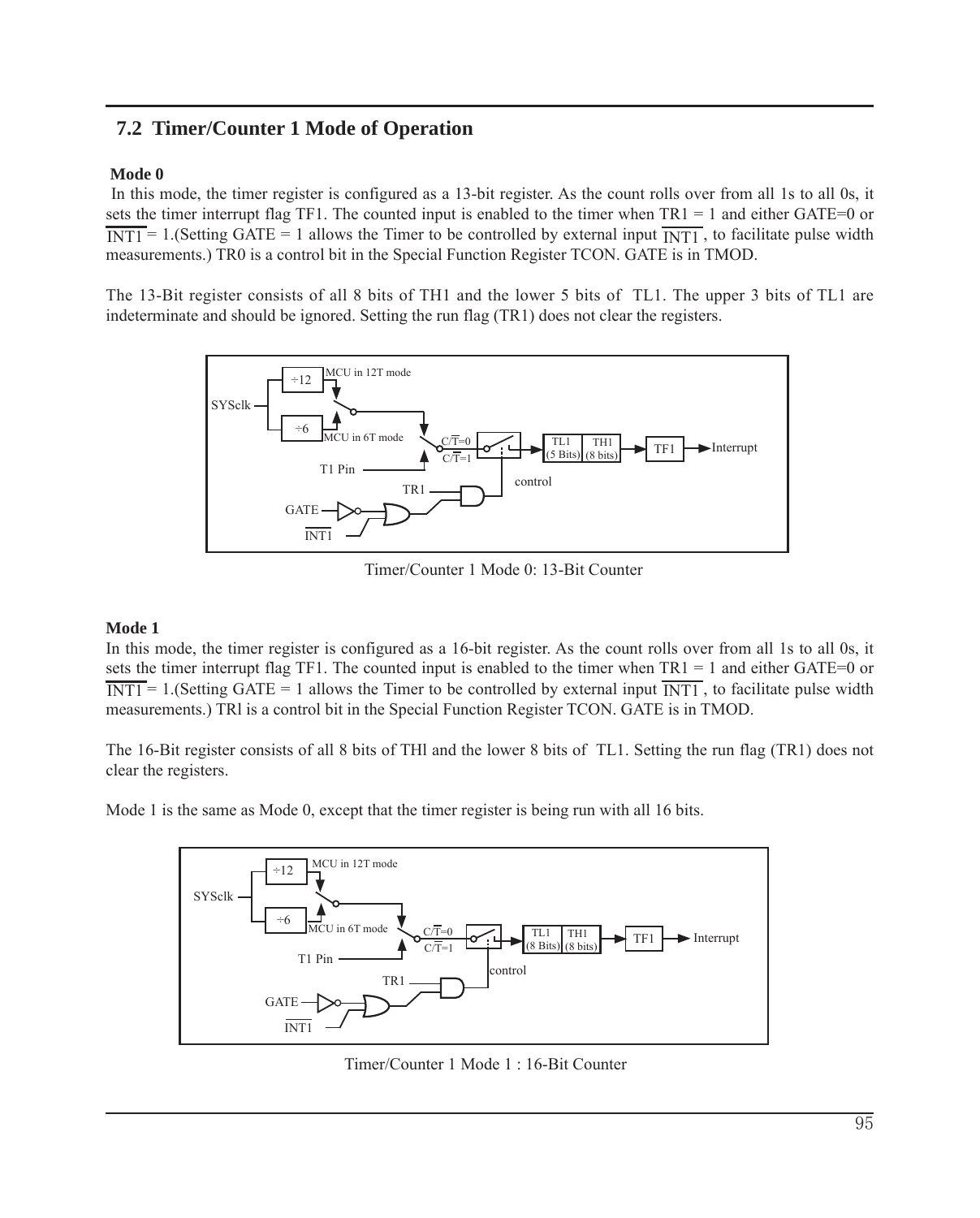**Example**: write a program using Timer 1 to create a 500Hz square wave on P1.0.

*Assembly Language Solution*:

```
 ORG 0030H
       MOV TMOD, #10H :16-bit timer mode
       MOV TH1, #0F8H ;-1000 (high byte)
        MOV TH1, #30H ;-1000 (low byte)
       SETB TR1 :Start Tmier 1
LOOP: JNB TF1, LOOP : Wait for overflow
       CLR TF1 ;Clear Timer overflow flag
       CPL P1.0 :Toggle port bit
       SJMP LOOP ;Repeat
        END
C Language Solution :
        #include <REG51.H> /* SFR declarations */
       sbit portbit = P1^0; \frac{1}{2} /* Use variable portbit to refer to P1.0 */
        main( )
\sim \sim \sim \sim \sim \simTMOD = 0x10; \frac{\text{# time 1, mode 1, 16-bit timer mode *}}{\text{# time 1}}while (1) /* repeat forever */
{ }TH1 = 0xF8; \frac{\cancel{6}}{1000} (high byte) */
                      TL1 = 0x30; \frac{\cancel{0.000}}{1000} (low byte) */
                      TR1 = 1; /* Start timer 1 */
                      while (TF0 !=1); \frac{\partial^* f}{\partial x^2} /* wait for overflow */
                      TR1 = 0; \frac{\text{# stop timer 1} \cdot \text{#}}{\text{# of time 1} \cdot \text{#}}TF0 = 0; \angle /* clear timer overflow flag */
                      portbit = !(portbit); \frac{\pi}{6} toggle P1.0 */
 } 
 }
```
### **Mode 2**

Mode 2 configures the timer register as an 8-bit counter(TL1) with automatic reload. Overflow from TL1 not only set TFx, but also reload TL1 with the content of TH1, which is preset by software. The reload leaves TH1 unchanged.



Timer/Counter 1 Mode 2: 8-Bit Auto-Reload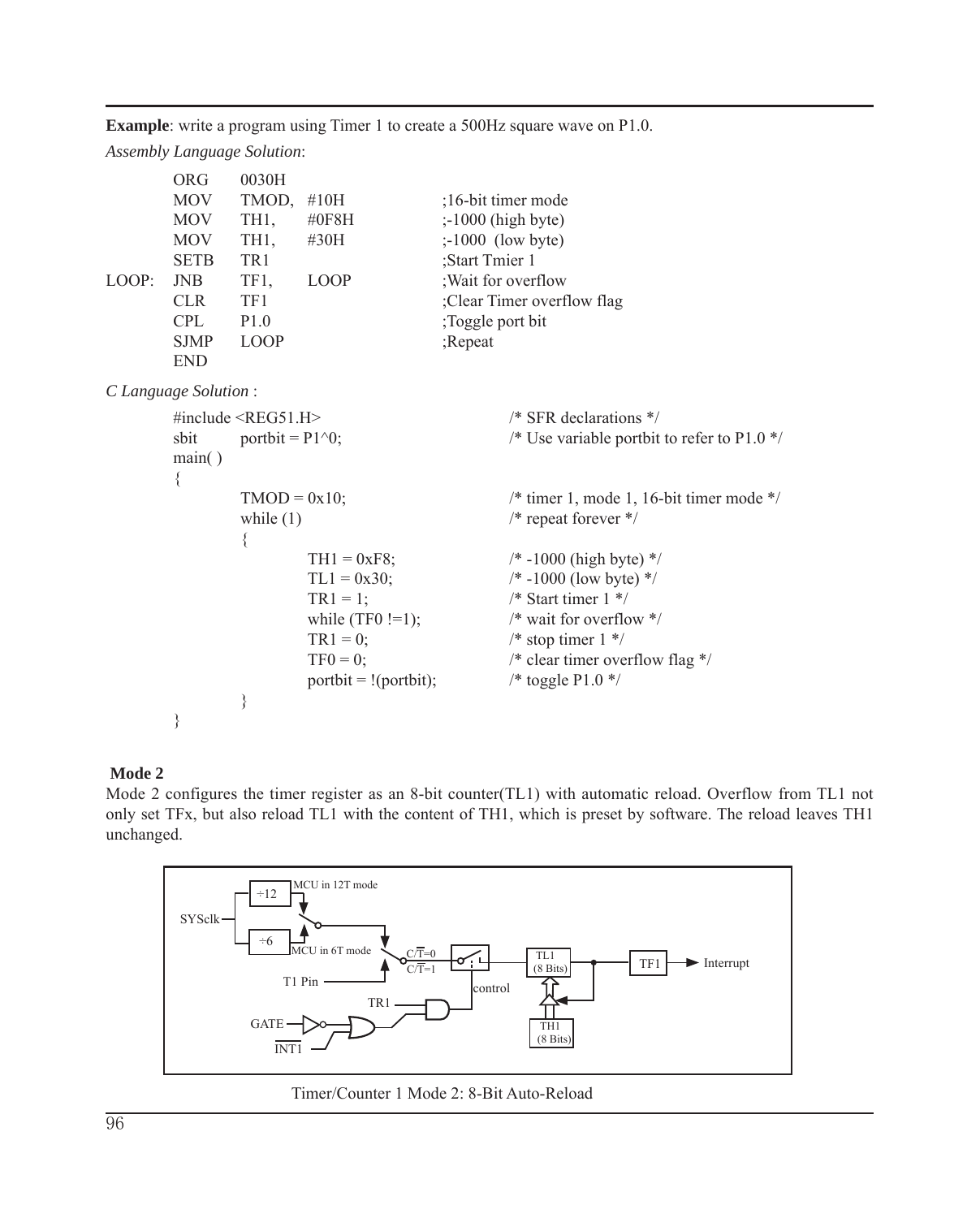The following program is a assembly language code that domestrates Timer 1 of STC89xx series MCU acted as baud rate generator.

|                                                                   |              |      | ;/* --- STC 89xx Series MCU Timer 1 acted as Baud Rate Generoter Demo -----------------------*/ |
|-------------------------------------------------------------------|--------------|------|-------------------------------------------------------------------------------------------------|
|                                                                   |              |      | ;/* If you want to use the program or the program referenced in the */                          |
| ;/* article, please specify in which data and procedures from STC |              |      | */                                                                                              |
|                                                                   |              |      |                                                                                                 |
| ;Declare STC89xx series MCU SFR                                   |              |      |                                                                                                 |
|                                                                   | AUXR EQU 8EH |      |                                                                                                 |
|                                                                   |              |      |                                                                                                 |
| :Define baud rate auto-reload counter                             |              |      |                                                                                                 |
|                                                                   |              |      | ;The following Reload-Count and Baud is based on SYSclk = 22.1184MHz, 1T mode, SMOD=1           |
| ;RELOAD COUNT                                                     | <b>EQU</b>   | 0FFH | ;Baud=1,382,400 bps                                                                             |
| ;RELOAD COUNT                                                     | EQU          | 0FEH | ;Baud=691,200 bps                                                                               |
| ;RELOAD COUNT                                                     | <b>EQU</b>   | 0FDH | ;Baud=460,800 bps                                                                               |
| ;RELOAD COUNT                                                     | EQU          | 0FCH | ;Baud=345,600 bps                                                                               |
| ;RELOAD COUNT                                                     | <b>EQU</b>   | 0FBH | ;Baud=276,480 bps                                                                               |
| ;RELOAD COUNT                                                     | <b>EQU</b>   | 0FAH | ;Baud=230,400 bps                                                                               |
| ;RELOAD COUNT                                                     | <b>EQU</b>   | 0F4H | ;Baud=115,200 bps                                                                               |
| ;RELOAD COUNT                                                     | EQU          | 0E8H | ;Baud=57,600 bps                                                                                |
| ;RELOAD COUNT                                                     | EQU          | 0DCH | ;Baud=38,400 bps                                                                                |
| ;RELOAD COUNT                                                     | <b>EQU</b>   | 0B8H | ;Baud=19,200 bps                                                                                |
| <b>RELOAD COUNT</b>                                               | <b>EQU</b>   | 70H  | :Baud= $9,600$ bps                                                                              |
|                                                                   |              |      |                                                                                                 |
|                                                                   |              |      | ;The following Reload-Count and Baud is based on SYSclk = 1.8432MHz, 1T mode, SMOD=1            |
| ;RELOAD COUNT                                                     | <b>EQU</b>   | 0FFH | ;Baud=115,200 bps                                                                               |
| ;RELOAD COUNT                                                     | <b>EQU</b>   | 0FEH | ;Baud=57,600 bps                                                                                |
| ;RELOAD COUNT                                                     | EQU          | 0FDH | ;Baud=38,400 bps                                                                                |
| ;RELOAD COUNT                                                     | <b>EQU</b>   | 0FCH | ;Baud=28,800 bps                                                                                |
| ;RELOAD_COUNT                                                     | <b>EQU</b>   | 0FAH | ;Baud=19,200 bps                                                                                |
| ;RELOAD COUNT                                                     | <b>EQU</b>   | 0F4H | $Baud=9,600$ bps                                                                                |
| ;RELOAD COUNT                                                     | <b>EQU</b>   | 0E8H | $Baud=4,800$ bps                                                                                |
| ;RELOAD COUNT                                                     | <b>EQU</b>   | ODOH | ;Baud=2,400 bps                                                                                 |
| ;RELOAD COUNT                                                     | <b>EQU</b>   | 0A0H | ;Baud= $1,200$ bps                                                                              |
|                                                                   |              |      |                                                                                                 |
|                                                                   |              |      | ;The following Reload-Count and Baud is based on SYSclk =18.432MHz, 1T mode, SMOD=1             |
| ;RELOAD COUNT                                                     | EQU          | 0FFH | ;Baud=1,152,000 bps                                                                             |
| ;RELOAD COUNT                                                     | EQU          | 0FEH | ;Baud=576,000 bps                                                                               |
| ;RELOAD COUNT                                                     | <b>EQU</b>   | 0FDH | ;Baud=288,000 bps                                                                               |
| ;RELOAD COUNT                                                     | <b>EQU</b>   | 0FCH | ;Baud=144,000 bps                                                                               |
| ;RELOAD COUNT                                                     | <b>EQU</b>   | 0F6H | ;Baud=115,200 bps                                                                               |
| ;RELOAD COUNT                                                     | EQU          | 0ECH | ;Baud=57,600 bps                                                                                |
|                                                                   |              |      |                                                                                                 |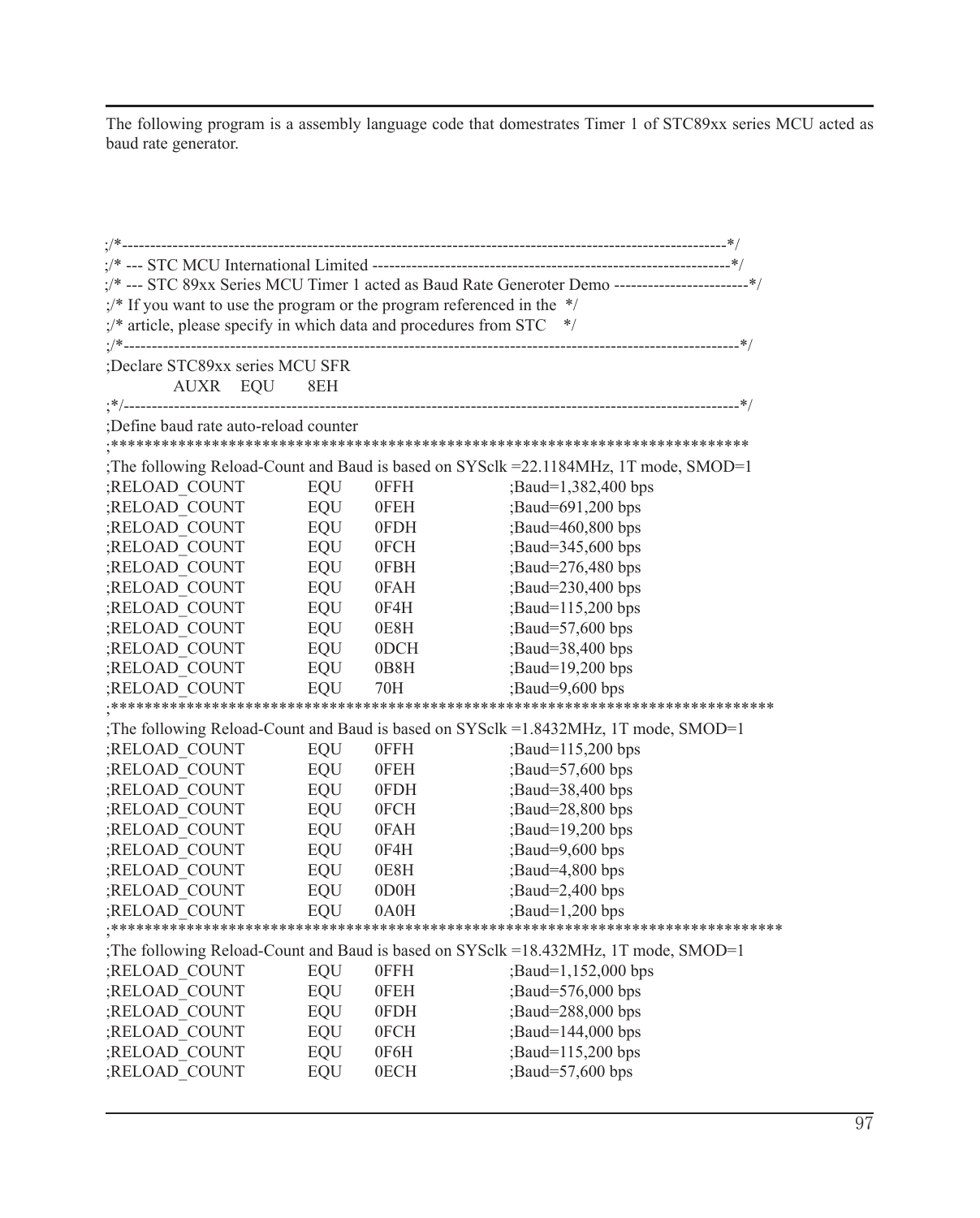| RELOAD COUNT:       | EQU | 0E2H | $Baud=38,400$ bps                                                                      |
|---------------------|-----|------|----------------------------------------------------------------------------------------|
| :RELOAD COUNT       | EQU | 0D8H | $Baud=28,800$ bps                                                                      |
| RELOAD COUNT:       | EQU | 0C4H | ;Baud=19,200 bps                                                                       |
| ;RELOAD COUNT       | EQU | 088H | $Baud=9,600$ bps                                                                       |
|                     |     |      |                                                                                        |
|                     |     |      | The following Reload-Count and Baud is based on SYSclk =18.432MHz, 1T mode, SMOD=0     |
| ;RELOAD_COUNT       | EQU | 0FFH | ;Baud=576,000 bps                                                                      |
| ;RELOAD COUNT       | EQU | 0FEH | :Baud=288,000 bps                                                                      |
| ;RELOAD COUNT       | EQU | 0FDH | ;Baud=144,000 bps                                                                      |
| ;RELOAD COUNT       | EQU | 0FCH | ;Baud=115,200 bps                                                                      |
| ;RELOAD COUNT       | EQU | 0F6H | ;Baud=57,600 bps                                                                       |
| RELOAD COUNT:       | EQU | 0ECH | ;Baud=38,400 bps                                                                       |
| RELOAD COUNT:       | EQU | 0E2H | $Baud=28,800$ bps                                                                      |
| ;RELOAD COUNT       | EQU | 0D8H | $Baud=19,200$ bps                                                                      |
| ;RELOAD COUNT       | EQU | 0C4H | $Baud=96,000$ bps                                                                      |
| ;RELOAD COUNT       | EQU | 088H | :Baud=4,800 bps                                                                        |
|                     |     |      |                                                                                        |
|                     |     |      | The following Reload-Count and Baud is based on SYSclk =18.432MHz, 12T mode, SMOD=0;   |
| RELOAD COUNT        | EQU | 0FBH | ;Baud= $9,600$ bps                                                                     |
| <b>RELOAD COUNT</b> | EOU | 0F6H | $Baud=4,800$ bps                                                                       |
| RELOAD COUNT:       | EQU | 0ECH | $Baud=2,400$ bps                                                                       |
| ;RELOAD COUNT       | EOU | 0D8H | $Baud=1,200$ bps                                                                       |
|                     |     |      |                                                                                        |
|                     |     |      | The following Reload-Count and Baud is based on SYSclk =18.432MHz, 12T mode, SMOD=1    |
| RELOAD_COUNT        | EQU | 0FBH | ;Baud=19,200 bps                                                                       |
| ;RELOAD COUNT       | EQU | 0F6H | ;Baud= $9,600$ bps                                                                     |
| RELOAD COUNT:       | EQU | 0ECH | $Baud=4,800$ bps                                                                       |
| RELOAD COUNT:       | EQU | 0D8H | $Baud=2,400$ bps                                                                       |
| ;RELOAD COUNT       | EOU | 0B0H | :Baud= $1,200$ bps                                                                     |
|                     |     |      |                                                                                        |
|                     |     |      | The following Reload-Count and Baud is based on SYSclk = 11.0592MHz, 12T mode, SMOD=0; |
| ;RELOAD_COUNT       | EQU | 0FFH | $Baud=28,800$ bps                                                                      |
| ;RELOAD COUNT       | EQU | 0FEH | ;Baud=14,400 bps                                                                       |
| ;RELOAD COUNT       | EQU | 0FDH | $Baud=9,600$ bps                                                                       |
| :RELOAD COUNT       | EQU | 0FAH | ;Baud=4,800 bps                                                                        |
| ;RELOAD COUNT       | EQU | 0F4H | $Baud=2,400 bpsS$                                                                      |
| ;RELOAD COUNT       | EQU | 0E8H | ;Baud=1,200 bps                                                                        |
|                     |     |      |                                                                                        |
|                     |     |      |                                                                                        |
|                     |     |      | The following Reload-Count and Baud is based on SYSclk = 11.0592MHz, 12T mode, SMOD=1  |
| ;RELOAD COUNT       | EQU | 0FFH | $Baud=57,600$ bps                                                                      |
| ;RELOAD COUNT       | EQU | 0FEH | $Baud=28,800$ bps                                                                      |
| ;RELOAD COUNT       | EQU | 0FDH | ;Baud=14,400 bps                                                                       |
| ;RELOAD COUNT       | EQU | 0FAH | $Baud=9,600$ bps                                                                       |
| ;RELOAD COUNT       | EOU | 0F4H | $Baud=4,800$ bps                                                                       |
| ;RELOAD_COUNT       | EQU | 0E8H | $Baud=2,400$ bps                                                                       |
| :RELOAD COUNT       | EQU | ODOH | :Baud= $1,200$ bps                                                                     |
|                     |     |      |                                                                                        |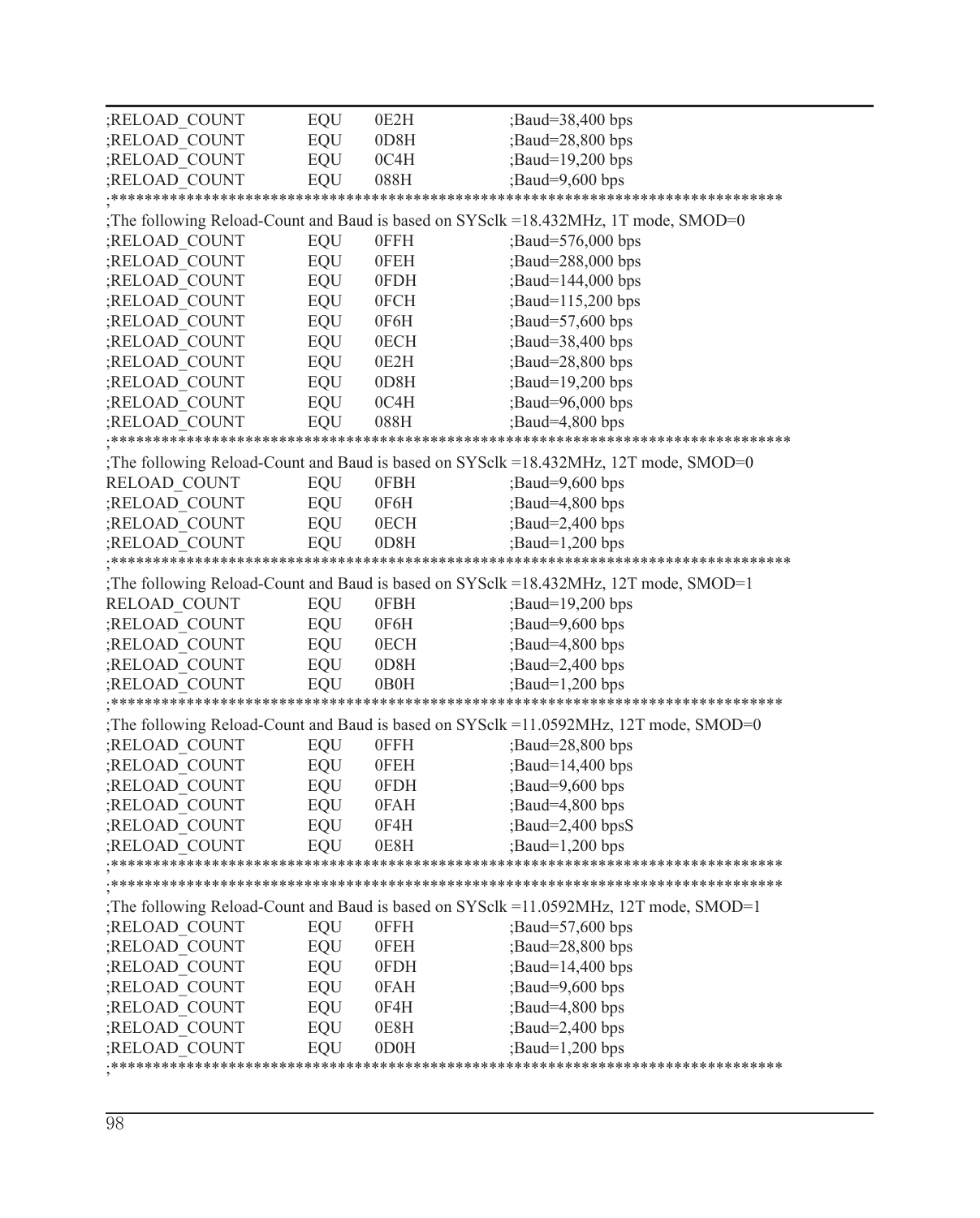| ;Define LED indicator               |                          |                       |                  |                                              | LED_MCU_START EQU P1.7 ;MCU operating LED indicator                                                                              |
|-------------------------------------|--------------------------|-----------------------|------------------|----------------------------------------------|----------------------------------------------------------------------------------------------------------------------------------|
| --------------------                |                          |                       |                  |                                              |                                                                                                                                  |
|                                     | ORG                      |                       | $0000\mathrm{H}$ |                                              |                                                                                                                                  |
|                                     | <b>AJMP</b>              |                       | MAIN             |                                              |                                                                                                                                  |
|                                     | ORG                      |                       | 0023H            |                                              |                                                                                                                                  |
|                                     | $\operatorname{AJMP}$    |                       |                  |                                              | UART Interrupt ;Jump into RS232 UART-Interrupt service subroutine                                                                |
|                                     | NOP                      |                       |                  |                                              |                                                                                                                                  |
|                                     | NOP                      |                       |                  |                                              |                                                                                                                                  |
| MAIN:                               |                          |                       |                  |                                              |                                                                                                                                  |
|                                     |                          |                       |                  |                                              | MOV SP, #7FH ;Set stack pointer<br>CLR LED_MCU_START ;Turn on MCU operating LED indicator<br>ACALL Initial_UART ;Initialize UART |
|                                     |                          |                       |                  |                                              |                                                                                                                                  |
|                                     |                          |                       |                  |                                              | MOV R0, $\#30H$ ; $30H =$ the ASCII code of printable character '0'                                                              |
|                                     |                          |                       |                  | MOV R2, $\#10$                               | ;Send ten characters '0123456789'                                                                                                |
| LOOP:                               |                          |                       |                  |                                              |                                                                                                                                  |
|                                     | MOV                      | A,                    | R <sub>0</sub>   |                                              |                                                                                                                                  |
|                                     |                          | ACALL Send One Byte   |                  |                                              | ;Send one byte                                                                                                                   |
|                                     |                          |                       |                  | ; if Character-Display, display '0123456789' |                                                                                                                                  |
|                                     |                          |                       |                  |                                              | ;if Hexadecimal-Display, display '30 31 32 33 34 35 36 37 38 39'                                                                 |
|                                     | <b>INC</b>               | R <sub>0</sub>        |                  |                                              |                                                                                                                                  |
| MAIN WAIT:                          | DJNZ                     | R <sub>2</sub> , LOOP |                  |                                              |                                                                                                                                  |
|                                     |                          | SJMP MAIN_WAIT        |                  |                                              | infinite circle                                                                                                                  |
| UART Interrupt:                     |                          |                       |                  |                                              | ;UART-Interrupt service subroutine                                                                                               |
|                                     | JB                       |                       |                  | RI, Is UART Receive                          |                                                                                                                                  |
|                                     | <b>CLR</b>               | TI                    |                  |                                              | ;Clear serial port transmit interrupt flag                                                                                       |
|                                     | <b>RETI</b>              |                       |                  |                                              |                                                                                                                                  |
| Is UART Receive:                    |                          |                       |                  |                                              |                                                                                                                                  |
|                                     | <b>CLR</b><br>PUSH       | RI<br><b>ACC</b>      |                  |                                              |                                                                                                                                  |
|                                     | MOV                      | A,                    |                  |                                              | SBUF ;acquire the received byte                                                                                                  |
|                                     |                          | ACALL Send_One_Byte   |                  |                                              | ; re-send the received byte                                                                                                      |
|                                     | POP                      | <b>ACC</b>            |                  |                                              |                                                                                                                                  |
|                                     | RETI                     |                       |                  |                                              |                                                                                                                                  |
| Initial UART:                       |                          |                       |                  |                                              | ;Initialize UART                                                                                                                 |
| ; SCON Bit: $7 \t 6 \t 5 \t 4 \t 3$ |                          |                       |                  |                                              | $2 \quad 1$<br>$\boldsymbol{0}$                                                                                                  |
| SM0/FE SM1                          |                          | SM <sub>2</sub>       | <b>REN</b>       | TB8<br>RB8                                   | TI<br><b>RI</b>                                                                                                                  |
|                                     | <b>MOV</b>               | SCON,                 | #50H             |                                              | ;0101,0000 8-bit variable baud rate, no odd parity bit                                                                           |
|                                     | <b>MOV</b><br><b>MOV</b> | TMOD,                 | #21H             |                                              | ;Use Timer 1 as 8 bit auto-reload counter                                                                                        |
|                                     |                          | TH <sub>1</sub>       |                  | #RELOAD COUNT                                | ;Set auto-reload count of Timer 1                                                                                                |
|                                     |                          |                       |                  |                                              |                                                                                                                                  |
|                                     | <b>MOV</b>               | TL <sub>1</sub>       |                  | #RELOAD COUNT                                |                                                                                                                                  |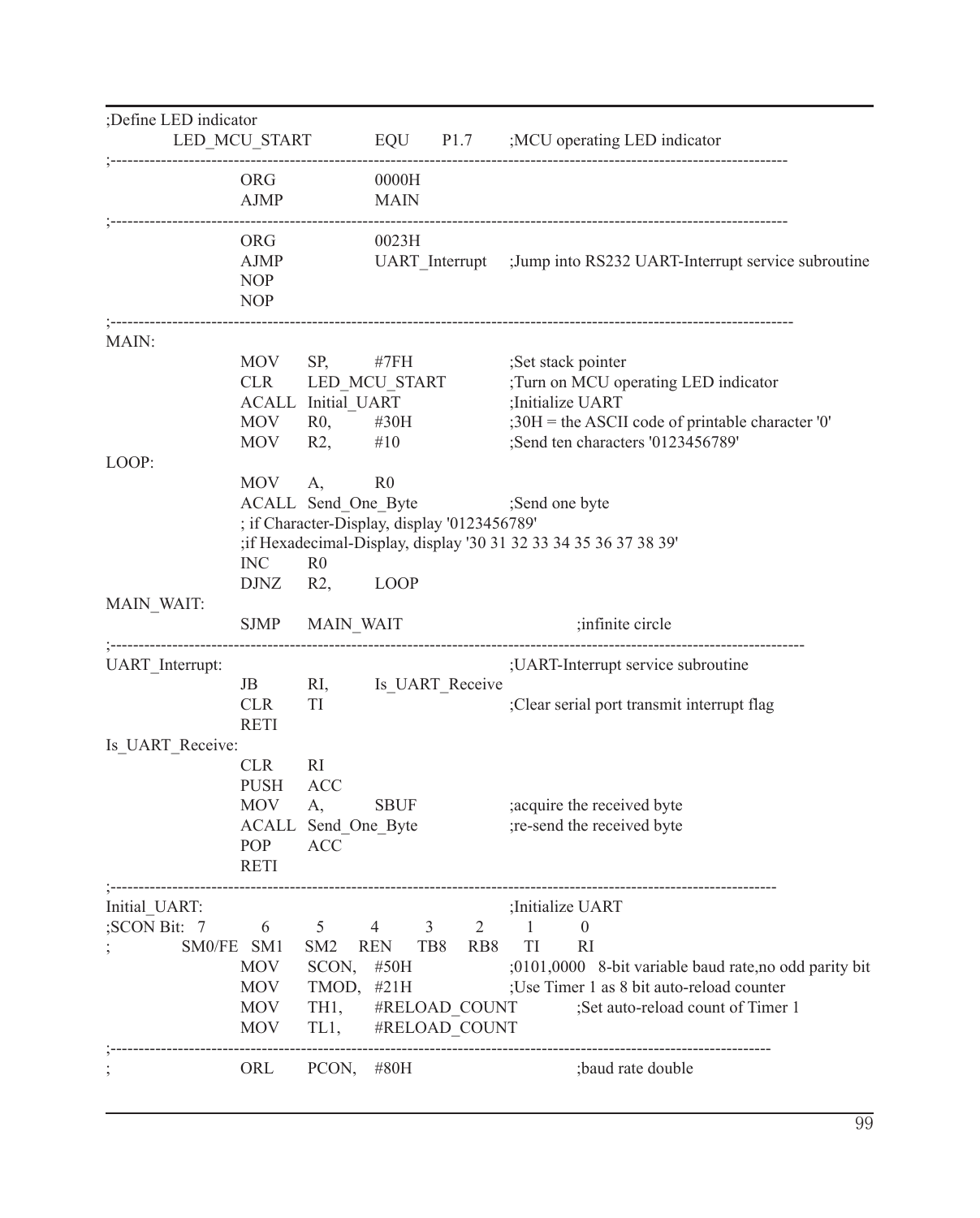| $\overline{ }$                             | ORL<br>ANL                                              |                | AUXR, #01000000B<br>AUXR, #10111111B | :Use Timer 1 in 1T mode<br>:Use Timer 1 in 12T mode |
|--------------------------------------------|---------------------------------------------------------|----------------|--------------------------------------|-----------------------------------------------------|
|                                            | <b>SETB</b><br><b>SETB</b><br><b>SETB</b><br><b>RET</b> | R1<br>ES<br>EA |                                      | ; Start up Timer 1                                  |
| : Portal parameter: $A =$ the byte to send |                                                         |                |                                      |                                                     |
| Send One Byte:                             |                                                         |                |                                      | :Send one byte                                      |
|                                            | <b>CLR</b>                                              | ES             |                                      |                                                     |
|                                            | <b>CLR</b>                                              | TI             |                                      | ; Clear serial port transmit interrupt flag         |
|                                            | <b>MOV</b>                                              | SBUF,          | A                                    |                                                     |
| Wait Send Finish:                          |                                                         |                |                                      |                                                     |
|                                            | JNB                                                     | TI.            | Wait Send Finish                     | : Wait to finish send                               |
|                                            | <b>CLR</b>                                              | TI             |                                      |                                                     |
|                                            | <b>SETB</b>                                             | ES             |                                      |                                                     |
|                                            | <b>RET</b>                                              |                |                                      |                                                     |
|                                            | <b>END</b>                                              |                |                                      |                                                     |

# **7.3 Timer/Counter 2 Mode of Operation**

Timer 2 is a 16-bit timer/counter which can operate as either an event timer or an event counter as selected by  $C/T2$  in the special function register T2CON. Timer 2 has four operation modes: Capture Mode, Auto-Reload Mode (up or down counting), Baud-Rate Generator Mode and Programable Clock-Out Mode, which are selected by bits T2CON and T2MOD as shown in following table.

| RCLK+TCLK CP/RL2 TR2 |  | Mode                |
|----------------------|--|---------------------|
|                      |  | 16-bit auto-reload  |
|                      |  | 16-bit capture      |
|                      |  | buad rate generator |
|                      |  |                     |

**Timer 2 Operating Modes Table**

# **Capture Mode**

In the capture mode there are two options selected by bit EXEN2 in T2CON. If EXEN2=0, Timer 2 is a 16-bit timer or counter which upon overflowing sets bit TF2 (Timer 2 overflow flag). This bit can then be used to generate an interrupt (by enabling the Timer 2 interrupt bit in the IE register). If EXEN2=1, Timer 2 still does the above, but with the added feature that a 1-to-0 transition at external input T2EX causes the current value in the Timer 2 registers, TH2 and TL2, to be captured into registers RCAP2H and RCAP2L, respectively. In addition, the transition at T2EX causes bit EXF2 in T2CON to be set, and the EXF2 bit, like TF2, can generate an interrupt which vectors to the same location as Timer 2 overflow interrupt. TF2 and EXF2 is ORed to request the interrupt service. The capture mode is illustrated in following figure.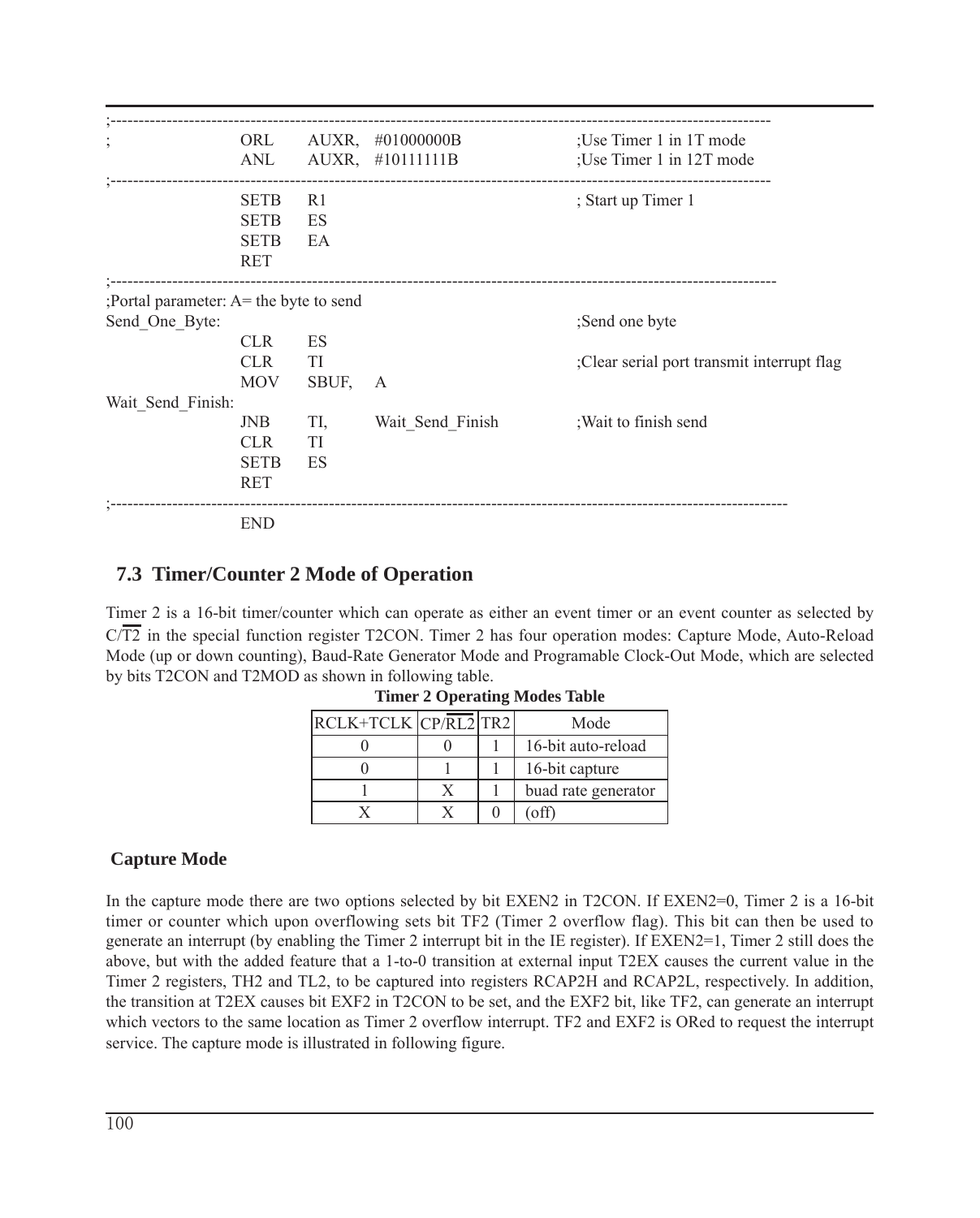

Timer 2 in Capture Mode

## **Auto-Reload Mode**

In 16-bit auto-reload mode, Timer 2 can be configured to count up or down. The counting direction is determined by DCEN in special function register T2MOD and T2EX pin. If DCEN=0, counting up. If DCEN=1, the counting direction is determined by T2EX pin. If T2EX=1, counting up, otherwise counting down.

The following figure shows DCEN=0, which enables Timer 2 to count up automatically. In this mode there are two options selected by bit EXEN2 in T2CON register. If EXEN2=0, then Timer 2 counts up to 0FFFFH and sets the TF2 (Overflow Flag) bit upon overflow. This causes the Timer 2 registers to be reloaded with the 16-bit value in RCAP2L and RCAP2H. The values in RCAP2L and RCAP2H are preset by firmware. If EXEN2=1, then a 16-bit reload can be triggered either by an overflow or by a 1-to-0 transition at input T2EX. This transition also sets the EXF2 bit. The Timer 2 interrupt, if enabled, can be generated when either TF2 or EXF2 are 1.



Timer 2 in Auto-Reload Mode (DCEN=0)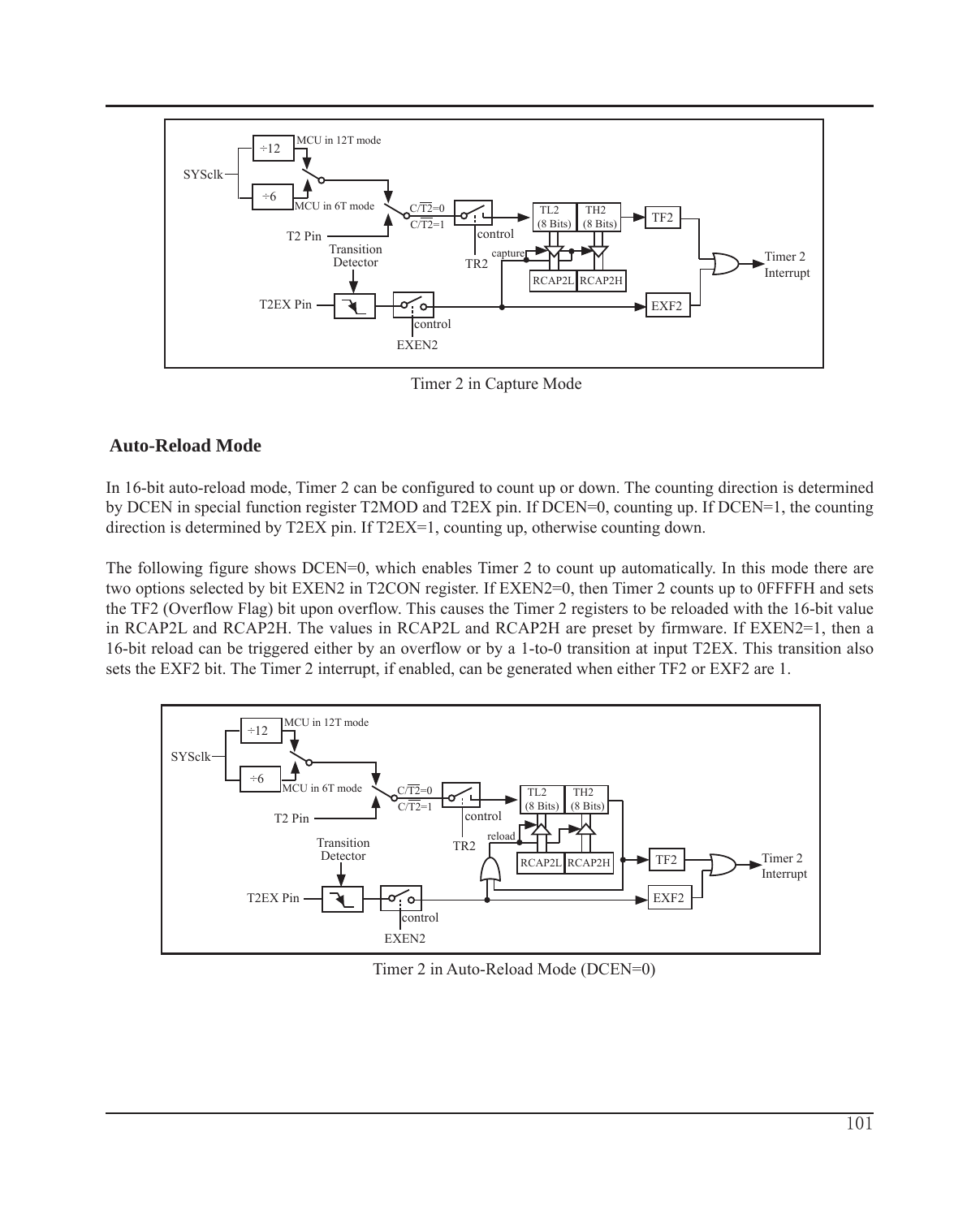The following figure shows DCEN=1, which enables Timer 2 to count up or down. This mode allows pin T2EX to control the counting direction. When a logic 1 is applied at pin T2EX, Timer 2 will count up. Timer 2 will overflow at 0FFFFH and set the TF2 flag, which can then generate an interrupt if the interrupt is enabled. This overflow also causes the 16-bit value in RCAP2L and RCAP2H to be reloaded into the timer registers TL2 and TH2. A logic 0 applied to pin T2EX causes Timer 2 to count down. The timer will underflow when TL2 and TH2 become equal to the value stored in RCAP2L and RCAP2H. This underflow sets the TF2 flag and causes 0FFFFH to be reloaded into the timer registers TL2 and TH2.

The external flag EXF2 toggles when Timer 2 underflows or overflows. This EXF2 bit can be used as a 17th bit of resolution if needed. The EXF2 flag does not generate an interrupt in this mode.



Timer 2 in Auto-Reload Mode (DCEN=1)

# **Buad-Rate Generator Mode**

Timer2 can be configured to generate various baud-rate. Bit TCLK and/or RCLK in T2CON allow the serial port transmit and receive baud rates to be derived from either Timer1 or Timer2. When TCLK=0, Timer1 is used as the serial port transmit baud rate generator. When TCLK=1, Timer2 is used as the serial port transmit baud rate generator. RCLK has the same effect for the serial port baud rate. With these two bits, the serial port can have different receive and transmit baud rates – one generated from Timer 1 and the other from Timer 2.

In BRG mode, Timers is operated very like auto-reload up-only mode except that the T2EX pin cannot control reload. An overflow on Timer 2 will load RCAP2H, RCAP2L contents onto Timer2, but TF2 will not be set. A 1-to-0 transition on P2EX pin can set EXF2 to request interrupt service if EXEN2=1.

The following figure shows the Timer 2 in baud rate generation mode to generate RX Clock and TX Clock into UART engine. The baud rate generation mode is like the auto-reload mode, in that a rollover in TH2 causes the Timer 2 registers to be reloaded with the 16-bit value in registers RCAP2H and RCAP2L, which are preset by software.

The baud rate in UART Mode 1 and Mode 3 are determined by Timer2's overflow rate given below:

Band Rate = 
$$
\frac{\text{Timer 2 overflow rate}}{16}
$$
 (counting T2EX)

The Timer can be configured for either "timer" or "counter" operation. In the most typical applications, it is configured for "timer" operation( $\overline{C/T2}=0$ )."Timer" operation is a little different for Timer 2 when it's being used as a baud rate generator. Normally, as timer it would increment every machine clcye(thus at 1/6 or 1/12 the system clock).In that case the baud rate is given bu the formalu: (as timer)

Baud Rate=
$$
\frac{SYSclk}{n \times [65536 - (RCAP2H, RCAP2L)]}
$$

when MCU in 12T mode, n=32; When MCU in 6T mode, n=16.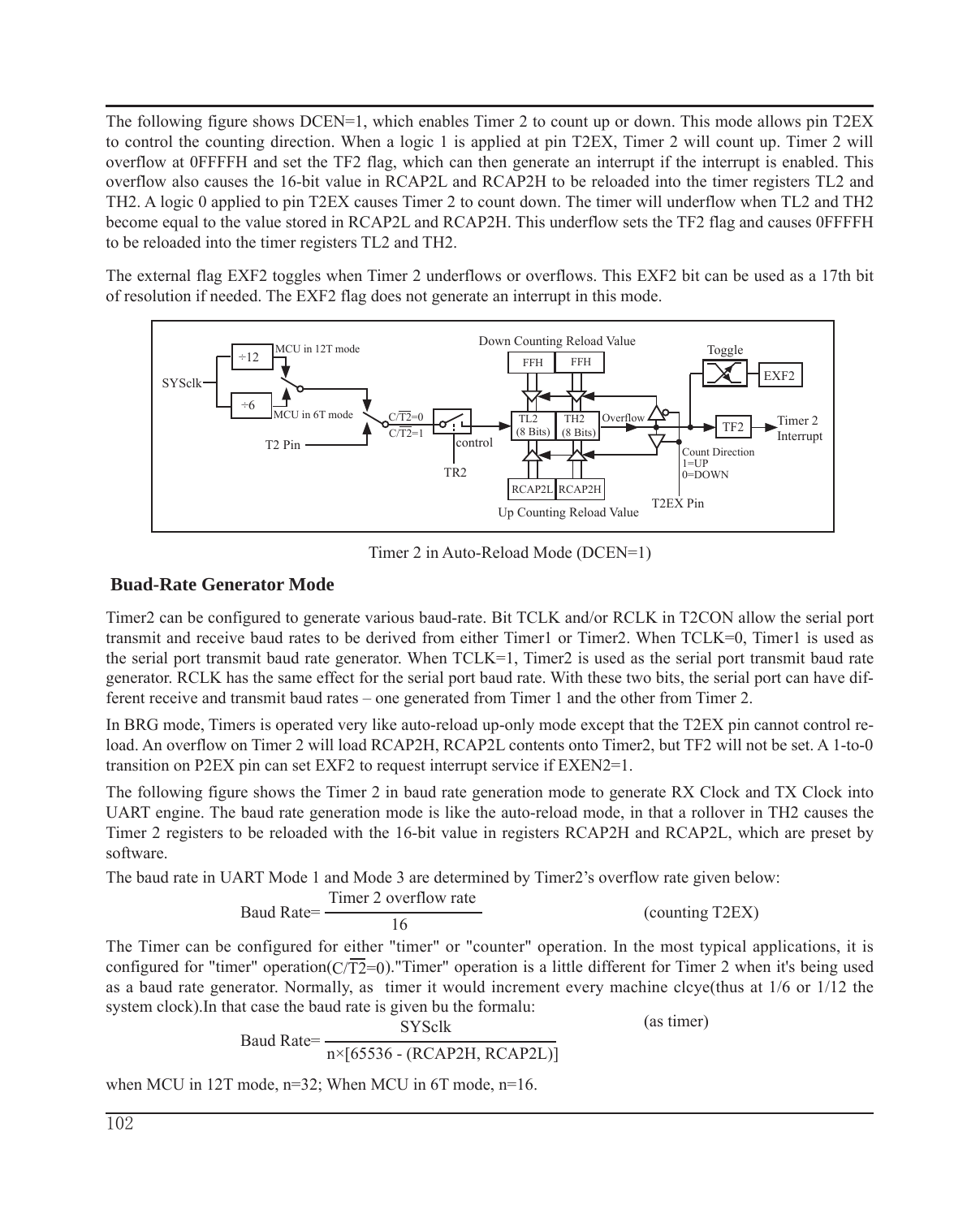

Timer 2 in Baud-Rate Generator Mode

The Timer 2 as a baud rate generator mode is valid only if RCLK and/or TCLK=1 in T2CON register. Note that a rollover in TH2 does not set TF2, and will not generate an interrupt. Thus, the Timer 2 interrupt does not have to be disabled when Timer 2 is in the baud rate generator mode. Also if the EXEN2 (T2 external enable bit) is set, a 1-to-0 transition in T2EX (Timer/counter 2 trigger input) will set EXF2 (T2 external flag) but will not cause a reload from (RCAP2H, RCAP2L) to (TH2,TL2). Therefore when Timer 2 is in use as a baud rate generator, T2EX can be used as an additional external interrupt, if needed.

It should be noted that when Timer 2 is running (TR2=1) in "timer" function in the baud rate generator mode, one should not try to read or write TH2 and TL2. As a baud rate generator, Timer 2 is incremented at 1/2 the system clock or asynchronously from pin T2; under these conditions, a read or write of TH2 or TL2 may not be accurate. The RCAP2 registers may be read, but should not be written to, because a write might overlap a reload and cause write and/or reload errors. The timer should be turned off (clear TR2) before accessing the Timer 2 or RCAP2 registers.

The following program is an assembly language code that domestrates Timer 2 of STC89xx series MCU acted as baud rate generator.

|                                                                                  |     |             | ;/* --- STC 89xx Series MCU Timer 2 as Baud Rate Generoter Demo -----------------------*/ |
|----------------------------------------------------------------------------------|-----|-------------|-------------------------------------------------------------------------------------------|
| $\frac{1}{2}$ If you want to use the program or the program referenced in the */ |     |             |                                                                                           |
| ;/* article, please specify in which data and procedures from STC */             |     |             |                                                                                           |
|                                                                                  |     |             |                                                                                           |
| :Declare STC89xx series MCU SFRs                                                 |     |             |                                                                                           |
| ;SFRs associated with Timer 2 and RS232 port                                     |     |             |                                                                                           |
| T <sub>2</sub> CON                                                               | EOU | 0C8H        |                                                                                           |
| TR <sub>2</sub>                                                                  |     | EOU T2CON.2 | TR2 is the second bit in SFR—T2CON                                                        |
|                                                                                  |     |             |                                                                                           |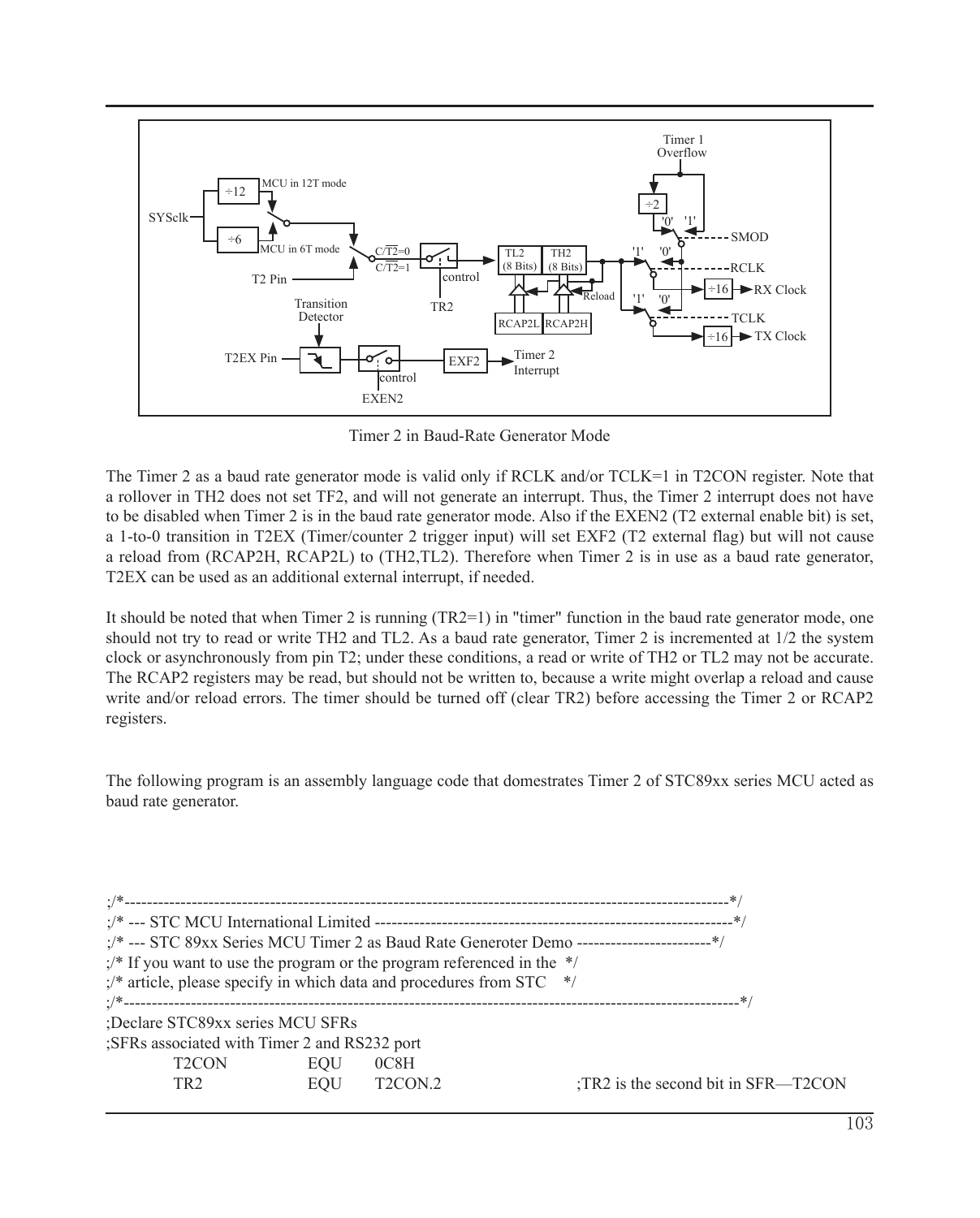| RCAP2L<br>RCAP2H<br>TH <sub>2</sub><br>TL <sub>2</sub> |                       | EQU<br>EQU<br>EQU<br>EQU  | 0CAH<br>0CBH<br>0CDH<br>0CCH |      |                                                                                                 |  |
|--------------------------------------------------------|-----------------------|---------------------------|------------------------------|------|-------------------------------------------------------------------------------------------------|--|
| Set baud rate auto-relaod value                        | RELOAD COUNT HIGH EQU |                           |                              | 0FFH |                                                                                                 |  |
|                                                        |                       |                           |                              |      | ;RELOAD_COUNT_HIGH must be set for 0FFH when the following parameters are used                  |  |
| RELOAD COUNT LOW:                                      |                       |                           | EQU                          | 0FAH | ;SYSclk=22.1184MHz, Baud=115200                                                                 |  |
| RELOAD COUNT LOW:                                      |                       |                           | <b>EQU</b>                   | 0EEH | ;SYSclk=22.1184MHz, Baud=38400                                                                  |  |
| ;RELOAD COUNT LOW                                      |                       |                           | <b>EQU</b>                   | 0F0H | ;SYSclk=20.000MHz, Baud=38400                                                                   |  |
| RELOAD COUNT LOW:                                      |                       |                           | EQU                          | 0F6H | ;SYSclk=12.000MHz, Baud=38400                                                                   |  |
| RELOAD COUNT LOW                                       |                       |                           | EQU                          | 0FDH | ;SYSclk=11.059MHz, Baud=115200                                                                  |  |
| RELOAD COUNT LOW:                                      |                       |                           | EQU                          | 0F7H | ;SYSclk=11.059MHz, Baud=38400                                                                   |  |
| RELOAD COUNT LOW                                       |                       |                           | EQU                          | 0F8H | ;SYSclk=10.000MHz, Baud=38400                                                                   |  |
| RELOAD COUNT LOW                                       |                       |                           | EQU                          | 0FBH | ;SYSclk=6.000MHz, Baud=38400                                                                    |  |
| ;RELOAD COUNT LOW                                      |                       |                           | EQU                          | 0FCH | ;SYSclk=5.000MHz, Baud=38400                                                                    |  |
| RELOAD COUNT LOW:                                      |                       |                           | EQU                          | 070H | ;SYSclk=11.059MHz, Baud=2400                                                                    |  |
| calculate auto-reload value                            |                       |                           |                              |      |                                                                                                 |  |
| RCAP2H, RCAP2L                                         | ORG<br>AJMP           | 0000H<br><b>MAIN</b>      |                              |      | change the decimal RELOAD to hexadecimal, and save the value from 1000H subtracting RELOAD into |  |
|                                                        | ORG                   | 0023H                     |                              |      | RS232 serial port interrupt                                                                     |  |
|                                                        | AJMP                  | <b>UART</b>               |                              |      |                                                                                                 |  |
|                                                        | NOP                   |                           |                              |      |                                                                                                 |  |
|                                                        | <b>NOP</b>            |                           |                              |      |                                                                                                 |  |
| MAIN:                                                  |                       |                           |                              |      |                                                                                                 |  |
|                                                        | <b>MOV</b>            | SP,                       | #0E0H                        |      |                                                                                                 |  |
|                                                        |                       | <b>ACALL Initial UART</b> |                              |      | Initialize serial port                                                                          |  |
|                                                        | <b>MOV</b>            | R0                        | #30H                         |      | ;Send ten characters "0123456789"                                                               |  |
|                                                        | <b>MOV</b>            | R <sub>2</sub>            | #10                          |      |                                                                                                 |  |
| LOOP:                                                  |                       |                           |                              |      |                                                                                                 |  |
|                                                        | <b>MOV</b>            | A,                        | R <sub>0</sub>               |      |                                                                                                 |  |
|                                                        |                       | ACALL Send_One_Byte       |                              |      | Send one byte                                                                                   |  |
|                                                        | <b>INC</b>            | R <sub>0</sub>            |                              |      |                                                                                                 |  |
|                                                        | DJNZ                  | R2                        | <b>LOOP</b>                  |      |                                                                                                 |  |
| WAIT <sub>1</sub> :                                    |                       |                           |                              |      |                                                                                                 |  |
|                                                        | <b>SJMP</b>           | WAIT1                     |                              |      | :dynamic stop                                                                                   |  |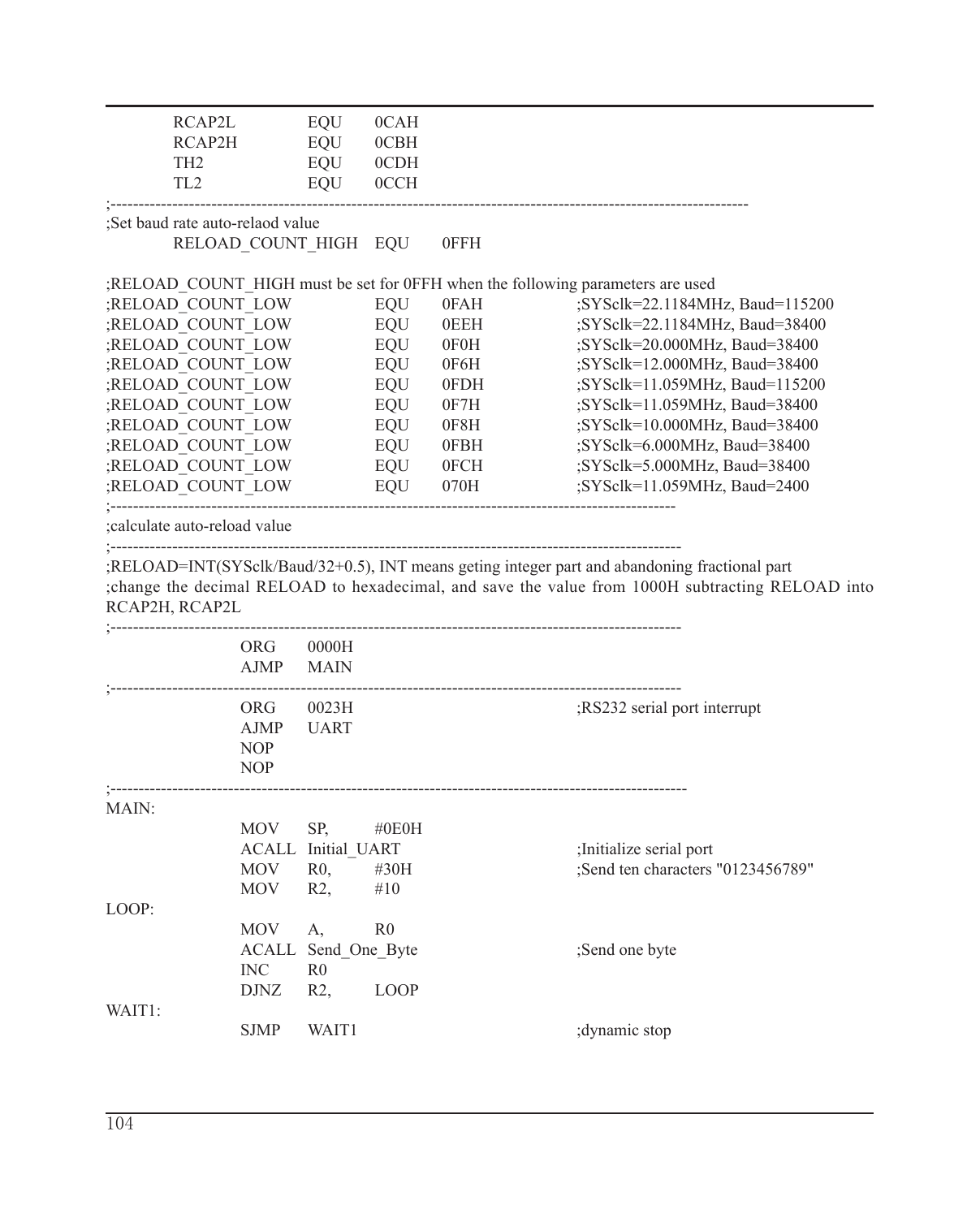| <b>UART:</b><br>$UART_1$ :          | <b>JBC</b><br><b>RETI</b><br>PUSH<br>MOV<br>POP                                                  | <b>ACC</b><br>A,<br>ACALL Send One Byte<br><b>ACC</b>                                                       | RI, UART 1<br><b>SBUF</b> |                                         |                | ;Serial port interrupt service routine<br>;Inquire when transmitting<br>;Receive one byte<br>;Get the received byte<br>;Send back the received byte |
|-------------------------------------|--------------------------------------------------------------------------------------------------|-------------------------------------------------------------------------------------------------------------|---------------------------|-----------------------------------------|----------------|-----------------------------------------------------------------------------------------------------------------------------------------------------|
|                                     | <b>RETI</b>                                                                                      |                                                                                                             |                           |                                         |                |                                                                                                                                                     |
| Initial_UART:                       |                                                                                                  |                                                                                                             |                           | Initialize serial port                  |                |                                                                                                                                                     |
| ; $\operatorname{BIT}$<br>7         | $6 \qquad 5 \qquad 4 \qquad 3$                                                                   |                                                                                                             |                           | $\overline{2}$                          | $\overline{1}$ | $\overline{0}$                                                                                                                                      |
| ;SCON SM0/FE SM1 SM2 REN TB8 RB8 TI |                                                                                                  |                                                                                                             |                           |                                         |                | <sup>RI</sup>                                                                                                                                       |
| Init RS232:                         | MOV                                                                                              |                                                                                                             | SCON, #50H                |                                         |                | ;0101,0000 8-bit variable baud rate, no parity                                                                                                      |
|                                     | <b>MOV</b><br>MOV<br>MOV<br>MOV<br>MOV<br>MOV<br>MOV<br><b>SETB</b><br><b>SETB</b><br><b>RET</b> | $A \quad \text{or}$<br>RCAP2H,A<br>TH <sub>2</sub><br>A,<br>RCAP2L, A<br>TL2, A<br>T2CON, #0x34<br>ES<br>EA | $\mathbf{A}$              | #RELOAD_COUNT_HIGH<br>#RELOAD_COUNT_LOW |                | ;Baud auto-reload value<br>;Timer 2 as baud rate generator<br>;Enable serial port interrupt                                                         |
| ;Send One Byte:                     |                                                                                                  |                                                                                                             |                           |                                         |                | ;Send one byte                                                                                                                                      |
|                                     | <b>CLR</b><br><b>CLR</b><br>MOV                                                                  | ES<br><b>TI</b><br>SBUF, A                                                                                  |                           |                                         |                | ;clear UART transmit interrupt flag                                                                                                                 |
| WAIT2:                              |                                                                                                  |                                                                                                             |                           |                                         |                |                                                                                                                                                     |
|                                     | JNB<br><b>CLR</b><br><b>SETB</b><br>RET                                                          | TI.<br><b>TI</b><br>ES                                                                                      | WAIT2                     |                                         |                | ; Wait to finish transmitting                                                                                                                       |
|                                     | <b>END</b>                                                                                       |                                                                                                             |                           |                                         |                |                                                                                                                                                     |
|                                     |                                                                                                  |                                                                                                             |                           |                                         |                |                                                                                                                                                     |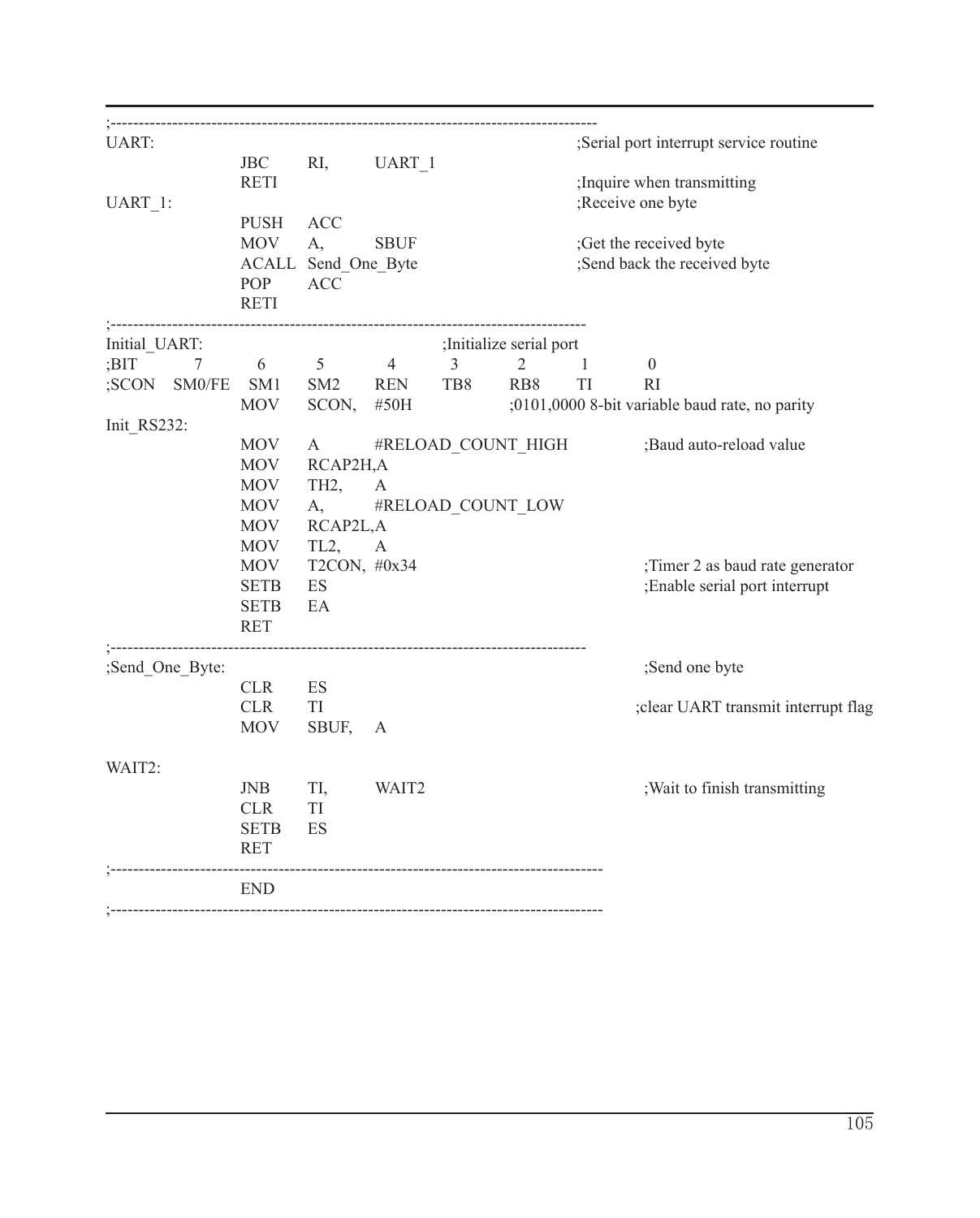### **Programmable Clock Output Mode**

The STC89xx seires is able to generate a programmable clock output on P1.0. When T2OE bit is set and C//T2 bit is cleared, Timer 2 overflow pulse will generate a 50% duty clock and output that to P1.0. The frequency of clock-out is calculated according to the following formula.

391

\nBad Rate = 
$$
\frac{SYSc1k}{n \times [65536 - (RCAP2H, RCAP2L))}
$$

\nWhen MCIJ in 12T mode, n=4: when MCIJ in 6T mode, n=2

when MCU in 12T mode, n=4; when MCU in 6T mode, n=2. Note Timer 2 overflag, TF2 will always not be set in this mode.

The input clock, SYSclk/2, increments the 16-bit timer (TH2, TL2). The timer repeatedly counts to overflow from a loaded value. Once overflows occur, the contents of (RCAP2H, RCAP2L) are loaded into (TH2, TL2) for the consecutive counting. In the clock-out mode, Timer2 rollovers will not generate an interrupt. This is similar to when Timer 2 is used as a baud-rate generator. It is possible to use Timer 2 as a baud rate generator and a clock generator simultaneously. Note, however, that the baud-rate and the clock-out frequency depend on the same overflow rate of Timer 2.The following figure shows the Timer 2 in programmable clock output mode.



Timer 2 in Programmable Clock Output Mode

If Timer 2 in Programmabel Clock Out mode, some operations as shown below should be done:

- Set T2OE bit in T2MOD register.
- Clear C/T2 bit in T2CON register.
- Determine the 16-bit reload value from the formula and enter it in the RCAP2H and RCAP2L registers.
- Enter the same reload value as the initial value in the TH2 and TL2 registers.
- Set TR2 bit in T2CON register to start the Timer 2.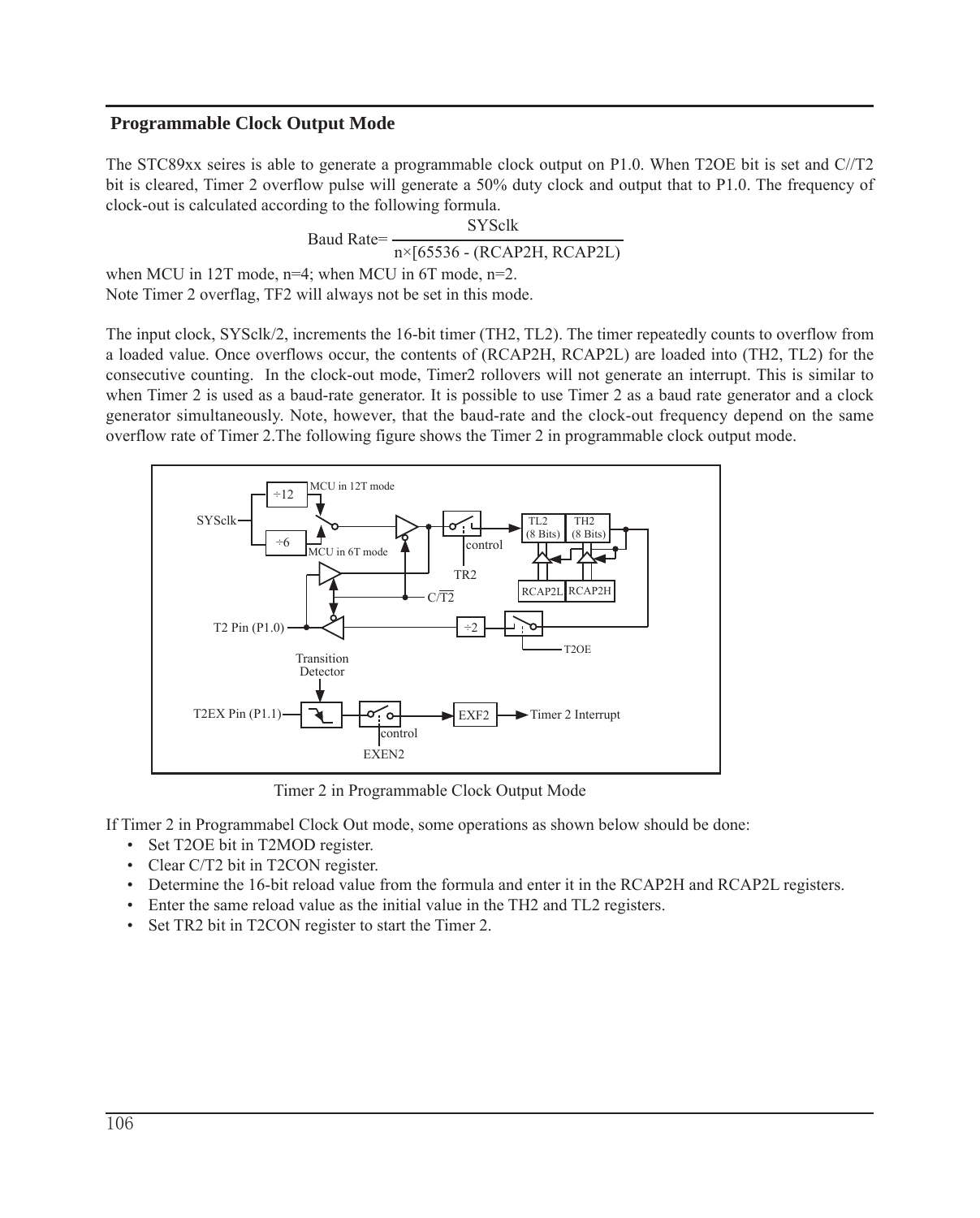The following program is an assembly language code that domestrates Timer 2 programable clock/pulse out function on P1.0.

|                     |                    |                                              |                    |                                 |             |                                                                        |                                  |                   | :/* --- STC 89xx Series MCU Timer 2 in programmable clock/pulse output mode, on P1.0------------*/ |                                                       |
|---------------------|--------------------|----------------------------------------------|--------------------|---------------------------------|-------------|------------------------------------------------------------------------|----------------------------------|-------------------|----------------------------------------------------------------------------------------------------|-------------------------------------------------------|
|                     |                    |                                              |                    |                                 |             | ;/* If you want to use the program or the program referenced in the */ |                                  |                   |                                                                                                    |                                                       |
|                     |                    |                                              |                    |                                 |             | ;/* article, please specify in which data and procedures from STC */   |                                  |                   |                                                                                                    |                                                       |
|                     |                    |                                              |                    |                                 |             |                                                                        |                                  |                   |                                                                                                    |                                                       |
|                     |                    | ;Declare STC89xx series MCU SFRs             |                    |                                 |             |                                                                        |                                  |                   |                                                                                                    |                                                       |
|                     |                    | ;SFRs associated with Timer 2 and RS232 port |                    |                                 |             |                                                                        |                                  |                   |                                                                                                    |                                                       |
|                     | T <sub>2</sub> CON |                                              | EQU                | 0C8H                            |             |                                                                        |                                  |                   |                                                                                                    |                                                       |
|                     | T <sub>2</sub> MOD |                                              | <b>EQU</b>         | 0C9H                            |             |                                                                        |                                  |                   |                                                                                                    |                                                       |
|                     | TR <sub>2</sub>    |                                              | EQU                | T <sub>2</sub> CON <sub>2</sub> |             |                                                                        |                                  |                   |                                                                                                    | ;TR2 is the second bit in SFR-T2CON                   |
|                     | RCAP2L             |                                              | <b>EQU</b>         | 0CAH                            |             |                                                                        |                                  |                   |                                                                                                    |                                                       |
|                     | RCAP2H             |                                              | EQU                | $0$ CBH                         |             |                                                                        |                                  |                   |                                                                                                    |                                                       |
|                     | TH <sub>2</sub>    |                                              | EQU                | 0CDH                            |             |                                                                        |                                  |                   |                                                                                                    |                                                       |
|                     | TL <sub>2</sub>    |                                              | EQU                | 0CCH                            |             |                                                                        |                                  |                   |                                                                                                    |                                                       |
|                     |                    | ;Timer/Counter 2 control register T2CON      |                    |                                 |             |                                                                        |                                  |                   |                                                                                                    |                                                       |
|                     |                    | B7                                           | <b>B6</b>          | B <sub>5</sub>                  | <b>B4</b>   | B <sub>3</sub>                                                         | B <sub>2</sub>                   | B1                | B <sub>0</sub>                                                                                     | <b>Reset Value</b>                                    |
| ;bit-address        |                    | CF                                           | CE                 | CD                              | CC          | CB                                                                     | CA                               | C9                | C8                                                                                                 |                                                       |
| ;T2CON(C8H)         |                    | TF <sub>2</sub>                              | EXF2               | RCLK                            | <b>TCLK</b> | EXEN2 TR2                                                              |                                  | $C/\sqrt{T2}$     | CP/RL2                                                                                             | 00                                                    |
|                     | ;T2MOD Register    |                                              |                    |                                 |             |                                                                        |                                  |                   |                                                                                                    |                                                       |
|                     |                    | B7                                           | <b>B6</b>          | B <sub>5</sub>                  | <b>B4</b>   | B <sub>3</sub>                                                         | B <sub>2</sub>                   | B1                | B <sub>0</sub>                                                                                     | <b>Reset Value</b>                                    |
| T2CON(C9H)          |                    | $\sim$                                       | $\mathbf{r}$       | $\mathcal{L}^{\mathcal{L}}$     | ÷.          | $\mathcal{L}^{\mathcal{L}}$                                            | $\mathcal{L}^{\text{max}}$       | T <sub>2</sub> OE | <b>DCEN</b>                                                                                        | xxxxxx00B                                             |
|                     |                    |                                              |                    |                                 |             |                                                                        |                                  |                   |                                                                                                    |                                                       |
|                     | ORG.               | 0000H                                        |                    |                                 |             |                                                                        |                                  |                   |                                                                                                    |                                                       |
|                     | <b>AJMP</b>        | <b>MAIN</b>                                  |                    |                                 |             |                                                                        |                                  |                   |                                                                                                    |                                                       |
|                     |                    |                                              |                    |                                 |             |                                                                        |                                  |                   |                                                                                                    |                                                       |
|                     | ORG                | 0100H                                        |                    |                                 |             |                                                                        |                                  |                   |                                                                                                    |                                                       |
| MAIN:               | <b>MOV</b>         |                                              |                    |                                 |             |                                                                        |                                  |                   |                                                                                                    |                                                       |
|                     | <b>MOV</b>         | SP,<br>P1.                                   | #0E0H<br>$\#$ OFFH |                                 |             |                                                                        |                                  |                   |                                                                                                    |                                                       |
|                     |                    | ACALL SET T2 OUT MODE                        |                    |                                 |             | ;turn off P1 port LED<br>;Set Timer 2 as high-speed pulse output mode  |                                  |                   |                                                                                                    |                                                       |
|                     | <b>MOV</b>         | DPTR.                                        | #0FFF0H            |                                 |             |                                                                        | ;Set Timer pulse output velocity |                   |                                                                                                    |                                                       |
|                     |                    | ACALL SET_T2_OUT_SPEED                       |                    |                                 |             |                                                                        |                                  |                   |                                                                                                    |                                                       |
| WAIT <sub>1</sub> : |                    |                                              |                    |                                 |             |                                                                        |                                  |                   |                                                                                                    |                                                       |
|                     | <b>SJMP</b>        | WAIT1                                        |                    |                                 |             |                                                                        |                                  |                   |                                                                                                    |                                                       |
|                     |                    |                                              |                    |                                 |             |                                                                        |                                  |                   |                                                                                                    |                                                       |
|                     |                    | ACALL DELAY                                  |                    |                                 |             |                                                                        |                                  |                   |                                                                                                    |                                                       |
|                     |                    | <b>ACALL PAUSE</b>                           |                    |                                 |             |                                                                        | ;Pause in order to observation   |                   |                                                                                                    |                                                       |
|                     | <b>MOV</b>         | DPTR,                                        | #0FFE0H            |                                 |             |                                                                        |                                  |                   |                                                                                                    | ;Set Timer pulse output velocity, lower 1/2 than last |
|                     |                    | ACALL SET T2 OUT SPEED                       |                    |                                 |             |                                                                        |                                  |                   |                                                                                                    |                                                       |
|                     |                    | <b>ACALL DELAY</b>                           |                    |                                 |             |                                                                        |                                  |                   |                                                                                                    |                                                       |
|                     |                    | <b>ACALL PAUSE</b>                           |                    |                                 |             |                                                                        | ;Pause in order to observation   |                   |                                                                                                    |                                                       |
|                     | MOV                | <b>DPTR</b>                                  | #0FFD0H            |                                 |             |                                                                        |                                  |                   |                                                                                                    | ;Set Timer pulse output velocity, lower 1/3 than last |
|                     |                    |                                              |                    |                                 |             |                                                                        |                                  |                   |                                                                                                    |                                                       |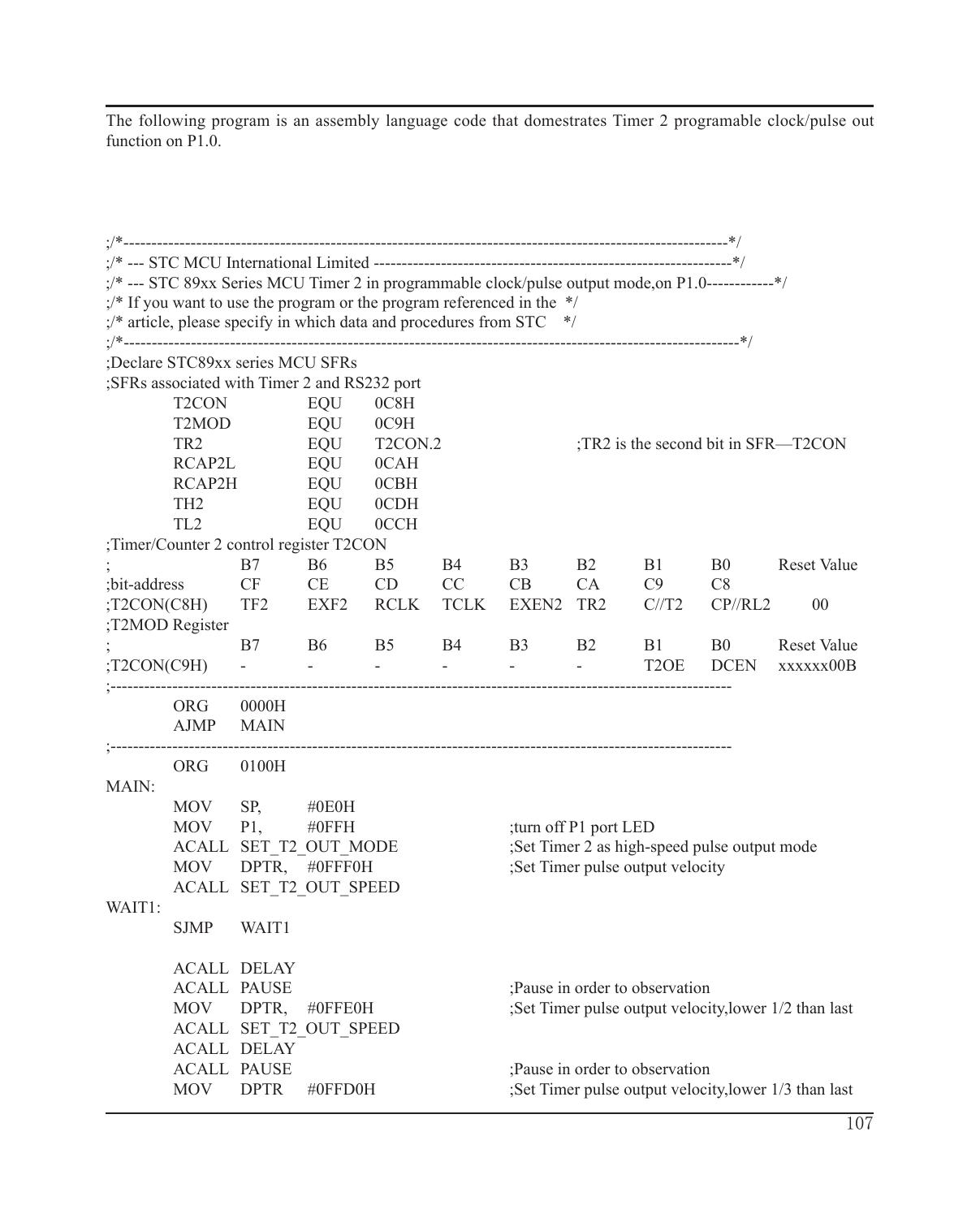|                   | <b>ACALL PAUSE</b>               | <b>ACALL DELAY</b>                | ACALL SET_T2_OUT_SPEED                                                                       |  | ;Pause in order to observation                                                                                                       |
|-------------------|----------------------------------|-----------------------------------|----------------------------------------------------------------------------------------------|--|--------------------------------------------------------------------------------------------------------------------------------------|
| WAIT2:            | SJMP WAIT2                       |                                   |                                                                                              |  | ;dynamic stop                                                                                                                        |
| DELAY:            |                                  |                                   |                                                                                              |  |                                                                                                                                      |
|                   | MOV R3,                          | MOV R1,<br>MOV R2,                | $\#0$<br>#0<br>#30                                                                           |  |                                                                                                                                      |
| DELAY_LOOP:       | <b>RET</b>                       |                                   | DJNZ R1, DELAY_LOOP<br>DJNZ R2, DELAY_LOOP<br>$DJNZ$ R3, $DELAL\overline{Y}$ <sub>LOOP</sub> |  |                                                                                                                                      |
| SET T2 OUT MODE:  |                                  | MOV T2CON, $#0$<br>MOV T2MOD, #02 |                                                                                              |  | ;Set Timer2 as pulse output mode<br>;Set Timer 2 as "timer" mode<br>;0000,0010, enable<br>;Timer 2 overflow pulse outputting on P1.0 |
| SET T2 OUT SPEED: | <b>CLR</b>                       | TR <sub>2</sub>                   | MOV RCAP2H, DPH<br>MOV RCAP2L, DPL                                                           |  | ;Set Timer 2 pulse output velocity<br>;Disable Timer 2                                                                               |
|                   | <b>SETB</b><br><b>RET</b>        | TR <sub>2</sub>                   |                                                                                              |  | ;Triggle Timer 2                                                                                                                     |
| PAUSE:            | CLR TR2                          |                                   |                                                                                              |  | ;Close Timer 2 function                                                                                                              |
|                   | <b>ACALL DELAY</b><br><b>RET</b> | $MOV$ P1, #0FFH                   |                                                                                              |  | ;turn off P1 port LED                                                                                                                |
|                   | <b>END</b>                       |                                   |                                                                                              |  |                                                                                                                                      |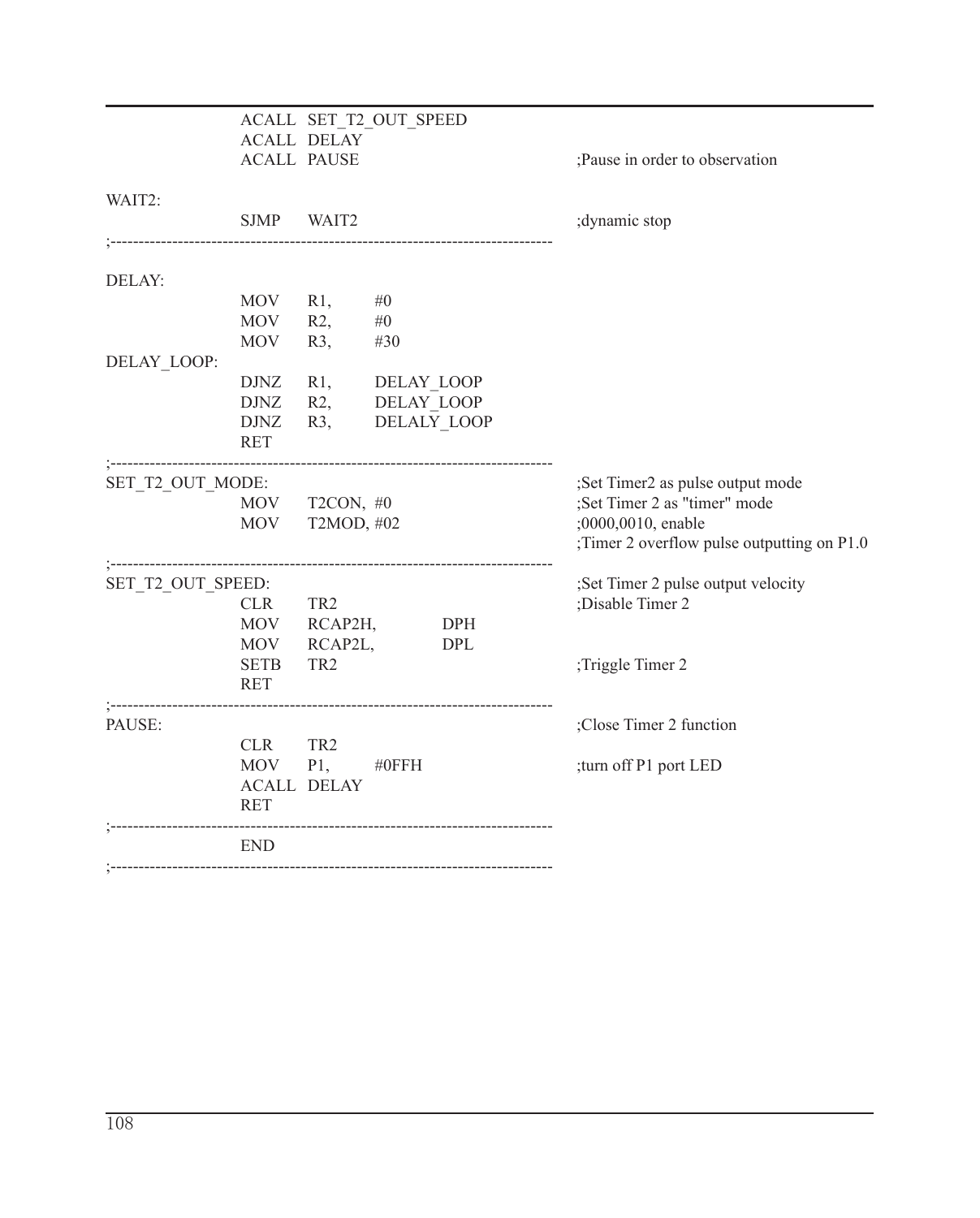# **Chapter 8 UART with enhanced function**

The serial port of STC89xx series is full duplex, meaning it can transmit and receive simultaneously. It is also receive-buffered, meaning it can commence reception of a second byte before a previously received byte has been read from the reeeive register. (However,if the first byte still hasn't been read by the time reception of the second byte is complete, one of the bytes will be lost). The serial port receive and transmit share the same SFR – SBUF, but actually there is two SBUF registers in the chip, one is for transmit and the other is for receive.

The serial port can be operated in 4 different modes: Mode 0 provides synchronous communication while Modes 1, 2, and 3 provide asynchronous communication. The asynchronous communication operates as a full-duplex Universal Asynchronous Receiver and Transmitter (UART), which can transmit and receive simultaneously and at different baud rates.

Serial communiction involves the transimission of bits of data through only one communication line. The data are transimitted bit by bit in either synchronous or asynchronous format. Synchronous serial communication transmits ont whole block of characters in syschronization with a reference clock while asynchronous serial communication randomly transmits one character at any time, independent of any clock.

|               |                      |                |                   |                 |                 |                        |      |                 |                 |                 | Value after |
|---------------|----------------------|----------------|-------------------|-----------------|-----------------|------------------------|------|-----------------|-----------------|-----------------|-------------|
| <b>Symbol</b> | <b>Description</b>   | <b>Address</b> |                   |                 |                 | Bit Address and Symbol |      |                 |                 |                 | Power-on or |
|               |                      |                | <b>MSB</b>        |                 |                 |                        |      |                 |                 | LSB             | Reset       |
| <b>SCON</b>   | Serial Control       | 98H            | SM0/FE            | SM <sub>1</sub> | SM <sub>2</sub> | <b>REN</b>             | TB8  | RB8             | TI              | <b>RI</b>       | 0000 0000B  |
| <b>SBUF</b>   | Serial Buffer        | 99H            |                   |                 |                 |                        |      |                 |                 |                 | xxxx xxxxB  |
| <b>PCON</b>   | Power Control        | 87H            | SMOD <sup>1</sup> | SMOD0           | ٠               | POF                    | GF1  | GF <sub>0</sub> | <b>PD</b>       | <b>IDL</b>      | 00x10000B   |
| IE            | Interrupt Enable     | A8H            | EA                | ۰               | ET <sub>2</sub> | <b>ES</b>              | ET1  | EX1             | ET <sub>0</sub> | EX <sub>0</sub> | 0000 0000B  |
| IP            | Interrupt Priority   | B8H            |                   | ٠               | PT <sub>2</sub> | <b>PS</b>              | PT1  | PX1             | PT <sub>0</sub> | PX <sub>0</sub> | xx00 0000B  |
|               | Low                  |                |                   |                 |                 |                        |      |                 |                 |                 |             |
| <b>IPH</b>    | Interrupt Priority   | B7H            | PX3H              | PX2H            | PT2H            | <b>PSH</b>             | PT1H | PX1H            | <b>PT0H</b>     | <b>PX0H</b>     | 0000 0000B  |
|               | High                 |                |                   |                 |                 |                        |      |                 |                 |                 |             |
| <b>SADEN</b>  | <b>Slave Address</b> | B9H            |                   |                 |                 |                        |      |                 |                 |                 | 0000 0000B  |
|               | Mask                 |                |                   |                 |                 |                        |      |                 |                 |                 |             |
| <b>SADDR</b>  | Slave Address        | A9H            |                   |                 |                 |                        |      |                 |                 |                 | 0000 0000B  |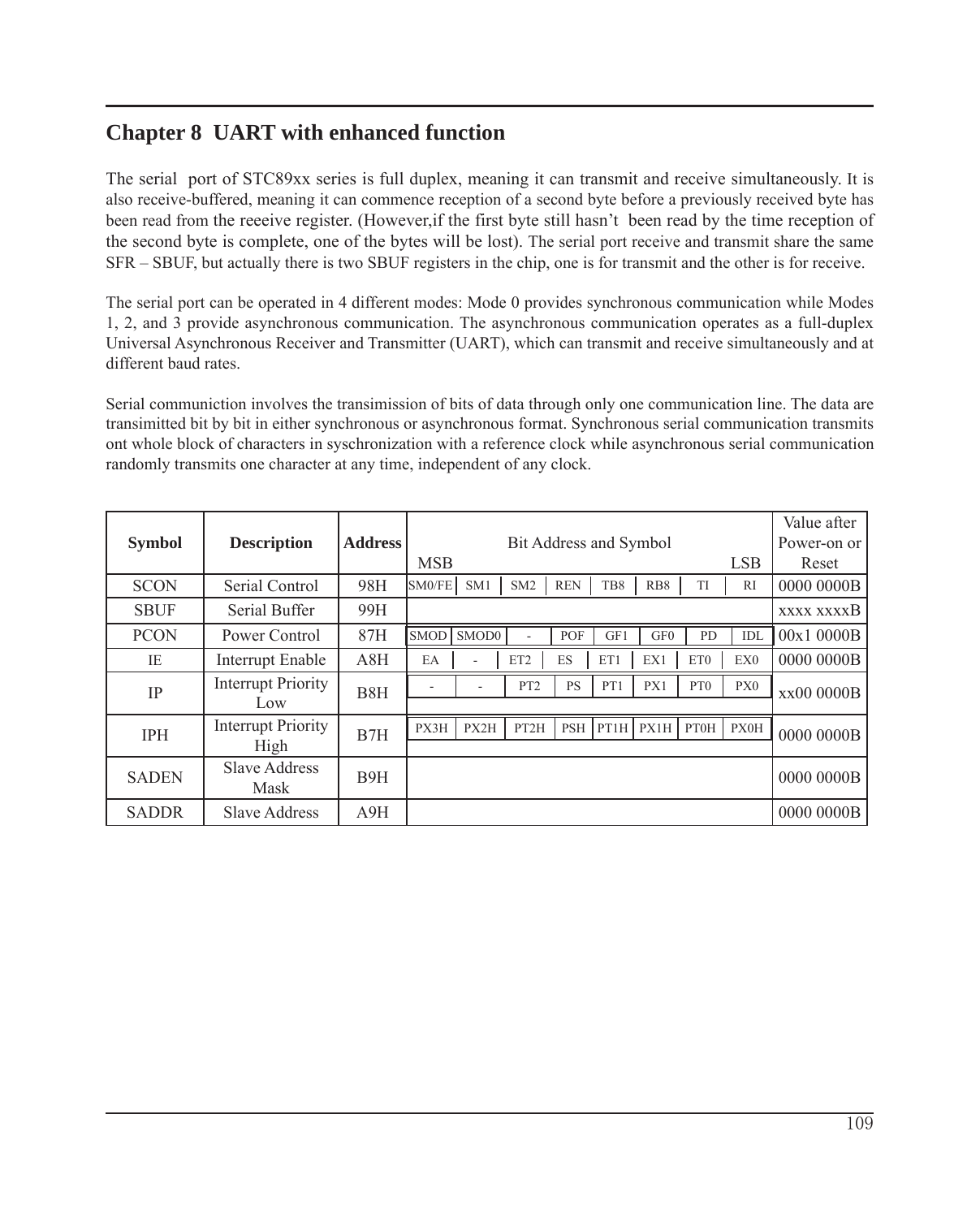| <b>DUUN TEGISIEI</b>   |                                                                                                                                                                                                                                              |                      |           |            |                |                  |                |                |  |
|------------------------|----------------------------------------------------------------------------------------------------------------------------------------------------------------------------------------------------------------------------------------------|----------------------|-----------|------------|----------------|------------------|----------------|----------------|--|
|                        |                                                                                                                                                                                                                                              |                      |           |            |                |                  |                | <b>LSB</b>     |  |
| bit                    | B7                                                                                                                                                                                                                                           | <b>B6</b>            | <b>B5</b> | <b>B4</b>  | B <sub>3</sub> | B <sub>2</sub>   | B <sub>1</sub> | B <sub>0</sub> |  |
| name                   | SM0/FE                                                                                                                                                                                                                                       | SM <sub>1</sub>      | SM2       | <b>REN</b> | TB8            | R <sub>B</sub> 8 | TI             | RI             |  |
|                        | FE: Framing Error bit. The SMOD0 bit must be set to enable access to the FE bit.<br>0: The FE bit is not cleared by valid frames but should be cleared by software.<br>1. This bit set by the receiver when an invalid stop bit id detected. |                      |           |            |                |                  |                |                |  |
|                        | SM0, SM1 : Serial Port Mode Bit 0/1.                                                                                                                                                                                                         |                      |           |            |                |                  |                |                |  |
| SM0<br>SM <sub>1</sub> | Description<br>Baud rate                                                                                                                                                                                                                     |                      |           |            |                |                  |                |                |  |
| $\theta$<br>$\theta$   |                                                                                                                                                                                                                                              | 8-bit shift register |           |            | SYSclk/12      |                  |                |                |  |
| $\Omega$               |                                                                                                                                                                                                                                              | 8-bit UART           |           |            | variable       |                  |                |                |  |

1 0 9-bit UART SYSclk/64 or SYSclk/32(SMOD=1)

SM2 : Enable the automatic address recognition feature in mode 2 and 3. If SM2=1, RI will not be set unless the received 9th data bit is 1, indicating an address, and the received byte is a Given or Broadcast address. In mode1, if SM2=1 then RI will not be set unless a valid stop Bit was received, and the received byte is a Given or Broadcast address. In mode 0, SM2 should be 0.

- REN : When set enables serial reception.
- TB8 : The 9th data bit which will be transmitted in mode 2 and 3.
- RB8 : In mode 2 and 3, the received 9th data bit will go into this bit.

1 1 9-bit UART variable

- TI : Transmit interrupt flag.
- RI : Receive interrupt flag.

#### **SBUF register**

**SCON register** 

| $-$     |  |  |  |  |
|---------|--|--|--|--|
|         |  |  |  |  |
| $nam$ e |  |  |  |  |

It is used as the buffer register in transmission and reception. The serial port buffer register (SBUF) is really two buffers. Writing to SBUF loads data to be transmitted, and reading SBUF accesses received data. These are two separate and distinct registers, the transimit write-only register, and the receive read-only register.

#### **PCON: Power Control register**

|      |             | $\sim$    |                          |     |     |                     |         | $\sim$ $\sim$<br>∟ാവ |
|------|-------------|-----------|--------------------------|-----|-----|---------------------|---------|----------------------|
| bit  | D7          | <b>B6</b> | ມຸ                       | D4  | ມ   | D <sub>2</sub><br>◡ | DΙ      |                      |
| name | <b>SMOD</b> | SMOD0     | $\overline{\phantom{0}}$ | POF | GF1 | GF0                 | DD<br>◡ | <b>IDI</b><br>IDL    |

SMOD: double Baud rate control bit.

0 : Disable double Baud rate of the UART.

1 : Enable double Baud rate of the UART in mode 1,2,or 3.

SMOD0: Frame Error select.

0 : SCON.7 is SM0 function.

1 : SCON.7 is FE function. Note that FE will be set after a frame error regardless of the state of SMOD0.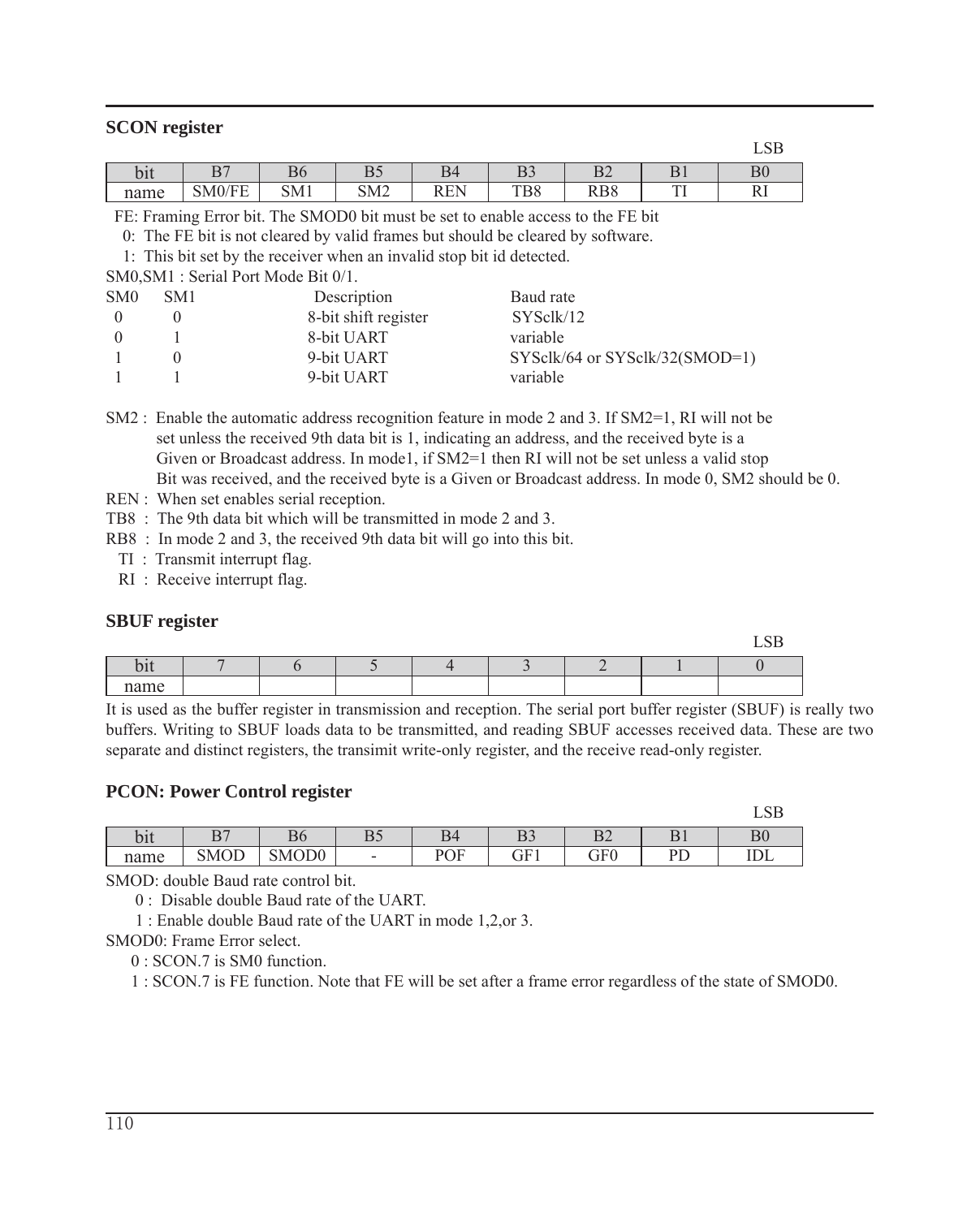## **IE: Interrupt Enable Rsgister**

|               | (MSB)           |                                                                          |                                                                                                                                                                                            |    |     |     |                 | (LSB)           |  |
|---------------|-----------------|--------------------------------------------------------------------------|--------------------------------------------------------------------------------------------------------------------------------------------------------------------------------------------|----|-----|-----|-----------------|-----------------|--|
|               | EA              | $\overline{\phantom{a}}$                                                 | ET <sub>2</sub>                                                                                                                                                                            | ES | ET1 | EX1 | ET <sub>0</sub> | EX <sub>0</sub> |  |
|               |                 | Enable Bit $= 1$ enables the interrupt.<br>Enable Bit $= 0$ disables it. |                                                                                                                                                                                            |    |     |     |                 |                 |  |
| <b>Symbol</b> | <b>Position</b> |                                                                          | <b>Function</b>                                                                                                                                                                            |    |     |     |                 |                 |  |
| EA            | IE.7            |                                                                          | disables all interrupts. if $EA = 0$ , no interrupt will be acknowledged if $EA = 1$ , each<br>interrupt source is individually enabled or disabled by setting or clearing its enable bit. |    |     |     |                 |                 |  |
| ES            | IE.4            |                                                                          | Serial Port interrupt enable bit                                                                                                                                                           |    |     |     |                 |                 |  |
|               |                 |                                                                          |                                                                                                                                                                                            |    |     |     |                 |                 |  |

## **IP: Interrupt Priority Low Register**

| $\overline{\phantom{a}}$<br>٠<br>$\overline{\phantom{a}}$ |  | PT <sub>2</sub> | PS | PT1 | PX1 | T0 | X0 |
|-----------------------------------------------------------|--|-----------------|----|-----|-----|----|----|

Priority  $bit = 1$  assigns high priority. Priority bit  $= 0$  assigns low priority.

| Symbol    | <b>Position</b> | <b>Function</b>                     |
|-----------|-----------------|-------------------------------------|
| <b>PS</b> | IP.4            | Serial Port interrupt priority bit. |

#### **IPH: Interrupt Priority High Register**

|            |                     |           |      |                    |                      |                                                   |      | T CT<br><b>LOD</b> |
|------------|---------------------|-----------|------|--------------------|----------------------|---------------------------------------------------|------|--------------------|
| . .<br>bit | D7                  | <b>B6</b> | ມມ   | B <sub>4</sub>     | D <sub>2</sub><br>ມມ | ມ∠                                                |      | B <sub>0</sub>     |
| name       | NTI<br>$5.23$ J I I | PX2H      | PT2H | DCII<br><b>DII</b> | 1T<br><b>TTTT</b>    | $\mathbf{N}$ $\mathbf{V}$ 1 $\mathbf{I}$<br>----- | PT0H | PX0H               |

PSH : If set, Set priority for serial port highest

#### **SADEN: Slave Address Mask register**

|                       |                              |    |                         |    |               |                    | CD<br><b>LOD</b> |
|-----------------------|------------------------------|----|-------------------------|----|---------------|--------------------|------------------|
| $\blacksquare$<br>bit | $\mathbf{D}$ $\mathbf{\tau}$ | Dυ | $\mathbf{D} \mathbf{C}$ | 54 | $\mathbf{D}'$ | $\mathbf{D}$<br>ມ∠ |                  |
| name                  |                              |    |                         |    |               |                    |                  |

#### **SADDR: Slave Address register**

|                                         |                              |                    |          |           |                |                     | $\cap$ $\Gamma$<br><b>LOD</b> |
|-----------------------------------------|------------------------------|--------------------|----------|-----------|----------------|---------------------|-------------------------------|
| <b>CALL ROUNDED</b><br>b <sub>1</sub> t | $\mathbf{D}$ $\mathbf{\tau}$ | $\mathbf{D}$<br>DО | $D\zeta$ | <b>B4</b> | D <sub>2</sub> | D <sub>2</sub><br>◡ | B <sub>0</sub>                |
| name                                    |                              |                    |          |           |                |                     |                               |

SADDR register is combined with SADEN register to form Given/Broadcast Address for automatic address recognition. In fact, SADEN function as the "mask" register for SADDR register. The following is the example for it.

SADDR = 
$$
1100\,0000
$$

\nSADEN =  $1111\,1101$ 

\nGiven =  $1100\,00x0$ 

\nThe Given slave address will be checked except bit 1 is treated as "don't care".

The Broadcast Address for each slave is created by taking the logical OR of SADDR and SADEN. Zero in this result is considered as "don't care" and a Broad cast Address of all " don't care". This disables the automatic address detection feature.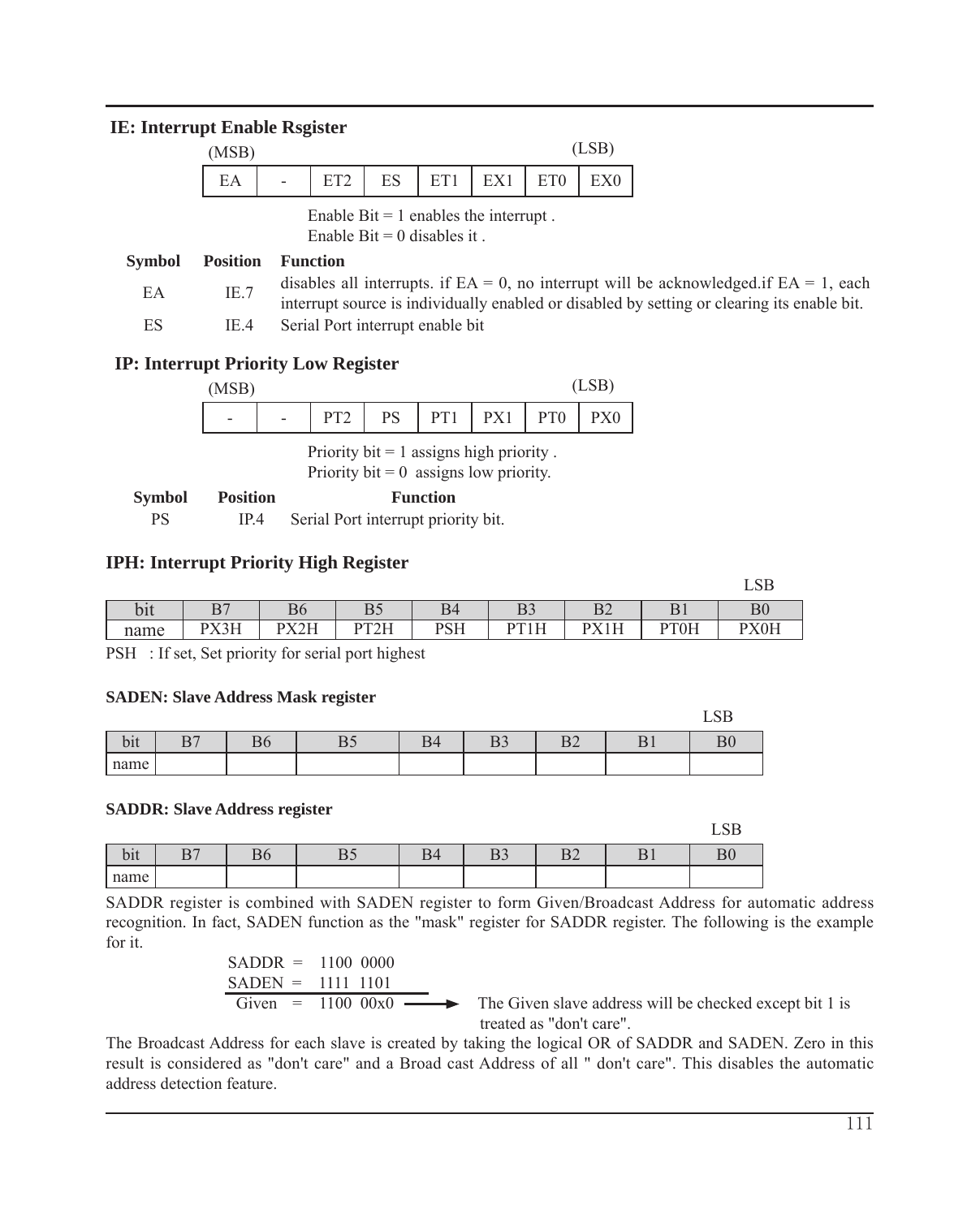# **8.1 UART Mode of Operation**

#### **8-Bit Shift Register (Mode 0)**

Mode 0, selected by writing 0s into bits SM1 and SM0 of SCON, puts the serial port into 8-bit shift register mode. Serial data enters and exits through RXD, and TXD outputs the shift clock. Eight data bits are transmitted/ received with the least-significant (LSB) first. The baud rate is fixed at 1/12 the System clock cycle. The terms "RxD" and "TxD" are misleading in this mode. The RxD line is used for both data input and output, and the TxD line serves as the clock.

Transmission is initiated by any instruction that uses SBUF as a destination register. The "write to SBUF" signal also loads a "1" into the 9<sup>th</sup> position of the transmit shift register and tells the TX Control block to commence a transmission. The internal timing is such that one full system clock cycle will elapse between "write to SBUF," and activation of SEND.

SEND transfers the output of the shift register to the alternate output function line of P3.0, and also transfers Shift Clock to the alternate output function line of P3.1. At the falling edge of the Shift Clock, the contents of the shift register are shifted one position to the right.

As data bits shift out to the right, "0" come in from the left. When the MSB of the data byte is at the output position of the shift register, then the "1" that was initially loaded into the  $9<sup>th</sup>$  position is just to the left of the MSB, and all positions to the left of that contains zeroes. This condition flags the TX Control block to do one last shift and then deactivate SEND and set TI. Both of these actions occur after "write to SBUF".

Reception is initiated by the condition REN=1 and RI=0. After that, the RX Control unit writes the bits 11111110 to the receive shift register, and in the next clock phase activates RECEIVE. RECEIVE enables SHIFT CLOCK to the alternate output function line of P3.1.At RECEIVE is active, the contents of the receive shift register are shifted to the left one position. The value that comes in from the right is the value that was sampled at the P3.0 pin the rising edge of Shift clock.

As data bits come in from the right, "1"s shift out to the left. When the "0" that was initially loaded into the rightmost position arrives at the left-most position in the shift register, it flags the RX Control block to do one last shift and load SBUF. Then RECEIVE is cleared and RI is set.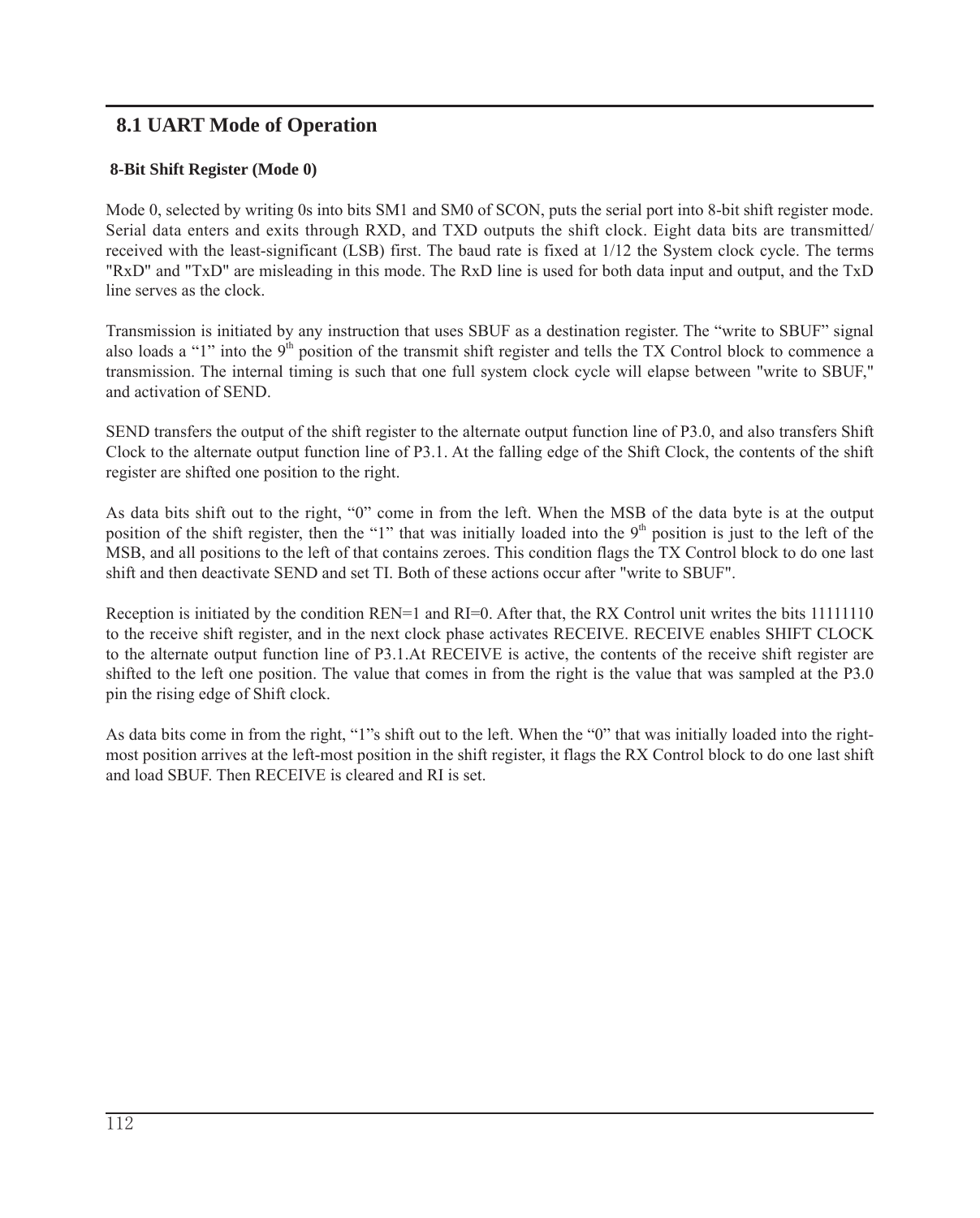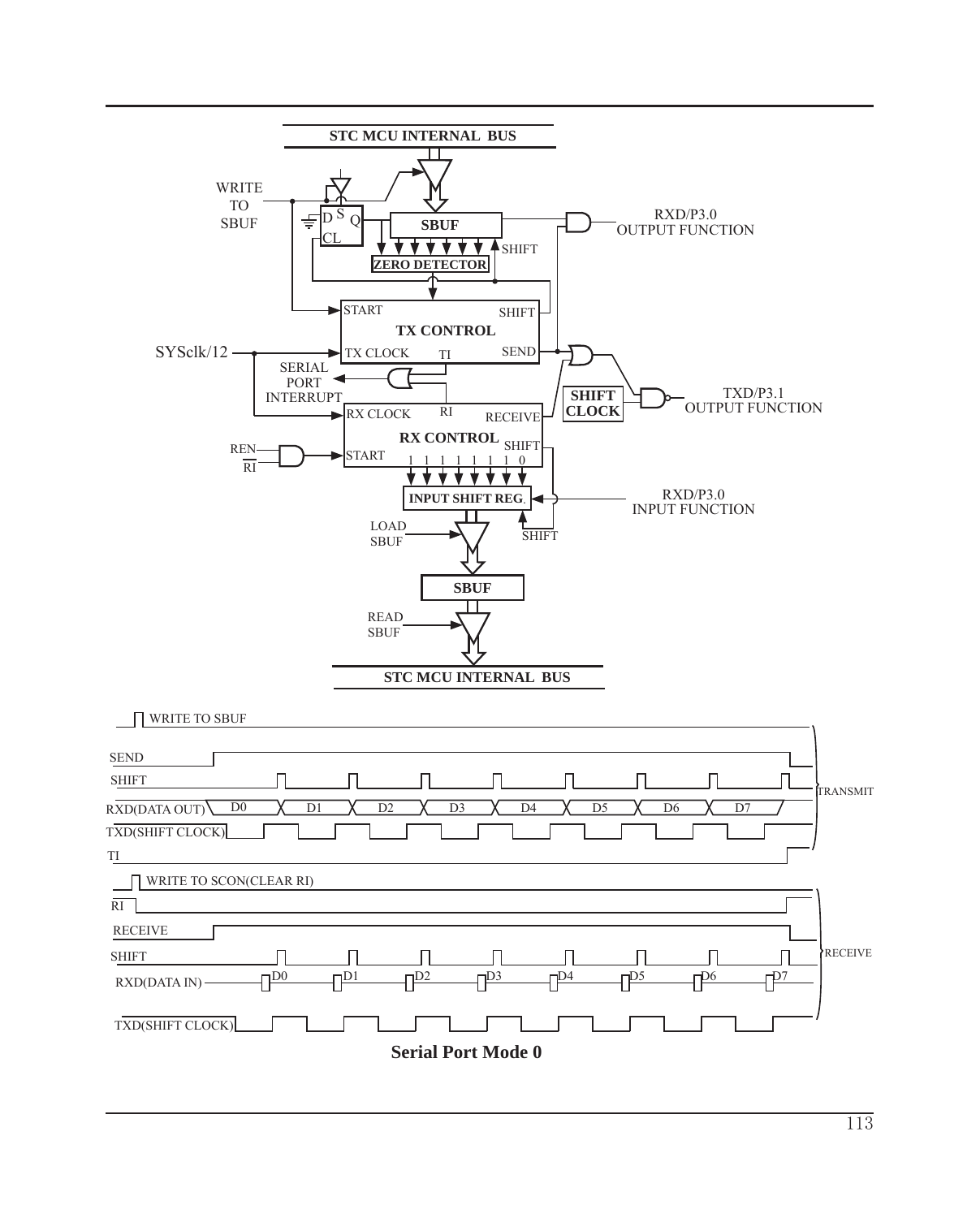#### **8-Bit UART with Variable Baud Rate (Mode 1)**

In mode 1 the STC89xx serial port operates as an 8-bit UART with variable baud rate. A UART, or "universal asynchronous receiver/transmitter," is a device that receives and transmits serial data with each data character preceded by a start bit(low) and followed by a stop bit(high). A parity bit is sometimes inserted between the last data bit and the stop bit. The essential operation of a UART is parallel-to-serial conversion of output data and serial-to-parallel conversion of input data.

In mode 1, 10 bits are transmitted through TXD or received through RXD. The frame data includes a start bit (always 0), 8 data bits (LSB first) and a stop bit (always 1). For a receive operation, the stop bit goes into RB8 in SFR – SCON. The baud rate is determined by the overflow rate of Timer 1 or Timer 2 .

Baud rate in mode  $1 = (2^{SMOD}/32)$  x timer 1 overflow rate or =  $(2^{SMOD}/16)$  x Timer 2 overflow rate

Transmission is initiated by any instruction that uses SBUF as a destination register. The "write to SBUF" signal also loads a "1" into the  $9<sup>th</sup>$  bit position of the transmit shift register and flags the TX Control unit that a transmission is requested. Transmission actually happens at the next rollover of divided-by-16 counter. Thus the bit times are synchronized to the divided-by-16 counter, not to the "write to SBUF" signal.

The transmission begins with activation of  $\overline{SED}$ , which puts the start bit at TXD. One bit time later, DATA is activated, which enables the output bit of the transmit shift register to TXD. The first shift pulse occurs one bit time after that.

As data bits shift out to the right, zeroes are clocked in from the left. When the MSB of the data byte is at the output position of the shift register, then the 1 that was initially loaded into the  $9<sup>th</sup>$  position is just to the left of the MSB, and all positions to the left of that contain zeroes. This condition flags the TX Control unit to do one last shift and then deactivate  $\overline{\text{SEND}}$  and set TI. This occurs at the  $10^{th}$  divide-by-16 rollover after "write to SBUF."

Reception is initiated by a 1-to-0 transition detected at RXD. For this purpose, RXD is sampled at a rate of 16 times the established baud rate. When a transition is detected, the divided-by-16 counter is immediately reset, and 1FFH is written into the input shift register. Resetting the divided-by-16 counter aligns its roll-overs with the boundaries of the incoming bit times.

The 16 states of the counter divide each bit time into 16ths. At the  $7<sup>th</sup>$ ,  $8<sup>th</sup>$  and  $9<sup>th</sup>$  counter states of each bit time, the bit detector samples the value of RXD. The value accepted is the value that was seen in at least 2 of the 3 samples. This is done to reject noise. In order to reject false bits, if the value accepted during the first bit time is not a 0, the receive circuits are reset and the unit continues looking for another 1-to-0 transition. This is to provide rejection of false start bits. If the start bit is valid, it is shifted into the input shift register, and reception of the rest of the frame proceeds.

As data bits come in from the right, "1"s shift out to the left. When the start bit arrives at the left most position in the shift register,(which is a 9-bit register in Mode 1), it flags the RX Control block to do one last shift, load SBUF and RB8, and set RI. The signal to load SBUF and RB8 and to set RI is generated if, and only if, the following conditions are met at the time the final shift pulse is generated.

1)  $RI=0$  and

2) Either SM2=0, or SM2=0 and the received stop bit  $= 1$ 

If either of these two conditions is not met, the received frame is irretrievably lost. If both conditions are met, the stop bit goes into RB8, the 8 data bits go into SBUF, and RI is activated. At this time, whether or not the above conditions are met, the unit continues looking for a 1-to-0 transition in RXD.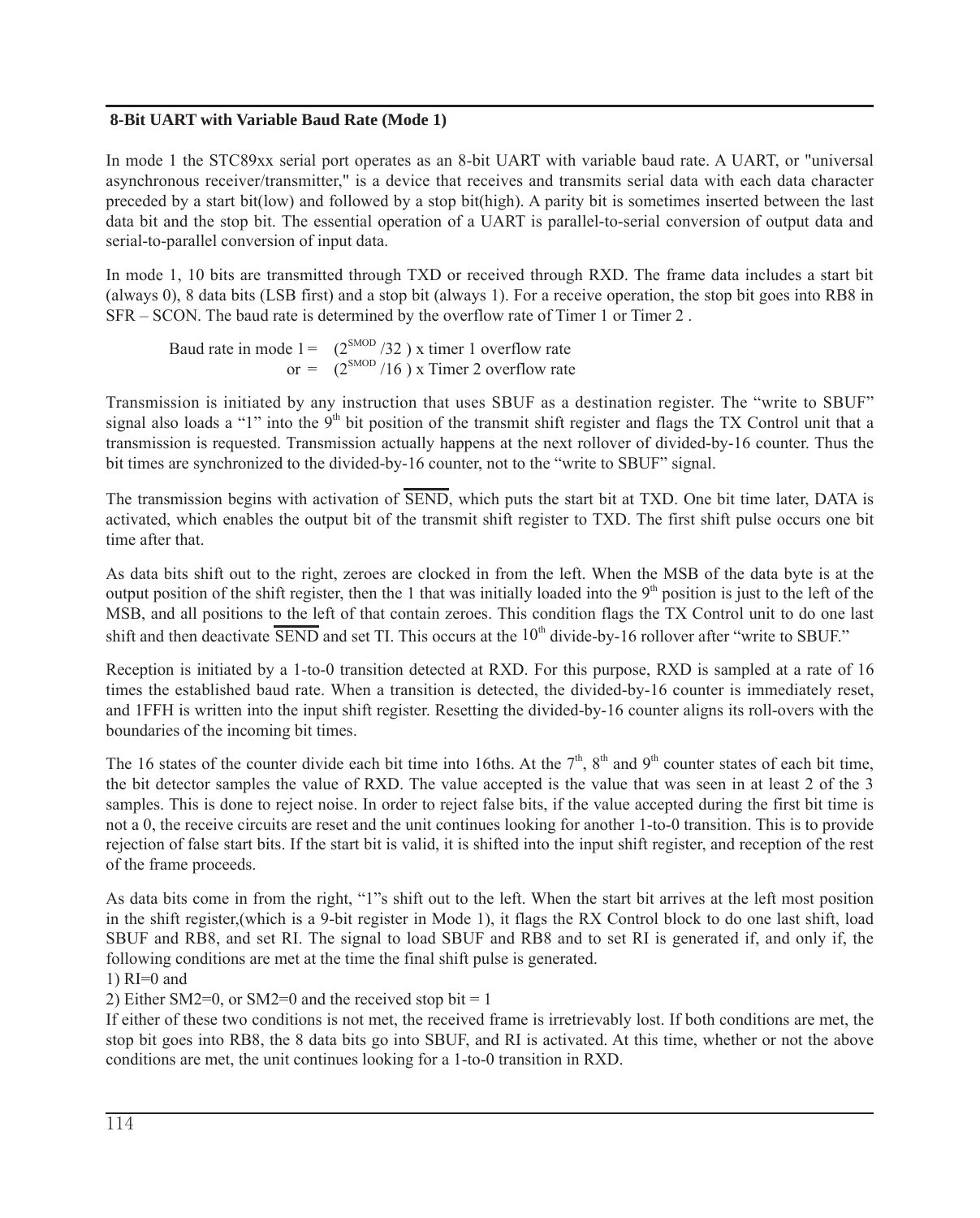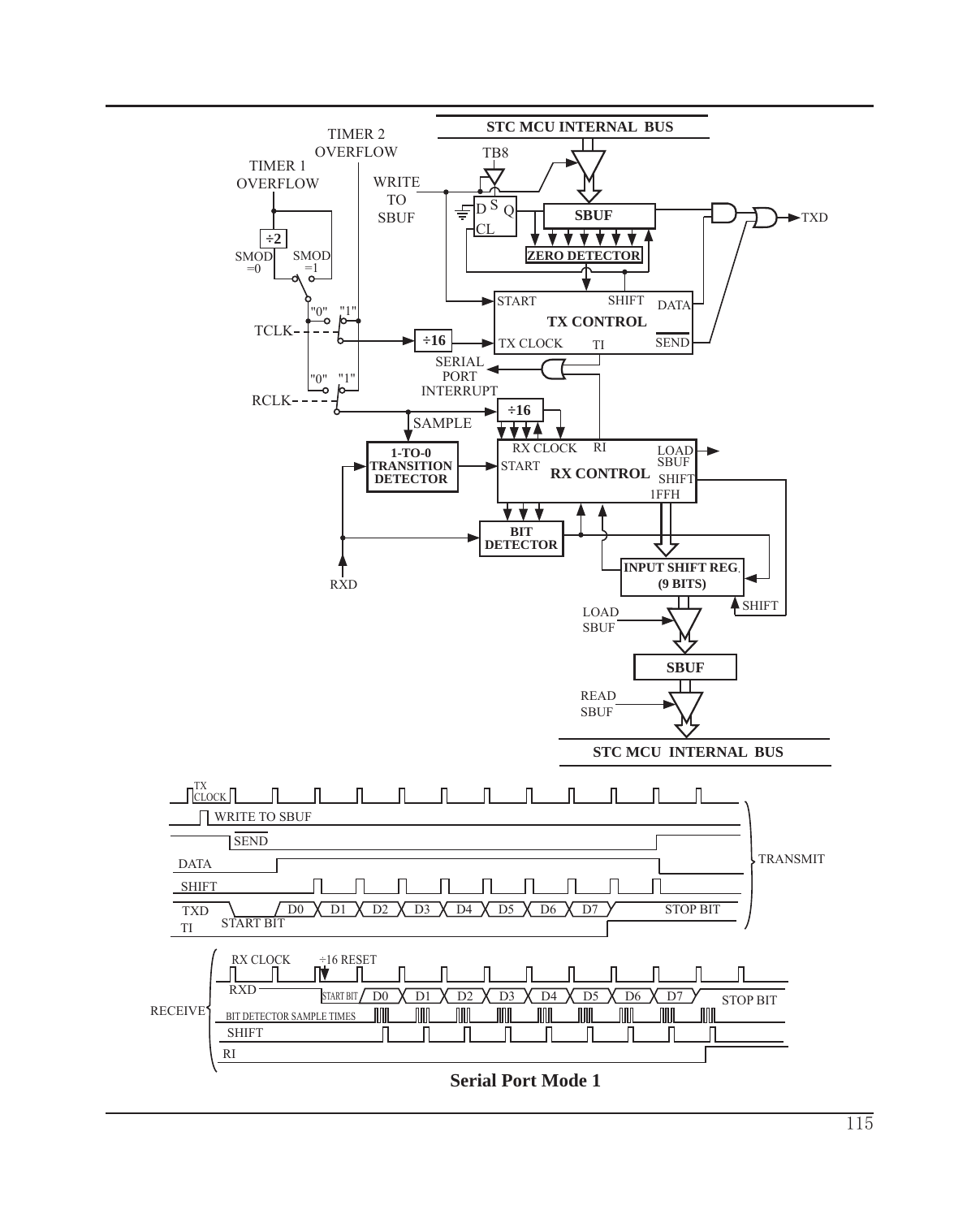#### **9-Bit UART with Fixed Baud Rate (Mode 2)**

When SM1=1 and SM0=0, the serial port operates in mode 2 as a 9-bit UART with a fixed baud rate. 11 bits are transmitted through TXD or received through RXD. The frame data includes a start bit(0), 8 data bits, a programmable 9th data bit and a stop bit(1). On transmit, the 9th data bit comes from TB8 in SCON. On receive, the 9th data bit goes into RB8 in SCON. The baud rate is programmable to either 1/32 or 1/64 the System clock cycle.

Baud rate in mode  $2 = (2^{SMOD}/64) \times$  SYSclk

Transmission is initiated by any instruction that uses SBUF as a destination register. The "write to SBUF" signal also loads TB8 into the 9<sup>th</sup> bit position of the transmit shift register and flags the TX Control unit that a transmission is requested. Transmission actually happens at the next rollover of divided-by-16 counter. Thus the bit times are synchronized to the divided-by-16 counter, not to the "write to SBUF" signal.

The transmission begins when /SEND is activated, which puts the start bit at TXD. One bit time later, DATA is activated, which enables the output bit of the transmit shift register to TXD. The first shift pulse occurs one bit time after that. The first shift clocks a "1"(the stop bit) into the 9<sup>th</sup> bit position on the shift register. Thereafter, only "0"s are clocked in. As data bits shift out to the right, "0"s are clocked in from the left. When TB8 of the data byte is at the output position of the shift register, then the stop bit is just to the left of TB8, and all positions to the left of that contains "0"s. This condition flags the TX Control unit to do one last shift, then deactivate /SEND and set TI. This occurs at the  $11<sup>th</sup>$  divided-by-16 rollover after "write to SBUF".

Reception is initiated by a 1-to-0 transition detected at RXD. For this purpose, RXD is sampled at a rate of 16 times whatever baud rate has been estabished. When a transition is detected, the divided-by-16 counter is immediately reset, and 1FFH is written into the input shift register.

At the  $7<sup>th</sup>$ ,  $8<sup>th</sup>$  and  $9<sup>th</sup>$  counter states of each bit time, the bit detector samples the value of RXD. The value accepted is the value that was seen in at least 2 of the 3 samples. This is done to reject noise. In order to reject false bits, if the value accepted during the first bit time is not a 0, the receive circuits are reset and the unit continues looking for another 1-to-0 transition. If the start bit is valid, it is shifted into the input shift register, and reception of the rest of the frame proceeds.

As data bits come in from the right, "1"s shift out to the left. When the start bit arrives at the leftmost position in the shift register,(which is a 9-bit register in Mode-2 and 3), it flags the RX Control block to do one last shift, load SBUF and RB8, and set RI. The signal to load SBUF and RB8 and to set RI is generated if, and only if, the following conditions are met at the time the final shift pulse is generated.:

1)  $RI=0$  and 2) Either SM2=0, or the received  $9<sup>th</sup>$  data bit = 1

If either of these two conditions is not met, the received frame is irretrievably lost. If both conditions are met, the stop bit goes into RB8, the first 8 data bits go into SBUF, and RI is activated. At this time, whether or not the above conditions are met, the unit continues looking for a 1-to-0 transition at the RXD input.

Note that the value of received stop bit is irrelevant to SBUF, RB8 or RI.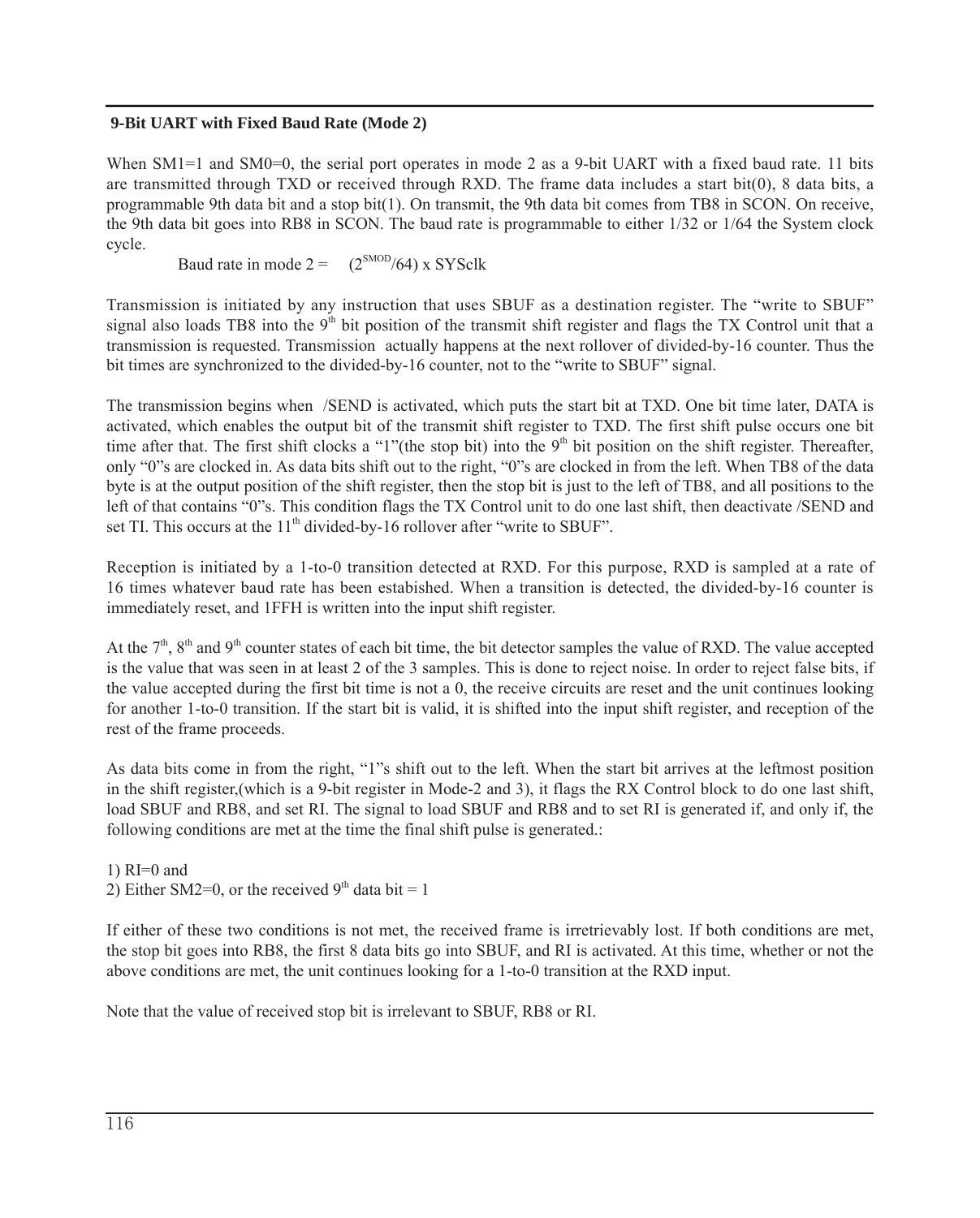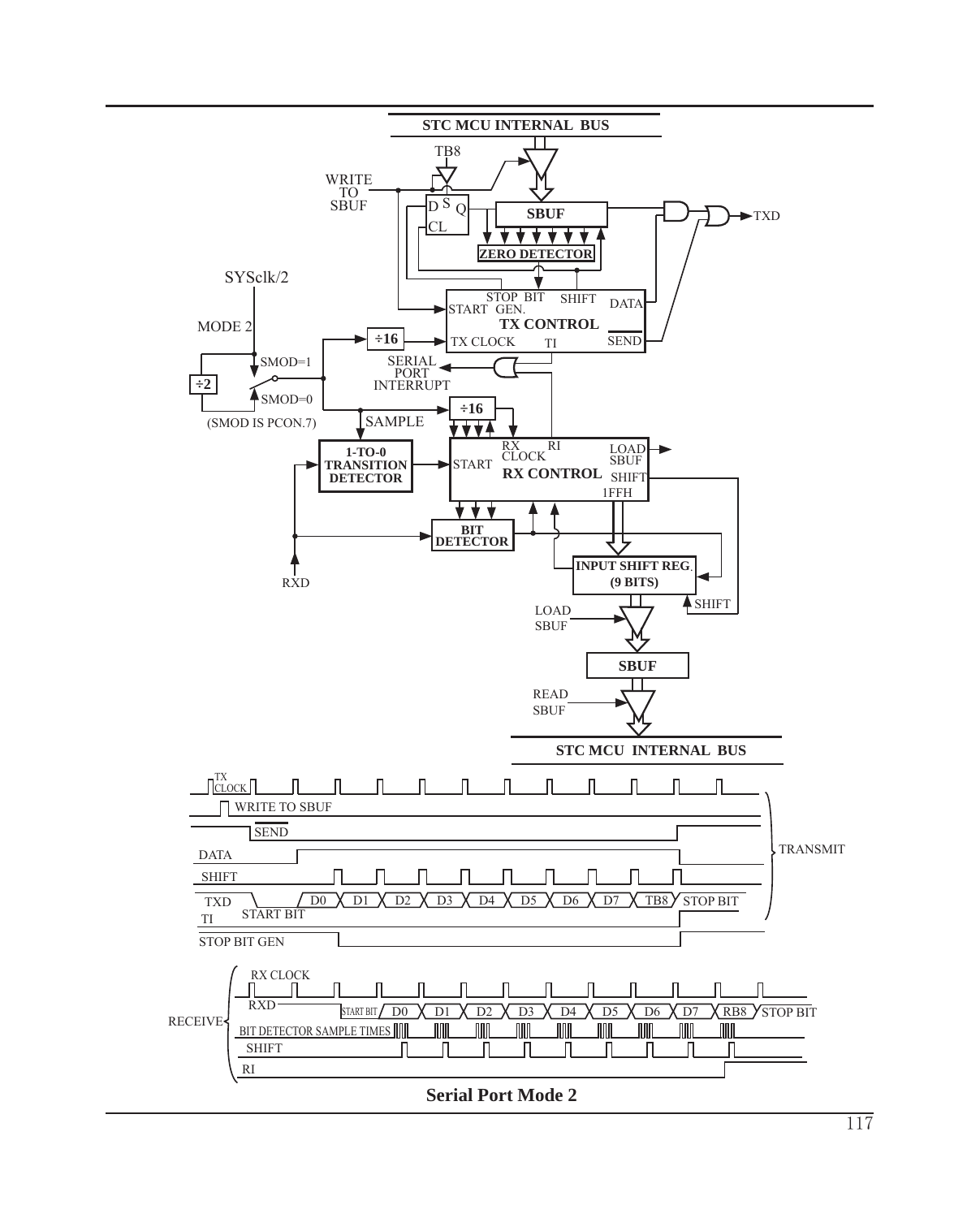#### **9-Bit UART with Variable Baud Rate (Mode 3)**

Mode 3, 9-bit UART with variable baud rate, is the same as mode 2 except the baud rate is variable.

Baud rate in mode  $3 = (2^{SMOD}/32)$  x Timer 1 overflow rate or =  $(2^{SMOD}/16)$  x Timer 2 overflow rate

In all four modes, transmission is initiated by any instruction that use SBUF as a destination register. Reception is initiated in mode 0 by the condition  $RI = 0$  and  $REN = 1$ . Reception is initiated in the other modes by the incoming start bit with 1-to-0 transition if REN=1.

# **8.2 Frame Error Detection**

When used for frame error detect, the UART looks for missing stop bits in the communication. A missing bit in stop bit will set the FE bit in the SCON register. The FE bit shares the SCON.7 bit with SM0 and the function of SCON.7 is determined by PCON.6(SMOD0). If SMOD0 is set then SCON.7 functions as FE. SCON.7 functions as SM0 when SMOD0 is cleared. When used as FE, SCON.7 can only be cleared by software.Refer to the following figure.



UART Frame Error Detection

# **8.3 Multiprocessor Communications**

Modes 2 and 3 have a special provision for multiproceasor communications. In these modes 9 data bits are received.The 9th one goes into RB8. Then comes a stop bit. The port can be programmed such that when the stop bit is received,the serial port interrupt will be activated only if RB8 = 1. This feature is enabled by setting bit SM2 in SCON. A way to use this feature in multiprocessor systems is as follows.

When the master processor wants to transmit a block of data to one of several slaves, it first sends out an address byte which identifies the target slave.An address byte differs from a data byte in that the 9th bit is 1 in an address byte and 0 in a data byte.With SM2 = 1, no slave will be interrupted by a data byte. An address byte, however,will interrupt all slaves, so that each slave can examine the received byte and see if it is being addressed.The addressed slave will clear its SM2 bit and prepare to receive the data bytes that will be coming. The slaves that weren't being addressed leave their SM2s set and go on about their business, ignoring the coming data bytes.

SM2 has no effect in Mode 0, and in Mode 1 can be used to check the validity of the stop bit. In a Mode 1 reception, if SM2 = 1, the receive interrupt will not be activated unless a vatid stop bit is received.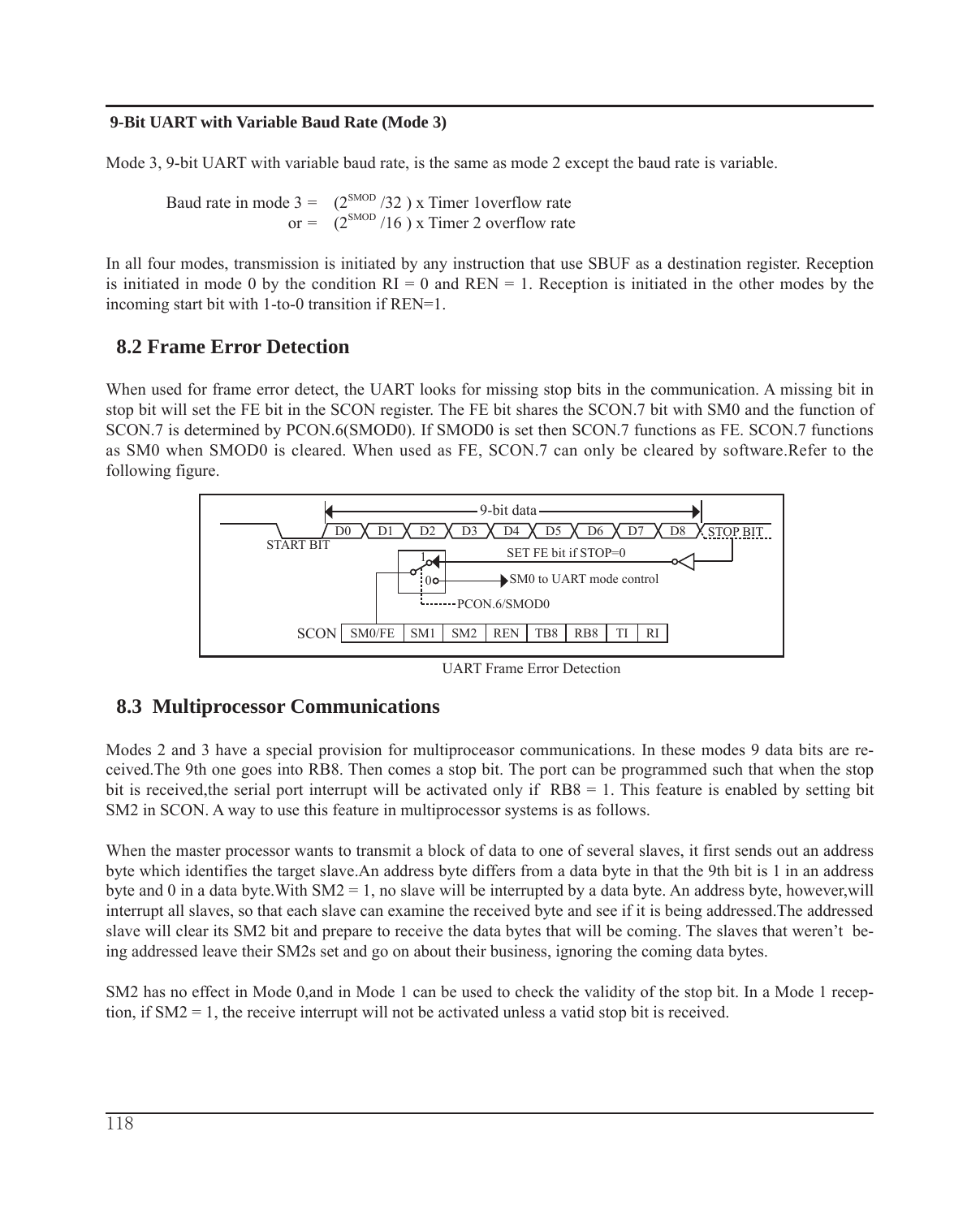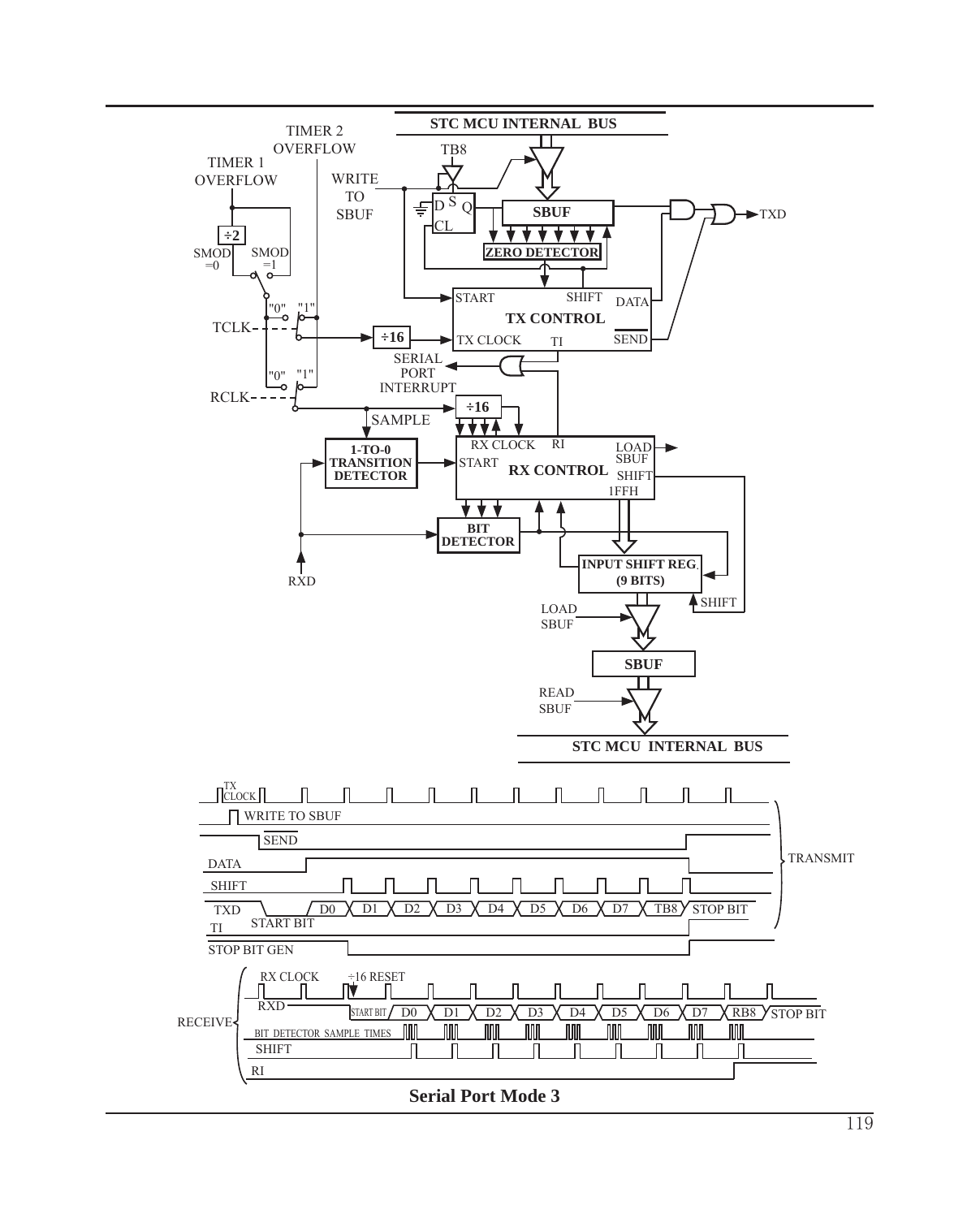# **8.4 Automatic Address Recognition**

Automatic Address Recognition is a future which allows the UART to recognize certain addresses in the serial bit stream by using hardware to make the comparisons. This feature saves a great deal of software overhead by eliminating the need for the software to examine every serial address which passes by the serial port. This feature is enabled by setting the SM2 bit in SCON. In the 9-bit UART modes, Mode 2 and Mode 3, the Receive interrupt flag(RI) will be automatically set when the received byte contains either the "Given" address or the "Broadcast" address. The 9-bit mode requires that the  $9<sup>th</sup>$  information bit is a "1" to indicate that the received information is an address and not data.

The 8-bit mode is called Mode 1. In this mode the RI flag will be set if SM2 is enabled and the information received has a valid stop bit following the 8 address bits and the information is either a Given or Broadcast address.

Mode 0 is the Shift Register mode and SM2 is ignored.

Using the Automatic Address Recognition feature allows a master to selectively communicate with one or more slaves by invoking the given slave address or addresses. All of the slaves may be contacted by using the broadcast address. Two special function registers are used to define the slave's address, SADDR, and the address mask, SADEN. SADEN is used to define which bits in the SADDR are to be used and which bits are "don't care". The SADEN mask can be logically ANDed with the SADDR to create the "Given" address which the master will use for addressing each of the slaves. Use of the Given address allows multiple slaves to be recognized which excluding others. The following examples will help to show the versatility of this scheme :

| Slave 0 | $SADDR = 11000000$                                             |
|---------|----------------------------------------------------------------|
|         | $SADEN = 111111101$<br>$GIVEN = 110000x0$                      |
| Slave 1 | $SADDR = 11000000$<br>$SADEN = 11111110$<br>$GIVEN = 1100000x$ |

In the previous example SADDR is the same and the SADEN data is used to differentiate between the two slaves. Slave 0 requires a "0" in bit 0 and it ignores bit 1. Slave 1 requires a "0" in bit 1 and bit 0 is ignored. A unique address for slave 0 would be 11000010 since slave 1 requires a "0" in bit 1. A unique address for slave 1 would be 11000001 since a "1" in bit 0 will exclude slave 0. Both slaves can be selected at the same time by an address which has bit  $0=0$  (for slave 0) and bit  $1=0$  (for salve 1). Thus, both could be addressed with 11000000.

In a more complex system the following could be used to select slaves 1 and 2 while excluding slave 0:

| Slave 0 | $SADDR = 11000000$<br>$SADEN = 11111001$<br>$GIVEN = 1100 0xx0$ |
|---------|-----------------------------------------------------------------|
| Slave 1 | $SADDR = 11100000$<br>$SADEN = 11111010$<br>$GIVEN = 11100x0x$  |
| Slave 2 | $SADDR = 11100000$<br>$SADEN = 11111100$<br>$GIVEN = 111000xx$  |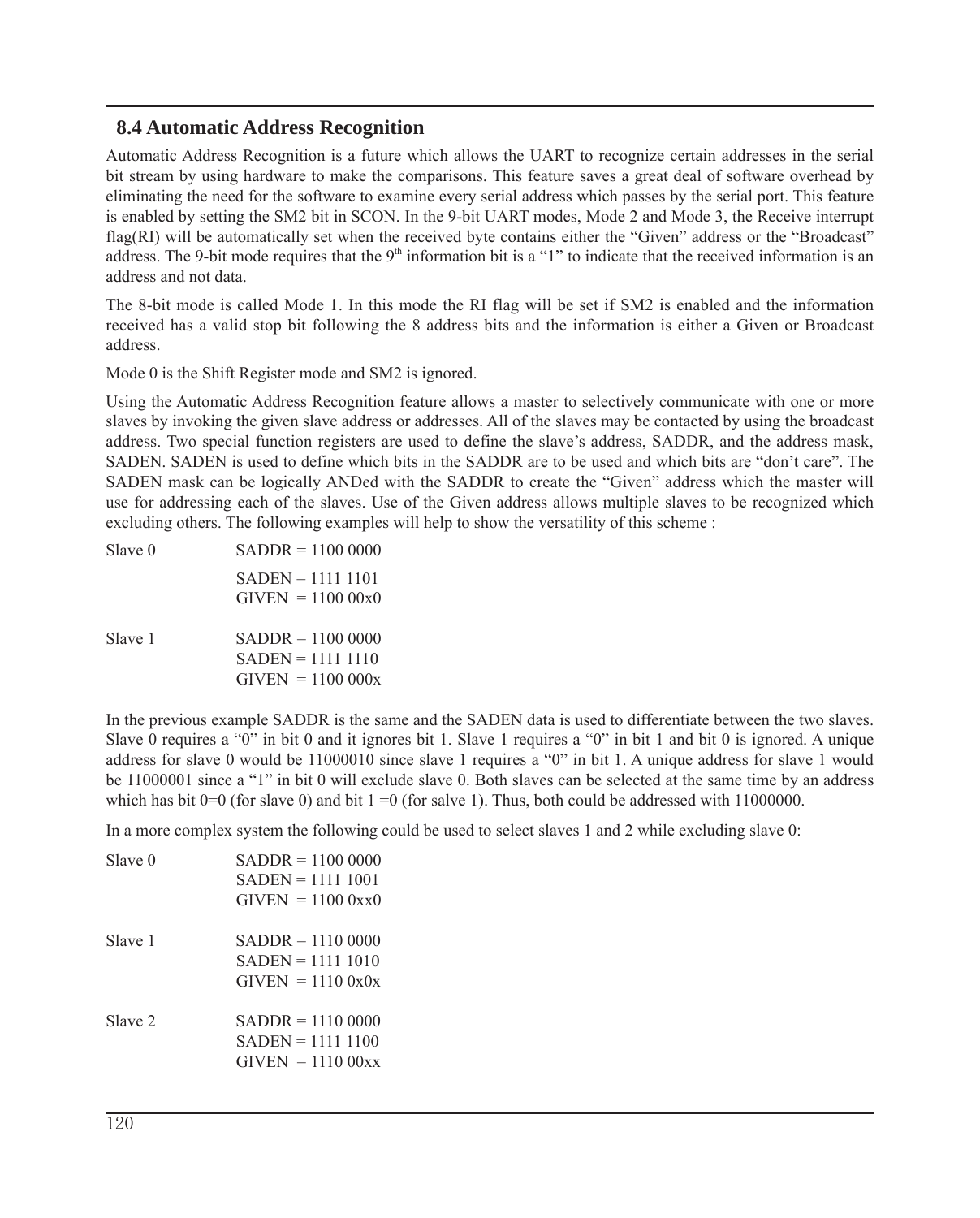In the above example the differentiation among the 3 slaves is in the lower 3 address bits.Slave 0 requires that bit0 = 0 and it can be uniquely addressed by 11100110. Slave 1 requires that bit 1=0 and it can be uniquely addressed by 11100101. Slave 2 requires that bit 2=0 and its unique address is 11100011. To select Salve 0 and 1 and exclude Slave 2, use address 11100100, since it is necessary to make bit2=1 to exclude Slave 2.

The Broadcast Address for each slave is created by taking the logic OR of SADDR and SADEN. Zeros in this result are trended as don't cares. In most cares, interpreting the don't cares as ones, the broadcast address will be FF hexadecimal.

Upon reset SADDR and SADEN are loaded with "0"s. This produces a given address of all "don't cares as well as a Broadcast address of all "don't cares". This effectively disables the Automatic Addressing mode and allows the microcontroller to use standard 80C51-type UART drivers which do not make use of this feature.

**Example:** write an program that continually transmits characters from a transmit buffer. If incoming characters are detected on the serial port, store them in the receive buffer starting at internal RAM location 50H. Assume that the STC89xx MCU serial port has already been initialized in mode 1. *Solution:*

| LOOP: | <b>ORG</b><br><b>MOV</b><br><b>MOV</b><br>JB | 0030H<br>$R0$ ,<br>$R1$ ,<br>RI, | #30H<br>#50H<br><b>RECEIVE</b> |             | pointer for tx buffer;<br>;pointer for rx buffer<br>; character received? |
|-------|----------------------------------------------|----------------------------------|--------------------------------|-------------|---------------------------------------------------------------------------|
|       | JB                                           | TI,                              | <b>TX</b>                      |             | ;yes: process it<br>;previous character transmitted ?<br>;yes: process it |
|       | <b>SJMP</b>                                  | <b>LOOP</b>                      |                                |             | ;no: continue checking                                                    |
| TX:   | <b>MOV</b>                                   | A,                               | $@{\rm R0}$                    |             | ;get character from tx buffer                                             |
|       | <b>MOV</b>                                   | C,                               | P                              |             | ;put parity bit in C                                                      |
|       | <b>CLR</b>                                   | $\mathcal{C}$                    |                                |             | ; change to odd parity                                                    |
|       | MOV                                          | ACC.7, C                         |                                |             | ;add to character code                                                    |
|       | <b>CLR</b>                                   | TI                               |                                |             | ; clear transmit flag                                                     |
|       | <b>MOV</b>                                   | SBUF,                            | A                              |             | ;send character                                                           |
|       | <b>CLR</b>                                   | ACC.7                            |                                |             | ; strip off parity bit                                                    |
|       | INC.                                         | R <sub>0</sub>                   |                                |             | ;point to next character in buffer                                        |
|       | <b>CJNE</b>                                  | R0                               | $#50H$ ,                       | <b>LOOP</b> | ; end of buffer?                                                          |
|       |                                              |                                  |                                |             | ;no: continue                                                             |
|       | MOV                                          | R0,                              | #30H                           |             | ;yes: recycle                                                             |
|       | <b>SJMP</b>                                  | <b>LOOP</b>                      |                                |             | ;continue checking                                                        |
| RX:   | <b>CLR</b>                                   | RI                               |                                |             | ; clear receive flag                                                      |
|       | MOV                                          | A,                               | <b>SBUF</b>                    |             | read character into A                                                     |
|       | <b>MOV</b>                                   | C,                               | $\mathbf{P}$                   |             | ; for odd parity in A, P should be set                                    |
|       | <b>CPL</b>                                   | $\mathcal{C}$                    |                                |             | ;complementing correctly indicates "error"                                |
|       | CLR.                                         | ACC.7                            |                                |             | ; strip off parity                                                        |
|       | <b>MOV</b>                                   | @R1,                             | A                              |             | store received character in buffer                                        |
|       | INC.                                         | R <sub>1</sub>                   |                                |             | ; point to next location in buffer                                        |
|       | <b>SJMP</b><br><b>END</b>                    | <b>LOOP</b>                      |                                |             | ;continue checking                                                        |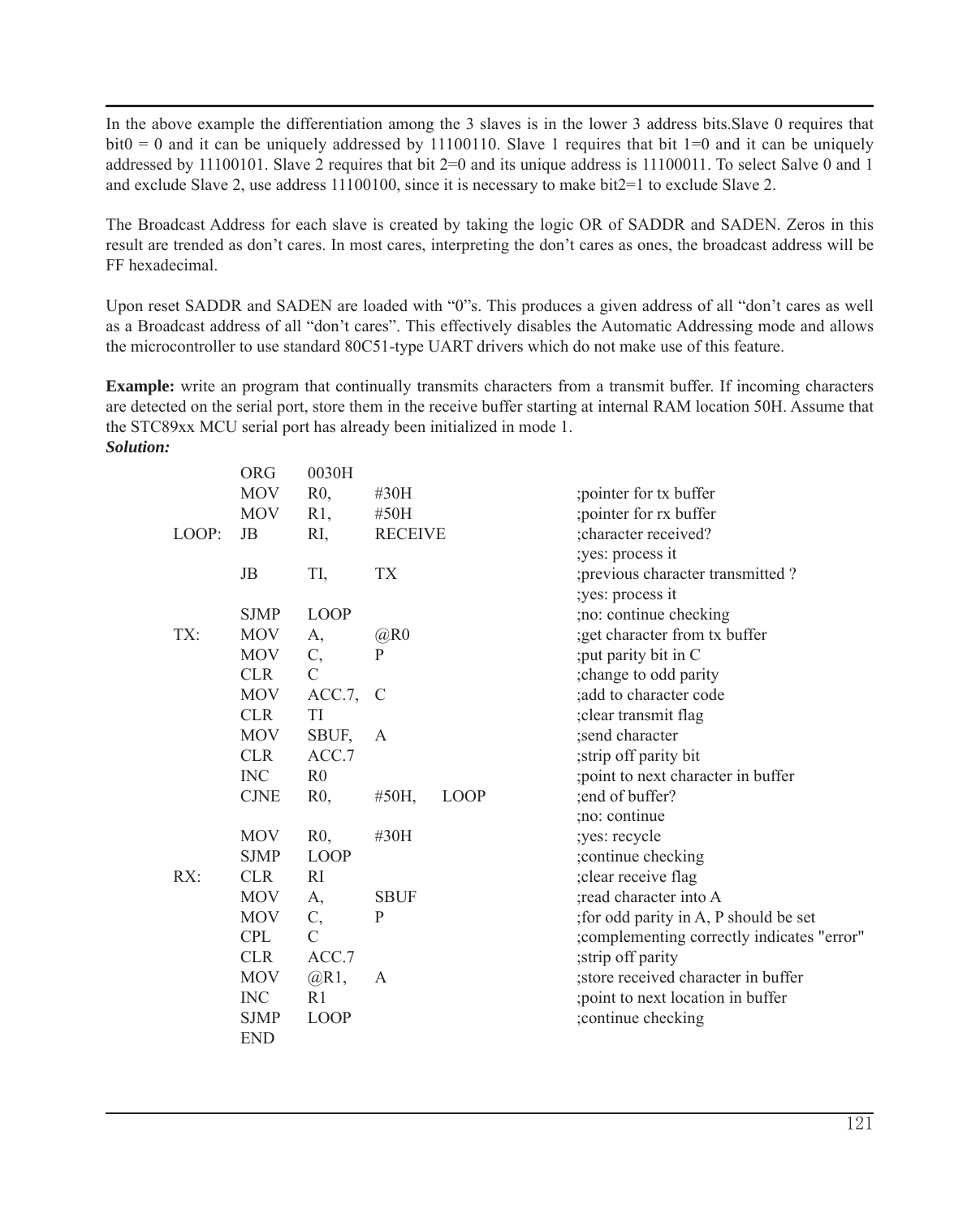# **8.5 Buad Rates**

The baud rate in Mode 0 is fixed:

Mode 0 Baud Rate =  $\frac{\text{SYSclk}}{12}$ 

The baud rate in Mode 2 depends on the value of bit SMOD in Special Function Register PCON. If SMOD =0 (which is the value on reset), the baud rate  $\frac{1}{64}$  the System clock cycle. If SMOD = 1, the baud rate is  $\frac{1}{32}$  the System clock cycle .

Mode 2 Baud Rate  $=\frac{2^{\text{SMOD}}}{64} \times (\text{SYSclk})$ 

In the STC89xx series, the baud rates in Modes 1 and 3 are determined by Timer1 or Timer 2 overflow rate. The baud rate in Mode 1 and 3 are fixed:

Mode 1,3 Baud rate =  $(2^{SMOD}/32)$  x timer 1 overflow rate  $= (2^{SMOD}/32)$  x timer 2 overflow rate

> Timer 1 overflow rate  $=(SYSclk/12)/(256 - TH1);$ Timer 2 overflow rate = SYSclk/(65536-(RCAP2H,RCAP2L))

When Timer 1 is used as the baud rate generator, the Timer 1 interrupt should be disabled in this application. The Timer itself can be configured for either "timer" or "cormter" operation, and in any of its 3 running modes. In the most typcial applications, it is configured for "timer" operation, in the auto-reload mode (high nibble of  $TMOD = 0010B$ ).

One can achieve very low baud rate with Timer 1 by leaving the Timer 1 interrupt enabled, and configuring the Timer to run as a 16-bit timer (high nibble of TMOD = 0001B), and using the Timer 1 interrupt to do a l6-bit software reload.

The following table lists various commonly used baud rates and how they can be obtained from Timer 1.

|                      |                             |              |          | <b>Timer 1</b> |                 |
|----------------------|-----------------------------|--------------|----------|----------------|-----------------|
| <b>Baud Rate</b>     | $\mathbf{f}_{\mathrm{osc}}$ | <b>SMOD</b>  |          | C/T  Mode      | <b>Reload</b>   |
|                      |                             |              |          |                | <b>Value</b>    |
| Mode 0 MAX: 1MHZ     | 12MHZ                       | X            | X        | X              | X               |
| Mode $2$ MAX: $375K$ | 12MHZ                       |              | X        | X              | X               |
| Mode 1.3: 62.5K      | 12MHZ                       |              | 0        | $\overline{c}$ | <b>FFH</b>      |
| 19.2K                | 11.059MHZ                   |              | 0        | $\overline{c}$ | <b>FDH</b>      |
| 9.6K                 | 11.059MHZ                   |              | 0        | $\overline{2}$ | <b>FDH</b>      |
| 4.8K                 | 11.059MHZ                   | $\mathbf{0}$ | 0        | $\mathfrak{D}$ | <b>FAH</b>      |
| 2.4K                 | 11.059MHZ                   | $\theta$     | 0        | $\overline{2}$ | F4H             |
| 1.2K                 | 11.059MHZ                   |              | 0        | $\overline{c}$ | E8H             |
| 137.5                | 11.986MHZ                   |              | $\Omega$ | $\overline{2}$ | 1 <sub>DH</sub> |
| 110                  | 6MHZ                        |              | 0        | $\mathfrak{D}$ | 72H             |
| 110                  | 12MHZ                       |              |          |                | FEEBH           |

**Timer 1 Generated Commonly Used Baud Rates**

When Timer 2 is used as the baud rate generator (either TCLK or RCLK in T2CON is '1'), the baud rate is as follows,

Mode 1,3 Baud rate  $=$  $2^{SMOD} \times SYSclk$ 32×(65536-(RCAP2H,RCAP2L)) 65536-(RCAP2H,RCAP2L))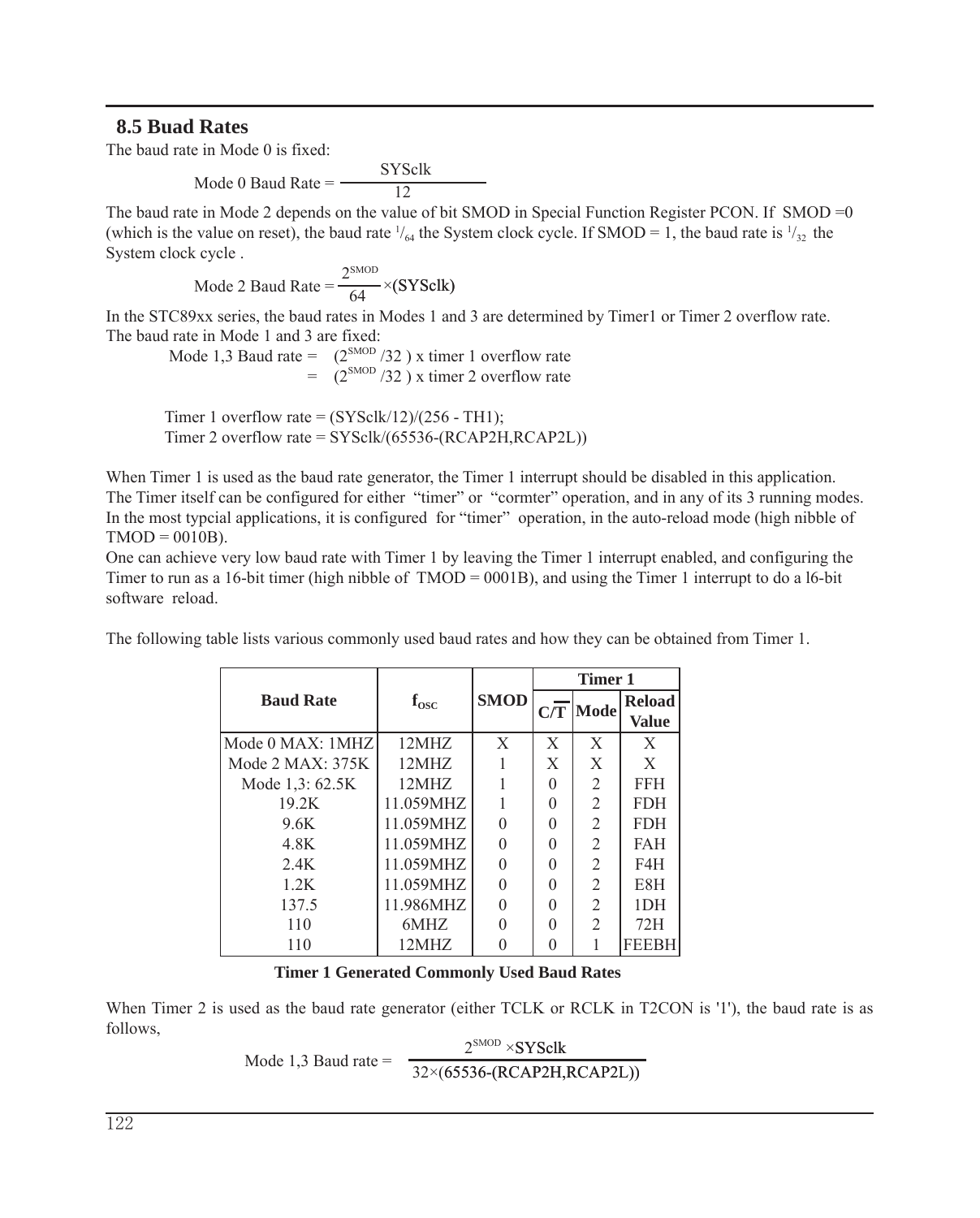| <b>Baud Rate</b> |         | System Clocks | Timer 2        |                |  |
|------------------|---------|---------------|----------------|----------------|--|
| 12T mode         | 6T mode | /MHz          | RCAP2H RCAP2L  |                |  |
| 375 000          | 750 000 | 12            | FF             | FF             |  |
| 9600             | 19 200  | 12            | FF             | D <sub>9</sub> |  |
| 2 800            | 9600    | 12            | FF             | B <sub>2</sub> |  |
| 2 4 0 0          | 4 800   | 12            | FF             | 64             |  |
| 1 200            | 2 4 0 0 | 12            | FE.            | C8             |  |
| 300              | 600     | 12            | FB             | 1E             |  |
| 110              | 220     | 12            | F <sub>2</sub> | AF             |  |
| 300              | 600     | 6             | FD             | 8F             |  |
| 110              | 220     | 6             | F9             | 57             |  |

The following table lists various commonly used baud rates generated by Timer 2.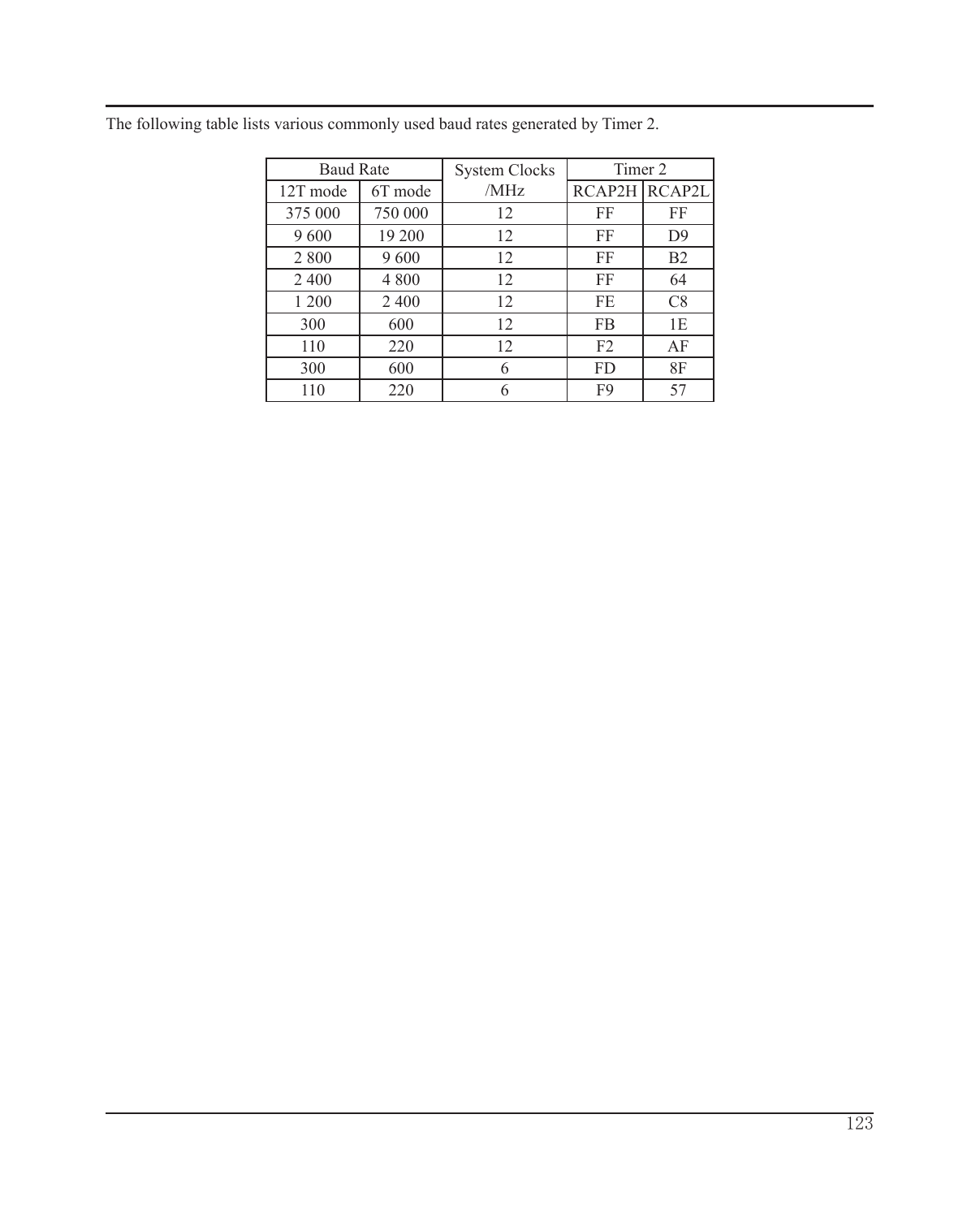# **Chapter 9 IAP / EEPROM**

The ISP in STC89xx series makes it possible to update the user's application program and non-volatile application data (in IAP-memory) without removing the MCU chip from the actual end product. This useful capability makes a wide range of field-update applications possible. (Note ISP needs the loader program pre-programmed in the ISP-memory.) In general, the user needn't know how ISP operates because STC has provided the standard ISP tool and embedded ISP code in STC shipped samples. But, to develop a good program for ISP function, the user has to understand the architecture of the embedded flash.

 The embedded flash consists of 90(max) pages. Each page contains 512 bytes. Dealing with flash, the user must erase it in page unit before writting (programming) data into it.

 Erasing flash means setting the content of that flash as FFH. Two erase modes are available in this chip. One is mass mode and the other is page mode. The mass mode gets more performance, but it erases the entire flash. The page mode is something performance less, but it is flexible since it erases flash in page unit. Unlike RAM's real-time operation, to erase flash or to write (program) flash often takes long time so to wait finish.

 Furthermore,it is a quite complex timing procedure to erase/program flash. Fortunately, the STC89xx carried with convenient mechanism to help the user read/change the flash content. Just filling the target address and data into several SFR, and triggering the built-in ISP automation, the user can easily erase, read, and program the embedded flash and option registers.

 The In-Application Program feature is designed for user to Read/Write nonvolatile data flash. It may bring great help to store parameters those should be independent of power-up and power-done action. In other words, the user can store data in data flash memory, and after he shutting down the MCU and rebooting the MCU, he can get the original value, which he had stored in.

 The user can program the data flash according to the same way as ISP program, so he should get deeper understanding related to SFR ISP\_DATA, ISP\_ADDRL, ISP\_ADDRH, ISP\_CMD, ISP\_TRIG, and ISP\_CONTR.

# **9.1 IAP / ISP Control Register**

The following special function registers are related to the IAP/ISP operation. All these registers can be accessed by software in the user's application program.

| <b>Symbol</b> | <b>Description</b>                         | <b>Address</b> | Bit Address and Symbol<br><b>MSB</b><br><b>LSB</b>                               | Value after<br>Power-on or<br>Reset                |
|---------------|--------------------------------------------|----------------|----------------------------------------------------------------------------------|----------------------------------------------------|
| ISP DATA      | ISP/IAP Flash Data<br>Register             | E2H            |                                                                                  | 1111 1111B                                         |
| ISP ADDRH     | <b>ISP/IAP Flash</b><br>Address High       | E3H            |                                                                                  | 0000 0000B                                         |
| ISP ADDRL     | <b>ISP/IAP Flash</b><br><b>Address Low</b> | E4H            |                                                                                  | 0000 0000B                                         |
| ISP CMD       | <b>ISP/IAP Flash</b><br>Command Register   | E5H            | MS0<br>MS <sub>2</sub><br>MS1                                                    | $\overline{\text{xxxx}}$ $\overline{\text{x000B}}$ |
| ISP TRIG      | <b>ISP/IAP Flash</b><br>Command Trigger    | E6H            |                                                                                  | xxxx xxxxB                                         |
| ISP_CONTR     | <b>ISP/IAP Control</b><br>Register         | E7H            | <b>SWRST</b><br><b>ISPEN</b><br>WT0<br><b>SWBS</b><br>WT <sub>2</sub><br>WT1     | $000x$ $x000B$                                     |
| <b>PCON</b>   | Power Control                              | 87H            | <b>SMOD</b><br>SMOD0<br>POF<br>GF1<br>GF <sub>0</sub><br><b>PD</b><br><b>IDL</b> | 00x10000B                                          |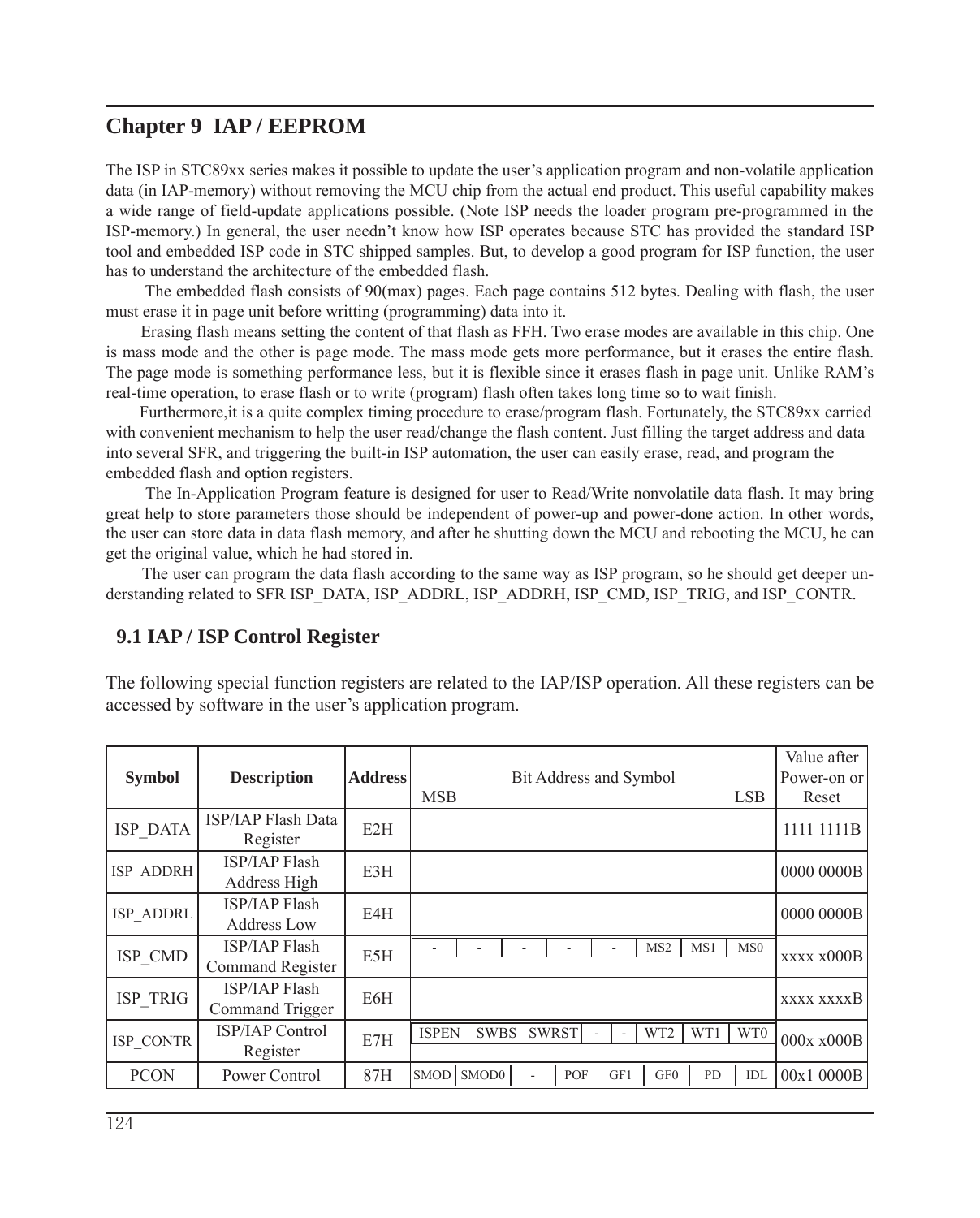# **ISP\_DATA: ISP/IAP Flash Data Register**

|      |              |                     |         |           |                   |                   | $\alpha$ $\mathbf{D}$<br><b>LOD</b> |
|------|--------------|---------------------|---------|-----------|-------------------|-------------------|-------------------------------------|
| bit  | $\mathbf{D}$ | D<br>D <sub>0</sub> | D<br>DJ | <b>B4</b> | $\mathbf{a}$<br>ມ | $\mathbf{D}$<br>╍ | $\mathbf{D}$                        |
| name |              |                     |         |           |                   |                   |                                     |

ISP\_DATA is the data port register for ISP/IAP operation. The data in ISP\_DATA will be written into the desired address in operating ISP/IAP write and it is the data window of readout in operating ISP/ IAP read.

## **ISP\_ADDRH: ISP/IAP Flash Address High**

| bit  | D7 | $\mathbf{r}$<br>Ð | $\Gamma$ $\Lambda$<br>D4 | $\overline{\phantom{a}}$ |  |
|------|----|-------------------|--------------------------|--------------------------|--|
| name |    |                   |                          |                          |  |

ISP\_ADDRH is the high-byte address port for all ISP/IAP modes.

ISP\_ADDRH[7:5] must be cleared to 000, if one bit of ISP\_ADDRH[7:5] is set, the IAP/ISP write function must fail.

## **ISP\_ADDRL: ISP/IAP Flash Address Low**

|      |    |  |                |   |          | $T$ $C$ $T$<br>ப்ப |
|------|----|--|----------------|---|----------|--------------------|
| bit  | 77 |  | B <sub>4</sub> | ◡ | $\Gamma$ |                    |
| name |    |  |                |   |          |                    |

ISP\_ADDRL is the low port for all ISP/IAP modes. In page erase operation, it is ignored.

# **ISP\_CMD: ISP/IAP Flash Command Register**

|                 |                              |                          |              |                                   |                          |                   |     | $C\Gamma$<br>LOD |
|-----------------|------------------------------|--------------------------|--------------|-----------------------------------|--------------------------|-------------------|-----|------------------|
| $\cdots$<br>bit | $\mathbf{D}$ $\mathbf{\tau}$ | B6                       | $\mathbf{r}$ | $\mathbf{D}$ $\Lambda$<br>℩∸<br>້ | D <sub>2</sub><br>ມມ     | $D^{\prime}$<br>◡ |     | B <sub>0</sub>   |
| name            | $\overline{\phantom{0}}$     | $\overline{\phantom{0}}$ | $\,$         | $\overline{\phantom{a}}$          | $\overline{\phantom{a}}$ | MCO<br>MS2        | MS1 | MS <sub>0</sub>  |

B7~B2: Reserved.

MS2, MS1, MS0 : ISP/IAP operating mode selection. IAP CMD is used to select the flash mode for performing numerous ISP/IAP function or used to access protected SFRs.

- 0, 0, 0 : Standby
- 0, 0, 1 : Data Flash/EEPROM read.

0, 1, 0 : Data Flash/EEPROM program.

0, 1, 1 : Data Flash/EEPROM page erase.

# **ISP\_TRIG: ISP/IAP Flash Command Trigger.**

|      |    |              |           |         |                    | $T$ CD<br><b>LOD</b> |
|------|----|--------------|-----------|---------|--------------------|----------------------|
| bit  | D7 | $\mathbf{L}$ | <b>B4</b> | n۹<br>ມ | $D^{\prime}$<br>ມ∠ | Df                   |
| name |    |              |           |         |                    |                      |

ISP\_TRIG is the command port for triggering ISP/IAP activity and protected SFRs access. If ISP\_TRIG is filled with sequential 0x46h, 0xB9h and if ISPEN(ISP\_CONTR.7) = 1, ISP/IAP activity or protected SFRs access will triggered.

125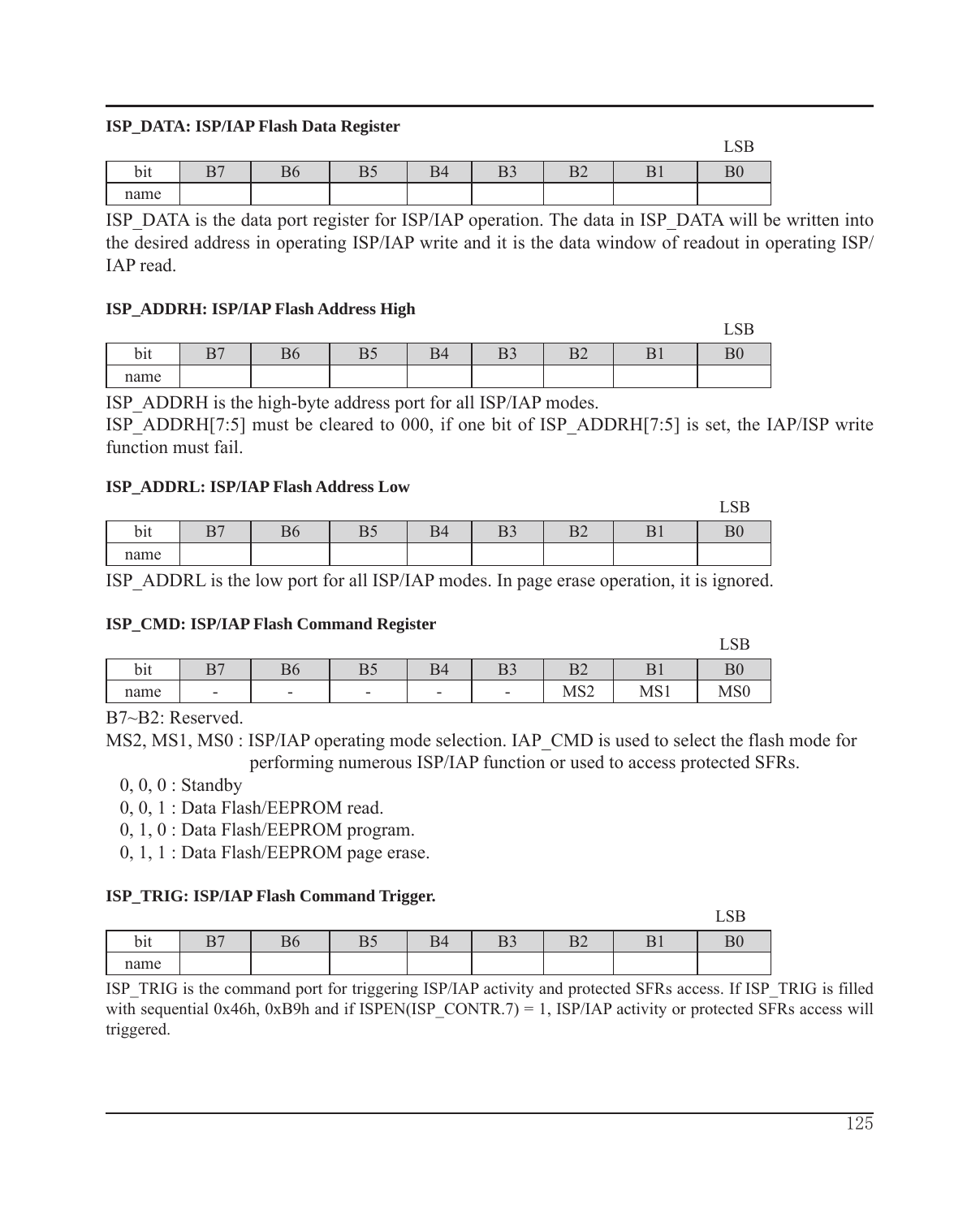#### **ISP\_CONTR: ISP/IAP Control Register**

|      |              |             |              |                          |                      |                        |    | ലാ  |
|------|--------------|-------------|--------------|--------------------------|----------------------|------------------------|----|-----|
| bit  |              | Β6          |              | B4                       | D <sub>2</sub><br>DJ | ⊿ב                     |    |     |
| name | <b>ISPEN</b> | <b>SWBS</b> | <b>SWRST</b> | $\overline{\phantom{a}}$ | ۰                    | WT <sub>2</sub><br>⊥ ∠ | WТ | WT0 |

ISPEN : ISP/IAP operation enable.

0 : Global disable all ISP/IAP program/erase/read function.

1 : Enable ISP/IAP program/erase/read function.

SWBS: software boot selection control.

0 : Boot from main-memory after reset.

1 : Boot from ISP memory after reset.

SWRST: software reset trigger control.

0 : No operation

1 : Generate software system reset. It will be cleared by hardware automatically.

Note: Software reset actions could reset other SFR, but it never influence bits ISPEN and SWBS. The ISPEN and SWBS only will reset by power-up action, while not software reset.

B3: Reserved. Software must write "0" on this bit when ISP\_CONTR is written.

|                 | Setting wait times |                  |            |              | CPU wait times      |                       |  |  |  |
|-----------------|--------------------|------------------|------------|--------------|---------------------|-----------------------|--|--|--|
| WT <sub>2</sub> |                    |                  |            | Program      | <b>Sector Erase</b> | Recommended System    |  |  |  |
|                 |                    | WT1 WT0 <br>Read |            | $\leq$ =55uS | $\leq$ 21mS         | Clock Frequency (MHz) |  |  |  |
|                 |                    |                  | 6 SYSclks  | 30 SYSclks   | 5471 SYSclks        | 5MHz                  |  |  |  |
|                 |                    |                  | 11 SYSclks | 60 SYSclks   | 10942 SYSclks       | 10MHz                 |  |  |  |
|                 | 0                  |                  | 22 SYSclks | 120SYSclks   | 21885SYSclks        | 20MHz                 |  |  |  |
|                 | $\theta$           |                  | 43 SYSclks | 240 SYSclks  | 43769 SYSclks       | 40MHz                 |  |  |  |

WT2~WT0 : Waiting time selection while flash is busy.

# **9.2 STC89xx series internal EEPROM Selection Table**

| ISTC89xx series MCU internal EEPROM Selection Table                                                                                                                 |     |    |       |        |  |  |  |  |
|---------------------------------------------------------------------------------------------------------------------------------------------------------------------|-----|----|-------|--------|--|--|--|--|
| <b>EEPROM</b><br><b>Begin_Sector</b><br><b>End Sector</b><br><b>Sector</b><br><b>Type</b><br><b>Begin_Address</b><br><b>End Address</b><br><b>Numbers</b><br>(Byte) |     |    |       |        |  |  |  |  |
| STC89C/LE51RC                                                                                                                                                       | 4К  |    | 0000H | 0FFFH  |  |  |  |  |
| STC89C/LE52RC                                                                                                                                                       | 4Κ  |    | 0000H | 0FFFH  |  |  |  |  |
| STC89C/LE54RD+                                                                                                                                                      | 45K | 90 | 0000H | 0B3FFH |  |  |  |  |
| STC89C/LE58RD+                                                                                                                                                      | 29K | 58 | 0000H | 73FFH  |  |  |  |  |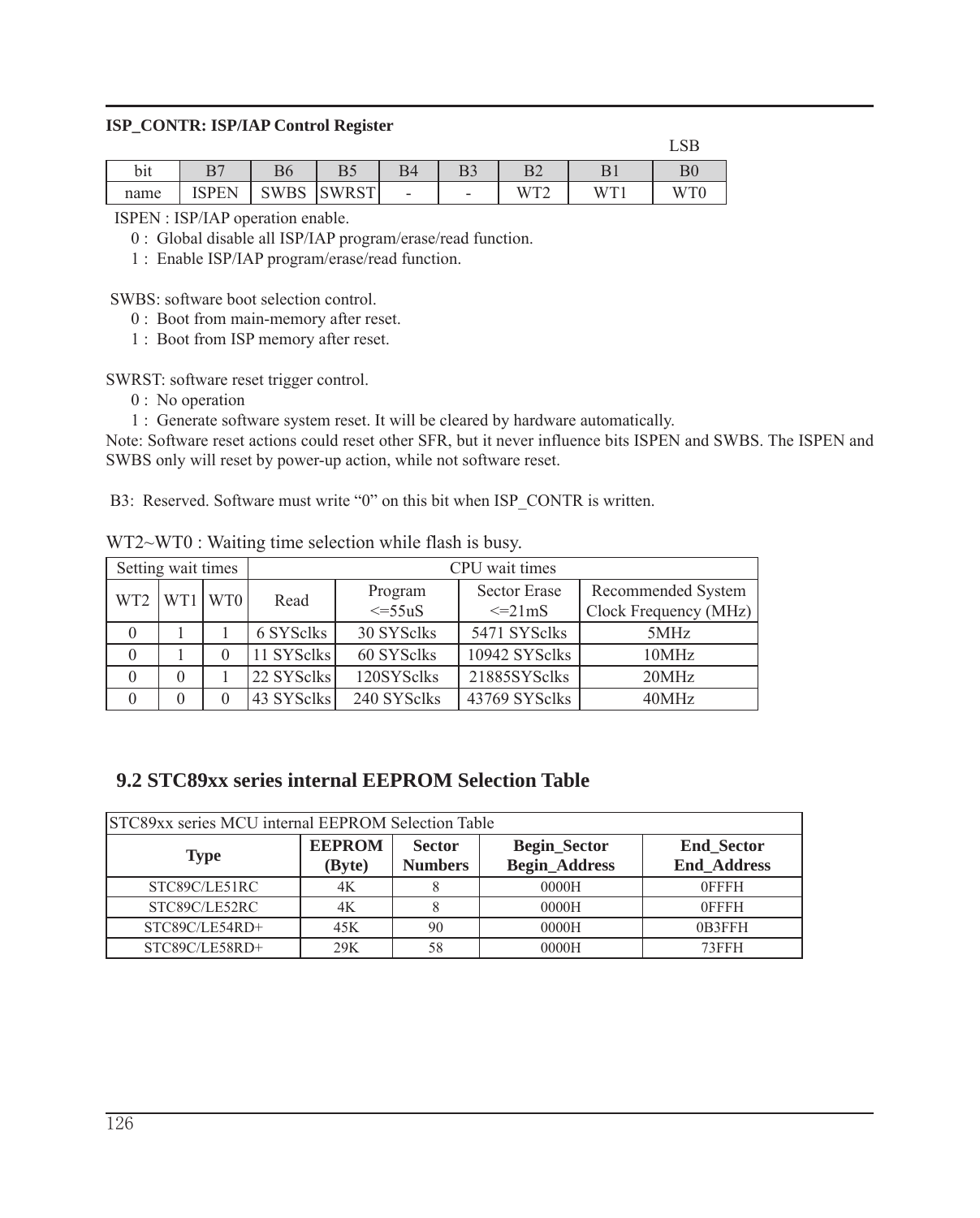# **9.3 IAP/EEPROM Assembly Language Program Introduction**

; /\*It is decided by the assembler/compiler used by users that whether the SFRs addresses are declared by the DATA or the EQU directive\*/

| $\frac{1}{2}$<br>ISP DATA<br>ISP_ADDRH<br>ISP ADDRL<br>ISP CMD<br>ISP TRIG<br>ISP CONTR                                                                |                         | <b>DATA</b><br><b>DATA</b><br><b>DATA</b><br>DATA<br>DATA<br><b>DATA</b> | 0E2H<br>0E3H<br>0E4H<br>0E5H<br>0E6H<br>0E7H | or<br>or<br>or<br>or<br>or<br>or | ISP DATA<br>ISP ADDRH<br>ISP ADDRL<br>ISP CMD<br>ISP TRIG<br>ISP CONTR |                | <b>EQU</b><br><b>EQU</b><br>EQU<br>EQU<br>EQU<br>EQU | 0E2H<br>0E3H<br>0E4H<br>0E5H<br>0E6H<br>0E7H                |  |
|--------------------------------------------------------------------------------------------------------------------------------------------------------|-------------------------|--------------------------------------------------------------------------|----------------------------------------------|----------------------------------|------------------------------------------------------------------------|----------------|------------------------------------------------------|-------------------------------------------------------------|--|
| ;/*Define ISP/IAP/EEPROM command and wait time*/                                                                                                       |                         |                                                                          |                                              |                                  |                                                                        |                |                                                      |                                                             |  |
|                                                                                                                                                        | ISP IAP BYTE READ       |                                                                          |                                              | EQU                              | $\mathbf{1}$                                                           | ;Byte-Read     |                                                      |                                                             |  |
|                                                                                                                                                        |                         | ISP IAP BYTE PROGRAM                                                     |                                              | EQU                              | $\sqrt{2}$                                                             | ;Byte-Program  |                                                      |                                                             |  |
|                                                                                                                                                        |                         | ISP_IAP_SECTOR_ERASE                                                     |                                              | EQU                              | 3                                                                      | ;Sector-Erase  |                                                      |                                                             |  |
| WAIT TIME                                                                                                                                              |                         |                                                                          |                                              | EQU                              | $\theta$                                                               | ;Set wait time |                                                      |                                                             |  |
| ;/*Byte-Read*/                                                                                                                                         |                         |                                                                          |                                              |                                  |                                                                        |                |                                                      |                                                             |  |
| MOV                                                                                                                                                    | ISP ADDRH,              |                                                                          | #BYTE ADDR HIGH                              |                                  |                                                                        |                |                                                      | ;Set ISP/IAP/EEPROM address high                            |  |
| MOV                                                                                                                                                    | ISP ADDRL,              |                                                                          | #BYTE ADDR LOW                               |                                  |                                                                        |                |                                                      | ;Set ISP/IAP/EEPROM address low                             |  |
| MOV                                                                                                                                                    | ISP CONTR,              |                                                                          | #WAIT TIME                                   |                                  |                                                                        | :Set wait time |                                                      |                                                             |  |
| ORL                                                                                                                                                    | ISP CONTR,              |                                                                          | #10000000B                                   |                                  |                                                                        |                | ;Open ISP/IAP function                               |                                                             |  |
| MOV                                                                                                                                                    | ISP_CMD,                |                                                                          |                                              |                                  | #ISP_IAP_BYTE_READ                                                     |                |                                                      | ;Set ISP/IAP Byte-Read command                              |  |
| MOV                                                                                                                                                    | ISP TRIG,               |                                                                          | #46H                                         |                                  |                                                                        |                |                                                      | ;Send trigger command1 (0x46)                               |  |
| MOV                                                                                                                                                    | IsP TRIG,               |                                                                          | #0B9H                                        |                                  |                                                                        |                |                                                      | ;Send trigger command2 (0xb9)                               |  |
| <b>NOP</b>                                                                                                                                             |                         |                                                                          |                                              |                                  |                                                                        |                |                                                      | ;CPU will hold here until ISP/IAP/EEPROM operation complete |  |
| MOV                                                                                                                                                    | A,                      | ISP DATA                                                                 |                                              |                                  | ;Read ISP/IAP/EEPROM data                                              |                |                                                      |                                                             |  |
|                                                                                                                                                        |                         |                                                                          |                                              |                                  | ;/*Disable ISP/IAP/EEPROM function, make MCU in a safe state*/         |                |                                                      |                                                             |  |
| MOV                                                                                                                                                    | ISP_CONTR,              |                                                                          | #00000000B                                   |                                  |                                                                        |                | ;Close ISP/IAP/EEPROM function                       |                                                             |  |
| MOV                                                                                                                                                    | ISP CMD,                |                                                                          | #00000000B                                   |                                  |                                                                        |                | ;Clear ISP/IAP/EEPROM command                        |                                                             |  |
| ;MOV                                                                                                                                                   | ISP TRIG,               |                                                                          | #00000000B                                   |                                  |                                                                        |                |                                                      | ;Clear trigger register to prevent mistrigger               |  |
| ;MOV                                                                                                                                                   | ISP ADDRH,              |                                                                          | $\#0$                                        |                                  |                                                                        |                |                                                      | ;Set address high(00h), Data ptr point to non-EEPROM area   |  |
| ;MOV                                                                                                                                                   | ISP ADDRL,              |                                                                          | #0                                           |                                  | ;Clear IAP address to prevent misuse                                   |                |                                                      |                                                             |  |
| <b>SETB</b>                                                                                                                                            | EA                      |                                                                          |                                              |                                  | ;Set global enable bit                                                 |                |                                                      |                                                             |  |
|                                                                                                                                                        |                         |                                                                          |                                              |                                  |                                                                        |                |                                                      |                                                             |  |
| ;/*Byte-Program, if the byte is null(0FFH), it can be programmed; else, MCU must operate Sector-Erase firstly,<br>and then can operate Byte-Program.*/ |                         |                                                                          |                                              |                                  |                                                                        |                |                                                      |                                                             |  |
| MOV                                                                                                                                                    |                         |                                                                          | #ONE DATA                                    |                                  |                                                                        |                |                                                      | ;Write ISP/IAP/EEPROM data                                  |  |
| MOV                                                                                                                                                    | ISP DATA,<br>ISP ADDRH, |                                                                          | #BYTE ADDR HIGH                              |                                  |                                                                        |                |                                                      | ;Set ISP/IAP/EEPROM address high                            |  |
|                                                                                                                                                        |                         |                                                                          |                                              |                                  |                                                                        |                |                                                      |                                                             |  |
| MOV                                                                                                                                                    | ISP ADDRL,              |                                                                          | #BYTE ADDR LOW                               |                                  |                                                                        |                |                                                      | ;Set ISP/IAP/EEPROM address low                             |  |
| MOV<br>ORL                                                                                                                                             | ISP CONTR,              |                                                                          | #WAIT_TIME                                   |                                  |                                                                        | ;Set wait time |                                                      |                                                             |  |
| MOV                                                                                                                                                    | ISP CONTR,              |                                                                          | #10000000B<br>#ISP_IAP_BYTE_READ             |                                  |                                                                        |                | ;Open ISP/IAP function                               | ;Set ISP/IAP Byte-Read command                              |  |
|                                                                                                                                                        | ISP_CMD,                |                                                                          |                                              |                                  |                                                                        |                |                                                      |                                                             |  |
| <b>MOV</b>                                                                                                                                             | ISP TRIG,               |                                                                          | #46H                                         |                                  |                                                                        |                |                                                      | ;Send trigger command1 (0x46)                               |  |

MOV ISP\_TRIG, #0B9H ;Send trigger command2 (0xb9) NOP ;CPU will hold here until ISP/IAP/EEPROM operation complete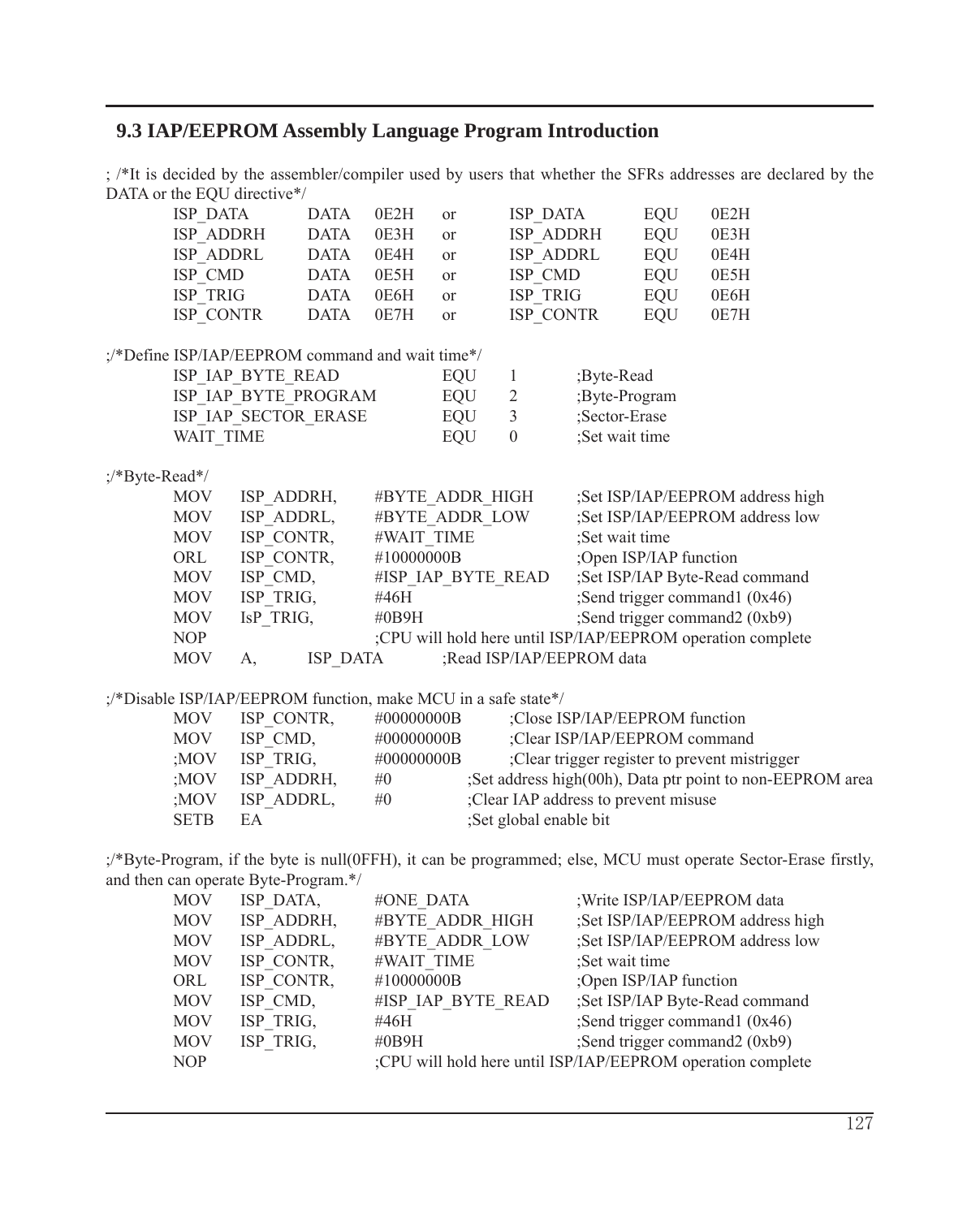;/\*Disable ISP/IAP/EEPROM function, make MCU in a safe state\*/

| <b>MOV</b>  | ISP CONTR. | :Close ISP/IAP/EEPROM function<br>$\#00000000B$                 |  |
|-------------|------------|-----------------------------------------------------------------|--|
| <b>MOV</b>  | ISP CMD.   | :Clear ISP/IAP/EEPROM command<br>#00000000B                     |  |
| :MOV        | ISP TRIG.  | #00000000B<br>: Clear trigger register to prevent mistrigger    |  |
| : $MOV$     | ISP ADDRH. | ;Set address high(00h), Data ptr point to non-EEPROM area<br>#0 |  |
| : $MOV$     | ISP ADDRL. | #0<br>: Clear IAP address to prevent misuse                     |  |
| <b>SETB</b> | ЕA         | :Set global enable bit                                          |  |

;/\*Erase one sector area, there is only Sector-Erase instead of Byte-Erase, every sector area account for 512 bytes\*/

| <b>MOV</b> | ISP ADDRH. | #SECTOT FIRST BYTE ADDR HIGH |                                                             |
|------------|------------|------------------------------|-------------------------------------------------------------|
|            |            |                              | Set the sector area starting address high                   |
| <b>MOV</b> | ISP ADDRL. | #SECTOT FIRST BYTE ADDR LOW  |                                                             |
|            |            |                              | Set the sector area starting address low                    |
| <b>MOV</b> | ISP CONTR. | #WAIT TIME                   | :Set wait time                                              |
| ORL        | ISP CONTR, | #10000000B                   | ;Open ISP/IAP function                                      |
| <b>MOV</b> | ISP CMD,   | #ISP IAP SECTOR ERASE        | :Set Sectot-Erase command                                   |
| <b>MOV</b> | ISP TRIG,  | #46H                         | ;Send trigger command $(0x46)$                              |
| <b>MOV</b> | ISP TRIG.  | $\#$ 0B9H                    | ;Send trigger command2 (0xb9)                               |
| <b>NOP</b> |            |                              | ;CPU will hold here until ISP/IAP/EEPROM operation complete |
|            |            |                              |                                                             |

;/\*Disable ISP/IAP/EEPROM function, make MCU in a safe state\*/

| <b>MOV</b> | ISP CONTR. | #00000000B | :Close ISP/IAP/EEPROM function                            |
|------------|------------|------------|-----------------------------------------------------------|
| <b>MOV</b> | ISP CMD.   | #00000000B | :Clear ISP/IAP/EEPROM command                             |
| :MOV       | ISP TRIG.  | #00000000B | Clear trigger register to prevent mistrigger              |
| : $MOV$    | ISP ADDRH. | #0         | ;Set address high(00h), Data ptr point to non-EEPROM area |
| : $MOV$    | ISP ADDRL, | #0         | : Clear IAP address to prevent misuse                     |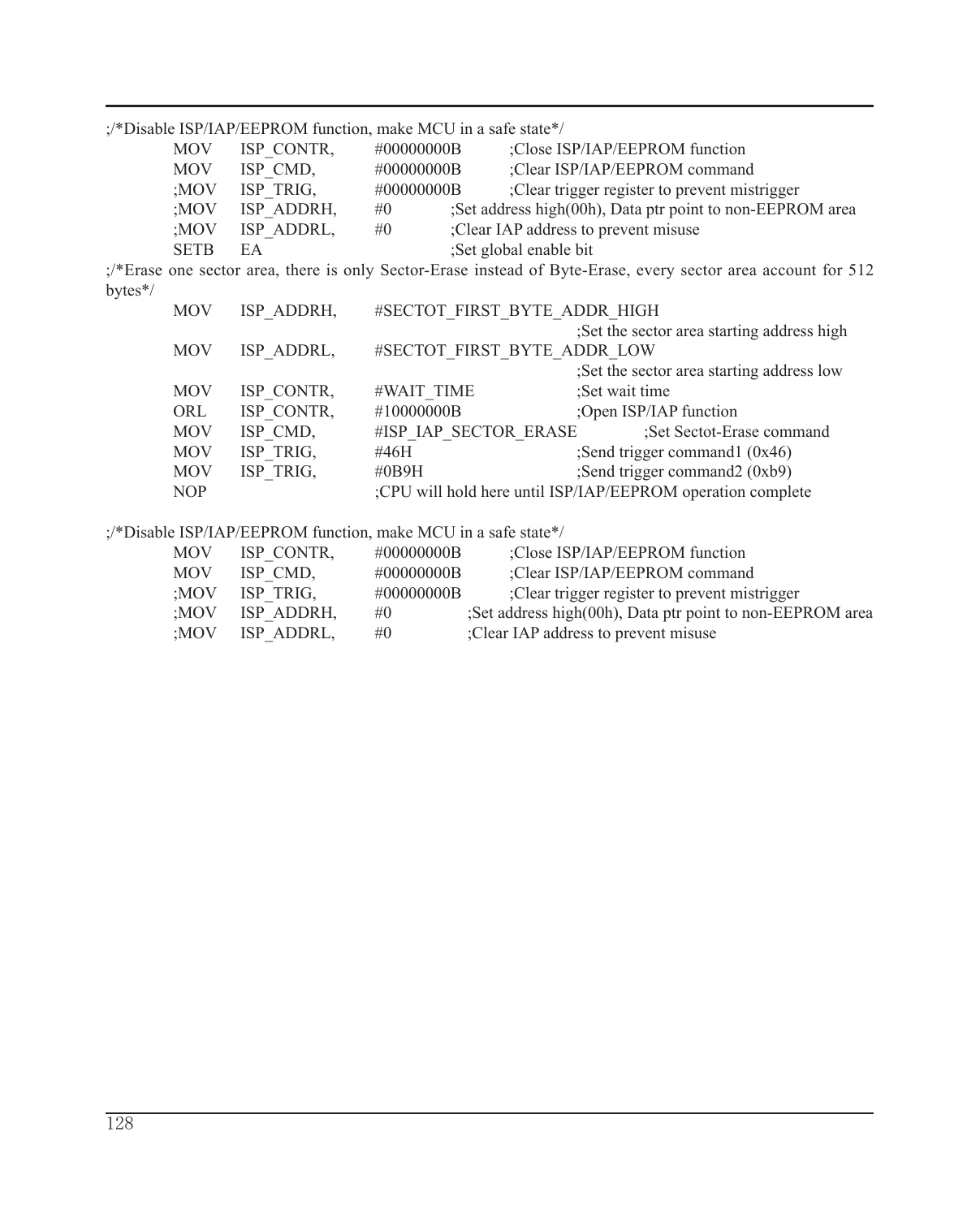# **9.4 Operating internal EEPROM Demo by Assembly Language**

|                        |                                         |                    |                                                          | :/* --- STC89xx Series MCU ISP/IAP/EEPROM Demo -----------------------*/         |                |
|------------------------|-----------------------------------------|--------------------|----------------------------------------------------------|----------------------------------------------------------------------------------|----------------|
|                        |                                         |                    |                                                          | $\frac{1}{2}$ If you want to use the program or the program referenced in the */ |                |
|                        |                                         |                    |                                                          | :/* article, please specify in which data and procedures from STC<br>$*$         |                |
|                        |                                         |                    |                                                          |                                                                                  |                |
|                        |                                         |                    |                                                          |                                                                                  |                |
|                        |                                         |                    | :/*Declare SFRs associated with the IAP */               |                                                                                  |                |
| ISP DATA               |                                         | EQU                | 0E2H ;Flash data register                                |                                                                                  |                |
| ISP_ADDRH<br>ISP_ADDRL |                                         |                    | EQU 0E3H<br>EQU 0E4H                                     | ;Flash address HIGH                                                              |                |
|                        |                                         |                    |                                                          | ;Flash address LOW                                                               |                |
| ISP CMD                |                                         |                    | EQU 0E5H                                                 | ;Flash command register                                                          |                |
| ISP TRIG               |                                         |                    |                                                          | EQU 0E6H ;Flash command trigger                                                  |                |
| ISP CONTR              |                                         |                    | EQU 0E7H                                                 | ;Flash control register                                                          |                |
|                        |                                         |                    |                                                          |                                                                                  |                |
|                        |                                         |                    | ;/*Define ISP/IAP/EEPROM operation const for IAP CONTR*/ |                                                                                  |                |
|                        |                                         |                    | ENABLE_ISP EQU 80H                                       | ;if SYSCLK>20MHz                                                                 |                |
|                        |                                         |                    | 81H                                                      | :if SYSCLK<20MHz                                                                 |                |
|                        |                                         |                    |                                                          | ;if SYSCLK<10MHz                                                                 |                |
|                        |                                         |                    |                                                          | ;if SYSCLK<5MHz                                                                  |                |
| <b>DEBUG DATA</b>      |                                         | EQU 5AH            |                                                          |                                                                                  |                |
|                        | ;Select MCU type                        |                    |                                                          |                                                                                  |                |
|                        |                                         |                    | DATA FLASH START ADDRESS EQU                             | 2000H                                                                            | ;STC89C/LE52RC |
|                        |                                         |                    | .<br>.<br>.                                              |                                                                                  |                |
|                        | ORG 0000H                               |                    |                                                          |                                                                                  |                |
|                        |                                         |                    |                                                          |                                                                                  |                |
|                        |                                         |                    |                                                          |                                                                                  |                |
|                        | $ORG$ 0100H                             |                    |                                                          |                                                                                  |                |
| MAIN:                  |                                         |                    |                                                          |                                                                                  |                |
|                        | MOV P1,                                 |                    | #0F0H                                                    | ;1111,0000 System Reset OK                                                       |                |
|                        |                                         | LCALL DELAY        |                                                          | ;Delay                                                                           |                |
|                        |                                         | $MOV$ P1, $\#0F0H$ |                                                          | ;1111,0000 System Reset OK                                                       |                |
|                        |                                         | LCALL DELAY        |                                                          | ;Delay                                                                           |                |
|                        | <b>MOV</b>                              | SP,                | #0E0H                                                    | ;Initialize stack pointer                                                        |                |
|                        |                                         |                    | ***********************************                      |                                                                                  |                |
|                        | ;Read the first byte written into Flash |                    |                                                          |                                                                                  |                |
| MAIN1:                 |                                         |                    |                                                          |                                                                                  |                |
|                        | MOV DPTR,                               |                    |                                                          | #DATA FLASH START ADDRESS                                                        |                |
|                        |                                         | LCALL Byte Read    |                                                          |                                                                                  |                |
|                        | MOV                                     | 40H,               | A                                                        |                                                                                  |                |
|                        | $\ensuremath{\mathrm{CJNE}}$            | A,                 |                                                          | #DEBUG DATA, DATA NOT EQU DEBUG DATA                                             |                |
|                        |                                         |                    |                                                          |                                                                                  |                |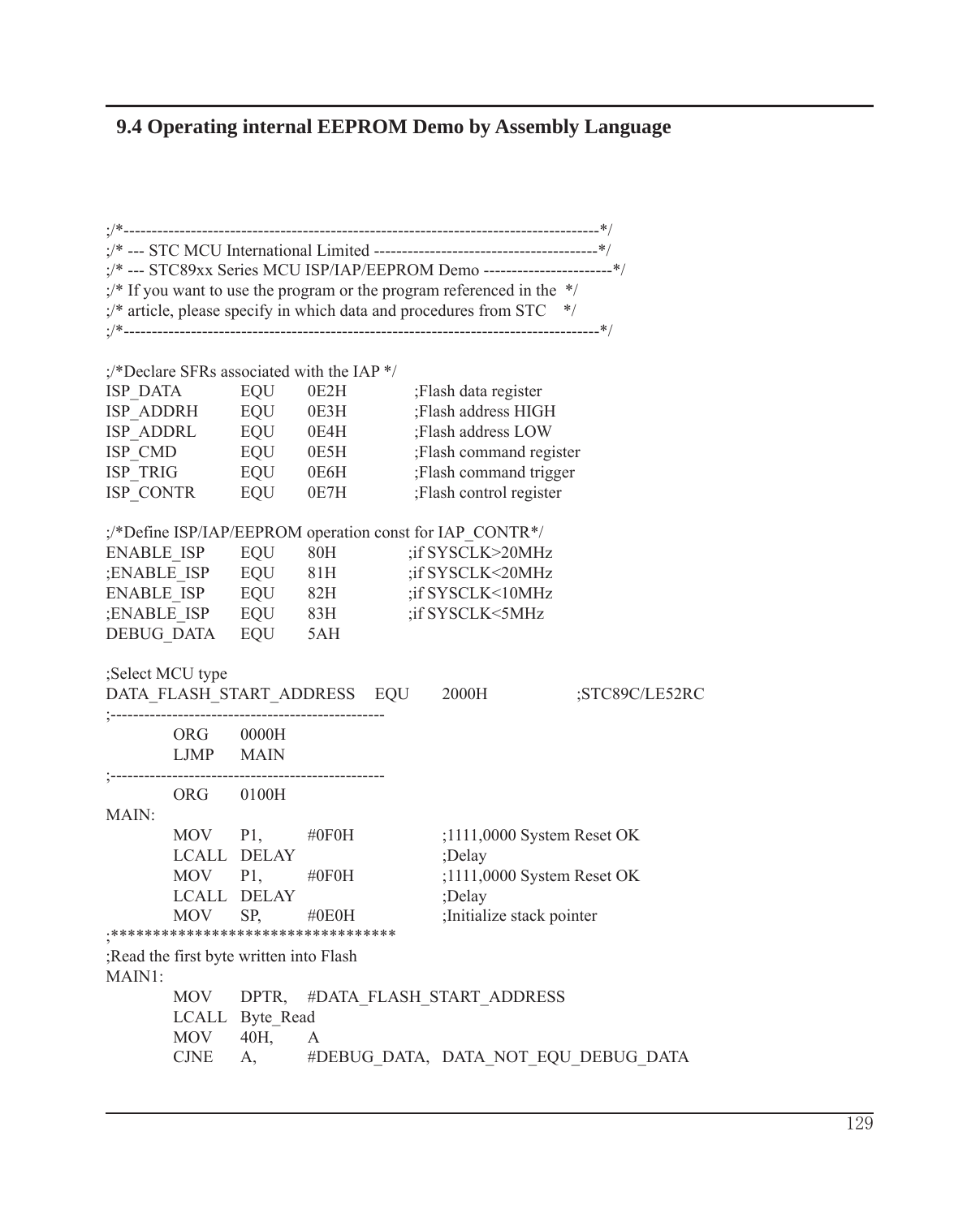DATA\_IS\_DEBUG\_DATA: MOV P1,  $\#0111111B$  ;(DATA\_FLASH\_START\_ADDRESS) =  $\#5A$ , ;turn on P1.7 LED LCALL Delay ;delay MOV A, 40H CPL A MOV P1, A ;Data is right and showed in port 1 WAIT1: SJMP WAIT ;Stop DATA\_NOT\_EQU\_DEBUG\_DATA: MOV P1,  $\#11110111B$  ;(DATA\_FLASH\_START\_ADDRESS) !=  $\#5A$ , ;turn on P1.3 LED LCALL Delay ;delay MOV A, 40H CPL A MOV P1, A ;Data is error and showed in port 1 LCALL Delay ;delay MOV DPTR, #DATA\_FLASH\_START\_ADDRESS ACALL Sector Erase :Sector erase, ;(DATA\_FLASH\_START\_ADDRESS) != #DEBUG\_DATA MOV DPTR, #DATA\_FLASH\_START\_ADDRESS MOV A, #DEBUG\_DATA ;Write DEBUG\_DATA into Falsh ACALL Byte Program ;Byte-program MOV P1, #11011111B ;turn on P1.3 LED first, then turn on P1.5 LED WAIT2: SJMP WAIT2 ;Stop here after byte-program ;\*\*\*\*\*\*\*\*\*\*\*\*\*\*\*\*\*\*\*\*\*\*\*\*\*\*\*\*\*\*\*\*\*\*\*\*\*\*\*\*\*\*\*\*\*\*\*\*\*\*\*\* ;------------------------------------------------------------------------------ ;Read one byte Byte\_Read: MOV ISP CONTR, #ENABLE ISP ;Enable IAP/ISP function ;determine Flash wait time MOV ISP CMD, #01 ;Select Read AP mode MOV ISP\_ADDRH, DPH ;Fill page address in ISP\_ADDRH&ISP\_ADDRL MOV ISP\_ADDRL, DPL CLR EA MOV ISP TRIG, #46H ;Trigger ISP processing MOV ISP TRIG, #0B9H ;Trigger ISP processing NOP MOV A, ISP DATA ;Get the data in ISP DATA SETB EA ;Now in processing.(CPU will halt here before completing) ACALL IAP Disable ;Disable ;Disable IAP function, ;clear some registers associated with ISP RET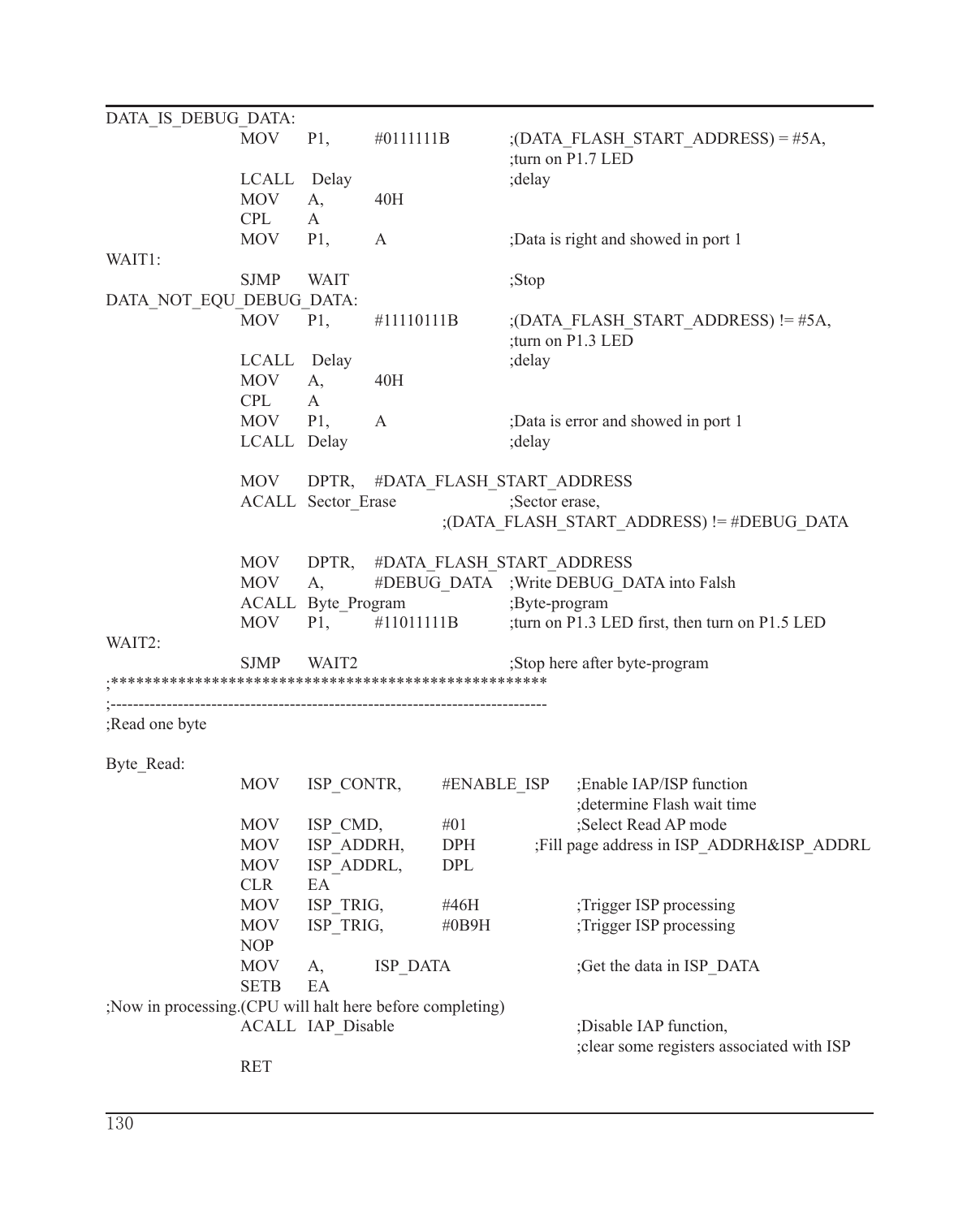;------------------------------------------------------------------------ ;Byte-Program Byte\_Program: MOV ISP CONTR, #ENABLE ISP ;Enable IAP function, ;determine Flash wait time MOV ISP CMD, #02H ;Select Byte Program mode MOV ISP\_ADDRH, DPH ;Fill page address in ISP\_ADDRH&ISP\_ADDRL MOV ISP\_ADDRL, DPL MOV ISP DATA, A ;Save the value into ISP DATA CLR EA MOV ISP TRIG, #46H ;Trigger ISP processing MOV ISP TRIG, #0B9H ;Trigger ISP processing NOP SETB EA ACALL IAP Disable ;Disable IAP function, ;clear some registers associated with ISP RET ;---------------------------------------------------------------------------- ;Sector-Erase Sector\_Erase: MOV ISP CONTR, #ENABLE ISP ;Enable IAP function, ;determine Flash wait time MOV ISP CMD, #03H ;Select Page Erase Mode MOV ISP\_ADDRH, DPH ;Fill page address in ISP\_ADDRH&ISP\_ADDRL MOV ISP\_ADDRL, DPL CLR EA MOV ISP TRIG, #46H ;Trigger ISP processing MOV ISP TRIG, #0B9H ;Trigger ISP processing NOP SETB EA ACALL IAP Disable ;Disable IAP function, ;clear some registers associated with ISP RET ;---------------------------------------------------------------------------- Trigger\_ISP: CLR EA MOV ISP TRIG, #46H ;Trigger ISP processing MOV ISP\_TRIG, #0B9H ;Trigger ISP processing NOP SETB EA RET ;---------------------------------------------------------------------------- IAP\_Disable: ;Disable IAP function, cleal some registers associated with ISP MOV ISP CONTR, #0 MOV ISP\_CMD, #0 MOV ISP TRIG #0 RET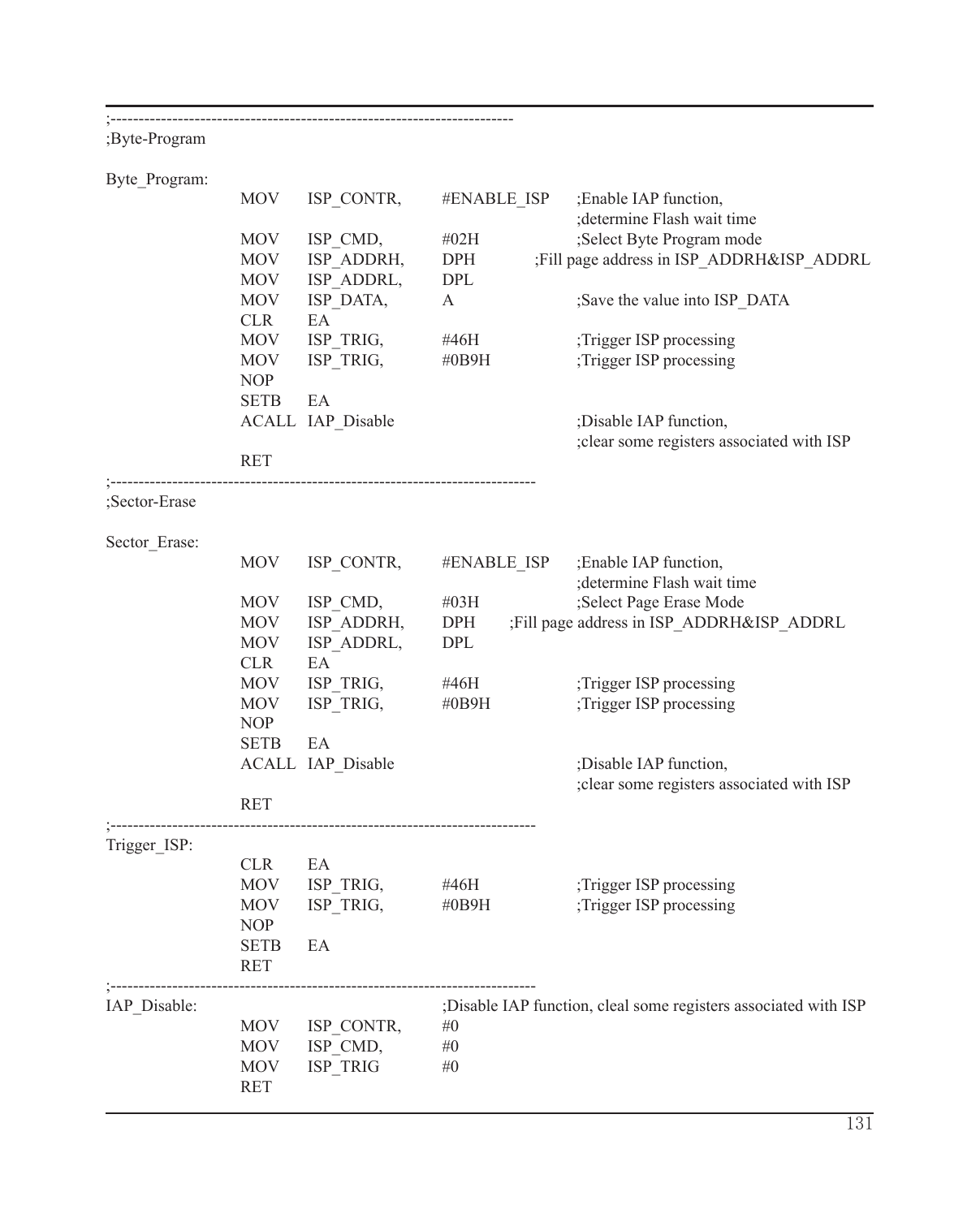| Delay:      |            |        |              |
|-------------|------------|--------|--------------|
|             | CLR.       | A      |              |
|             | <b>MOV</b> | $R0$ . | A            |
|             | <b>MOV</b> | R1.    | $\mathsf{A}$ |
|             | <b>MOV</b> | R2     | #20          |
| Delay_loop: |            |        |              |
|             | <b>MOV</b> | $R0$ . | Delay_loop   |
|             | <b>MOV</b> | $R1$ . | Delay loop   |
|             | <b>MOV</b> | R2     | Delay loop   |
|             | <b>RET</b> |        |              |
|             | <b>END</b> |        |              |
| ,           |            |        |              |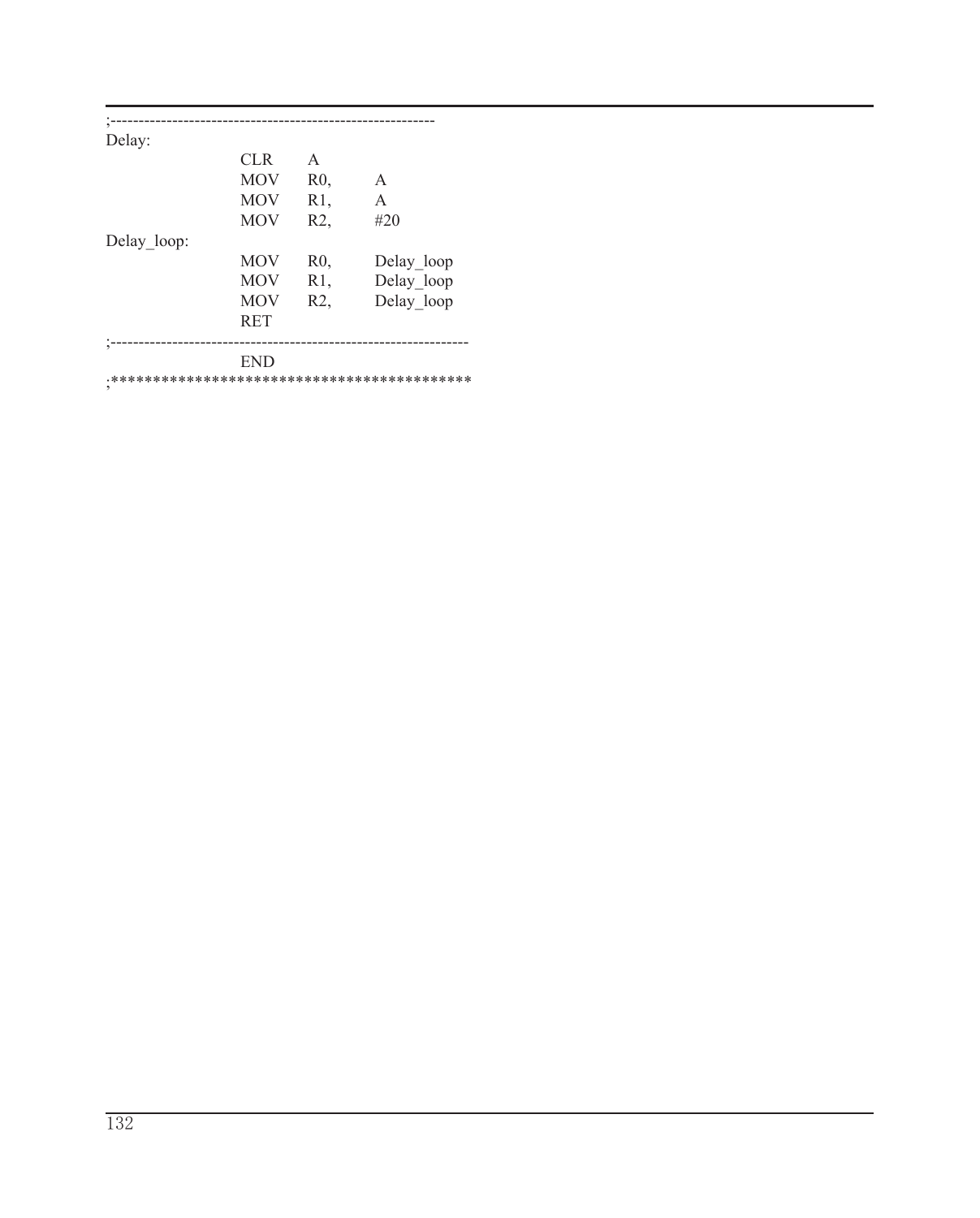# **Appendix A: Assembly Language Programming**

# **INTRODUCTION**

Assembly language is a computer language lying between the extremes of machine language and high-level language like Pascal or C use words and statements that are easily understood by humans, although still a long way from "natural" language.Machine language is the binary language of computers.A machine language program is a series of binary bytes representing instructions the computer can execute.

 Assembly language replaces the binary codes of machine language with easy to remember "mnemonics"that facilitate programming.For example, an addition instruction in machine language might be represented by the code "10110011".It might be represented in assembly language by the mnemonic "ADD".Programming with mnemonics is obviously preferable to programming with binary codes.

 Of course, this is not the whole story. Instructions operate on data, and the location of the data is specified by various "addressing modes" emmbeded in the binary code of the machine language instruction. So, there may be several variations of the ADD instruction, depending on what is added. The rules for specifying these variations are central to the theme of assembly language programming.

 An assembly language program is not executable by a computer. Once written, the program must undergo translation to machine language. In the example above, the mnemonic "ADD" must be translated to the binary code "10110011". Depending on the complexity of the programming environment, this translation may involve one or more steps before an executable machine language program results. As a minimum, a program called an "assembler" is required to translate the instruction mnemonics to machine language binary codes. Afurther step may require a "linker" to combine portions of program from separate files and to set the address in memory at which th program may execute. We begin with a few definitions.

 An assembly language program i a program written using labels, mnemonics, and so on, in which each statement corresponds to a machine instruction. Assembly language programs, often called source code or symbolic code, cannot be executed by a computer.

 A machine language program is a program containing binary codes that represent instructions to a computer. Machine language programs, often called object code, are executable by a computer.

 A assembler is a program that translate an assembly language program into a machine language program. The machine language program (object code) may be in "absolute" form or in "relocatable" form. In the latter case, "linking" is required to set the absolute address for execution.

 A linker is a program that combines relocatable object programs (modules) and produces an absolute object program that is executable by a computer. A linker is sometimes called a "linker/locator" to reflect its separate functions of combining relocatable modules (linking) and setting the address for execution (locating).

 A segment is a unit of code or data memory. A segment may be relocatable or absolute. A relocatable segment has a name, type, and other attributes that allow the linker to combine it with other paritial segments, if required, and to correctly locate the segment. An absolute segment has no name and cannot be combined with other segments.

 A module contains one or more segments or partial segments. A module has a name assigned by the user. The module definitions determine the scope of local symbols. An object file contains one or more modules. A module may be thought of as a "file" in many instances.

 A program consists of a single absolute module, merging all absolute and relocatable segments from all input modules. A program contains only the binary codes for instructions (with address and data constants) that are understood by a computer.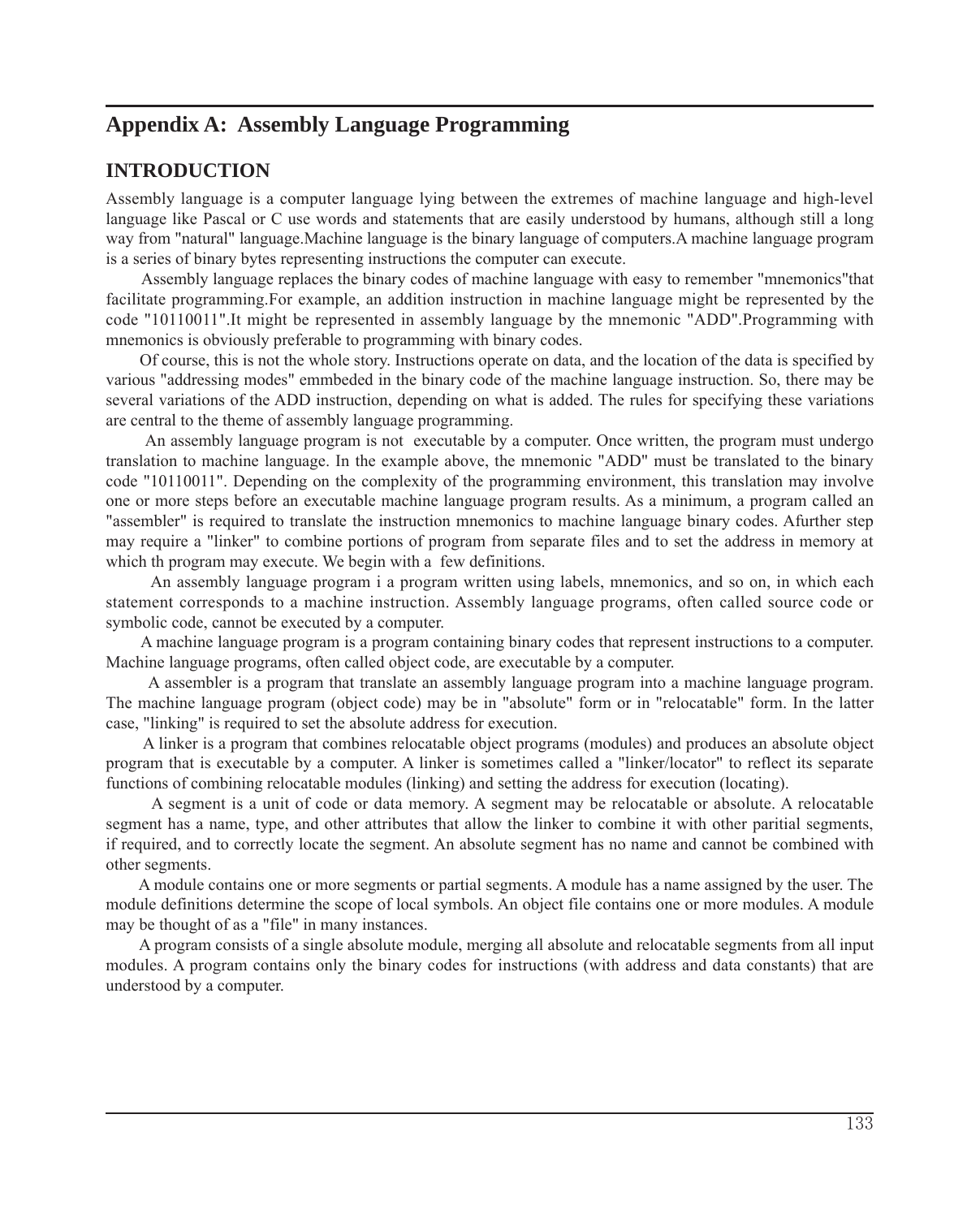# **ASSEMBLER OPERATION**

There are many assembler programs and other support programs available to facilitate the development of applications for the 8051 microcontroller. Intel's original MCS-51 family assembler, ASM51, is no longer available commercially. However, it set the standard to which the others are compared.

 ASM51 is a powerful assembler with all the bells and whistles. It is available on Intel development systems and on the IBM PC family of microcomputers. Since these "host" computers contain a CPU chip other than the 8051, ASM51 is called a cross assembler. An 8051 source program may be written on the host computer (using any text editor) and may be assembled to an object file and listing file (using ASM51), but the program may not be executed. Since the host system's CPU chip is not an 8051, it does not understand the binary instruction in the object file. Execution on the host computer requires either hardware emulation or software simulation of the target CPU. A third possibility is to download the object program to an 8051-based target system for execution.

 ASM51 is invoked from the system prompt by ASM51 source\_file [assembler\_controls]

The source file is assembled and any assembler controls specified take effect. The assembler receives a source file as input (e.g., PROGRAM.SRC) and generates an object file (PROGRAM.OBJ) and listing file (PROGRAM. LST) as output. This is illustrated in Figure 1.

 Since most assemblers scan the source program twice in performing the translation to machine language, they are described as two-pass assemblers. The assembler uses a location counter as the address of instructions and the values for labels. The action of each pass is described below.



Figure 1 Assembling a source program

#### **Pass one**

During the first pass, the source file is scanned line-by-line and a symbol table is built. The location counter defaults to 0 or is set by the ORG (set origin) directive. As the file is scanned, the location counter is incremented by the length of each instruction. Define data directives (DBs or DWs) increment the location counter by the number of bytes defined. Reserve memory directives (DSs) increment the location counter by the number of bytes reserved.

 Each time a label is found at the beginning of a line, it is placed in the symbol table along with the current value of the location counter. Symbols that are defined using equate directives (EQUs) are placed in the symbol table along with the "equated" value. The symbol table is saved and then used during pass two.

#### **Pass two**

During pass two, the object and listing files are created. Mnemonics are converted to opcodes and placed in the output files. Operands are evaluated and placed after the instruction opcodes. Where symbols appear in the operand field, their values are retrieved from the symbol table (created during pass one) and used in calculating the correct data or addresses for the instructions.

 Since two passes are performed, the source program may use "forward references", that is, use a symbol before it is defined. This would occur, for example, in branching ahead in a program.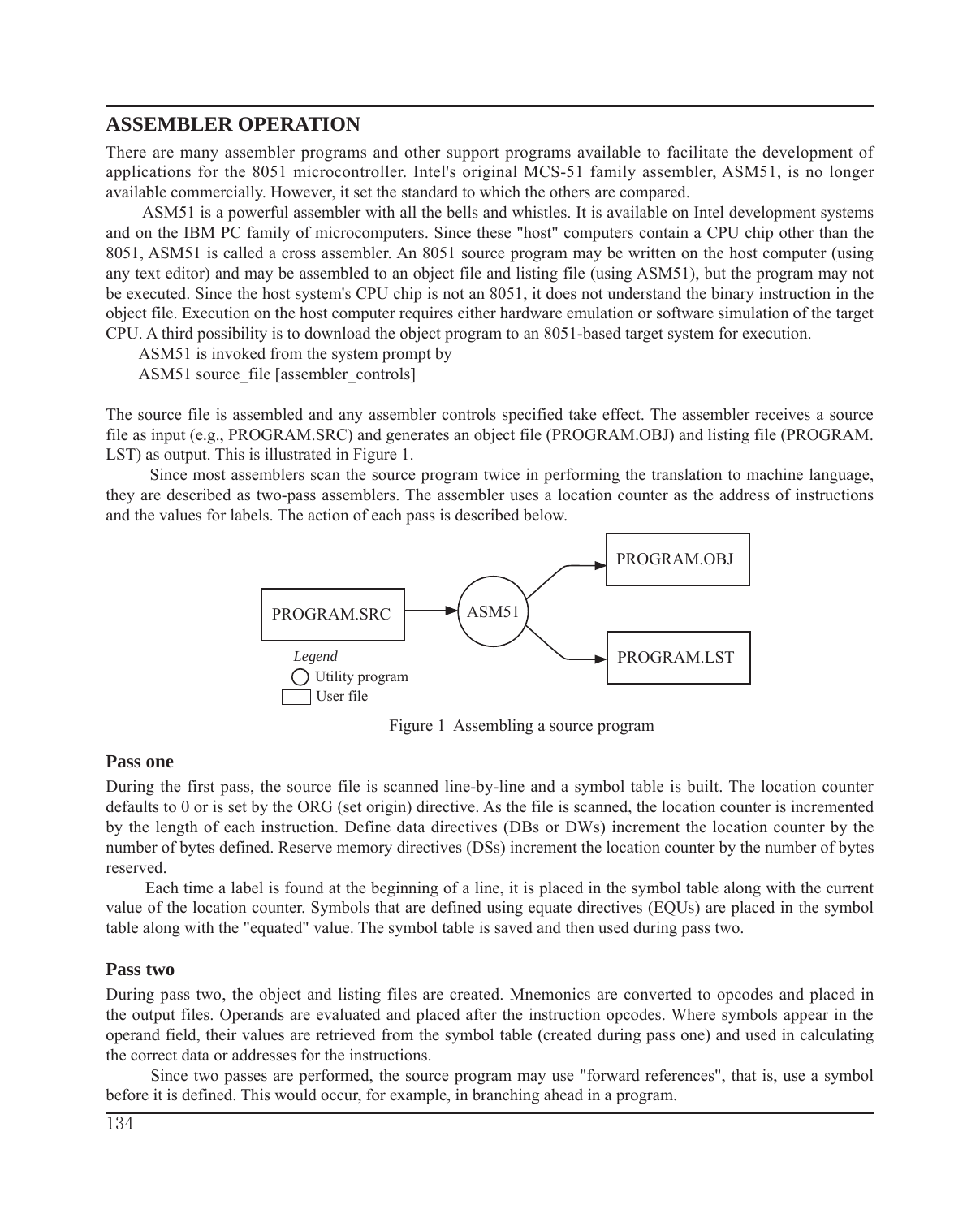The object file, if it is absolute, contains only the binary bytes (00H-0FH) of the machine language program. A relocatable object file will also contain a sysmbol table and other information required for linking and locating. The listing file contains ASCII text codes (02H-7EH) for both the source program and the hexadecimal bytes in the machine language program.

 A good demonstration of the distinction between an object file and a listing file is to display each on the host computer's CRT display (using, for example, the TYPE command on MS-DOS systems). The listing file clearly displays, with each line of output containing an address, opcode, and perhaps data, followed by the program statement from the source file. The listing file displays properly because it contains only ASCII text codes. Displaying the object file is a problem, however. The output will appear as "garbage", since the object file contains binary codes of an 8051 machine language program, rather than ASCII text codes.

# **ASSEMBLY LANGUAGE PROGRAM FORMAT**

Assembly language programs contain the following:

- Machine instructions
- Assembler directives •
- Assembler controls •
- Comments

 Machine instructions are the familiar mnemonics of executable instructions (e.g., ANL). Assembler directives are instructions to the assembler program that define program structure, symbols, data, constants, and so on (e.g., ORG). Assembler controls set assembler modes and direct assembly flow (e.g., \$TITLE). Comments enhance the readability of programs by explaining the purpose and operation of instruction sequences.

 Those lines containing machine instructions or assembler directives must be written following specific rules understood by the assembler. Each line is divided into "fields" separated by space or tab characters. The general format for each line is as follows:

[label:] mnemonic [operand] [, operand] […] [;commernt]

Only the mnemonic field is mandatory. Many assemblers require the label field, if present, to begin on the left in column 1, and subsequent fields to be separated by space or tab charecters. With ASM51, the label field needn't begin in column 1 and the mnemonic field needn't be on the same line as the label field. The operand field must, however, begin on the same line as the mnemonic field. The fields are described below.

#### **Label Field**

A label represents the address of the instruction (or data) that follows. When branching to this instruction, this label is usded in the operand field of the branch or jump instruction (e.g., SJMP SKIP).

 Whereas the term "label" always represents an address, the term "symbol" is more general. Labels are one type of symbol and are identified by the requirement that they must terminate with a colon(:). Symbols are assigned values or attributes, using directives such as EQU, SEGMENT, BIT, DATA, etc. Symbols may be addresses, data constants, names of segments, or other constructs conceived by the programmer. Symbols do not terminate with a colon. In the example below, PAR is a symbol and START is a label (which is a type of symbol).

| PAR        | EOU | 500     | :"PAR" IS A SYMBOL WHICH  |
|------------|-----|---------|---------------------------|
|            |     |         | REPRESENTS THE VALUE 500  |
| START: MOV |     | A.#0FFH | :"START" IS A LABEL WHICH |
|            |     |         | REPRESENTS THE ADDRESS OF |
|            |     |         | :THE MOV INSTRUCTION      |
|            |     |         |                           |

 A symbol (or label) must begin with a letter, question mark, or underscore (\_); must be followed by letters, digit, "?", or "\_"; and can contain up to 31 characters. Symbols may use upper- or lowercase characters, but they are treated the same. Reserved words (mnemonics, operators, predefined symbols, and directives) may not be used.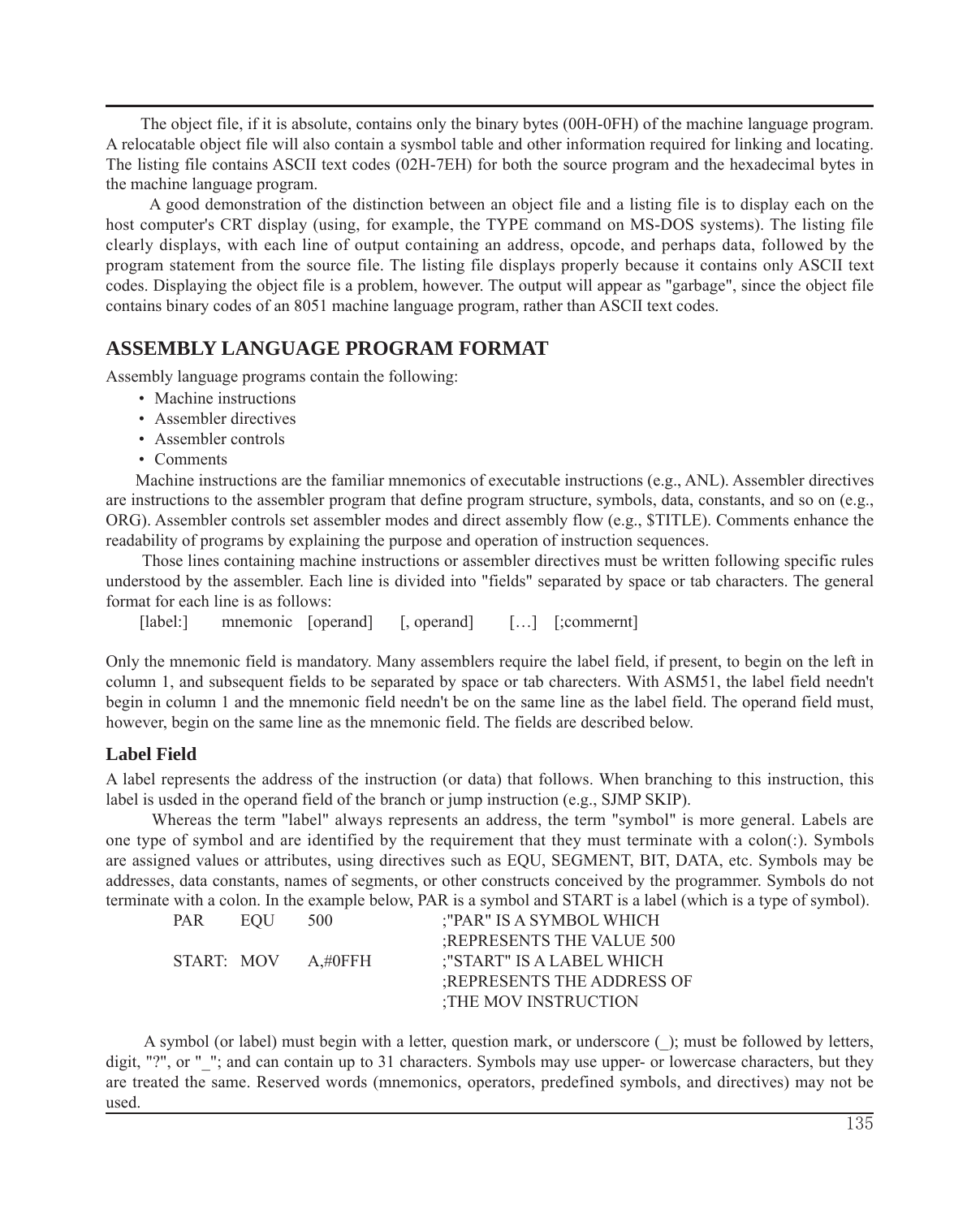## **Mnemonic Field**

Intruction mnemonics or assembler directives go into mnemonic field, which follows the label field. Examples of instruction mnemonics are ADD, MOV, DIV, or INC. Examples of assembler directives are ORG, EQU, or DB.

# **Operand Field**

The operand field follows the mnemonic field. This field contains the address or data used by the instruction. A label may be used to represent the address of the data, or a symbol may be used to represent a data constant. The possibilities for the operand field are largely dependent on the operation. Some operations have no operand (e.g., the RET instruction), while others allow for multiple operands separated by commas. Indeed, the possibilties for the operand field are numberous, and we shall elaborate on these at length. But first, the comment field.

## **Comment Field**

Remarks to clarify the program go into comment field at the end of each line. Comments must begin with a semicolon (;). Each lines may be comment lines by beginning them with a semicolon. Subroutines and large sections of a program generally begin with a comment block—serveral lines of comments that explain the general properties of the section of software that follows.

## **Special Assembler Symbols**

Special assembler symbols are used for the register-specific addressing modes. These include A, R0 through R7, DPTR, PC, C and AB. In addition, a dollar sign (\$) can be used to refer to the current value of the location counter. Some examples follow.

SETB C INC DPTR JNB TI , \$

The last instruction above makes effective use of ASM51's location counter to avoid using a label. It could also be written as

HERE: JNB TI , HERE

#### **Indirect Address**

For certain instructions, the operand field may specify a register that contains the address of the data. The commercial "at" sign (@) indicates address indirection and may only be used with R0, R1, the DPTR, or the PC, depending on the instruction. For example,

 ADD A , @R0 MOVC A , @A+PC

The first instruction above retrieves a byte of data from internal RAM at the address specified in R0. The second instruction retrieves a byte of data from external code memory at the address formed by adding the contents of the accumulator to the program counter. Note that the value of the program counter, when the add takes place, is the address of the instruction following MOVC. For both instruction above, the value retrieved is placed into the accumulator.

# **Immediate Data**

Instructions using immediate addressing provide data in the operand field that become part of the instruction. Immediate data are preceded with a pound sign (#). For example,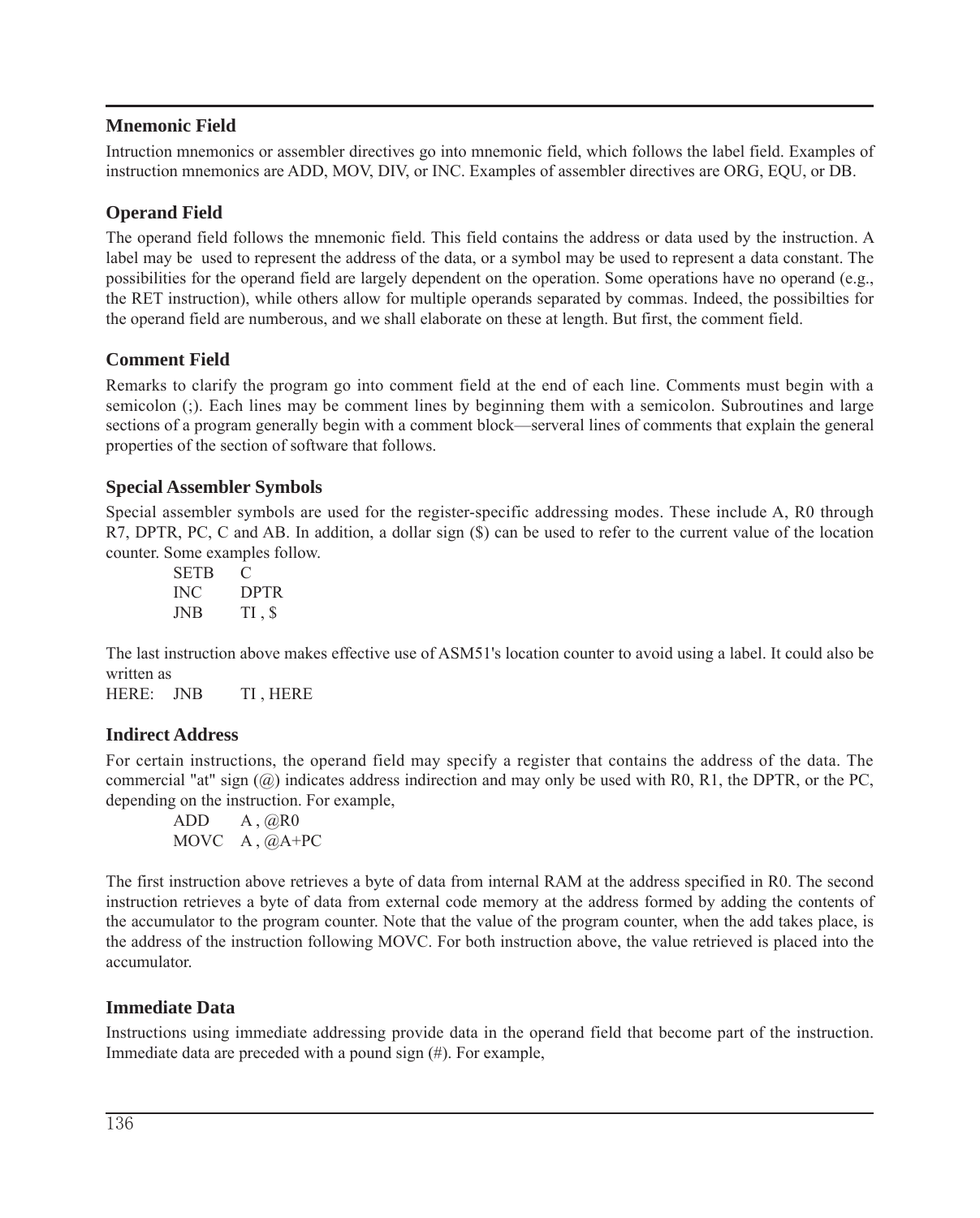CONSTANT EQU 100 MOV A , #0FEH ORL 40H , #CONSTANT

All immediate data operations (except MOV DPTR,#data) require eight bits of data. The immediate data are evaluated as a 16-bit constant, and then the low-byte is used. All bits in the high-byte must be the same (00H or FFH) or the error message "value will not fit in a byte" is generated. For example, the following instructions are syntactically correct:

 MOV A , #0FF00H MOV A , #00FFH

But the following two instructions generate error messages:

 MOV A , #0FE00H MOV A , #01FFH

 If signed decimal notation is used, constants from -256 to +255 may also be used. For example, the following two instructions are equivalent (and syntactically correct):

 MOV A , #-256 MOV A , #0FF00H

Both instructions above put 00H into accumulator A.

#### **Data Address**

Many instructions access memory locations using direct addressing and require an on-chip data memory address (00H to 7FH) or an SFR address (80H to 0FFH) in the operand field. Predefined symbols may be used for the SFR addresses. For example,

 MOV A , 45H MOV A, SBUF ;SAME AS MOV A, 99H

#### **Bit Address**

One of the most powerful features of the 8051 is the ability to access individual bits without the need for masking operations on bytes. Instructions accessing bit-addressable locations must provide a bit address in internal data memory (00h to 7FH) or a bit address in the SFRs (80H to 0FFH).

 There are three ways to specify a bit address in an instruction: (a) explicitly by giving the address, (b) using the dot operator between the byte address and the bit position, and (c) using a predefined assembler symbol. Some examples follow.

|      | <b>EXPLICIT BIT ADDRESS:</b>                |
|------|---------------------------------------------|
|      | :DOT OPERATOR (SAME AS ABOVE)               |
|      | :"TI" IS A PRE-DEFINED SYMBOL               |
| JNB. | (SAME AS ABOVE)                             |
|      | SETB 0E7H<br>SETB ACC.7<br>JNB TLS<br>99H S |

#### **Code Address**

A code address is used in the operand field for jump instructions, including relative jumps (SJMP and conditional jumps), absolute jumps and calls (ACALL, AJMP), and long jumps and calls (LJMP, LCALL).

The code address is usually given in the form of a label.

ASM51 will determine the correct code address and insert into the instruction the correct 8-bit signed offset, 11-bit page address, or 16-bit long address, as appropriate.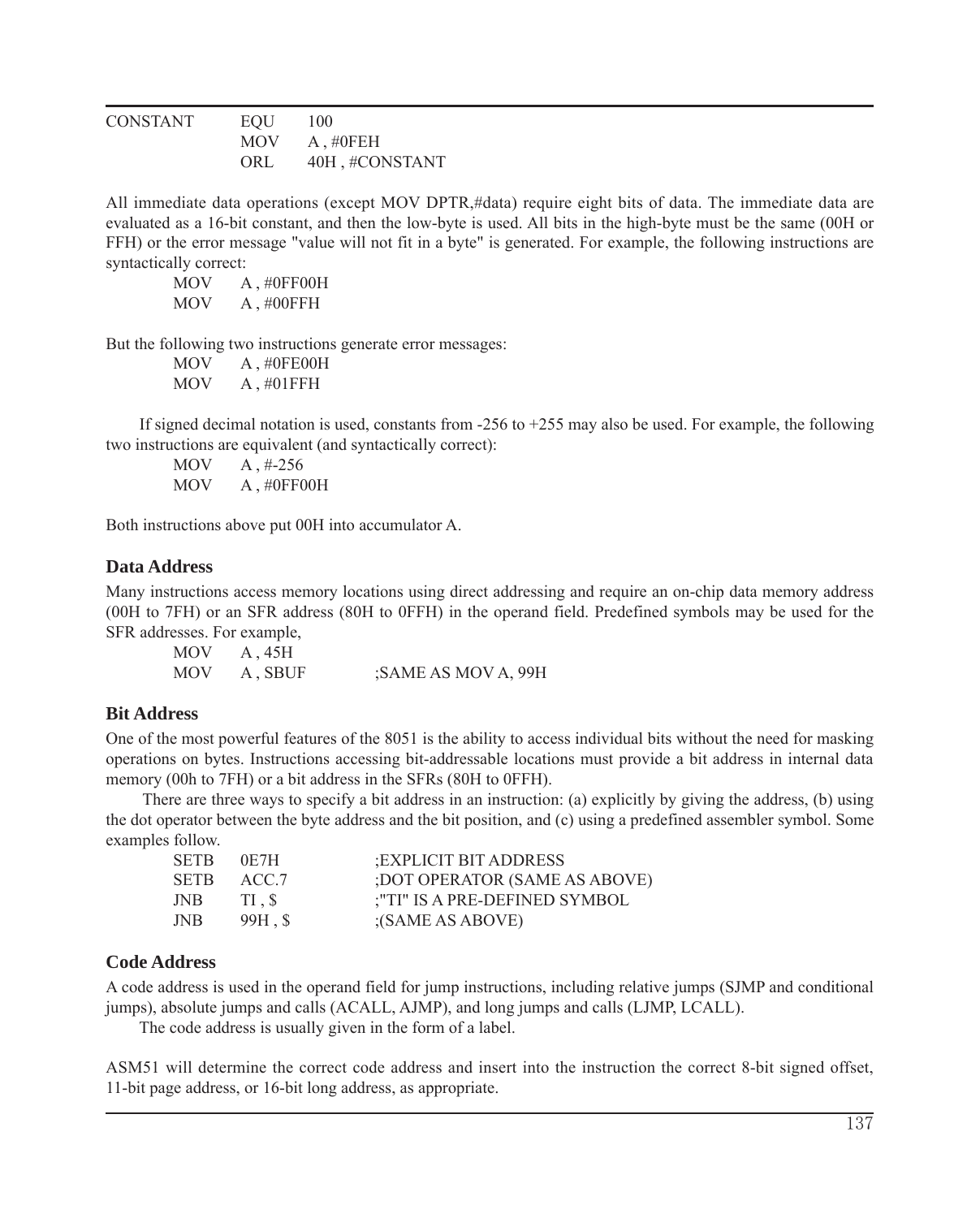#### **Generic Jumps and Calls**

ASM51 allows programmers to use a generic JMP or CALL mnemonic. "JMP" can be used instead of SJMP, AJMP or LJMP; and "CALL" can be used instead of ACALL or LCALL. The assembler converts the generic mnemonic to a "real" instruction following a few simple rules. The generic mnemonic converts to the short form (for JMP only) if no forward references are used and the jump destination is within -128 locations, or to the absolute form if no forward references are used and the instruction following the JMP or CALL instruction is in the same 2K block as the destination instruction. If short or absolute forms cannot be used, the conversion is to the long form.

 The conversion is not necessarily the best programming choice. For example, if branching ahead a few instrucions, the generic JMP will always convert to LJMP even though an SJMP is probably better. Consider the following assembled instructions sequence using three generic jumps.

| <b>LOC</b> | <b>OBJ</b> | <b>LINE</b> | <b>SOURCE</b>  |            |               |                    |
|------------|------------|-------------|----------------|------------|---------------|--------------------|
| 1234       |            |             |                | <b>ORG</b> | 1234H         |                    |
| 1234       | 04         |             | START:         | <b>INC</b> | A             |                    |
| 1235       | 80FD       | 3           |                | <b>JMP</b> | <b>START</b>  | :ASSEMBLES AS SJMP |
| 12FC       |            | 4           |                | <b>ORG</b> | $START + 200$ |                    |
| 12FC       | 4134       |             |                | <b>JMP</b> | <b>START</b>  | :ASSEMBLES AS AJMP |
| 12FE       | 021301     | 6           |                | <b>JMP</b> | <b>FINISH</b> | :ASSEMBLES AS LJMP |
| 1301       | 04         |             | <b>FINISH:</b> | <b>INC</b> | A             |                    |
|            |            | 8           |                | END        |               |                    |

The first jump (line 3) assembles as SJMP because the destination is before the jump ( i.e., no forward reference) and the offset is less than -128. The ORG directive in line 4 creates a gap of 200 locations between the label START and the second jump, so the conversion on line 5 is to AJMP because the offset is too great for SJMP. Note also that the address following the second jump (12FEH) and the address of START (1234H) are within the same 2K page, which, for this instruction sequence, is bounded by 1000H and 17FFH. This criterion must be met for absolute addressing. The third jump assembles as LJMP because the destination (FINISH) is not yet defined when the jump is assembled (i.e., a forward reference is used). The reader can verify that the conversion is as stated by examining the object field for each jump instruction.

# **ASSEMBLE-TIME EXPRESSION EVALUATION**

Values and constants in the operand field may be expressed three ways: (a) explicitly (e.g.,0EFH), (b) with a predefined symbol (e.g., ACC), or (c) with an expression (e.g.,  $2 + 3$ ). The use of expressions provides a powerful technique for making assembly language programs more readable and more flexible. When an expression is used, the assembler calculates a value and inserts it into the instruction.

 All expression calculations are performed using 16-bit arithmetic; however, either 8 or 16 bits are inserted into the instruction as needed. For example, the following two instructions are the same:

MOV DPTR,  $\#04$ FFH + 3 MOV DPTR, #0502H :ENTIRE 16-BIT RESULT USED

If the same expression is used in a "MOV A,#data" instruction, however, the error message "value will not fit in a byte" is generated by ASM51. An overview of the rules for evaluateing expressions follows.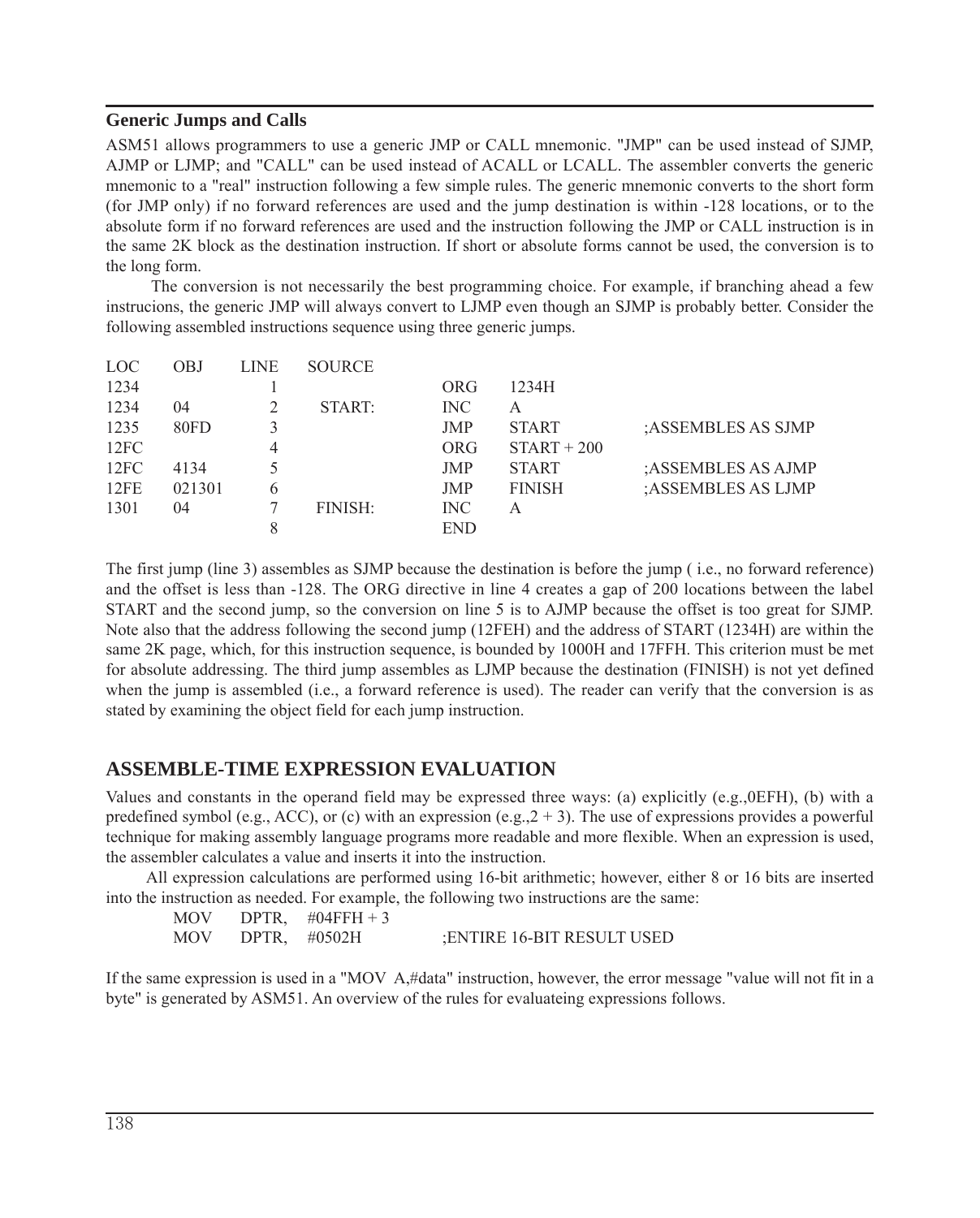#### **Number Bases**

The base for numeric constants is indicated in the usual way for Intel microprocessors. Constants must be followed with "B" for binary, "O" or "Q" for octal, "D" or nothing for decimal, or "H" for hexadecimal. For example, the following instructions are the same:

| <b>MOV</b> | A, #15H    |
|------------|------------|
| <b>MOV</b> | A, #1111B  |
| <b>MOV</b> | $A$ , #0FH |
| <b>MOV</b> | A, #17O    |
| <b>MOV</b> | A, #15D    |

Note that a digit must be the first character for hexadecimal constants in order to differentiate them from labels (i.e., "0A5H" not "A5H").

#### **Charater Strings**

Strings using one or two characters may be used as operands in expressions. The ASCII codes are converted to the binary equivalent by the assembler. Character constants are enclosed in single quotes ('). Some examples follow.

|  | $CINE \tA, #'Q', AGAIN$ |                                      |
|--|-------------------------|--------------------------------------|
|  | SUBB $A. #'0'$          | :CONVERT ASCII DIGIT TO BINARY DIGIT |
|  | $MOV$ $DPTR. #'AB'$     |                                      |
|  | $MOV$ DPTR, $#4142H$    | :SAME AS ABOVE                       |

#### **Arithmetic Operators**

The arithmetic operators are

| addition                          |
|-----------------------------------|
| subtraction                       |
| multiplication                    |
| division                          |
| modulo (remainder after division) |
|                                   |

For example, the following two instructions are same:

| <b>MOV</b> | A, $10+10H$ |
|------------|-------------|
| <b>MOV</b> | $A, \#1AH$  |

The following two instructions are also the same:

 MOV A, #25 MOD 7 MOV A, #4

Since the MOD operator could be confused with a symbol, it must be seperated from its operands by at least one space or tab character, or the operands must be enclosed in parentheses. The same applies for the other operators composed of letters.

#### **Logical Operators**

The logical operators are

| logical OR  |                          |
|-------------|--------------------------|
| logical AND |                          |
|             | logical Exclusive OR     |
|             | logical NOT (complement) |
|             |                          |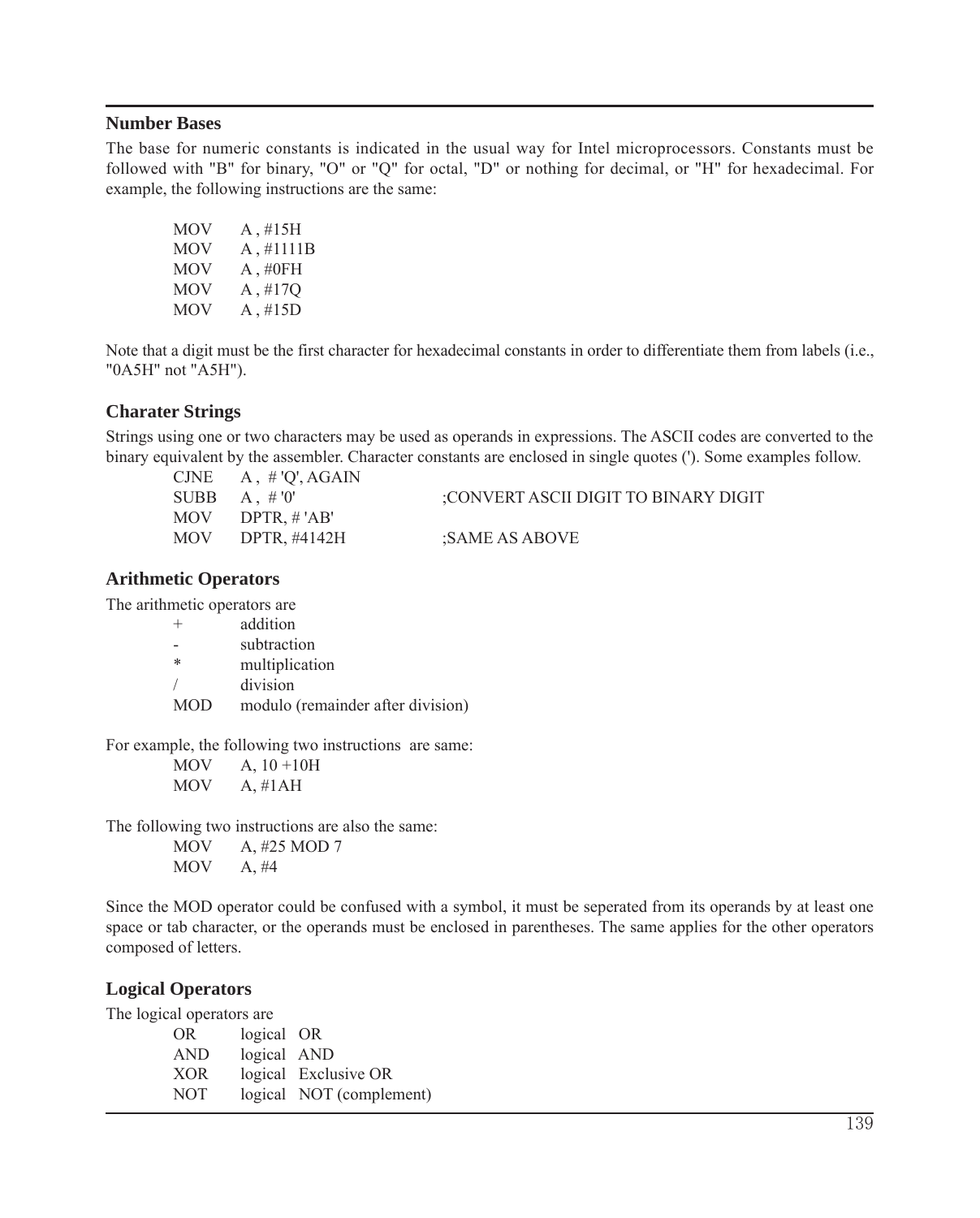The operation is applied on the corresponding bits in each operand. The operator must be separated from the operands by space or tab characters. For example, the following two instructions are the same:

 $MOV$  A,  $\#$  '9' AND 0FH  $MOV$  A,  $#9$ 

The NOT operator only takes one operand. The following three MOV instructions are the same:

| <b>THREE</b>    | EOU        |                         |
|-----------------|------------|-------------------------|
| MINUS THREE EOU |            | $-3$                    |
|                 | <b>MOV</b> | A, $\#$ (NOT THREE) + 1 |
|                 | <b>MOV</b> | A, #MINUS THREE         |
|                 | <b>MOV</b> | A, #11111101B           |

#### **Special Operators**

The sepcial operators are

| <b>SHR</b>       | shift right    |
|------------------|----------------|
| <b>SHL</b>       | shift left     |
| <b>HIGH</b>      | high-byte      |
| LOW              | low-byte       |
| $\left( \right)$ | evaluate first |
|                  |                |

For example, the following two instructions are the same:

| <b>MOV</b> | A, #8 SHL 1 |  |
|------------|-------------|--|
| <b>MOV</b> | $A, \#10H$  |  |

The following two instructions are also the same:

 MOV A, #HIGH 1234H MOV A, #12H

#### **Relational Operators**

When a relational operator is used between two operands, the result is alwalys false (0000H) or true (FFFFH). The operators are

| EО        |          | equals                   |
|-----------|----------|--------------------------|
| NF.       | $\rm{<}$ | not equals               |
| LТ        | $\,<\,$  | less than                |
| LE        | $\leq$   | less than or equal to    |
| <b>GT</b> | $\rm{>}$ | greater than             |
| GE        | >≕       | greater than or equal to |

Note that for each operator, two forms are acceptable (e.g., "EQ" or "="). In the following examples, all relational tests are "true":

| A, $#5 = 5$       |
|-------------------|
| A,#5 NE 4         |
| $A# 'X'$ LT 'Z'   |
| $A# 'X' \geq 'X'$ |
| $A_{.}$ #\$ > 0   |
| A,#100 GE 50      |
|                   |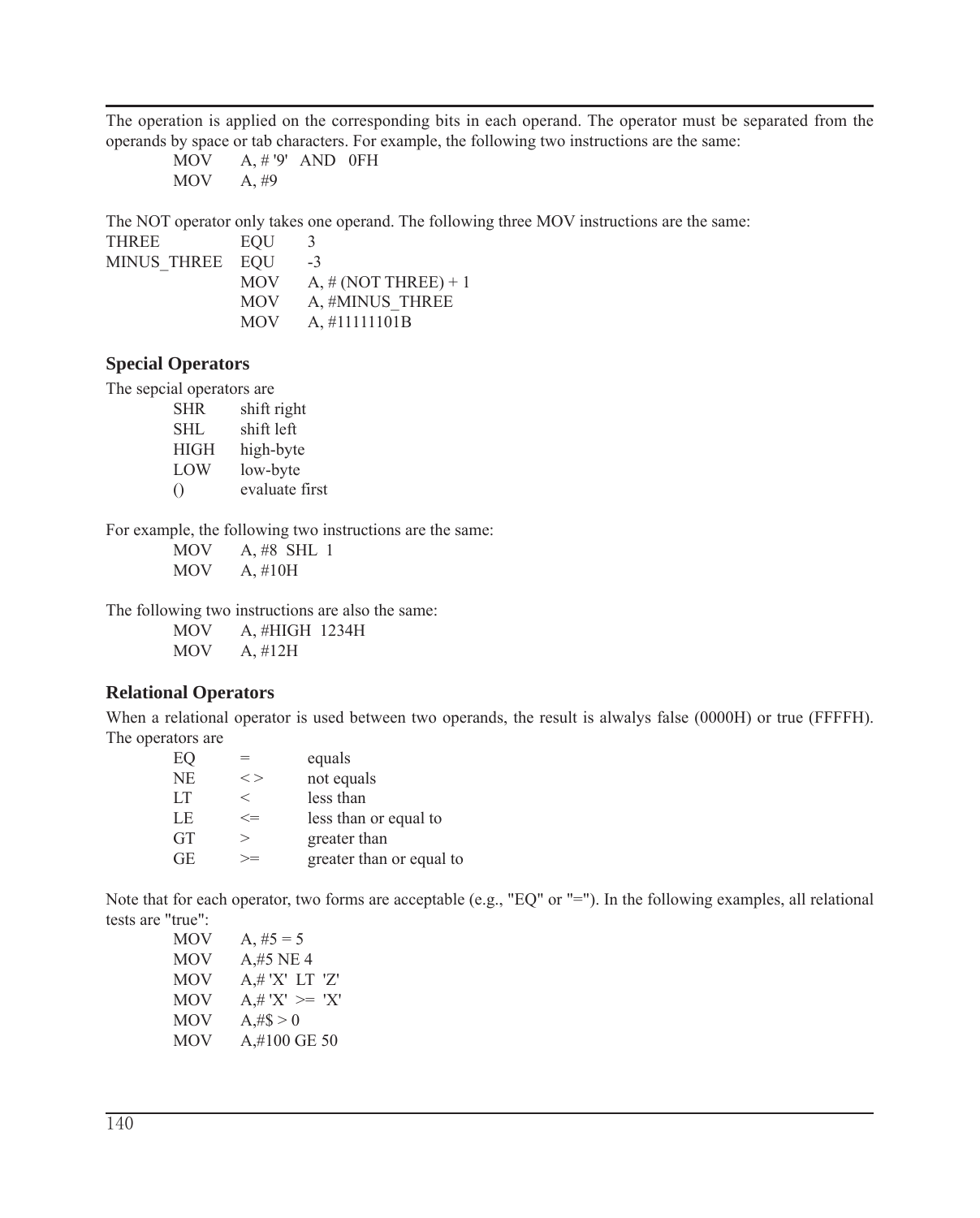So, the assembled instructions are equal to

MOV A, #0FFH

Even though expressions evaluate to 16-bit results (i.e., 0FFFFH), in the examples above only the low-order eight bits are used, since the instruction is a move byte operation. The result is not considered too big in this case, because as signed numbers the 16-bit value FFFFH and the 8-bit value FFH are the same (-1).

#### **Expression Examples**

The following are examples of expressions and the values that result:

| <b>Expression</b> | <b>Result</b>             |
|-------------------|---------------------------|
| $'B' - 'A'$       | 0001H                     |
| 8/3               | 0002H                     |
| 155 MOD 2         | 0001H                     |
| $4 * 4$           | 0010H                     |
| 8 AND 7           | 0000H                     |
| NOT <sub>1</sub>  | <b>FFFEH</b>              |
| 'A' SHL 8         | 4100H                     |
| LOW 65535         | 00FFH                     |
| $(8 + 1) * 2$     | 0012H                     |
| 5 EQ 4            | 0000H                     |
| 'A' LT 'B'        | FFFFH                     |
| $3 \leq 3$        | <b>FFFFH<sub>ss</sub></b> |

A practical example that illustrates a common operation for timer initialization follows: Put -500 into Timer 1 registers TH1 and TL1. In using the HIGH and LOW operators, a good approach is

| VALUE | EOU        | $-500$           |  |
|-------|------------|------------------|--|
|       | MOV.       | TH1, #HIGH VALUE |  |
|       | <b>MOV</b> | TL1, #LOW VALUE  |  |

The assembler converts -500 to the corresponding 16-bit value (FE0CH); then the HIGH and LOW operators extract the high (FEH) and low (0CH) bytes. as appropriate for each MOV instruction.

#### **Operator Precedence**

**VALUE** 

The precedence of expression operators from highest to lowest is

 $\left( \right)$  HIGH LOW \* / MOD SHL SHR  $+$   $-$ EQ NE LT LE GT GE =  $\langle \rangle \langle \rangle \langle \rangle$  NOT AND OR XOR

When operators of the same precedence are used, they are evaluated left to right. Examples:

| <b>Expression</b>    | <b>Value</b> |
|----------------------|--------------|
| $HIGH$ ('A' SHL 8)   | 0041H        |
| HIGH 'A' SHL 8       | 0000H        |
| $NOT 'A' - 1$        | <b>FFRFH</b> |
| $'A'$ OR $'A'$ SHL 8 | 4141H        |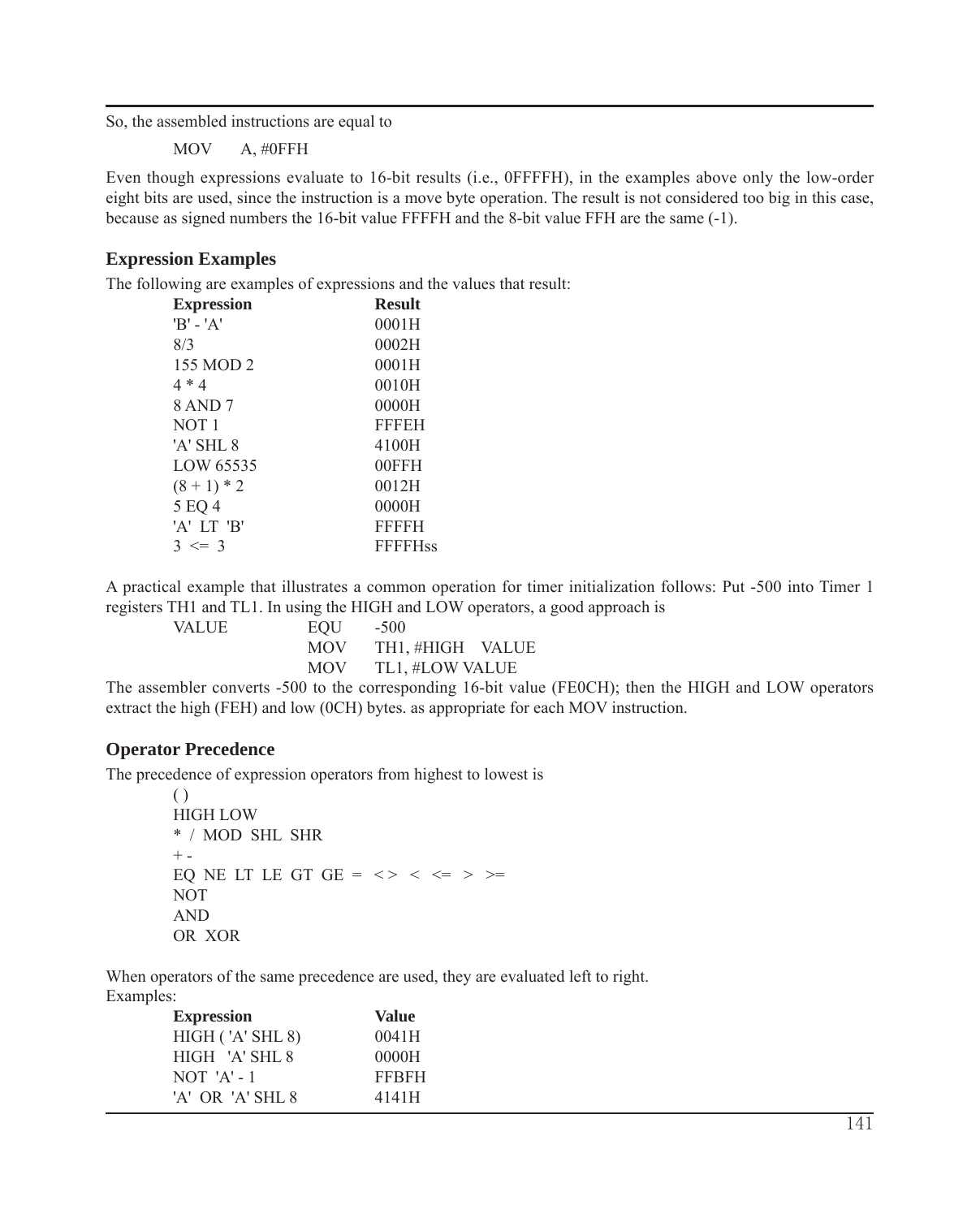# **ASSEMBLER DIRECTIVES**

Assembler directives are instructions to the assembler program. They are not assembly language instructions executable by the target microprocessor. However, they are placed in the mnemonic field of the program. With the exception of DB and DW, they have no direct effect on the contents of memory.

ASM51 provides several catagories of directives:

- Assembler state control (ORG, END, USING)
- Symbol definition (SEGMENT, EQU, SET, DATA, IDATA, XDATA, BIT, CODE)
- Storage initialization/reservation (DS, DBIT, DB, DW)
- Program linkage (PUBLIC, EXTRN,NAME)
- Segment selection (RSEG, CSEG, DSEG, ISEG, ESEG, XSEG)

Each assembler directive is presented below, ordered by catagory.

#### **Assembler State Control**

**ORG (Set Origin)** The format for the ORG (set origin) directive is

ORG expression

 The ORG directive alters the location counter to set a new program origin for statements that follow. A label is not permitted. Two examples follow.

ORG 100H :SET LOCATION COUNTER TO 100H ORG (\$ + 1000H) AND 0F00H ;SET TO NEXT 4K BOUNDARY

The ORG directive can be used in any segment type. If the current segment is absolute, the value will be an absolute address in the current segment. If a relocatable segment is active, the value of the ORG expression is treated as an offset from the base address of the current instance of the segment.

**End** The format of the END directive is

END

END should be the last statement in the source file. No label is permitted and nothing beyond the END statement is processed by the assembler.

**Using** The format of the END directive is

USING expression

This directive informs ASM51 of the currently active register bank. Subsequent uses of the predefined symbolic register addresses AR0 to AR7 will convert to the appropriate direct address for the active register bank. Consider the following sequence:

 USING 3 PUSH AR7 USING 1 PUSH AR7

The first push above assembles to PUSH 1FH (R7 in bank 3), whereas the second push assembles to PUSH 0FH (R7 in bank 1).

 Note that USING does not actually switch register banks; it only informs ASM51 of the active bank. Executing 8051 instructions is the only way to switch register banks. This is illustrated by modifying the example above as follows: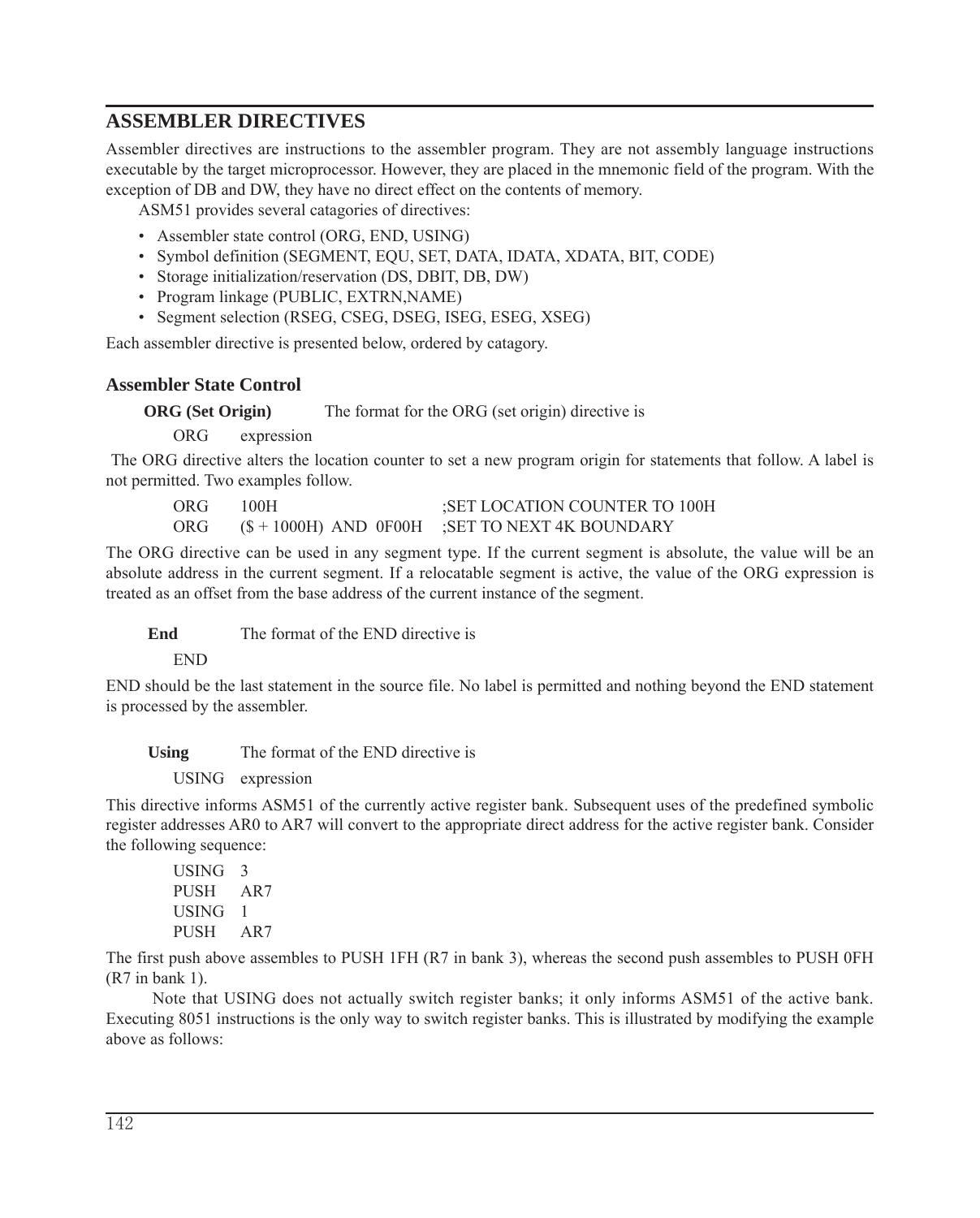|             | MOV PSW, #00011000B | :SELECT REGISTER BANK 3 |
|-------------|---------------------|-------------------------|
| $USING - 3$ |                     |                         |
| PUSH AR7    |                     | :ASSEMBLE TO PUSH 1FH   |
|             | MOV PSW, #00001000B | :SELECT REGISTER BANK 1 |
| USING-      |                     |                         |
| PUSH AR7    |                     | :ASSEMBLE TO PUSH OFH   |
|             |                     |                         |

## **Symbol Definition**

The symbol definition directives create symbols that represent segment, registers, numbers, and addresses. None of these directives may be preceded by a label. Symbols defined by these directives may not have been previously defined and may not be redefined by any means. The SET directive is the only exception. Symbol definiton directives are described below.

**Segment** The format for the SEGMENT directive is shown below.

symbol SEGMENT segment type

The symbol is the name of a relocatable segment. In the use of segments, ASM51 is more complex than conventional assemblers, which generally support only "code" and "data" segment types. However, ASM51 defines additional segment types to accommodate the diverse memory spaces in the 8051. The following are the defined 8051 segment types (memory spaces):

- CODE (the code segment)
- XDATA (the external data space)
- DATA (the internal data space accessible by direct addressing, 00H-07H)
- IDATA (the entire internal data space accessible by indirect addressing, 00H-07H)
- BIT (the bit space; overlapping byte locations 20H-2FH of the internal data space)

For example, the statement

EPROM SEGMENT CODE

declares the symbol EPROM to be a SEGMENT of type CODE. Note that this statement simply declares what EPROM is. To actually begin using this segment, the RSEG directive is used (see below).

| <b>EQU</b> (Equate) | The format for the EQU directive is |
|---------------------|-------------------------------------|
| Symbol              | EOU<br>expression                   |

The EQU directive assigns a numeric value to a specified symbol name. The symbol must be a valid symbol name, and the expression must conform to the rules described earlier.

The following are examples of the EQU directive:

| N <sub>27</sub> | EOU        | 27                    | :SET N27 TO THE VALUE 27             |
|-----------------|------------|-----------------------|--------------------------------------|
| <b>HERE</b>     | EOU        |                       | :SET "HERE" TO THE VALUE OF          |
|                 |            |                       | :THE LOCATION COUNTER                |
| CR.             | EOU        | 0 <sub>DH</sub>       | :SET CR (CARRIAGE RETURN) TO 0DH     |
| MESSAGE:        |            | DB This is a message' |                                      |
| LENGTH          | <b>EOU</b> | \$ - MESSAGE          | :"LENGTH" EQUALS LENGTH OF "MESSAGE" |

 **Other Symbol Definition Directives** The SET directive is similar to the EQU directive except the symbol may be redefined later, using another SET directive.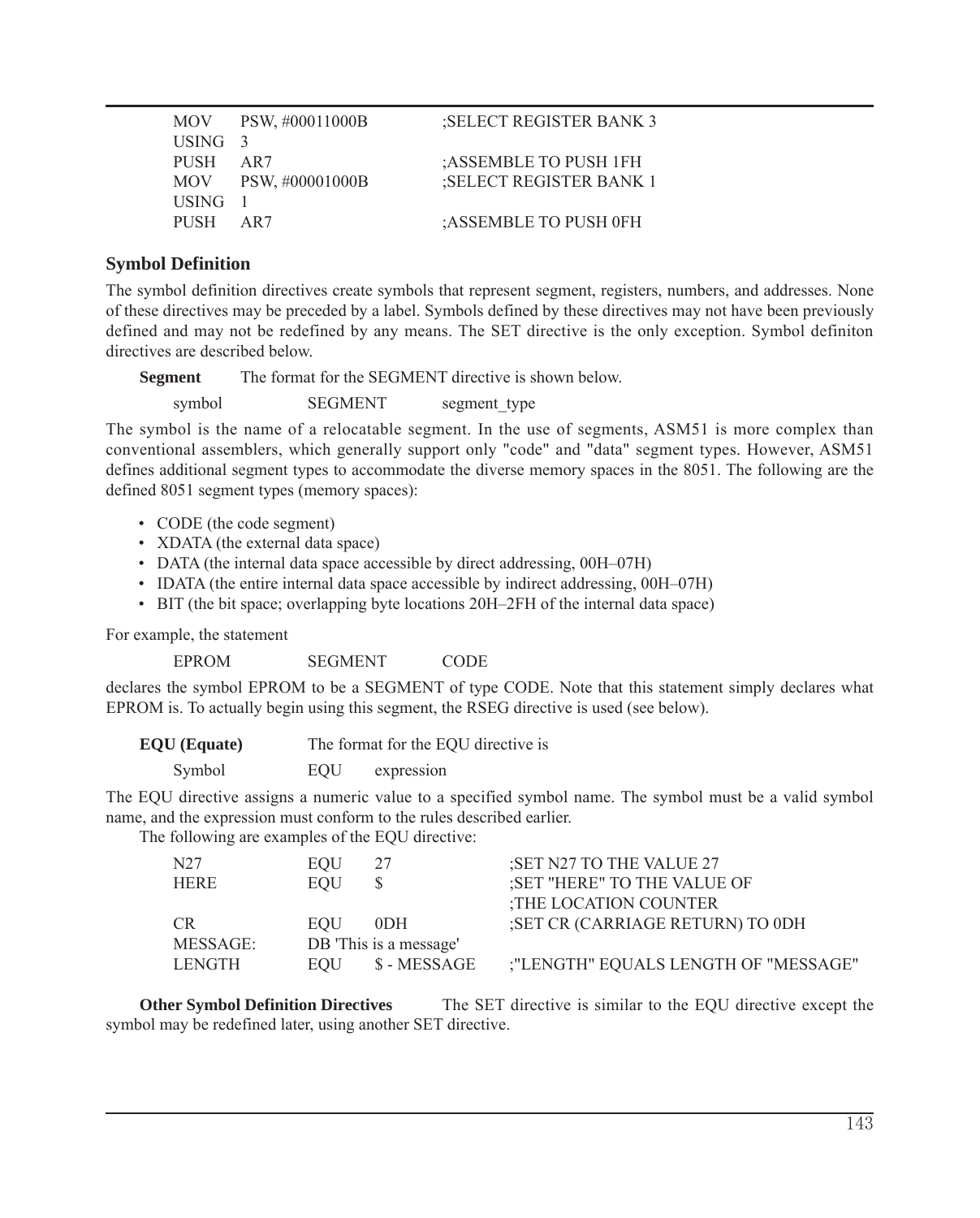The DATA, IDATA, XDATA, BIT, and CODE directives assign addresses of the corresponding segment type to a symbol. These directives are not essential. A similar effect can be achieved using the EQU directive; if used, however, they evoke powerful type-checking by ASM51. Consider the following two directives and four instructions:

| FLAG1             | EOU         | 05H       |
|-------------------|-------------|-----------|
| FLAG <sub>2</sub> | <b>BIT</b>  | 0.5H      |
|                   | <b>SETB</b> | FLAG1     |
|                   | <b>SETB</b> | FLAG2     |
|                   | <b>MOV</b>  | FLAG1. #0 |
|                   | <b>MOV</b>  | FLAG2, #0 |

The use of FLAG2 in the last instruction in this sequence will generate a "data segment address expected" error message from ASM51. Since FLAG2 is defined as a bit address (using the BIT directive), it can be used in a set bit instruction, but it cannot be used in a move byte instruction. Hence, the error. Even though FLAG1 represents the same value (05H), it was defined using EQU and does not have an associated address space. This is not an advantage of EQU, but rather, a disadvantage. By properly defining address symbols for use in a specific memory space (using the directives BIT, DATA, XDATA,ect.), the programmer takes advantage of ASM51's powerful type-checking and avoids bugs from the misuse of symbols.

#### **Storage Initialization/Reservation**

The storage initialization and reservation directives initialize and reserve space in either word, byte, or bit units. The space reserved starts at the location indicated by the current value of the location counter in the currently active segment. These directives may be preceded by a label. The storage initialization/reservation directives are described below.

**DS (Define Storage)** The format for the DS (define storage) directive is

[label:] DS expression

 The DS directive reserves space in byte units. It can be used in any segment type except BIT. The expression must be a valid assemble-time expression with no forward references and no relocatable or external references. When a DS statement is encountered in a program, the location counter of the current segment is incremented by the value of the expression. The sum of the location counter and the specified expression should not exceed the limitations of the current address space.

The following statement create a 40-byte buffer in the internal data segment:

|            | DSEG AT | 30H    | ;PUT IN DATA SEGMENT (ABSOLUTE, INTERNAL) |
|------------|---------|--------|-------------------------------------------|
| LENGTH EOU |         | 40     |                                           |
| BUFFER:    | DS.     | LENGRH | :40 BYTES RESERVED                        |

The label BUFFER represents the address of the first location of reserved memory. For this example, the buffer begins at address 30H because "AT 30H" is specified with DSEG. The buffer could be cleared using the following instruction sequence:

 MOV R7, #LENGTH MOV R0, #BUFFER LOOP:  $MOV$   $@R0. #0$  DJNZ R7, LOOP (continue)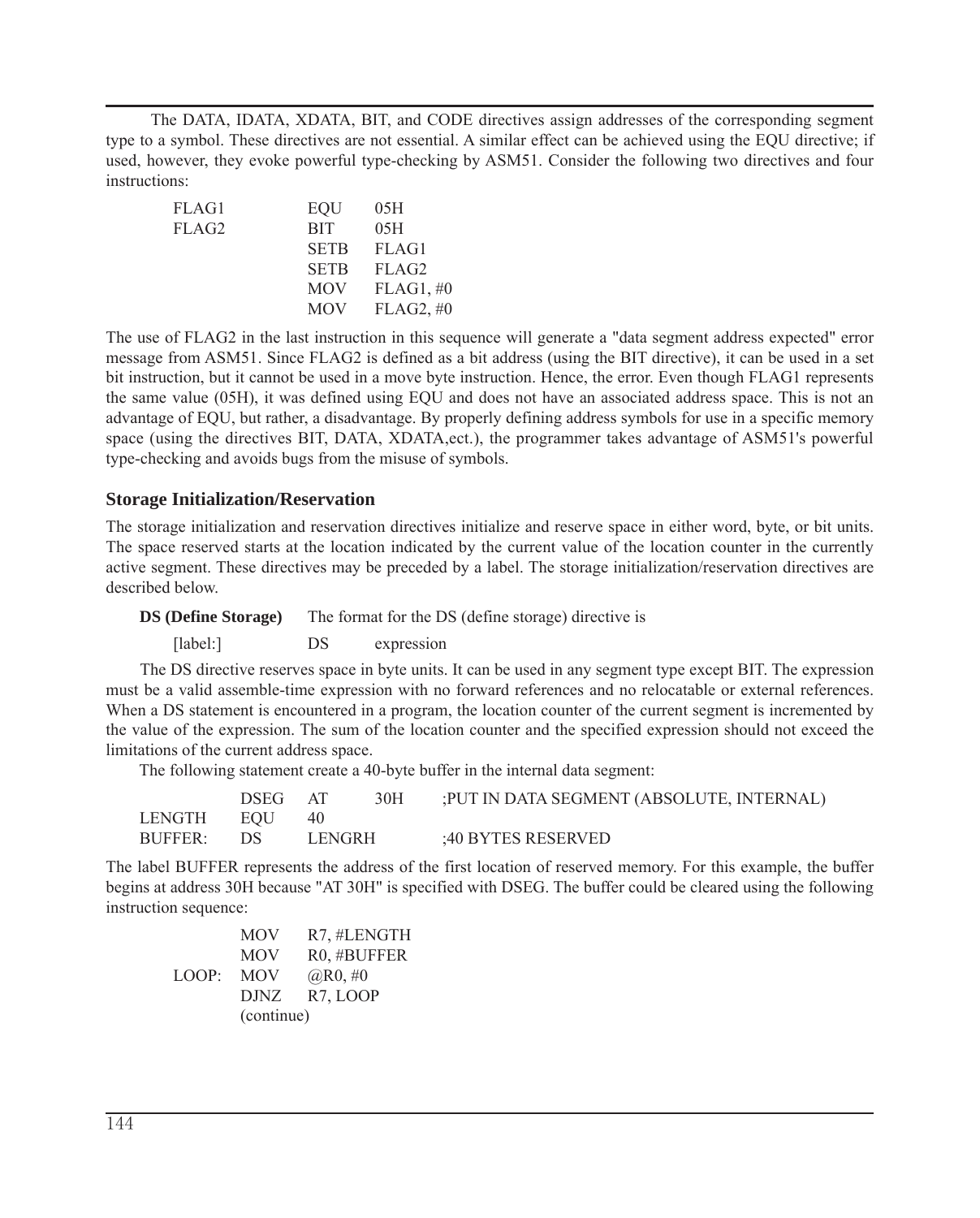To create a 1000-byte buffer in external RAM starting at 4000H, the following directives could be used:

| <b>XSTART</b>  | EOU | 4000H       |              |  |
|----------------|-----|-------------|--------------|--|
| <b>XLENGTH</b> | EOU | 1000        |              |  |
|                |     | <b>XSEG</b> | XSTART<br>AT |  |
| XBUFFER:       |     | DS XLENGTH  |              |  |

This buffer could be cleared with the following instruction sequence:

|       | MOV –       | DPTR, #XBUFFER                             |
|-------|-------------|--------------------------------------------|
| LOOP: | <b>CLR</b>  | A                                          |
|       | <b>MOVX</b> | @DPTR, A                                   |
|       | <b>INC</b>  | <b>DPTR</b>                                |
|       | <b>MOV</b>  | A. DPL                                     |
|       | <b>CJNE</b> | A, #LOW (XBUFFER + XLENGTH + 1), LOOP      |
|       | <b>MOV</b>  | A. DPH                                     |
|       | <b>CJNE</b> | A, #HIGH (XBUFFER $+$ XLENGTH $+$ 1), LOOP |
|       | (continue)  |                                            |

This is an excellent example of a powerful use of ASM51's operators and assemble-time expressions. Since an instruction does not exist to compare the data pointer with an immediate value, the operation must be fabricated from available instructions. Two compares are required, one each for the high- and low-bytes of the DPTR. Furthermore, the compare-and-jump-if-not-equal instruction works only with the accumulator or a register, so the data pointer bytes must be moved into the accumulator before the CJNE instruction. The loop terminates only when the data pointer has reached XBUFFER  $+$  LENGTH  $+$  1. (The " $+1$ " is needed because the data pointer is incremented after the last MOVX instruction.)

**DBIT** The format for the DBIT (define bit) directive is,

[label:] DBIT expression

The DBIT directive reserves space in bit units. It can be used only in a BIT segment. The expression must be a valid assemble-time expression with no forward references. When the DBIT statement is encountered in a program, the location counter of the current (BIT) segment is incremented by the value of the expression. Note that in a BIT segment, the basic unit of the location counter is bits rather than bytes. The following directives creat three flags in a absolute bit segment:

|         | <b>BSEG</b> | ;BIT SEGMENT (ABSOLUTE) |
|---------|-------------|-------------------------|
| KEFLAG: | <b>DBIT</b> | :KEYBOARD STATUS        |
| PRFLAG: | <b>DBIT</b> | :PRINTER STATUS         |
| DKFLAG: | <b>DBIT</b> | :DISK STATUS            |

Since an address is not specified with BSEG in the example above, the address of the flags defined by DBIT could be determined (if one wishes to to so) by examining the symbol table in the .LST or .M51 files. If the definitions above were the first use of BSEG, then KBFLAG would be at bit address 00H (bit 0 of byte address 20H). If other bits were defined previously using BSEG, then the definitions above would follow the last bit defined.

| <b>DB</b> (Define Byte) |  | The format for the DB (define byte) directive is, |
|-------------------------|--|---------------------------------------------------|
|-------------------------|--|---------------------------------------------------|

[label:] DB expression [, expression] [...]

The DB directive initializes code memory with byte values. Since it is used to actually place data constants in code memory, a CODE segment must be active. The expression list is a series of one or more byte values (each of which may be an expression) separated by commas.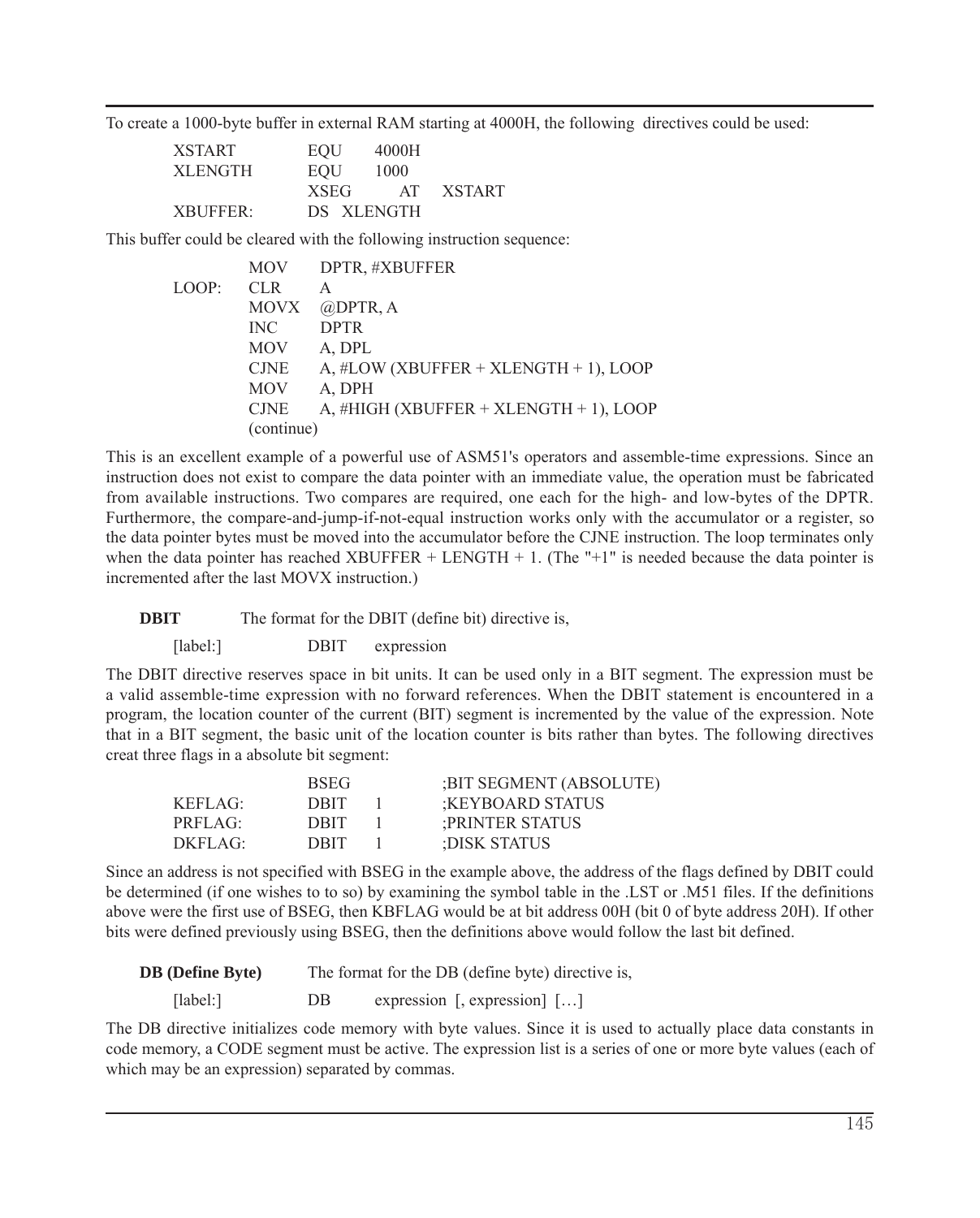The DB directive permits character strings (enclosed in single quotes) longer than two characters as long as they are not part of an expression. Each character in the string is converted to the corresponding ASCII code. If a label is used, it is assigned the address of th first byte. For example, the following statements

|             | CSEG AT | 0100H                          |                                   |
|-------------|---------|--------------------------------|-----------------------------------|
|             |         | SOUARES: DB 0, 1, 4, 9, 16, 25 | :SOUARES OF NUMBERS 0-5           |
| MESSAGE: DB |         | $\text{Login}$ : $\theta$      | NULL-TERMINATED CHARACTER STRING: |

When assembled, result in the following hexadecimal memory assignments for external code memory:

| <b>Address</b> | <b>Contents</b> |
|----------------|-----------------|
| 0100           | 0 <sub>0</sub>  |
| 0101           | 01              |
| 0102           | 04              |
| 0103           | 09              |
| 0104           | 10              |
| 0105           | 19              |
| 0106           | 4C              |
| 0107           | 6F              |
| 0108           | 67              |
| 0109           | 69              |
| 010A           | 6E              |
| 010B           | 3A              |
| 010C           | 0 <sub>0</sub>  |
|                |                 |

**DW (Define Word)** The format for the DW (define word) directive is

[label:] DW expression [, expression] [...]

The DW directive is the same as the DB directive except two memory locations (16 bits) are assigned for each data item. For example, the statements

 CSEG AT 200H DW \$, 'A', 1234H, 2, 'BC'

result in the following hexadecimal memory assignments:

| <b>Address</b> | <b>Contents</b> |
|----------------|-----------------|
| 0200           | 02              |
| 0201           | 00              |
| 0202           | 00              |
| 0203           | 41              |
| 0204           | 12              |
| 0205           | 34              |
| 0206           | 00              |
| 0207           | 02              |
| 0208           | 42              |
| 0209           | 43              |

### **Program Linkage**

Program linkage directives allow the separately assembled modules (files) to communicate by permitting intermodule references and the naming of modules. In the following discussion, a "module" can be considered a "file." (In fact, a module may encompass more than one file.)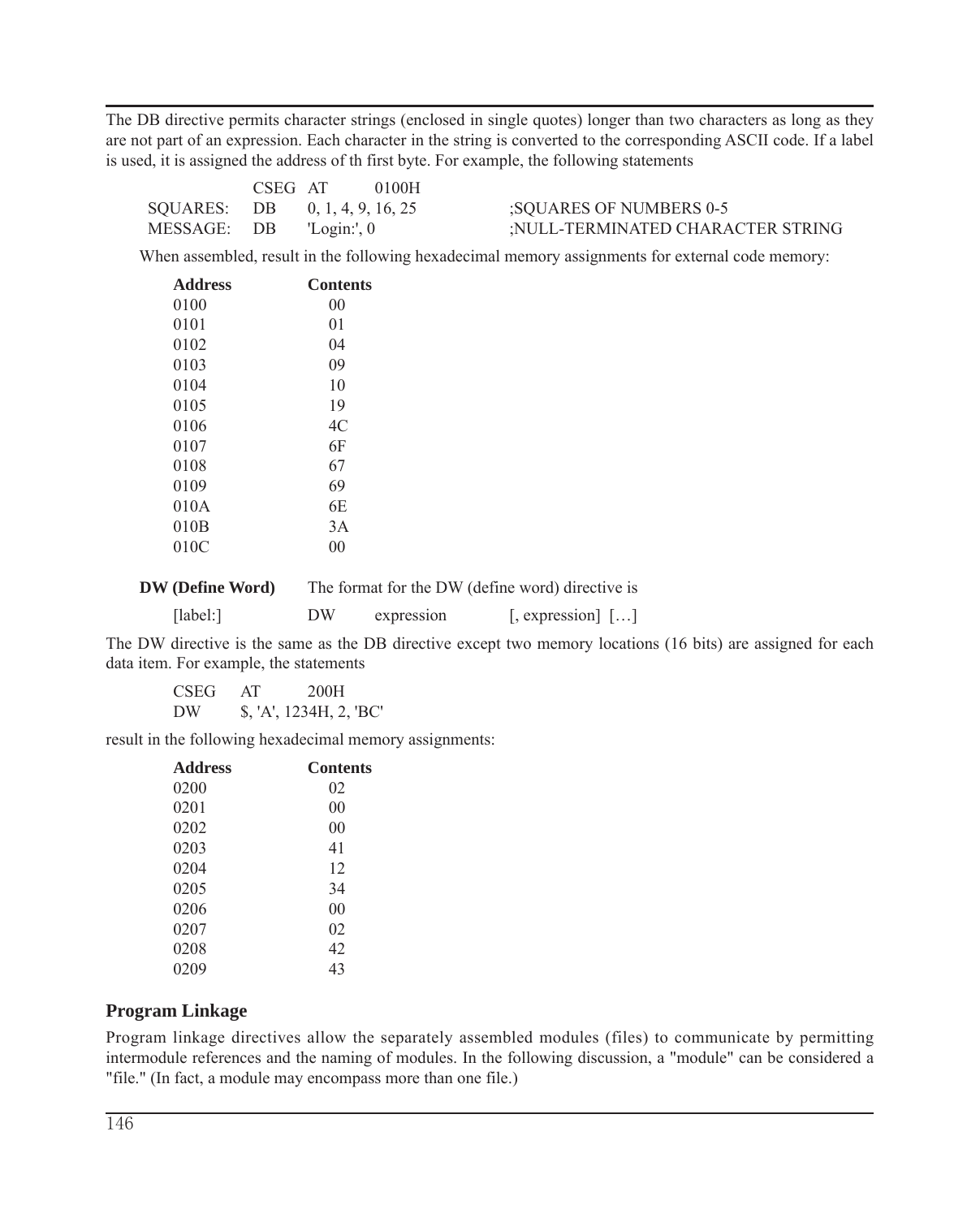**Public** The format for the PUBLIC (public symbol) directive is

PUBLIC symbol [, symbol] [...]

The PUBLIC directive allows the list of specified symbols to known and used outside the currently assembled module. A symbol declared PUBLIC must be defined in the current module. Declaring it PUBLIC allows it to be referenced in another module. For example,

PUBLIC INCHAR, OUTCHR, INLINE, OUTSTR

**Extrn** The format for the EXTRN (external symbol) directive is

EXTRN segment type (symbol [, symbol]  $[...]$ , …)

The EXTRN directive lists symbols to be referenced in the current module that are defined in other modules. The list of external symbols must have a segment type associated with each symbol in the list. (The segment types are CODE, XDATA, DATA, IDATA, BIT, and NUMBER. NUMBER is a type-less symbol defined by EQU.) The segment type indicates the way a symbol may be used. The information is important at link-time to ensure symbols are used properly in different modules.

 The PUBLIC and EXTRN directives work together. Consider the two files, MAIN.SRC and MESSAGES. SRC. The subroutines HELLO and GOOD BYE are defined in the module MESSAGES but are made available to other modules using the PUBLIC directive. The subroutines are called in the module MAIN even though they are not defined there. The EXTRN directive declares that these symbols are defined in another module.

MAIN SRC<sup>.</sup>

| <b>EXTRN</b>           | CODE (HELLO, GOOD BYE) |
|------------------------|------------------------|
| $\cdots$<br>CALL       | <b>HELLO</b>           |
| $\cdots$<br>CALL       | GOOD BYE               |
| $\cdots$<br><b>END</b> |                        |

MESSAGES.SRC:

|           | <b>PUBLIC</b>                    | HELLO, GOOD BYE |
|-----------|----------------------------------|-----------------|
| HELLO:    | (begin subroutine)               |                 |
| GOOD BYE: | <b>RET</b><br>(begin subroutine) |                 |
|           | <b>RET</b>                       |                 |
|           | .<br>END                         |                 |
|           |                                  |                 |

 Neither MAIN.SRC nor MESSAGES.SRC is a complete program; they must be assembled separately and linked together to form an executable program. During linking, the external references are resolved with correct addresses inserted as the destination for the CALL instructions.

**Name** The format for the NAME directive is

NAME module name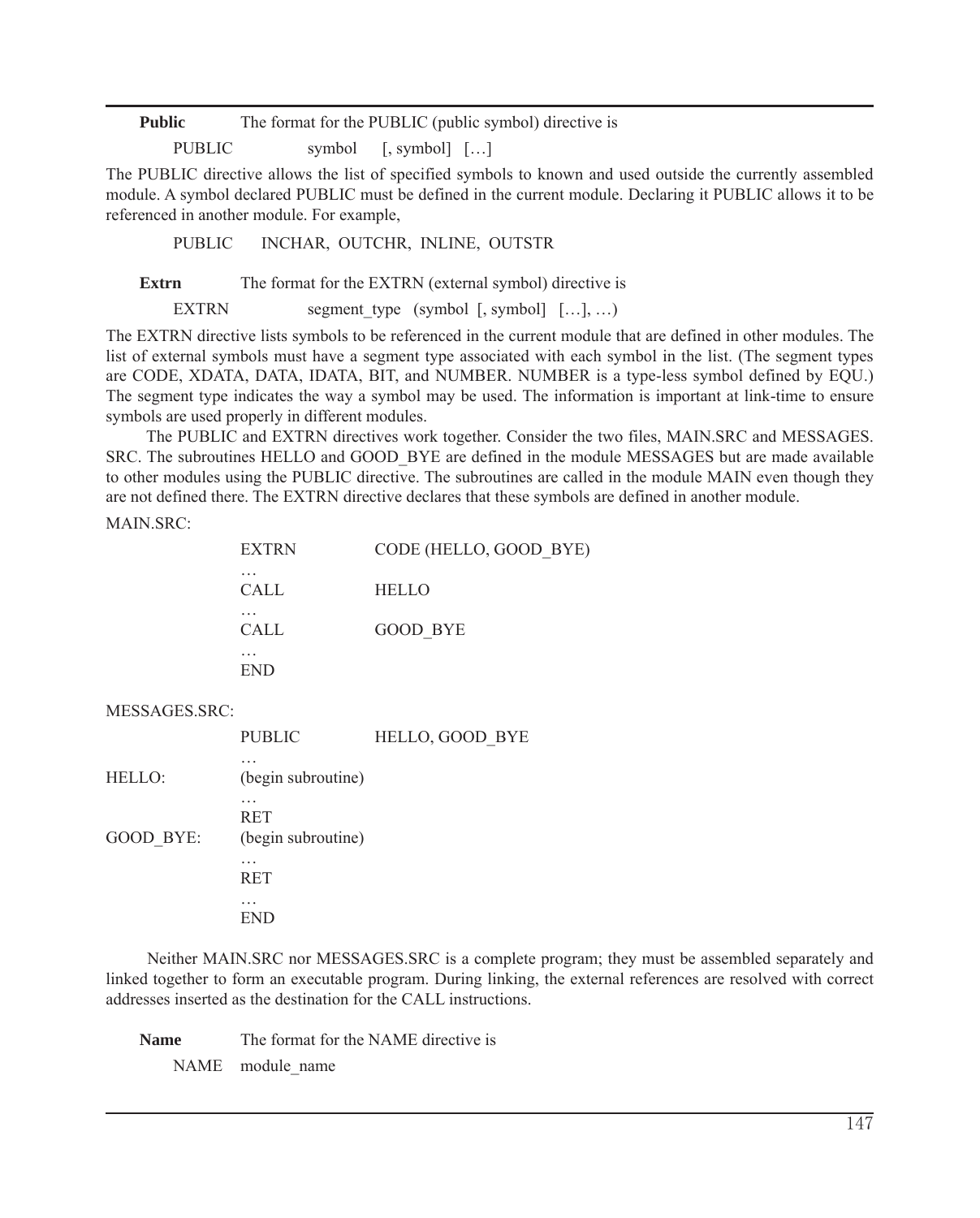All the usual rules for symbol names apply to module names. If a name is not provided, the module takes on the file name (without a drive or subdirectory specifier and without an extension). In the absence of any use of the NAME directive, a program will contain one module for each file. The concept of "modules," therefore, is somewhat cumbersome, at least for relatively small programming problems. Even programs of moderate size (encompassing, for example, several files complete with relocatable segments) needn't use the NAME directive and needn't pay any special attention to the concept of "modules." For this reason, it was mentioned in the definition that a module may be considered a "file," to simplify learning ASM51. However, for very large programs (several thousand lines of code, or more), it makes sense to partition the problem into modules, where, for example, each module may encompass several files containing routines having a common purpose.

### **Segment Selection Directives**

When the assembler encounters a segment selection directive, it diverts the following code or data into the selected segment until another segment is selected by a segment selection directive. The directive may select may select a previously defined relocatable segment or optionally create and select absolute segments.

**RSEG (Relocatable Segment)** The format for the RSEG (relocatable segment) directive is

RSEG segment name

Where "segment name" is the name of a relocatable segment previously defined with the SEGMENT directive. RSEG is a "segment selection" directive that diverts subsequent code or data into the named segment until another segment selection directive is encountered.

 **Selecting Absolute Segments** RSEG selects a relocatable segment. An "absolute" segment, on the other hand, is selected using one of the directives:

| <b>CSEG</b> | (AT address) |
|-------------|--------------|
| <b>DSEG</b> | (AT address) |
| <b>ISEG</b> | (AT address) |
| <b>BSEG</b> | (AT address) |
| <b>XSEG</b> | (AT address) |

These directives select an absolute segment within the code, internal data, indirect internal data, bit, or external data address spaces, respectively. If an absolute address is provided (by indicating "AT address"), the assembler terminates the last absolute address segment, if any, of the specified segment type and creates a new absolute segment starting at that address. If an absolute address is not specified, the last absolute segment of the specified type is continuted. If no absolute segment of this type was previously selected and the absolute address is omitted, a new segment is created starting at location 0. Forward references are not allowed and start addresses must be absolute.

 Each segment has its own location counter, which is always set to 0 initially. The default segment is an absolute code segment; therefore, the initial state of the assembler is location 0000H in the absolute code segment. When another segment is chosen for the first time, the location counter of the former segment retains the last active value. When that former segment is reselected, the location counter picks up at the last active value. The ORG directive may be used to change the location counter within the currently selected segment.

## **ASSEMBLER CONTROLS**

Assembler controls establish the format of the listing and object files by regulating the actions of ASM51. For the most part, assembler controls affect the look of the listing file, without having any affect on the program itself. They can be entered on the invocation line when a program is assembled, or they can be placed in the source file. Assembler controls appearing in the source file must be preceded with a dollor sign and must begin in column 1.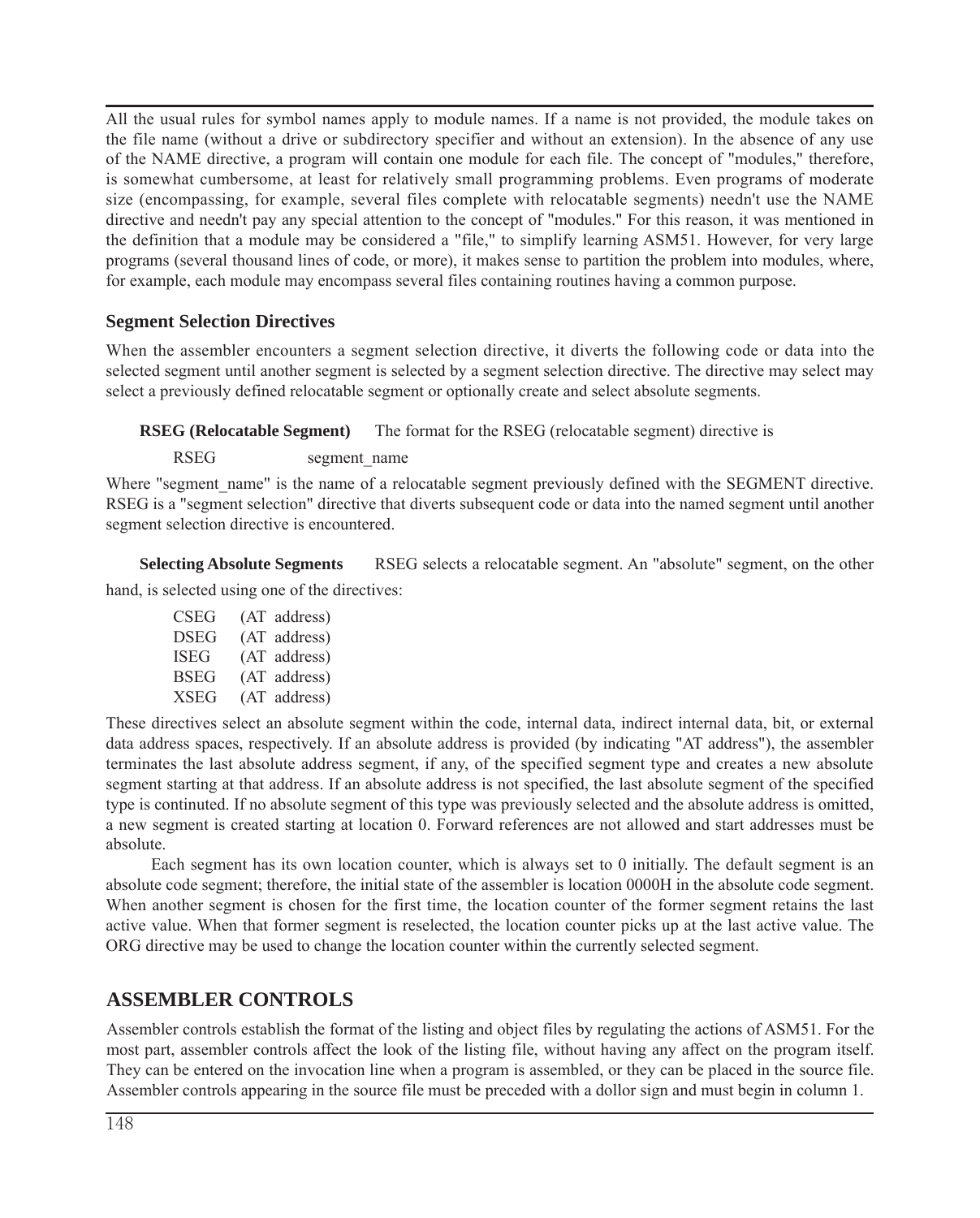There are two categories of assembler controls: primary and general. Primary controls can be placed in the invocation line or at the beginnig of the source program. Only other primary controls may precede a primary control. General controls may be placed anywhere in the source program.

### **LINKER OPERATION**

In developing large application programs, it is common to divide tasks into subprograms or modules containing sections of code (usually subroutines) that can be written separately from the overall program. The term "modular programming" refers to this programming strategy. Generally, modules are relocatable, meaning they are not intended for a specific address in the code or data space. A linking and locating program is needed to combine the modules into one absolute object module that can be executed.

 Intel's RL51 is a typical linker/locator. It processes a series of relocatable object modules as input and creates an executable machine language program (PROGRAM, perhaps) and a listing file containing a memory map and symbol table (PROGRAM.M51). This is illustrated in following figure.



Linker operation

 As relocatable modules are combined, all values for external symbols are resolved with values inserted into the output file. The linker is invoked from the system prompt by

RL51 input list [T0 output file] [location controls]

The input list is a list of relocatable object modules (files) separated by commas. The output list is the name of the output absolute object module. If none is supplied, it defaults to the name of the first input file without any suffix. The location controls set start addresses for the named segments.

 For example, suppose three modules or files (MAIN.OBJ, MESSAGES.OBJ, and SUBROUTINES.OBJ) are to be combined into an executable program (EXAMPLE), and that these modules each contain two relocatable segments, one called EPROM of type CODE, and the other called ONCHIP of type DATA. Suppose further that the code segment is to be executable at address 4000H and the data segment is to reside starting at address 30H (in internal RAM). The following linker invocation could be used:

 RS51 MAIN.OBJ, MESSAGES.OBJ, SUBROUTINES.OBJ TO EXAMPLE & CODE (EPROM (4000H) DATA (ONCHIP (30H))

Note that the ampersand character "&" is used as the line continuaton character.

 If the program begins at the label START, and this is the first instruction in the MAIN module, then execution begins at address 4000H. If the MAIN module was not linked first, or if the label START is not at the beginning of MAIN, then the program's entry point can be determined by examining the symbol table in the listing file EXAMPLE.M51 created by RL51. By default, EXAMPLE.M51 will contain only the link map. If a symbol table is desired, then each source program must have used the SDEBUG control. The following table shows the assembler controls supported by ASM51.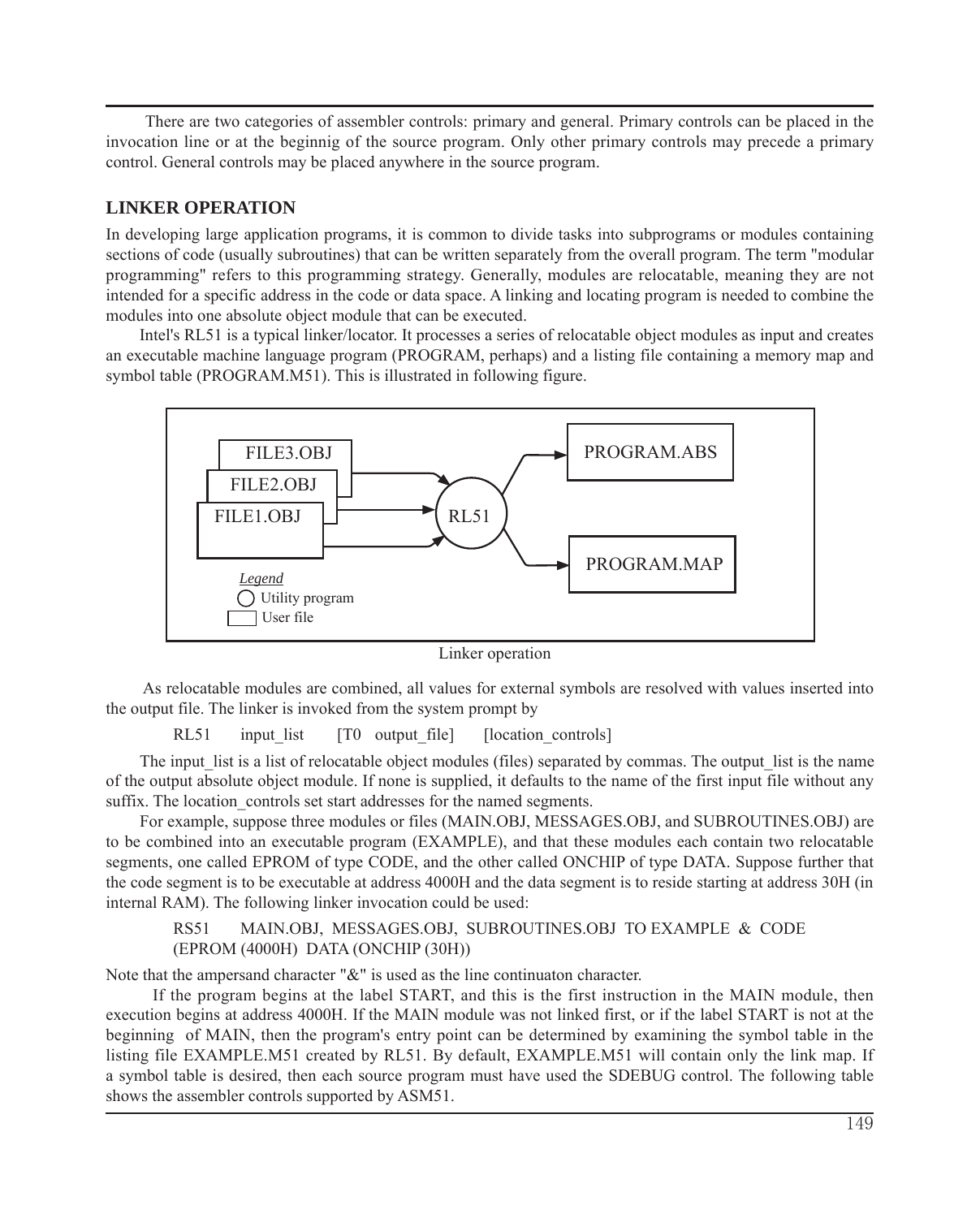| Assembler controls supported by ASM51 |                            |                     |                        |                                                                                                                  |
|---------------------------------------|----------------------------|---------------------|------------------------|------------------------------------------------------------------------------------------------------------------|
| <b>NAME</b>                           | PRIMARY/<br><b>GENERAL</b> | <b>DEFAULT</b>      | <b>ABBREV.</b>         | <b>MEANING</b>                                                                                                   |
| DATE (date)                           | $\mathbf{P}$               | DATE()              | DA                     | Place string in header (9 char. max.)                                                                            |
| <b>DEBUG</b>                          | $\overline{P}$             | <b>NODEBUG</b>      | $DB$                   | Outputs debug symbol information to object file                                                                  |
| <b>EJECT</b>                          | G                          | not applicable      | EJ                     | Continue listing on next page                                                                                    |
| <b>ERRORPRINT</b>                     | $\overline{P}$             | <b>NOERRORPRINT</b> | EP                     | Designates a file to receive error messages in addition to the                                                   |
| (file)                                |                            |                     |                        | listing file (defauts to console)                                                                                |
| <b>NOERRORPRINT</b>                   | $\overline{P}$             | <b>NOERRORPRINT</b> | <b>NOEP</b>            | Designates that error messages will be printed in listing file<br>only                                           |
| <b>GEN</b>                            | G                          | <b>GENONLY</b>      | GO                     | List only the fully expanded source as if all lines generated<br>by a macro call were already in the source file |
| <b>GENONLY</b>                        | G                          | <b>GENONLY</b>      | <b>NOGE</b>            | List only the original source text in the listing file                                                           |
| <b>INCLUED</b> (file)                 | G                          | not applicable      | IC                     | Designates a file to be included as part of the program                                                          |
| <b>LIST</b>                           | G                          | <b>LIST</b>         | L1                     | Print subsequent lines of source code in listing file                                                            |
| <b>NOLIST</b>                         | G                          | <b>LIST</b>         | <b>NOLI</b>            | Do not print subsequent lines of source code in lisitng file                                                     |
| <b>MACRO</b>                          | $\overline{P}$             | MACRO(50)           | <b>MR</b>              | Evaluate and expand all macro calls. Allocate percentage of                                                      |
| (men precent)                         |                            |                     |                        | free memory for macro processing                                                                                 |
| <b>NOMACRO</b>                        | P                          | MACRO(50)           | <b>NOMR</b>            | Do not evalutate macro calls                                                                                     |
| MOD51                                 | $\overline{P}$             | MOD51               | M <sub>O</sub>         | Recognize the 8051-specific predefined special function<br>registers                                             |
| NOMOD51                               | $\mathbf{P}$               | MOD51               | <b>NOMO</b>            | Do not recognize the 8051-specific predefined special<br>function registers                                      |
| OBJECT(file)                          | P                          | OBJECT(source.OBJ)  | OJ                     | Designates file to receive object code                                                                           |
| <b>NOOBJECT</b>                       | $\overline{P}$             | OBJECT(source.OBJ)  | <b>NOOJ</b>            | Designates that no object file will be created                                                                   |
| <b>PAGING</b>                         | $\overline{P}$             | <b>PAGING</b>       | PI                     | Designates that listing file be broken into pages and each<br>will have a header                                 |
| <b>NOPAGING</b>                       | ${\bf P}$                  | <b>PAGING</b>       | <b>NOPI</b>            | Designates that listing file will contain no page breaks                                                         |
| <b>PAGELENGTH</b><br>(N)              | $\overline{P}$             | PAGELENGT(60)       | PL                     | Sets maximun number of lines in each page of listing file<br>$(range=10 to 65536)$                               |
| PAGE WIDTH (N)                        | $\overline{P}$             | PAGEWIDTH(120)      | <b>PW</b>              | Set maximum number of characters in each line of listing<br>file (range = $72$ to 132)                           |
| PRINT(file)                           | $\overline{P}$             | PRINT(source.LST)   | PR                     | Designates file to receive source listing                                                                        |
| <b>NOPRINT</b>                        | $\overline{P}$             | PRINT(source.LST)   | <b>NOPR</b>            | Designates that no listing file will be created                                                                  |
| <b>SAVE</b>                           | G                          | not applicable      | <b>SA</b>              | Stores current control settings from SAVE stack                                                                  |
| <b>RESTORE</b>                        | G                          | not applicable      | $\overline{\text{RS}}$ | Restores control settings from SAVE stack                                                                        |
| <b>REGISTERBANK</b><br>(rb,)          | $\mathbf{p}$               | REGISTERBANK(0)     | <b>RB</b>              | Indicates one or more banks used in program module                                                               |
| NOREGISTER-<br><b>BANK</b>            | $\overline{P}$             | REGISTERBANK(0)     | <b>NORB</b>            | Indicates that no register banks are used                                                                        |
| <b>SYMBOLS</b>                        | $\overline{P}$             | <b>SYMBOLS</b>      | <b>SB</b>              | Creates a formatted table of all symbols used in program                                                         |
| <b>NOSYMBOLS</b>                      | $\overline{P}$             | <b>SYMBOLS</b>      | <b>NOSB</b>            | Designates that no symbol table is created                                                                       |
| TITLE(string)                         | G                          | TITLE()             | <b>TT</b>              | Places a string in all subsequent page headers (max.60)<br>characters)                                           |
| <b>WORKFILES</b><br>(path)            | $\overline{P}$             | same as source      | WF                     | Designates alternate path for temporay workfiles                                                                 |
| <b>XREF</b>                           | $\overline{P}$             | <b>NOXREF</b>       | <b>XR</b>              | Creates a cross reference listing of all symbols used in<br>program                                              |
| <b>NOXREF</b>                         | $\overline{P}$             | <b>NOXREF</b>       | <b>NOXR</b>            | Designates that no cross reference list is created                                                               |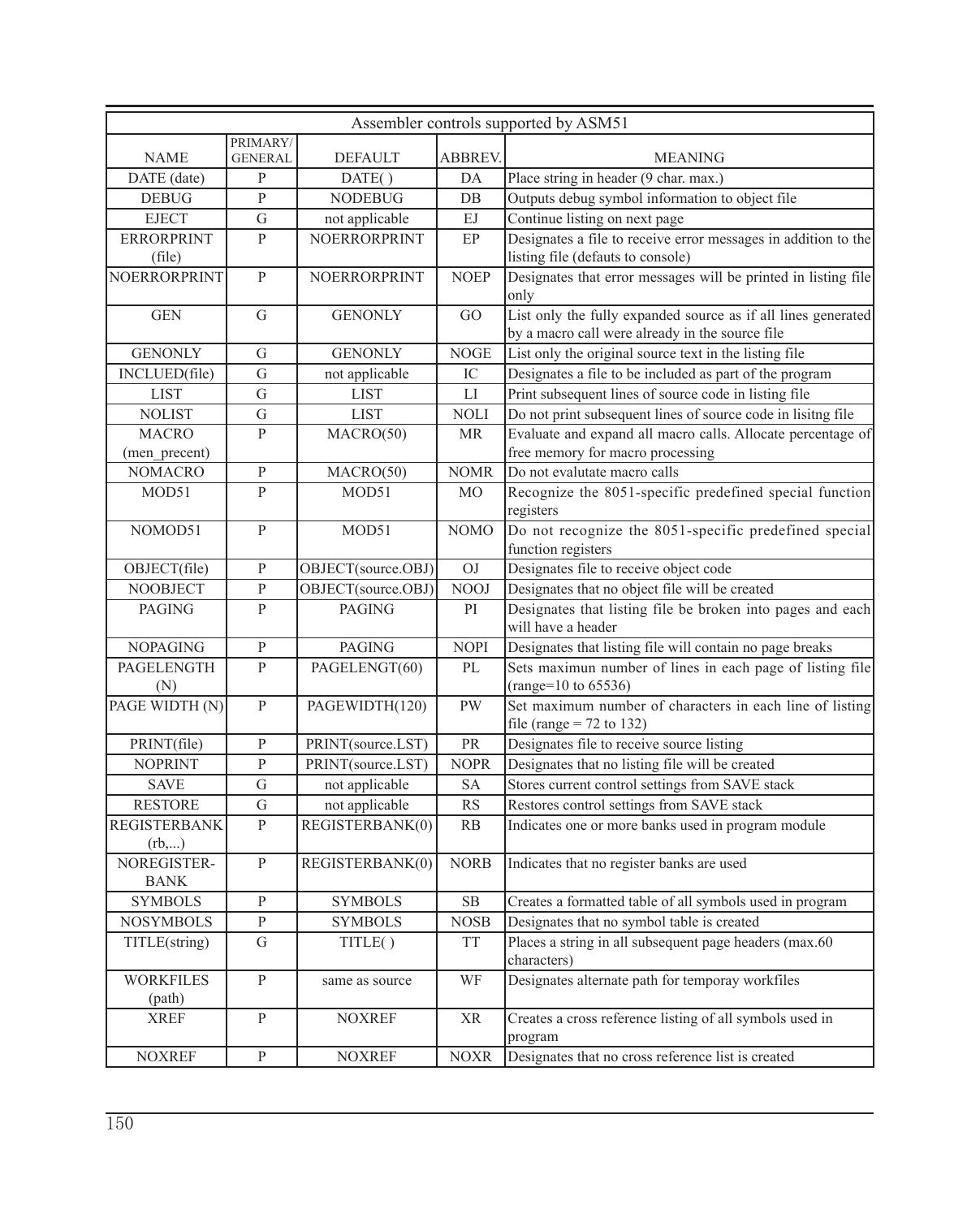### **MACROS**

The macro processing facility (MPL) of ASM51 is a "string replacement" facility. Macros allow frequently used sections of code be defined once using a simple mnemonic and used anywhere in the program by inserting the mnemonic. Programming using macros is a powerful extension of the techniques described thus far. Macros can be defined anywhere in a source program and subsequently used like any other instruction. The syntax for macro definition is

%\*DEFINE (call pattern) (macro\_body)

 Once defined, the call pattern is like a mnemonic; it may be used like any assembly language instruction by placing it in the mnemonic field of a program. Macros are made distinct from "real" instructions by preceding them with a percent sign, "%". When the source program is assembled, everything within the macro-body, on a character-by-character basis, is substituted for the call-pattern. The mystique of macros is largely unfounded. They provide a simple means for replacing cumbersome instruction patterns with primitive, easy-to-remember mnemonics. The substitution, we reiterate, is on a character-by-character basis—nothing more, nothing less.

For example, if the following macro definition appears at the beginning of a source file,

| $%^*$ DEFINE | (PUSH DPTR) |  |
|--------------|-------------|--|
|              | (PUSH DPH   |  |
|              | PUSH DPL    |  |
|              |             |  |

then the statement

%PUSH\_DPTR

will appear in the .LST file as

 PUSH DPH PUSH DPL

 The example above is a typical macro. Since the 8051 stack instructions operate only on direct addresses, pushing the data pointer requires two PUSH instructions. A similar macro can be created to POP the data pointer.

There are several distinct advantages in using macros:

- A source program using macros is more readable, since the macro mnemonic is generally more indicative of the intended operation than the equivalent assembler instructions.
- The source program is shorter and requires less typing.
- Using macros reduces bugs
- Using macros frees the programmer from dealing with low-level details. •

The last two points above are related. Once a macro is written and debugged, it is used freely without the worry of bugs. In the PUSH\_DPTR example above, if PUSH and POP instructions are used rather than push and pop macros, the programmer may inadvertently reverse the order of the pushes or pops. (Was it the high-byte or lowbyte that was pushed first?) This would create a bug. Using macros, however, the details are worked out once when the macro is written—and the macro is used freely thereafter, without the worry of bugs.

 Since the replacement is on a character-by-character basis, the macro definition should be carefully constructed with carriage returns, tabs, ect., to ensure proper alignment of the macro statements with the rest of the assembly language program. Some trial and error is required.

 There are advanced features of ASM51's macro-processing facility that allow for parameter passing, local labels, repeat operations, assembly flow control, and so on. These are discussed below.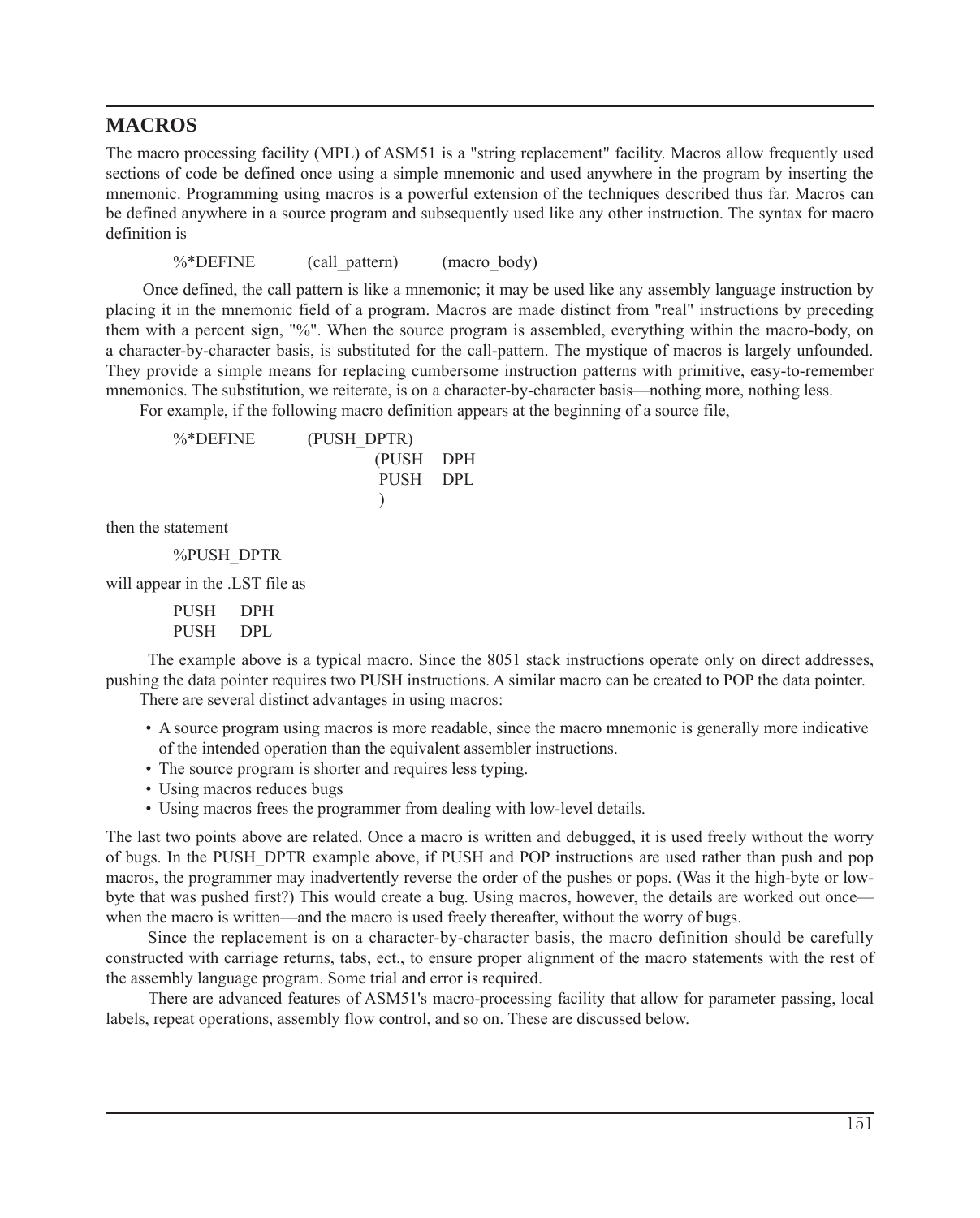### **Parameter Passing**

A macro with parameters passed from the main program has the following modified format:

%\*DEFINE (macro\_name (parameter\_list)) (macro\_body)

For example, if the following macro is defined,

 %\*DEFINE (CMPA# (VALUE)) (CJNE  $A, #\%$ VALUE,  $$+3$  $\overline{\phantom{a}}$ 

then the macro call

%CMPA# (20H)

will expand to the following instruction in the .LST file:

CJNE A,  $\#20H, \, \$+3$ 

Although the 8051 does not have a "compare accumulator" instruction, one is easily created using the CJNE instruction with "\$+3" (the next instruction) as the destination for the conditional jump. The CMPA# mnemonic may be easier to remember for many programmers. Besides, use of the macro unburdens the programmer from remembering notational details, such as "\$+3."

Let's develop another example. It would be nice if the 8051 had instructions such as

| JUMP IF ACCUMULATOR GREATER THAN X             |
|------------------------------------------------|
| JUMP IF ACCUMULATOR GREATER THAN OR EQUAL TO X |
| JUMP IF ACCUMULATOR LESS THAN X                |
| JUMP IF ACCUMULATOR LESS THAN OR EQUAL TO X    |

but it does not. These operations can be created using CJNE followed by JC or JNC, but the details are tricky. Suppose, for example, it is desired to jump to the label GREATER\_THAN if the accumulator contains an ASCII code greater than "Z" (5AH). The following instruction sequence would work:

CJNE  $A$ , #5BH, \$÷3 JNC GREATER\_THAN

The CJNE instruction subtracts 5BH (i.e.,  $Z'' + 1$ ) from the content of A and sets or clears the carry flag accordingly. CJNE leaves C=1 for accumulator values 00H up to and including 5AH. (Note: 5AH-5BH<0, therefore C=1; but 5BH-5BH=0, therefore C=0.) Jumping to GREATER THAN on the condition "not carry" correctly jumps for accumulator values 5BH, 5CH, 5DH, and so on, up to FFH. Once details such as these are worked out, they can be simplified by inventing an appropriate mnemonic, defining a macro, and using the macro instead of the corresponding instruction sequence. Here's the definition for a "jump if greater than" macro:

 %\*DEFINE (JGT (VALUE, LABEL)) (CJNE  $A, #\%$ VALUE+1,  $$+3$  ;JGT JNC %LABEL  $)$  )

To test if the accumulator contains an ASCII code greater than "Z," as just discussed,the macro would be called as

%JGT ('Z', GREATER\_THAN)

ASM51 would expand this into

 $CJNE$  A,  $#5BH$ ,  $*+3$  ;  $JGT$ JNC GREATER\_THAN

The JGT macro is an excellent example of a relevant and powerful use of macros. By using macros, the programmer benefits by using a meaningful mnemonic and avoiding messy and potentially bug-ridden details.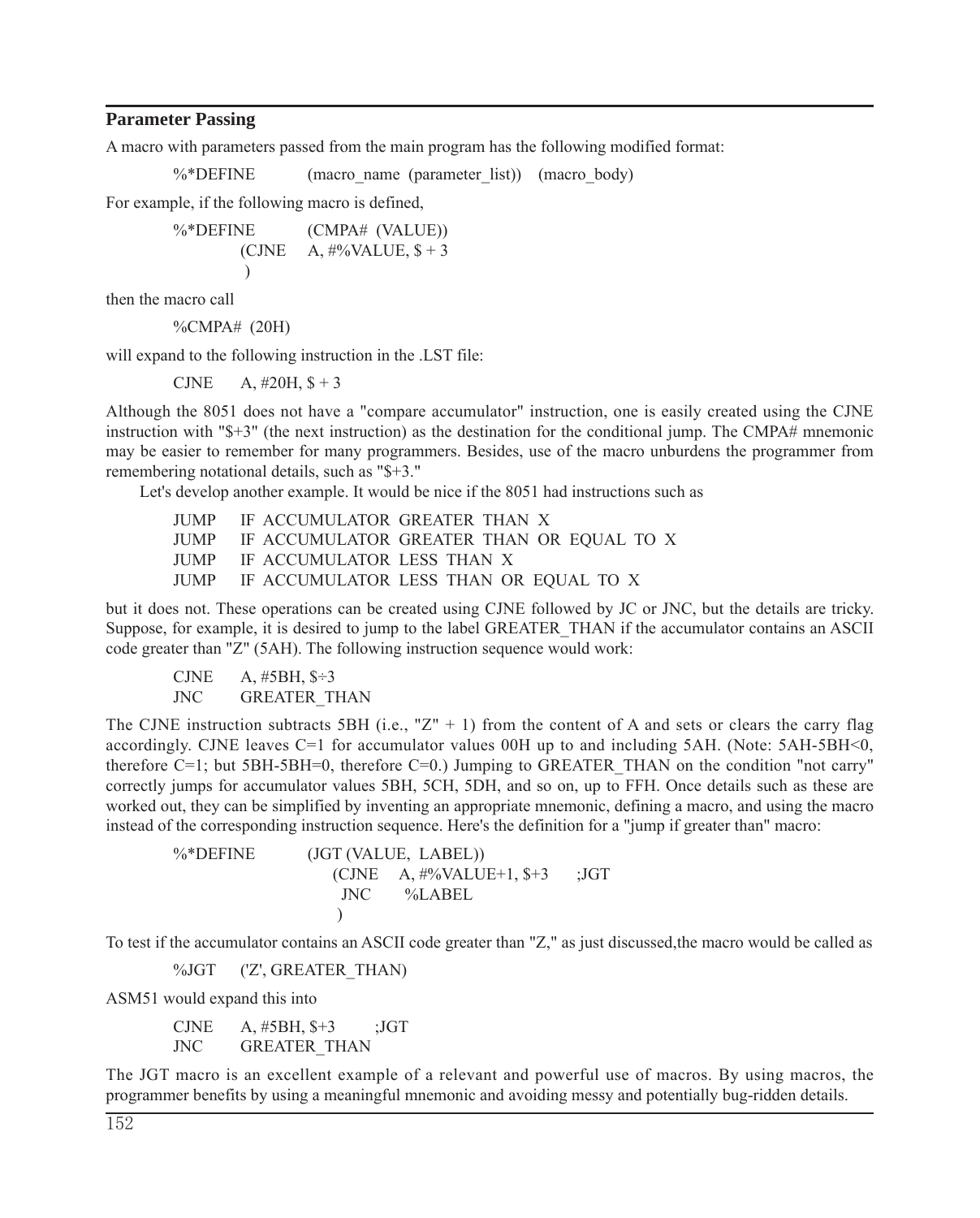### **Local Labels**

Local labels may be used within a macro using the following format:

 $%^*$ DEFINE (macro\_name [(parameter\_list)])

[LOCAL list of local labels] (macro body)

For example, the following macro definition

| $%^*$ DEFINE                        |       | (DEC DPTR) LOCAL SKIP |                         |
|-------------------------------------|-------|-----------------------|-------------------------|
|                                     | (DEC) | DPL                   | :DECREMENT DATA POINTER |
|                                     |       | MOV A, DPL            |                         |
|                                     |       | CJNE A, #0FFH, %SKIP  |                         |
|                                     | DEC.  | <b>DPL</b>            |                         |
| $%$ SKIP:                           |       |                       |                         |
| would be called as                  |       |                       |                         |
| %DEC DPTR                           |       |                       |                         |
| and would be expanded by ASM51 into |       |                       |                         |

DEC DPL ;DECREMENT DATA POINTER MOV A, DPL CJNE A, #0FFH, SKIP00 DEC DPH

SKIP00:

Note that a local label generally will not conflict with the same label used elsewhere in the source program, since ASM51 appends a numeric code to the local label when the macro is expanded. Furthermore, the next use of the same local label receives the next numeric code, and so on.

 The macro above has a potential "side effect." The accumulator is used as a temporary holding place for DPL. If the macro is used within a section of code that uses A for another purpose, the value in A would be lost. This side effect probably represents a bug in the program. The macro definition could guard against this by saving A on the stack. Here's an alternate definition for the DEC\_DPTR macro:

| $%^*$ DEFINE | (DEC DPTR)  |            | LOCAL SKIP      |                         |
|--------------|-------------|------------|-----------------|-------------------------|
|              | (PUSHACC)   |            |                 |                         |
|              | DEC DPL     |            |                 | :DECREMENT DATA POINTER |
|              | MOV A, DPL  |            |                 |                         |
|              | <b>CJNE</b> |            | A, #0FFH, %SKIP |                         |
|              | DEC.        | <b>DPH</b> |                 |                         |
| $%$ SKIP:    | <b>POP</b>  | ACC.       |                 |                         |
|              |             |            |                 |                         |

### **Repeat Operations**

This is one of several built-in (predefined) macros. The format is

%REPEAT (expression) (text)

For example, to fill a block of memory with 100 NOP instructions,

 %REPEAT (100) (NOP  $\overline{\phantom{a}}$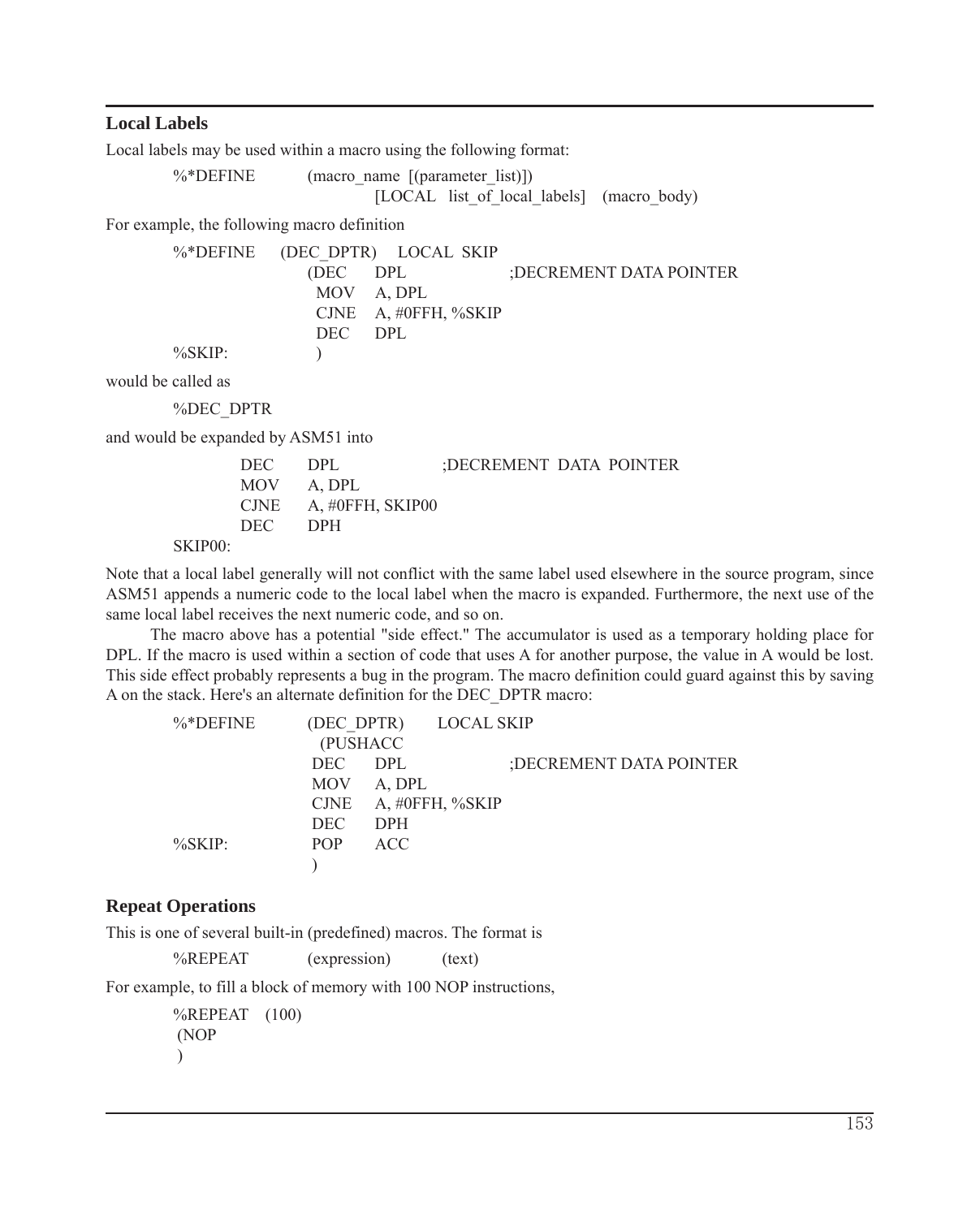### **Control Flow Operations**

The conditional assembly of section of code is provided by ASM51's control flow macro definition. The format is

 %IF (expression) THEN (balanced\_text) [ELSE (balanced text)] FI

For example,

| <b>INTRENAL</b> | <b>EQU</b> | 1                   | $;1 = 8051$ SERIAL I/O DRIVERS<br>$;0 = 8251$ SERIAL I/O DRIVERS |
|-----------------|------------|---------------------|------------------------------------------------------------------|
|                 |            |                     |                                                                  |
|                 |            | %IF (INTERNAL) THEN |                                                                  |
| (INCHAR:        |            |                     | :8051 DRIVERS                                                    |
| <b>OUTCHR:</b>  |            |                     |                                                                  |
|                 | ) ELSE     |                     |                                                                  |
| (INCHAR:        |            |                     | :8251 DRIVERS                                                    |
| <b>OUTCHR:</b>  |            |                     |                                                                  |
|                 |            |                     |                                                                  |

In this example, the symbol INTERNAL is given the value 1 to select I/O subroutines for the 8051's serial port, or the value 0 to select I/O subroutines for an external UART, in this case the 8251. The IF macro causes ASM51 to assemble one set of drivers and skip over the other. Elsewhere in the program, the INCHAR and OUTCHR subroutines are used without consideration for the particular hardware configuration. As long as the program as assembled with the correct value for INTERNAL, the correct subroutine is executed.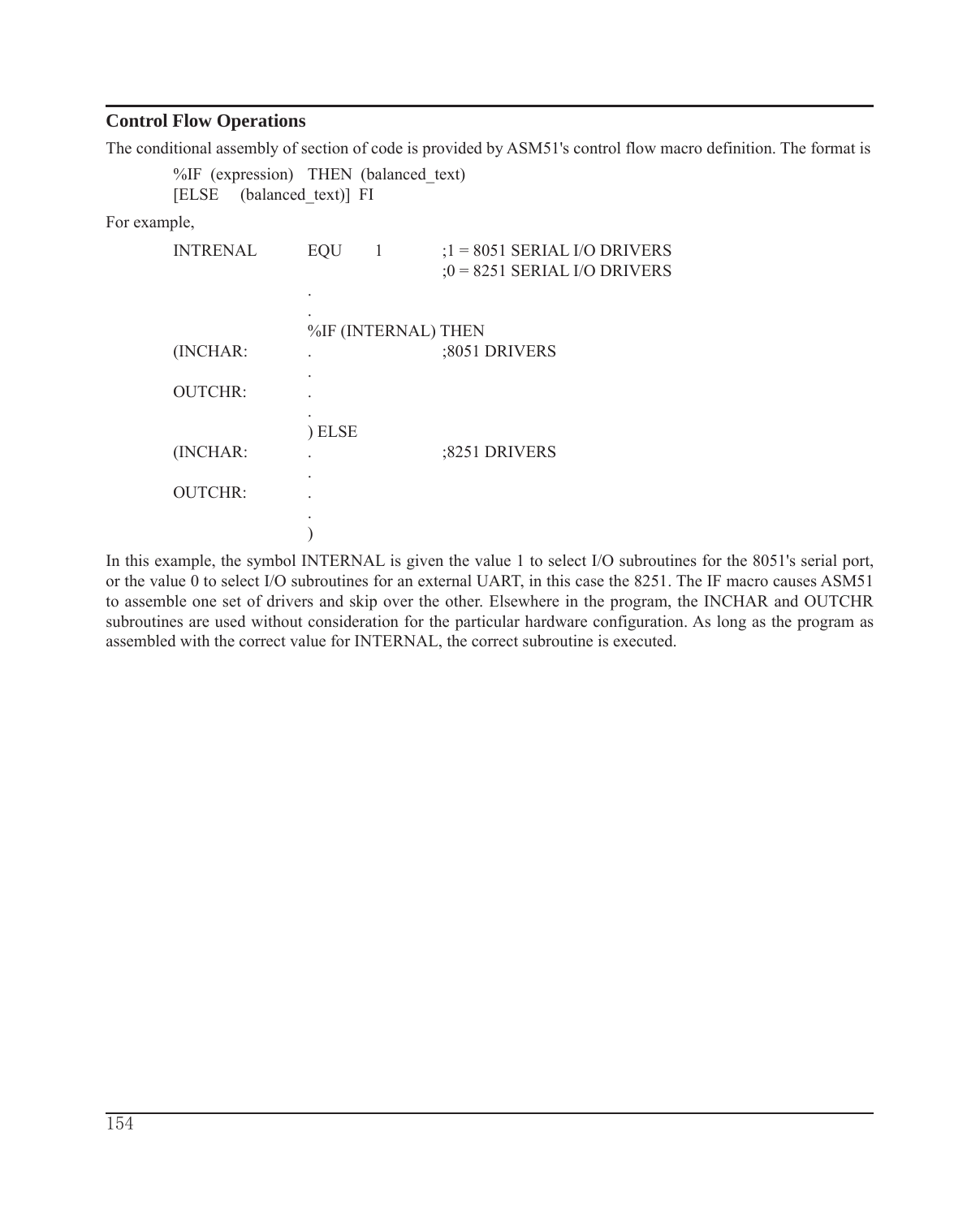# **Appendix B: 8051 C Programming**

# **ADVANTAGES AND DISADVANTAGES OF 8051 C**

The advantages of programming the 8051 in C as compared to assembly are:

- Offers all the benefits of high-level, structured programming languages such as C, including the ease of writing subroutines
- Often relieves the programmer of the hardware details that the complier handles on behalf of the programmer
- Easier to write, especially for large and complex programs
- Produces more readable program source codes

Nevertheless, 8051 C, being very similar to the conventional C language, also suffers from the following disadvantages:

- Processes the disadvantages of high-level, structured programming languages.
- Generally generates larger machine codes •
- Programmer has less control and less ability to directly interact with hardware

To compare between 8051 C and assembly language, consider the solutions to the Example—Write a program using Timer 0 to create a 1KHz square wave on P1.0.

A solution written below in 8051 C language:

```
sbit portbit = P1^0; \frac{\text{#Use variable portfolio}}{1.0^{*}}main ( )
{
TMOD = 1:
while (1)\sim {
      TH0 = 0xFE;
      TL0 = 0 \times C;
      TR0 = 1;
      while (TF0 != 1);
      TR0 = 0;TF0 = 0:
       portbit = !(P1.^0);\longrightarrow}
```
A solution written below in assembly language:

|       | <b>ORG</b>  | 8100H           |                             |
|-------|-------------|-----------------|-----------------------------|
|       | <b>MOV</b>  | TMOD, #01H      | :16-bit timer mode          |
| LOOP: | <b>MOV</b>  | THO, #OFEH      | $-500$ (high byte)          |
|       | <b>MOV</b>  | TL0, #0CH       | $\div 500$ (low byte)       |
|       | <b>SETB</b> | TR <sub>0</sub> | :start timer                |
| WAIT: | <b>JNB</b>  | TF0, WAIT       | ; wait for overflow         |
|       | <b>CLR</b>  | TR <sub>0</sub> | ;stop timer                 |
|       | <b>CLR</b>  | TF <sub>0</sub> | ; clear timer overflow flag |
|       | CPL         | P1.0            | toggle port bit             |
|       | <b>SJMP</b> | <b>LOOP</b>     | :repeat                     |
|       | <b>END</b>  |                 |                             |
|       |             |                 |                             |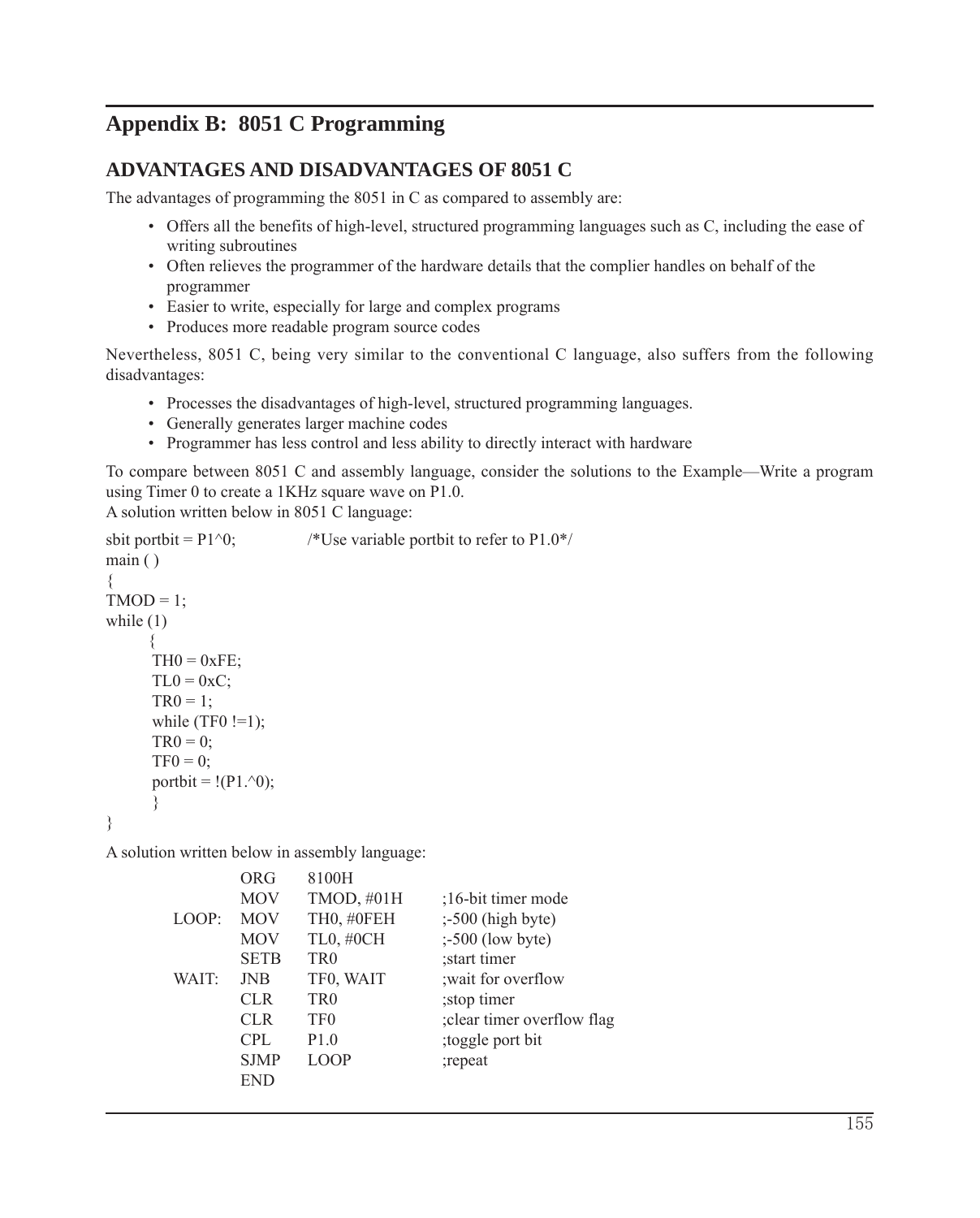Notice that both the assembly and C language solutions for the above example require almost the same number of lines. However, the difference lies in the readability of these programs. The C version seems more human than assembly, and is hence more readable. This often helps facilitate the human programmer's efforts to write even very complex programs. The assembly language version is more closely related to the machine code, and though less readable, often results in more compact machine code. As with this example, the resultant machine code from the assembly version takes 83 bytes while that of the C version requires 149 bytes, an increase of 79.5%!

 The human programmer's choice of either high-level C language or assembly language for talking to the 8051, whose language is machine language, presents an interesting picture, as shown in following figure.



Conversion between human, high-level, assembly, and machine language

## **8051 C COMPILERS**

We saw in the above figure that a complier is needed to convert programs written in 8051 C language into machine language, just as an assembler is needed in the case of programs written in assembly language. A complier basically acts just like an assembler, except that it is more complex since the difference between C and machine language is far greater than that between assembly and machine language. Hence the complier faces a greater task to bridge that difference.

 Currently, there exist various 8051 C complier, which offer almost similar functions. All our examples and programs have been compiled and tested with Keil's μ Vision 2 IDE by Keil Software, an integrated 8051 program development envrionment that includes its C51 cross compiler for C. A cross compiler is a compiler that normally runs on a platform such as IBM compatible PCs but is meant to compile programs into codes to be run on other platforms such as the 8051.

# **DATA TYPES**

8051 C is very much like the conventional C language, except that several extensions and adaptations have been made to make it suitable for the 8051 programming environment. The first concern for the 8051 C programmer is the data types. Recall that a data type is something we use to store data. Readers will be familiar with the basic C data types such as int, char, and float, which are used to create variables to store integers, characters, or floatingpoints. In 8051 C, all the basic C data types are supported, plus a few additional data types meant to be used specifically with the 8051.

 The following table gives a list of the common data types used in 8051 C. The ones in bold are the specific 8051 extensions. The data type **bit** can be used to declare variables that reside in the 8051's bit-addressable locations (namely byte locations 20H to 2FH or bit locations 00H to 7FH). Obviously, these bit variables can only store bit values of either 0 or 1. As an example, the following C statement:

bit flag =  $0$ ;

declares a bit variable called flag and initializes it to 0.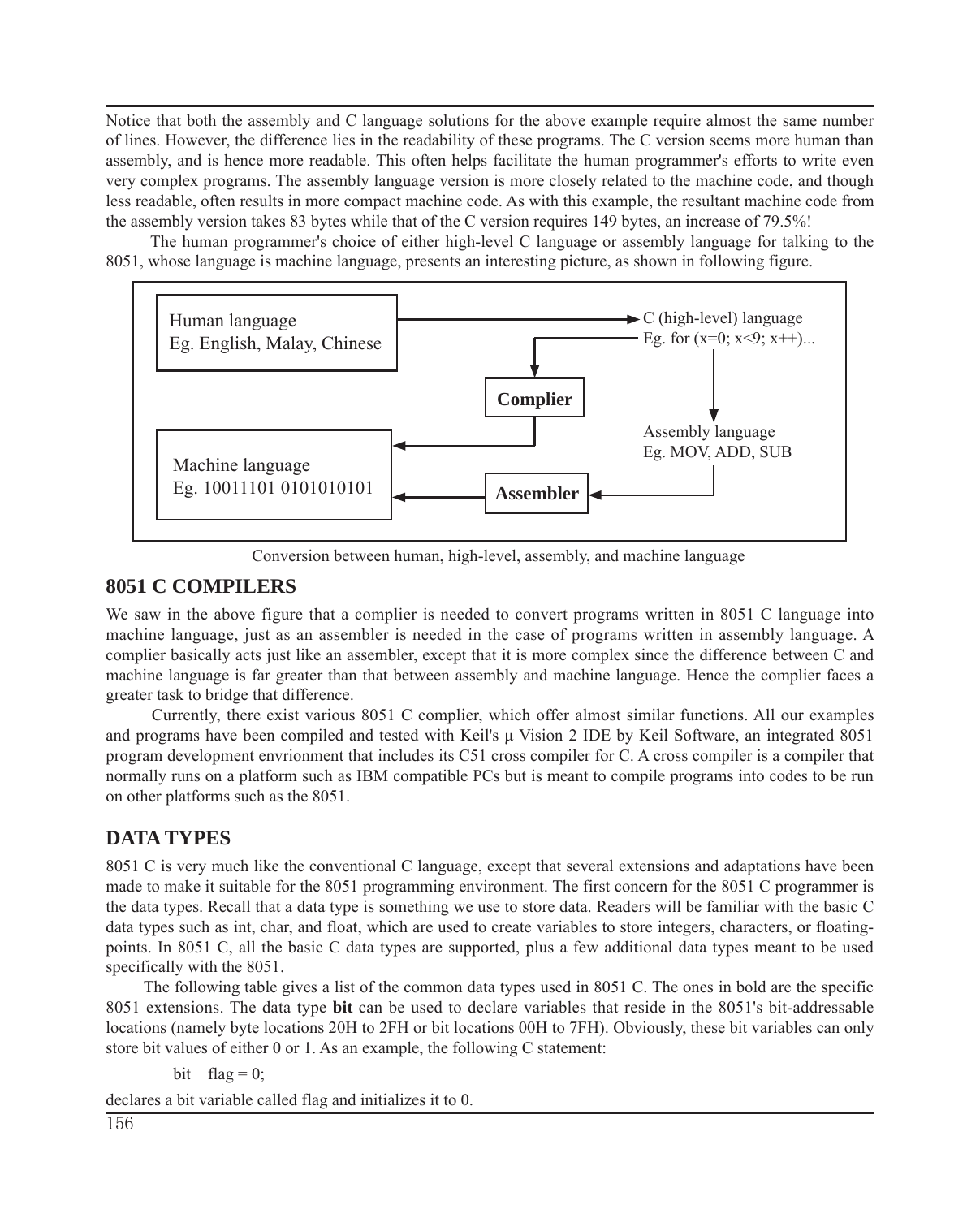| Data types used in 8051 C language |             |                |                                          |
|------------------------------------|-------------|----------------|------------------------------------------|
| Data Type                          | <b>Bits</b> | <b>Bytes</b>   | Value Range                              |
| bit                                |             |                | $0$ to $1$                               |
| signed char                        | 8           | 1              | $-128$ to $+127$                         |
| unsigned char                      | 8           |                | 0 to 255                                 |
| enum                               | 16          | 2              | $-32768$ to $+32767$                     |
| signed short                       | 16          | $\overline{c}$ | $-32768$ to $+32767$                     |
| unsigned short                     | 16          | $\overline{2}$ | 0 to 65535                               |
| signed int                         | 16          | $\overline{2}$ | $-32768$ to $+32767$                     |
| unsigned int                       | 16          | $\overline{2}$ | 0 to 65535                               |
| signed long                        | 32          | 4              | $-2,147,483,648$ to $+2,147,483,647$     |
| unsigned long                      | 32          | 4              | 0 to 4,294,967,295                       |
| float                              | 32          | 4              | $\pm$ 1.175494E-38 to $\pm$ 3.402823E+38 |
| sbit                               | 1           |                | $0$ to $1$                               |
| sfr                                | 8           |                | 0 to 255                                 |
| sfr16                              | 16          | 2              | 0 to 65535                               |

 The data type **sbit** is somewhat similar to the bit data type, except that it is normally used to declare 1-bit variables that reside in special function registes (SFRs). For example:

shit  $P = 0xD0$ 

declares the **sbit** variable P and specifies that it refers to bit address D0H, which is really the LSB of the PSW SFR. Notice the difference here in the usage of the assignment ("=") operator. In the context of **sbit** declarations, it indicatess what address the **sbit** variable resides in, while in **bit** declarations, it is used to specify the initial value of the **bit** variable.

 Besides directly assigning a bit address to an **sbit** variable, we could also use a previously defined **sfr**  variable as the base address and assign our **sbit** variable to refer to a certain bit within that **sfr**. For example:

 $sfr \t PSW = 0xD0$ ; sbit  $P = PSW^0$ :

This declares an **sfr** variable called PSW that refers to the byte address D0H and then uses it as the base address to refer to its LSB (bit 0). This is then assigned to an **sbit** variable, P. For this purpose, the carat symbol (^) is used to specify bit position 0 of the PSW.

 A third alternative uses a constant byte address as the base address within which a certain bit is referred. As an illustration, the previous two statements can be replaced with the following:

sbit  $P = 0xD0 \wedge 0$ ;

 Meanwhile, the **sfr** data type is used to declare byte (8-bit) variables that are associated with SFRs. The statement:

$$
sfr \t I E = 0xA8;
$$

declares an **sfr** variable IE that resides at byte address A8H. Recall that this address is where the Interrupt Enable (IE) SFR is located; therefore, the sfr data type is just a means to enable us to assign names for SFRs so that it is easier to remember.

 The **sfr16** data type is very similar to **sfr** but, while the **sfr** data type is used for 8-bit SFRs, **sfr16** is used for 16-bit SFRs. For example, the following statement:

 $\text{sfr16}$  DPTR = 0x82: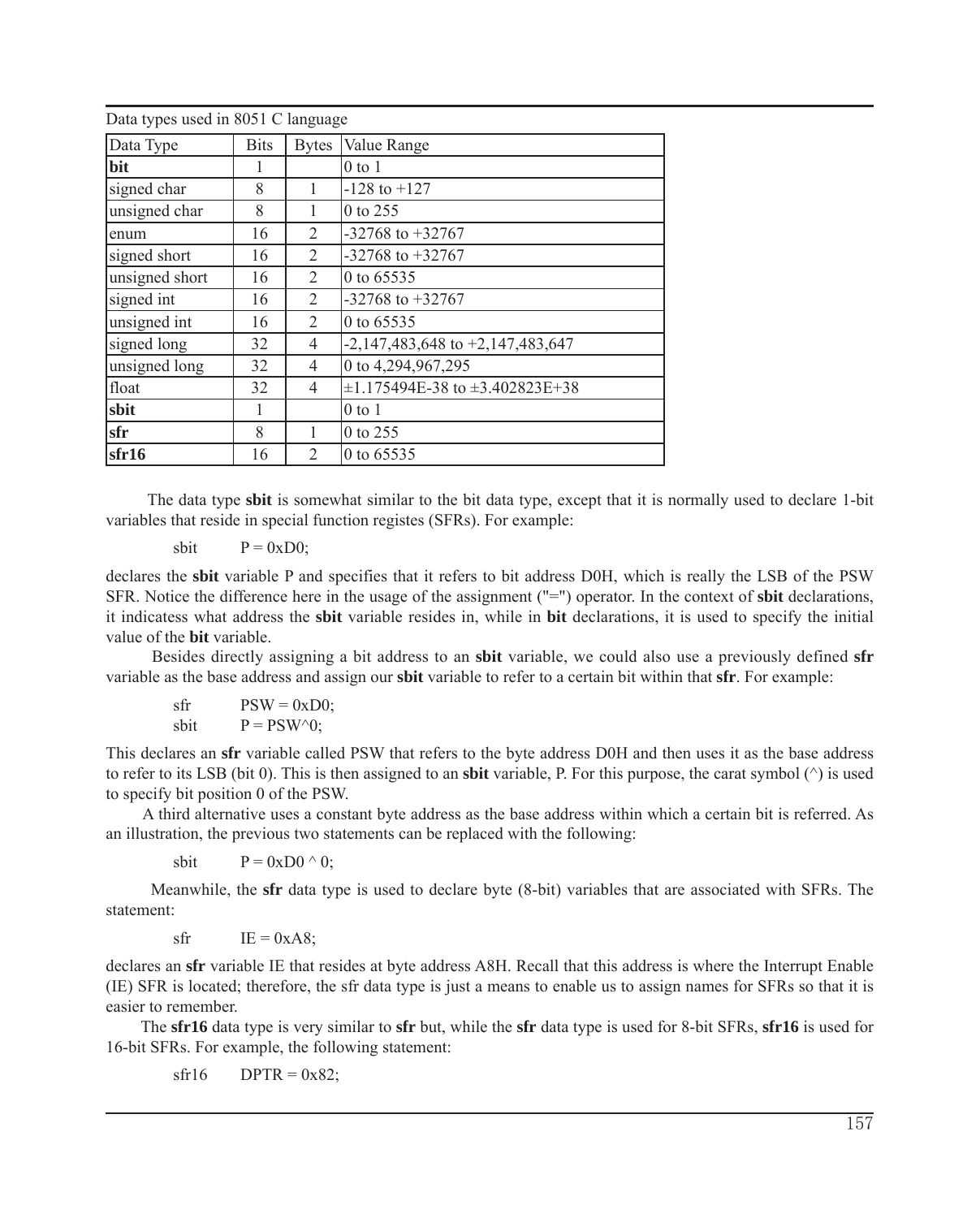declares a 16-bit variable DPTR whose lower-byte address is at 82H. Checking through the 8051 architecture, we find that this is the address of the DPL SFR, so again, the **sfr16** data type makes it easier for us to refer to the SFRs by name rather than address. There's just one thing left to mention. When declaring **sbit**, **sfr**, or **sfr16** variables, remember to do so outside main, otherwise you will get an error.

 In actual fact though, all the SFRs in the 8051, including the individual flag, status, and control bits in the bit-addressable SFRs have already been declared in an include file, called reg51.h, which comes packaged with most 8051 C compilers. By using reg51.h, we can refer for instance to the interrupt enable register as simply IE rather than having to specify the address A8H, and to the data pointer as DPTR rather than 82H. All this makes 8051 C programs more human-readable and manageable. The contents of reg51.h are listed below.

/\*--------------------------------------------------------------------------------------------------------------------

#### REG51.H

Header file for generic 8051 microcontroller.

|                    |                           |            |                                |                        | -----------------*/ |
|--------------------|---------------------------|------------|--------------------------------|------------------------|---------------------|
|                    | $\!$ * BYTE Register $*/$ |            | sbit                           | IE1                    | $= 0x8B$ ;          |
| ${\rm sfr}$        | P <sub>0</sub>            | $= 0x80$ ; | sbit                           | IT1                    | $= 0x8A;$           |
| sfr                | P1                        | $= 0x90;$  | sbit                           | IE <sub>0</sub>        | $= 0x89;$           |
| sfr                | P <sub>2</sub>            | $= 0xA0;$  | sbit                           | IT <sub>0</sub>        | $= 0x88$ ;          |
| ${\rm sfr}$        | P <sub>3</sub>            | $= 0xB0;$  | $/\mathrm{*}$ IE $\mathrm{*}/$ |                        |                     |
| sfr                | <b>PSW</b>                | $= 0xD0$ ; | sbit                           | EA                     | $= 0xAF$ ;          |
| ${\rm sfr}$        | <b>ACC</b>                | $= 0xE0;$  | sbit                           | ES                     | $= 0xAC$ ;          |
| sfr                | B                         | $= 0xF0;$  | sbit                           | ET1                    | $= 0xAB;$           |
| sfr                | <b>SP</b>                 | $= 0x81;$  | sbit                           | EX1                    | $= 0xAA;$           |
| sfr                | DPL                       | $= 0x82;$  | sbit                           | $\rm{E}T0$             | $= 0xA9;$           |
| sfr                | <b>DPH</b>                | $= 0x83$ ; | sbit                           | EX <sub>0</sub>        | $= 0xA8$ ;          |
| ${\rm sfr}$        | <b>PCON</b>               | $= 0x87;$  | $/\mathrm{*}$ IP $\mathrm{*}/$ |                        |                     |
| sfr                | <b>TCON</b>               | $= 0x88;$  | sbit                           | <b>PS</b>              | $= 0xBC$ ;          |
| sfr                | <b>TMOD</b>               | $= 0x89;$  | sbit                           | PT1                    | $= 0xBB$ ;          |
| ${\rm sfr}$        | TL0                       | $= 0x8A;$  | sbit                           | PX1                    | $= 0xBA;$           |
| sfr                | TL1                       | $= 0x8B$ ; | sbit                           | PT <sub>0</sub>        | $= 0xB9$ ;          |
| ${\rm sfr}$        | TH <sub>0</sub>           | $= 0x8C;$  | sbit                           | PX <sub>0</sub>        | $= 0xB8;$           |
| sfr                | TH1                       | $= 0x8D$ ; | $/* P3 */$                     |                        |                     |
| sfr                | IE                        | $= 0xA8;$  | sbit                           | <b>RD</b>              | $= 0xB7$ ;          |
| ${\rm sfr}$        | $\rm IP$                  | $= 0xB8;$  | sbit                           | <b>WR</b>              | $= 0xB6;$           |
| sfr                | <b>SCON</b>               | $= 0x98$ ; | sbit                           | T1                     | $= 0xB5$ ;          |
| sfr                | <b>SBUF</b>               | $= 0x99$ ; | sbit                           | ${\rm T}0$             | $= 0xB4;$           |
| /* BIT Register */ |                           |            | sbit                           | INT1                   | $= 0xB3$ ;          |
| $/*$ PSW $*/$      |                           |            | sbit                           | INT <sub>0</sub>       | $= 0xB2;$           |
| sbit               | <b>CY</b>                 | $= 0xD7$ ; | sbit                           | <b>TXD</b>             | $= 0xB1;$           |
| sbit               | AC                        | $= 0xD6$   | sbit                           | <b>RXD</b>             | $= 0xB0;$           |
| sbit               | ${\rm F0}$                | $= 0xD5;$  | $/*$ SCON $*/$                 |                        |                     |
| sbit               | RS1                       | $= 0xD4$ ; | sbit                           | SM <sub>0</sub>        | $= 0x9F$ ;          |
| sbit               | RS0                       | $= 0xD3;$  | sbit                           | SM1                    | $= 0x9E$ ;          |
| sbit               | <b>OV</b>                 | $= 0xD2;$  | sbit                           | SM <sub>2</sub>        | $= 0x9D;$           |
| sbit               | P                         | $= 0xD0$ : | sbit                           | <b>REN</b>             | $= 0x9C$ ;          |
| $/* TCON */$       |                           |            | sbit                           | TB8                    | $= 0x9B$ ;          |
| sbit               | TF1                       | $= 0x8F$ ; | sbit                           | RB <sub>8</sub>        | $= 0x9A$ ;          |
| sbit               | TR1                       | $= 0x8E;$  | sbit                           | TI                     | $= 0x99;$           |
| sbit               | TF <sub>0</sub>           | $= 0x8D$ ; | sbit                           | $\mathbf{R}\mathbf{I}$ | $= 0x98;$           |
| sbit               | TR <sub>0</sub>           | $= 0x8C$   |                                |                        |                     |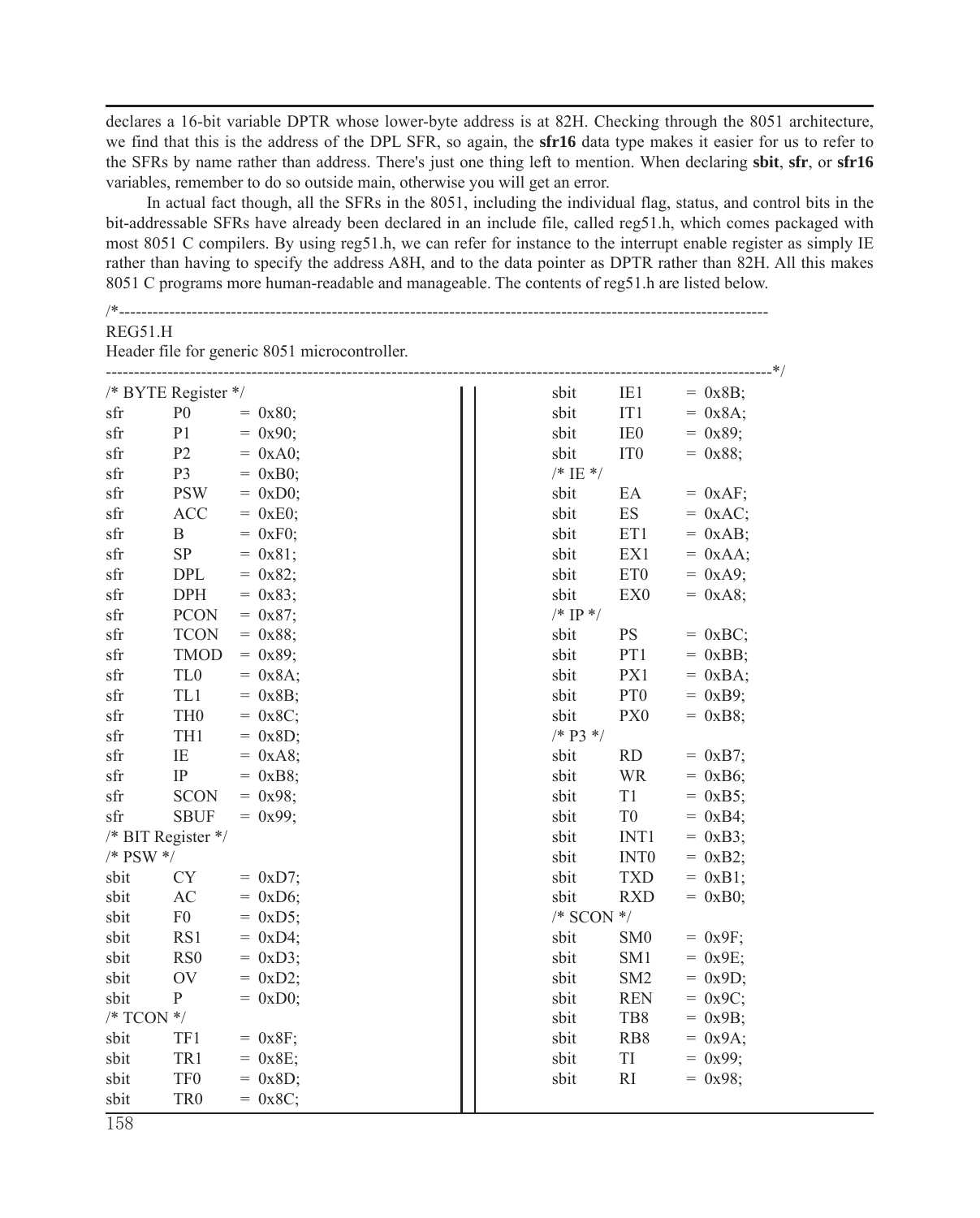### **MEMORY TYPES AND MODELS**

The 8051 has various types of memory space, including internal and external code and data memory. When declaring variables, it is hence reasonable to wonder in which type of memory those variables would reside. For this purpose, several memory type specifiers are available for use, as shown in following table.

|               | Memory types used in 8051 C language                    |
|---------------|---------------------------------------------------------|
| Memory Type   | Description (Size)                                      |
| code          | Code memory (64 Kbytes)                                 |
| data          | Directly addressable internal data memory (128 bytes)   |
| idata         | Indirectly addressable internal data memory (256 bytes) |
| <b>b</b> data | Bit-addressable internal data memory (16 bytes)         |
| xdata         | External data memory (64 Kbytes)                        |
| pdata         | Paged external data memory (256 bytes)                  |

The first memory type specifier given in above table is **code**. This is used to specify that a variable is to reside in code memory, which has a range of up to 64 Kbytes. For example:

char code errormsg $[$ ] = "An error occurred" ;

declares a char array called errormsg that resides in code memory.

 If you want to put a variable into data memory, then use either of the remaining five data memory specifiers in above table. Though the choice rests on you, bear in mind that each type of data memory affect the speed of access and the size of available data memory. For instance, consider the following declarations:

 signed int data num1; bit bdata numbit; unsigned int xdata num2;

The first statement creates a signed int variable num1 that resides in inernal **data** memory (00H to 7FH). The next line declares a bit variable numbit that is to reside in the bit-addressable memory locations (byte addresses 20H to 2FH), also known as **bdata**. Finally, the last line declares an unsigned int variable called num2 that resides in external data memory, **xdata**. Having a variable located in the directly addressable internal data memory speeds up access considerably; hence, for programs that are time-critical, the variables should be of type **data**. For other variants such as 8052 with internal data memory up to 256 bytes, the **idata** specifier may be used. Note however that this is slower than data since it must use indirect addressing. Meanwhile, if you would rather have your variables reside in external memory, you have the choice of declaring them as **pdata** or **xdata**. A variable declared to be in **pdata** resides in the first 256 bytes (a page) of external memory, while if more storage is required, **xdata**  should be used, which allows for accessing up to 64 Kbytes of external data memory.

 What if when declaring a variable you forget to explicitly specify what type of memory it should reside in, or you wish that all variables are assigned a default memory type without having to specify them one by one? In this case, we make use of **memory models**. The following table lists the various memory models that you can use.

|              | Memory models used in 8051 C language                                    |
|--------------|--------------------------------------------------------------------------|
| Memory Model | Description                                                              |
| Small        | Variables default to the internal data memory (data)                     |
| Compact      | Variables default to the first 256 bytes of external data memory (pdata) |
| Large        | Variables default to external data memory (xdata)                        |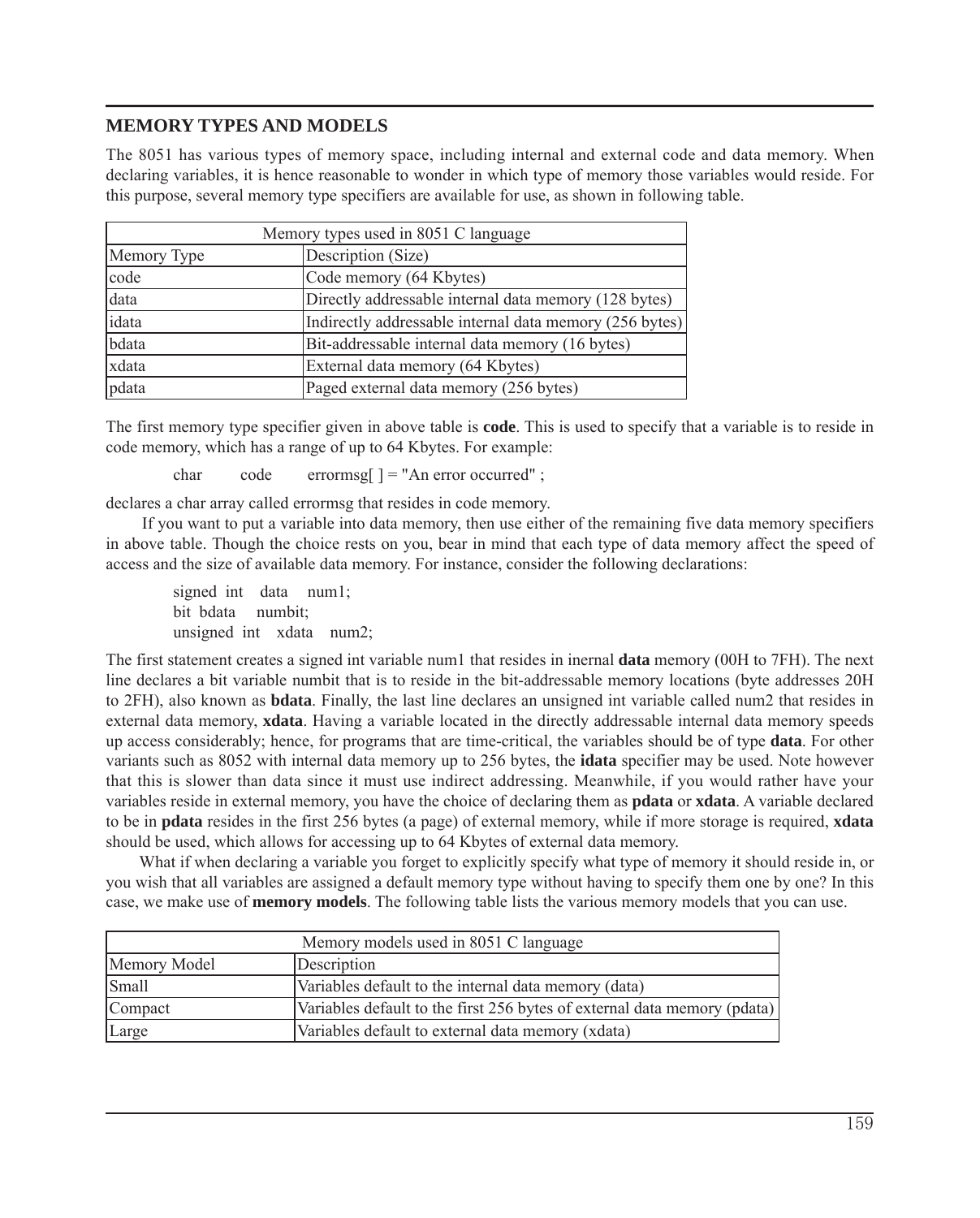A program is explicitly selected to be in a certain memory model by using the C directive, #pragma. Otherwise, the default memory model is **small**. It is recommended that programs use the small memory model as it allows for the fastest possible access by defaulting all variables to reside in internal data memory.

 The **compact** memory model causes all variables to default to the first page of external data memory while the **large** memory model causes all variables to default to the full external data memory range of up to 64 Kbytes.

## **ARRAYS**

Often, a group of variables used to store data of the same type need to be grouped together for better readability. For example, the ASCII table for decimal digits would be as shown below.

| ASCII table for decimal digits |                          |  |
|--------------------------------|--------------------------|--|
| Decimal Digit                  | <b>ASCII</b> Code In Hex |  |
|                                | 30H                      |  |
|                                | 31H                      |  |
| $\overline{c}$                 | 32H                      |  |
| 3                              | 33H                      |  |
|                                | 34H                      |  |
| 5                              | 35H                      |  |
| 6                              | 36H                      |  |
|                                | 37H                      |  |
| 8                              | 38H                      |  |
| a                              | 39H                      |  |

To store such a table in an 8051 C program, an array could be used. An array is a group of variables of the same data type, all of which could be accessed by using the name of the arrary along with an appropriate index.

The array to store the decimal ASCII table is:

int table  $[10] =$ {0x30, 0x31, 0x32, 0x33, 0x34, 0x35, 0x36, 0x37, 0x38, 0x39};

Notice that all the elements of an array are separated by commas. To access an individul element, an index starting from 0 is used. For instance, table[0] refers to the first element while table[9] refers to the last element in this ASCII table.

## **STRUCTURES**

Sometime it is also desired that variables of different data types but which are related to each other in some way be grouped together. For example, the name, age, and date of birth of a person would be stored in different types of variables, but all refer to the person's personal details. In such a case, a structure can be declared. A structure is a group of related variables that could be of different data types. Such a structure is declared by:

 struct person { char name; int age; long DOB; };

Once such a structure has been declared, it can be used like a data type specifier to create structure variables that have the member's name, age, and DOB. For example:

```
struct person grace = {``Grace", 22, 01311980};
```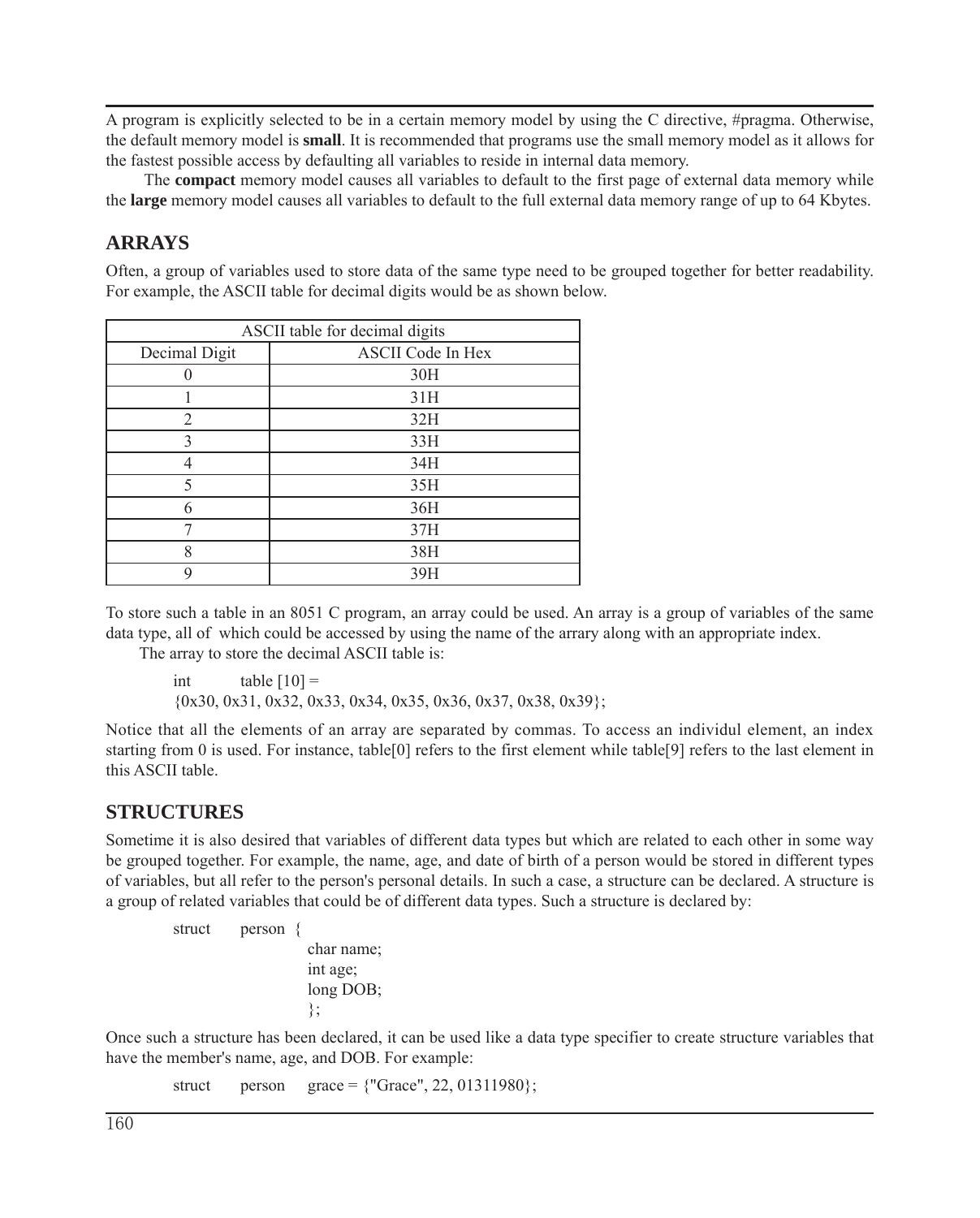would create a structure variable grace to store the name, age, and data of birth of a person called Grace. Then in order to access the specific members within the person structure variable, use the variable name followed by the dot operator (.) and the member name. Therefore, grace.name, grace.age, grace.DOB would refer to Grace's name, age, and data of birth, respectively.

## **POINTERS**

When programming the 8051 in assembly, sometimes register such as R0, R1, and DPTR are used to store the addresses of some data in a certain memory location. When data is accessed via these registers, indirect addressing is used. In this case, we say that R0, R1, or DPTR are used to point to the data, so they are essentially pointers.

 Correspondingly in C, indirect access of data can be done through specially defined pointer variables. Pointers are simply just special types of variables, but whereas normal variables are used to directly store data, pointer variables are used to store the addresses of the data. Just bear in mind that whether you use normal variables or pointer variables, you still get to access the data in the end. It is just whether you go directly to where it is stored and get the data, as in the case of normal variables, or first consult a directory to check the location of that data before going there to get it, as in the case of pointer variables.

Declaring a pointer follows the format:

| data type<br>where | *pointer name: |                                                                                                         |
|--------------------|----------------|---------------------------------------------------------------------------------------------------------|
|                    | data type      | refers to which type of data that the pointer is pointing to<br>denotes that this is a pointer variable |
|                    | pointer name   | is the name of the pointer                                                                              |

As an example, the following declarations:

```
 int * numPtr
 int num;
numPtr = &num:
```
first declares a pointer variable called numPtr that will be used to point to data of type int. The second declaration declares a normal variable and is put there for comparison. The third line assigns the address of the num variable to the numPtr pointer. The address of any variable can be obtained by using the address operator, &, as is used in this example. Bear in mind that once assigned, the numPtr pointer contains the address of the num variable, not the value of its data.

 The above example could also be rewritten such that the pointer is straightaway initialized with an address when it is first declared:

 int num; int  $*$  numPtr =  $&$ num:

 In order to further illustrate the difference between normal variables and pointer variables, consider the following, which is not a full C program but simply a fragment to illustrate our point:

int num  $= 7$ ; int  $*$  numPtr = & num; printf ("% $d\n\cdot n$ ", num); printf ("%d\n", numPtr); printf ("%d\n", &num); printf ("%d\n", \*numPtr);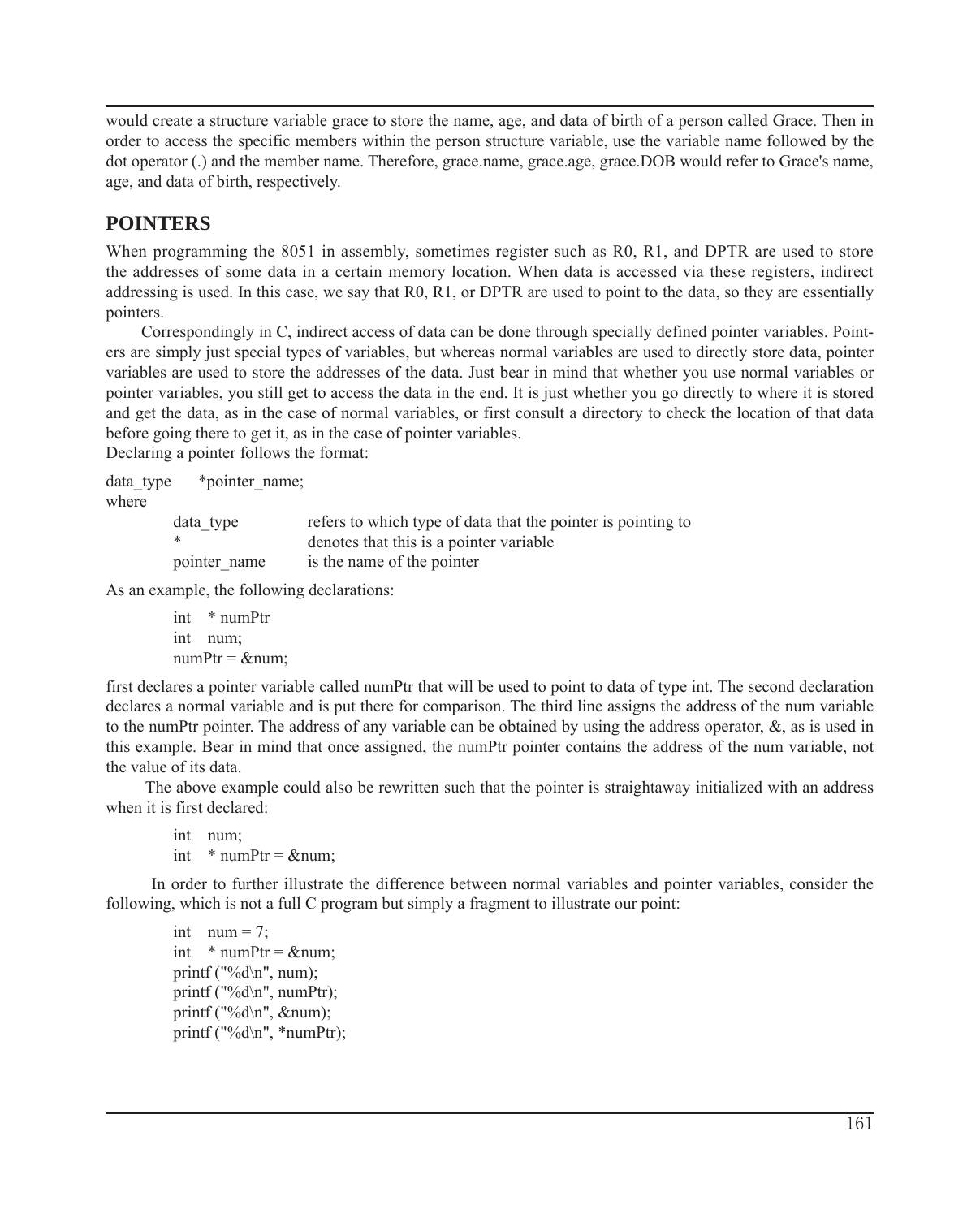The first line declare a normal variable, num, which is initialized to contain the data 7. Next, a pointer variable, numPtr, is declared, which is initialized to point to the address of num. The next four lines use the printf( ) function, which causes some data to be printed to some display terminal connected to the serial port. The first such line displays the contents of the num variable, which is in this case the value 7. The next displays the contents of the numPtr pointer, which is really some weird-looking number that is the address of the num variable. The third such line also displays the addresss of the num variable because the address operator is used to obtain num's address. The last line displays the actual data to which the numPtr pointer is pointing, which is 7. The \* symbol is called the indirection operator, and when used with a pointer, indirectly obtains the data whose address is pointed to by the pointer. Therefore, the output display on the terminal would show:

 7 13452 (or some other weird-looking number) 13452 (or some other weird-looking number) 7

## **A Pointer's Memory Type**

Recall that pointers are also variables, so the question arises where they should be stored. When declaring pointers, we can specify different types of memory areas that these pointers should be in, for example:

```
int * xdata numPtr = & num;
```
This is the same as our previous pointer examples. We declare a pointer numPtr, which points to data of type int stored in the num variable. The difference here is the use of the memory type specifier **xdata** after the \*. This is specifies that pointer numPtr should reside in external data memory (**xdata**), and we say that the pointer's memory type is **xdata**.

### **Typed Pointers**

We can go even further when declaring pointers. Consider the example:

```
int data * xdata numPtr = \&num:
```
The above statement declares the same pointer numPtr to reside in external data memory (**xdata**), and this pointer points to data of type int that is itself stored in the variable num in internal data memory (**data**). The memory type specifier, **data**, before the \* specifies the *data memory type* while the memory type specifier, **xdata**, after the \* specifies the pointer memory type.

 Pointer declarations where the data memory types are explicitly specified are called typed pointers. Typed pointers have the property that you specify in your code where the data pointed by pointers should reside. The size of typed pointers depends on the data memory type and could be one or two bytes.

### **Untyped Pointers**

When we do not explicitly state the data memory type when declaring pointers, we get untyped pointers, which are generic pointers that can point to data residing in any type of memory. Untyped pointers have the advantage that they can be used to point to any data independent of the type of memory in which the data is stored. All untyped pointers consist of 3 bytes, and are hence larger than typed pointers. Untyped pointers are also generally slower because the data memory type is not determined or known until the complied program is run at runtime. The first byte of untyped pointers refers to the data memory type, which is simply a number according to the following table. The second and third bytes are,respectively,the higher-order and lower-order bytes of the address being pointed to.

An untyped pointer is declared just like normal C, where:

int  $*$  xdata numPtr = #

does not explicitly specify the memory type of the data pointed to by the pointer. In this case, we are using untyped pointers.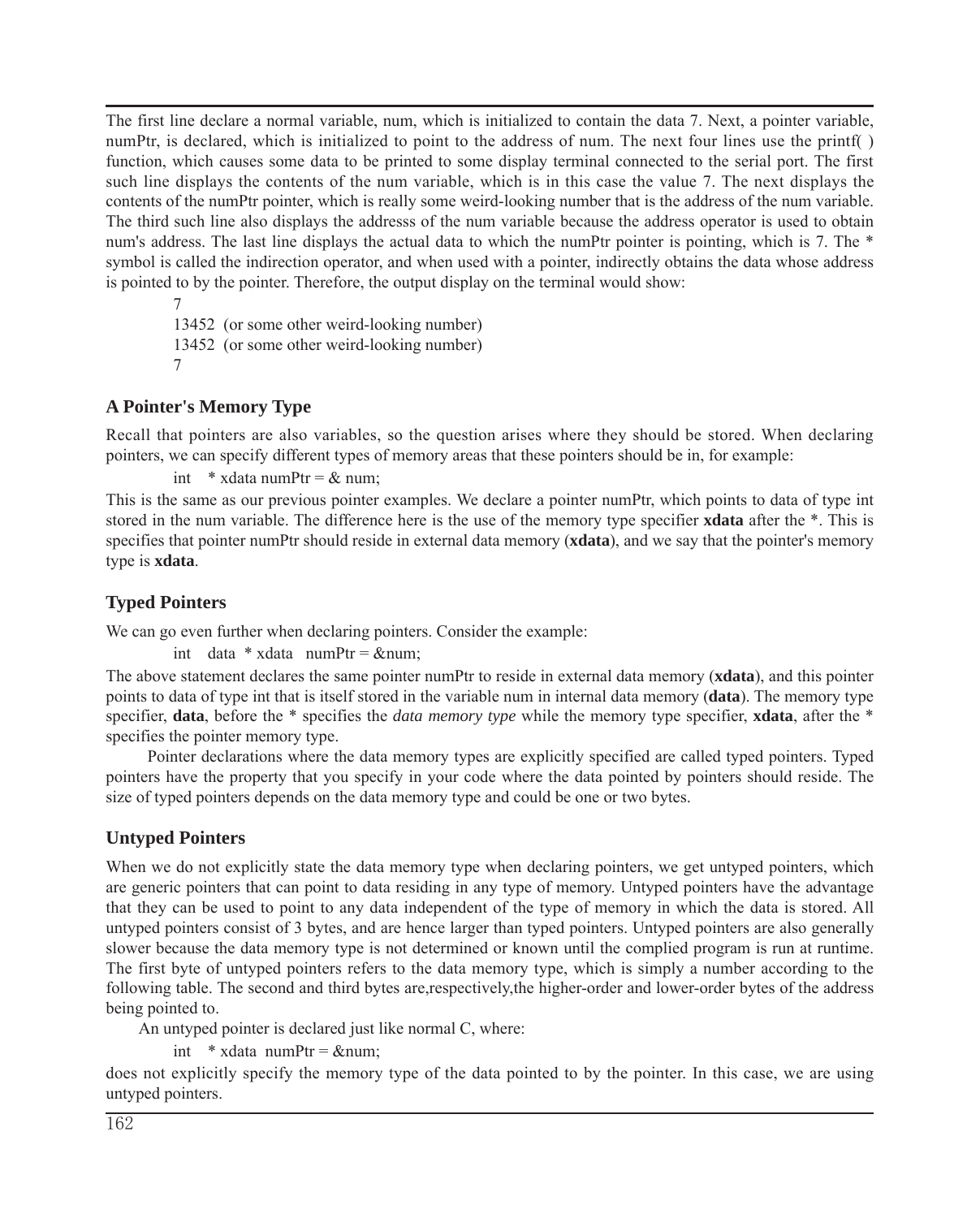| Data memory type values stored in first byte of untyped pointers |                  |  |
|------------------------------------------------------------------|------------------|--|
| Value                                                            | Data Memory Type |  |
|                                                                  | idata            |  |
|                                                                  | xdata            |  |
|                                                                  | pdata            |  |
|                                                                  | data/bdata       |  |
|                                                                  | code             |  |

## **FUNCTIONS**

In programming the 8051 in assembly, we learnt the advantages of using subroutines to group together common and frequently used instructions. The same concept appears in 8051 C, but instead of calling them subroutines, we call them **functions**. As in conventional C, a function must be declared and defined. A function definition includes a list of the number and types of inputs, and the type of the output (return type), puls a description of the internal contents, or what is to be done within that function.

The format of a typical function definition is as follows:

```
return type function name (arguments) [memory] [reentrant] [interrupt] [using]
 {
 …
 }
```
where

| return type   | refers to the data type of the return (output) value          |
|---------------|---------------------------------------------------------------|
| function name | is any name that you wish to call the function as             |
| arguments     | is the list of the type and number of input (argument) values |
| memory        | refers to an explicit memory model (small, compact or large)  |
| reentrant     | refers to whether the function is reentrant (recursive)       |
| interrupt     | indicates that the function is acctually an ISR               |
| using         | explicitly specifies which register bank to use               |
|               |                                                               |

Consider a typical example, a function to calculate the sum of two numbers:

```
 int sum (int a, int b)
 {
              return a + b;
 }
```
This function is called sum and takes in two arguments, both of type int. The return type is also int, meaning that the output (return value) would be an int. Within the body of the function, delimited by braces, we see that the return value is basically the sum of the two agruments. In our example above, we omitted explicitly specifying the options: memory, reentrant, interrupt, and using. This means that the arguments passed to the function would be using the default small memory model, meaning that they would be stored in internal data memory. This function is also by default non-recursive and a normal function, not an ISR. Meanwhile, the default register bank is bank 0.

## **Parameter Passing**

In 8051 C, parameters are passed to and from functions and used as function arguments (inputs). Nevertheless, the technical details of where and how these parameters are stored are transparent to the programmer, who does not need to worry about these techinalities. In 8051 C, parameters are passed through the register or through memory. Passing parameters through registers is faster and is the default way in which things are done. The registers used and their purpose are described in more detail below.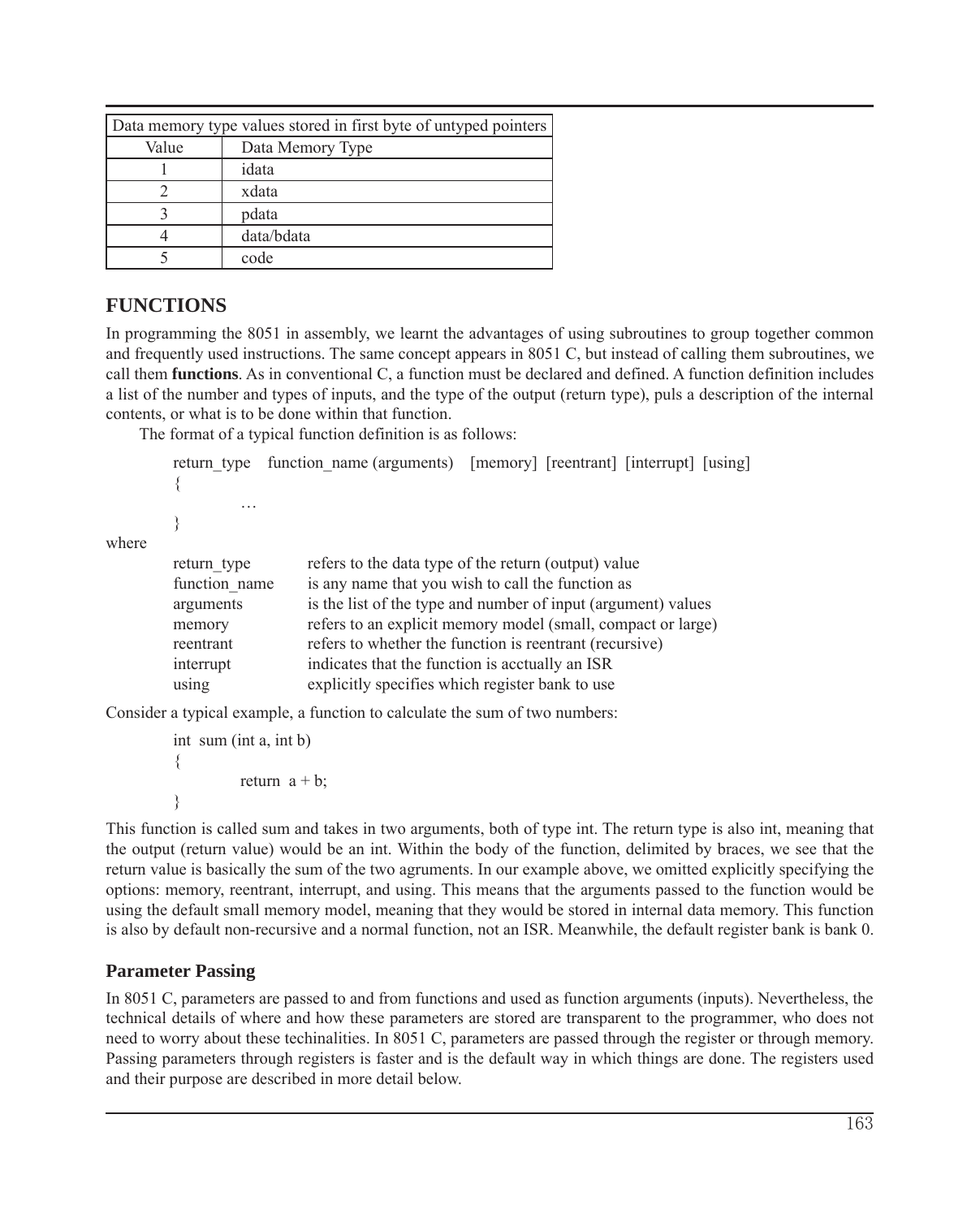| Registers used in parameter passing                                      |  |                                 |         |         |  |  |  |  |  |  |  |
|--------------------------------------------------------------------------|--|---------------------------------|---------|---------|--|--|--|--|--|--|--|
| Number of Argument Char / 1-Byte Pointer INT / 2-Byte Pointer Long/Float |  | Generic Pointer                 |         |         |  |  |  |  |  |  |  |
|                                                                          |  | R6 & R7                         | $R4-R7$ | $R1-R3$ |  |  |  |  |  |  |  |
|                                                                          |  | R4 &R5                          | $R4-R7$ |         |  |  |  |  |  |  |  |
|                                                                          |  | R <sub>2</sub> & R <sub>3</sub> |         |         |  |  |  |  |  |  |  |

 Since there are only eight registers in the 8051, there may be situations where we do not have enough registers for parameter passing. When this happens, the remaining parameters can be passed through fixed memory loacations. To specify that all parameters will be passed via memory, the NOREGPARMs control directive is used. To specify the reverse, use the REGPARMs control directive.

### **Return Values**

Unlike parameters, which can be passed by using either registers or memory locations, output values must be returned from functions via registers. The following table shows the registers used in returning different types of values from functions.

| Registers used in returning values from functions     |                                 |                                         |  |  |  |  |  |  |  |
|-------------------------------------------------------|---------------------------------|-----------------------------------------|--|--|--|--|--|--|--|
| Return Type                                           | Register                        | Description                             |  |  |  |  |  |  |  |
| bit                                                   | Carry Flag $(C)$                |                                         |  |  |  |  |  |  |  |
| char/unsigned char/1-byte pointer $\left  R7 \right $ |                                 |                                         |  |  |  |  |  |  |  |
| int/unsigned int/2-byte pointer                       | R <sub>6</sub> & R <sub>7</sub> | MSB in R6, LSB in R7                    |  |  |  |  |  |  |  |
| long/unsigned long                                    | $R4-R7$                         | MSB in R4, LSB in R7                    |  |  |  |  |  |  |  |
| float                                                 | $R4-R7$                         | 32-bit IEEE format                      |  |  |  |  |  |  |  |
| generic pointer                                       | $R1-R3$                         | Memory type in R3, MSB in R2, LSB in R1 |  |  |  |  |  |  |  |